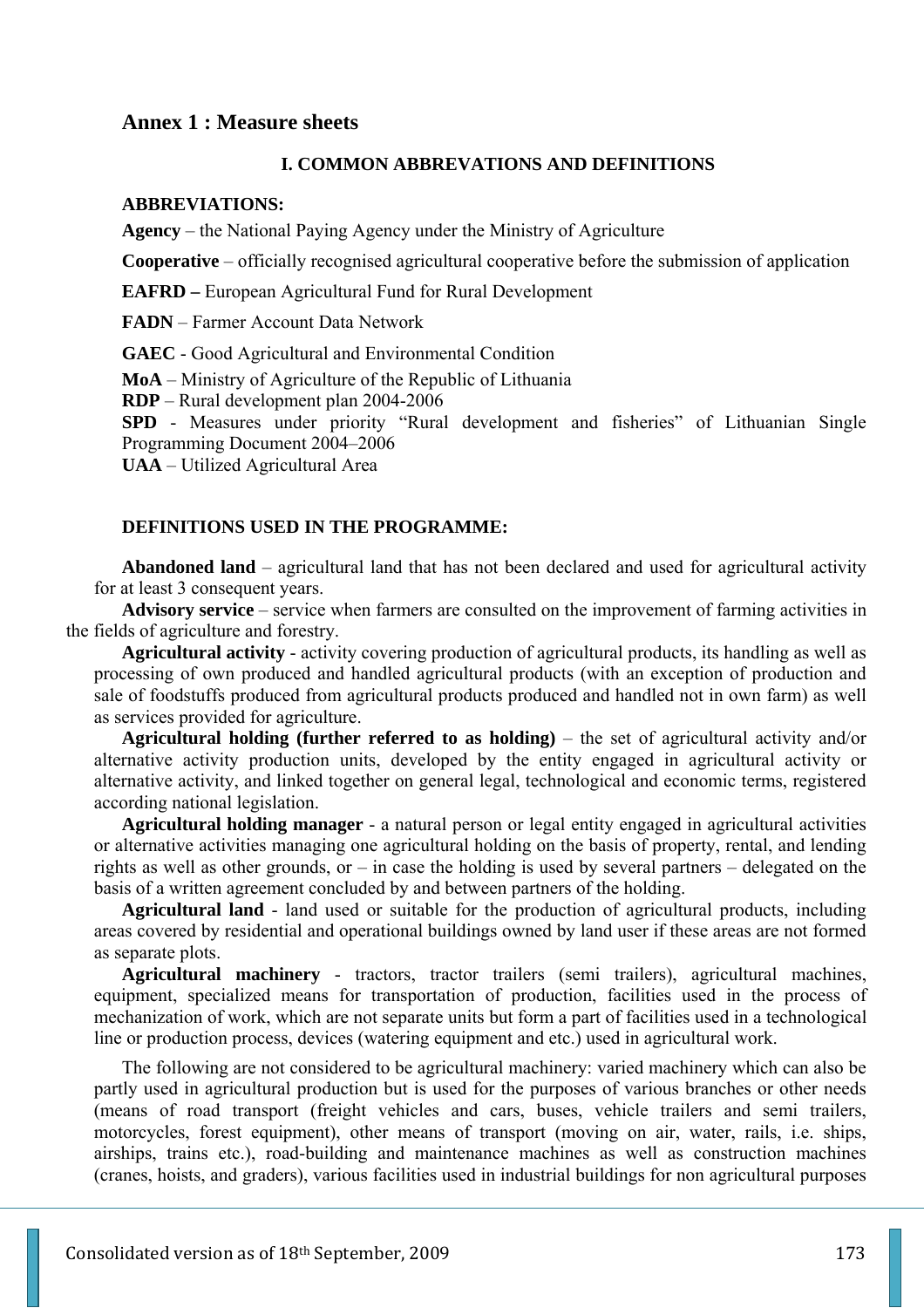(compressors, forklifts, washing and cleaning machines, etc.), and public utility as well as domestic appliances and organisational technology.

**Agricultural products** – crop, livestock products, as stipulated in Annex 1 to the Treaty and intended for direct consumption or subsequent processing in making foodstuffs and non-food items.

**Animal husbandry -** the agricultural branch covering breeding and rearing of livestock in farms (except domestic pets) as well as use of these animals for the production of animal husbandry products.

**Applicant** – an individual who has submitted a filled-out application for support under set rules.

**Application for support** – a fixed-form document that has to be filled out and submitted by the applicant seeking to receive support.

**Beneficiary** – an operator, body or firm, whether public or private, responsible for implementing operations or receiving support;

**Business plan** – a document providing technical, financial (economical) and social validation for the purposes of investment, specifying the resources and terms needed for project implementation, prepared following the rules set by MoA for preparation of business plans.

**Campsite service** – organisation of short-term recreation and/or provision of night's lodging in tents or residential premises in recreational territories, agricultural land, forestry land or land used for other purposes. A campsite must consist of places specially established for tents, facilities that suffice hygiene needs and solve trash gathering, and organisation of active rest.

**Check of the applicant or beneficiary (further referred to as check)** - physical and/or administrative check and check on the spot performed in order to verify data and documents provided by the applicant or beneficiary.

**Compensatory payment** - financial assistance granted to the natural person or legal entity in the manner prescribed by the legislation to compensate for income foregone and losses incurred as a result of compliance with legal restrictions or voluntary commitments.

**Construction of new buildings / reconstruction of buildings** - activities that are defined in the Law on Construction of the Republic of Lithuania where such activities are an integral part of the project.

**Cross-compliance –** assurance of good agricultural and environmental conditions in farm complying support with environmental, food safety, animal health and welfare requirements.

**Crop production** - the agricultural branch which covers growing of crop for the purpose of providing foodstuffs and non-foodstuffs for people, raw material for industry, fodder for livestock production and growing of mushrooms.

**Cultural landscape** - human-designed landscape reflecting coexistence of people and environment.

**European environmental network Natura 2000** – A European Community-wide common network of protected territories that comprises areas significant in terms of habitat and bird protection, designed to preserve, maintain and, if necessary, restore the natural types of habitats, animal and plant species on the territory of the European Community.

**Farmer** - a natural person who has registered his farm and holding in accordance with the procedure established by legislation.

**Forest** - means land area of more than 0,5 hectare with trees higher than 5 metres and a canopy cover of more than 10 percent, or trees able to reach those thresholds in situ. Areas under reforestation that have not yet reached but are expected to reach a canopy cover of 10 percent and a tree height of 5 meters are included in the definition, as are temporarily unstocked areas, resulting from human intervention or natural causes, which are expected to regenerate. Forests include forest roads, firebreaks and other small open areas, forests in national parks, nature reserves and other protected areas, such as those of specific scientific, historical, cultural or spiritual interest. Forests include windbreaks and windthrows areas of more than 0,5 hectare and width of more than 20 meters as well as plantations. Land used for agriculture or for urban services and groups of trees within agricultural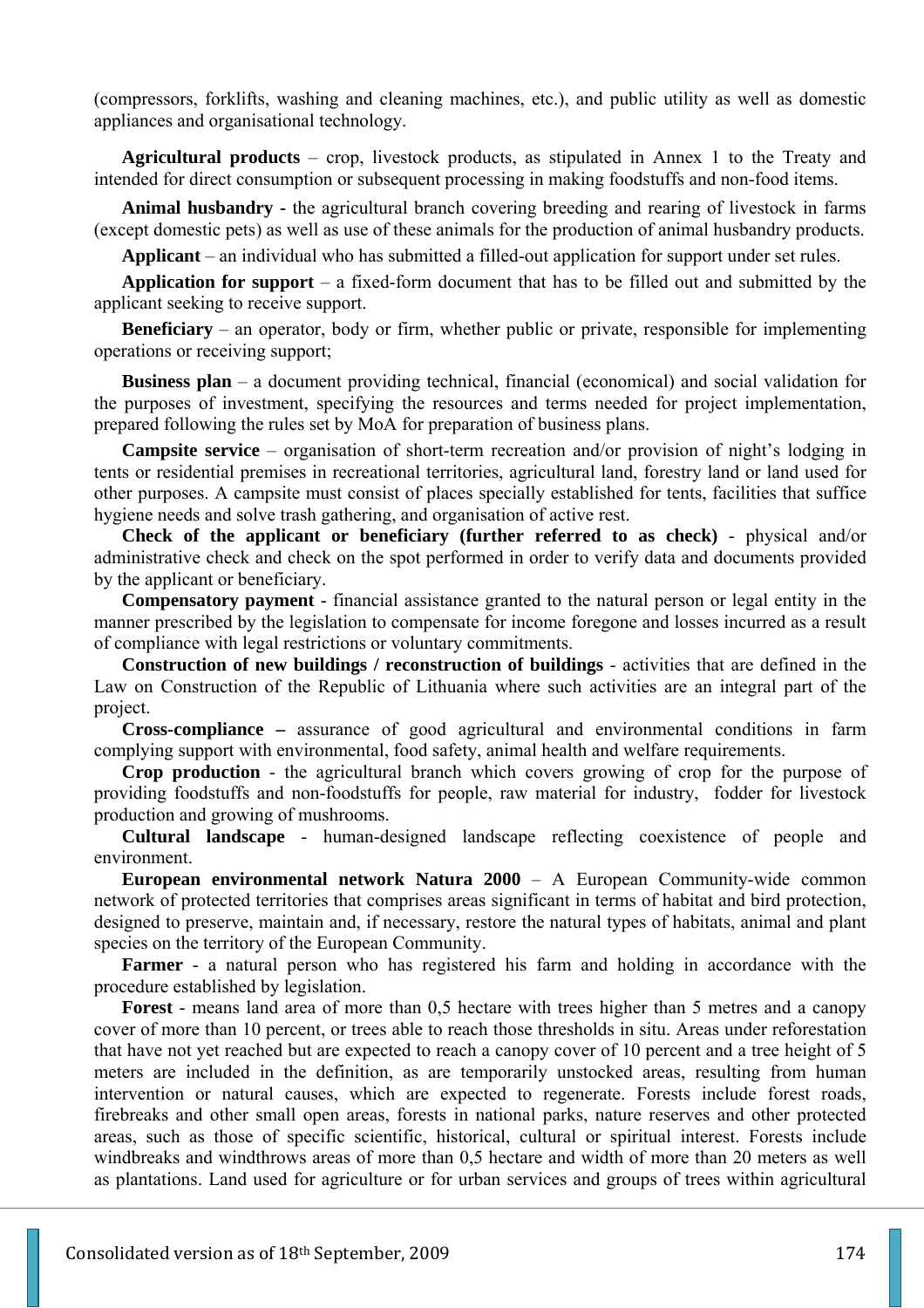production and agroforestry systems, as well as urban parks and gardens are excluded from that definition

**Forest affected by a natural disaster** - forest land which was originally covered by trees and plants and where 50 per cent or more trees have been destroyed, badly damaged or languishing (damaged trees cannot grow any longer) due to natural factors (drought, wind, snow, freezing rain, flooding and etc.) as well as fire, diseases and forest pests (insects).

**Forest holders** - forest owners, forest enterprises, administrations of state reserves, administrations of national parks, municipalities, other state enterprises and organizations, managing forest land in trust in accordance with the procedure established by legislation.

**Forest management plan** - a document under which forestry activities shall be organised and all work related to forest regeneration and use as well as forest land management shall be carried out. This document shall be drawn, approved, endorsed and registered in the manner prescribed by the legislation.

**Forest resources** - an uncut forest, resin, stumps and resinous trees or stumps, bark, bast, birch bark, tree sap, Christmas trees, other decorative forest material, sprays, twigs, mushrooms, nuts, berries, fruits, herbs and medical raw material, forest floor and leaves as well as forest vegetation.

**Forestry activity** – activity related directly with forest-growing that embraces the planting and restoration, maintenance, stewardship and use of forests.

**Forest Owners Association** *–* an organisation uniting owners of private forests and representing them the objective whereof is to facilitate its members to improve the management of the forests managed by them

**General costs** - remuneration paid to engineers and consultants, architects, experts consulting on technical, technological, economic and organizational matters related to the preparation and implementation of a project, where such services are not continuous or periodic activities linked to regular activities and costs of a natural person or legal entity; costs related to the preparation of the construction project, including expertise; costs associated with technical analysis of the project and purchase of patents and licenses; project audit costs in the cases determined by MoA, costs for consultation service aiming at / related with creation of micro-enterprise, franchise in non agricultural sector.

**Handling, grading, packing** - preparation of agricultural products by not altering their original physical or chemical structure.

**Innovation** - new technologies, ideas and methods aimed at creating new or improving existing processes, technologies, technical measures, raw materials and products.

**Land consolidation** - a part of land management, during which complex reconstruction of land plots is being carried out, when their bounds are being changed according to land consolidation project drafted for the appropriate territory in order to expand land plots, to form reasonable land-ownerships of farms and to improve their structure as well as to establish proper rural infrastructure and to implement other goals and tasks of agriculture, rural development and policy of protection of the environment.

**Local action group (LAG)** – public legal entity of a limited liability with its decision –making management body representing the interests of different groups of population of a LAG territory, i.e., at least 50% of the LAG management body shall be composed of the members representing rural communities, social other partners and associations thereof, up to 25% stands for business representatives and up to 25% shall be made up of the representatives of local government authorities;

**Marketing of agricultural product** – buying up/ gathering, preparation for sale, as well as storing, labeling, handling, grading, packing and sale of agricultural production.

**Medium-sized** enterprise – an enterprise which employs fewer than 250 persons and which have an annual turnover not exceeding EUR 50 million, and/or an annual balance sheet total does not exceed EUR 43 million.

**Micro-enterprise** – an enterprise which employs fewer than 10 persons and annual turnover and/or annual balance-sheet total does not exceed EUR 2 million.

**Natural meadows** – self-growing meadows that have never been ploughed or re-sown.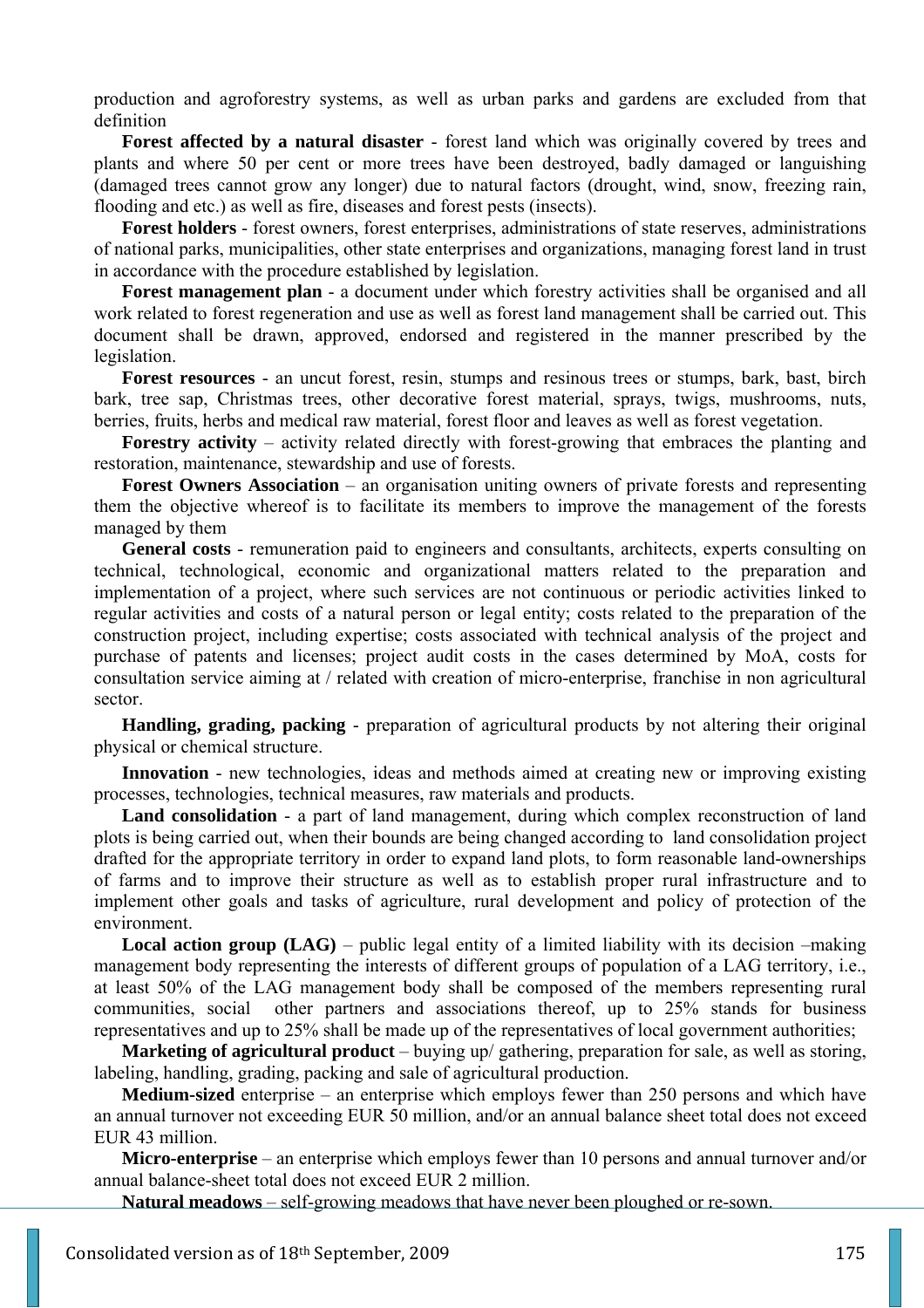**Non-agricultural land** – land not attributed to agricultural land (forestry and other land).

**Organic farm - a** system of agricultural activity satisfying requirements laid down by the legal acts intended to ensure the production of organic agricultural products and foodstuffs.

**Processing of agricultural products** – preparation of agricultural products by altering their original physical or chemical structure.

**Project** - the set of documents, which contain the operations envisaged in the business plan (description of the project), justified in the application for support, its annexes and information stored in certain databases and particular amount of money for the reaching of envisaged targets of the project.

**Project implementation period** - the period starting on the date of registration of application in the Agency and ending on the date of the submission of the last payment application to the Agency.

**Replacement investment** - an investment that simply replaces an existing building or machine, or parts of it, without expanding the production capacity by at least 25% or without fundamentally changing the nature of production or the technology involved. Neither the complete demolition of a farm building at least 30 years old and replacement by an up-to date building, nor the fundamental renovation of a farm building, are considered as replacement investments.

**Rural area** – a village, small town, town and other areas populated by less than 6000 residents<sup>1</sup>.

**Rural community** – residents of a rural area related by mutual public needs and interests, which are envisaged to be implemented under the measures based on the principles of self-governance. Rural community asking for support shall be registered according to national legislation.

**Rural tourism service** special accommodation service, supplied in rural area or town populated by no more than 3000 residents, except municipality center, when a service provider: shall have specialized homestead or separate buildings for accommodation with up to 20 rooms (numbers); shall provide rural tourism services that are in line with requirements set.

**Semi-natural meadows** -meadows ploughed and sown more than five years ago.

**Short-rotation (plantation) sprouts** – sprouts of same fast growing tree or bush species, which are cut down no later than 15 years after establishment.

**Small enterprise** - enterprise which employs fewer than 50 persons and whose annual turnover and/or annual balance-sheet total does not exceed EUR 10 million.

**Standard rate of goods, services and works (further referred to as standard rate)** – a rate of goods, services and works set by a certain institution used as a basis for calculation of the payable amount of support.

**Traditional craft centre** – public or private legal entity promoting and developing traditional crafts established by the national legislation.

**Transferee of agricultural holding** – natural person or legal entity taking over all or part of land holding for agriculture or non agriculture activity.

**Urban area** – town, cities populated by more than 6000 residents**.**

**Wetland** – soggy land with vegetation characteristic to swamps that is undergoing a process of turning into swamp and has its margins determined in accordance with the procedure established by legislation.

**Wooded areas** - land that is not considered a forest with an area of more than 0,5 ha and trees higher than 5 meters, and with canopy cover up to 5-10 %. As wooded areas are also considered land with cover of shrubs, bushes and trees above 10 percent. The definition does not include land that is predominantly under agricultural or urban use

 $\overline{a}$ 

<sup>&</sup>lt;sup>1</sup> Under the activity "Development of rural tourism services, including creation of crafts in the rural tourism homesteads" of the measure "Encouragement of rural tourism services" support can be granted in a village, small town or town populated by no more than 3000 residents. In terms of RDP implementation support shall not be eligible for projects which implementation area is municipality center unless otherwise provided in the description of the particular / specific measure and/or its implementation rules.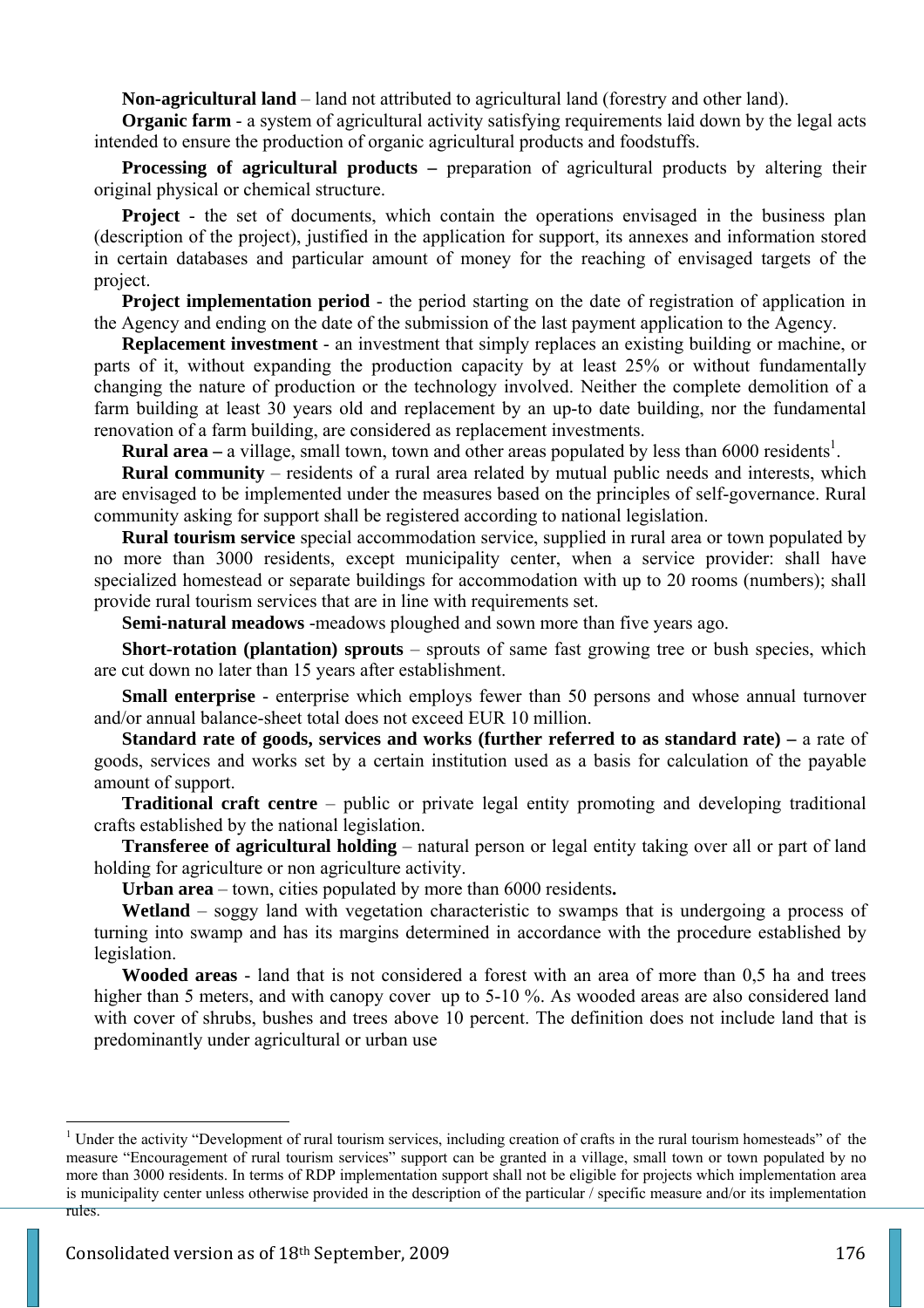**Woodland key habitat (WKH) -** undamaged forest area inventoried according to established order, where exist endangered, vulnerable and rare or conserved specialized species of habitats.

For the purpose of this Programme, the definitions in Council Regulation (EC) No 1698/2005 of 20 September 2005 on support for rural development by the European Agricultural Fund for Rural Development (EAFRD), in Commission Regulation (EC) No 1974/2006 of 15 December 2006 laying down detailed rules for the application of Council Regulation (EC) 1698/2005 on support for rural development by the European agriculture fund for rural development (EAFRD), in Commission Regulation (EC) No 1320/2006 of 5 September 2006 laying down rules for the transition to the rural development support provided for in Council Regulation (EC) 1698/2005, in Commission Regulation (EC) No 1975/2006 of 7 December 2006 laying down detailed rules for the implementation of Regulation (EC) No 1698/2005, as regards the implementation of control procedures as well as crosscompliance in respect of rural development support measures and other EU and national legislation in force.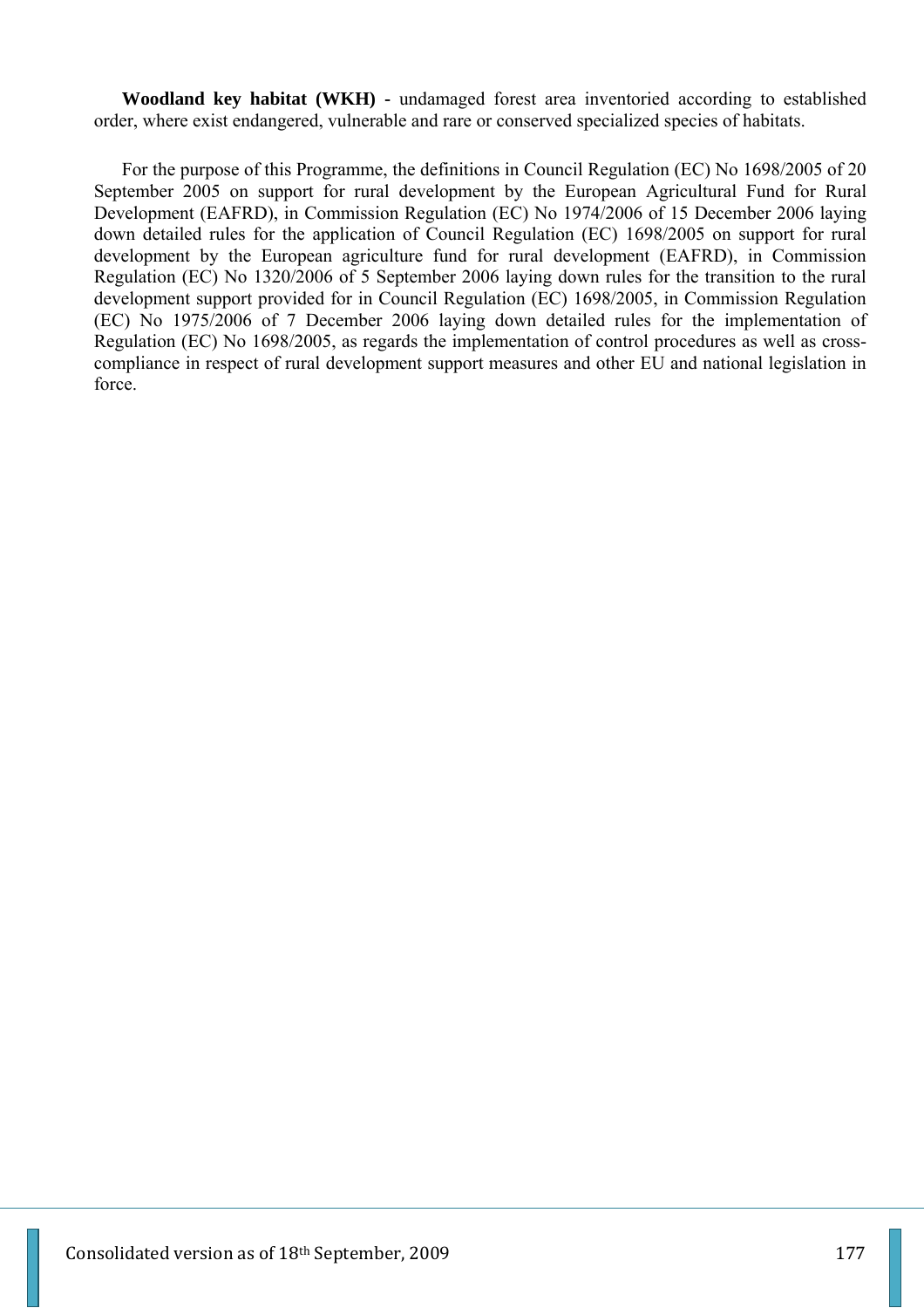#### **II. GENERAL PROVISIONS AND REQUIREMENTS FOR SUPPORT**

1. Applications shall be submitted by operators eligible for support under a specific measure or activity, while activities and expenses must be related to the supported measure and/or activity.

2. The applicant shall not have overdue tax arrears to the Budget of the Republic of Lithuania and/or the State Social Insurance Fund<sup>2</sup>, unless otherwise provided in the description of the measure and/or implementing rules.

3. Applicants (natural persons) eligible for support shall be of age over 18.

4. In case of death or long-term professional incapacity of the beneficiary the succession of the support under the measure might be, provided the successor takes over all the commitments of the transferor and complies with support provision requirements for applicant, unless the description of the measure or the rules implementing the measure do not provide differently.

5. Where all or part of a holding of the beneficiary is transferred to another person during the period for which a commitment given as a condition for the grant of assistance runs, that other person may take over the commitment for the remainder of the period. If the commitment is not taken over, the beneficiary shall reimburse the assistance granted. It may be decided not to require the reimbursement where a beneficiary who has already honoured a significant part of the commitment concerned definitively ceases agricultural activities and it is not feasible for a successor to take over the commitment;

6. If the project or the application is assessed over for the assessment by special services, the examination of the project or application is postponed until special services provide their conclusions or position.

7. The applicant's eligibility for support shall be assessed based on the data submitted on the day of the submission of application and substantiated with appropriate documents as well as based on data held in public registers, unless otherwise provided in the description of the measure and/or implementing rules.

8. Funds for the measures, activities and sectors thereof shall be foreseen before a call to submit applications.

9. Priority selection criteria will be applied to the projects or applications which meet all eligibility criteria for support (the range of projects may be narrowed/widened through economic viability criteria). If the demand for support foreseen in the projects or applications is higher than the budget available, projects and applications meeting the first priority selection criteria will be selected first. If there will be a budget still left for other projects or applications, the second priority selection criteria will be applied and so on till the budget becomes not sufficient for all projects or applications meeting particular priority selection criteria. In this case out of these projects or applications will be selected ones that meet next selection priority criteria after the particular one. If needed, the last one priority selection criteria will finalise the selection.

# **III. GENERAL PROVISIONS AND REQUIREMENTS FOR SUPPORT FOR INVESTMENT MEASURES**

1. The project shall be in compliance with targets and objectives provided for under the measure and/or a particular activity.

2. The applicant shall certify that the expenses provided for in the project are not and will not be financed through other national programmes and Community funds

 $\overline{a}$ 

 $2$  This provision may be not applied to institutions the activities of which are funded from State or Municipality Budget, and legal persons granted tax payment or social security contribution extension in accordance with the procedure prescribed by legislation of the Republic of Lithuania, and to farmers.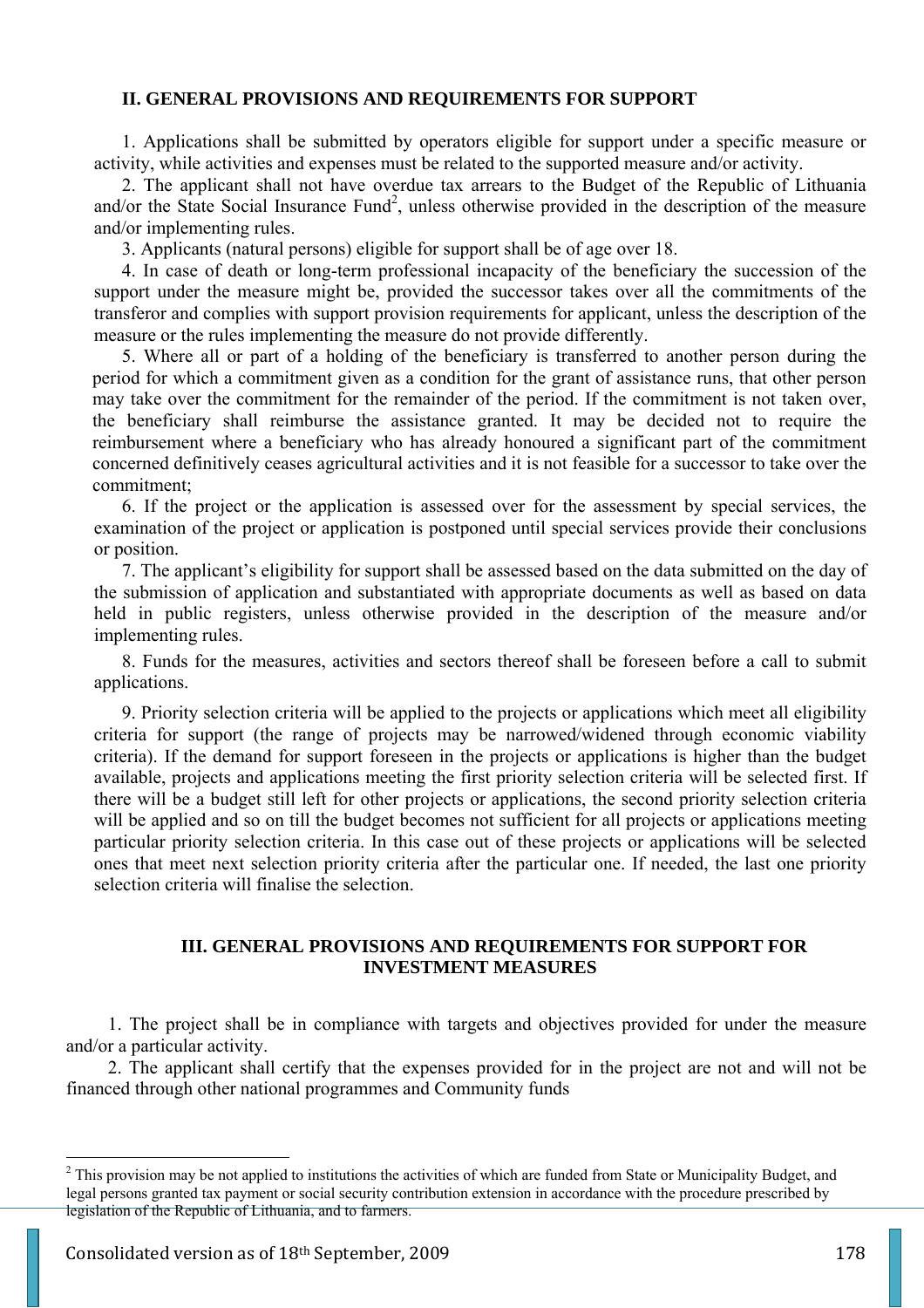3. The applicant shall keep book-keeping records in accordance with the procedure established by legislation of the Republic of Lithuania, unless otherwise provided in the description of the measure and/or implementing rules.

4. The applicant or the partner where partnership is allowed under the measure shall obligate for at least five years from the decision to grant support not to do a substantial modification in the activities provided by the project that:

- would affect its nature or implementation conditions or would give undue advantage to a private or public legal person;

- would be caused by the change of the nature of the ownership of the item of infrastructure or due to the cessation or reallocation of productive activity.

The property purchased using the support funds may be sold or otherwise transferred to a third party only on condition that the nature of activity remains the same and a written approval of the Agency is obtained, unless the rules implementing the measure provide differently.

5. Immovable property which is the object of investment shall be legitimate managed by the applicant.,

6. The goods, services and works envisaged in the project are financed, following the Law on Public Procurement or the procurement rules established by the MoA, provided standard rate are not envisaged, following the procedure established by the MoA under individual measures.

7. Expenditure shall be considered eligible, provided it was incurred while implementing the project and not earlier than the date of the submission of the application to the Agency (with the exception of expenditure incurred in the course of preparation of the project, where this is specified in the support agreement) and in the course of implementation of the project, as specified in the support agreement, unless otherwise provided in the description of the measure and/or implementing rules.

8. Beneficiaries must insure long-term assets co-financed by the Community funds. Insurance of declared crops shall be obligatory for those measures of the Programme whose implementing rules thus require .

9. Investments shall meet relevant environmental protection, animal welfare, veterinary, hygiene and food quality requirements. For specific measures a prior assessment of the project drafted by an authorized institution shall be submitted.

10. The applicant who significantly fails to meet targets and indicators set in the business plan of former project (according to the rules set by the MoA) due to reasons other than objective reasons, shall lose the possibility to apply for support under investment measures until shortcomings are removed.

11. The applicant repeatedly applying for the Community support (the amount will be set by the MoA) shall provide an audit report prepared by independent audit body on activities of the implemented project, unless otherwise provided in the description of the measure and/or implementing rules.

12. Maximum support amount for investment measures for the period of 2007-2013 shall be (unless the State aid rules apply and the measure description provide differently):

12.1. up to EUR 400,000 under the measures *Modernisation of agricultural holdings (except the [projects under the 2004-2006 SPD for which there were no sufficient funds*), *Improvement of economic value of forests, Infrastructure related to the development and adaptation of agriculture and forestry, Improvement of forest infrastructure* (including the support received under other measures of the Programme);

12.2. up to EUR 4 mill under the measure *Processing of agricultural products and increasing of added value* (including the support received under other measures of the Programme);

12.3. Under the *de minimis* the amount of the gross support granted to the same enterprises may not exceed the amount of EUR 200,000 in the period of 3 fiscal years.

12.4 Second application for support may be submitted only after the completion of the previous Project according to the rules set in the legal acts of the Republic of Lithuania if legal acts do not foresee otherwise.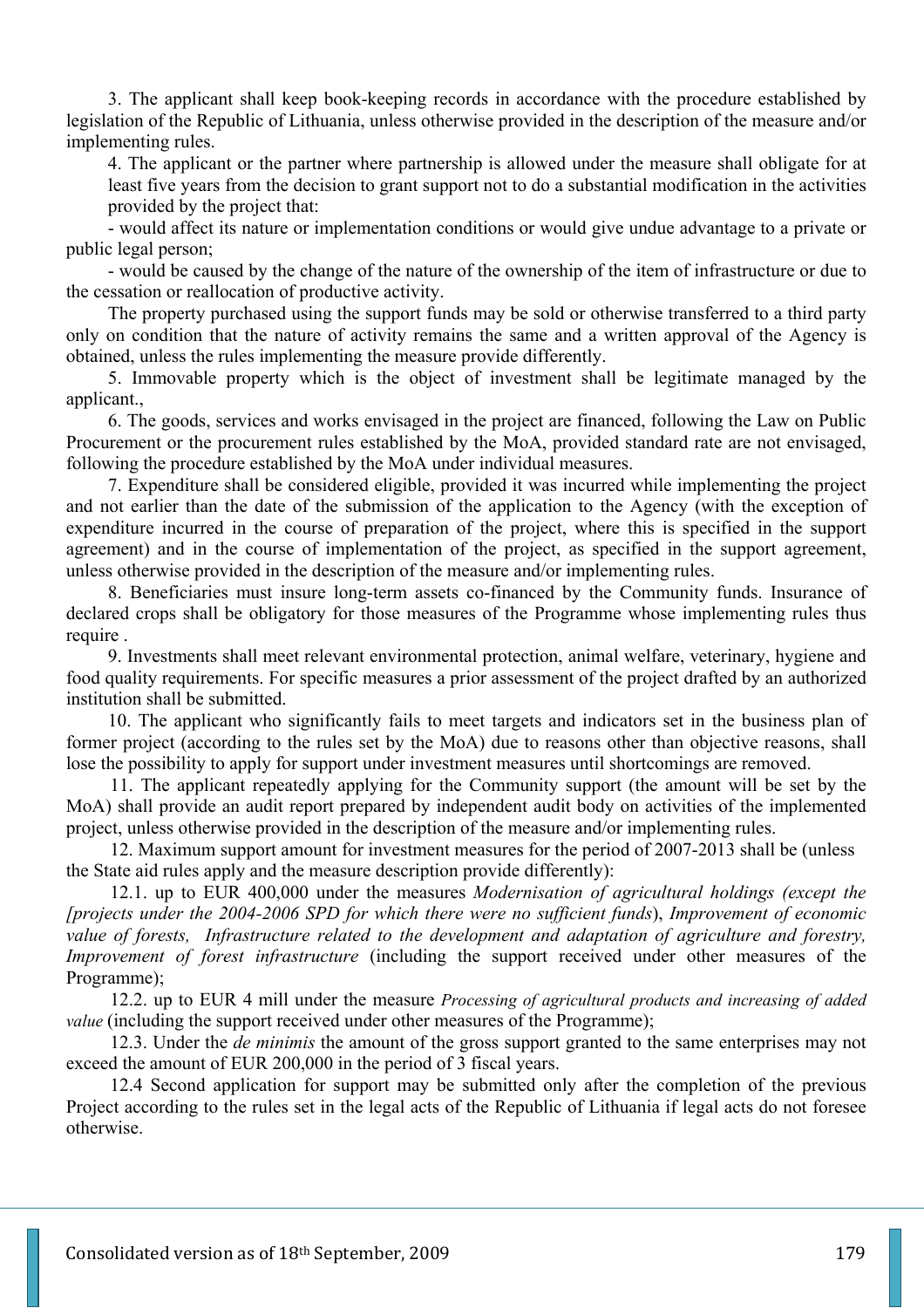13. For partner and/or linked enterprises<sup>\*</sup> the maximum level of support combined together, will be limited to the maximum support amount envisaged for one beneficiary during the period of 2007-2013 as set in point 12.

14. Business plans shall be prepared following the rules set by the MoA, unless otherwise provided in the description of the measure and/or implementing rules.

15. Before the call for submission of applications the MoA may set the maximum amount of support and aid intensity not exceeding the ceilings provided for in measure description.

16. In the case of agricultural investments simple replacement investments are not eligible expenditure.

17. If the property is acquired using financial leasing it shall become the property of the beneficiary prior to the completion of the project.

18. Costs connected with the leasing contract, such as lessor's margin, interest refinancing costs, overheads and insurance charges or renovation shall not be eligible expenditure.

19. For agricultural investments the purchase of agricultural production rights, animals, annual plants and their planting shall not be eligible for investment support.

20. Eligible general costs shall comprise up to 10 per cent of other eligible project expenditure (the expenditure for preparation of a business plan and consultancy services regarding the implementation of such plan shall not exceed 5 % of the eligible project expenditure), if it is not provided otherwise in the description of measure.

 $\overline{a}$ 

<sup>∗</sup> Commission Recommendation 2003/361/EC of 6 May 2003 concerning the definition of micro, small and medium-sized enterprises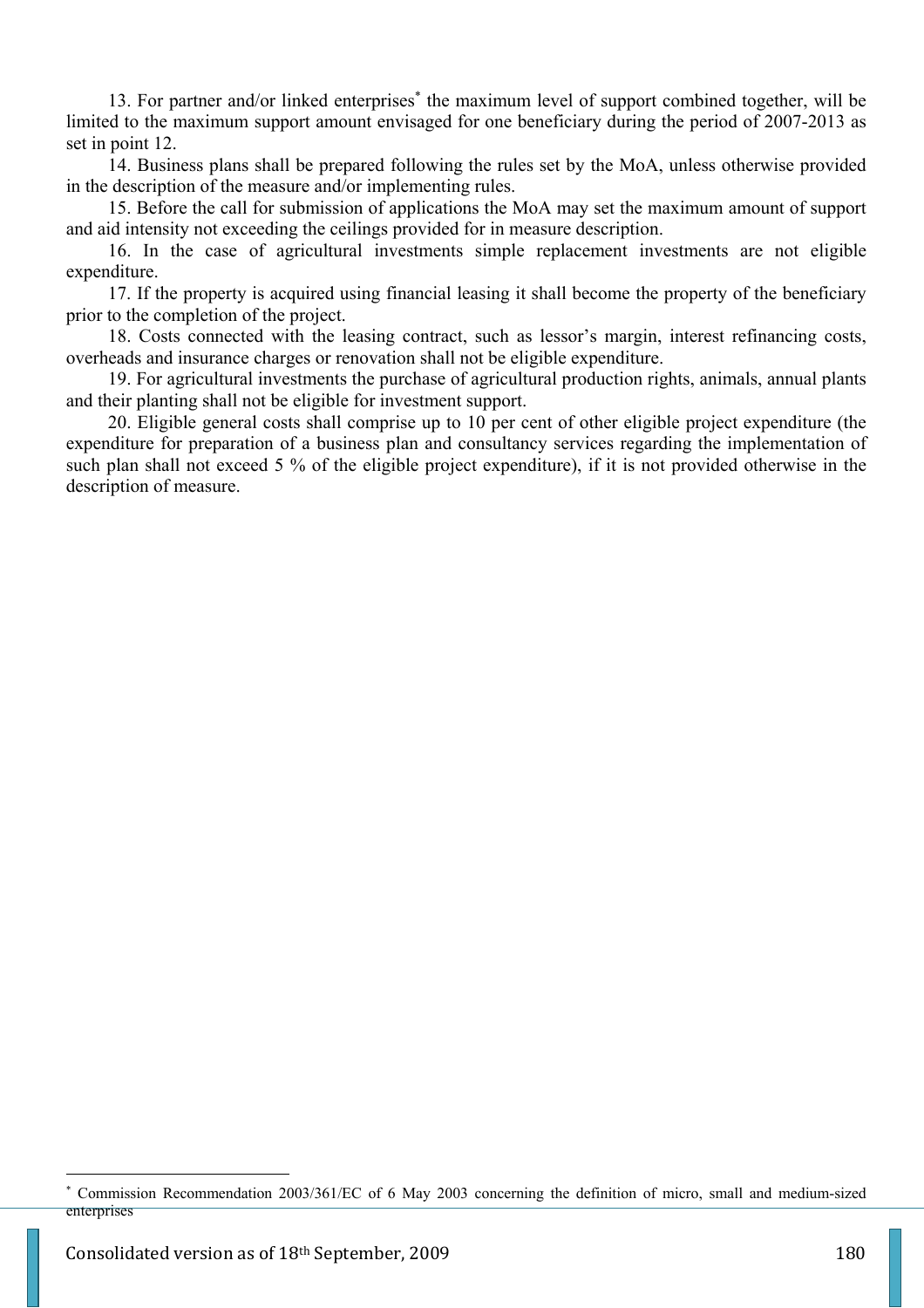#### **IV. MEASURES OF PROGRAMME BY THE AXIS**

#### **AXIS I**

## **IMPROVING THE COMPETITIVENESS OF THE AGRICULTURAL AND FORESTRY SECTOR**

#### **MEASURE 1**

#### **VOCATIONAL TRAINING AND INFORMATION ACTIONS**

Code of the measure 111.

#### **LEGAL BASIS**

Articles 20 (a) (i), 21, 52 (c) Council Regulation (EC) No 1698/2005. Point 5.3.1.1.1 of Annex II of Commission Regulation (EC) No 1974/2006.

#### **1. RATIONALE FOR INTERVENTION**

In order to achieve the sustainable agricultural and rural development it is necessary to expand vocational training and information actions, including dissemination of scientific knowledge and innovative practices, for persons engaged in the agricultural and forestry sectors. In order to implement efficiently the requirements for the agri-environmental requirements, animal welfare and hygiene, biodiversity and landscape, with a view to install new manufacturing technologies and encourage to apply methods of organic farming, it is necessary to strengthen skills and competence of persons involved in agriculture and forestry activity to adapt to the changing technological and business environment and encourage them to apply the scientific innovations.

#### **2. DESCRIPTION OF THE MEASURE**

This measure is aimed at implementing the goals of Lisbon strategy to maintain rapid economic growth, to increase competitiveness of Lithuanian economy, to stimulate employment and investments into human capital in order to make the training of farmers and rural residents comply with the growing demands of economy and business. Particular emphasis shall be placed on training subject that introduce to the mandatory legislation items, including the application of statutory management and agri-environmental requirements, as well as education of the entrepreneurship competence and abilities to compete in a rapidly growing market. According to these training subject, training courses and seminars shall be covered all the territory of the country. Training will be provided according to further vocational training programmes.

The training related to new technologies in agriculture and forestry will be supported too. This kind of training will be organized according to demand.

Whereas effective application of innovations and relevant experience determine the whole development of the competitive economy, this measure is aimed at dissemination of the innovative scientific knowledge and best practices. Persons engaged in agricultural, forestry sectors are not enough oriented towards the application of scientific knowledge and innovations in production activities, do not get enough information on the up-to-date results of the science. This measure shall ensure the dissemination of the scientific knowledge and innovations in different regions of Lithuania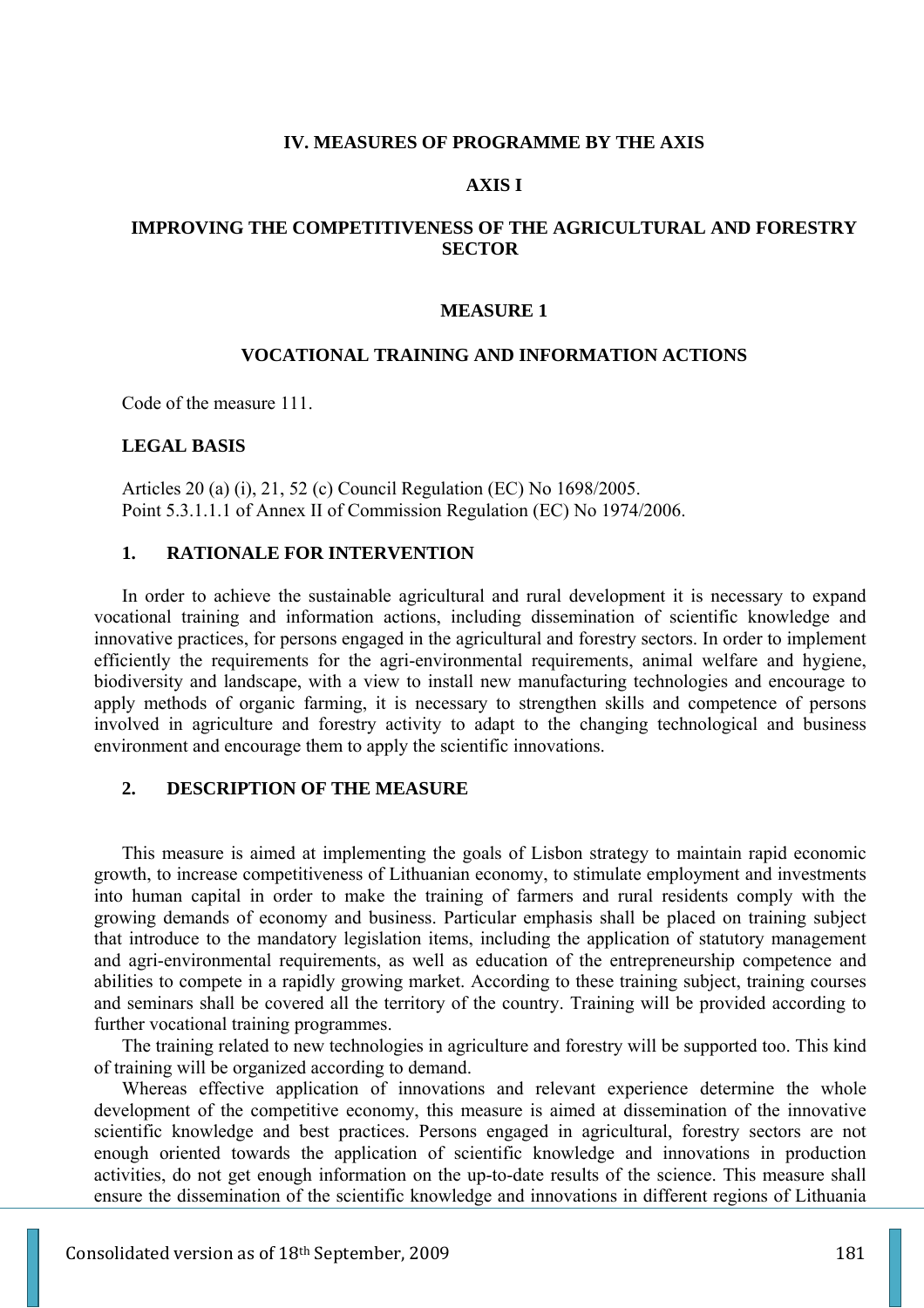by organizing field days, seminars, other events. Technological innovations will be demonstrated under production conditions and thus will promote and encourage an application of advanced technologies and innovations in the agriculture and forestry sectors.

### **3. OBJECTIVES**

**3.1. Overall objective is** to increase the competitiveness of agriculture and forestry sector by strengthening human capacities and implementing advanced technologies and innovations.

# **3.2. Specific objectives:**

3.2.1. To improve professional qualification and competence of persons involved in agricultural and forestry sectors by enabling them to adapt to the new market developments and stimulating their abilities to compete.

3.2.2. To encourage people engaged in the agriculture and forestry, and to apply scientific innovations in order to develop the competitive economy and improve the quality of life in rural areas.

# **3.3. Operational objectives:**

3.3.1. To educate and increase the level of knowledge, to improve professional competence and develop entrepreneurial skills of persons engaged in agriculture and forestry sectors;

3.3.2. To disseminate scientific knowledge and innovations in agriculture and forestry, processing of agricultural products in farmer's holding or agricultural enterprise.

# **4. SCOPE AND ACTIONS**

# **4.1. Activity 1:**

Training and information of natural persons engaged in agriculture or forestry sectors. The support will be allocated for organization of seminars, field days, training courses and other information actions. This activity will be implemented according to the following training trend:

4.1.1. Training trend 1:

4.1.1.1. Statutory management requirements (issues related to environment, public, animal and plant health, as well as animal welfare) good agricultural and environmental conditions, and occupational safety standards;

4.1.1.2. Agri-environment and development of landscape (including sustainable and organic farming)<sup>.</sup>

4.1.1.3. Improvement of entrepreneurship and financial management;

4.1.1.4. Improvement of young farmer's competences.

4.1.2. Training trend 2:

4.1.2.1. Agricultural production technologies;

4.1.2.2. Forestry.

# **4.2. Activity 2:**

Dissemination of scientific knowledge and innovative practice that is related to agriculture, forestry and processing of agricultural products in a farm. The support will be allocated for purchase of equipment needed for demonstration of activities, to organize seminars, field days and other information actions.

# **5. DEFINITION OF BODIES PROVIDING THE TRAINING AND INFORMATION ACTIONS**

# **5.1. Activity 1:**

5.1.1. Training trend 1 (4.1.1.):

Private or public training body nominated by The Ministry of Agriculture.

5.1.2. Training trend 2 (4.1.2.):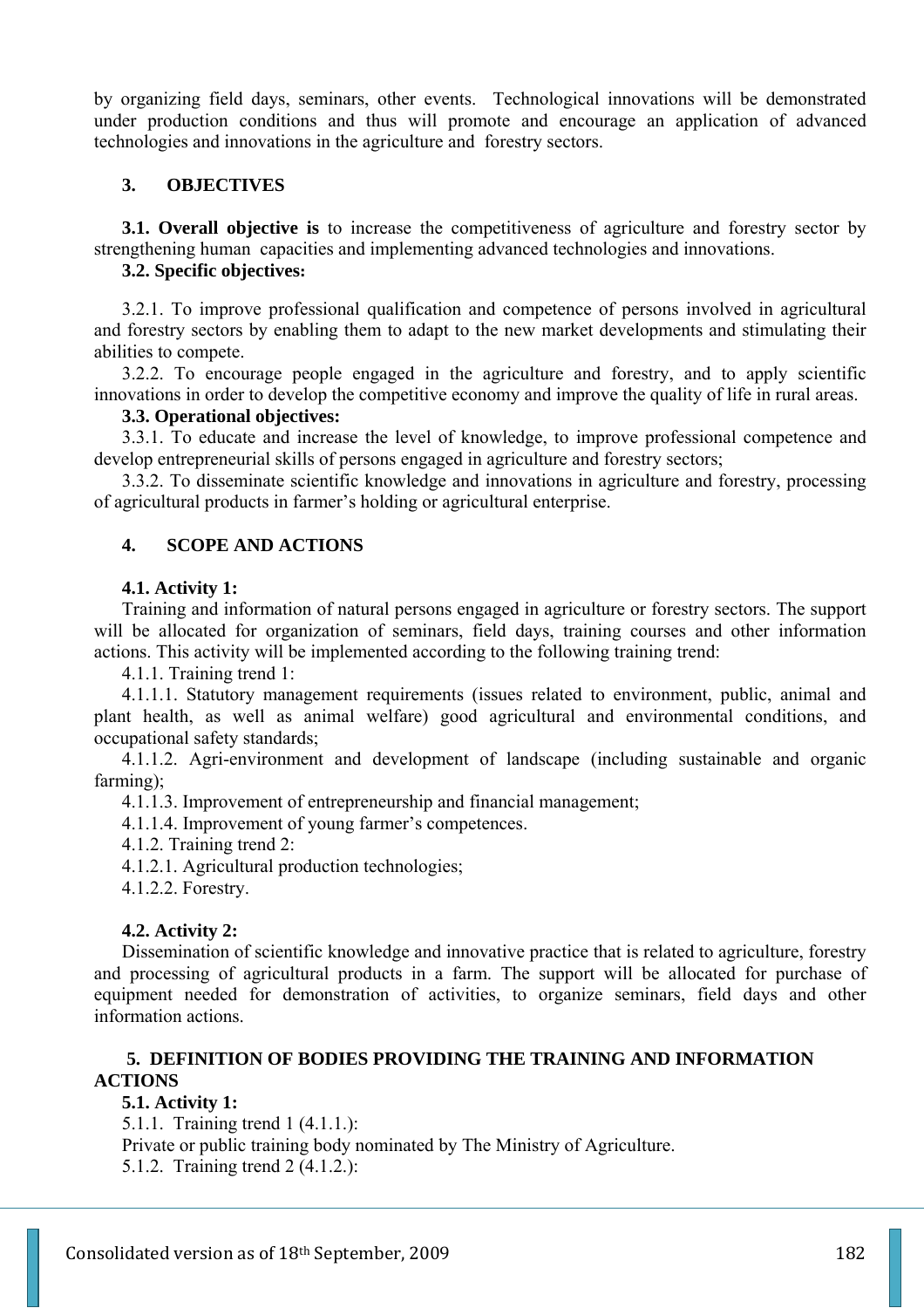Farmers self-governmental organizations, associations, state and municipal authorities, nongovernmental organizations, public institutions that are selected according to the approved priority and eligibility criteria.

The selected bodies organize trainings and selects providers of training courses according to training trends 1 and 2 by the open call for proposals procedure.

#### **5.2. Activity 2:**

5.2.1. Institutions and organizations engaged in researches related to agriculture, forestry or handling and processing of agricultural products, and/or engaged in the dissemination of research results and innovative practices that are selected according to the approved priority selection and eligibility criteria.

#### **6. FINAL BENEFICIARIES**

Farmers, their partners, farm's workers and other natural or legal persons engaged in agricultural, food and forestry sectors, whose agricultural or forest holdings are registered in the Register of Agriculture and Rural Business of the Republic of Lithuania.

#### **7. ELIGIBLE EXPENDITURE**

All costs that are directly concerned with the implementation of projects related to the training and information actions, dissemination of scientific knowledge and innovative practices. The detailed list of eligible expenditure shall be provided in the implementation rules.

### **8. ELIGIBILITY CRITERIA AND REQUIREMENTS FOR SUPPORT**

8.1. An applicant shall fulfill requirements and general provisions defined in Chapter II "General Provisions and Requirements for Support" of Annex I in Rural Development Programme 2007-2013 for Lithuania (RDP).

#### **82. Activity 1**

8.2.1. Support is excluded for introduction training courses which form part of the normal programmes or systems of agricultural and forestry education at vocational training or higher educational institution.

8.2.2. The support under the training trend 2 (point 4.1.2) is to be granted considering the demand for the training. An applicant will have to provide the justification for the demand of training

#### **8.3. Activity 2**

8.3.1.

The applicant has to conduct projects on dissemination of scientific knowledge and innovations at experimental base and/or farmer's holding or agricultural enterprise and draw up a plan for the implementation of research and innovation dissemination.

### **9. PRIORITY SELECTION CRITERIA**

#### **9.1 Activity 1**

Priority selection criteria will be set in the Implementation rules prepared by the Ministry of Agriculture taking into account the organized trainings in the certain territory, needs for the training and aid intensity.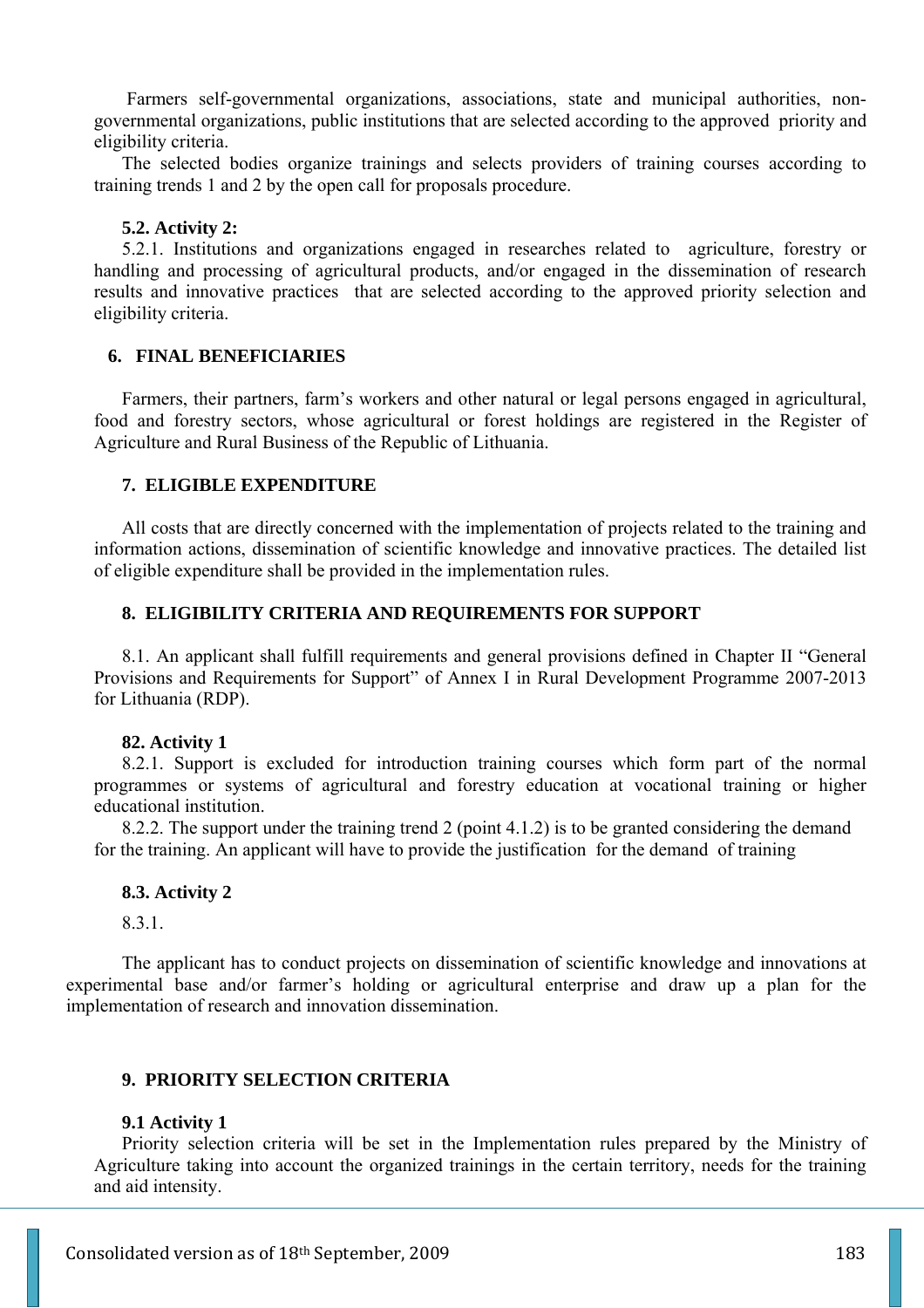# **9.2. Activity 2**

Priority selection criteria will be set in the Implementation rules prepared by the Ministry of Agriculture considering to the complexity of scientific innovations.

# **10. AID INTENSITY**

# **10.1 Activity 1**

10.1.1. The maximum amount of support per project:

10.1.1.1. per subject under the training trend 1 – up to EUR 800 thousands;

10.1.1.2. per subject under the training trend 2 – up to EUR 200 thousands;

10.1.2. Covering up to 100 per cent of the total eligible expenditure of the project.

10.1.3. For the separate programmes the specific ceiling of the support will be announced before the calls for proposals.

# **10.2. Activity 2**

10.2.1. The maximum amount of support per project will be up to EUR 300 thousands; except projects in the forestry sector, where *de minimis* rule shall be applied.

10.2.2. Covering up to 100 per cent of the total eligible expenditure of the project.

**10.3.** The support for the activities of the measures in the forestry sector will be in conformity with the Commission Regulation (EC) No 1998/2006 of 15 December 2006 on the application of Articles 87 and 88 of the Treaty to *de minimis* aid, Official Journal L 379 of 28.12.2006. The gross *de minimis* support to the same applicant according to the *de minimis* rule shall not exceed EUR 200,000 within 3 fiscal years.

# **11. FINANCING**

The funding over the period 2007-2013 (in current prices)

| Year      | <b>Public support total</b> |     | <b>Community</b><br>funding |     | LT funding |             |
|-----------|-----------------------------|-----|-----------------------------|-----|------------|-------------|
|           | <b>EUR</b>                  | pct | <b>EUR</b>                  | pct | <b>EUR</b> | ${\bf pct}$ |
| 2007-2013 |                             | 100 |                             | 75  |            | 25          |
|           | 20, 884, 299                |     | 15, 663, 224                |     | 5,221,075  |             |

# **12. TRANSITIONAL ARRANGEMENTS**

No transition arrangements shall be applied.

# **13. QUANTIFIED TARGETS FOR COMMUNITY COMMON INDICATORS**

| <b>Type of</b><br>indicator | <b>Indicator</b>                                                                                                                                   | <b>Target 2007-</b><br>2013 |
|-----------------------------|----------------------------------------------------------------------------------------------------------------------------------------------------|-----------------------------|
| Output                      | The number of participants in training<br>The number of individuals attending<br>measures for diffusion of scientific<br>knowledge and innovations | 60 thousand<br>11 thousand  |
| Result                      |                                                                                                                                                    |                             |
|                             | The number of ettendoes successfully                                                                                                               | $05$ por cont               |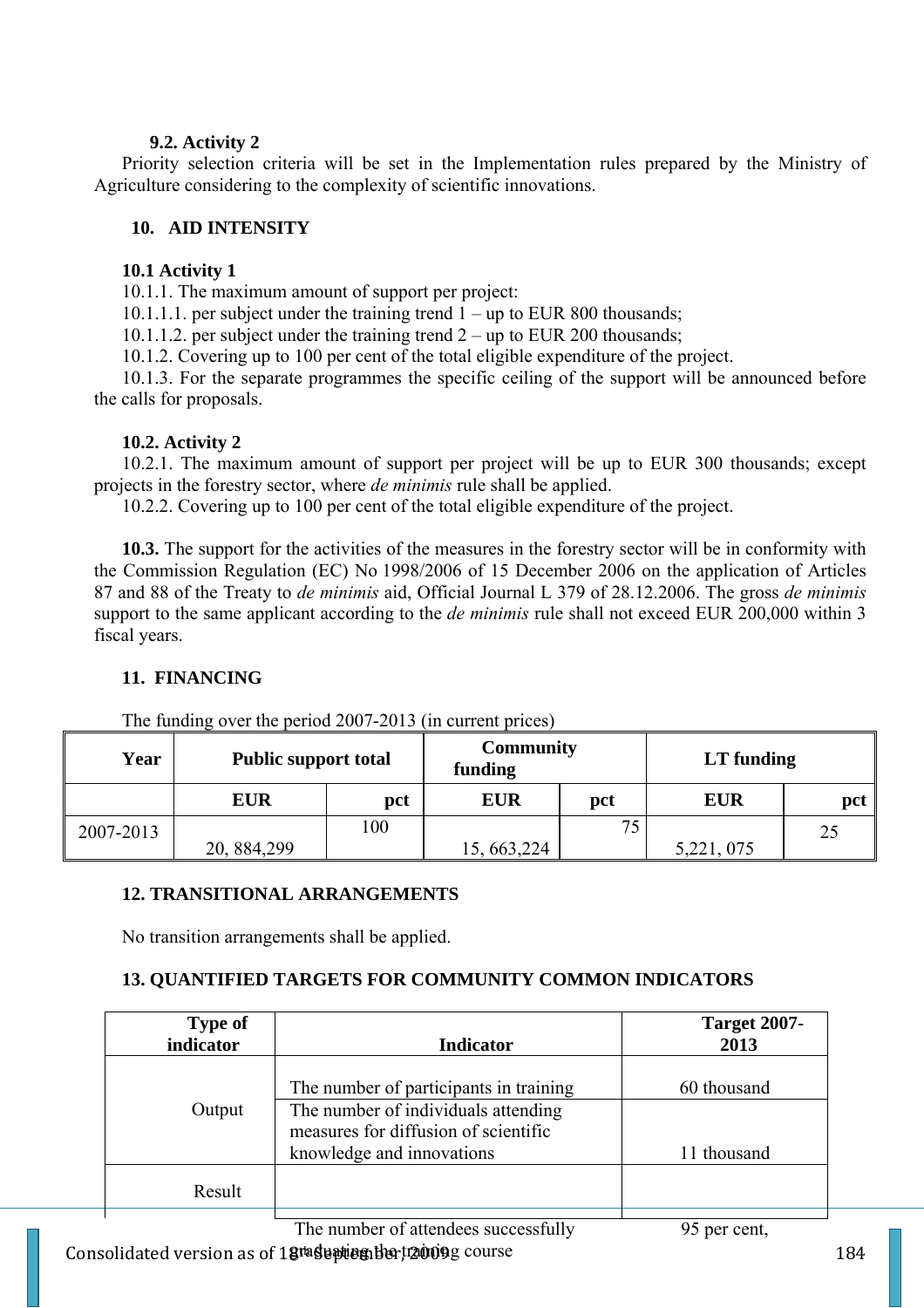|        |                                                                                    | 55 thousand                            |
|--------|------------------------------------------------------------------------------------|----------------------------------------|
|        | Attendees of measures for diffusion of<br>scientific knowledge and innovations who | 20 per cent,                           |
|        | have successfully applied innovations in<br>their own business                     | 2.2 thousand                           |
|        | Labour productivity in the agriculture                                             | 9,400 thousand<br>EUR/AWU basic prices |
| Impact | Labour productivity in the forestry                                                | 15,6 thousand<br>EUR/AWU basic prices  |

| <b>Baseline</b> | Education and     | Labour productivity in | Labour productivity in |
|-----------------|-------------------|------------------------|------------------------|
|                 | training in       | agriculture (4 086     | forestry $(9740)$      |
|                 | agriculture $-20$ | EUR/AWU basic          | EUR/AWU basic          |
|                 | pct.              | prices).               | prices).               |

#### **14. SANCTIONS**

**In case of any misconduct, breach or violation of legal acts or the support agreement by the beneficiary, there shall be three types of mandatory sanctions: reduction of the support, refusal to grant the support and / or the requirement to repay the support. The specific terms for the imposition of the sanctions shall be laid down in the rules implementing the measure.** 

## **15. LINKAGES AMONG RDP MEASURES, DEMARCATION LINES AND CRITERIA WITH OTHER COMMUNITY FINANCIAL INSTRUMENTS**

The measure "Vocational Training and Information Actions" is related to the implementation of the measures of Axis I and II under the Rural Development Programme for Lithuania 2007-2013. Improvement of professional qualification, dissemination of scientific knowledge and innovative practices increase entrepreneurial skills of farmers' and other rural resident, strengthen competitiveness of agriculture and forestry and facilitates effective implementation of environmental measures.

The measure "Vocational Training and Information Actions" is related with the corresponding measures financed by the European Social Fund (further – ESF), European Regional Development Fund (ERDF), European Fishery Fund (EFF).

The demarcation line between measure "Vocational Training and Information Actions" and measures financed by **mentioned funds has been set according to the training ranges (agriculture or forestry).**

### **Social Fund** (SF):

1. *Development of human resources in enterprises* (training and upgrading of the qualifications of workers, executives, personnel managers of enterprises (development of general and specific skills and competencies), creation and installation in enterprises of modern systems of personnel management correlated with actual training of managers and workers.

*Final beneficiaries:* enterprises*.* 

2. *Training of people's entrepreneurship skills in connection with establishment of business*.

 *Final beneficiaries: b*usiness information centres, business incubators, non-governmental organizations)*.* 

3. *Support for projects for development of general competences and abilities of workers*. *Final beneficiaries:* enterprises, state and municipality institutions, non-governmental institutions.

*Priority 3. Increase of the capacity of researchers*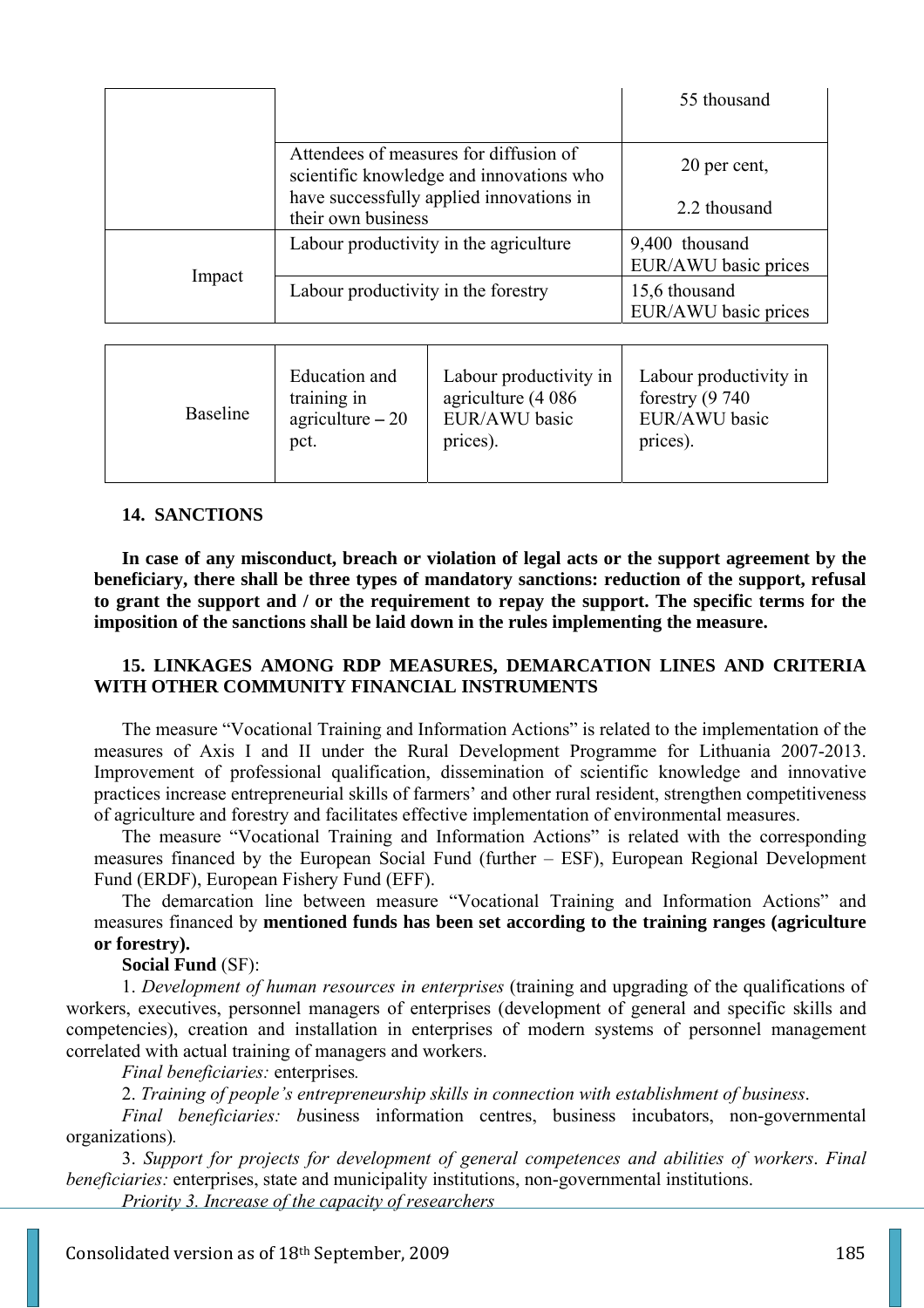- Support for scientists and other researchers (students) in the fields of scientific activity (by global grant schemes), studies, mobility: employment of researchers in public sector and in enterprises of high and medium high technologies, scientific internship of students, scholarships for PhD students, projects for development of regional and sectoral mobility (study visits), spread of R&D results, innovative capacity, management of intellectual property.

Only "soft" investments will be financed under this priority, while "hard" investments will be supported under priority 1 of OP on Economy Growth.

#### *OP on Economic Growth*

*Priority 2*: *Increasing business productivity and improving environment for business):* 

# **European Regional Development Fund (ERDF):**

- Measures to improve business environment: creation of databases, market assessment, information dissemination for businesses: seminars, conferences, etc., cooperation of business associations or business information centres, etc. with other relevant institutions and exchange of experience, etc.

#### **European Fishery Fund (EFF):**

*1. Support for promotion of partnership of scientists and operators in the fisheries sector, pilot projects for innovations in fisheries sector.* 

*Final beneficiaries:* non-governmental organizations or legal persons representing interests of fishery sector.

*2. Support for promotion of professional skills and adaptability of workers under strategy of local action groups for fishery areas.* 

*Final beneficiaries:* Local action groups for fishery areas, having approved strategies.

 *3* Support for training of workers of fish processing or *aquaculture* enterprises with less than 750 employees or with a turnover of less than EUR 200 million.

 *Final beneficiaries:* fish processing enterprises with less than 750 employees or with a turnover of less than EUR 200 million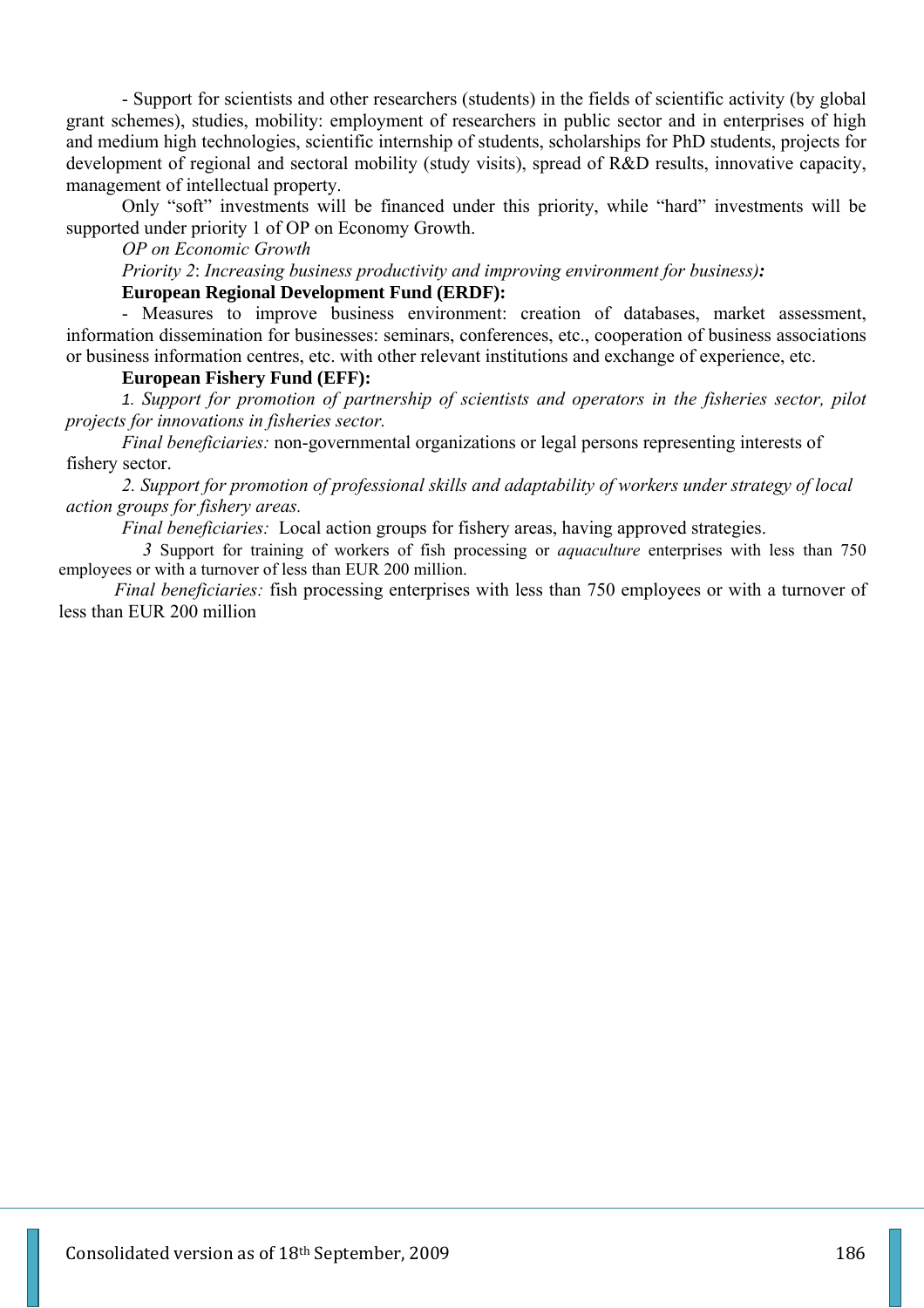## **MEASURE 2 USE OF ADVISORY SERVICES**

Code of the measure 114.

### **LEGAL BASIS**

Articles 20 (a) (iv) and 24 of Council Regulation (EC) No 1698/2005. Article 15, point 5.3.1.1.4. of Annex II of Commission Regulation (EC) No 1974/2006.

#### **1.RATIONALE FOR INTERVENTION**

The knowledge based economy is becoming a priority of Lithuania. The National Programme for the implementation of Lisbon strategy foresees, *inter alia,* implementation of measures of the EU Common Agriculture Policy, so as to promote investment into human resources, knowledge and innovations. It is obvious that advisory and information services for farmers must be developed as well.

Starting already from 2007, the granting of support under the measures of Axis II *Improving the environment and the countryside* of the Rural Development Programme for Lithuania 2007-2013 shall be related to ensuring with the compliance of holdings to the statutory management requirements and the good agricultural and environmental conditions provided for in Council Regulation (EC) No 1782/2003, and later on full cross-compliance will apply. Moreover, farmers must be familiarized with the related Community occupational safety standards as well. Due to the scope and complexity of application, the help to farmers to assess the performance of their holdings and to identify necessary improvements of farm/holding activities will be needed.

Comparing to the period 2004-2006, the scope of actions and consequently the number of potential applicants for the agri-environmental measures has been significantly increased for the period 2007- 2013. Farmers do not possess the needed knowledge and experience for the implementation of such measures, thus the support is envisaged for the consultations of farmers, participating in the agrienvironmental measures.

The knowledge of real economic and financial state of holdings is an important factor for the successful business development. However, the bookkeeping of large part of holdings is not managed properly, thus the advisory support shall be provided for improvement or introduction of the bookkeeping.

Advisory services on forestry will increase awareness of farmers and forest holders in forest planting, forest environment and in increasing the efficiency of their forest activities.

#### **2. DESCRIPTION OF THE MEASURE**

Expenditure related to advisory services shall be supported under this measure in order to achieve an overall improvement of a holding. This shall be achieved using the following: assessment of holdings, consulting the farmers on meeting the statutory management requirements and the good agricultural and environmental conditions (cross-compliance) that are laid down in Articles 4 and 5 of and in Annexes III and IV to Council Regulation (EC) No 1782/2003, as well as on meeting occupational safety standards, based on the Community's legislation, consulting the farmers on implementing of agri-environmental measures, improving the state of bookkeeping management and introducing advanced methods of engaging in forestry in private forests.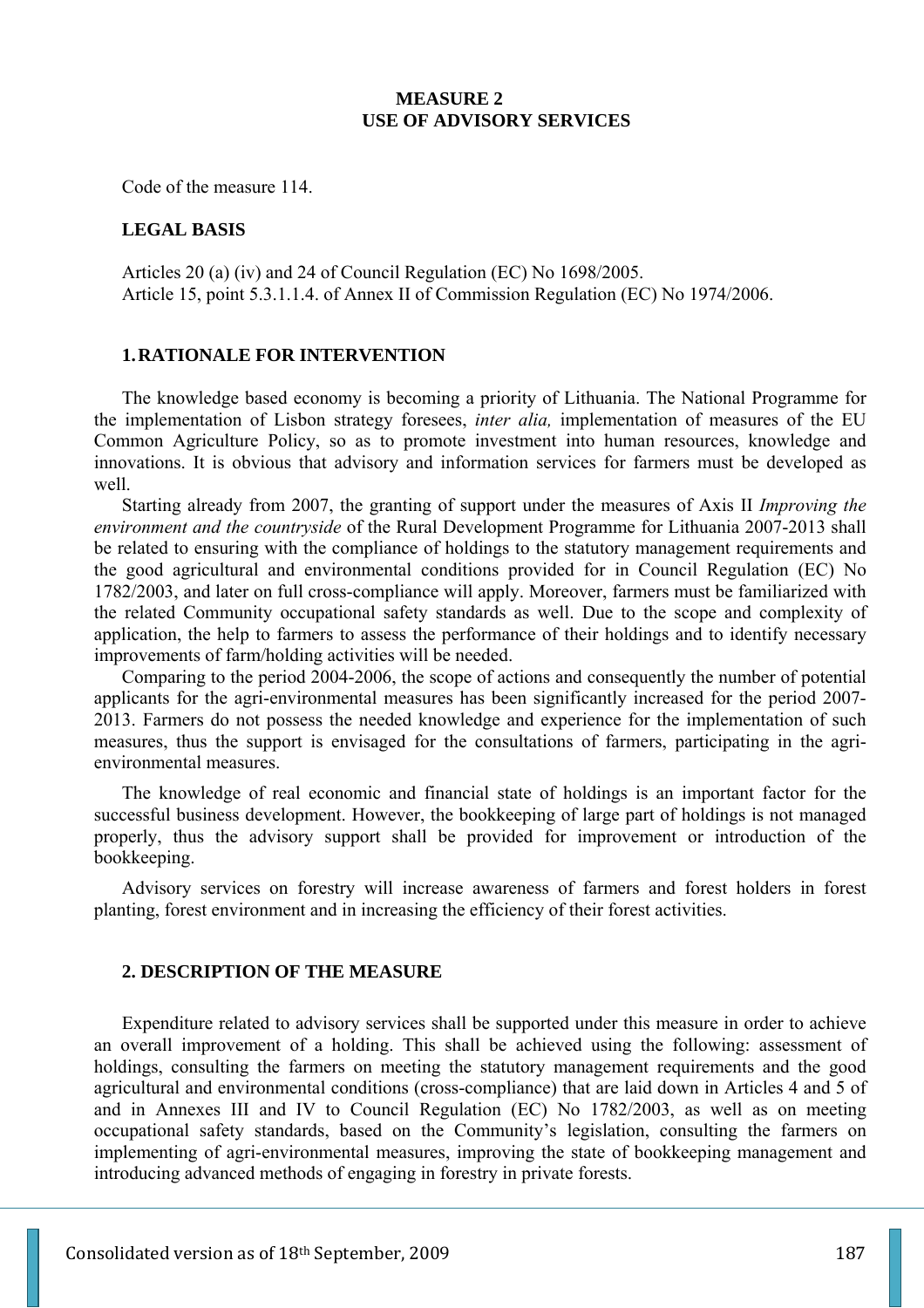#### **3. OBJECTIVES**

**3.1. Overall objective – to improve the competitiveness of agricultural and forestry sectors, to** ensure the production of competitive high quality products with higher added value through strengthening human potential and to increase the level of income in the agricultural, forestry and rural development sectors.

#### **3.2. Specific objectives:**

3.2.1. to contribute to the successful implementation of the statutory management requirements and the good agricultural and environmental conditions (cross-compliance) and occupational safety standards;

3.2.2. to increase awareness on the implementation of agri-environmental measures;

3.2.3. to improve the bookkeeping management system in holdings;

3.2.4. to encourage forest holders to apply advanced forestry methods.

#### **3.3. Operational objectives:**

3.3.1. to consult farmers who seek advisory services on the following issues: the statutory management requirements and the good agricultural and environmental conditions (cross-compliance) that are laid down in Articles 4 and 5 of and in Annexes III and IV to Council Regulation (EC) No 1782/2003, as well as occupational safety standards, based on the Community legislation; introduction to agri-environmental measures in holdings; bookkeeping management in holdings; forestry.

#### **4. SCOPE AND ACTIONS**

#### **4.1. Activity 1:**

Advisory services on the assessment of the compliance of a holding to the statutory management requirements and the good agricultural and environmental conditions (cross-compliance) provided for in Articles 4 and 5 of and in Annexes III and IV to Regulation (EC) No 1782/2003 as well as of the Community occupational safety standards;

### **4.2. Activity 2:**

Advisory services on the elimination of discrepancies and/or violations of the statutory management requirements and the good agricultural and environmental conditions (crosscompliance) provided for in Articles 4 and 5 of and in Annexes III and IV to Regulation (EC) No 1782/2003 as well as of the Community's occupational safety standards;

#### **4.3. Activity 3:**

Advisory services on agri-environmental issues for farmers who intend to participate and participate in agri-environmental measures;

#### **4.4. Activity 4:**

Advisory services on the bookkeeping of holding;

#### **4.5. Activity 5:**

Advisory services on issues related to the forestry (the activity related to forest planting, and reforestation, forest maintenance and protection, management and the use, implementation of good agrarian environmental condition and the introduction of work safety standards in a forest holding)".

Advisory services can be provided individually or in groups.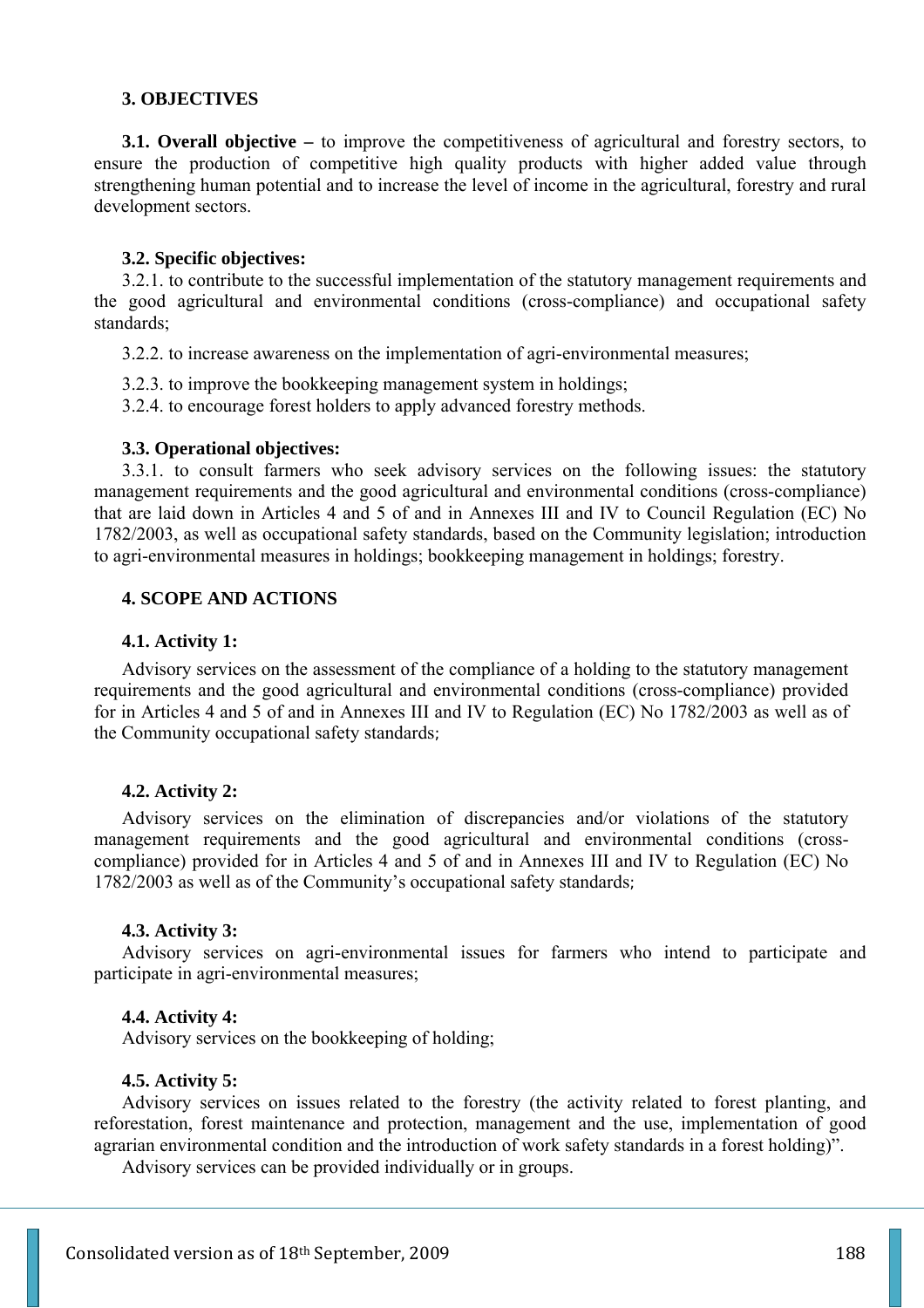#### **5. BENEFICIARIES**

Natural persons or legal entities engaged in agriculture and /or forest management activities and having registered their holdings in the Register of agriculture and rural business of the Republic of Lithuania in the manner stipulated by legal acts".

Advisory services shall be provided by the advisory institutions and consultants accredited under the rules of the Ministry of Agriculture. The accreditation is to be given to authorities and bodies which have appropriate human resources (staff and its qualifications), material resources (administrative and technical infrastructure) and advisory experience. Advisory institution information obtained in the course of the advisory activity to be treated as confidential, except in case of serious infringements of Community or national law

#### **6. ELIGIBLE EXPENDITURE**

The eligible expenditure is costs incurred by the beneficiaries related to the advisory services received for the activities provided for in paragraph 4 and based on the invoice issued by the advisory institution and paid by the beneficiary and indicating the field of provided advisory service. The maximum rate for one hour of advisory services shall be approved by the Ministry of Agriculture.

#### **7. ELIGIBILITY CRITERIA AND REQUIREMENTS FOR SUPPORT**

7.1. Advisory services which are to be provided by advisory institutions and consultants accredited by the Ministry of Agriculture.

7.2. The advisory services to the recipient of the services engaged in agricultural activities shall cover as a minimum the statutory management requirements and the good agricultural and environmental conditions provided for in Article 4 and 5 and in Annexes III and IV to Regulation (EC) No. 1782/2003, and occupational safety standards based on Community legislation. These beneficiaries may receive the support under Activities 3, 4 and 5 only by submitting an application for advisory services according Activity 1 and (or) Activity 2.

7.3. Where the beneficiary is a forest manager engaged in forestry development the advisory services on forestry issued activity shall cover as a minimum the statutory management requirements and the good agricultural and environmental conditions.

#### **8. PRIORITY SELECTION CRITERIA**

8.1. Priority for financing of advisory services under Activities 1 and 2 shall be given to the following applicants:

8.1.1. Receiving the amount of direct payments, exceeding EUR 15 000 per year;

8.1.2. Young farmers.

8.2. Priority for financing of advisory services under Activity 3 shall be given to the applicants, who participate in agri-environmental measures under Rural Development Programme for Lithuania 2007-2013, when agri-environmental activities are implemented on the lager than indicated minimum areas;

8.3. Priority for financing of advisory services under Activity 4 shall be given to young farmers, who start to manage their bookkeeping using double bookkeeping system;

8.4. Priority for financing of advisory services under Activity 5 shall be given to the applicants, who applied or intend to apply for the support for forestry related measures under Rural Development Programme for Lithuania 2007-2013;

8.5. Other priority criteria shall be set up annually, when preparing implementation rules of the measure.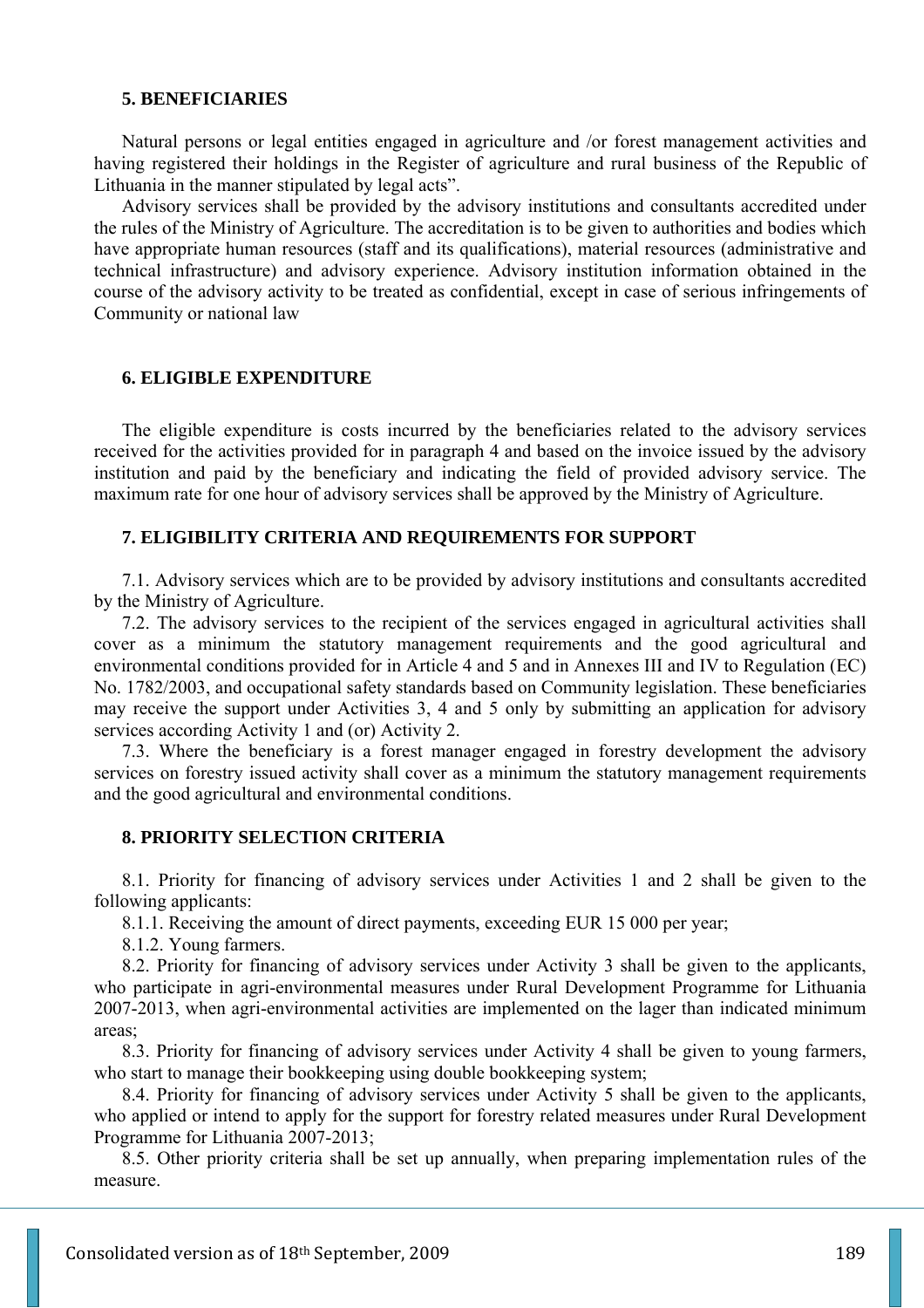# **9. AID INTENSITIES**

9.1. According to the Activity 1 support shall cover up to 80 per cent of the total eligible expenditure of the project. The maximum amount of support shall be up to EUR 350 per beneficiary;

9.2 According to the Activity 2 support shall cover up to 80 per cent of the total eligible expenditure.. The maximum amount of support shall be up to EUR 650 per beneficiary;

9.3. According to the Activity 3 support shall cover up to 80 per cent of the total eligible expenditure. The maximum amount of support shall be up to EUR 500 per beneficiary;

9.4. According to the Activity 4 support shall cover up to 50 per cent of the total eligible expenditure. The maximum amount of support shall be up to EUR 500 per beneficiary.

9.5. According to the Activity 5 support shall cover up to 80 per cent of the total eligible expenditure. The maximum amount of support shall be up to EUR 500 per beneficiary.

9.6. The total amount of support for advisory services per beneficiary shall not exceed EUR 1 500 in 2007–2013 period.

9.7. Aid granted under this measure will be in conformity with the Commission Regulation (EC) No 1998/2006 of 15 December 2006 on the application of Articles 87 and 88 of the Treaty to de minimis aid, Official Journal L 379 of 28.12.2006. Under the *de minimis* the amount of the gross support granted to the same enterprises may not exceed the amount of EUR 200,000 in the period of 3 fiscal years.

# **10. FINANCING**

The funding over the period of 2007-2013 (in current prices)

| Year      | <b>Public</b><br>total | support | <b>Community funding</b> |     |            | LT funding |
|-----------|------------------------|---------|--------------------------|-----|------------|------------|
|           | <b>EUR</b>             | pct.    | <b>EUR</b>               | pct | <b>EUR</b> | pct        |
| 2007-2013 | 32 075 699             | 50-80   | 24 056 774               |     | 8018925    | 25         |

### **11. TRANSITIONAL ARRANGEMENTS**

No transitional arrangements apply.

### **12. INDICATORS**

| <b>Type of</b><br>indicator | <b>Indicator</b>                                                     | <b>Target 2007-2013</b>                                                                      |
|-----------------------------|----------------------------------------------------------------------|----------------------------------------------------------------------------------------------|
| Output                      | Number of farmers consulted                                          | Activity $1 - 53000$<br>Activity $2 - 15000$<br>Activity $3 - 10000$<br>Activity $4 - 10000$ |
|                             | Number of forest holders consulted                                   | 1 0 0 0                                                                                      |
|                             | Total volume of investments                                          | EUR 33 123 692                                                                               |
| <b>Result</b>               | Increase in agricultural GVA in<br>supported farms                   | $5\%$                                                                                        |
| <b>Impact</b>               | Labour productivity in the agriculture                               | 9 400 EUR/AWU basic prices                                                                   |
|                             | Labour productivity in the forestry                                  | 15 600 EUR/AWU basic prices                                                                  |
| <b>Baseline</b>             | Labour productivity in agriculture (4 086)<br>EUR/AWU basic prices). |                                                                                              |
|                             |                                                                      |                                                                                              |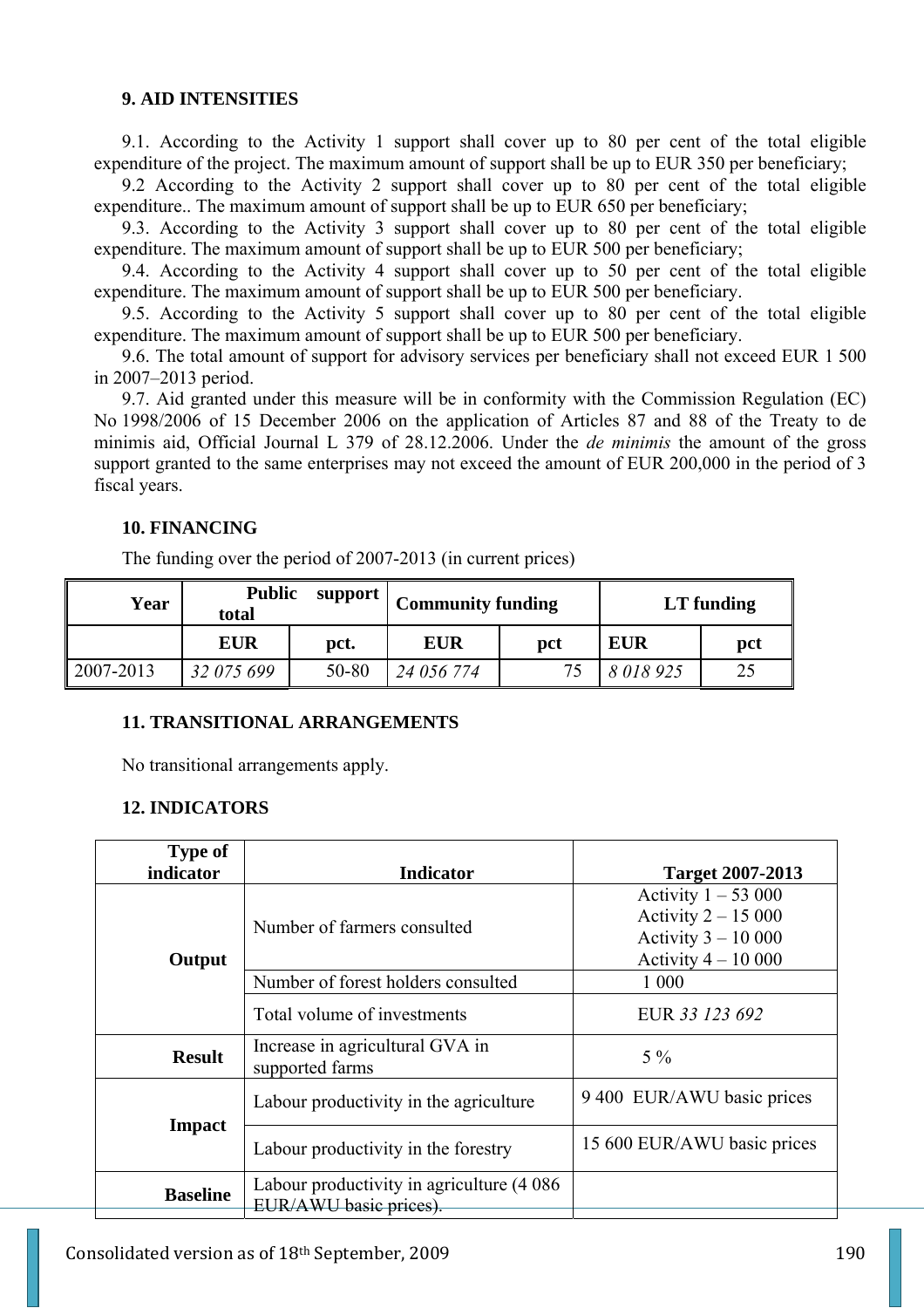|  | Labour productivity in forestry<br>(9 740 EUR/AWU basic<br>prices). |
|--|---------------------------------------------------------------------|
|  |                                                                     |

#### **13. SANCTIONS**

In case of any misconduct, breach or violation of legal acts or the support agreement by the beneficiary, there shall be three types of mandatory sanctions: reduction of the support, refusal to grant the support and / or the requirement to repay the support. The specific terms for the imposition of the sanctions shall be laid down in the rules implementing the measure.

## **14. LINKAGES AMONG RDP MEASURES, DEMARCATION LINES AND CRITERIA WITH OTHER COMMUNITY FINANCIAL INSTRUMENTS**

The activities under this measure are related to the implementation of the following measures under the Rural Development Programme for Lithuania 2007-2013: *Setting up of young farmers, Semisubsistence farming, Modernisation of agricultural holdings* and to the implementation of all measures of Axis II *Improving the environment and the countryside*. Implementation of the measure *Use of advisory services* is directly linked to the activities under the measure *Vocational training and information actions*. The following activities shall be supported under this measure: training of farmers, information activities in order to inform on Statutory management requirements (issues related to environment, public, animal and plant health, as well as animal welfare) good agricultural and environmental conditions, and occupational safety standards, also information actions on agri-environment and development of landscape and issues of forest management. The implementation of the measure also is related to the direct payment from 2009.

 Demarcation line with the Community structural funds is made by applicant and based on fields of advisory services (agriculture and forestry sectors)

*OP on Economic Growth* 

*Priority 2*: *Increasing business productivity and improving environment for business:* 

- infrastructure for business environment: development of business incubators and information centers in places not belonging to rural areas), etc.

- measures to improve business environment: creation of databases, market assessment, information dissemination for businesses: seminars, conferences, etc. cooperation of business associations or business information centers etc. with other relevant institutions and exchange of experience, etc.;

- projects for competitiveness growth: preparation, various sectorial and overall competitiveness studies, activities for improvement of Lithuanian business environment image, etc.

*Final beneficiaries*: municipalities, business information centres, business incubators, etc.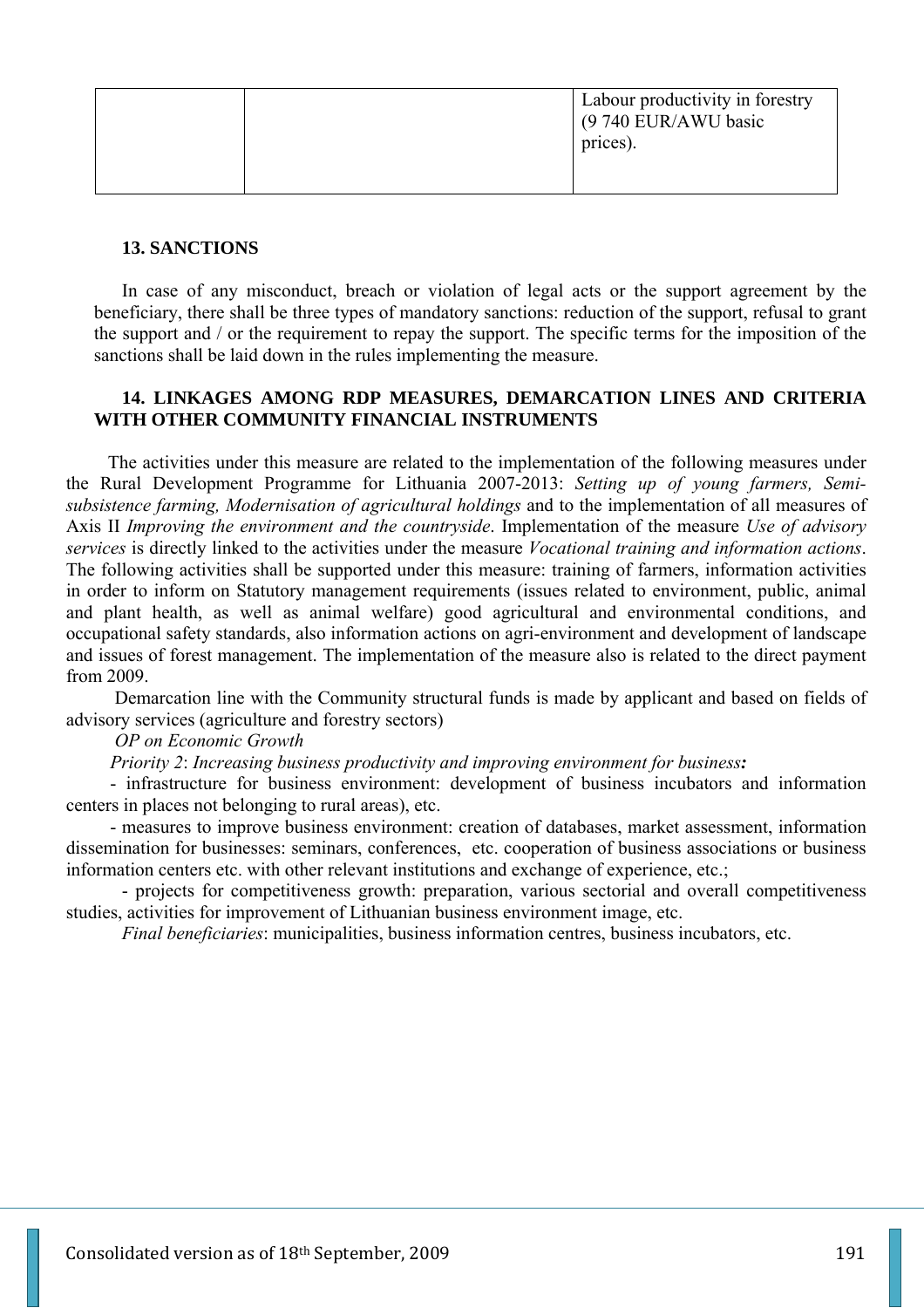#### **MEASURE 3**

#### **SETTING UP OF YOUNG FARMERS**

Code of the measure 112.

### **LEGAL BASIS**

Articles 20 (a)(ii) and 22 of Council Regulation (EC) No 1698/2005. Article 13 and point 5.3.1.1.2 of Annex II of Commission Regulation (EC) No 1974/2006.

#### **1. RATIONALE FOR INTERVENTION**

The age structure of population engaged in farming is not favourable for the development of agriculture. However, the support provided during 2004-2006 programming period had a positive effect on the growth of the number of young farmers and their income. If compared to the holdings of older farmers, holdings of young farmers received about 2 times more investment funds and support. Younger farmers are more flexible in combining agricultural activity with other economic activities. They are enlarging their holdings and expanding their production outputs. These are positive changes in the domestic agriculture.

The majority of young people living in rural areas have agricultural education or certificate of the acquisition of minimum skills required for farming. They also have some purchased/rented land and seek to establish own holding to ensure sufficient income and an appropriate level of livelihood for themselves and their family members. Financial and credit institutions already qualify the young farmers quite favourably. In 2005 Rural Credit Guarantee Fund signed 101 agreements of credit guarantees with young farmers (36 in 2004). The amount of credit guarantees issued to young farmers increased by 66.6 per cent in 2005 and reached the sum of EUR 9 mill. In 2006 195 agreements were signed and the sum of guarantees increased up to EUR 24 mill. However, the main obstacle for setting up a holding is the lack of initial own capital. Also small size farms dominate in country, which don't have technical base for effective farming. Therefore support granted under this measure will create conditions for young farmers to increase size of holdings, will keep youth in village and will create applicable technical base for farming.

During the period of 2000-2004 farmers were able to use the EC support under the SAPARD programme. During the period of 2004-2006 Lithuanian Single Programming Document (SPD) became available; support was initiated under the measure *Setting up of young farmers* of the SPD's priority *Rural development and fishery*.

The applicants showed big interest in the SPD's measure *"Setting up of young farmers"* and great activity was observed (young farmers have submitted 753 applications in total and there are 674 agreements signed). Only two calls for submission of applications have been launched, since the number of applicants who applied for the support was bigger than expected and the amount of applied support exceeded the amount of allocated support for the measure. As a consequence, no more calls for applications were announced during the period.

Based on the data available from FADN in 1 January 2004 there were 60514 farmers registered, out of which 5 104 were young farmers. In 1 January 2006 this number grew up to 86043 farmers, but the number of young farmers increased to 13 136. Based on the data available from Eurostat in 1 January 2004 there were 271501 holdings registered, at the end of 2005 this number downsized to 252 950 agricultural holdings. Because only farmer, who have registered holding and farm can be applicant under this measure, the part of farms of young farmers is countable not from number of holdings but from number of farms. Taking into account the fact, that 3000 young farmers registered their holdings during 16 May 2005 – 1 January 2007 period, considerable activity is expected during this programming period as well. Therefore the forecasted number of potential beneficiaries is 1 806 young farmers during the period until 2013.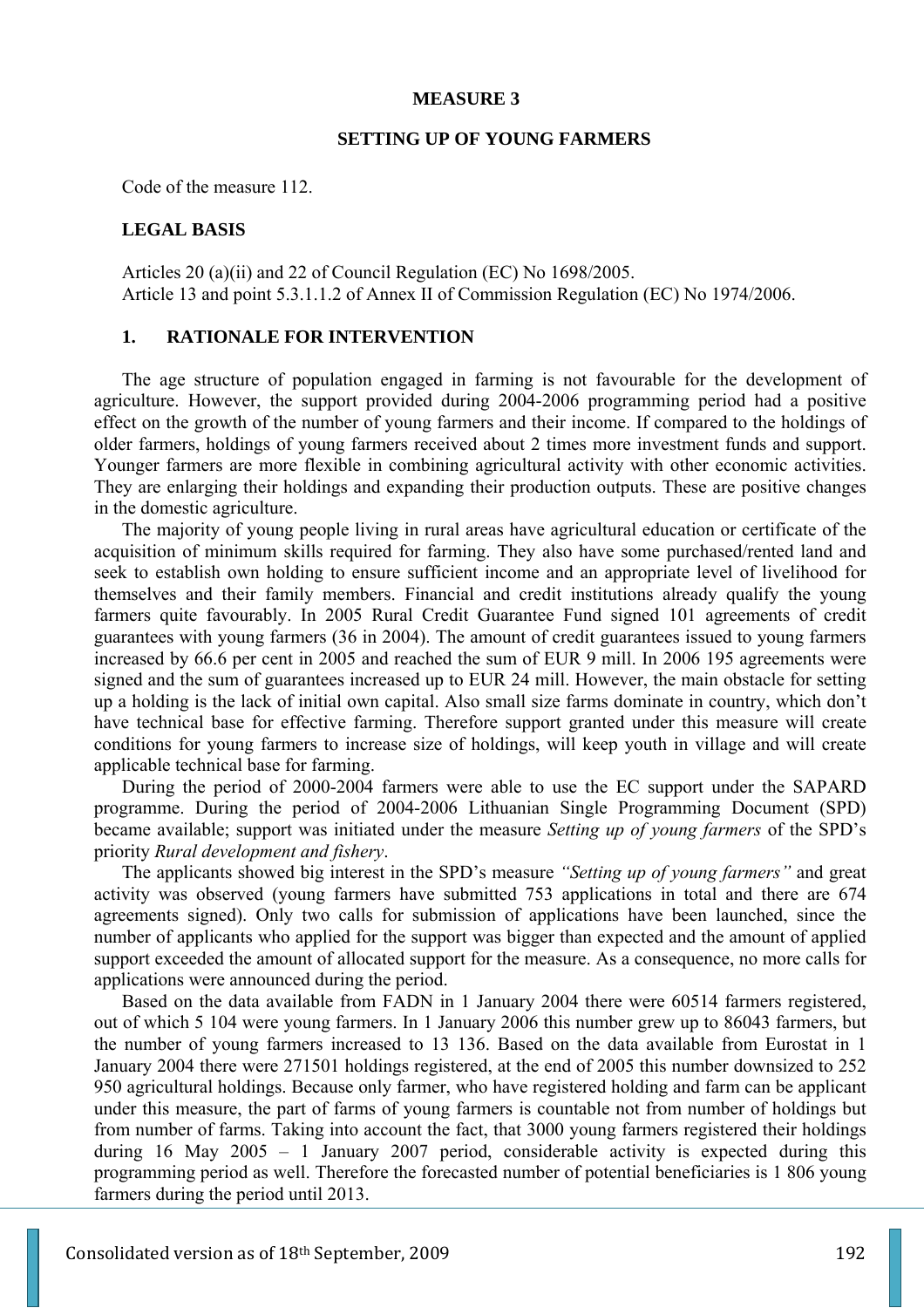# **2. DESCRIPTION OF THE MEASURE**

This measure bears a single premium character.

As young farmers are able to adapt more effectively to the changes in modern technologies and new competitive environment and they are inclined to use know-how and scientific and technical knowledge, the implementation of this measure will improve competitiveness in the agricultural sector. In addition, this measure will encourage young people to remain in the countryside, as implementation of the measure will increase income, will raise quality of life for families of young farmers and other members of the holding.

# **3. OBJECTIVES**

**3.1. Overall objective –** to improve the competitiveness of agri-foodstuffs and forestry; to encourage young farmers to engage in agriculture and to neutralise the demographic process of ageing of farmers in most rural areas; to improve the quality of life; to provide young farmers with possibilities to secure substantial income and an appropriate level of living conditions for themselves, their family members and other individuals employed at their holdings.

# **3.2. Specific objectives:**

3.2.1. To seek the application of new technologies and development of new business environment by young farmers and to meet Community standards for all investments;

3.2.2. To increase the share of young farmers who have received support in the total number of supported farmers;

3.2.2. To increase the size of holdings.

**3.3. Operational objective –** setting up of young farmers.

### **4. BENEFICIARIES**

Farmers, who meet the following requirements at the date of submission of the application:

- are less than 40 years old;

- possess adequate occupational skills and competence;

- submit a business plan for the development of their farming activities;

- are setting up as a head of the holding and/or farm for the first time (The holding cannot be reregistered on behalf of a spouse);

- have registered holding and farm not earlier than 16 May 2005 when farmers submit applications in 2007 or not earlier than 2 years before the submission of the application when it is submitted later than 2007.

The setting up of young farmers shall be the date of submission of the application.

Decision to grant support for the setting up shall be taken no later than 18 months after setting up of young farmers. This period starts from the date of submission of the application.

### **5. SCOPE AND ACTIONS**

This measure has no activity breakdown.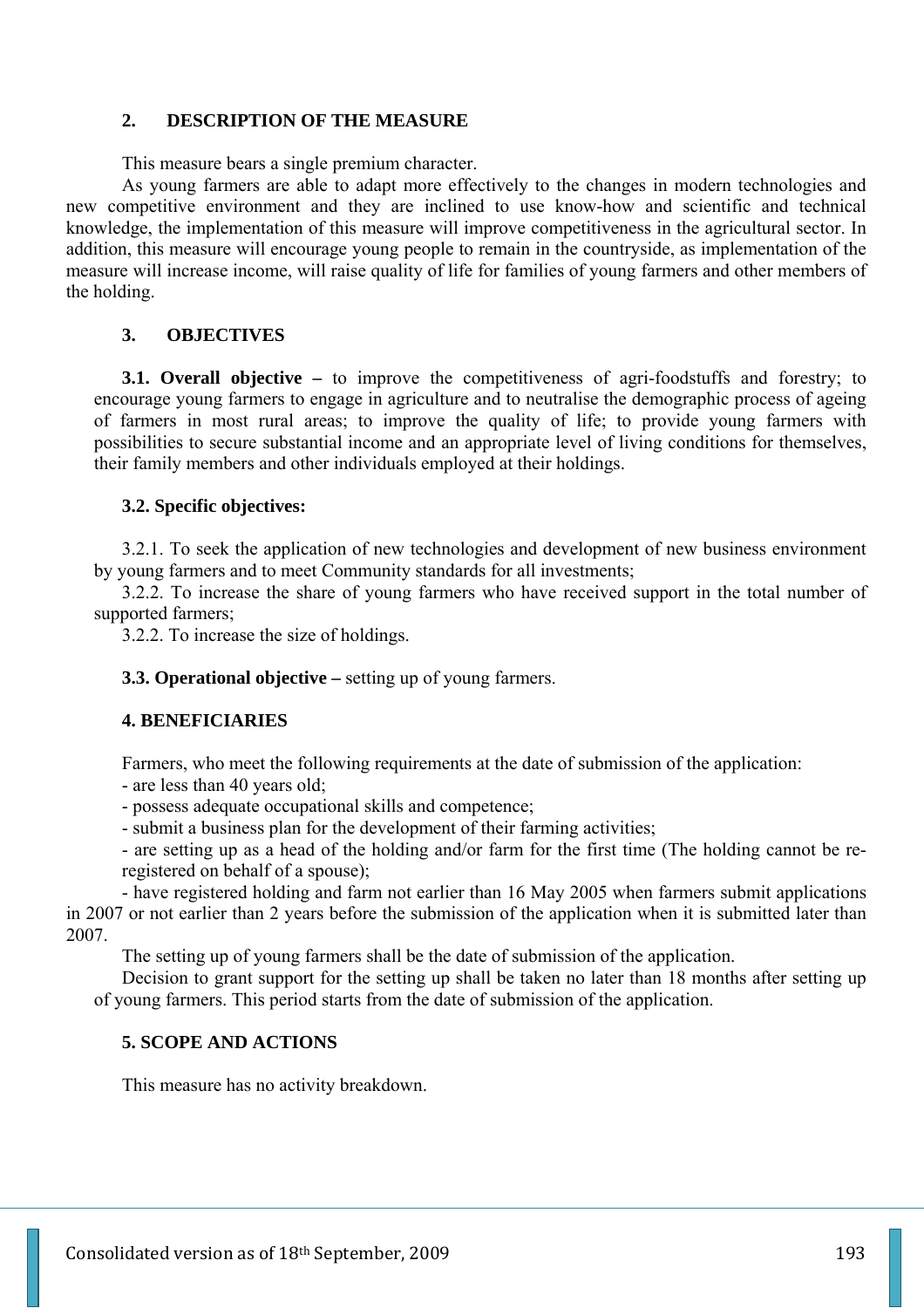### **6. ELIGIBLE EXPENDITURE**

6.1. Construction and reconstruction of operational buildings / structures including the purchase of construction materials;

6.2. Aid may be granted for purchase of agricultural land, costing up to 10 % of the total eligible expenses of the investment, on the condition that the land shall be used only for agricultural activity;

6.3. The purchase of new agricultural machinery, means of transport for the transportation of the produced output, and equipment, including computer hardware and software intended for the use of the project;

6.4 Development of infrastructure (construction and reconstruction of agricultural field roads, local water-supply and local sewage systems, farming drainage, artesian boreholes, construction/reconstruction of watering equipment and the construction of low-output (up to 250 KW) wind power stations) within holding, when it is related to agricultural production and/or processing and preparation for marketing;

6.5. The purchase of perennial fruit trees and bushes and planting material needed for planting of new gardens;

6.6. Publicity arrangements of the project.

6.7. General costs.

### **7. ELIGIBILITY CRITERIA AND REQUIREMENTS FOR SUPPORT**

7.1. The applicant shall fulfill general provisions and requirements for support and general provisions and requirements for support for investment measures laid down in the Chapters II and III of Annex 1 to Rural Development Programme for 2007-2013 (RDP);

 7.2. The land size of holding of crop production, livestock production and mixed production farms where the young farmer is setting up shall be at least  $12$  ha<sup>3</sup> of the farmer's own useful agricultural area (UAA). If applicant does not have required size of his own UAA on the date of submission of application he/she submit commitment to have required size of his own UAA or documents proving that till the submission of the last payment application he/she will have required size of his own UAA. The applicant shall take the commitment to expand the holding up to at least 20 ha of his own UAA during the period of 5 years from the date of submission of application.

*When establishing specialised olericulture, medicinal herb-growing, berry-growing, floriculture farm, the size of holding, where farm is established, shall be at least 4 hectares of own UAA. When establishing horticulture farm the size of holding, where farm is established, shall be at least 8 hectares of own UAA;* 

7.3. If a part of the holding is being set up on leased land, the durability of the lease agreement shall be at least 5 years;

7.4. The applicant shall possess sufficient occupational skills and competence on the day of application submission. If the applicant does not meet these requirements, such applicant shall be provided with a minimum period of 36 months from the decision to grant the support and shall achieve the conformity with the established requirements within such period if provided that the business plan provides for such a need. The applicant shall also commit to continuous improvement of his/her knowledge during the project's implementation period;

7.5. The applicant shall prove in the business plan the holding's conformity to economic viability criteria. The conformity of the business plan to the criteria of economic viability shall be proven at the start of the implementation of the project. The business plan shall describe at least:

7.5.1. The initial situation of the agricultural holding and specific milestones and targets for the development of the activities of the new holding, and;

7.5.2. Details of investments, training, advice or any other action required for the development of the activities of the agricultural holding.

 $\overline{a}$ 

<sup>&</sup>lt;sup>3</sup> Other than farms named in point 7.2.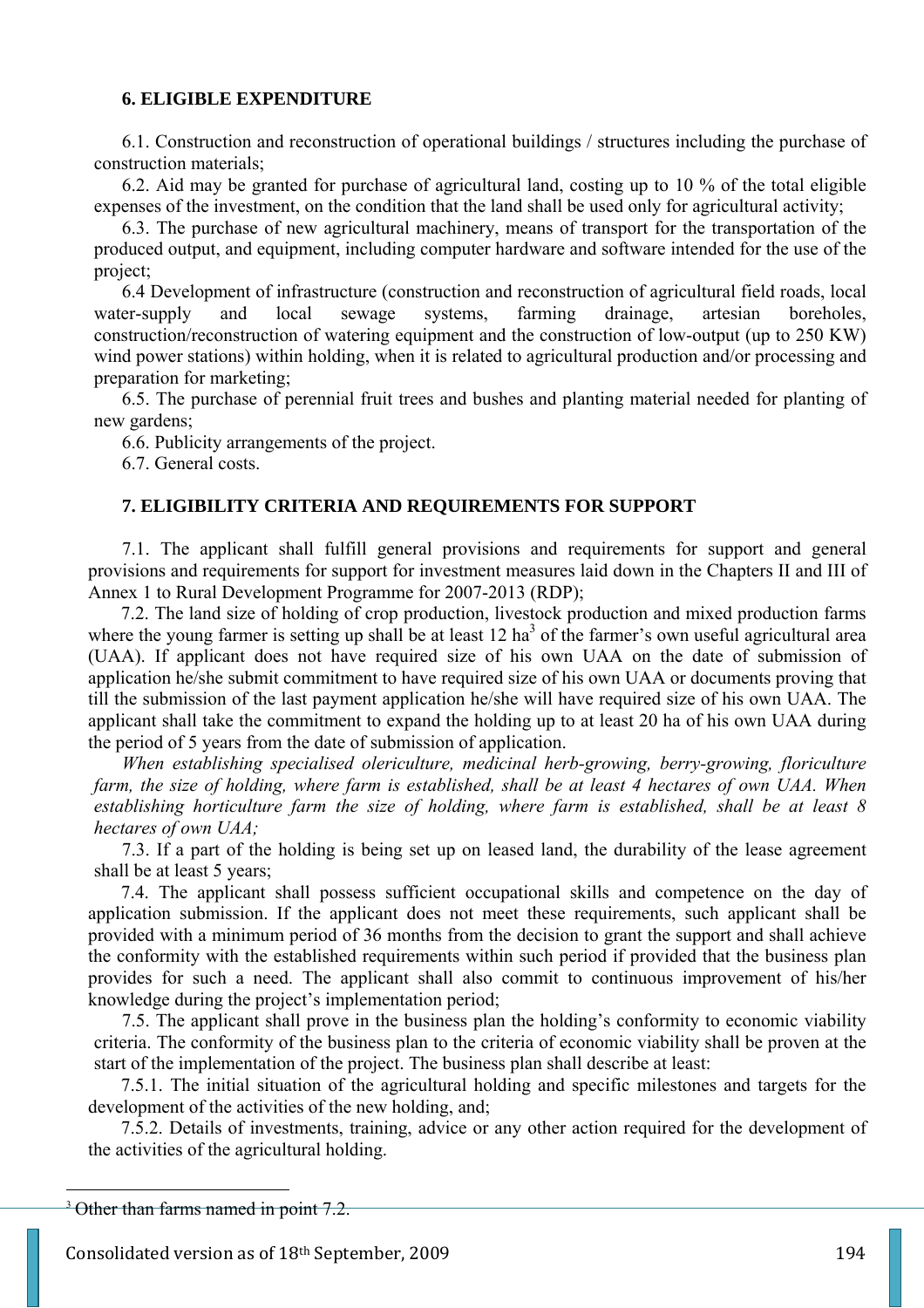7.6. Compliance with the business plan shall be assessed during the fifth year after the date of the individual decision of support granting by the Agency. If the young farmer fails to comply with the provisions of the business plan at the time of the assessment and is not able to validate irregularities (the delay of investments envisaged in business plan etc.), Agency shall initiate the process of the recovery of support;

7.7. Support may be granted for investments to comply with existing Community environmental protection, animal welfare, veterinary, hygiene and food quality standards and the period of grace within which the standard needs to be met, may not exceed 36 months from the date of setting up;

7.8. The holding or part of holding shall not be re-registered on behalf of a spouse;

7.9. If both spouses meet all the measure requirements provided for the setting up, the total combined amount of support for them shall not exceed EUR 40 000. Setting up of both spouses is supported in case if they meet definition of beneficiary and all eligibility criteria for support described in this measure. If one of the spouses, already has farm or holding registered earlier than the date indicated in point 4, the support shall not be granted for any of spouse;

7.10. If a setting-up runs in farms and holdings which were a part of another farm and/or holding (when division was made not earlier than the date indicated in point 4) the total amount of support shall not exceed EUR 40 000;

7.11. All investments shall meet the Community environmental protection, animal welfare, veterinary, hygiene and food quality standards;

7.12. No support will be granted for investments in growing of hops or sugar-beet. No support will be granted for investments in apiculture or fruit and vegetables sectors if such support is available from other funds.

### **8. PRIORITY SELECTION CRITERIA**

8.1 The holding is taken over under the measure *Early retirement from agricultural production activities*;

8.2. The applicant has been a permanent rural resident for at least 3 previous years, giving the higher priority for the longest period duration of living in rural area;

8.3. The applicant possesses high education in agriculture;

8.4. The farm is being established on land operated under the right of ownership only, giving the higher priority for the biggest size of land operated under the right of ownership;

8.5. The biggest size of set farm is taken into account first.

The method of application of priority selection criteria is described in Chapter II of Annex I to the Rural development programme for Lithuania (RDP).

#### **9. AID INTENSITY**

9.1. The amount of support for setting-up is up to EUR 40 000;

9.2. The amount of support is based on the size of UAA owned and rented by the applicant, i.e. 1 ha of UAA establishing crop production, livestock production and mixed production farms to receive EUR 1 000, establishing specialised horticulture, olericulture, medicinal herb-growing, berry-growing, floriculture farm – 2000 EUR, however the maximum amount of support for one farm may not exceed EUR 40 000;

| <b>Period</b> | <b>Public</b><br>total | support,<br>in  | <b>Community</b><br>funding |     |            | <b>National funding</b> |
|---------------|------------------------|-----------------|-----------------------------|-----|------------|-------------------------|
| 2007-2013     | <b>EUR</b>             | pct             | <b>EUR</b>                  | pct | <b>EUR</b> | pct                     |
|               | 62 240 000             | 00 <sub>1</sub> | 46 680 000                  |     | 15 560 000 |                         |

#### **10. FINANCING**

Funding over the period of 2007-2013. (In current prices)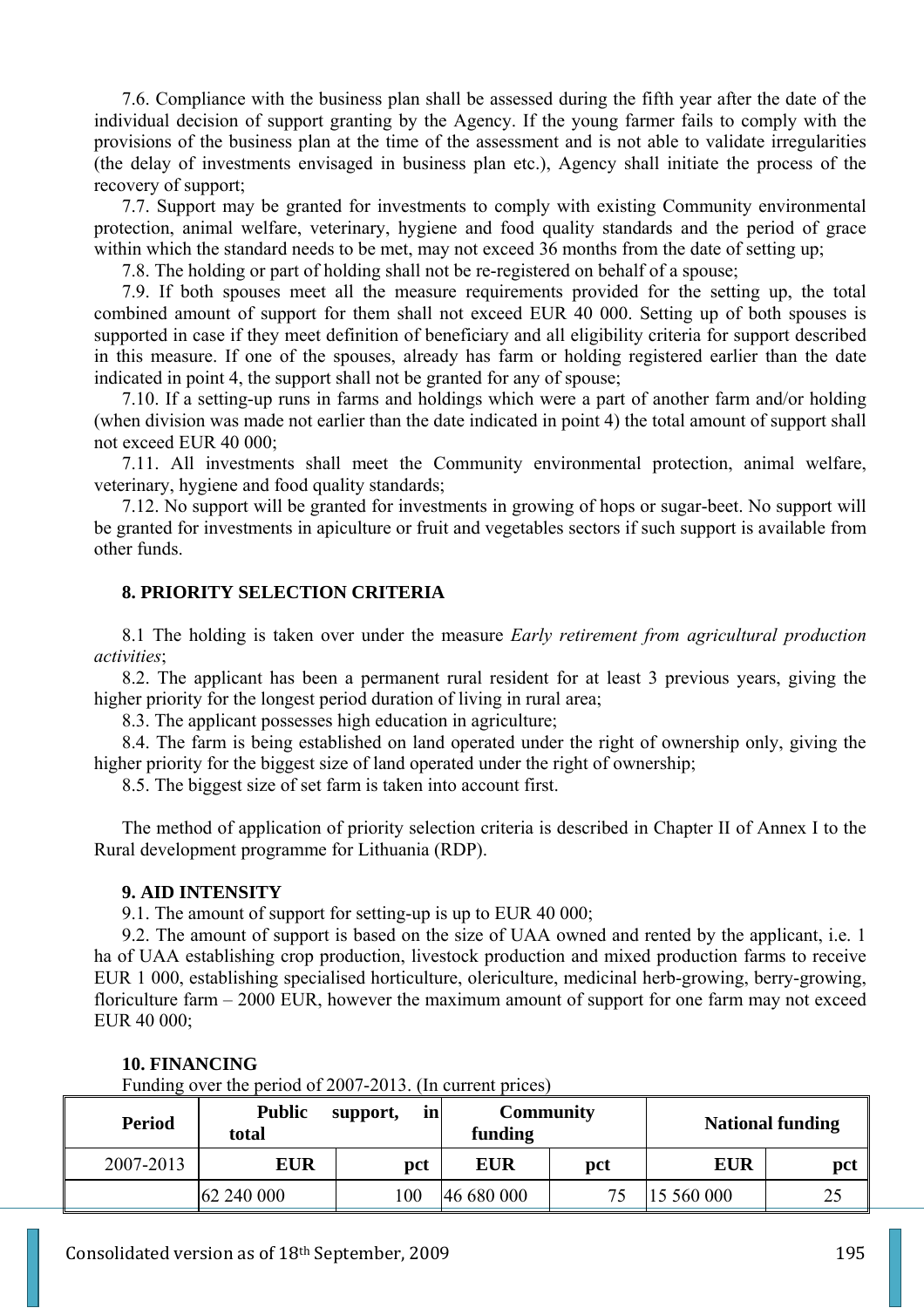# **11. TRANSITIONAL ARRANGEMENTS**

No transition arrangements are foreseen.

## **12. INDICATORS TARGETED FOR 2013**

| <b>Type of</b>  |                                                                 |                                                    |
|-----------------|-----------------------------------------------------------------|----------------------------------------------------|
| indicator       | <b>Indicator</b>                                                | <b>Target (2013)</b>                               |
|                 | Number of young farmers supported:<br>by gender                 | 1806                                               |
|                 | Male                                                            | 60 pct.                                            |
|                 | Female                                                          | 40 pct.                                            |
| Output          |                                                                 |                                                    |
|                 | Link with Early retirement measure                              | 1 3 5 5                                            |
|                 | Total volume of investment                                      | EUR 62 240 000                                     |
|                 | Average farm size                                               | $17,6$ ha                                          |
|                 | Total area in ha supported                                      | 650 746,8 ha                                       |
| <b>Result</b>   | Increase in gross value added in supported<br>holdings          | EUR 8 600 000                                      |
|                 | Increase of the number of young farmers                         | 33 %                                               |
|                 | Economic growth                                                 | 2 300 000                                          |
|                 |                                                                 | <b>EUR/PPS</b>                                     |
| <b>Impact</b>   | Increase of labour productivity in the<br>agriculture           | 9 400 EUR/AWU                                      |
|                 | Labour productivity in agriculture<br>4 0 8 6<br><b>EUR/AWU</b> | Age structure in<br>agriculture                    |
| <b>Baseline</b> |                                                                 | $\leq$ 40 years - 14 pct.;                         |
|                 |                                                                 | 40-50 years $-20$ pct.;<br>50-65 years $-34$ pct.; |
|                 |                                                                 | $\geq$ 65 years – 32 pct.                          |

### **13. SANCTIONS**

In case of any misconduct, breach or violation of legal acts or the support agreement by the beneficiary, there shall be three types of mandatory sanctions: reduction of the support, refusal to grant the support and / or the requirement to repay the support. The specific terms for the imposition of the sanctions shall be laid down in the rules implementing the measure.

# **14. LINKAGES AMONG RDP MEASURES, DEMARCATION LINES AND CRITERIA WITH OTHER COMMUNITY FINANCIAL INSTRUMENTS**

The measures *Modernisation of agricultural holdings* and *Setting up of young farmers* will accelerate the restructuring of holdings.

The activity *Land consolidation* under the measure *Infrastructure related to the development and adaptation of agriculture and forestry* will enable young farmers to undertake economic activity in holdings that are formed in a more rational way.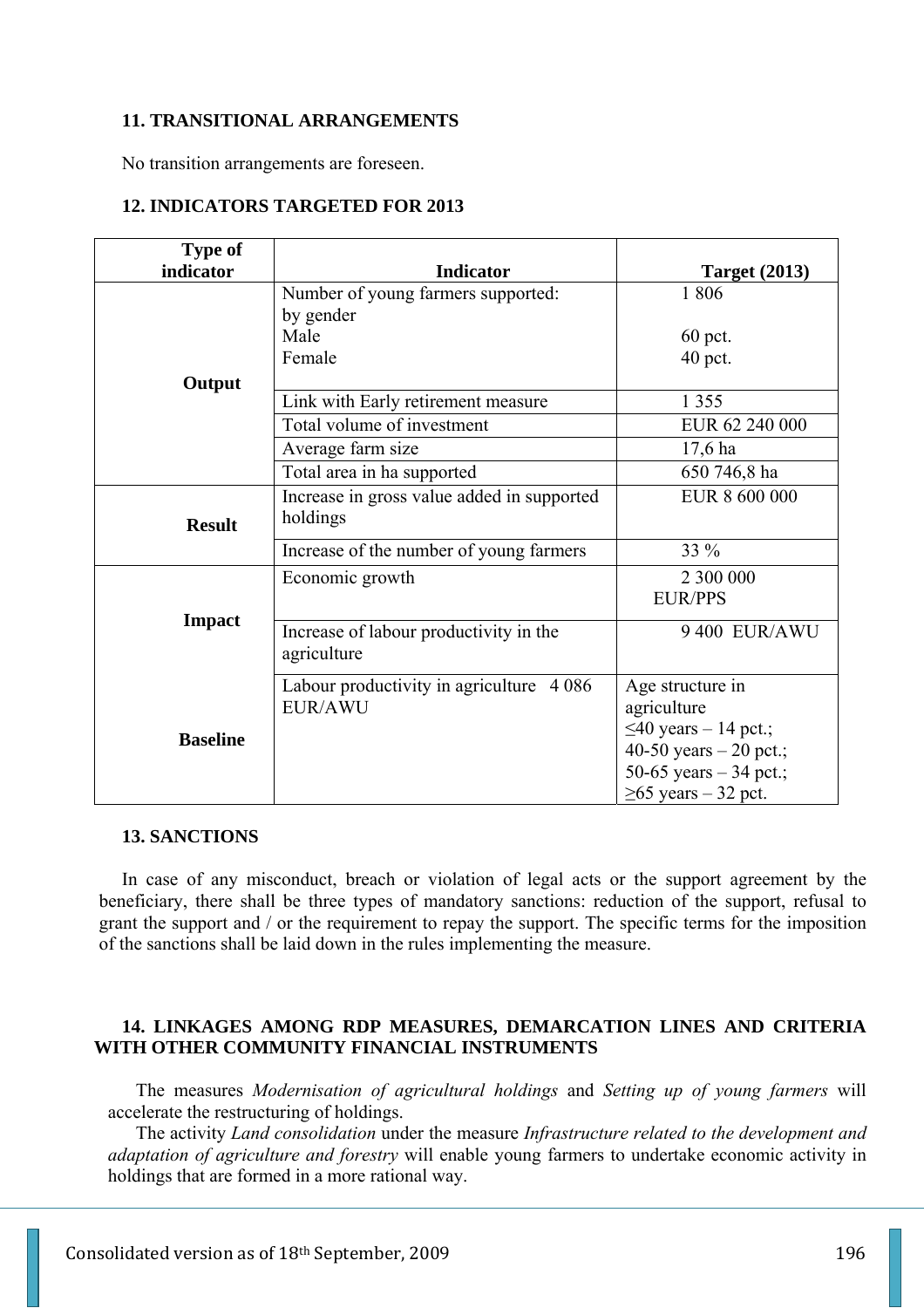The activity under the measure *Vocational training and information actions* will help farmers to set up their own holdings successfully. Young farmers will be entitled to consultation services under the measure *Use of advisory services*.

Applicants setting up organic farms can be entitled to payments for organic farms under the measure *Agri-enironvenment*. Young farmers setting up holdings in less favourable areas or in areas bound by certain environmental restrictions will have to satisfy the applicable environmental requirements and will receive compensations for lost income.

Young farmers shall be encouraged to take over holding from farmers retiring under the measure *Early retirement.*

In order to receive additional income from non-agricultural activities young farmers or members of their families shall be able to use support under the measures of Axis 3, designed for the improvement of life quality in rural areas.

Young farmers taking actions in LAG's activity will increase physical and creative potential of the area such LAG operates in.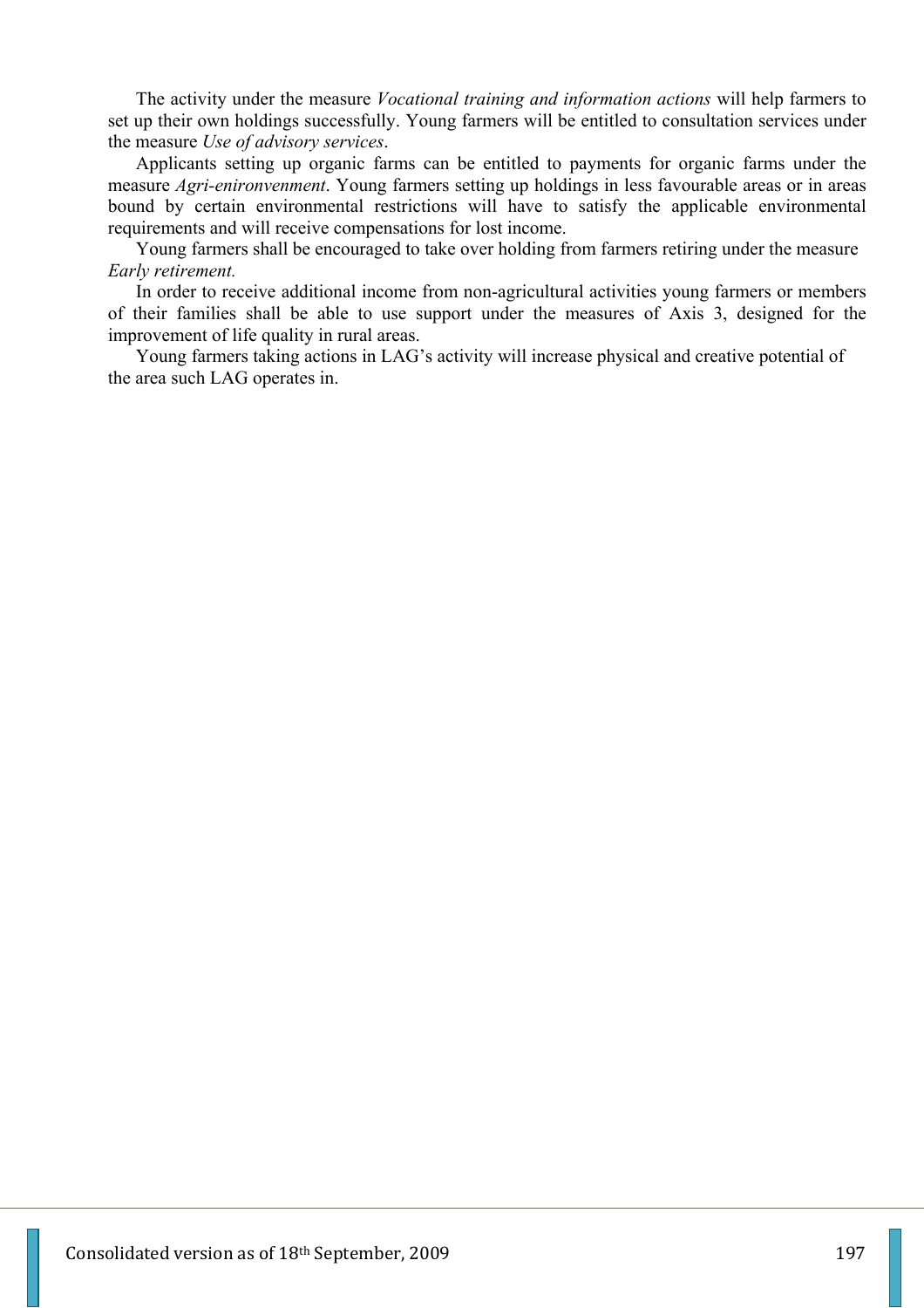### **MEASURE 4 EARLY RETIREMENT**

Code of the measure 113.

#### **LEGAL BASIS**

Articles 20 (a)(iii) and 23 of Council Regulation (EC) No 1698/2005. Article 14 and point 5.3.1.1.3 of Annex II of Commission Regulation (EC) No 1974/2006.

### **1. RATIONALE FOR INTERVENTION**

Mostly elderly holding managers engage in agricultural activity in Lithuania. In 2005 there were more than 85 000 farmers registered in the Farmers farms register and approximately 59 per cent of holding owners were 55 years old and older and only 14 per cent were under 40 years old, and 12 per cent were at age of 40 to 54. Based on the data available from FADN, in 2004, young farmers (under 40 years old) earned nearly by 14 per cent more income based on 1 ha of UAA than holding managers over 60 and older.

The interest in this measure is still very high therefore the highest amount of applications under the Early retirement scheme is expected for the beginning of the 2007-2013 programming period.

In 2004-2006, there were 21 500 applications submitted for support under an analogous RDP measure and 20 011 beneficiaries were approved. There were 12 057 of beneficiaries - owners of a small dairy farm that were at the retirement age. During the Period of 2004-2006 there were 51 360 ha of land transferred by average 62,3 years old transferors. An average age of farm workers was 59,5 years. The average size of the land taken over by young farmers was 9,89 ha and the average size of land transferred by one holding manager was 10,2 ha. A note shall be made of the positive effect the measure has on the farmers' age structure, when agricultural holdings of older holding managers are being taken over by younger farmers capable to increase the efficiency of agricultural production. This measure is one of the reasons that had impact on farms growth: average farm size in 2005 in comparison to 2004 has increased by 5 per cent and was 11,5 hectares, in 2006 – 12,4 (increase by 7,8 per cent compared to 2005).

### **2. DESCRIPTION OF THE MEASURE**

Support under this measure includes retirement grant to be paid to cover income loss for beneficiaries who decided to stop commercial farming for a period of up to 15 years (the period will vary depending on the applicant's age on the date of application). Support will be made available to persons (*"transferors"*) who were engaged in agricultural activity and decided to stop commercial farming for the purpose of transferring their holdings to other persons and to farm workers which decided to stop all farm work definitively upon transfer of the holding. No support will be made available to transferors over 70 and to farm workers who have reached the established retirement age. As of 2006, the established retirement age in the Republic of Lithuania is 62,5 for men and 60 for women (the State Social Insurance Pension Law of the Republic of Lithuania (Official Gazette Valstybes Zinios, 1994, No. 59-1153)) (hereafter - established retirement age). The changes of established retirement age are relative directly to the age criteria for applicants. The annual payment consists of a fixed and a variable part. An annual variable payment per hectare of land released shall be paid to differentiate income loss compensation in order to encourage managers of medium size agricultural holdings to participate in early retirement scheme. The aid amount depends on the released land area.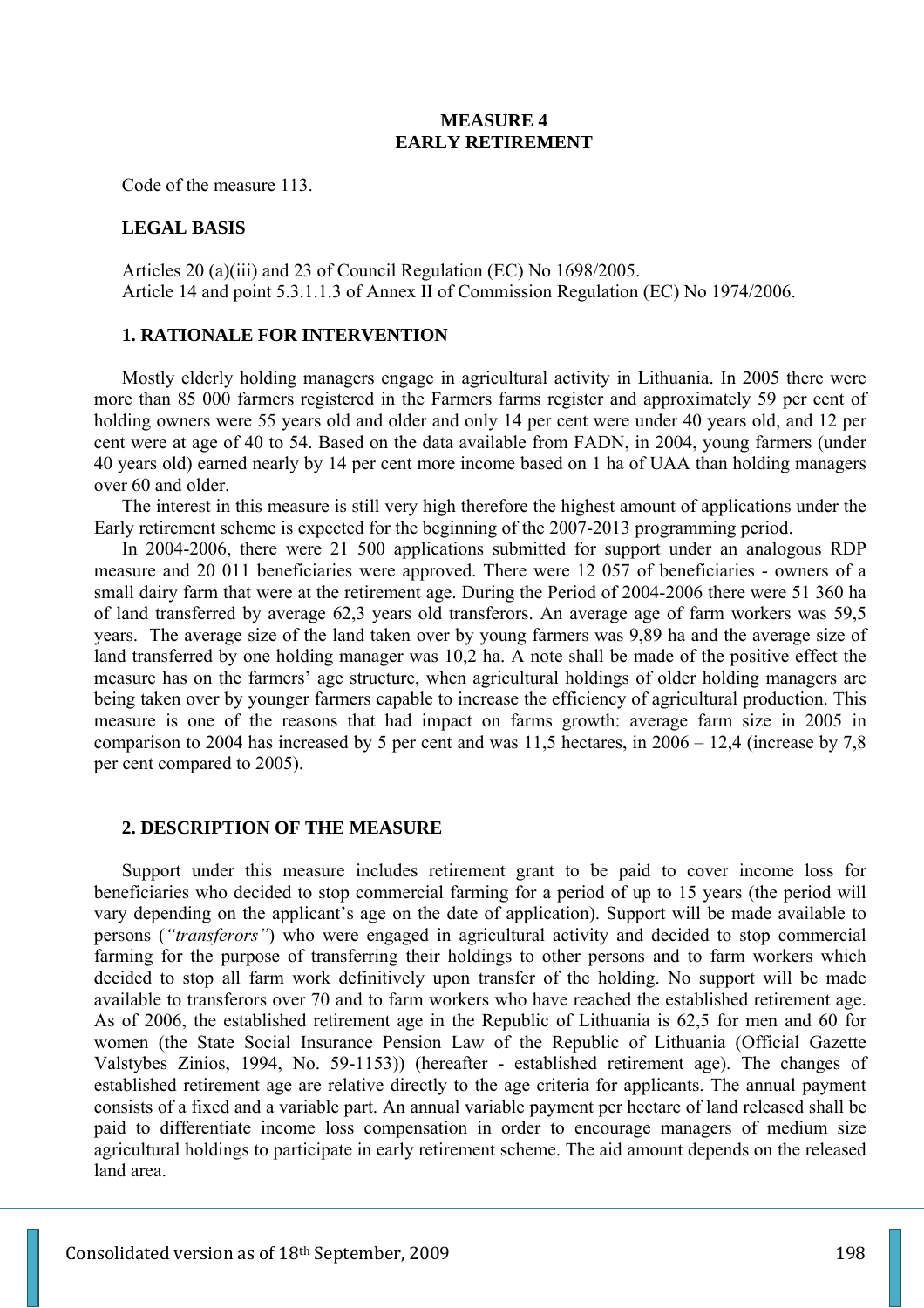To exclude the possible overcompensation the fixed part of the annual payment is reduced by the annual amount of social payments received (state social retirement pension or advance payments of state social retirement pension in this case).

Only one of the spouses can apply for support under the measure early retirement (no option to receive support for several transferors).

# **3. OBJECTIVES**

**3.1. Overall objective –** to ensure viability and effectiveness of agricultural holdings by increasing farms size and ensuring a certain income level for elderly holding managers who decide to stop agricultural activity and for elderly family helpers and farm workers who lose their employment as a result of a holding managers early retirement;

**3.2. Specific objective -** by supporting transfer of agricultural holdings increase the average farm size in Lithuania;

**3.3. Operational objective** – provide support under the Early retirement scheme to land owners who are able to transfer their inefficient agricultural holdings to young farmers in order to increase economic viability and efficiency of their farms.

# **4. SCOPE AND ACTIONS**

To ensure a certain income level for holding managers who decide to stop commercial farming and for their farm workers*.* 

### **5. BENEFICIARIES**

5.1. Natural person engaging in agricultural activity who has registered his/her holding;

5.2. Farm worker.

# **6. ELIGIBILITY CRITERIA AND REQUIREMENTS FOR SUPPORT**

6.1. The applicant shall fulfil general provisions and relevant requirements for support laid down in the Chapters II of Annex 1 to Rural Development Programme for 2007-2013 (RDP).

6.2. Applicant (transferor):

6.2.1. A male or female transferor as of the day of application shall be not less than 55 years old but not yet of established retirement age;

6.2.2. Must have practiced farming for the 10 years preceding transfer;

6.2.3. Has declared, according to the established order UAA and/or has registered cattle from the year 2004. If for the period from 2004 UAA has been declared and/or cattle registered in the name of the applicant and/or their spouse, the applicant satisfies this eligibility criteria. If for the period from 2004 UAA has been declared and/or cattle registered in the name of the applicant and/or their spouse and the spouse is already dead the applicant satisfies this eligibility criteria;

6.2.4. Has practiced farming on the area of at least 1 hectare of UAA (as of the year of application);

6.2.5. Must have a right to receive state social retirement pension when he/she reaches the normal retirement age;

6.2.6. As of the day of application the agricultural holding shall be on the Agriculture and Rural Business Register;

6.3. A farm worker may be entitled to support only when he is employed in the farm of a holding manager who has decided to use the option of early retirement from commercial farming and:

6.3.1. A male or female as of the day of application shall be not less than 55 years old but not yet of established retirement age;

6.3.2. Have decided to stop all farm work definitively upon transfer of the holding;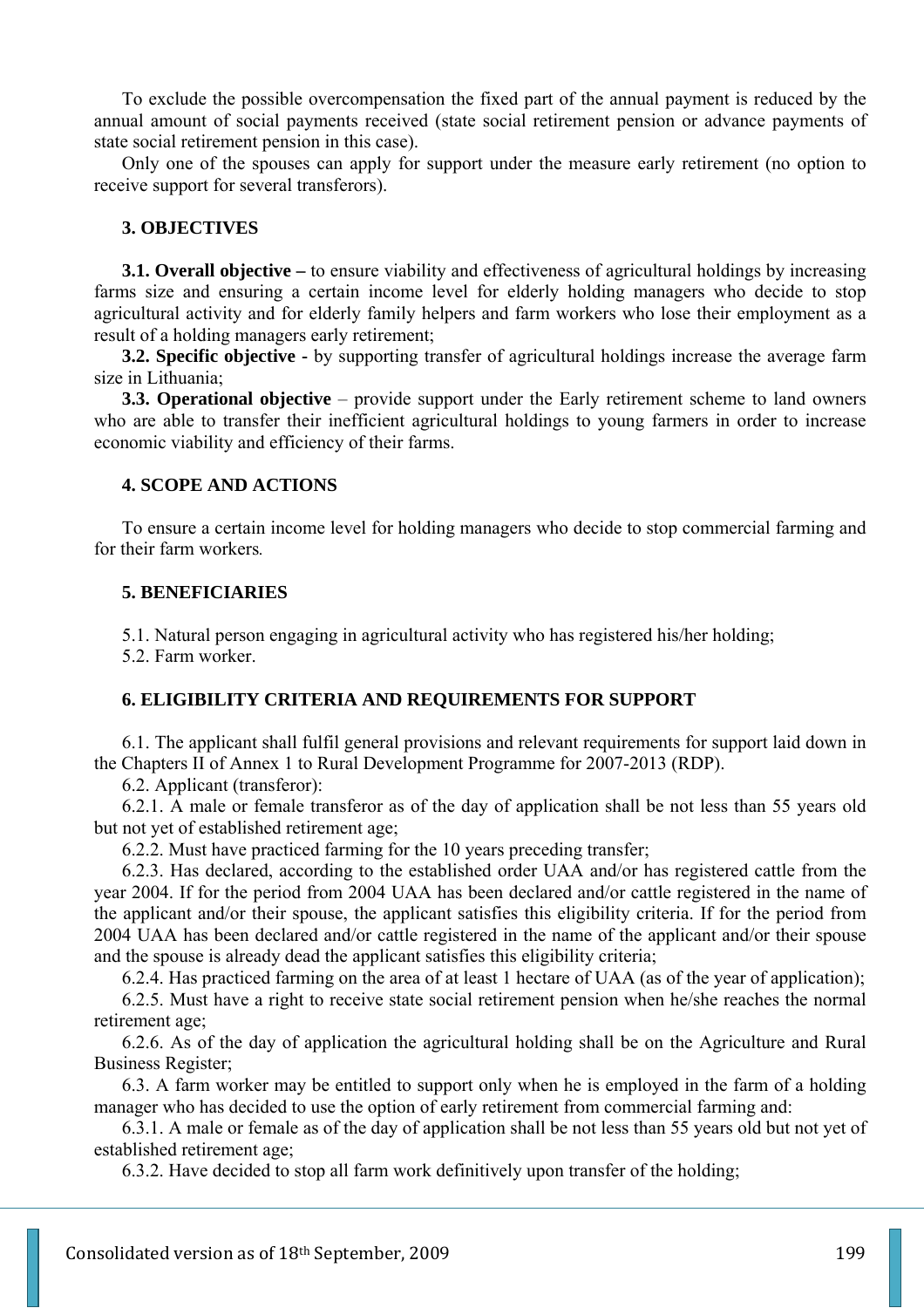6.3.3. Have devoted at least half of his working time to farm work, during the preceding five years, as a farm worker;

6.3.4. Have worked on the transferor's agricultural holding for at least the equivalent of two years full-time during the four-year period preceding the early retirement of the transferor;

6.3.5. Have a right to receive state social retirement pension when he/she reaches the normal retirement age.

6.4. Transferee of a holding:

6.4.1. The transferee taking over the holding for agricultural production shall conform to the following requirements:

6.4.1.1. Must succeed the transferor:

6.4.1.1.1. by setting up the farm under the measure Setting up of young farmers;

6.4.1.1.2. or as of the day of application shall qualify as a farmer of less than 50 years old (the transferor's spouse may not be the transferee) aiming at increasing the size of agricultural holding. The transferee must fulfill age requirement as of the day of application and register as a farmer before the day of support designation. This requirement applies to all eligible applications received after the 1 January 2007;

6.4.1.1.3. or shall be a legal entity engaging in agricultural activity, which is taking over the transferor's agricultural holding to increase the size of the agricultural holding;

6.4.1.2. Must take over the whole of the transferor's holding (including spouses holding) with the exception of the part of the holding that the transferor is entitled to keep (a maximum of 3 ha of UAA). In the case when the transferor's holding is divided among several transferees the size of the newly formed holding cannot be less than 20 ha of UAA;

6.4.1.3. Must possess occupational skills and (or) competence (only applies to natural persons). This requirement applies to all eligible applications received after the 1 January 2007;

6.4.1.4. Must take a commitment to renew data on the Agriculture and Rural Business Register on the change in the holding's ownership;

6.4.2. The non-farming transferee shall conform to the following requirements:

6.4.2.1. As of the day of application be less than 50 years of age (the transferor's spouse may not qualify as transferee);

6.4.2.2. Must take a commitment to renew data on the Agriculture and Rural Business Register on the change in the holding's ownership;

6.5. A beneficiary:

6.5.1. Must stop commercial farming definitively due to the holding being released to other farmers. The transferor may retain the use of the buildings and the area on which their residential buildings are situated, as well as the agricultural parcel for non-agricultural activity, which may not be used for commercial farming purposes in the future. The transferor is allowed to remain not more than 3 ha of UAA;

6.5.2. Farm worker may not return to farm work;

6.5.3. The transferor and his spouse may retain 1 dairy cow, which may not be used for commercial purposes. The sale of the remaining 1 cow and its calf shall not be considered as the return to the commercial farming;

6.5.4. Non-commercial farming activity continued by the transferor and his spouse shall not be eligible for support under support schemes of the Common Agricultural Policy. The monitoring of referred actions is to be ensured by the Agency.

6.5.5. Must release the land to an individual who satisfies the requirements set down in the point  $64$ 

6.5.6. The beneficiary and his spouse may not sell agricultural products and shall only farm to satisfy their own needs;

# **7. PRIORITY SELECTION CRITERIA**

7.1. The transferee is a young farmer (participant under the measure *Setting up of young farmers*);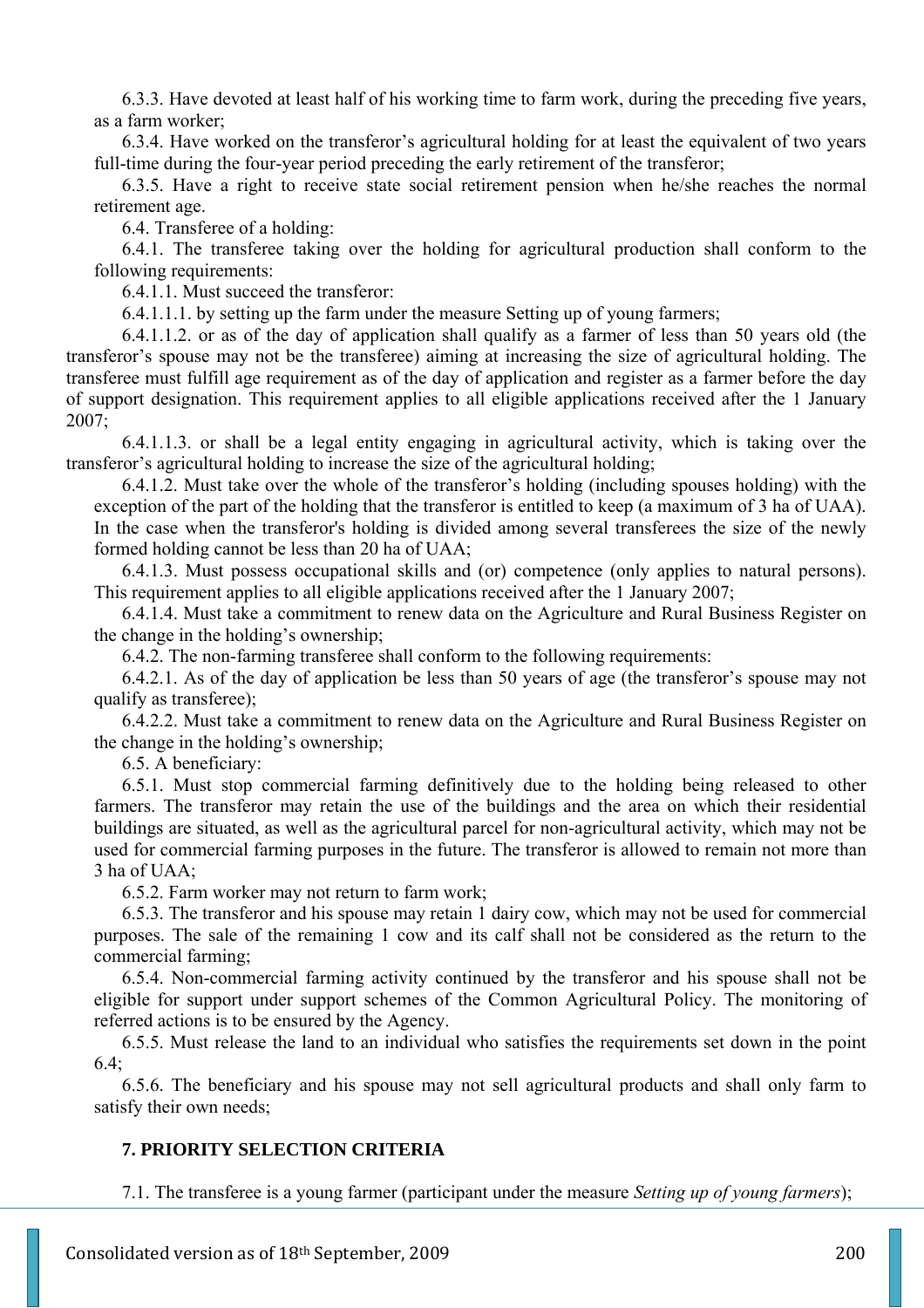7.2. The transferee is under 40 years old.

7.3. Older transferor.

The method of application of priority selection criteria is described in Chapter II of Annex I to the Rural development programme for Lithuania (RDP).

## **8. AMOUNT OF PAYMENTS**

Early retirement aid granted to transferors consists of two parts – **fixed and variable**.

8.1. The fixed part of the grant consists of:

8.1.1. A retirement grant, calculated as an average annual old-age pension forecast for the period 2007-2013. The retirement grant is a flat rate per annum of EUR 1 549 per transferor, payable to the transferor in the national currency (if the average state social insurance old-age pension increases by more than 20 per cent the amendments to the RDP 2007-2013 related to adjustment of the amount upwards shall be accepted by the European Commission);

8.1.2. Extra-payment in the case of a dependant spouse (the spouse shall be not less than 55 years old but not yet of normal retirement age, unemployed, and receive no state social benefits). In this case extra payment in the amount of half the rate specified under paragraph 8.1.1 should be paid to the beneficiary. The payment shall not depend on the land released. The extra-payment can not be provided in the case if the spouse enters the farm worker early retirement scheme or is employed under a labour contract or if the spouse receives income from national social insurance funds (old-age pension or disability pension). Extra-payment is made until the dependant spouse reaches normal retirement age.

8.1.3. As the aid grant goes beyond normal retirement age, after the transferor has reached it, the fixed part (except the extra payment for dependant spouse) of the retirement grant is decreased by the annual amount of national retirement pension to which the transferor is entitled.

8.2. The variable part of the grant consists of:

8.2.1. Annual payment per hectare of released land owned by ownership right. In order to encourage small and medium size holding managers to apply for this sort of support, an annual payment of 93 EUR per hectare up to 20 ha of released UAA will be paid to compensate the income loss.

8.2.2. Only beneficiaries satisfying the criteria for applicants releasing their holdings are entitled to the variable part of the grant, which consists of annual payments for hectares of released UAA.

### **8.3. Duration of the payments**

Early retirement support shall not exceed a period of 15 years and shall not go beyond the 70 birthday of a transferor or beyond the normal retirement age of a farm worker.

The payment for a dependant spouse for all beneficiaries will be made available for a period of until the spouse reaches retirement age.

# **8.4. Inheritance of support**

If the beneficiary dies within the period of the early retirement support, the support may be granted to his or her spouse. Entitlement to the early retirement support for the remaining of the period will be contingent on full compliance with the conditions of the scheme by the beneficiary's spouse and if the transferee will continue his/her commitments.

If the beneficiary dies after the submission of application but prior the decision for support is taken, the early retirement support may be granted to his or her spouse for the remaining of the period, provided the conditions of the scheme continue to be met.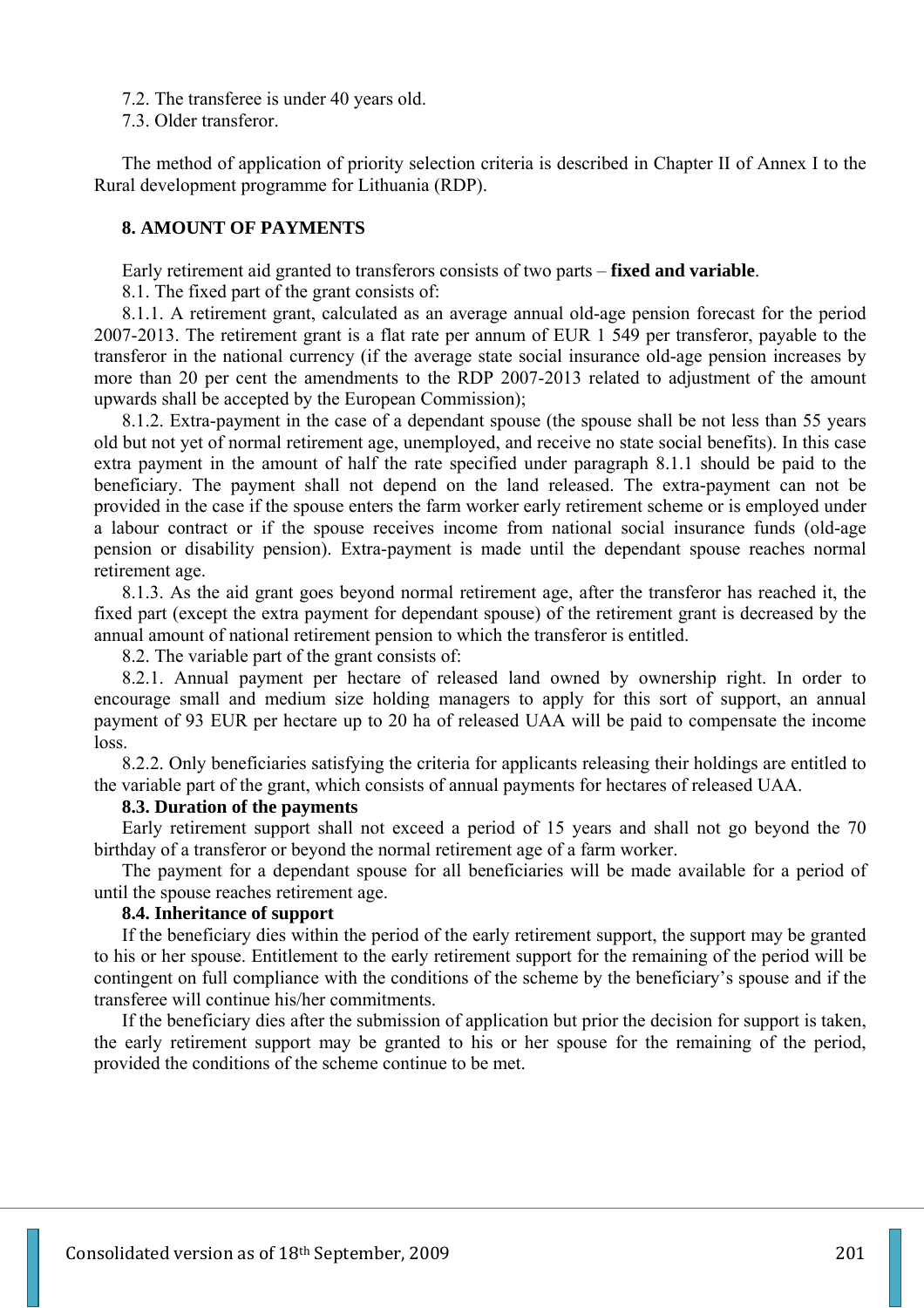| Type of<br>support  | Payment,<br><b>EUR</b> | <b>Beneficiaries</b>                                                       | <b>Payment duration</b>           |
|---------------------|------------------------|----------------------------------------------------------------------------|-----------------------------------|
| Payment             | 1 5 4 9                | Applicants of 55 years old to $ 15 \rangle$ years or until the beneficiary |                                   |
|                     |                        | retirement age (other than farm turns 70 years old<br>workers)             |                                   |
| Payment             | 1 5 4 9                | Applicants – farm workers of 55 until the beneficiary                      | reaches                           |
|                     |                        | years old to retirement age                                                | normal retirement age             |
| Extra payment       | 774                    | An applicant with a dependant until the dependant spouse reaches           |                                   |
|                     |                        | spouse                                                                     | the normal retirement age         |
| Payment for one     | 93                     | Transferor applicants                                                      | 15 years or until the beneficiary |
| hectare<br>of       |                        |                                                                            | turns 70                          |
| <b>UAA</b> released |                        |                                                                            |                                   |

# **9. FINANCING**

Funding over 2007-2013 (in current prices)

| Year      | <b>Public support total</b> |     | <b>Community funding</b> |     | <b>National funding</b> |     |
|-----------|-----------------------------|-----|--------------------------|-----|-------------------------|-----|
|           | <b>EUR</b>                  | pct | <b>EUR</b>               | pct | <b>EUR</b>              | pct |
| 2007-2013 | 164 290 779*                | 100 | 123 218 084              | 75  | 41 072 695              | 25  |

\*Including EUR 121.947.622 for ongoing commitments of Measure Early retirement (RDP 2004-2006 (Articles 10-12 of Council Regulation (EC) No 1257/1999))

A single transferor is entitled to a maximum of EUR 18 000 per year.

The total amount of support per transferor may not exceed EUR 180 000.

A single worker is entitled to a maximum of EUR 4 000 per year.

The total amount of support per worker may not exceed EUR 40 000.

# **10. TRANSITIONAL ARRANGEMENTS**

Following the measure Early retirement from RDP 2004-2006 (Articles 10-12 of Council Regulation (EC) No 1257/1999) further payments will be made for the taken commitments.

Expenditure relating to multi-annual commitments under this measure shall be eligible under EAFRD according Article 7 of Council Regulation (EC) No 1320/2006.

| <b>Correlating measures</b> |                                 | <b>Public</b><br>support | <b>Community</b> | <b>National funding</b> |
|-----------------------------|---------------------------------|--------------------------|------------------|-------------------------|
|                             |                                 | total                    | funding          |                         |
| Early<br>retirement   Early | retirement                      | 121 947 622              | 91 460 717       | 30 486 906              |
| $(Articles 10-12)$          | (Article)<br>20,                |                          |                  |                         |
|                             | paragraph<br>a,                 |                          |                  |                         |
|                             | $\cdots$<br>subparagraph<br>111 |                          |                  |                         |
|                             | and Article 23                  |                          |                  |                         |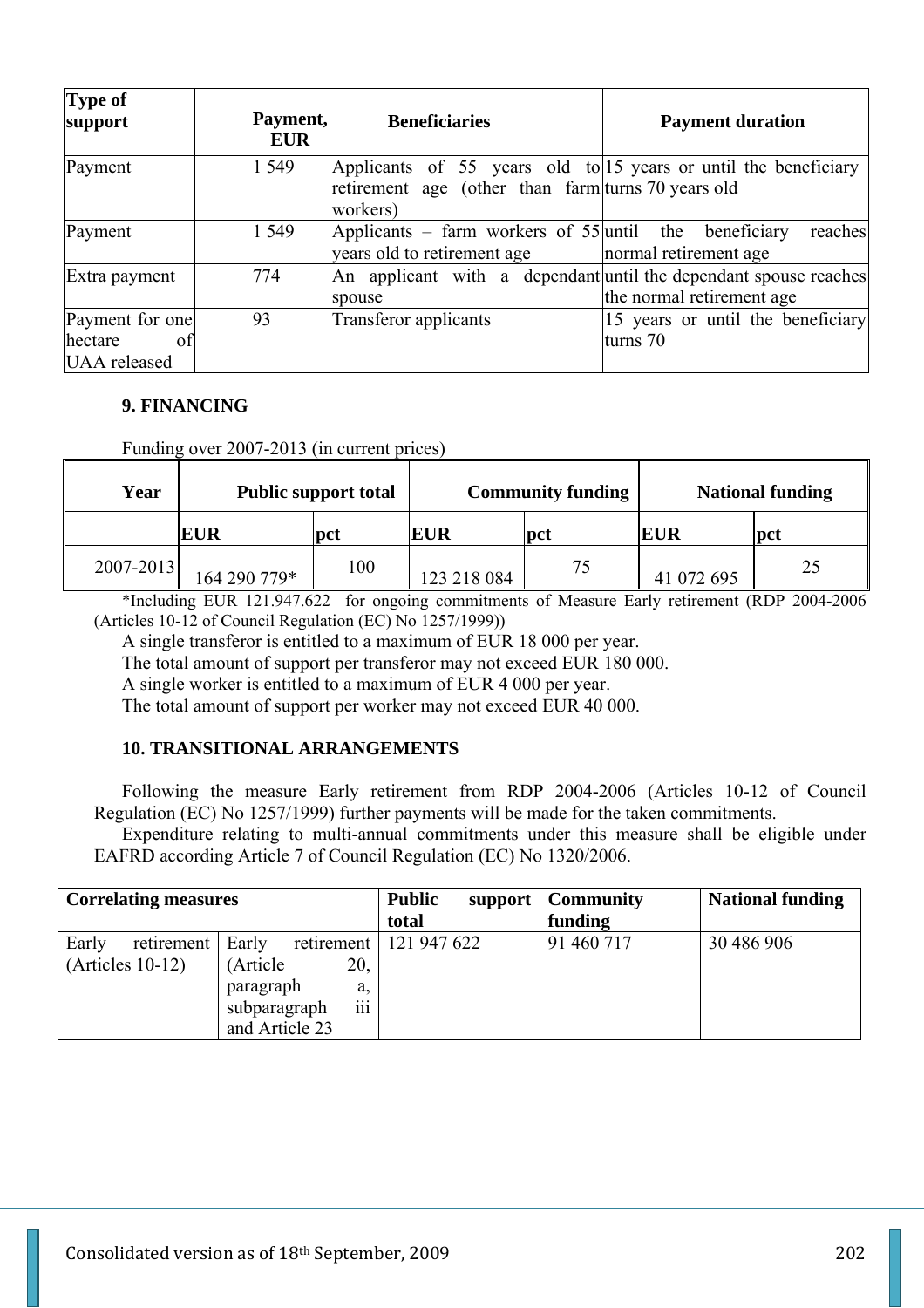# **11. QUANTIFIED TARGETS FOR COMMUNITY COMMON INDICATORS**

| <b>Type of</b>             |                                                                                                                 |                                                                                    |
|----------------------------|-----------------------------------------------------------------------------------------------------------------|------------------------------------------------------------------------------------|
| indicator                  | <b>Indicator</b>                                                                                                | <b>Target 2007-2013</b>                                                            |
|                            | Number<br>of<br>holding<br>managers early retired $- (6)$<br>730). According to<br>category:<br>55-64 years old | 6 700<br>According to age category:<br>age<br>55-64 years old $-6700$ (45 % male); |
| Output                     | Number of farm workers<br>early retired                                                                         | 3                                                                                  |
|                            | of<br>Number<br>hectares<br>released                                                                            | 35 000                                                                             |
|                            | Number of young farmers<br>supported as transferees                                                             | 1355                                                                               |
| Result                     | Increase in agricultural<br>gross value added in supported<br>farms (transferees)                               | EUR 76,6 mill.                                                                     |
| Impact                     | additional<br>Net<br>expressed in PPS                                                                           | value<br>2,3 mill EUR/PPS                                                          |
|                            | Labour productivity in the<br>agriculture                                                                       | 9 400 EUR/AWU basic prices                                                         |
| <b>Baseline indicators</b> | Labour productivity in<br>agriculture (4 086 EUR/AWU                                                            | Age structure in agriculture:<br>$\leq 40$ years $-14$ %;                          |

### **12. SANCTIONS**

In case of any misconduct, breach or violation of legal acts or the support agreement by the beneficiary, there shall be three types of mandatory sanctions: reduction of the support, refusal to grant the support and / or the requirement to repay the support. The specific terms for the imposition of the sanctions shall be laid down in the rules implementing the measure.

*≥ 55 years – 59 %; 55 – 62 years – 12 %*

*basic prices)*

# **13. LINKAGES AMONG RDP MEASURES, DEMARCATION LINES AND CRITERIA WITH OTHER COMMUNITY FINANCIAL INSTRUMENTS**

The implementation of this measure will ensure smoother application of the measures *Setting up of young farmers* and *Modernization of agricultural holdings* due to an accelerated restructuring of farms. The measure is particularly closely related to the measure *Setting up of young farmers*, as young farmers taking over holdings from holding managers who are retiring under the Early retirement scheme have the priority. Holdings released will also be used both for the development of agricultural activity and for non-agricultural business, e.g. afforestation, which will have a favourable effect on diversification of rural activities and security of additional income for residents of rural areas.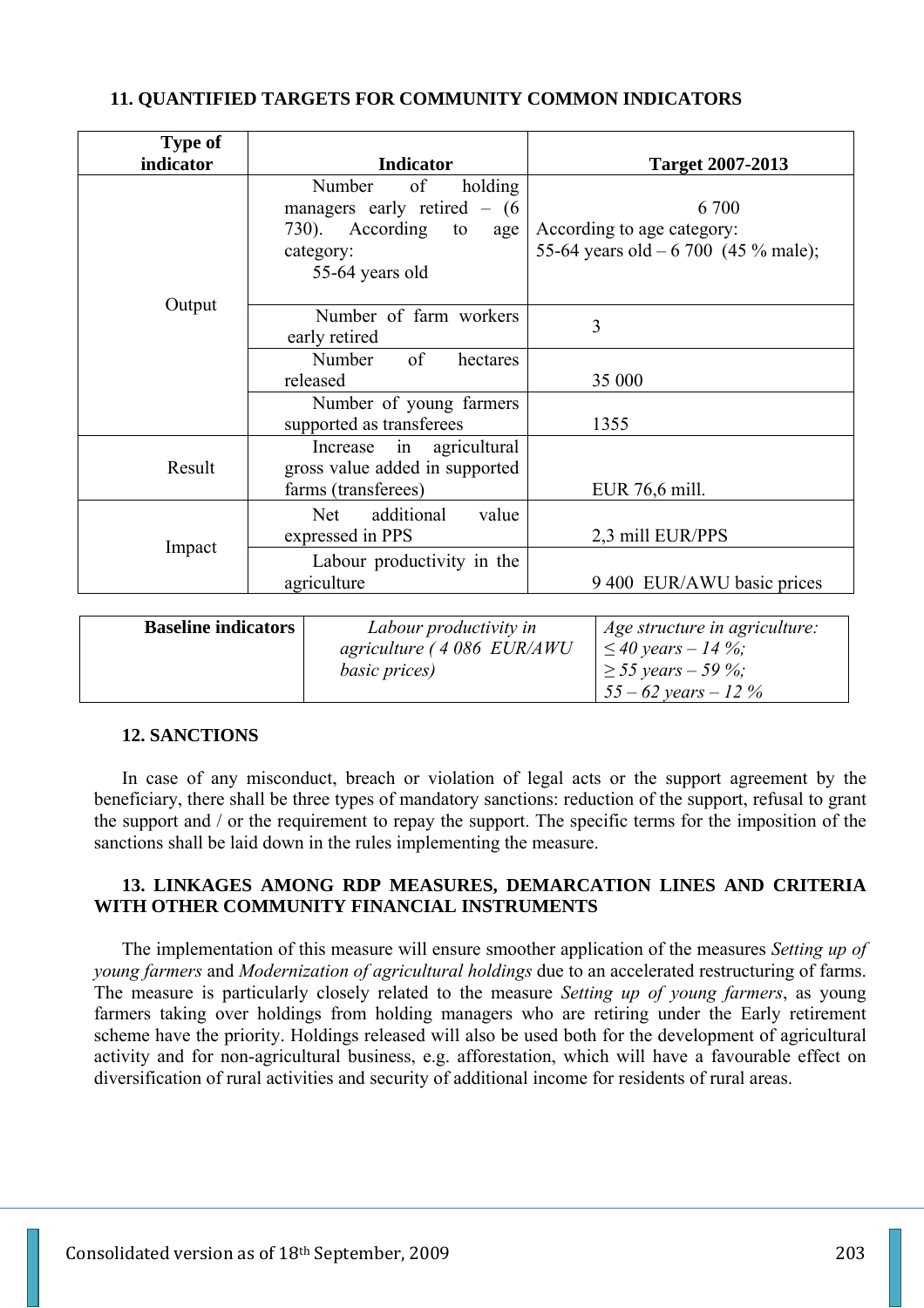#### **MEASURE 5 SEMI-SUBSISTENCE FARMING**

Code of the measure 141.

#### **LEGAL BASIS**

Articles 20 (d)(i) and 34 of Council Regulation (EC) No 1698/2005. Article 24 and point 5.3.1.4.1 of Annex II of Commission Regulation (EC) No 1974/2006.

#### **1. RATIONALE FOR INTERVENTION**

The key provision of the measure *Semi-subsistence farming* is to support small agricultural holdings by providing support to farming entities that aim for economic viability, increase of efficiency and higher income as well as entering the market.

The majority of domestic agricultural holdings are small in terms of economic size units (hereinafter as ESU). Out of 252 950 agricultural holdings at the end of 2005, there were 200 513 subsistence holdings up to 2 ESU and occupied 36,4 per cent of UAA. 37 240 semi-subsistence agricultural holdings (2-3,99 ESU) occupied 17,8 per cent of UAA and made 14,7 per cent from all agricultural holdings. Such holdings are dominated by mixed production and earn most of their income from dairy products and meat sale but produce primarily for their own consumption and market only small proportion of their output. Due to small-scale production, they are not economically viable, as the income of such holdings is not quite sufficient to improve farming activities. With the market demands growing, small holdings that engage in agricultural activity of a low efficiency level are not competitive. This has certain negative effects on the quality of life of rural residents and on demographic processes in rural areas. With no financial support, most domestic small holdings find it difficult to go for more efficient farming.

Since Lithuania's average farm size is small and uncompetitive in comparison with EU and because of higher support level given it is expected that popularity of the measure will grow and support for semi-subsistence agricultural holdings would help to strengthen them economically and would increase their competitiveness at the same time.

#### **2. DESCRIPTION OF THE MEASURE**

Making semi-subsistence farming economically viable is one of the ways for speeding up the restructuring process and promoting competitiveness in the agricultural sector.

*Semi-subsistence farming* is an investment measure whereby support will be provided to small agricultural holdings for a five-year period, based on the 3+2 principle. The entire support amount shall be invested into the holding following the business plan accompanying the application. If the beneficiary fails to comply with the business plan and if the beneficiary is unable to validate the delay of investment envisaged in the business plan, the disbursement of the support for the beneficiary may be terminated starting from the third year of granting the support.

Implementation of this measure will increase the number of market oriented farms.

### **3. OBJECTIVES**

**3.1. Overall objective –** by increasing competitiveness of agricultural holdings to improve their structure and develop market oriented commercial farming.

## **3.2. Specific objectives:**

3.2.1. To increase the income of holding managers;

3.2.2. To increase number of market oriented agricultural holdings.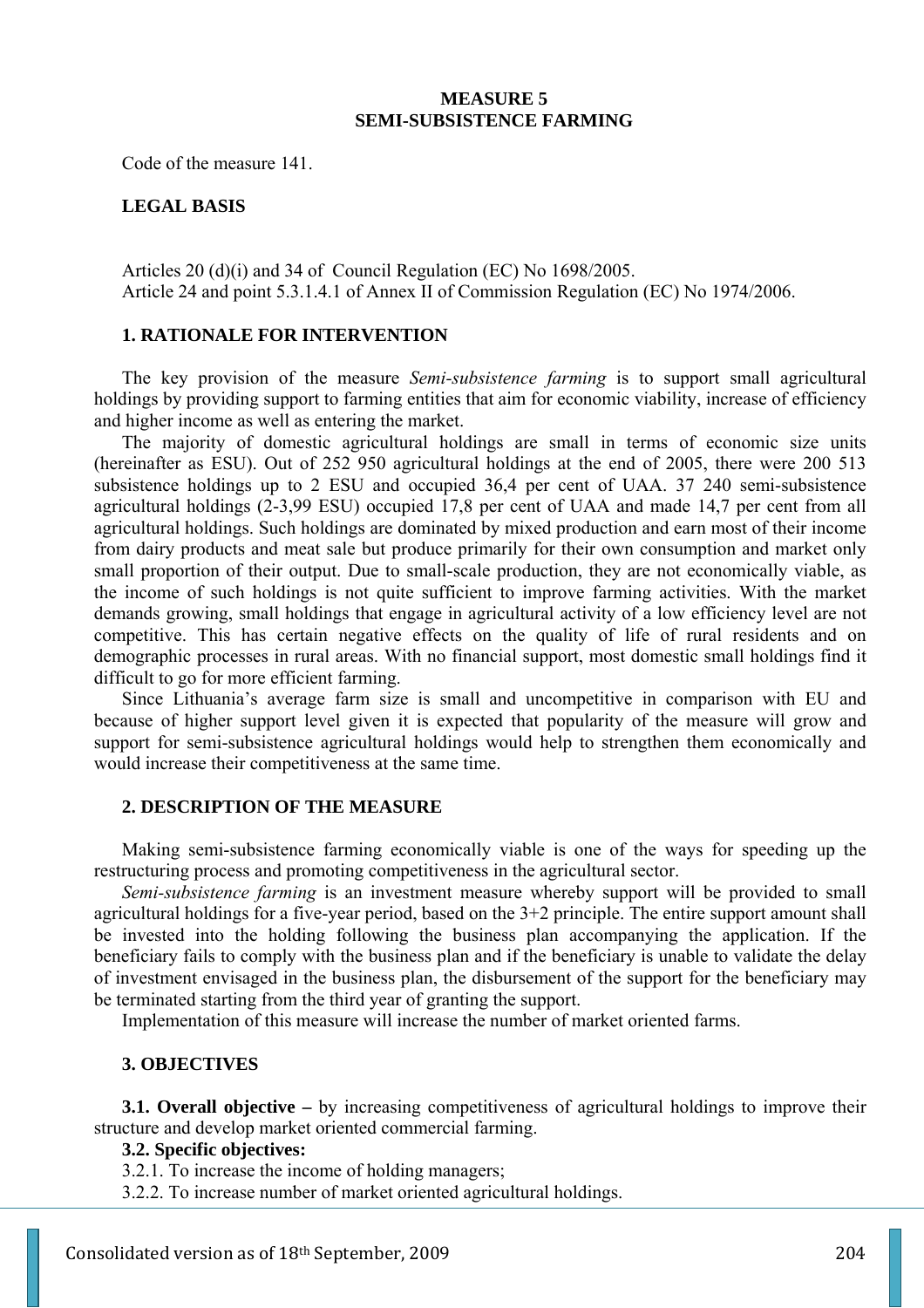**3.3. Operational objective –** to support semi-subsistence agricultural holdings under restructuring. In addition, to create possibilities for farmers to receive practical skills of participation in an investment measure (preparation and submission of business plans, planning and implementation of investments, submission of requested documents proving the completion of investments to the Agency).

# **4. SCOPE AND ACTIONS**

Enhance the restructuring of semi-subsistence agricultural holdings and promote their conversion into market oriented farms.

# **5. BENEFICIARIES**

Natural persons engaged in the production of agricultural products which have registered their holdings.

### **6. ELIGIBLE EXPENDITURE**

6.1. Construction and reconstruction of operational buildings / structures, purchase of construction materials.

6.2. The purchase of new agricultural machinery, equipment, technological equipment, computer hardware and software intended for the use of the project.

6.3. Development of the infrastructure for the holding (installation and reconstruction of the local water supply systems, agricultural drainage, artesian wells, watering installations) related to the production, processing of agricultural products, services to agricultural holdings and preparation of the same for marketing.

6.4. General costs.

6.5. The aid for investment in harvesting sugar-beet is not eligible. Investments in apiculture, fruits and vegetables sectors are not eligible, if such aid can be granted from other funds.

# **7. ELIGIBILITY CRITERIA AND REQUIREMENTS FOR SUPPORT**

7.1. The applicant shall fulfil general provisions and requirements for support and general provisions and requirements for support for investment measures laid down in the Chapters II and III of Annex 1 to Rural Development Programme for 2007-2013 (RDP).

7.2. The size of applicant's holding is 2-3,99 ESU;

7.3. The agricultural holding shall be on Agriculture and Rural Business Register;

7.4. The holding managers shall keep their books in the manner prescribed by the Lithuanian legislation from the day of application for support, unless the bookkeeping procedure was already in place;

7.5. A business plan available:

7.5.1 Presenting evidence that the agricultural holding shall become economically viable<sup>\*</sup>;

7.5.2 Describing the required investments in detail;

7.5.3 Defining specific holding development milestones and targets.

7.6. Holding managers which received support under the Rural Development Plan 2004-2006 measure "Support for semi-subsistence farms undergoing restructuring" are not eligible for support for a second time.

 $\overline{a}$ 

<sup>∗</sup> the size of agricultural holding shall increase in terms of ESU by 20% over the first three years.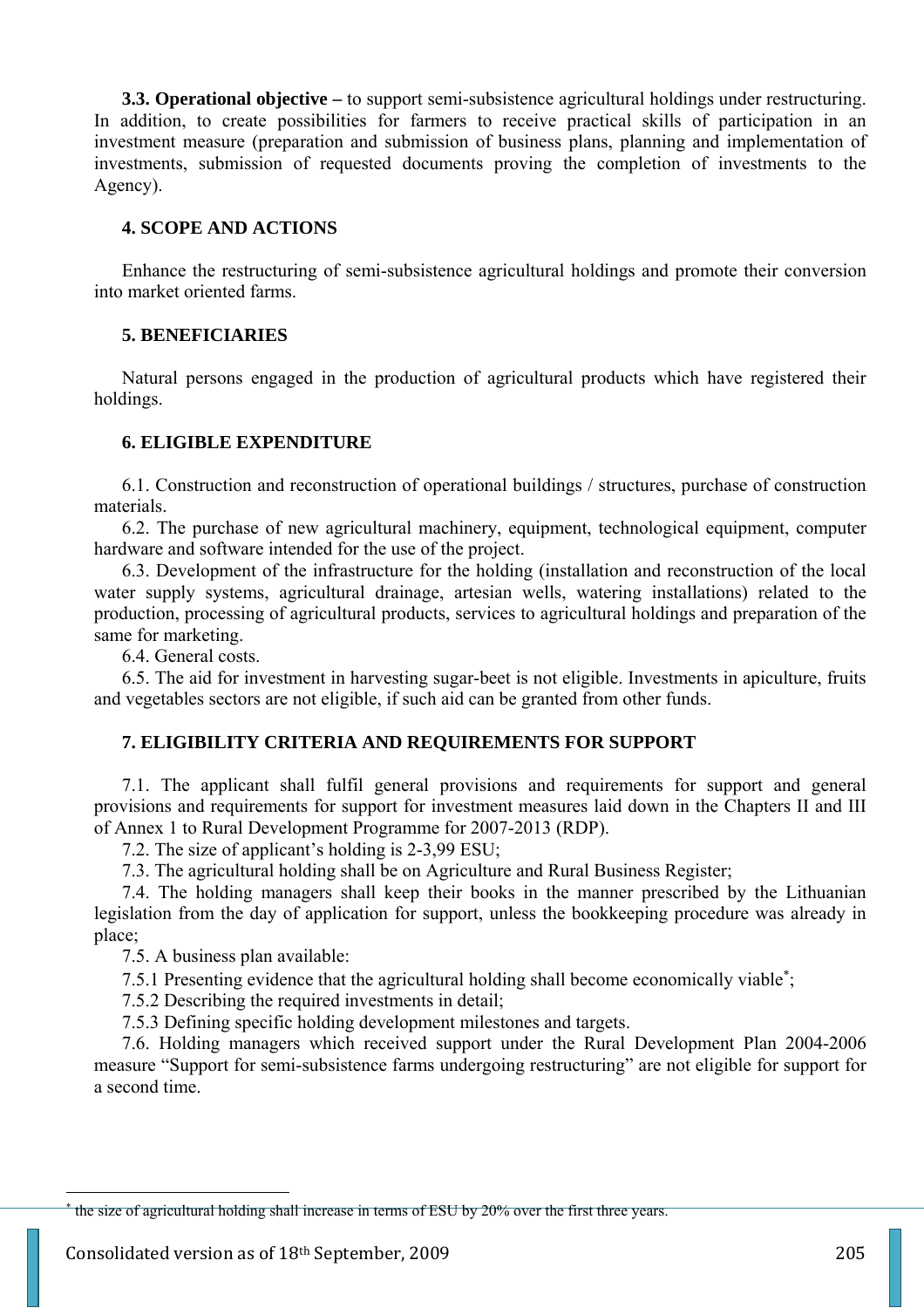# **8. PRIORITY SELECTION CRITERIA**

# **8.1. The applicant has never received the EU investment support for agriculture and rural development.**

8.2. The beneficiary's membership in a cooperative, which is recognized as an agricultural cooperative before the submission of application.

8.3. Applicants age (as younger).

The method of application of priority selection criteria is described in Chapter II of Annex I to the Rural development programme for Lithuania (RDP).

# **9. AID INTENSITIES**

9.1. The maximum amount of support is EUR 1 500 per agricultural holding annually.

9.2. Support will be granted for a five-year period under the 3+2 principle, meaning that in three years following the implementation of the business plan, the progress in complying with the business plan will be assessed:

9.2.1. In the event of compliance with the business plan, support will be extended for another two years;

9.2.2. If the beneficiary fails to comply with the provisions of the business plan and if beneficiary is unable to validate the delay of investment envisaged in the business plan, no further support will be granted. There will be a requirement to reimburse the granted support. If the delay of investments made is explained the support will be granted for the last 2 years.

9.3. The amount of support received under this measure shall not be taken in to account calculating the maximum amount of support for one beneficiary under investment measures in the period 2007 – 2013 laid down in the Chapter III point 14.

9.4. The support shall be granted in respect of applications approved by 31 December 2013.

# **10. FINANCING**

|                 | <b>Public support total</b> |     | <b>Community funding</b> |     | <b>National funding</b> |         |
|-----------------|-----------------------------|-----|--------------------------|-----|-------------------------|---------|
| <b>Year</b>     | <b>EUR</b>                  | pct | <b>EUR</b>               | pct | <b>EUR</b>              | $pct_1$ |
| $ 2007 - 2013 $ | 29.890.000*                 | 100 | 22.417.500               | 75  | .472.500                | 25      |

Funding over the period of 2007–2013 (in current prices)

\*Including EUR 2.556.379 of ongoing commitments of Measure Support for semi-subsistence farms undergoing restructuring (RDP 2004-2006 (Article 33b of Council Regulation (EC) No 1257/1999))

### **11. TRANSITIONAL ARRANGEMENTS**

Following the measure "Support for semi-subsistence farms undergoing restructuring" (Article 33b) of Council Regulation (EC) No 1257/1999) from RDP 2004-2006 further payments will be made for the taken commitments. Expenditure relating to multiannual commitments under this measure shall be eligible under EAFRD according Article 7 of Council Regulation (EC) No 1320/2006.

| <b>Correlating measures</b>        |                            | <b>Public</b> | support   Community | <b>National funding</b> |
|------------------------------------|----------------------------|---------------|---------------------|-------------------------|
|                                    |                            | total EUR     | funding EUR         | <b>EUR</b>              |
| Support for semi- Semi-subsistence |                            | 2 5 5 6 3 7 9 | 1 917 285           | 639 095                 |
| subsistence                        | farms farming<br>(Article) |               |                     |                         |
| (Article)<br>33                    | paragraph d,<br>20,        |               |                     |                         |
| subparagraph i and<br>paragraph b) |                            |               |                     |                         |
|                                    | Article 34)                |               |                     |                         |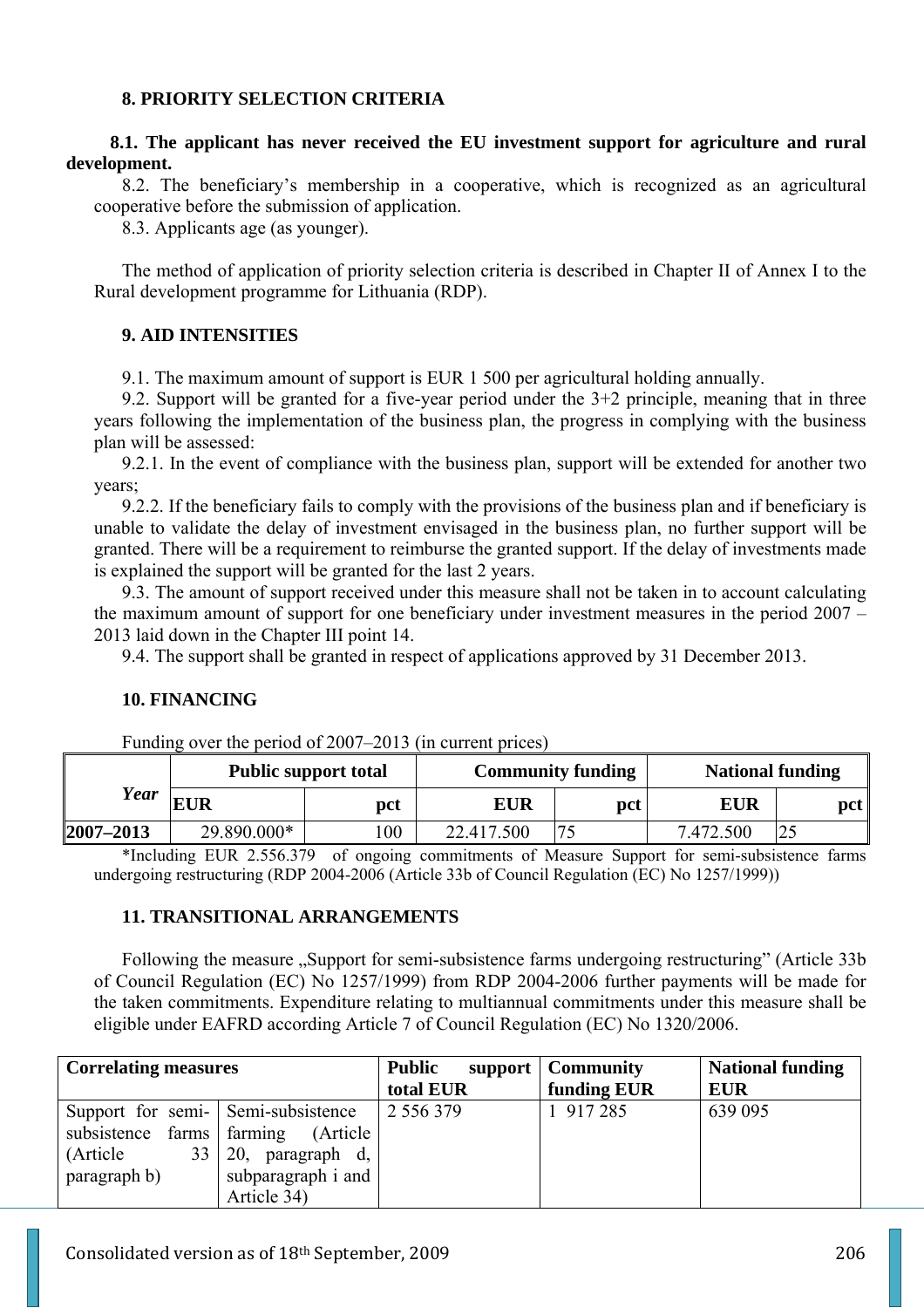|                               | <b>Type of</b> |                                                                                                                               | <b>Target 2007-</b>                                                                                                                           |  |
|-------------------------------|----------------|-------------------------------------------------------------------------------------------------------------------------------|-----------------------------------------------------------------------------------------------------------------------------------------------|--|
|                               | indicator      | <b>Indicator</b>                                                                                                              | 2013                                                                                                                                          |  |
|                               | Output         | Number of semi-subsistence farms<br>supported                                                                                 | $5-10-1250$ ;<br>$>$ 10 ha – 2 400                                                                                                            |  |
|                               | Result         | Number of farms entering the<br>market                                                                                        | 3 0 0 0                                                                                                                                       |  |
|                               | Impact         | growth:<br>Economic<br><b>Net</b><br>additional value expressed in<br><b>PPS</b><br>Labour productivity in the<br>agriculture | 2,3 mill EUR/PPS<br>9400<br>EUR/AWU basic<br>prices                                                                                           |  |
| <b>Baseline</b><br>indicators |                | Labour<br>productivity<br>in<br>agriculture (4 086 EUR/AWU<br>basic prices).                                                  | The importance of semi-<br>subsistence farming in<br><b>New Member States:</b><br>$(7\% \text{ of the farms are})$<br>semi-subsistence and 4% |  |

# **12. QUANTIFIED TARGETS FOR COMMUNITY COMMON INDICATORS**

### **13. SANCTIONS**

In case of any misconduct, breach or violation of legal acts or the support agreement by the beneficiary, there shall be three types of mandatory sanctions: reduction of the support, refusal to grant the support and / or the requirement to repay the support. The specific terms for the imposition of the sanctions shall be laid down in the rules implementing the measure.

of agricultural employees

are occupied there)

If holding manager applies for the measure Early Retirement and is approved as beneficiary (as a transferor) while the semi-subsistence aid is paid, the latter aid shall be terminated immediately and the support already received shall be reimbursed for the years when no investments were made or the investments were not completed.

# **14. LINKAGES AMONG RDP MEASURES, DEMARCATION LINES AND CRITERIA WITH OTHER COMMUNITY FINANCIAL INSTRUMENTS**

Holding managers which receive support under this measure, after strengthening their agricultural holdings will become commercial agricultural holding owners and will be able to apply for support under the measure *Modernisation of agricultural holdings*.

To ensure rational use of land in semi-subsistence agricultural holdings, the implementation of the measure *Early retirement* and the activity *land* c*onsolidation* under the measure *Infrastructure related to the development and adaptation of agriculture and forestry* will have its significance.

Activities under the measure *Vocational training and information actions* will benefit holding managers to restructure semi-subsistence agricultural holdings into commercial agricultural holdings.

Owners of semi-subsistence agricultural holdings who are developing organic farming will be entitled to payments to organic farms under the measure *Agri-environment*, farmers in less favourable areas will be able to use support under the measure *Less favourable areas*.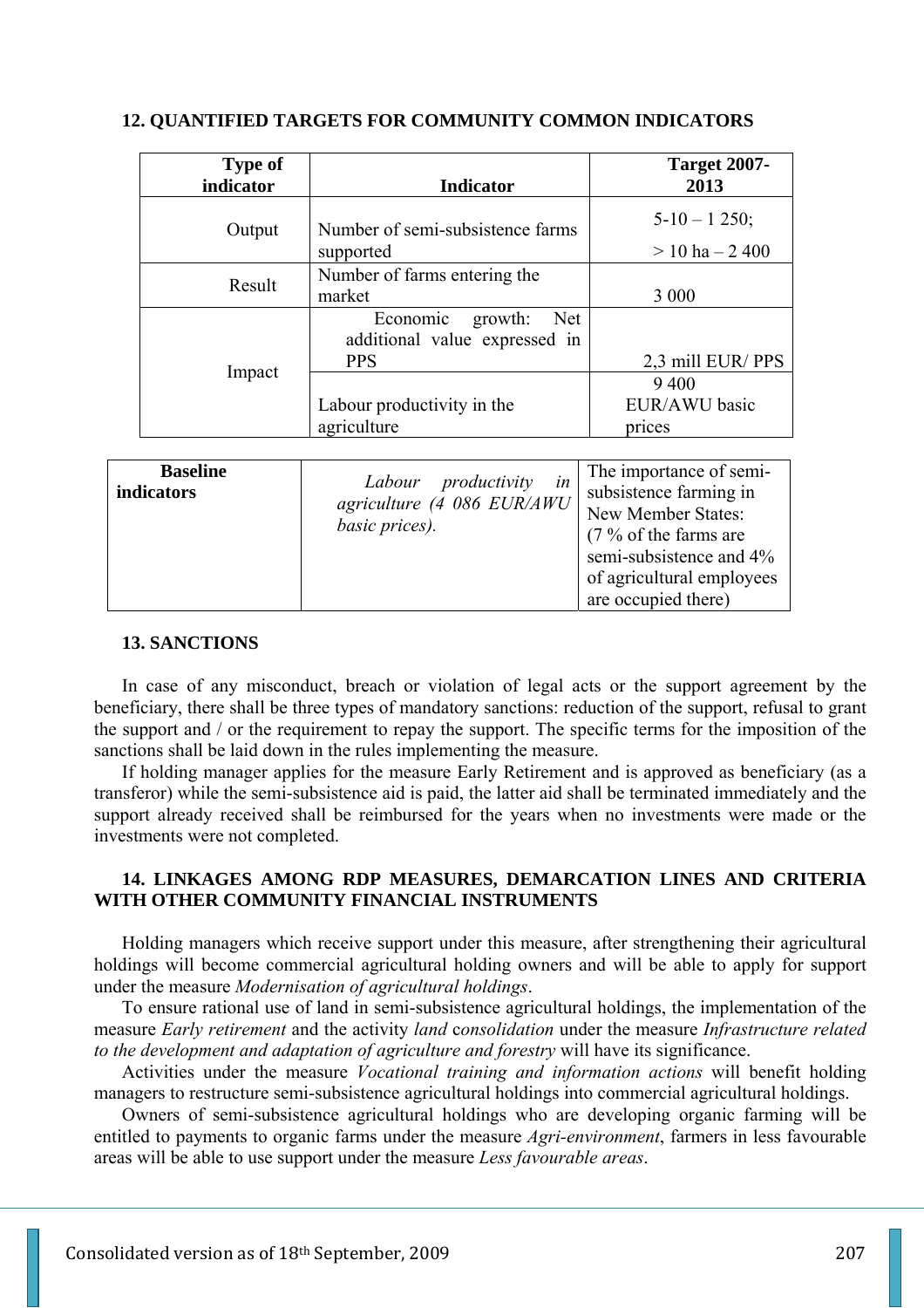In restructuring semi-subsistence agricultural holdings into commercial agricultural holdings, the former will have to conform to a variety of standards and requirements, keep their accounts using consultation services under the measure *Use of advisory services*.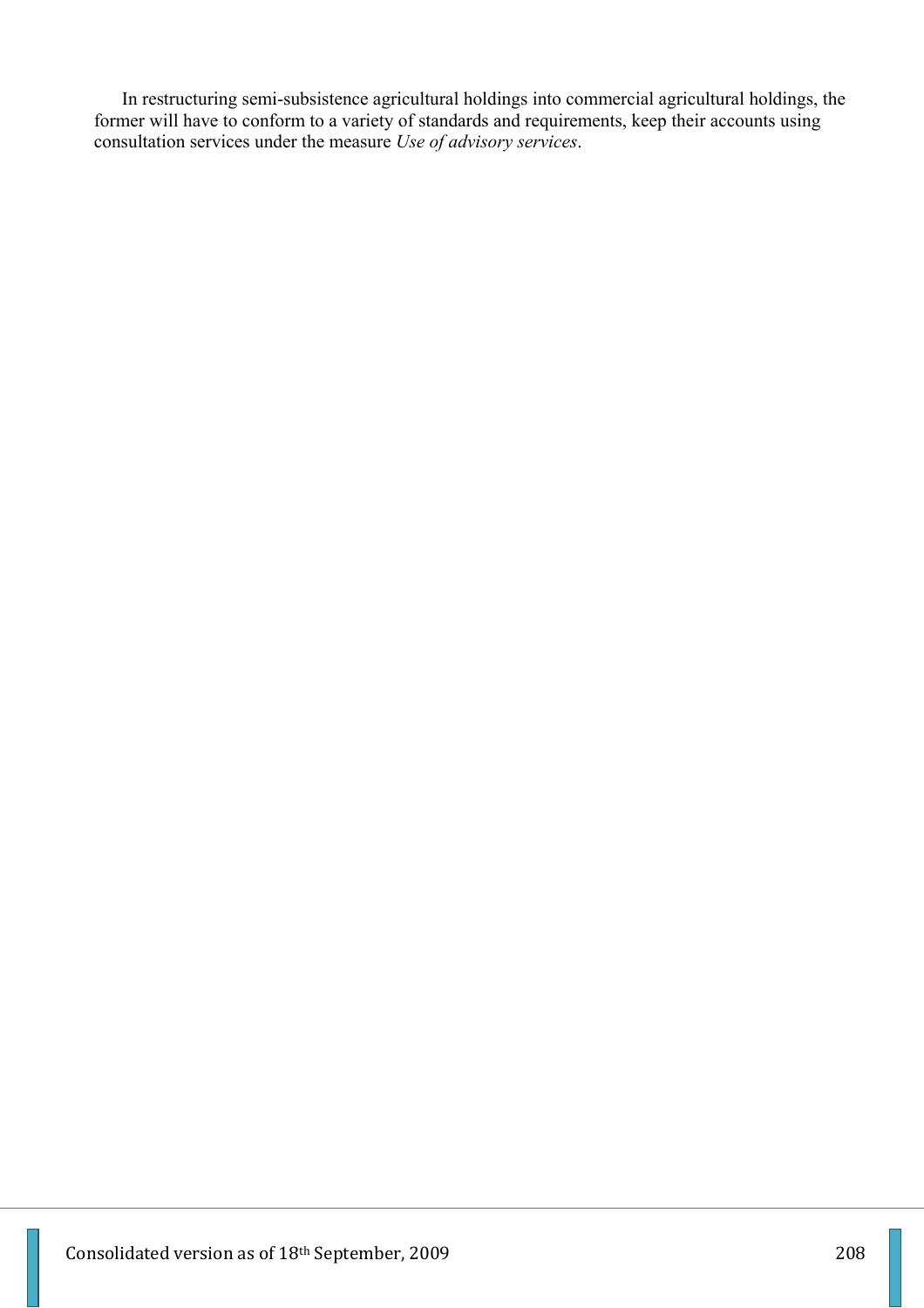#### **MEASURE 6**

### **MODERNISATION OF AGRICULTURAL HOLDINGS**

### I. **MODERNISATION OF AGRICULTURAL HOLDINGS – INVESTMENT SUPPORT**

Code of the measure 121.

### **LEGAL BASIS**

Articles 20 (b) (i) and 26 of Council Regulation (EC) No. 1698/2005. Article 17 and point 5.3.1.2.1 of Annex II of Commission Regulation (EC) No. 1974/2006.

# **1.RATIONALE FOR INTERVENTION**

Following the land reform, Lithuania saw the arrival of rather small and uncompetitive holdings. Productivity of primary agricultural production as well as its competitiveness to a large extent depends on the size of agricultural holdings and their structure. Though the process of consolidation of holdings has begun recently, market-focused holdings are still developing slowly and such holdings constitute only a small (5 ha) proportion in the overall holding structure. 2/3 out of 252 950 holdings registered in Lithuania at the end of 2005 were small holdings. Such small holdings produce almost 45 per cent of all agricultural products, however, because of low production levels and poor product quality, the income of such holdings is not sufficient for their modernisation. In order to achieve the objectives of the Lisbon strategy and the continuous enhancement of the competitiveness of Lithuanian agriculture it is imperative to invest into the introduction of new technologies, equipment and innovative methods in agricultural production, in order to generate bigger added value and the production of higher quality.

 Special agricultural and rural development program (SAPARD) was implemented in Lithuania during the period of 2000-2004. Under the SAPARD measure *Investment In Agricultural Holdings* a total of EUR 61.617 mill. of support was granted to producers of agricultural products. 445 investment projects were supported. The biggest share of support was allocated to the producers of crop and flax sector – 46.6 per cent of all support under this measure. The producers of meat sector received 23.2 per cent, milk sector – 23.9 per cent and fruit and vegetables sector – 6.1 per cent of all the support under this SAPARD measure

 Under the measure *Investments into agricultural holdings* of the SPD for 2004-2006 the payment amounting to EUR 83.364 mill in total is committed to support 600 beneficiaries. The allocation of support according to sectors is as follows: 54 per cent - for crop production, 15 per cent for livestock production, 25 percent - for milk sector and 3.5 per cent for fruit and vegetables sector. *Modernisation of agricultural holdings* is a continuation of the aforementioned SAPARD and SPD measures and is aimed at the development of a competitive national agricultural sector. Under this measure the support will also be granted to eligible projects meeting the relevant criteria, which were submitted in 2004-2006 under the SPD measure *Investments into agricultural holdings* but were not supported due to the shortage of financial resources*.* Legal foundation is part 1 of Article 8 of Commission Regulation (EC) No. 1320/2006.

On 1 January 2006, in Lithuania the value of agricultural products produced in the holdings reached EUR 1 467.62 mill. The crop production stands for EUR 744.844 mill of this total value, while livestock production stands for EUR 722.77 mill. The cattle breading stands only for 3.7 per cent of the value of total agricultural production, flax growing – for 0.1 per cent, rape growing – for 2.5 per cent, vegetable growing – for 8.2 per cent and fruit and berries growing– for 1.9 per cent. With the view to the development of these agricultural sectors and with the view to establishment of conditions for such development, a list of priority sectors is compiled while bearing in mind the current situation in the structure of overall agricultural production.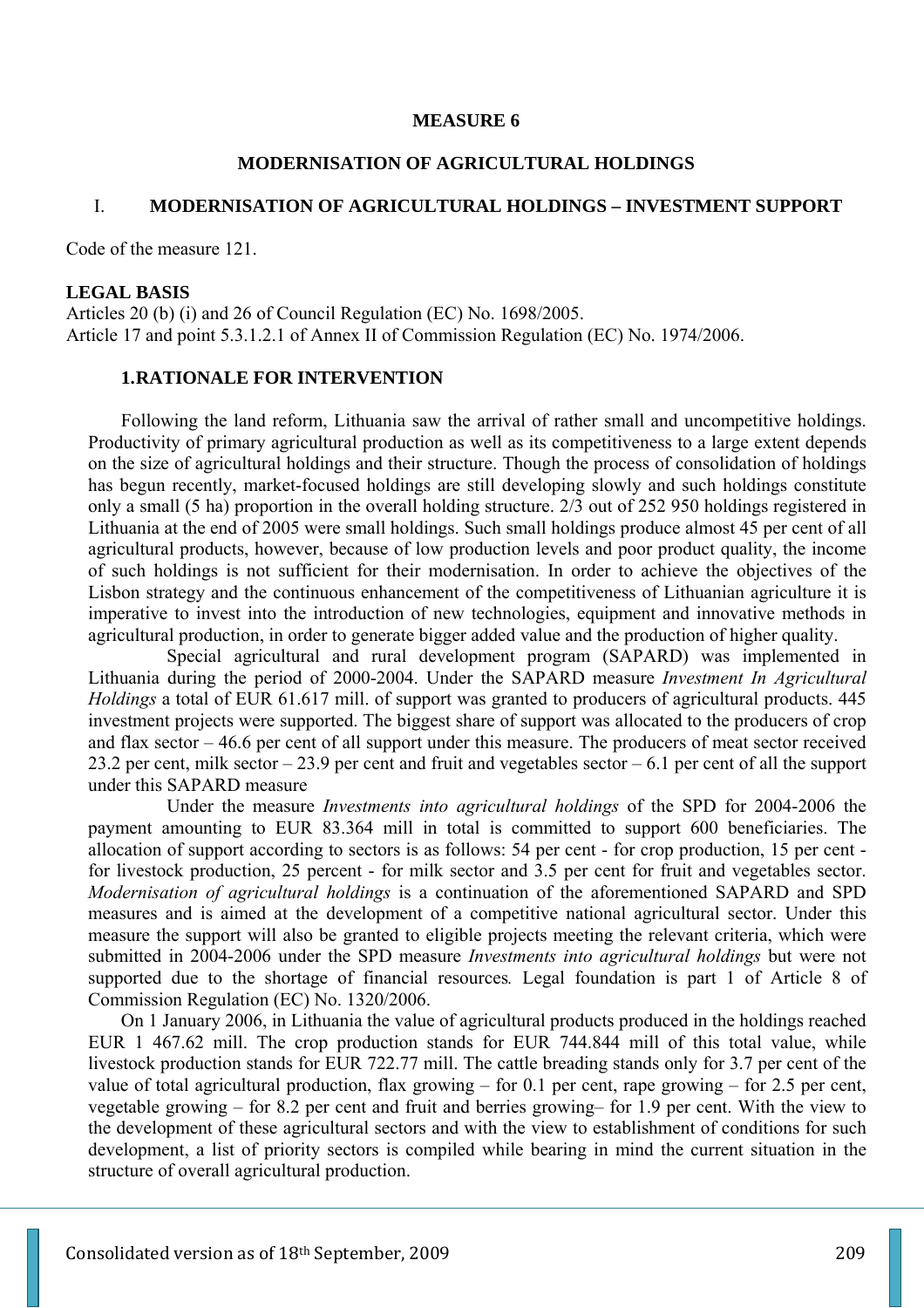Priority for livestock production is given taking into account that meet processing industry is under the process of modernization (starting from SAPARD, SPD) and there is a need to balance the demand/supply side of raw material. In order to assure the consumer receives a product of high quality, it is important to invest into all segments of food chain "from stable to table" and restructuring of farms breeding/rearing livestock is vital.

Flax growing is historically traditional activity, nevertheless Lithuania is facing a decline in flax growing area since 2004. One of the main reasons for this is a lack of investments for modern technologies. Taking into account abovementioned and existing capacities for processing of flax, the priority is given for this sector.

Majority of farms in Lithuania cultivating crops, especially smallest one, are using seed of poor quality and applying outdated technologies. In recent years only around 15 per cent of crop area was sown using certificated seeds. It's necessary to strengthen the material basis for supply of seeds of high quality that is why the modernization of this sector is a priority.

Lithuania's climate is good for gardening and horticulture. However there is a shortage of warehousing facilities, vegetable-growing technologies are obsolete, there is an insufficient level of cooperation among producers in sharing special equipment and conducting joint marketing activities therefore priority is also given for this sector.

The issue of nitrogen compound pollution is of high importance in Lithuania. Attempts are made to solve the issue by implementing Council Directive 91/676/EEC (hereinafter as Nitrates Directive). The State Programme for the Reduction of Pollution of Waters from Agricultural Sources was adopted by the Decision No. 1076 of the Government of the Republic of Lithuania of 26 August 2003. The aim of this Programme is to implement the Nitrates Directive on the territory of the Republic of Lithuania, reducing water pollution and especially focusing on nitrates and other chemical elements that may adversely affect public health, biodiversity, alter the traditional landscape; the Programme also focuses on the protection the waters of the Republic of Lithuania from eutrophication. In order to implement this Programme, it is divided into two sections. During the period of 2004-2008, the first Action Programme is being implemented throughout the whole territory of Lithuania. Along with mandatory measures, related to sustainable fertilisation with organic and mineral fertilisers, land use and rotation, it is required to install appropriate manure storage facilities and sewage tanks in livestock production holdings, having more than 300 LU and in all newly established holdings. Pursuant to the second Action Programme for 2008 – 2012 manure storage facilities must be installed in smaller holdings as well. Therefore one of the actions of the measure *Modernisation of agricultural holdings* is designed for the implementation of the requirements of the Nitrates Directive in holdings, having more than 10 LU. The support for the implementation of the requirements of the Nitrates Directive was also granted under the measure *Meeting EU standards* of the Rural Development Plan for 2004-2006. There were 1348 applications approved and EUR 70.17 mill of support was granted under this measure.

One of the main policy objectives of the EU, envisaged in the Communication of 26 November 1997 Energy for the future: renewable sources of energy - White Paper for a Community strategy and action plan is to increase, by 2010, a penetration of renewable energy sources in the European Union by two times (12%). Directive 2001/77/EC of the European Parliament and of the Council of 27 September 2001 on the promotion of electricity produced from renewable energy sources in the internal electricity market also envisaged to increase the indicative share of electricity produced from renewable energy sources in total Community electricity consumption by 2010 up to 22 %. Therefore one of the main objectives of the country is to keep on searching for competitive renewable sources of energy and other sources of energy with lower  $CO<sub>2</sub>$  emissions and supply of such sources; to assume global leadership in this area with the view to bringing climate change to a halt and improving quality of air.

The main material used for the production of biofuel is grain and rape. Therefore with the view to the development of additional biomass sources, the support will be granted to the planting of short rotation regenerated area.

#### **2. DESCRIPTION OF THE MEASURE**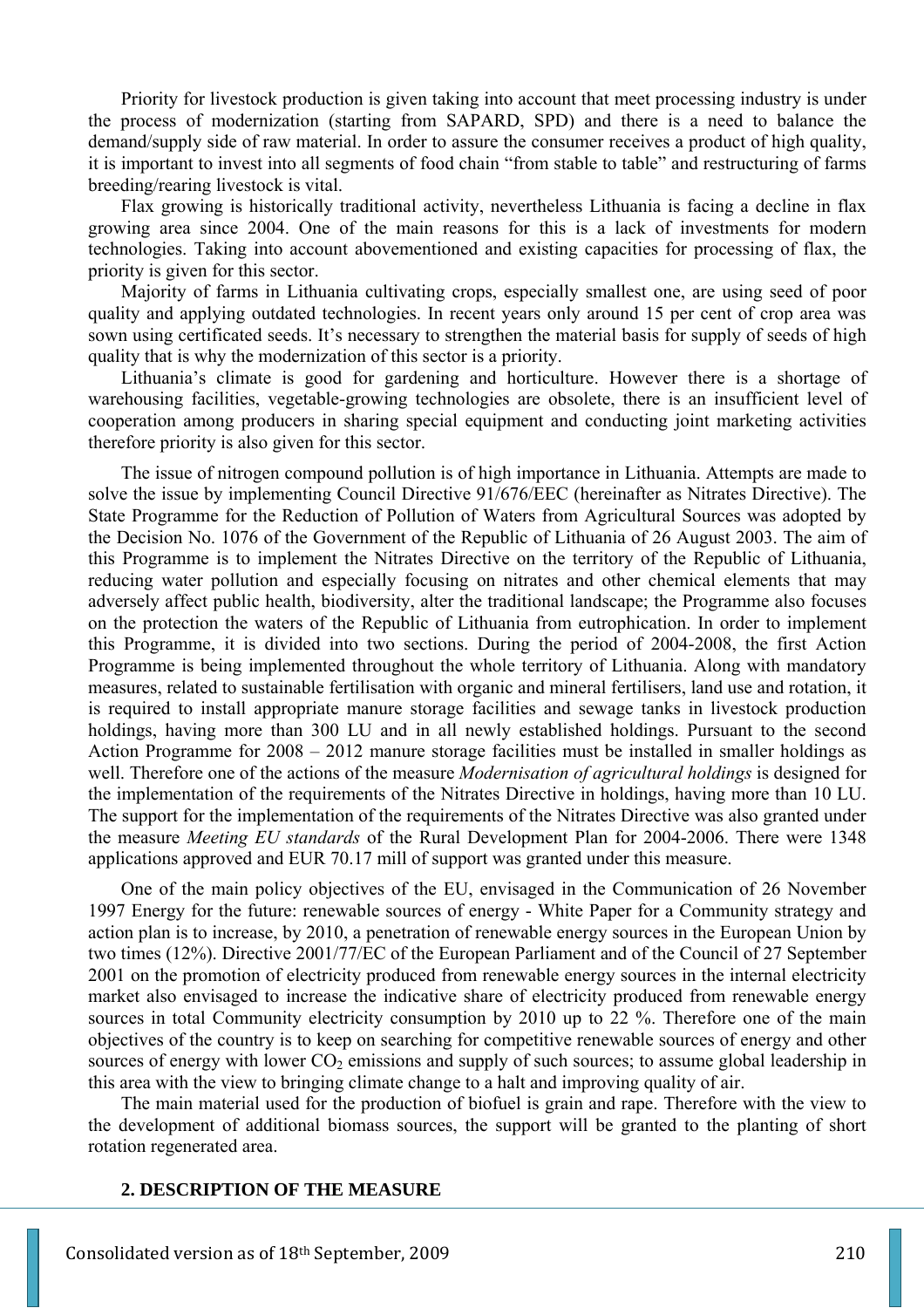This measure bears an investment character.

The support under this measure is designed for the investments into tangible and intangible assets of agricultural holdings, where such investments improve the overall holding performance and are made with the view to complying with the new Community's standards which applicable to the investments concerned. If investments are made in order to comply with the Community's standards, support is granted only to those which are newly introduced and the period until the full compliance to this standard may be extended for a maximum period of 36 months from the date of the standard becoming binding on the holding.

The support will also be granted to the projects of processing and commercial preparation of agricultural products produced/grown at own holding, which is to improve the added value of such products and increase income of farmers as well.

Support will be given to tangible and intangible investments related to the productions of agricultural products linked to products covered by Annex I to the Treaty, handling (except fishery products), and respecting the Community standards applicable to the investment concerned.

## **3. OBJECTIVES**

**3.1. Overall objective -** to improve competitiveness of agriculture by introducing new processes, new technologies and innovations.

### **3.2. Specific objectives:**

3.2.1. to modernise and restructure physical potential and to meet Community standards for all investments;

3.2.2. to increase farmers income from agriculture and related activities;

3.2.3. to promote production of higher added value agriculture products and/or services for agriculture sector;

3.2.4. To encourage the increase of the proportion of renewable energy resources in primary energy consumption, with the view to climate change to mitigation and improving the quality of air;

3.2.5. to implement the Nitrates Directive on the territory of the Republic of Lithuania, reducing water pollution and especially focusing on nitrates and other chemical elements that may have an adverse effect on public health, biodiversity, alter the traditional landscape and focusing on protection of the waters of the Republic of Lithuania from eutrophication.

### **3.3. Operational objective:**

3.3.1. to grant support to farmers and increase the number of modernised holdings in agricultural sector;

3.3.2. to increase farmers income from agricultural activities and services to agriculture;

3.3.3. to improve environment protection;

3.3.4. to increase the economic value and labour productivity created in the agriculture;

3.3.5. Produce biomass, as a source of energy, with the view to biomass partially replacing imported raw materials (oil, gas, coal) and contributing to the reduction of  $CO<sub>2</sub>$  emissions, which results in greenhouse effect.

### **4. SCOPE AND ACTIONS**

## **4.1. Activity 1:**

Compliance with the requirements of the Nitrates Directive and the new compulsory Community standards.

### **4.2. Activity 2:**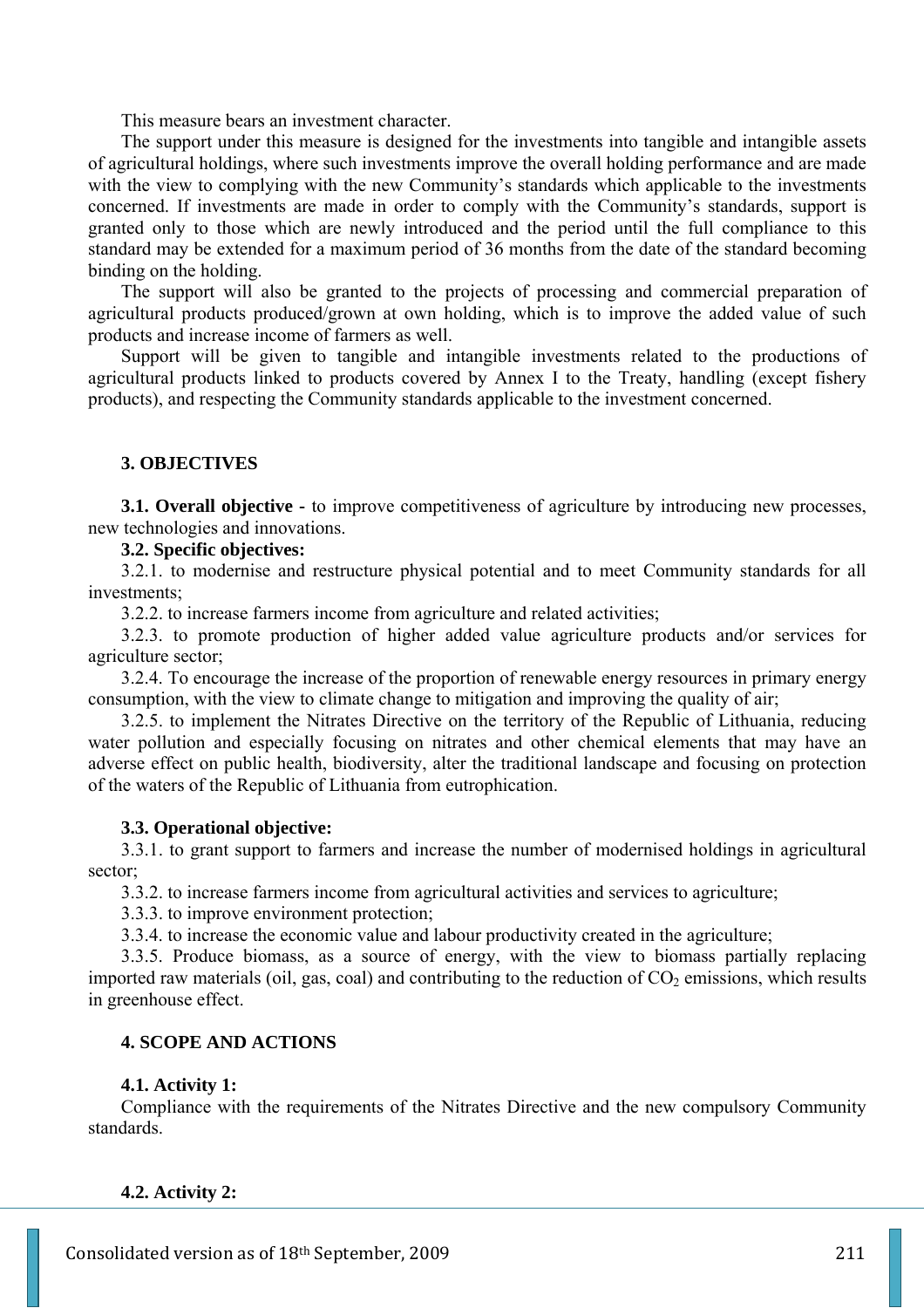4.2.1. Production of agricultural products and (or) services for agriculture sector;

4.2.2. Production of biogas from waste of holding. Such biogas may be used for the needs of the holding only;

4.2.3. Handling (grading, packing, and etc.), processing of commercial agricultural products (which are produced/grown in the holding) and their delivery to market (or, in the case of cooperatives which were recognised as agricultural cooperatives before the date of submission of application, handling and delivery to market of agricultural products bought from its members which produced/grew such products on their holdings).

# **4.3. Activity 3:**

4.3.1. Planting of short-rotation coppices.

# **4.4. Priority of activity 2 activities (in the descending order):**

- 4.4.1. Livestock production;
- 4.4.1.2. Beef production;
- 4.4.1.3. Other branches of livestock production;
- 4.4.2. Crop production;
- 4.4.2.1. Flax growing and all kinds of certified seed production;
- 4.4.2.2. Horticulture, fruit and vegetable growing;
- 4.4.2.3. Rape growing;
- 4.4.2.4. Other branches of crop production;
- 4.4.3. Services for agriculture.

For each activity and sub-activity shall be foreseen a separate budget. The share of budget will be decided taking into account factors such as increase in export markets, higher value-added, impact on other sectors, the need for innovation, restructuring and modernization etc.

# **5. BENEFICIARIES**

# **Activity 1 and 2**

5.1. A farmer or a legal entity engaged in agricultural production and/or services for agriculture sector and having registered his/her holding according to the national legal acts. Other eligible beneficiaries are cooperatives, which should be recognised as agricultural cooperatives<sup>∗</sup> before the date of submission of application;

5.2. Science and education institutions, possessing experimental, demonstration, training and test farms and engaging in agricultural production and/or services for agriculture sector.

# **Activity 3**

Natural persons or a legal entity legitimately managing an agricultural holding.

# **6. ELIGIBLE EXPENDITURE\***

# **6.1. Activity 1:**

 $\overline{a}$ 

For the Nitrates Directive

6.1.1. Construction of new manure storage facilities and/or sewage storage tanks and/or reconstruction of old ones;

6.1.2. The purchase of new manure and sewage storage facilities, delivery machinery, as well as purchase of equipment and machinery for sewage insertion/spreading down;

6.1.3 The purchase of new construction materials;

<sup>\*</sup> Not applicable for projects, which were submitted under the SPD measure *Investments into agricultural holdings* and for which support was not granted under SDP due to lack of funds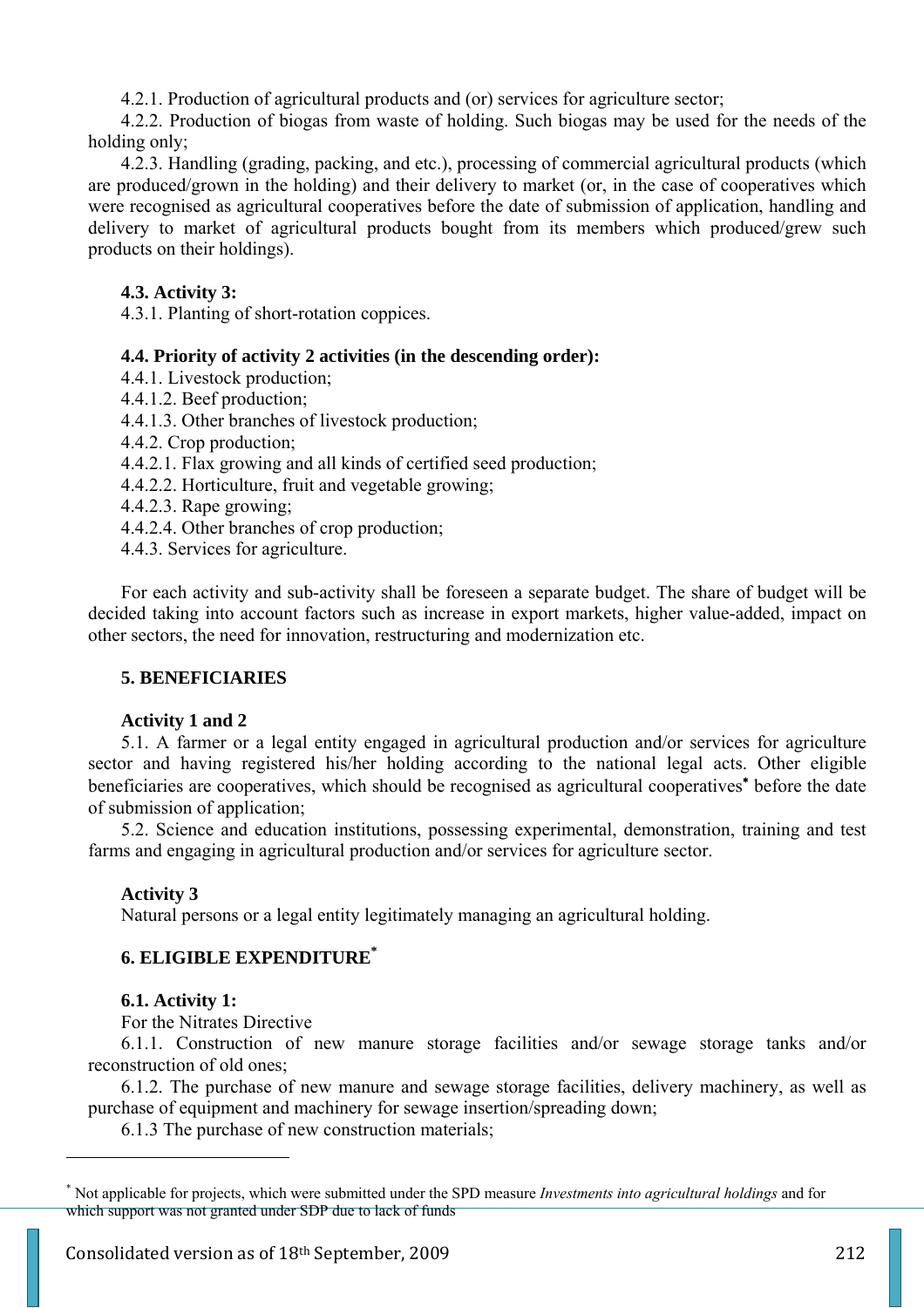6.1.4. Project publicity costs;

6.1.5. General costs.

# **6.2. Activity 2:**

6.2.1. The purchase of new agricultural machinery, transportation means for the finished production, equipment and technological facilities, computer hardware and software intended for the use of the project;

6.2.2. Development of holding's infrastructure (construction and reconstruction of agricultural field roads, local water-supply and local sewage systems, farming drainage, artesian boreholes, construction/reconstruction of watering equipment and the construction of low-output (up to 250 KW) wind power stations) within holding, when it is related to agricultural production and/or processing and/or services for agriculture sector and preparation for marketing;

6.2.3. Construction and reconstruction of operational buildings / structures, purchase of construction materials;

6.2.4. The purchase of perennial fruit trees and bushes needed for planting of new gardens;

6.2.5. Project publicity costs;

6.2.6. General costs.

# **6.3. Activity 3:**

6.3.1. Preparation of coppice project;

6.3.2. Preparation of area of planting and/or soil. Planting of short-rotation coppices in Natura 2000 territories is not supported;

6.3.3. The purchase of seedlings;

6.3.4. Implantation;

6.3.5. Project publicity costs;

6.3.6. General costs.

6.4. If investments are made in order to meet Community standards, the support shall be granted only for the investments that are made with the view to seeking compliance to the newly introduced standards of the Community. In this case, the period until the full compliance to such standard will be extended for a maximum period of 36 months from the date of the standard becoming binding on the holding;

6.5. In the case of young farmers, receiving support under the measure *Setting up of young farmers,*  support may be granted for investments to comply with existing Community standards, provided that it is indicated in the business plan. The period of grace within which the standard needs to be met, may not exceed 36 months from the date of setting up.

# **7. ELIGIBILITY CRITERIA AND REQUIREMENTS FOR SUPPORT**

7.1. The applicant under this measure shall fulfill general provisions and requirements for support and general provisions and requirements for support for investment measures laid down in the Chapters II and III of Annex 1 to the Rural Development Programme for 2007-2013 (RDP).

# **7.2. For Activity 1**

# **For the Nitrates Directive**

7.2.1. If the holding is already granted the Community support under investment measures of SAPARD, SPD or RDP for implementation of EU standards, a conclusion on the environmental condition of the holding must be submitted according to the rules of the MoA. Standards for whole holding shall be achieved till the date defined in implementing rules of this activity;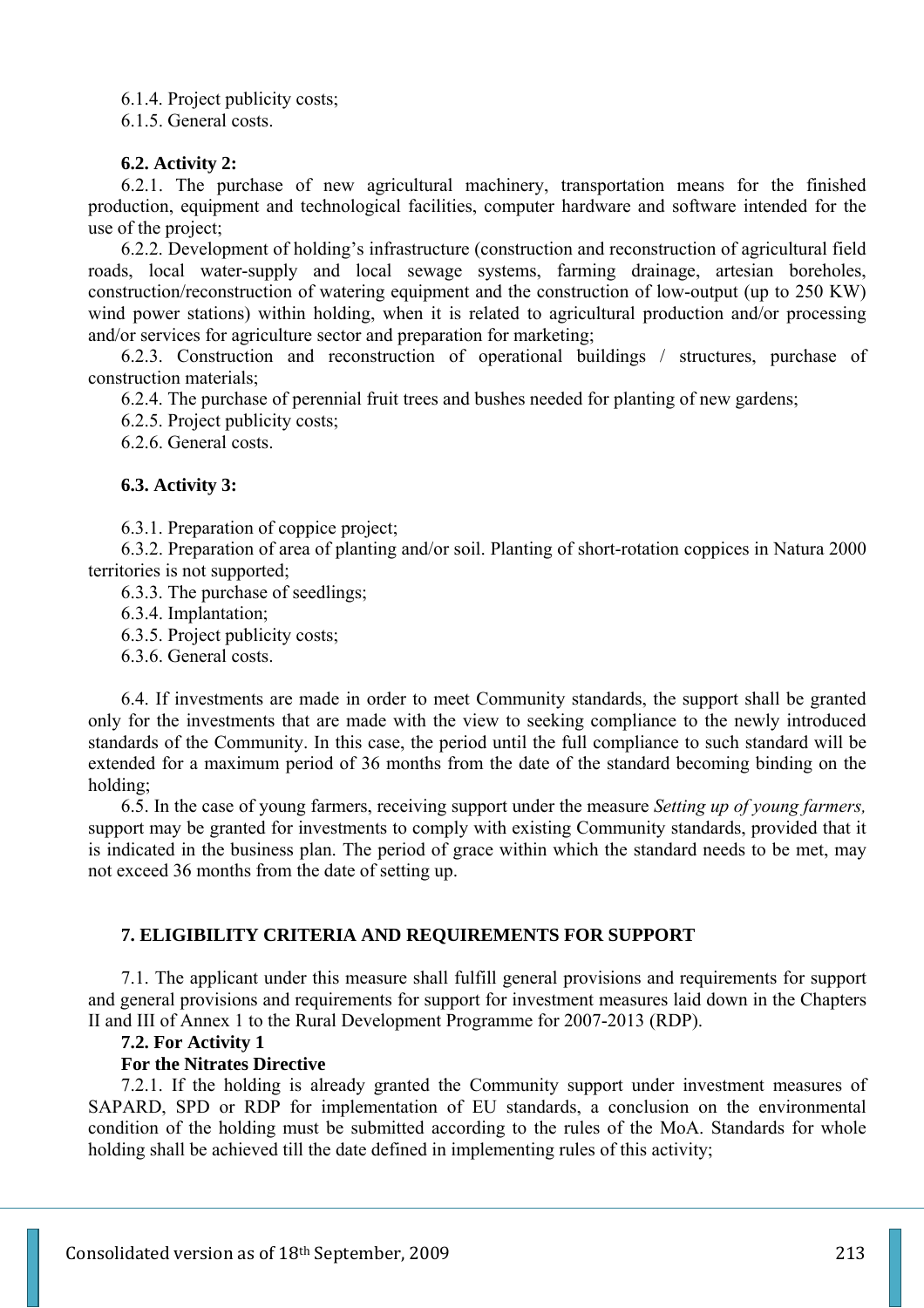7.2.2. The investment shall improve the overall performance of holding (such as decreasing of adverse effect in environment) and shall contribute to increased competitiveness of the agricultural holding;

7.2.3. All investments shall meet relevant Community standards.

### **7.3. For Activity 2**

7.3.1. Income from agricultural activity over the period of 2 years must be at least 50 per cent of the total holding income (with the exception for cooperatives, science and training institutions).

7.3.2. The applicant investing in the milk sector must have a milk quota adequate to the capacities existing in the project. Where the applicant is a cooperative, its members must have milk quota adequate to the capacities existing in the project. Where the Project of the applicant envisages an increase of production capacities, a possibility to increase milk quotas must be provided for and substantiated.<sup>\*</sup>;

7.3.3. The applicant must posses professional education in agriculture or be trained in the basic course in farming or have more than 2 years of farming experience. This requirement is not applicable to legal entities;

7.3.4. The applicant is not a newly-established - it must be in business for at least 2 years before the date of submission of application (this requirement is not applicable to cooperatives);

7.3.5. The applicant must prove the holding's conformity to economic viability criteria (with the exception for science and training institutions) in his/her submitted business plan. To ensure the selection of the highest quality projects in terms of economic viability and proper entry conditions to the measure, the MoA may set lowest/highest values of economic viability criteria;

7.3.6. The holding applying for the support to develop the seed growing must be recognized as a holding of seed production<sup>\*</sup>;

7.3.7. The investment shall improve the overall performance of holding (such as application of new production technologies increasing fertility of agricultural plants, rising of animal's productivity, production of alternative energy sources, creation of better quality food products and development of outlet, decreasing of adverse effect in environment) and shall contribute to increased competitiveness of the agricultural holding.

7.3.8. All investments shall meet relevant Community standards;

7.3.9. No support will be granted for investments in growing of hops or sugar-beet. No support will be granted for investments in apiculture or fruit and vegetables sectors if such support is available from other funds.

7.3.10. Farms which are smaller than 4 economic standard units (ESU) are not eligible for support. This requirement shall not apply to entities engaged in the provision of services to agriculture only where the standard gross margin (SGM) is not possible to be established in accordance with Commission Decision 85/377/EEC and other cases established by the MoA.

7.3.11 In case of investment into winter greenhouses only those investments will be supported which will take into account the environmental aspects and clearly improve energy, water and waste efficiency.

#### **7.4. For Activity 3\***

7.4.1. The agricultural holding benefiting from the investment shall be legitimately managed by the applicant in the manner specified by the legal acts of the Republic of Lithuania;

7.4.2. The applicant shall present a Project on planting of short-rotation coppices for energy purpose. The project shall foresee that no damage will be done for drainage system;

7.4.3. The support shall be granted for planting short-rotation coppices, period between 2 cuttings of them is up to 5 years (willow, osier – *Salix L; aspen (Populus tremula L., populus tremula\*Populus tremuloides, ; gray alder – Alnus incana L.*);

7.4.4. Planted area shall not be smaller than 1 ha;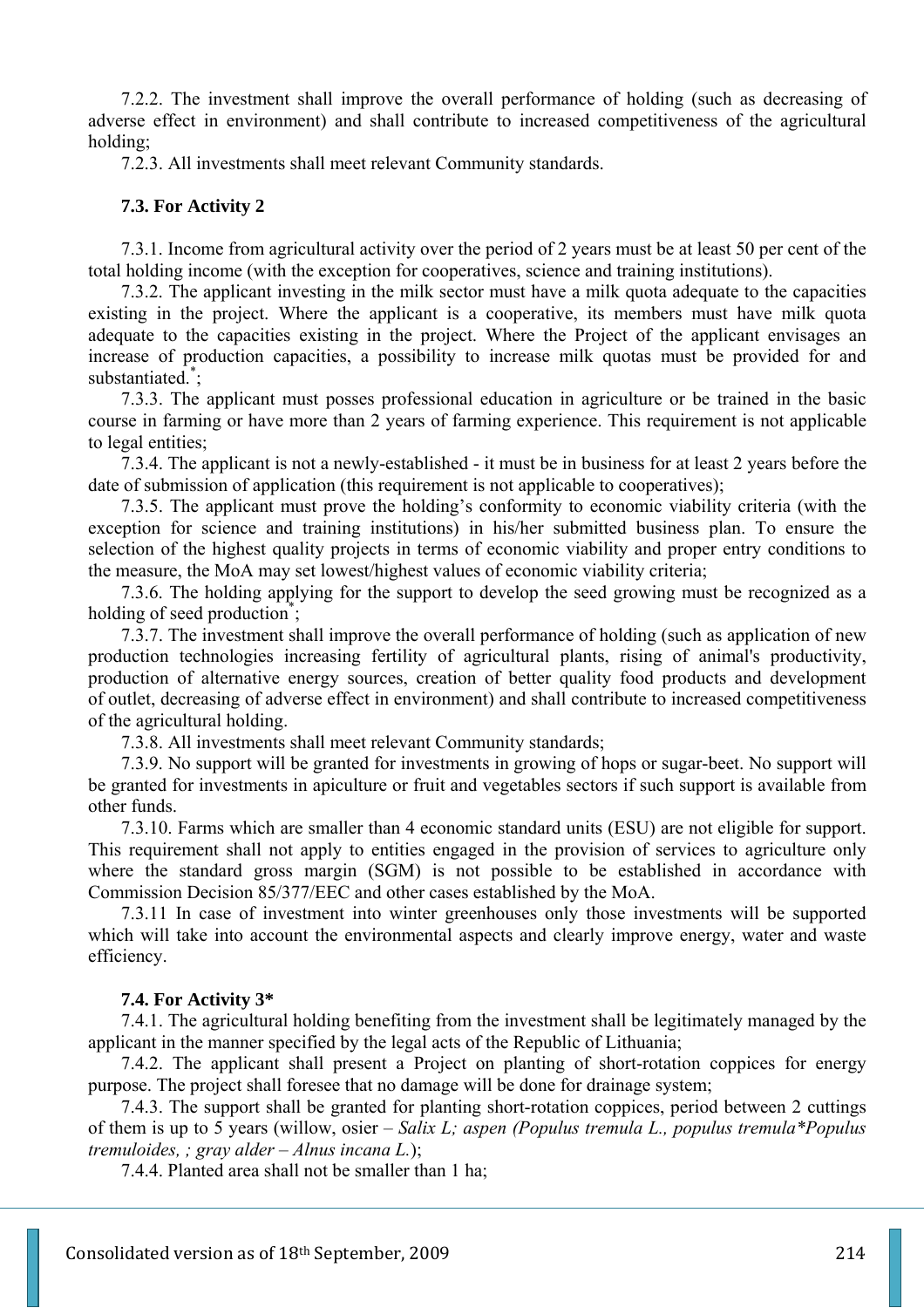7.4.5. Short rotation coppices shall be planted in UAA meeting GAEC, but not eligible in NATURA 2000 areas;

7.4.6. All investments shall meet Community standards.

# **8. PRIORITY SELECTION CRITERIA**<sup>∗</sup>

### **8.1. Activity 1:**

8.1.1. Priority criteria shall be laid down according to the current situation (sensitivity of area for pollution) and evaluating whether the applicant has more LU (LU number cannot exceed 1,7 LU per ha of UAA), which create higher threats for pollution and whether the applicant has never received the Community support to complete the implementation of the Nitrates Directive.

### **8.2. Activity 2:**

8.2.1. The applicant has never received the EU investment support for agriculture and rural development accordingly;

8.2.2. Holding's area is up to 150 ha of UAA;

8.2.3. The applicant is under 40 years old;

8.2.4. Lower aid intensity is requested for the project implementation;

8.2.5. Innovations are introduced in the holding;

8.2.6. Applicant's membership in the cooperative;

8.2.7. The applicant is a cooperative. The number of members of a cooperative shall be taken into consideration;

8.2.8. Modernisation of holdings, whose owners posses the "Green Diploma";

8.2.9. Projects having a higher internal return rate and/or by considering other criteria established by the MoA.

### **8.3. Activity 3:**

8.3.1. The applicant has never received the EU investment support for agriculture and rural development accordingly;

8.3.2. Lower aid intensity is requested for the project implementation;

8.3.3. Applicant's membership in the cooperative;

8.3.4. The applicant is a cooperative. The number of members of a cooperative shall be taken into consideration;

8.3.5. By considering other criteria established by the MoA.

The method of application of priority selection criteria is described in Chapter II of Annex I to the Rural development programme for Lithuania (RDP).

### **9. AID INTENSITY**

### **9.1. Activity 1**

 $\overline{a}$ 

### **For the Nitrates Directive**

9.1.1. The support may cover up to 75 per cent of the amount of eligible investment within a maximum of four years from the date of Accession to the EU. Later on, aid intensity shall be the same, as established in Activity 2;

9.1.2. The maximum amount of support per project is linked to the number of LU but shall not exceed EUR 200 000. Size of support for LU will be defined in implementing rules of this activity. The support received under this measure shall not be included into the calculation of maximum sum of support for one beneficiary under investment measures in the period of 2007 – 2013. The number of projects may be limited by MoA;

<sup>∗</sup> Not applicable for projects, which were submitted under the SPD measure *Investments into agricultural holdings* and for which support was not granted under SDP due to lack of funds.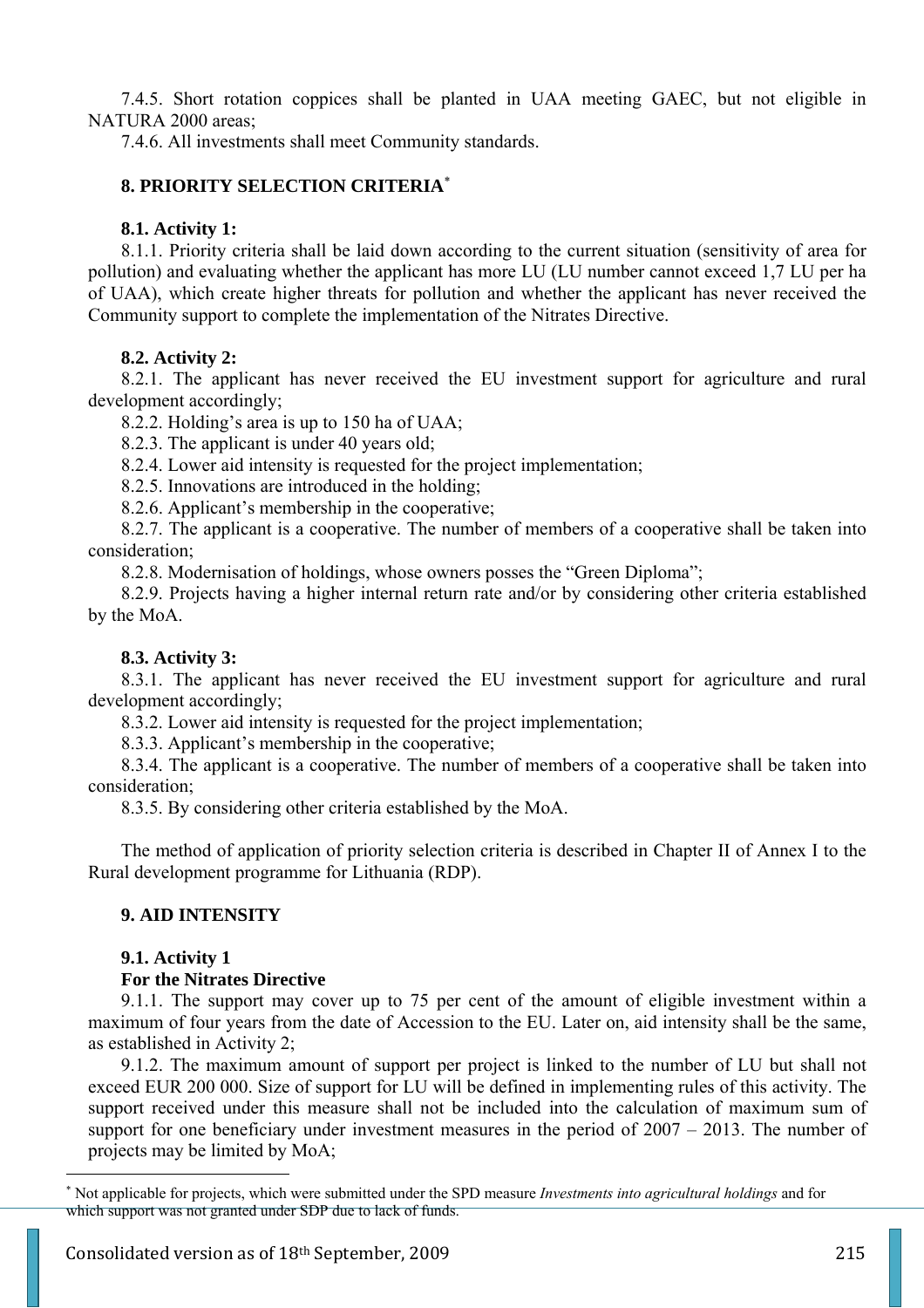9.1.3. Farmers and legal entities implementing the Nitrates Directive may apply for support under other measures and under other activities of this measure as well.

## **9.2. Activity 2**

9.2.1. The support may cover up to 40 per cent of the total eligible expenditure of the project; and up to 50 per cent for young farmers;

9.2.2. The support may cover up to 50 per cent of the total eligible expenditure of the project for farmers in less favourable areas; and for young farmers in such areas – up to 60 per cent;

9.2.3. The maximum amount of support per project and per period is up to EUR 400 000;; in the cases specified by the Ministry of Agriculture for entities modernising winter greenhouses the maximum amount per project also in 2007-2013 is up to EUR 1,300 thousand;

9.2.4. In case aviculture farm apply to receive support under the measure "Processing of agricultural products and increasing of added value" the maximum rate for support during 2007-2013 programming period shall not exceed EUR 4,4 mill. including the received support under the measure "Modernization of agricultural holdings";

9.2.5. The support granted under measures/activities listed bellow shall not be included into the calculation of maximum amount:

9.2.5.1. Vocational training and information actions;

9.2.5.2. Use of advisory services;

9.2.5.3. Semi-subsistence farming;

9.2.5.4. Setting up of young Farmers;

9.2.5.5. Implementation of the Nitrates Directive requirements:

9.2.5.6. The support granted for projects that were submitted under the SPD measure *Investments into agricultural holdings* and they are financed from RDP 2007-2013. The maximum amount of support per such project is up to EUR 375 000.

## **9.3. Activity 3**

9.3.1. Aid intensities are the same as for activity 2;

9.3.2. The maximum amount of support per period is up to EUR 400 000; the maximum amount of support per project is up to EUR 200 000, but maximum support may not exceed 1500 EUR/ha

### **10. FINANCING**

Funding over the period of 2007-2013 (in current prices)

| Year      | <b>Public support, in total</b> |           | <b>Community funding</b> |     | <b>National funding</b> |     |
|-----------|---------------------------------|-----------|--------------------------|-----|-------------------------|-----|
|           | EUR                             | pct       | <b>EUR</b>               | pct | <b>EUR</b>              | pct |
| 2007-2013 | 314 412 841                     | $40 - 75$ | 235 809 631              | 75  | 78 603 210              | 25  |

### **11. TRANSITIONAL ARRANGEMENTS**

Following the measure "Meeting standards" (Articles 21b and 21c Compliance with standards Article 3l (2a) and (2b)) from RDP 2004-2006 further payments will be made for the undertaken commitments. The support under this measure shall be provided according Article 5 of Council Regulation (EC) No 1320/2006.

| Correlating measures |                   |  |         |      | <b>Public support</b><br>total | Community<br>funding | <b>National</b><br>funding |
|----------------------|-------------------|--|---------|------|--------------------------------|----------------------|----------------------------|
| Meeting              | standards Article |  | 2(b)(i) | and– | 18.900.000                     | 14.175.000           | 4.725.000                  |
|                      |                   |  |         |      |                                |                      |                            |

Consolidated version as of 18<sup>th</sup> September, 2009 216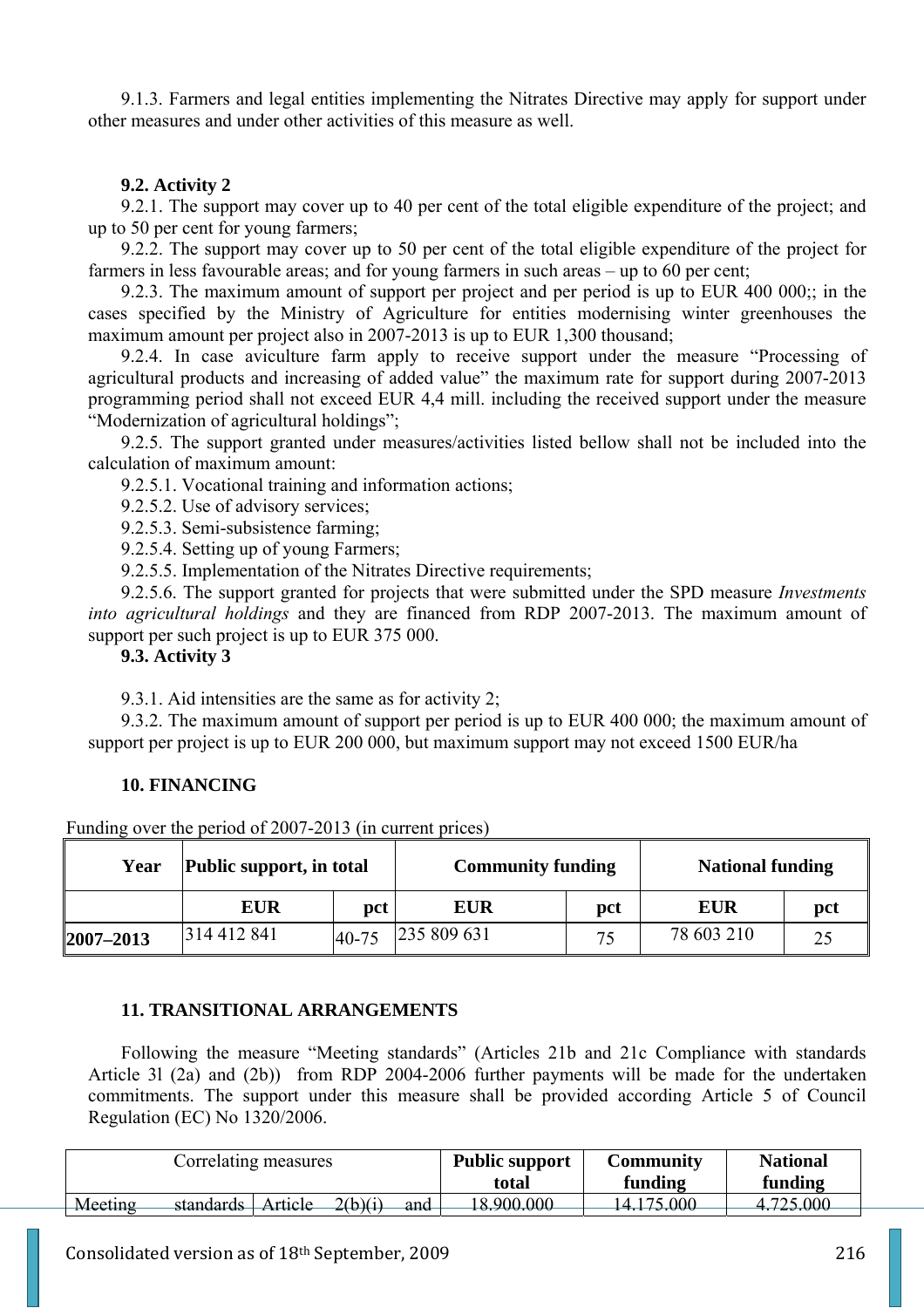| (Articles 21b and 21c   Article              | 26 |  |  |
|----------------------------------------------|----|--|--|
| Compliance with Modernization                | of |  |  |
| standards Article 31   agricultural holdings |    |  |  |
| $(2a)$ and $(2b)$                            |    |  |  |

### **12. SANCTIONS**

In case of any misconduct, breach or violation of legal acts or the support agreement by the beneficiary, there shall be three types of mandatory sanctions: reduction of the support, refusal to grant the support and / or the requirement to repay the support. The specific terms for the imposition of the sanctions shall be laid down in the rules implementing the measure.

# **13. LINKAGES AMONG RDP MEASURES, DEMARCATION LINES AND CRITERIA WITH OTHER COMMUNITY FINANCIAL INSTRUMENTS**

The measure *Modernisation of agricultural holdings* relates with the following measures of Lithuanian Rural Development Programme for 2007-2013 (RDP):

Support under the measure *Setting up of young farmers* shall facilitate modernisation and restructuring of holdings.

Limited-scope projects on handling (grading, packing, and etc.) of farming products shall be supported under the measure *Modernisation of agricultural holdings*, while larger projects shall be supported under the measure *Processing of agricultural products and increasing of added value*. The output of primary agricultural production and the quality of farming products have a positive effect on the operating capacity of the processing industry. The support under the measures *Use of advisory services* and *Vocational training and information actions* shall help farmers to implement investment projects under this measure successfully.

Coordination of the measures *Modernisation of agricultural holdings* and *Vocational training and information actions* shall improve the professional expertise and knowledge management of applicants.

Some farmers are also private forest owners, thus the support for forestry development under the measure *Improvement of economic value of forests* shall ensure additional income and shall promote alternative activities.

Holdings in less favourable areas shall have to comply with environmental standards and shall be entitled to support under the measure *Less favourable areas*.

Applicants developing organic farms and receiving support under this measure shall be entitled to payments for organic farming under the measure *Agri- environment*.

Beneficiaries under the measure *Semi-subsistence farming* shall be encouraged to submit the applications for support for larger investments under the measure *Modernisation of agricultural holdings*, since upon completion of projects under the measure *Semi-subsistence farming* they shall have the capacity to prepare projects for larger-scale farm modernisation investments as well.

*Diversification into non-agricultural activities. .* Under this measure support shall be given to cooperatives and farmers for the handling (grading, packing, and etc.) of commercial agricultural products which are produced/grown in the applicant's household and preparation of such products for sale and for the services to agriculture . Under the Axis III measure *Diversification into nonagricultural activities* support shall be given for the micro-enterprises for the handling (grading, packing, and etc.) of commercial agricultural products which are produced/grown not in the applicant's household and preparation of such products for sale and for the basic services to rural population, unconcerned with agriculture. Under the measure *"Modernization for agricultural holdings*" support shall be granted for the production of products are included in Annex I of the Treaty. Meanwhile under the measure *"Diversification into non-agricultural activities"* support shall be granted for the production of non Annex I products.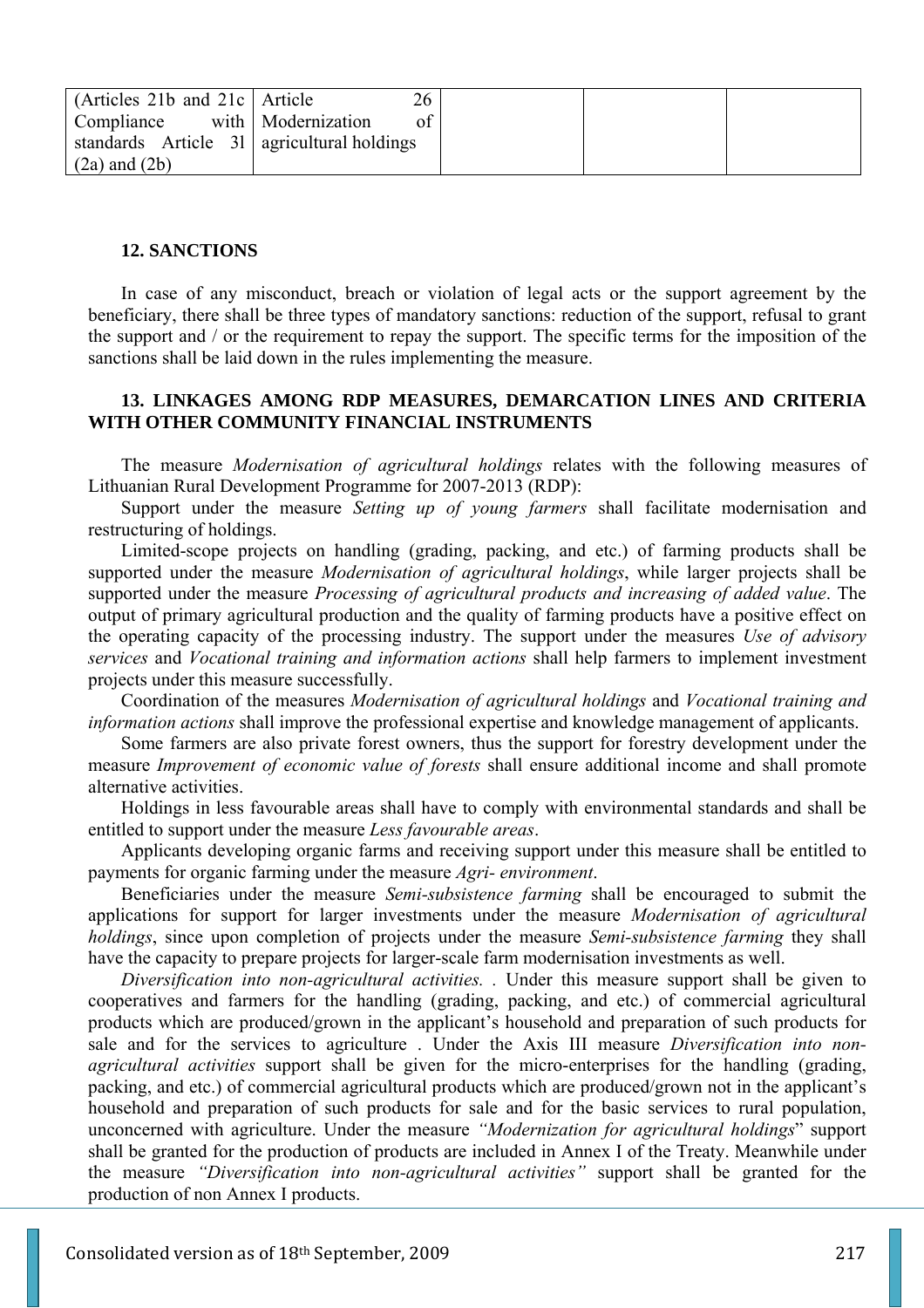The support is allocated for the growing of short rotation coppices for energy production purposes, which is different from measures *First afforestation of agricultural land* and *First afforestation of nonagriculture land,* where the support is allocated for the increase of afforested areas and the duration of growing of plants is at least 15 years. If the support is granted for this measure, the applicant could not get support under the measures *First afforestation of agricultural land* and *First afforestation of nonagriculture land* for the same area.

The demarcation with the ERDF and CF is done with respect of the following criteria:

*1)* Range of activity (spreading of science and technologies in agriculture, including production of agricultural products).

Activity "Investments into agricultural production and / or services to agricultural sector" (modernisation of enterprises, promotion of innovations in creation of new products, technologies and processes).

*Final beneficiaries:* natural and legal persons engaged in agriculture, science and training institutions having experimental agricultural holdings).

### Demarcation criterion:

II. *OP on Economic Growth* 

*Priority 1: Research and Development for Competitiveness and Growth of the Economy* 

## **European Regional Development Fund (ERDF):**

- support for:

- activities of scientific research centres;

- centres of sciences-business interaction;

- The research of centres of excellence in state scientific institutions and universities in the fields of high and medium high technologies (by global grant schemes, including scientific equipment);

- the researches of state scientific institutions and universities in the fields of high and medium high technologies;

- centres, existing under public science and study institutions, implementing the functions of technology transfer;

- R&D activities of enterprises;

- development of R&D technical base of enterprises.

Only "hard" investments will be financed under this priority, while "soft" investments will be supported under priority 3 of Human Resources Development OP.

### Priority 2: **Increasing business productivity and improving environment for business.**

**-** investments in new production equipment and technologies, e-business solutions, quality and production process management, etc. systems, energy audits in enterprises aiming to increase their productivity, improve quality of its activities, etc.

*Final beneficiaries: enterprises*

### *2) Modernisation of agricultural holdings* (support for building farm roads)

Location of project implementation (rural area)

Applicant (natural or legal person engaged in agricultural activity)

II. *OP on Economic Growth* 

*Priority 4: Basic economic infrastructure:* 

#### **European Regional Development Fund (ERDF):**

Building and reconstruction of regional roads (including paving of gravel roads). *Final beneficiaries* **–** municipalities

*3) Modernization of agricultural holdings,* 

(water supply, water sewage system within the agricultural holding).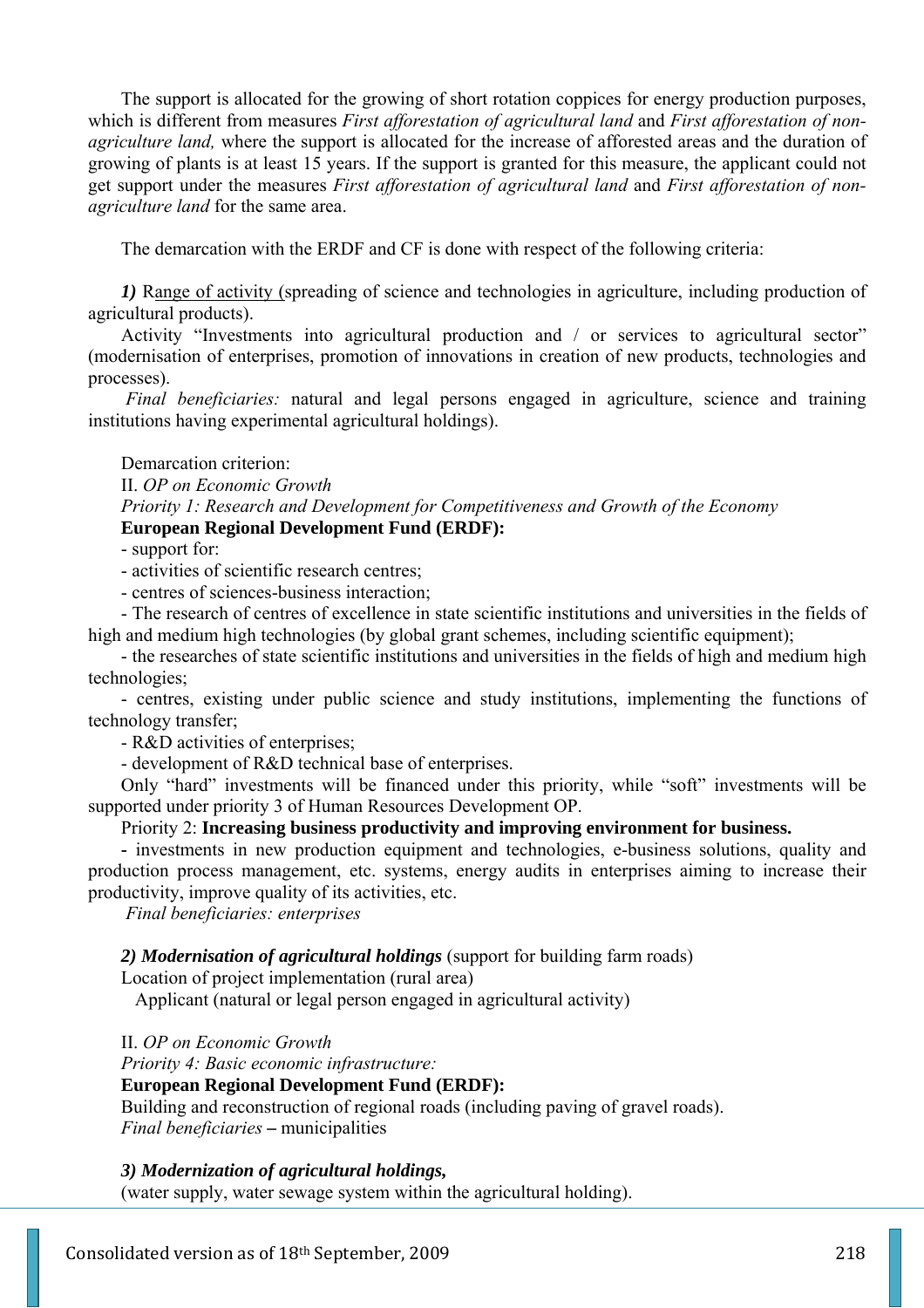Demarcation criteria:

- location of Project implementation: farm area.

- applicant: natural persons (farmers) and legal entities engaged in agricultural activities

*III. OP for Promotion of Cohesion Priority 3. Environment and sustainable development* 

**Cohesion Fund (CF)** 

- renovation and development of wastewater network;

- renovation and development of water supply network;

*Final beneficiaries:* municipalities and water companies

**Coherence with first pillar.** For given project a beneficiary cannot use double sources of public funds. The cross-check by applicant, type of investments, area of project implementation, information from database of projects and registry at the level of the Paying Agency will be made. These provisions specifically apply to the following sectors: fruit and vegetables, hop, sugar producer groups and other sectors regulated by CAP. Support under CAP for these sectors is granted considering to size of land, number of beefamilies and quota of sugar. Support under this measure for these sectors is granted by percentage term considering to eligible expenditures. Support under CAP for hop in Lithuania is not granted. Areas covered by short rotation coppices will be eligible for direct payments if meets the set requirement for direct payments.

## **II. MODERNISATION OF AGRICULTURAL HOLDINGS – CREDIT SUPPORT**

Code of the measure 121.

### **LEGAL BASIS**

Articles 20 (b) (i), 26 and 71 (5) of Council Regulation (EC) No. 1698/2005. Articles 17, 50-52 and point 5.3.1.2.1 of Annex II of Commission Regulation (EC) No. 1974/2006.

### **1. RATIONALE FOR INTERVENTION**

The access to a credit still remains a major issue for most of the farmers and legal entities engaged in agricultural activity. Thus, many applicants for the financial support provided through the Programme face challenges in ensuring the private co-financing required by the Programme.

In the absence of their own co-financing resources and refused by the crediting institutions, the potential applicants for the EAFRD support and the applicants already approved for the support are forced to abandon their development projects with direct consequences both to their own income, the local economy (development of agrifood sector), realization of tasks and objectives of the Programme (to improve competitiveness, higher value added etc.), as well as to the absorption of the Community funds by the local communities and the sectors most in need. Limited access to a credit (or in some cases no access at all) is a problem and for those which intend to modernize their holdings without investment support under the Programme.

The recent financial crisis occurring worldwide and also affecting the Lithuanian economy contributes even more to the inaccessibility of this category of credit applicants to the market financial resources with serious consequences for the absorption of the EAFRD resources. Also, the use of land and other agricultural assets as banking collaterals is profoundly affected by the volatility of the prices generated by the currents economic crisis.

Having in regard the above mentioned issues, it is necessary to develop a financial instrument to increase the accessibility of the Programme applicants to the credits for co-financing the private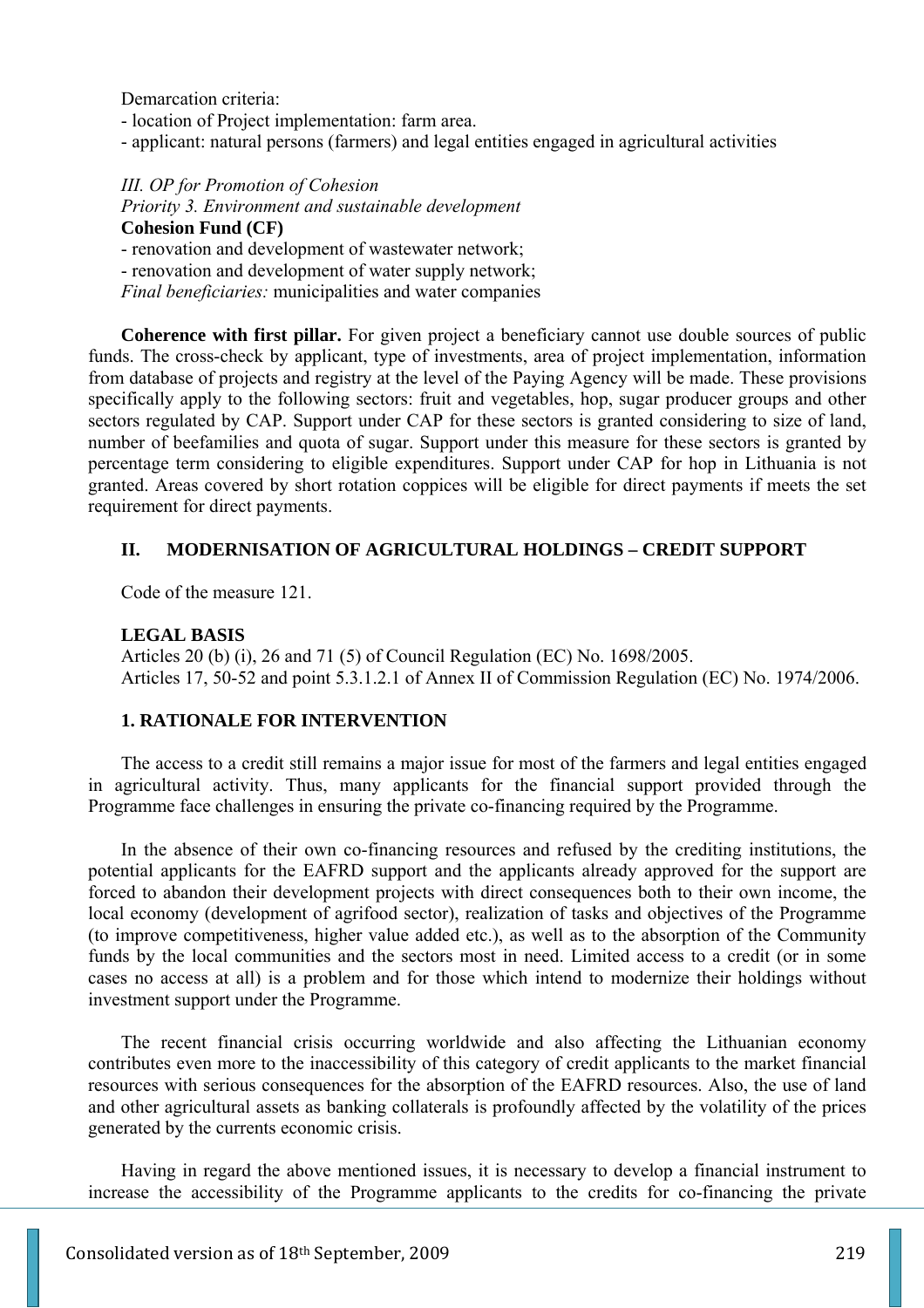contribution or farmers and legal entities engaged in agricultural activity which intend to modernize their holdings without investment support under the Programme.

## **2. DESCRIPTION OF THE MEASURE**

In general, this measure provides an opportunity for those engaged in agricultural activity to get a credit for the development of their business in agricultural production and/or services for agriculture sector. In addition, natural persons or legal entities that have own UAA may get a credit for planting of short-rotation coppices.

#### **3. OBJECTIVES**

To provide the access to the credits for the investments which seek the objectives listed in "I. Modernisation of Agricultural Holdings – investment support", section "3. Objectives".

### **4. SCOPE AND ACTIONS**

Investments for which the credit is granted should fall under one of the activities listed in "I. Modernisation of Agricultural Holdings – investment support", section "4. Scope and Actions".

### **5. BENEFICIARIES**

Potential beneficiaries for a credit support are those which fall under section "5. Benefiaries" of "I. Modernisation of Agricultural Holdings – investment support".

### **6. ELIGIBLE EXPENDITURE**

Investments which seek the objectives listed in "I. Modernisation of Agricultural Holdings – investment support", section "3. Objectives" and listed in "I. Modernisation of Agricultural Holdings – investment support", section "6. Eligible expenditure".

### **7. ELIGIBILITY CRITERIA AND REQUIREMENTS FOR SUPPORT**

7.1. Credits may be provided only for the activities and economic entities that the Credit Fund or on its responsibility selected Financial Intermediate considers potentially viable. The assessment of the economic viability shall take into account all sources of income of the enterprises in question.

7.2. Credit Fund shall not invest in firms in difficulty within the meaning of the Community Guidelines on State aid for rescuing and restructuring firms in difficulty.

7.3. There should be met all requirements set in "I. Modernisation of Agricultural Holdings – investment support", section "7. Eligibility criteria and requirements for support".

#### **8. SELECTION CRITERIA**

Financial Intermediate selects investment projects for financing based on selection criteria such as profitability, degree of risks, term of credit reimbursement etc.

#### **9. AID INTENSITY**

9.1. For the calculation of aid intensity the Communication from the Commission on the revision of the method for setting the reference and discount rates (OJ C 14 2008, p. 6) shall be used.

9.2. Aid intensity calculated as Gross Grant Equivalent (GGE) shall not exceed the ceilings set under "I. Modernisation of Agricultural Holdings – investment support", section "9. Aid intensity". If the credit support is combined with an investment support under "I. Modernisation of Agricultural Holdings – investment support", both types of aid shall be cumulated.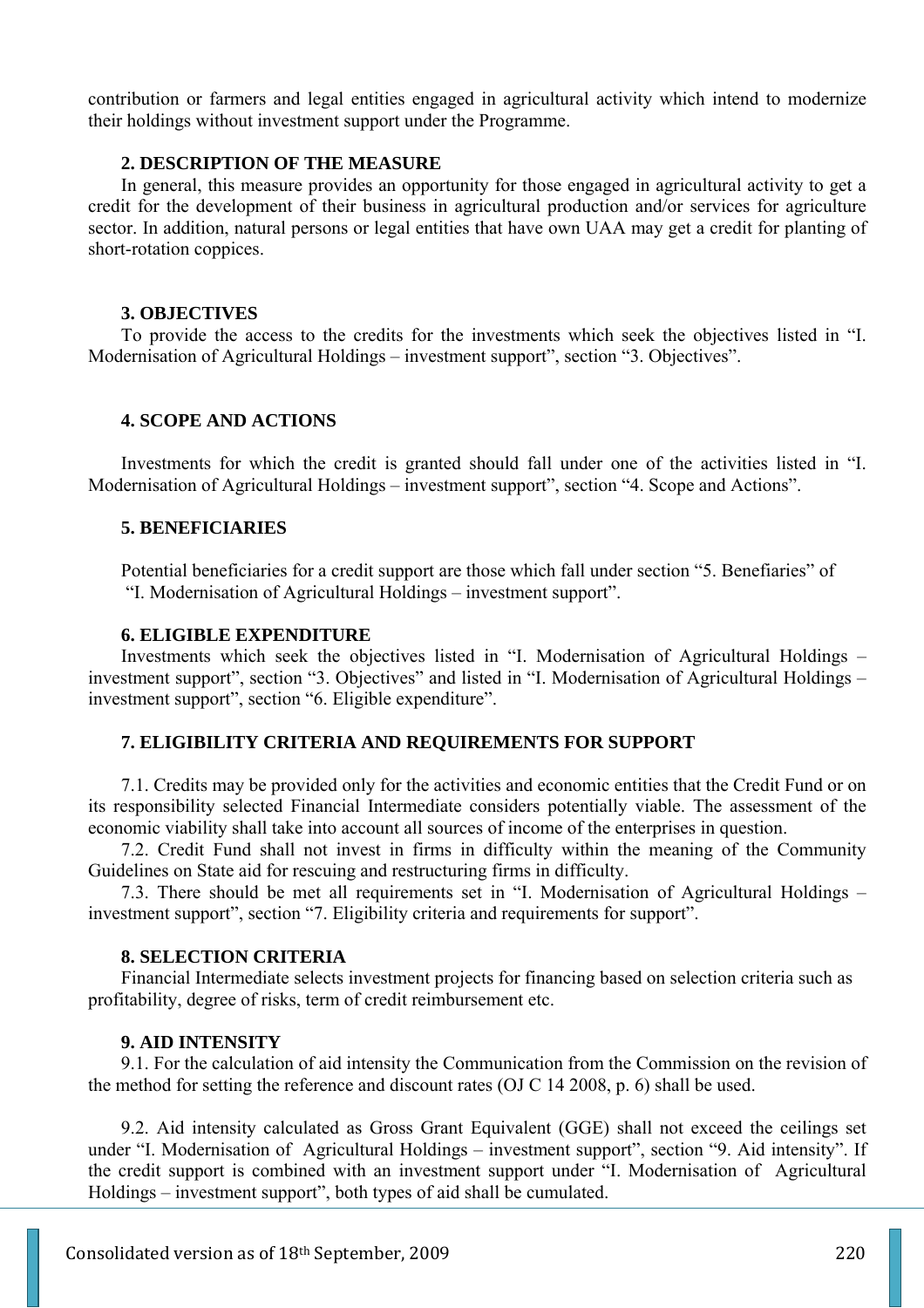9.3. The lowest amount of the credit is 3 thousand EUR and the highest amount of the credit is 300 thousand EUR.

9.4. Duration of the credit is up to 7 years.

# **10. FINANCING**

| <b>Year</b>     |            |            | T andling over the period of $2007-2013$ (in earlient prices)<br>Public support, in total Community funding |          | National funding |  |
|-----------------|------------|------------|-------------------------------------------------------------------------------------------------------------|----------|------------------|--|
|                 | EUR        | EUR        | pct                                                                                                         | EUR      | pct              |  |
| $ 2009 - 2013 $ | 86 886 006 | 65 164 504 |                                                                                                             | 21721502 |                  |  |

Funding over the period of 2009-2013 (in current prices)

# **11. TRANSITIONAL ARRANGEMENTS**

There are no transitional arrangements.

## **12. SANCTIONS**

In case of any misconduct, breach or violation of legal acts or the credit agreement by the beneficiary, there shall be sanctions imposed. The specific terms for the imposition of the sanctions shall be laid down in the implementing rules of the measure.

# **13. LINKAGES AMONG RDP MEASURES, DEMARCATION LINES AND CRITERIA WITH OTHER COMMUNITY FINANCIAL INSTRUMENTS.**

Financial engineering measures financed from EAFRD will be applied for investment projects related to primary agricultural production and processing covered by the Annex I to the Treaty only. Financial engineering measures financed from other funds are not applicable for such projects.

# **INDICATORS TARGETED FOR 2013 (INVESTMENT SUPPORT AND CREDIT SUPPORT)**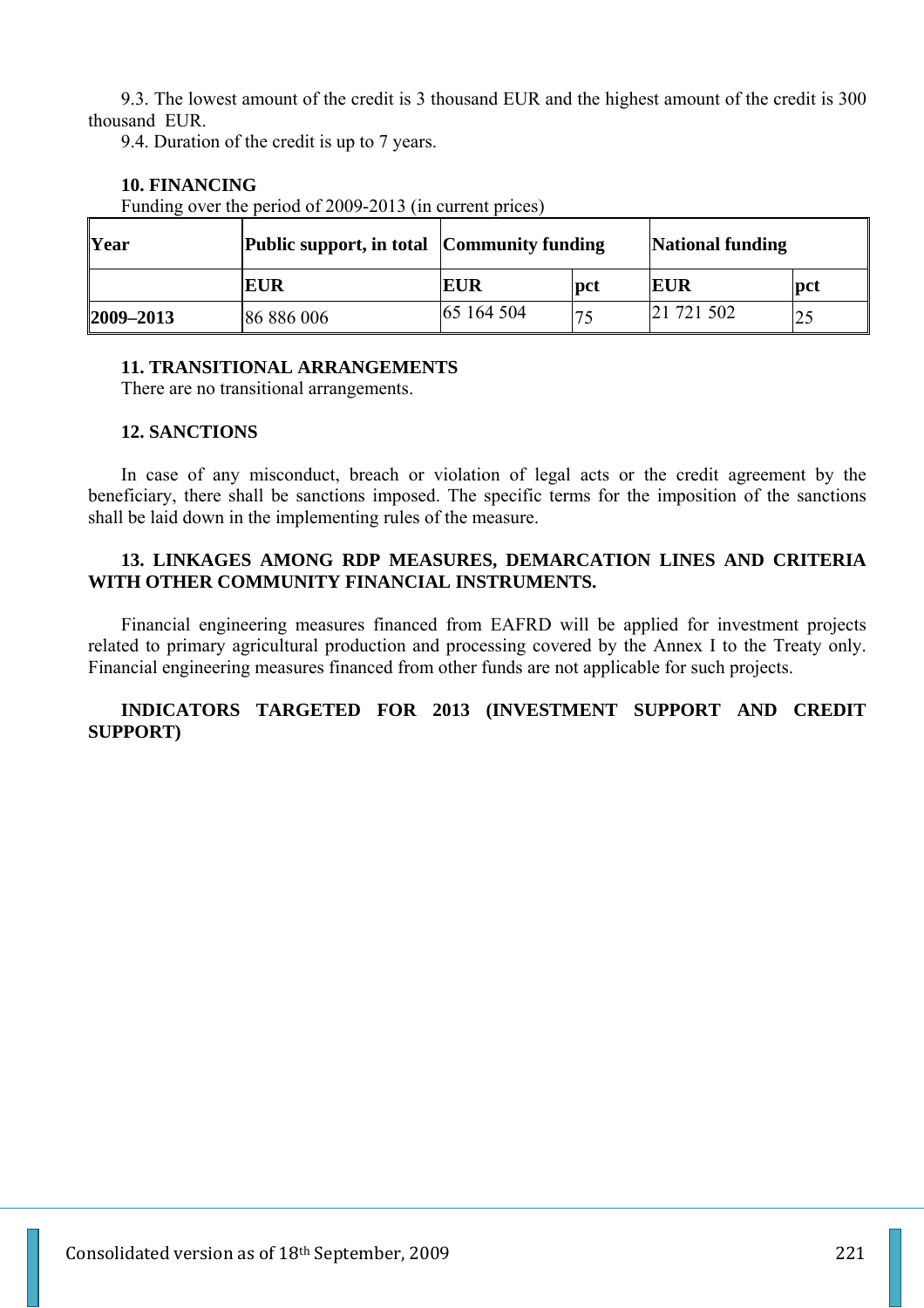| <b>Type of indicator</b> | <b>Indicators</b>                                                                                           | <b>Target (2013)</b>               |
|--------------------------|-------------------------------------------------------------------------------------------------------------|------------------------------------|
|                          | Number of holdings that received<br>investment support under Activity 1                                     | 3 0 7 6                            |
|                          | Number of holdings that received<br>investment support under Activity 2                                     | 1 2 8 1                            |
|                          | Number of holdings that received<br>investment support under Activity 3                                     | 23                                 |
|                          | Total number of holdings that received<br>investment support                                                | 4380                               |
|                          | Number of projects supported that<br>received credit support                                                | 1000                               |
|                          | Number of holdings that received<br>investment under activity 2<br>support<br>divided by:                   |                                    |
| Output                   | 1. gender:<br>Male<br>Females                                                                               | 60 per cent<br>40 per cent         |
|                          | 2. legal status<br>Farmers<br>legal entity                                                                  | 79 per cent<br>21 per cent         |
|                          | 3. type of investment:                                                                                      | 587                                |
|                          | Livestock production                                                                                        | 63                                 |
|                          | Beef production                                                                                             | 114                                |
|                          | Vegetable growing and gardening<br>Other sectors of crop production                                         | 517                                |
|                          | Area of planting of short-rotation coppices                                                                 | 2740 Ha                            |
|                          | Total amount of investment under Activity 1                                                                 | EUR 123 722 000                    |
|                          | Total amount of investment under Activity 2                                                                 | EUR 398 062 000                    |
|                          | Total amount of investment under Activity 3                                                                 | EUR 16 874 000                     |
|                          | Total amount of investment under measure                                                                    | EUR 538 658 000                    |
| <b>Result</b>            | Number of holdings introducing new products<br>and/or technologies (divided by distribution of<br>products) | 150                                |
|                          | Increase in gross value added in supported<br>holdings                                                      | 192 900                            |
|                          | Economic growth                                                                                             | EUR 2.3 mill. / PPS                |
| <b>Impact</b>            | Labour productivity increase in the agriculture                                                             | 9 4 0 0<br>EUR/AWU basic<br>prices |
|                          | Labour productivity in agriculture                                                                          | 4 0 8 6<br>EUR/AWU basic<br>prices |
| <b>Baseline</b>          | Gross fixed capital formation in agriculture                                                                | EUR 950 mill.                      |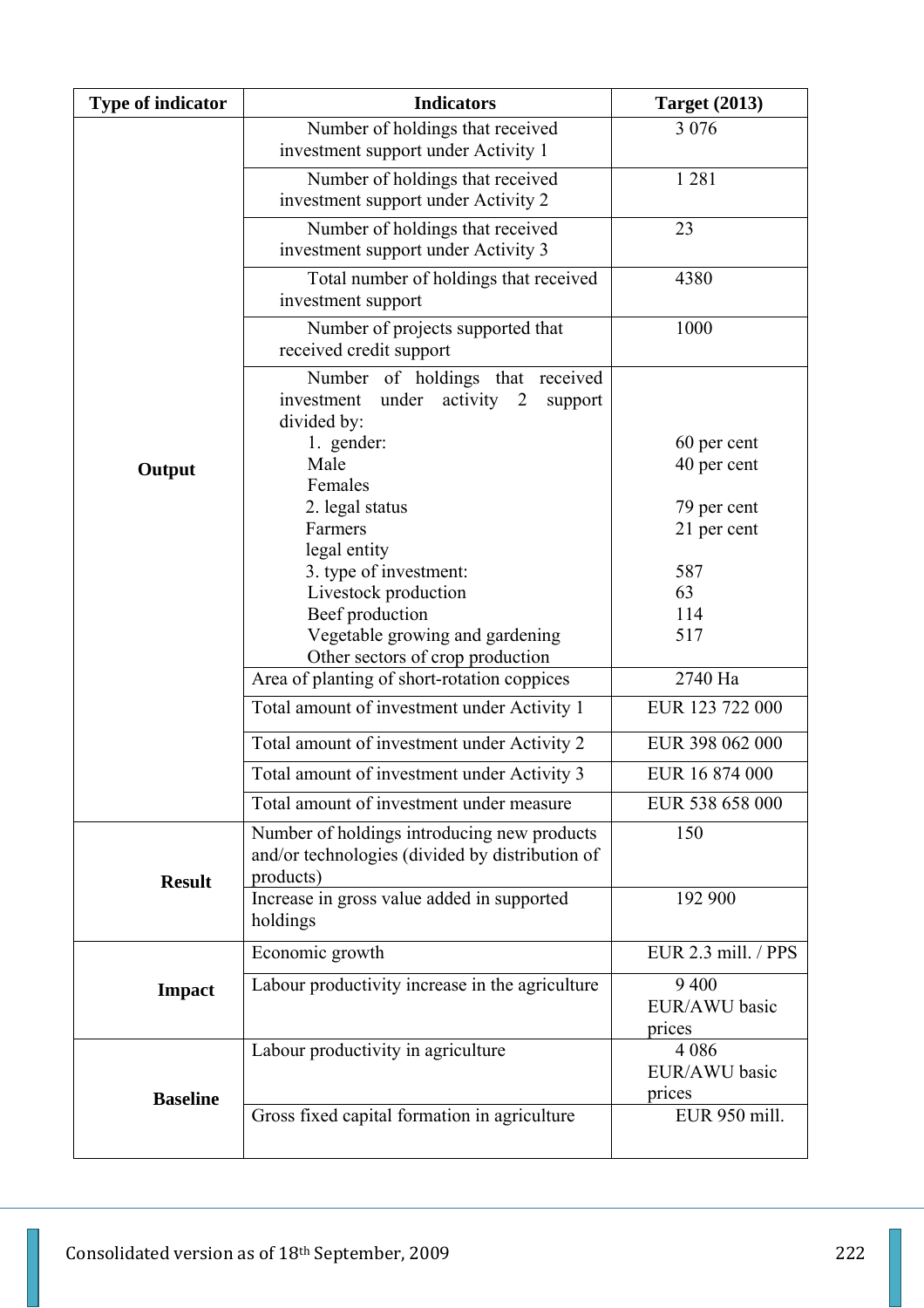#### **MEASURE 7**

### **IMPROVEMENT OF ECONOMIC VALUE OF FORESTS**

Code of the measure 122.

#### **LEGAL BASIS**

Articles 20(b)(ii) and 27 of Council Regulation (EC) No 1698/1999. Article 18 and point 5.3.1.2.2. of Annex II of Commission Regulation (EC) No 1974/2006.

### **1. RATIONALE FOR INTERVENTION**

Forests hold an important place among the economic activities in rural areas. Following the restoration of its Independence, Lithuania is developing private forestry by returning forests to their rightful owners. There are 745 000 ha of private forests in Lithuania, which constitute 35 % of total forest area of country's territory. The number of private forest holders is approximately 220 000. Private forestry is distinguished by small-scale forest holdings (an average of 3,4 ha) with ineffective economic activities, an underdeveloped system of forestry services. By virtue of such specifics, there is a low degree of competitiveness in the private forestry, and therefore Community's support is essential in expanding the economic value of forests and creating a competitive forestry.

### **2. DESCRIPTION OF THE MEASURE**

This measure bears an investment character.

This measure is designed to reinforce the physical economic potential and promote innovation in the forestry within the framework of implementing the goal and objectives of the first axis of the 2007- 2013 Rural Development Programme. The support will be granted for forests owned by private owners and their associations or municipalities and their associations. The measure is first of all aimed at increasing the economic value of forests through reconstructing forest stands of low economic value and young stands thinning (pre-commercial thinning) by forming stands that are more productive and valuable from the economic viewpoint.

A lot of emphasis is paid to the modernisation of forest harvesting, round wood logging and bioenergy producing technologies through promotion of the application of the advanced forest machinery, equipment and technology, with particular focus on safety of forest operations.

The support of investments into the forest sector includes plans for creating additional employment opportunities to reduce the rate of unemployment in rural areas.

#### **3. OBJECTIVES**

**3.1. Overall objective:** to improve the level of modernisation, technology innovation and marketing thereby ensuring a well-balanced development of a competitive forestry.

#### **3.2**. **Specific objectives:**

3.2.1. to increase the economic value of forest holdings;

3.2.2. to improve and modernise the forest harvesting, round wood logging and bio-energy (wood fuel) producing technologies, promoting the application of advanced and secure logging machinery, modern and efficient processes.

### **3.3**. **Operational objectives:**

3.3.1. to render support to forest-owners investing into the increasing of the economic value of their forest holdings;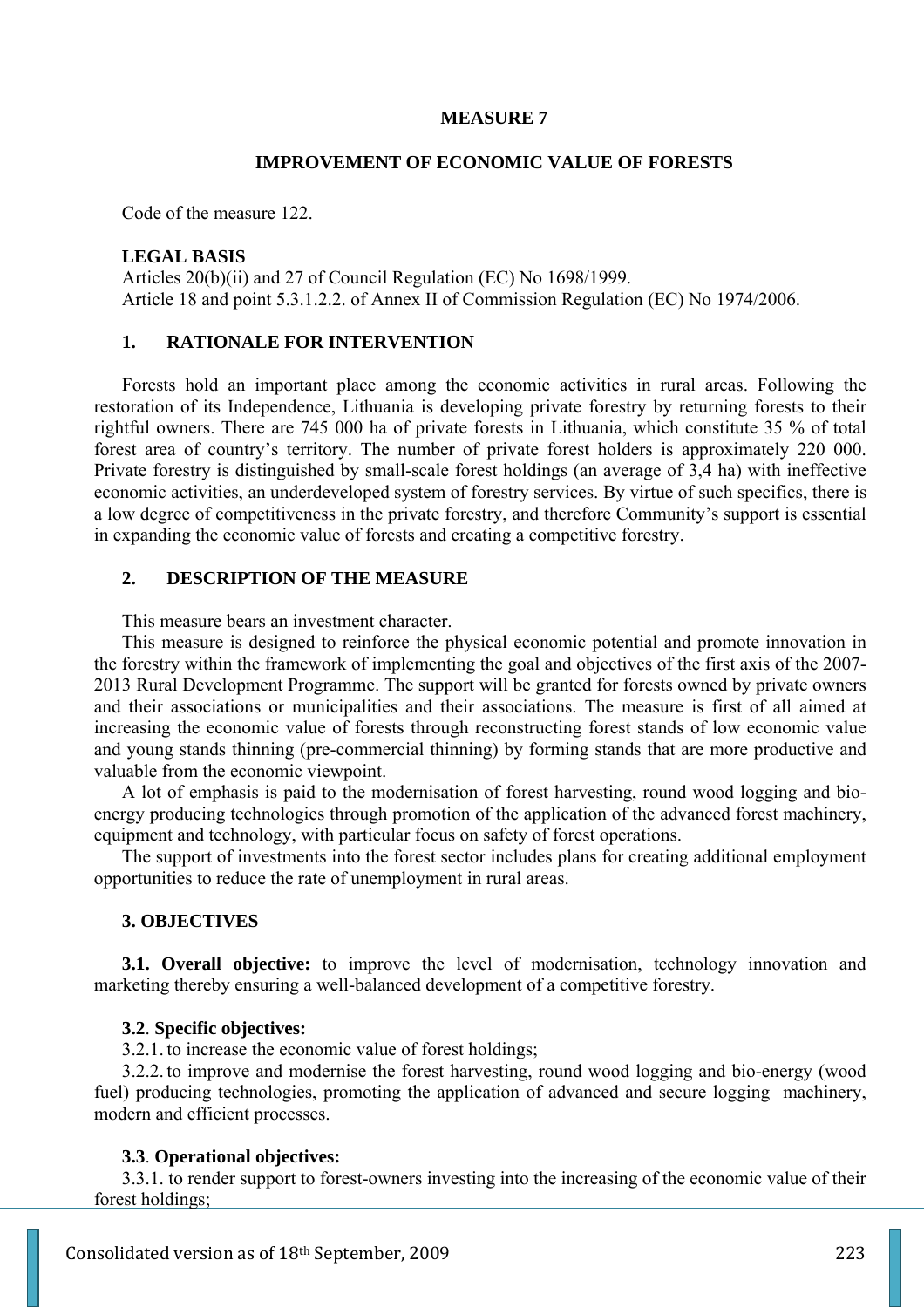3.3.2. to render support to forest-owners implementing modern forest harvesting, round wood logging and bio-energy (wood fuel) producing technologies.

## **4. SCOPE AND ACTIONS**

### 4.1. **Activity 1**

Restructuring (reconstruction) of forest stands of low economic value and thinning of young stands. 4.2. **Activity 2** 

Modernization of forest harvesting, round wood logging and bio-energy (wood fuel) producing technologies.

## **5. TYPE OF BENEFICIARIES**

Private forest owners and their associations or municipalities and their associations.

### **6. STATE AID PROVISIONS**

 Any aid granted under this measure will be in conformity with the Commission Regulation (EC) No 1998/2006 of 15 December 2006 on the application of Articles 87 and 88 of the Treaty to de minimis aid, Official Journal L 379 of 28.12.2006

### **7. TYPES OF INVESTMENTS**

### **7.1. Activity 1**:

7.1.1. Young stands thinning (pre-commercial thinning) under the Rules of Forest Thinning (Official Gazette Valstybes Zinios, 2004, No. 25-778);

7.1.2. Restructuring (reconstruction) of forest stands of low economic value under the Rules of Forest Regeneration and Afforestation (Official Gazette Valstybes Zinios, 2004, No. 39-1280). Support can not be granted for the activities related to regeneration after final felling.

7.1.3. Arrangement of forest management plan and other documents related with implementation of this activity.

7.1.4. Publicity arrangements of the project.

#### **7.2. Activity 2:**

7.2.1. Arrangement of forest management plan.

7.2.2. The purchase of new forest harvesting, round wood logging and bio-energy machinery, up to the market value of the asset.

7.2.3. General costs.

7.2.4. Publicity arrangements of the project.

### **8. ELIGIBILITY CRITERIA AND REQUIREMENTS FOR SUPPORT**

**8.1.** The applicant shall fulfil general provisions and requirements for support laid down in the Chapters II and III **of Annex 1 to** Rural Development Programme for 2007-2013 (RDP).

### **8.2. Activity 1**

8.2.1. The forest area benefiting from the investment shall be owned by the applicant under ownership right;

8.2.2. For the forest holding in which the investment will be done the applicant shall submit the forest management plan;

8.2.3. the applicant shall submit project for reconstruction of stands of low economic value, including a detailed description of the reconstruction process, estimated costs of project implementation and a validation of such costs.

8.2.4. the applicant shall invest into own forest holding with area of not less than 1 ha.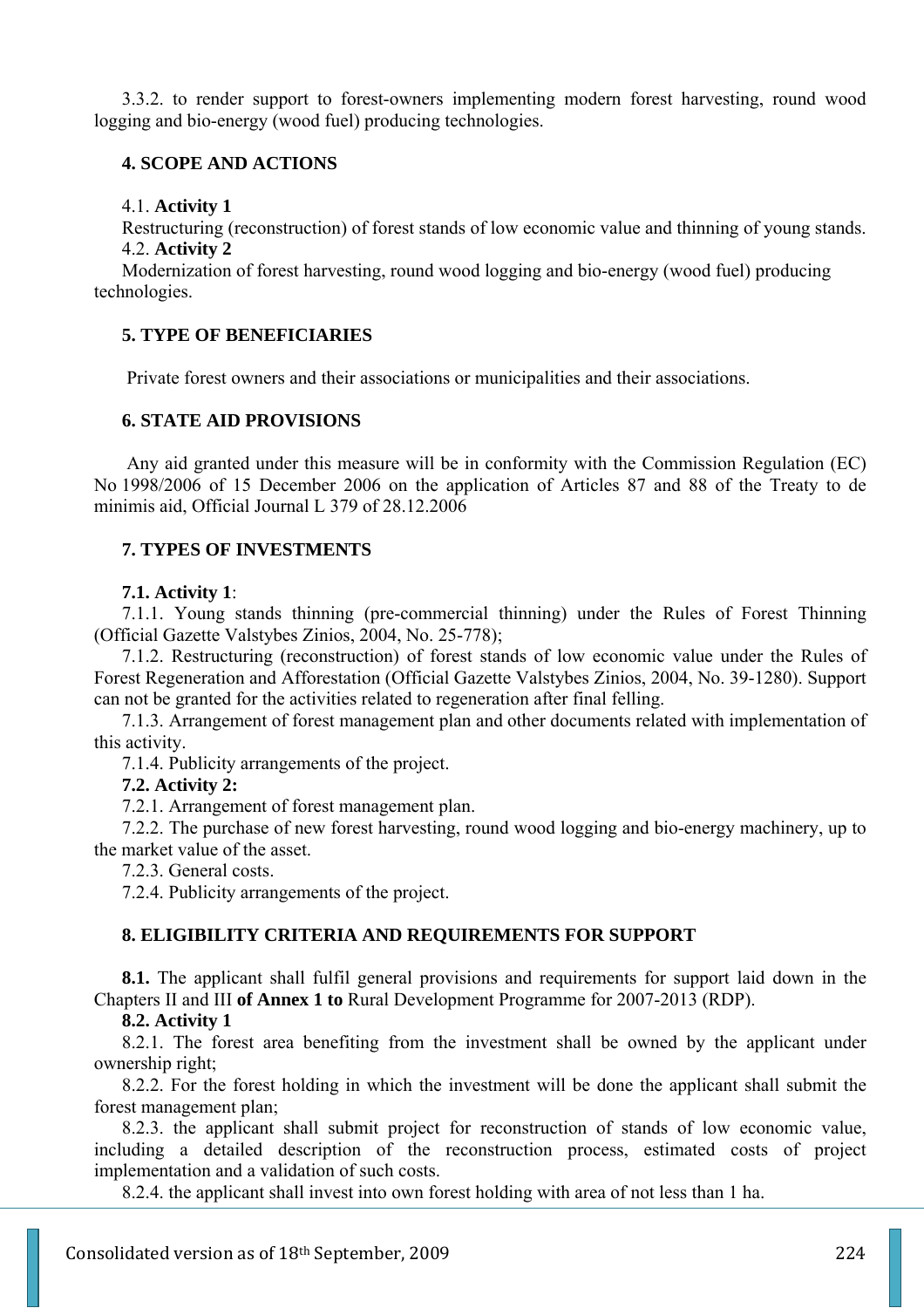# **8.3. Activity 2**

8.3.1. The forest area benefiting from the investment shall be owned by the applicant under ownership right;

8.3.2. For the forest holding in which the investment will be done the applicant shall submit the forest management plan;

8.3.3 The applicant shall prove in the business plan the conformity of economic entity to economic viability criteria

8.3.4. the applicant shall invest into own forest holding with area of not less than 1 ha.

8.3.5. The income from forest cutting, provision of the round timber and biofuel production services to other owners of private forest shall account for not more than 50 percent of the total income generated from cutting the forest, production of round timber or biofuel.

## **9. PRIORITY SELECTION CRITERIA**

9.1. The applicant has never received the Community investment support for Agricultural and Rural development;

9.2. The projecy is for investments into young stand thinning (pre-commercial thinning);

9.3. The applicant is a natural person who is investing into own forest holdings with area of at least 5 ha;

9.4. The applicant is a member of the forest owner association or a cooperative;

9.5. Innovations are introduced in the project (not applied for applications selected in 2007);

9.6. Smaller amount of support is requested for the project.

The method of application of priority selection criteria is described in Chapter II of Annex I to the Rural development programme for Lithuania (RDP).

### **10. AID INTENSITY**

#### **10.1. Activity 1**

10.1.1. Support may cover up to 60 per cent of total eligible expenditure of the project for forests in less favourable areas and in NATURA 2000 territories, and up to 50 per cent - for forests in other areas.

10.1.2 The maximum amount of support per project is up to EUR 50.000.

### **10.2 Activity 2**

10.2.1. Support may cover up to 50 per cent of total eligible expenditure of the project.

10.2.2. The maximum amount of support per project is up to EUR 200.000.

### **11. FINANCING**

Funding over the period of 2007-2013 (in current prices).

| Year      | Total      |           |            | <b>Community funding</b> | <b>National funding</b> |     |
|-----------|------------|-----------|------------|--------------------------|-------------------------|-----|
|           | <b>EUR</b> | pct       | <b>EUR</b> | pct.                     | <b>EUR</b>              | pct |
| 2007-2013 | 20 500 000 | $50 - 60$ | 15 375 000 | 75                       | 5 125 000               | 25  |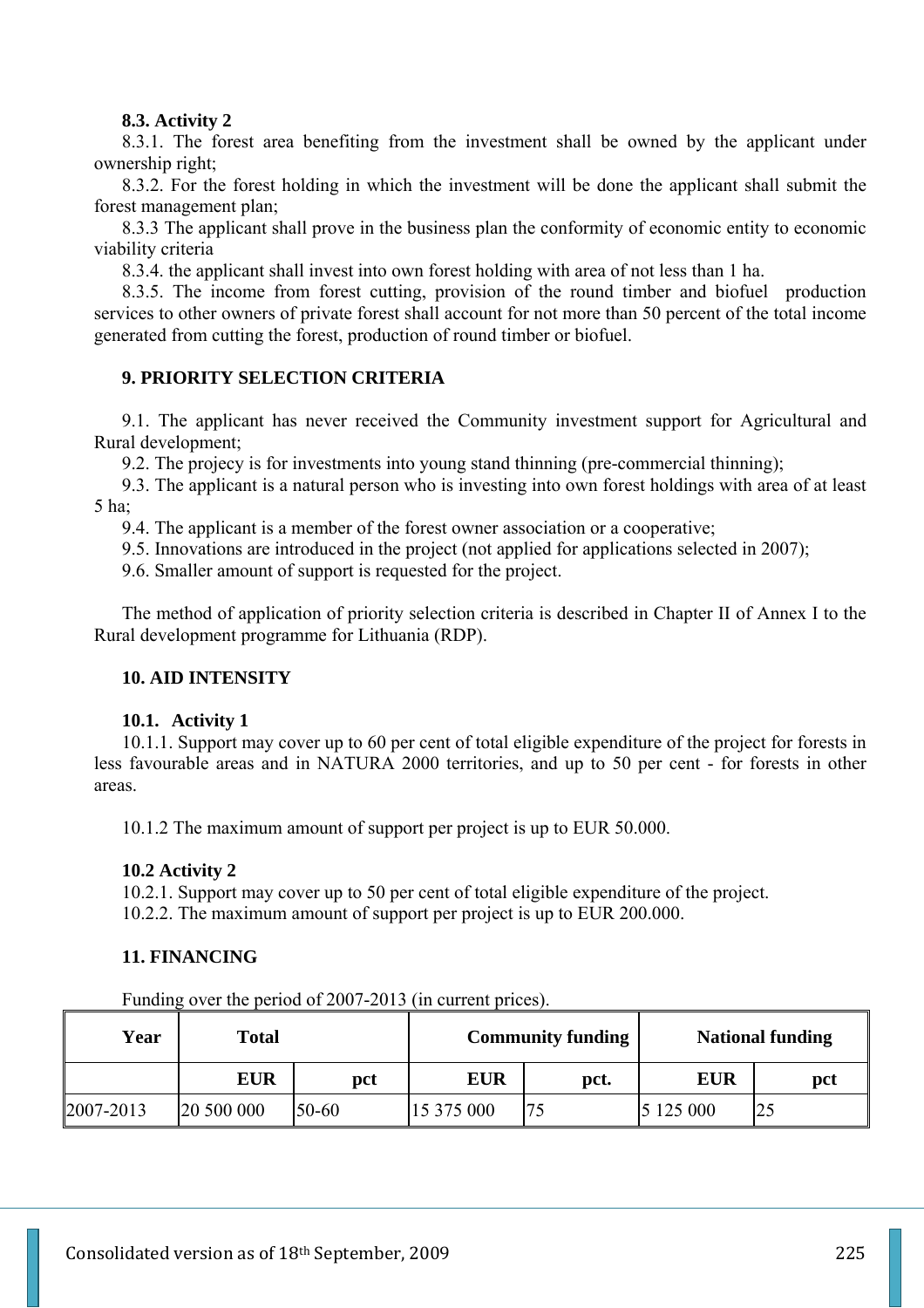| <b>Type of indicator</b> | <b>Indicator</b>                                                                                                                   | <b>Target (2013)</b>          |
|--------------------------|------------------------------------------------------------------------------------------------------------------------------------|-------------------------------|
|                          | The number of projects supported                                                                                                   | 170                           |
| Output                   | Projects for restructuring (reconstruction) of<br>forest stands of low economic value and<br>thinning of young stands (activity 1) | 90                            |
|                          | Projects improving forest harvesting, round<br>wood logging and wood fuel producing<br>(activity 2)                                | 80                            |
|                          | Total investment amount                                                                                                            | EUR 37 270 000                |
| <b>Result</b>            | The quantity of forestry techniques acquired                                                                                       | 80                            |
|                          | Area of forest land with economic value<br>increased as a result of application of support<br>under activity 1                     | 1 100 ha                      |
|                          | New job places created                                                                                                             | 160                           |
|                          | Economic growth                                                                                                                    | EUR 2,3 mill in PPS;          |
| <b>Impact</b>            | Percentage of the area of forest land with<br>increased economic value as compared to the<br>total area of private forest land     | $0,15$ per cent               |
|                          | Labour productivity increase                                                                                                       | 15 580 EUR/AWU basic<br>price |

## **12. QUANTIFIED TARGETS FOR COMMUNITY COMMON INDICATORS**

| <b>Baseline</b> | Labour productivity in forestry 9 740 | Gross fixed capital   |
|-----------------|---------------------------------------|-----------------------|
| indicators      | EUR/AWU basic prices                  | formation in forestry |
|                 |                                       | EUR 13,872 million    |

### **13. SANCTIONS**

In case of any misconduct, breach or violation of legal acts or the support agreement by the beneficiary, there shall be three types of mandatory sanctions: reduction of the support, refusal to grant the support and / or the requirement to repay the support. The specific terms for the imposition of the sanctions shall be laid down in the rules implementing the measure

## **14. LINKAGES AMONG RDP MEASURES, DEMARCATION LINES AND CRITERIA WITH OTHER COMMUNITY FINANCIAL INSTRUMENTS**

The measure relates with the following measures of Rural development programme for Lithuania 2007-2013 (RDP):

The measure supporting forestry is tightly related to the measure *Modernisation of agricultural holdings*, as part of active farmers are also forest owners. Support will guarantee them extra income and a possibility to undertake alternative activity.

This measure is closely related to the measure *First afforestation of agricultural land, first afforestation of non agricultural land*. These measures share the same objectives related to wellbalanced forestry development. Also, this measure is closely connected to measure "Encouragement of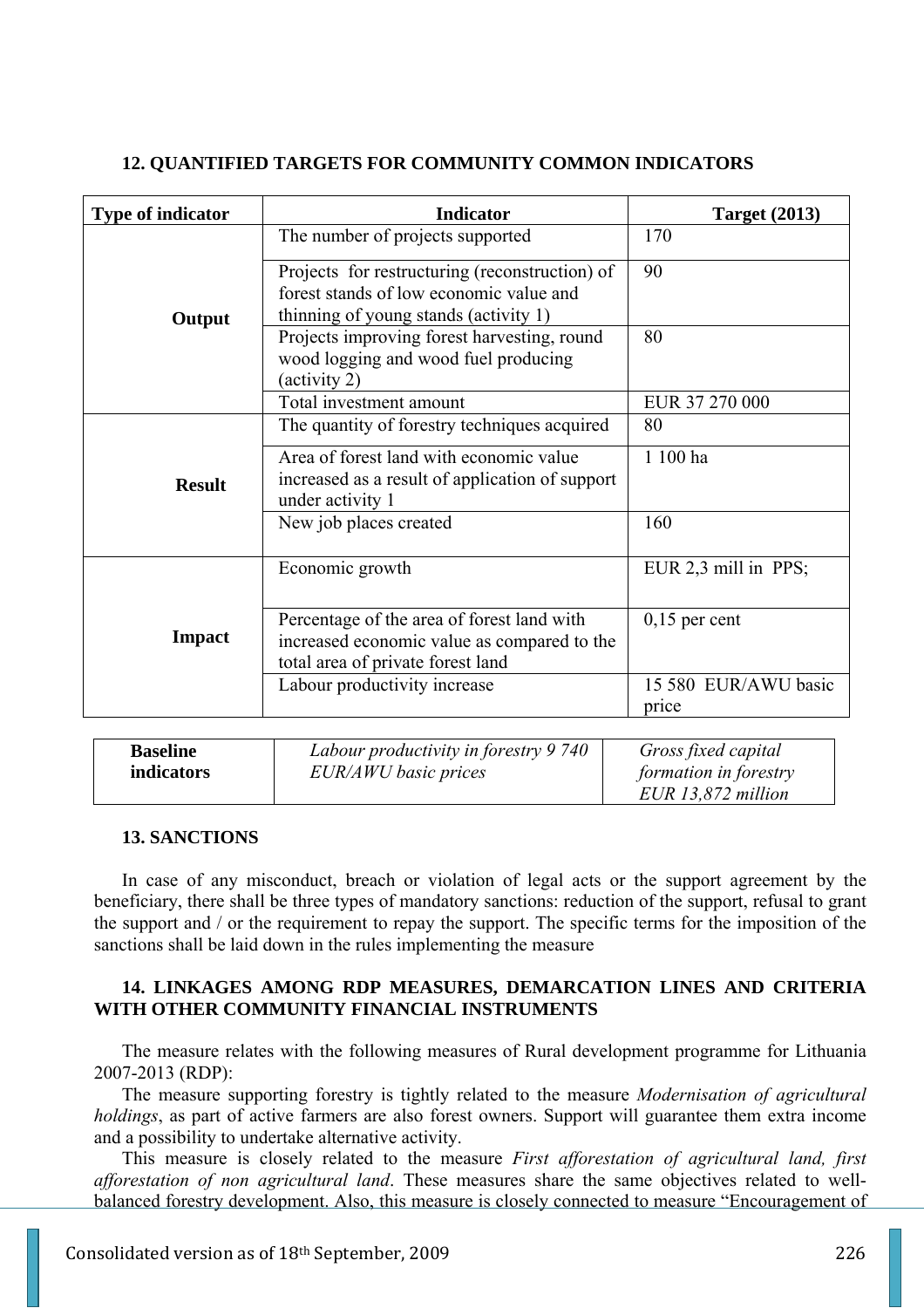rural tourism services", activity 2 "Establishment and development of rural campsites" which seeks to promote the development of the rural recreational infrastructure.

This measure is also closely connected with measure "*Infrastructure related to the development and adaptation of agriculture and forestry"*" activity "*Improvement of forest infrastructur*e".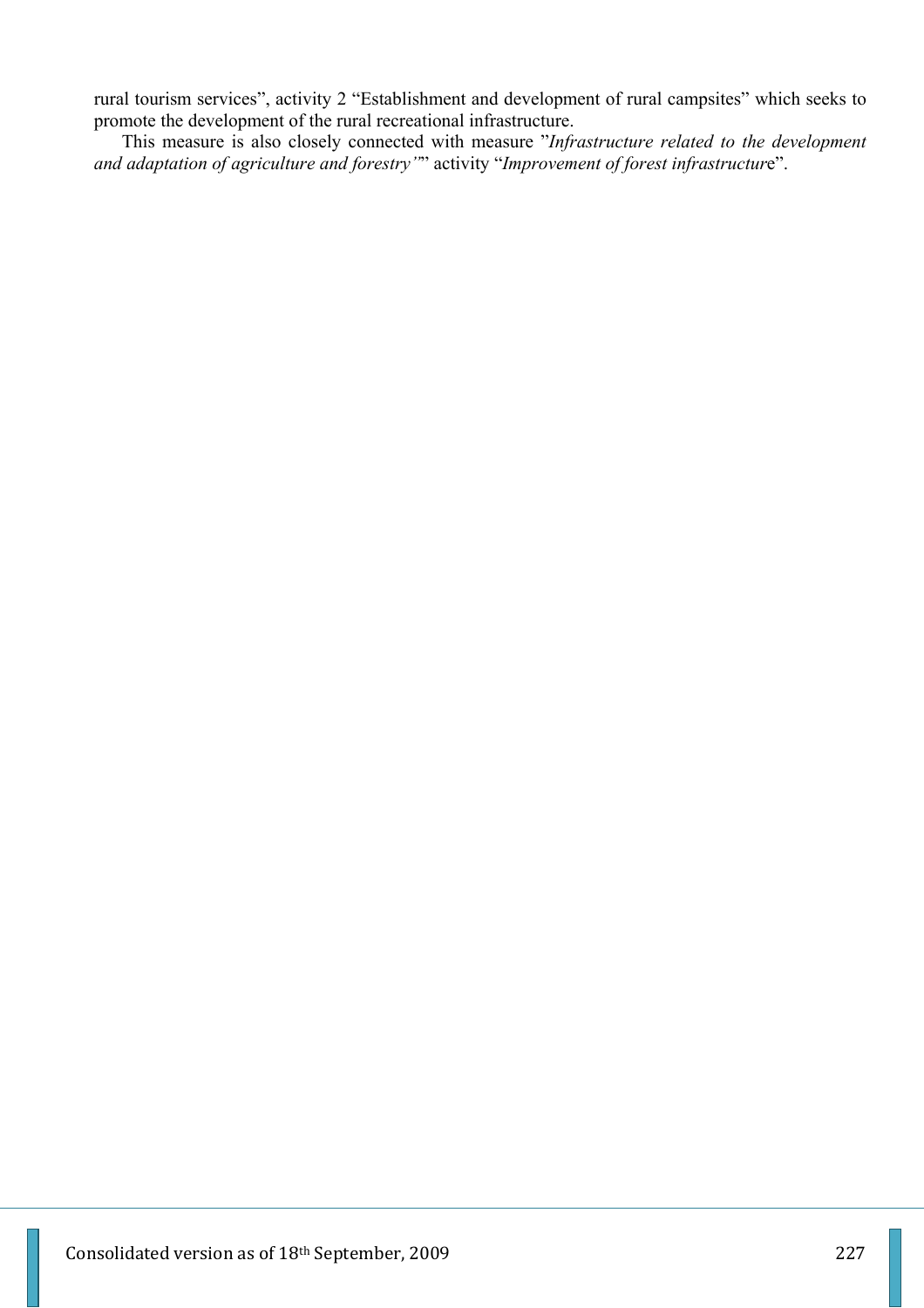#### **MEASURE 8**

## **INFRASTRUCTURE RELATED TO THE DEVELOPMENT AND ADAPTATION OF AGRICULTURE AND FORESTRY**

Code of the measure 125.

#### **LEGAL BASIS**

Articles 20 (b) (v) and 30 of Council Regulation (EC) No 1698/2005 Point 5.3.1.2.5 of Annex II of Commission Regulation (EC) No 1974/2006

#### **1. RATIONALE FOR INTERVENTION**

#### **1.1. Agricultural water management**

Lithuania is in an excess humidity area, some 80 per cent of agricultural land demands drainage. Drainage operations have been completed on 2.6 million hectares, some 15 per cent of the areas drained are in poor or satisfactory condition. Melioration systems are not fit for private farming and do not conform to environmental requirements.

The key focus will rest on the improvement of the field drainage engineering infrastructure as a basis of farming and other alternative activities. Another problem that persists is the inadequate level of drainage system operation and their application in line with environmental requirements. Specifically sensitive on pollution is the territory of Karst in Lithuania, due to pollution of the underground water sources via scour gypsum cracks.

 Drainage systems are huge and are interconnected with joint water drains. They drain both useful agricultural land and other public access areas in forests, along roads, etc.

There is 52,400 hectares of water-meadows in the Nemunas delta, including settlements and farmland. Due to difficulties with obtaining finance, local municipalities are unable to renovate polder embankments and their pump stations. Natural localities unaffected by human activity account for more than one-half of the area on Rusnė Island and other smaller isles. One-third of the territory that is outside the polder area gets flooded.

In order to preserve environment, the Nemunas delta water-meadows humidity regime are not changed. Wetlands and NATURA 2000 territories are not drained as well.

In future, maintenance of interventions (investments) will not be supported as part of this activity and will pass into the responsibility of beneficiaries.

#### **1.2. Land consolidation**

After the restitution of ownership rights to land, ownership rights have been restored to small land parcels in rural areas - one land owner averagely owns 6 ha of land. As of  $1<sup>st</sup>$  January 2006, there were 85 thousand farmers' farms registered in the Farmers' Farms register in Lithuania and the average size of a farm was 12.22 hectares. Small land parcels often divide fields of the same or similar agricultural characteristics into several smaller agricultural holdings that may hardly be used for the development of competitive farming. Fragmentation of land use is even enlarged with the parcels of free state land remaining as a result of the land restitution process.

Such farming conditions are inconvenient and encumber farmers' work, when agricultural machinery needs to be used for cultivation of small parcels that belong to the same farmer and are often several kilometers apart from each other.

The short-term project "Methodological Guidance to Impact Assessment in Land Consolidation Process" implemented by the Government Service for Land and Water Management (DLG) of the Netherlands and National Land Service under the Ministry of Agriculture in year 2005-2006 in order to develop a framework of procedures, methods and instruments regarding the environmental impact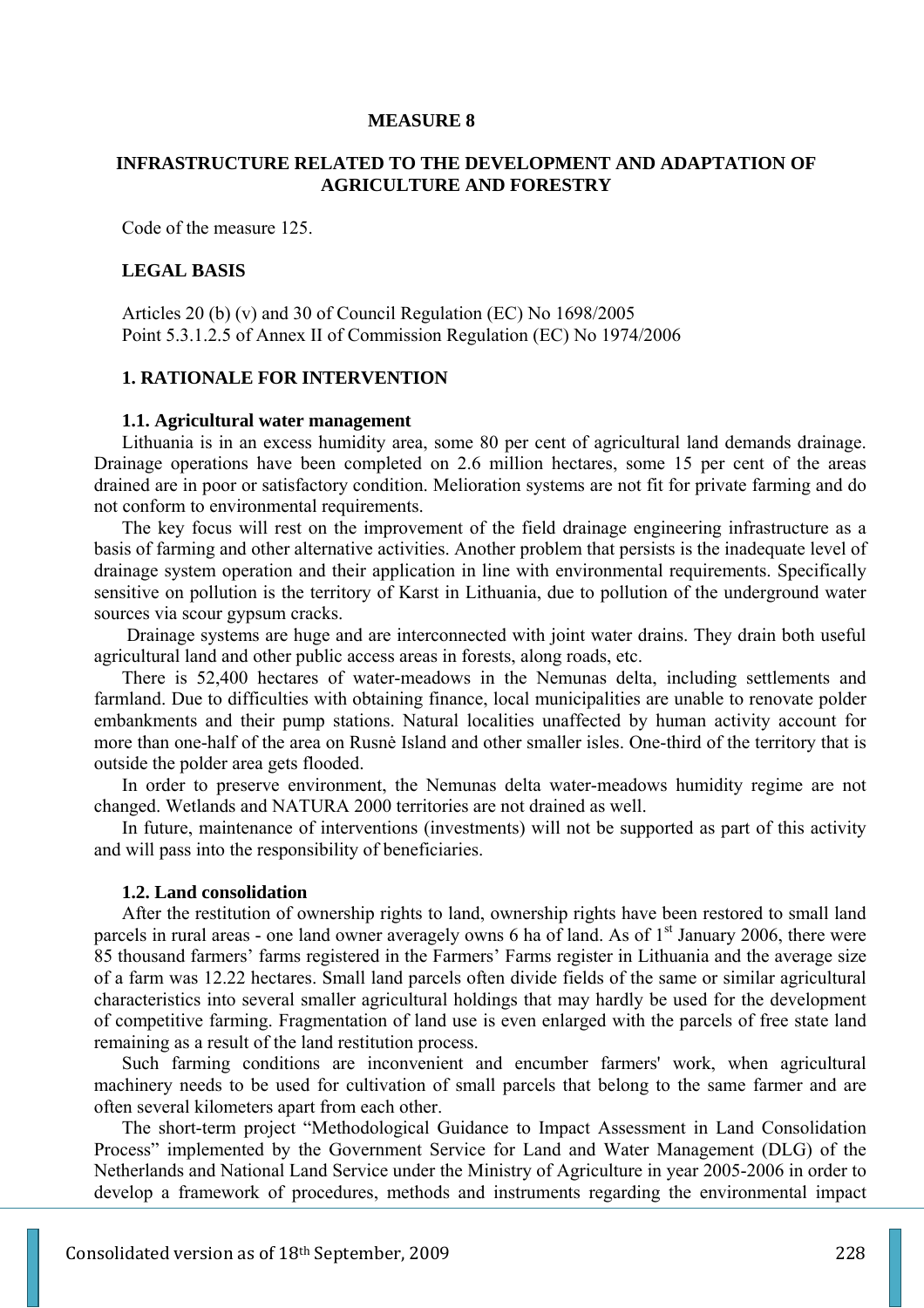assessment in relation to land consolidation and to introduce a system for the performance of cost/benefit analysis regarding land reparceling.

According to the results of the project agricultural production costs after land consolidation could decree up to 10 per cent, but there could also be identified other achievements of the land consolidation.

The environmental impact assessment would be one of the main requirements for applicants of land consolidation. Especially attention will be assign for a High nature values areas. The development of competitive farms and improvement of infrastructure will harmonize with protection of environment and biodiversity.

### **1.3. Improvement of forest infrastructure**

Forests hold an important place among the economic activities in rural areas. Private forestry is not competitive enough because the net of forest roads is not explicated. Therefore Community support is essential in expanding the economic value of private forests and creating favourable conditions for handling forest resources.

#### **1.4. Increasing the marketable value of livestock and fowl**

Under this activity support is given for the establishment of livestock auction.

### **2. DESCRIPTION OF THE MEASURE**

This measure bears an investment character.

Target of the activity "Agricultural water management" for the land reclamation is the reconstruction of the existing drainage systems (open ditches and subsurface collectors) which had been installed by the state. The construction of new land reclamation systems are not planned. The aim of this sub-measure is to provide support for renovation and reconstruction general access drainage systems and their hydrotechnical constructions under non-profit public projects. This activity shall attract investments aimed at improving the technical condition of the systems through engineering works.

Support under the activity "Land consolidation" may be granted for organization, preparation and implementation of land consolidation projects and for the finance of the related activities to land consolidation project.

The activity , Improvement of forest infrastructure" is designed to improve the access to forest land by explicating forest roads with gravel cover in private forests and by improving the condition of forests' roads and also in other then Natura 2000 territories to install or restore forest drainage system.

### **3. OBJECTIVES**

**3.1. Overall objective -**to provide proper conditions for infrastructure development which should contribute to the competitiveness of agriculture and forestry.

#### **3.2. Specific objectives:**

3.2.1. To improve the conditions of work for rural residents;

3.2.2. To improve rural areas and forest infrastructure equipment.

#### **3.3. Operational objectives:**

3.3.1. Agricultural water management:

3.3.1.1. To improve the technical condition of general access melioration engineering infrastructure on field;

3.3.1.2. To preserve and develop the ecological value of agricultural water resources.

3.3.2. According to a land consolidation plan prepared for a certain territory: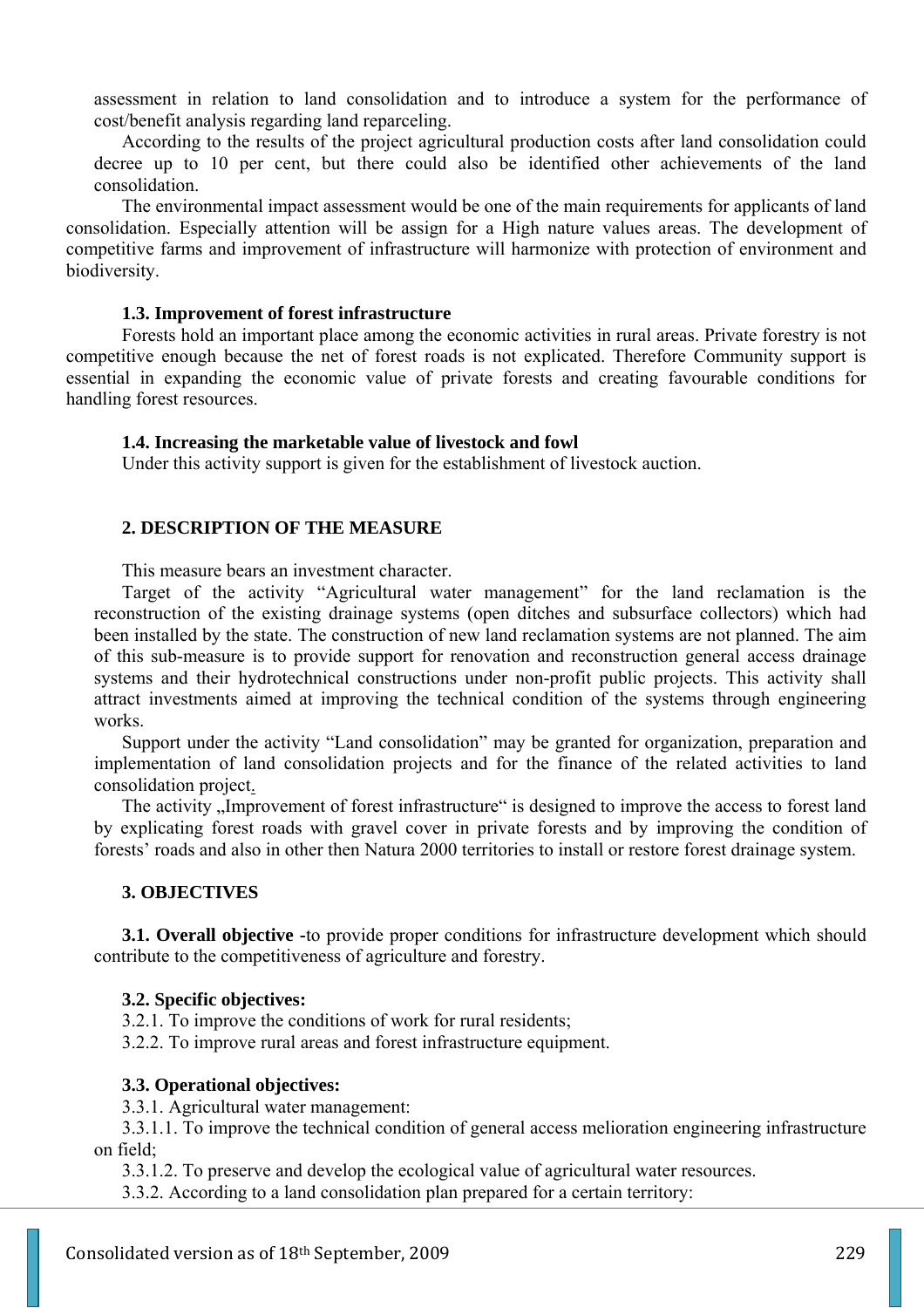3.3.2.1. To form farms' rational land holdings and improve their structure;

3.3.2.2. To shape proper territorial basis for improvement of the infrastructure;

3.3.2.3. To shape the territorial basis for implementation other goals and tasks of the agricultural and rural development as well as environment protection policy.

3.3.3. Improvement of forest infrastructure:

3.3.3.1. To provide support for the improvement of forest infrastructure.

3.3.4. Increasing the marketable value of livestock and fowl.

3.3.4.1. To establish a livestock auction.

# **4. SCOPE AND ACTIONS**

# **Activity 1**

# **4.1. Agricultural water management:**

4.1.1. Reconstruction of drainage systems and their hydro technical constructions and liming of the acid arable soils with the pH  $\leq$ 5,5 in the drainage territory;

4.1.2. Reconstruction of hydro technical constructions in artificial water bodies;

4.1.3. Reconstruction of polders.

# **Activity 2**

**4.2. Land consolidation** (the organization, preparation and implementation of land consolidation projects).

# **Activity 3**

## **4.3. Improvement of forest infrastructure**

4.3.1. Improving the access to forest land by installing or reconstruction of forest roads with gravel cover in private forests;

4.3.2. Installing or restoring of forest drainage systems in other then Natura 2000 territories.

# **Activity 4**

4.4. Increasing the marketable value of livestock and fowl.

# **5. TYPE OF BENEFICIARIES**

# **5.1. Activity 1:**

- 5.1.1. Municipalities;
- 5.1.2. Associations of melioration system users.

# **5.2. Activity 2:**

5.2.1. Institution responsible for organizing of the land consolidation projects;

# **5.3. Activity 3:**

5.3.1. Private forest owners and their associations or municipalities and their associations, managers of state forests.

# **5.4. Activity 4:**

5.4.1. Legal entities.

# **6. STATE AID PROVISIONS**

6.1. Any aid granted under this measure will be in conformity with the Commission Regulation (EC) No 1998/2006 of 15 December 2006 on the application of Articles 87 and 88 of the Treaty to de minimis aid, Official Journal L 379 of 28.12.2006.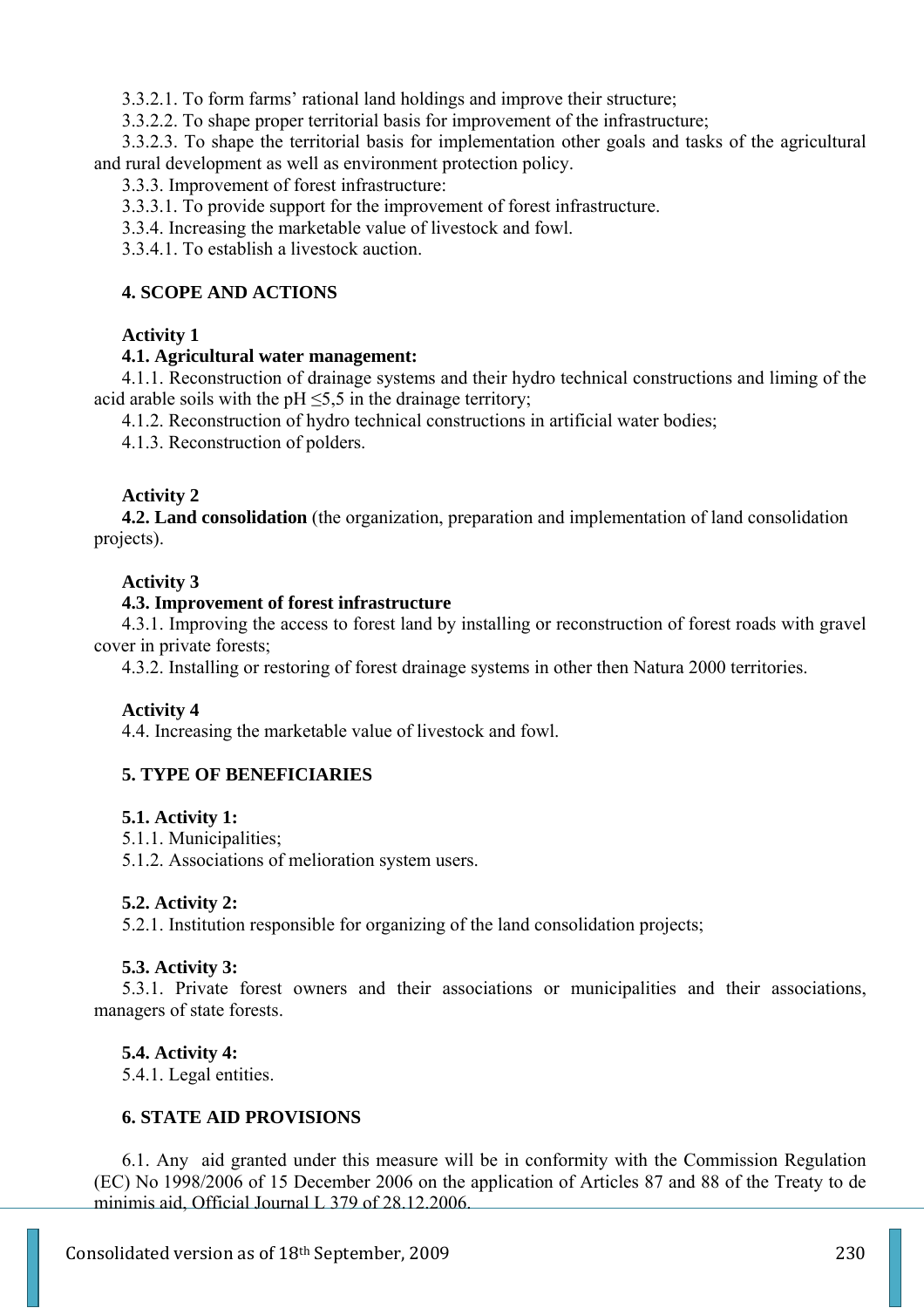# **7. TYPES OF INVESTMENTS**

## **7.1. Activity 1:**

7.1.1. reconstruction;

7.1.2. liming of the acid arable soils with the  $pH \le 5.5$  in the drainage territory;

7.1.3. the purchase of new construction material and equipment for the purposes of the project for the applicant's account up to the market value of the asset.

7.1.4. General costs, up to a 13 percent of total eligible expenditure of the project (including fees for the preparation of the business plan and consulting, which cannot exceed 5 percent of total eligible expenditure of the project),

7.1.5. Publicity arrangements of the project.

# **7.2. Activity 2:**

7.2.1. The preparation of the land consolidation project;

7.2.2. The preparation of land valuation plan under the land consolidation project;

7.2.3. The organising of public discussion and coordination of the land consolidation project;

7.2.4. The implementation of the land consolidation project;

7.2.5. General costs;

7.2.6. Publicity arrangements of the project.

## **7.3. Activity 3:**

7.3.1 Improvement of forest infrastructure (expenditures for constructing, reconstruction or renovation of forest roads with gravel cover, water drains, culverts, bridges, etc);

7.3.2. Arrangement of forest management plan and other documents related with implementation of this activity.

7.3.3. General costs;

7.3.4. Publicity arrangements of the project.

# **8. ELIGIBILITY CRITERIA AND REQUIREMENTS FOR SUPPORT**

**8.1.** The applicant shall fulfill general provisions and requirements defined in the Chapter I-II of Annex 1 to the Rural Development Programme for Lithuania (RDP)

## **8.2. Activity 1:**

8.2.1. Constructions with their obsolescence up to 30 per cent are not eligible for reconstruction;

8.2.2. The environmental impact assessment, where necessary, shall be performed in the manner stipulated by legal acts. High nature value areas (including Natura 2000 areas) are excluded from eligible areas to be drained.

# **8.3. Activity 2:**

8.3.1. A land consolidation project shall meet environment requirement when its implementation is completed. The environmental impact assessment, where necessary, shall be performed in the manner stipulated by legal acts;

8.3.2. Land parcels under reparcelling shall be in rural areas. High nature value areas (including Natura 2000 areas) are excluded from eligible area;

8.3.3. The applicant shall submit the decision to start the development of land consolidation project;

8.3.4. An application for the land consolidation project shall be submitted by at least 5 landowners or managers of state-owned land;

8.3.5. The area of the land consolidation project shall be at least 100 hectares;

8.3.6. The applicant shall demonstrate that the land consolidation project will improve the shape and/or size of the land parcels in the project area;

## **8.4. Activity 3:**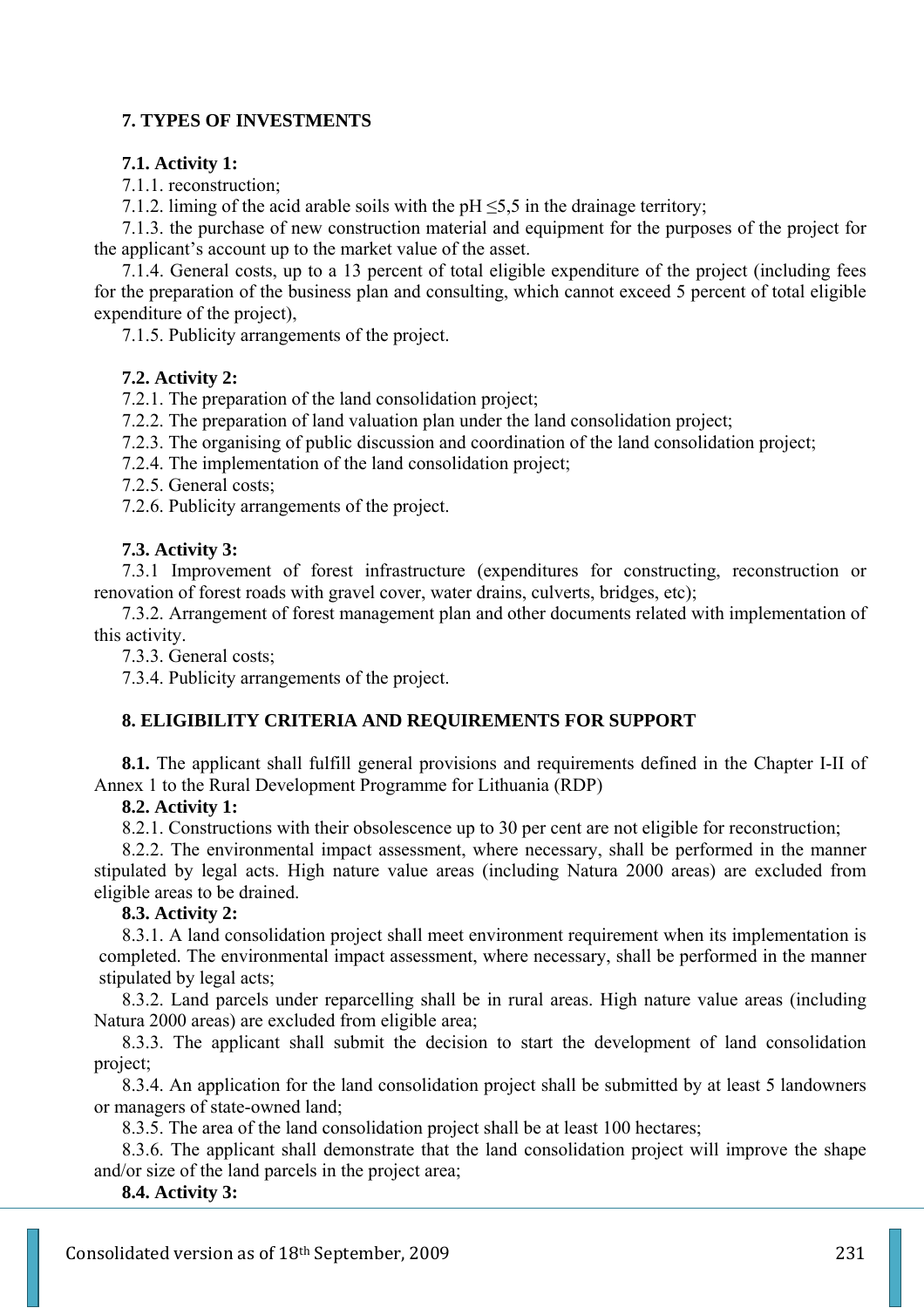8.4.1. The forest area benefiting from the investment shall be legitimately managed by the applicant in the manner provided for by legal acts of the Republic of Lithuania;

8.4.2. For the forest holding in which the investment will be done the applicant shall submit forest management plan<sup>4</sup> which comes complete with designed measures for which the support is requested.

8.4.3. When required by the legislation, the applicant shall submit an infrastructure installation project for the improvement of forest infrastructure;

8.4.4. Forests in high nature value areas (including Natura 2000 areas) are excluded from the support for installing or restoring of forest drainage systems.

8.4.5. Support to managers of State forest shall be granted only provided the project also benefits owners of private forests.

## **8.5. Activity 4:**

8.5.1. The applicant shall have experience in pedigree livestock sector;

8.5.2. the applicant shall submit an investment project (a feasibility study);

8.5.3. the applicant shall have experience in implementation and administration of national and international livestock projects.

# **9. PRIORITY SELECTION CRITERIA**

## **9.1. Activity 1:**

9.1.1. Projects implemented in the sensitive regions of Karst and Nemunas delta;

9.1.2. The applicant has never received investment support under this activity co-financed by Community;

9.1.3. Projects on reconstruction of drainage system hydrotechnical constructions of lower residual value (in per cent);

# **9.2. Activity 2:**

9.2.1 Projects embrace a higher number of persons participating in land consolidation project;

9.2.2. Projects related with other objectives of the integrated territorial reorganization: development of the rural infrastructure, afforestation of agricultural land, implementation of the strategies of local rural communities and implementation of other goals and objectives of agriculture and rural development, as well as environment protection policy (this should be reflected in the Local Rural Development strategies or in equivalent documents).

# **9.3. Activity 3:**

9.3.1. The applicant has never received the Community investment support for Agricultural and Rural development;

9.3.2. the applicant is a natural person who investing into the forests holdings under the ownership which are larger than 5 ha;

9.3.3. investing into IV group forests (forests for economical purposes).

The method of application of priority selection criteria is described in Chapter II of Annex I to the Rural Development programme for Lithuania (RDP).

# **10. AID INTENSITY**

 $\overline{a}$ 

# **10.1. Agricultural water management**

10.1.1. Support may cover up to 90 per cent of total eligible costs of the project.

10.1.2. The maximum amount of support per project is up to EUR 300 000. The maximum amount of support per one polder reconstruction project is up to EUR 600 000.

 $4 \text{ In case the forest management plan is prepared for the forest in protected areas (including Natura 2000 areas) this plan shall be.}$ agreed with the direction of appropriate protected area in the manner prescribed by the legislation.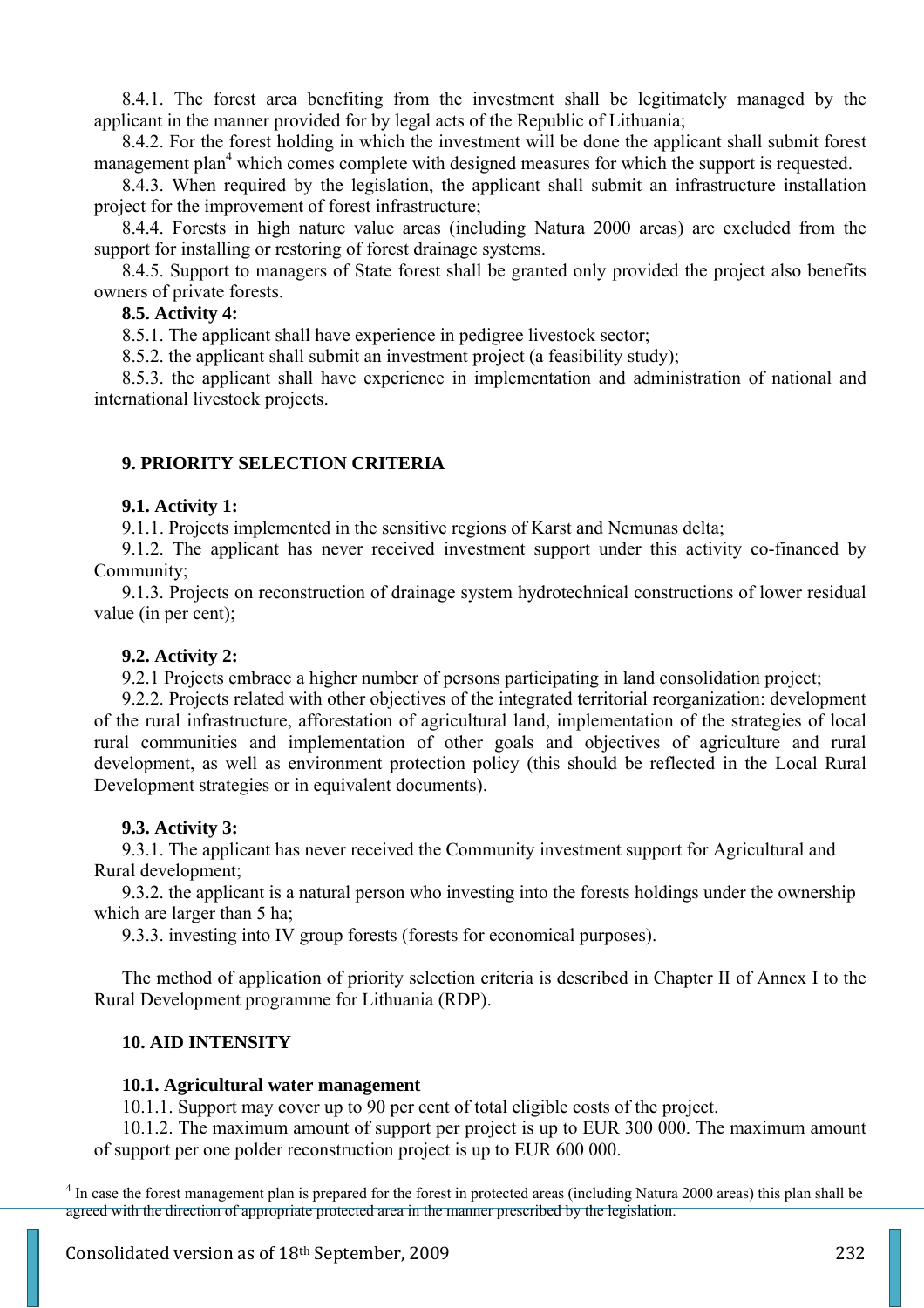10.1.3. No additional support for agricultural water management shall be given on the same territory. Maintenance costs are not eligible.

# **10.2. Land consolidation**

Land consolidation will be executed according to one type of the land management projects (plans) – land consolidation projects. These projects belong to the group of the public non-profit projects and are financed up to 100 per cent of total eligible costs. The ceiling for the total amount of investment aid is up to EUR 400 thousand. The valuation for 1 ha of consolidated land could not exceed maximums designated according the rules of the Ministry of Agriculture.

No additional support for land consolidation will be given on the same territory.

## **10.3 Improvement of forest infrastructure**

10.3.1. Support may cover up to 60 per cent of total eligible costs of the project.

10.3.2. The maximum amount of support per project is up to EUR 200 000.

# **11. FINANCING**

Funding over the period of 2007-2013 (In current prices)

| Year      | <b>Public support total</b> |        | <b>Community funding</b> |     | <b>National funding</b> |     |
|-----------|-----------------------------|--------|--------------------------|-----|-------------------------|-----|
|           | <b>EUR</b>                  | pct    | <b>EUR</b>               | pct | <b>EUR</b>              | pct |
| 2007-2013 | 58 660 000                  | 60-100 | 43 995 000               | 75  | 14 665 000              | 25  |

## **Allocation of public support according the activities:**

**Activity 1 –** EUR 38 000 000 **Activity 2 –** EUR 16 160 000 **Activity 3 –** EUR 4 500 000

# **12. QANTIFIED TARGETS FOR COMMUNITY COMMON INDICATORS**

| <b>Type of indicator</b> | <b>Indicator</b>                                                                                                                                                                                               | <b>Target 2007-2013</b> |
|--------------------------|----------------------------------------------------------------------------------------------------------------------------------------------------------------------------------------------------------------|-------------------------|
| Output                   | Number of operations supported:<br>The number of water management<br>projects supported<br>The number of land consolidation<br>projects supported<br>The number of forest infrastructure<br>projects supported | 120<br>40<br>23         |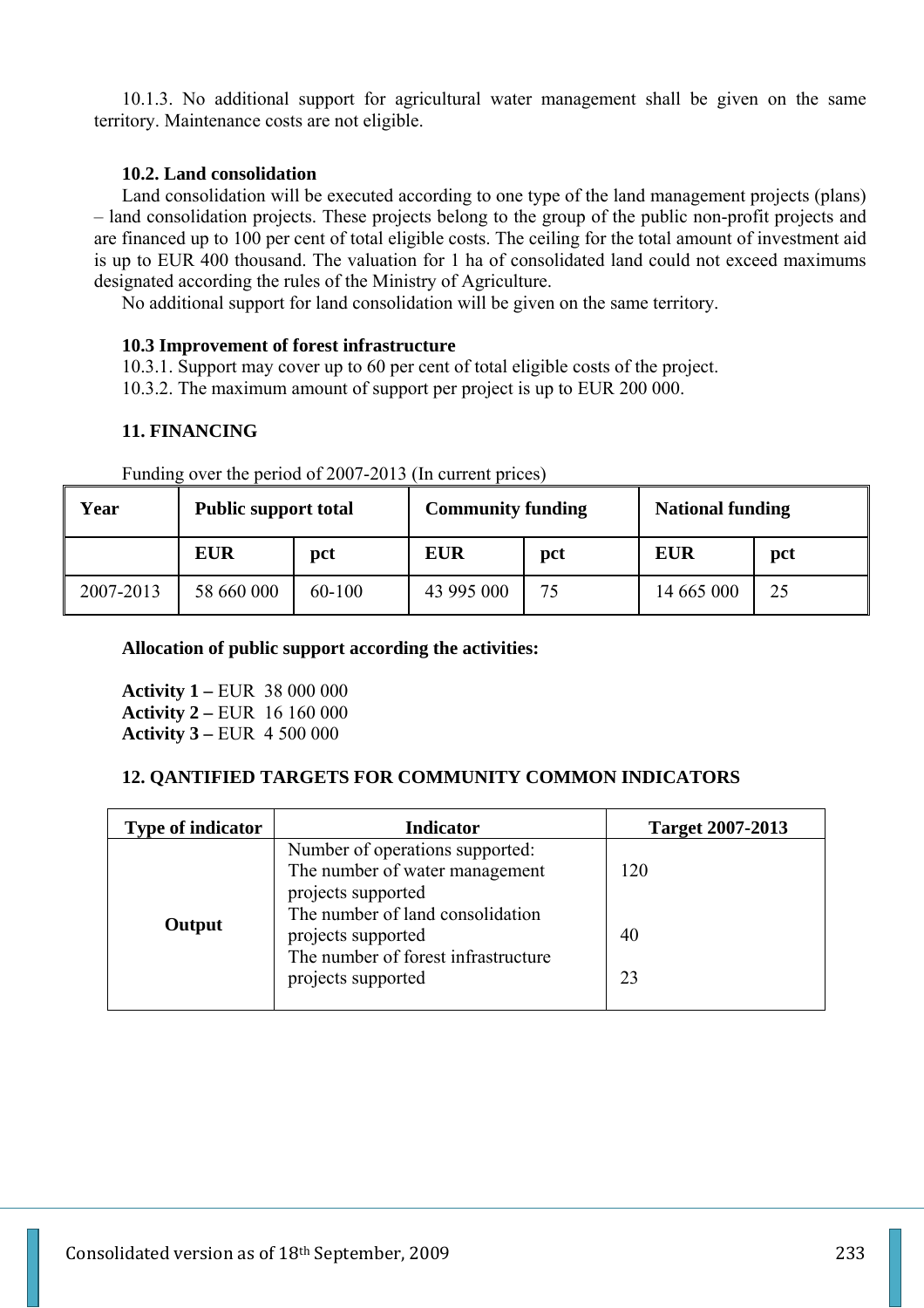|               | Total volume of investment:<br>The total amount of projects<br>implemented<br>The total amount of water management<br>projects<br>The total amount of land consolidation<br>projects<br>The total amount of forest infrastructure<br>projects | EUR 65 882 222<br>EUR 42 222 222<br>EUR 16 160 000<br>EUR 7 500 000                                                                                  |
|---------------|-----------------------------------------------------------------------------------------------------------------------------------------------------------------------------------------------------------------------------------------------|------------------------------------------------------------------------------------------------------------------------------------------------------|
|               | Increase in gross value added in<br>supported holdings<br>With the support established or                                                                                                                                                     | 10% increase for water<br>management projects.<br>5% land consolidation<br>projects.<br>5% increase for forest<br>infrastructural projects<br>100 km |
| <b>Result</b> | reconstructed forest roads with gravel<br>cover                                                                                                                                                                                               |                                                                                                                                                      |
|               | Reconstructed drainage systems                                                                                                                                                                                                                | 3000 km                                                                                                                                              |
|               | Reconstruction of hydro technical<br>constructions in artificial water bodies                                                                                                                                                                 | 3 km                                                                                                                                                 |
|               | Reconstruction of polders                                                                                                                                                                                                                     | $20 \mathrm{km}$                                                                                                                                     |
|               | Economic growth                                                                                                                                                                                                                               | EUR 2,3 mill / PPS                                                                                                                                   |
| <b>Impact</b> | Labour productivity in the agriculture                                                                                                                                                                                                        | 9 400 EUR/AWU basic<br>prices                                                                                                                        |

Baseline Economic development of primary sector (EUR 936,4 mill)

### **13. SANCTIONS**

In case of any misconduct, breach or violation of legal acts or the support agreement by the beneficiary, there shall be three types of mandatory sanctions: reduction of the support, refusal to grant the support and / or the requirement to repay the support. The specific terms for the imposition of the sanctions shall be laid down in the rules implementing the measure

# **14. LINKAGES AMONG RDP MEASURES, DEMARCATION LINES AND CRITERIA WITH OTHER COMMUNITY FINANCIAL INSTRUMENTS**

The measure relates with the following measures of Rural Development Programme for Lithuania 2007-2013 (RDP):

The measure is related to *Modernisation of agricultural holdings* – agricultural water management and land consolidation shall provide conditions for farm modernisation, implementation of other investment measures through expansion of infrastructure and services.

The land consolidation activity relates with the measure *Early retirement*– such relationship leads to the improvement of farm structure. Moreover, the land consolidation activity is connected to the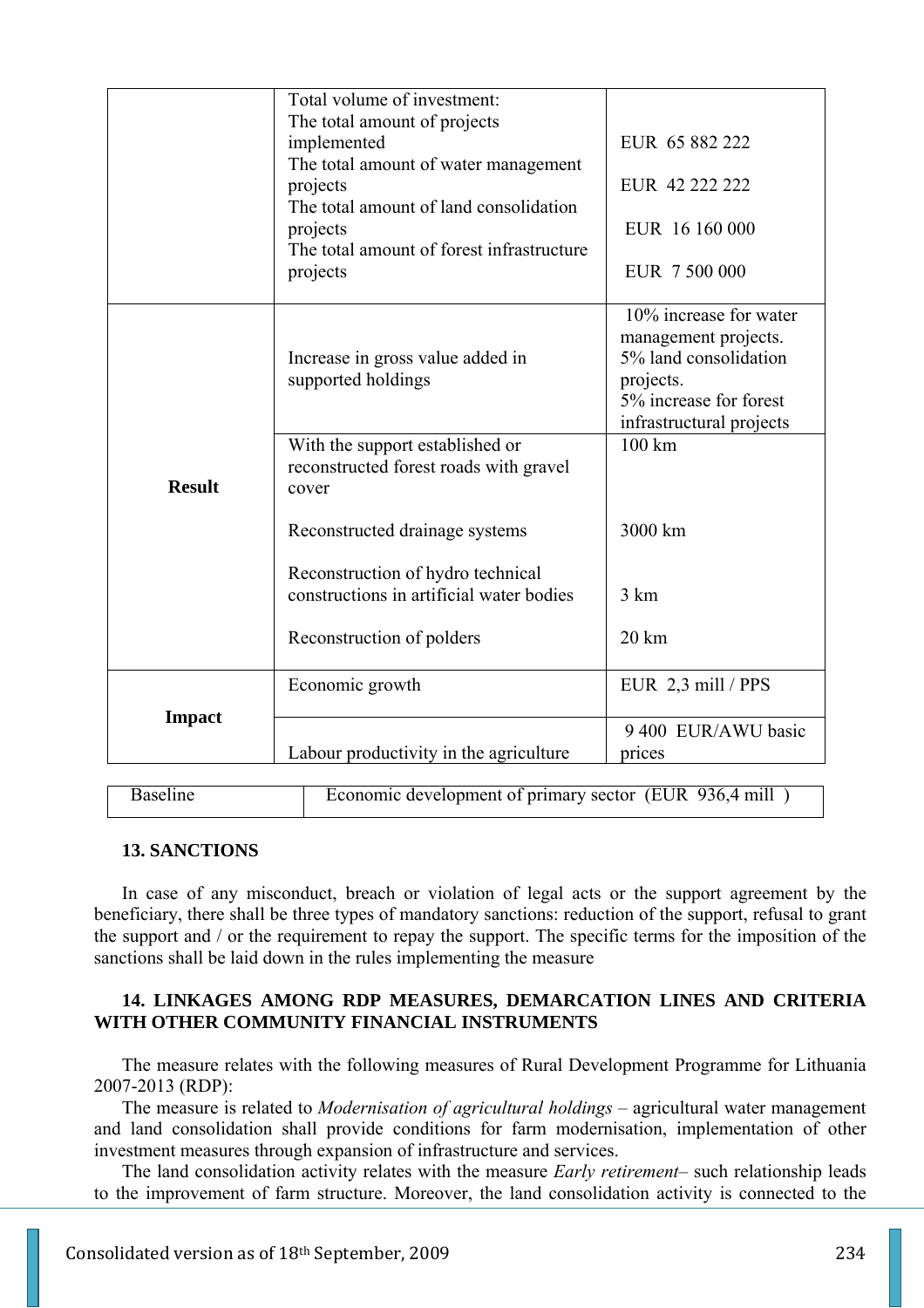measures *First afforestation of agricultural land, First afforestation of non-agricultural and abandoned land*, *Encouragement of rural tourism activities*.

Improvement of forest infrastructure is related "*Improvement of economic value of forests*", "*Restoring forestry potential and introducing prevention actions*" and "*Non-profit investment into forests*".

The relation with the measure Village renewal and development is set in that way, that according the measure Village renewal (in which the beneficiaries are local action groups (LAGs) having approved local development strategies) the costs for the improvement of public infrastructure (including the new construction of drainage system in villages) are eligible and in this measure (in which the local action groups (LAGs) have not participating) the improvement of water resources management in other rural areas is foreseen.

The demarcations with Structural funds:

In this measure for water management (renovation of field drainage system) final beneficiaries are municipalities and associations of melioration system users. Demarcation criteria with Cohesion Fund (CF) are based on applicant and implemented activities. The Cohesion Fund (*OP for Promotion of Cohesion, Priority 3. Environment and sustainable development*) support - renovation and development of wastewater network also renovation and development of water supply network (final beneficiaries*:* municipalities and water companies).

According the activity Improvement of forest infrastructure the private forest owners and municipalities can get support for the constructing of forest roads. ERDF get support for the building and reconstruction of regional roads (including paving of gravel roads) (applicants –municipalities).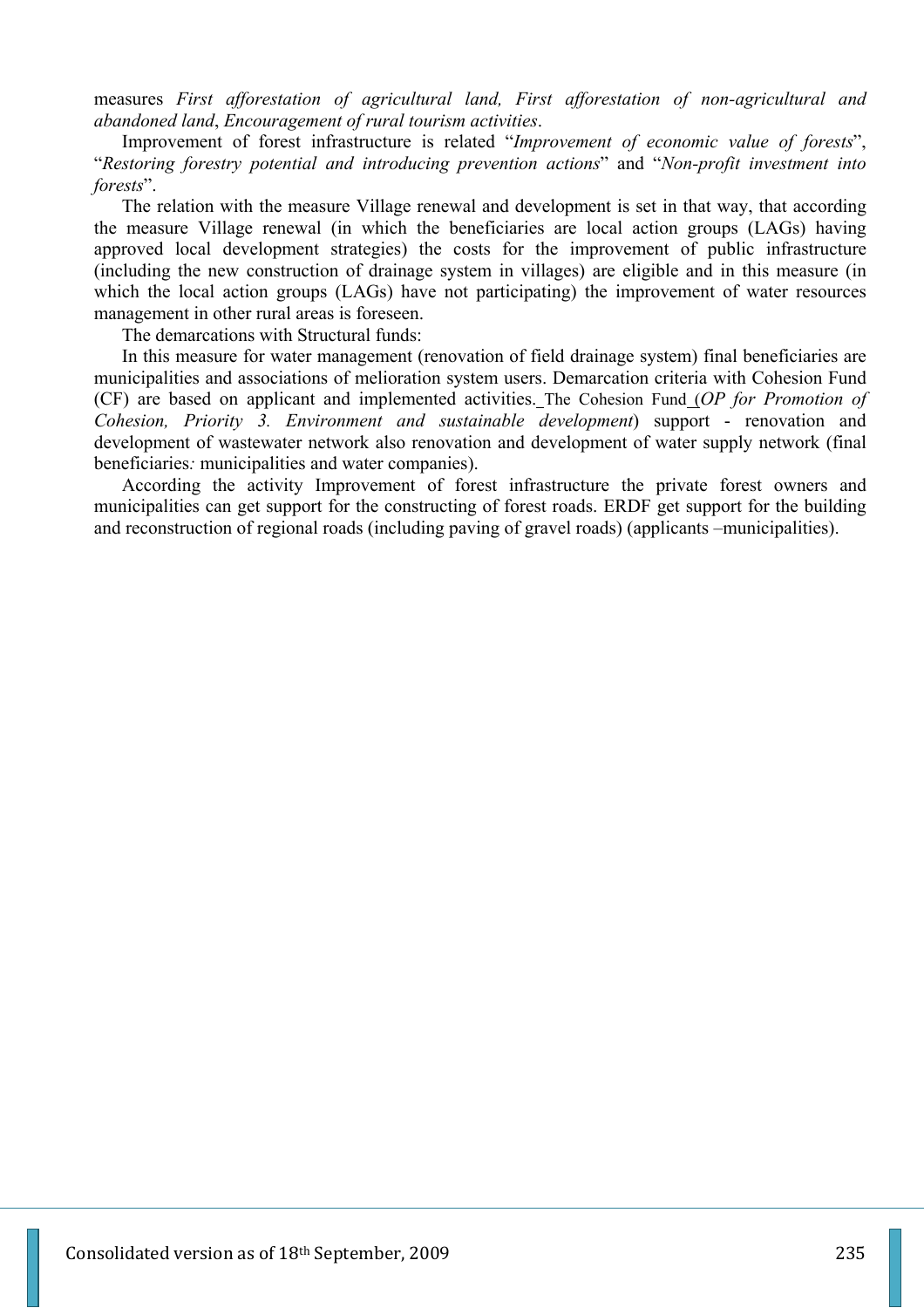## **MEASURE 9 PROCESSING OF AGRICULTURAL PRODUCTS AND INCREASING OF ADDED VALUE**

## **I. PROCESSING OF AGRICULTURAL PRODUCTS AND INCREASING OF ADDED VALUE – INVESTMENT SUPPORT**

Code of the measure 123.

### **LEGAL BASIS**

Articles 20 (b) (iii) 28 of Council Regulation (EC) No 1698/2005. Article 19 and point 5.3.1.2.3. of Annex II of Commission Regulation (EC) No 1974/2006.

#### **1.RATIONALE FOR INTERVENTION**

Small and medium-sized processing enterprises, dominant in Lithuania, compete with each other and undergo a rapid modernization due to the EU financial support and due to ability to use their own finance to that end. According to activity types there were 207 meat processing enterprises, 13 poultry processing enterprises, 4 game enterprises, 2 rabbit meat enterprises, 36 milk processing enterprises and their production divisions, 48 fish processing enterprises and 9 other enterprises (animal waste management, snail processing, egg products, pet food production enterprises, etc.) until 1 January 2007.

SAPARD and SPD support was used by 30 per cent of milk, 12 per cent of meat, 33 per cent of crop and 25 per cent of fruit and berries processing enterprises. Priority is provided for fruit and vegetables sector due to the fact that small enterprises are dominant in this sector. There exist 35 enterprises, 21 of which are micro enterprises. There is still low specialization, low labour productivity, lack of innovations in these enterprises and it is necessary to improve existing equipment and machinery. All these shortcomings cannot ensure competitiveness of fruit and vegetables sector enterprises and increase of added value of productivity. Furthermore, there were less investment made into fruit and vegetables production/processing compared to other food industry sectors. In 2005 investments into fruit and vegetables enterprises decreased three times in comparison with 2004.

Until 2006 the major part of SAPARD and structural support was provided for improvement and modernization of crop farms. The provided support increased the number of specialized farms, a volume of better quality crop production. Though there is still a demand for investments into processing and marketing of crop. For instance, grain elevators are old, use twice as much energy than modern elevators.

Despite the fact that there are many meat processing enterprises (207 enterprises) only a small part of them took advantage of support under SAPARD (25 enterprises) and SPD (3 enterprises). That is why priority is provided to meat processing enterprises in order to install new innovations, technologies which allow to decrease the costs of production and to ensure food safety requirements, to create new products and to increase high added value meat products.

Upon Lithuania's accession to the EU and increase of competition several times, it is difficult for milk and meat processing enterprises to compete within the EU market. In addition, the demand from consumer side for new products of high quality is increasing. That is why in the programming period 2007-2013 this measure will follow the principal of continuity.

In order to be able to compete successfully, considerable attention must be drawn to innovations. Innovations would allow the reduce of production costs and maintenance of high quality of products at the same time and facilitate the production of high added value products. In order to ensure the competitiveness of agricultural products, the application of innovations alone is insufficient, it is also necessary to improve the marketing of agricultural products.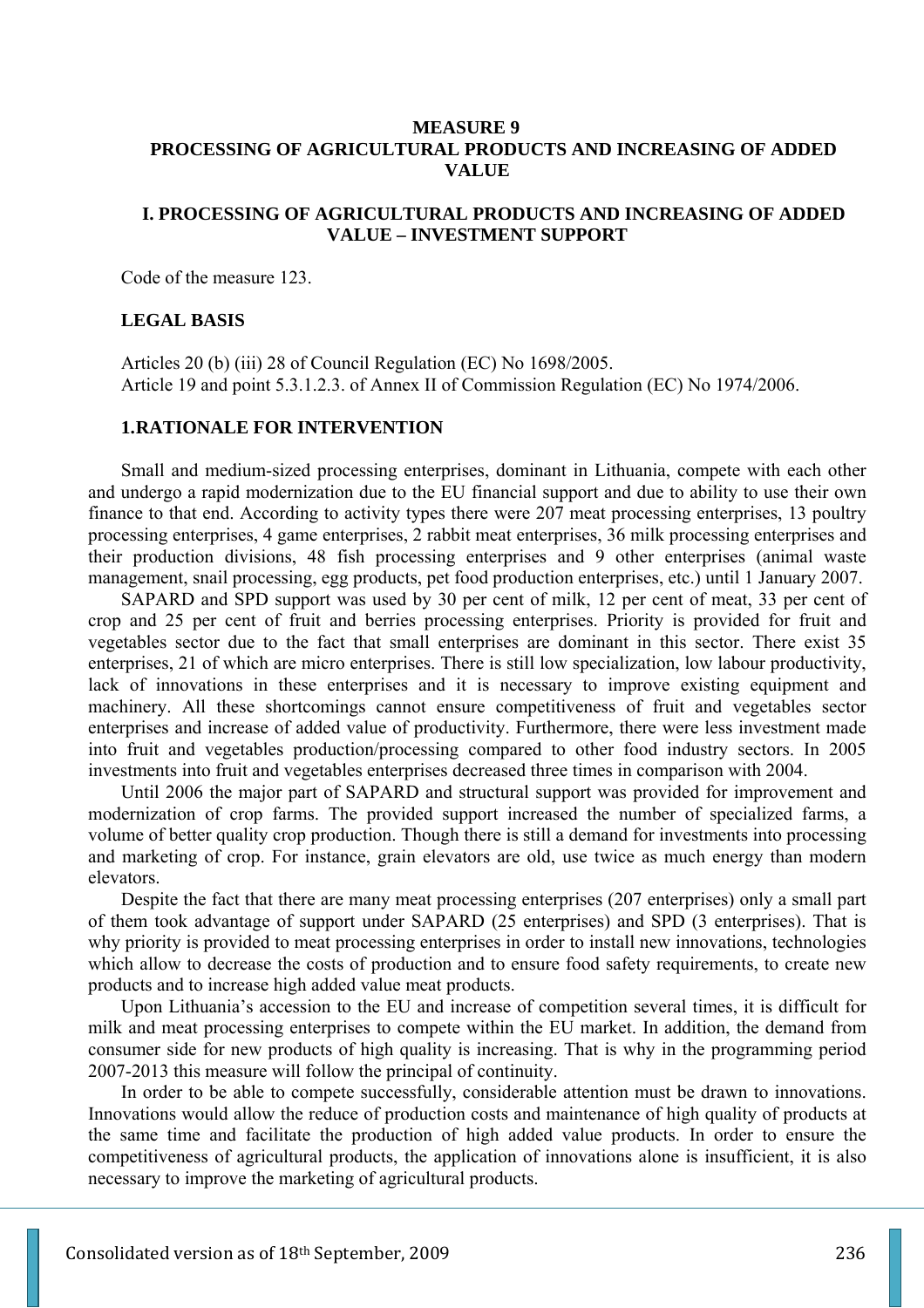In an environment where it is necessary to constantly maintain the competitive advantage over competitors, there is a need for the creation of cooperatives, which would allow reduce of costs of production and increase competitiveness thus promoting the growth of production. This is why Lithuania will give priority to cooperatives providing the processing of agricultural products in 2007- 2013.

Agricultural products processing enterprises encounter problems related with relatively low added value of products, low production trading volumes. Hence, the investments are necessary for the application of innovations and purchasing of technologies in order to produce a higher added value and quality products. There exist difficulties when implementing environmental requirements, especially requirements for water treatment and management of the waste accumulated during processing. In order to reduce the negative impact on the environment the processing enterprises aiming at managing the third category products of animal origin, crop production, or milk waste as accumulated during processing will be eligible for support under this measure. It is also necessary to improve the processes of marketing and processing and to ensure compliance with newly Community standards.

## **2. DESCRIPTION ON THE MEASURE**

In 2007-2013, this measure will focus on improvement of the performance of processing enterprises, development of new outlets for agricultural products, support for marketing, development of innovations within the agri-food production and will address low labour productivity, low level of innovations and low proportion of production with higher added value.

Under this measure, processing enterprises and cooperatives shall be able to contribute efficiently to the improvement of the quality of agricultural and food products, development of high added value products and application of innovations. This measure is designed for the modernisation of the enterprises operating in various processing or marketing fields. Support could also be granted for modernisation of grain dryer and storage. Support could be granted in the case when the modernisation of technological processes and equipment results in the increase of production capacities of high added value products such as matured cheeses, smoked and dried meat products, etc.

Under this measure cooperatives shall be able to receive support for the construction of new plants as well. Support could also be used for the management of the waste accumulated during processing, improvement and development of marketing of agricultural and food products. This measure bears an investment character, support will be given to tangible and intangible investments related to the products, processes and technologies linked to products covered by Annex I to the Treaty (except fishery products) and respecting the Community standards applicable to the investment concerned. The investment shall improve the overall performance of the enterprise and shall contribute to increased competitiveness of the agri-food industry.

## **3. OBJECTIVES**

#### **3. 1 Overall objective:**

To improve the competitiveness of agricultural and food sectors through modernization of agricultural and food product processing enterprises, ensuring implementation of technologies and application of innovations, production of higher added value products, improving product quality and marketing.

#### **3.2. Specific objectives:**

- 3.2.1. to modernise agricultural products processing enterprises;
- 3.2.2. to create innovative products, to apply innovative technologies;
- 3.2.3. to improve quality of products and increase added value;
- 3.2.4. to improve or rationalize marketing processes.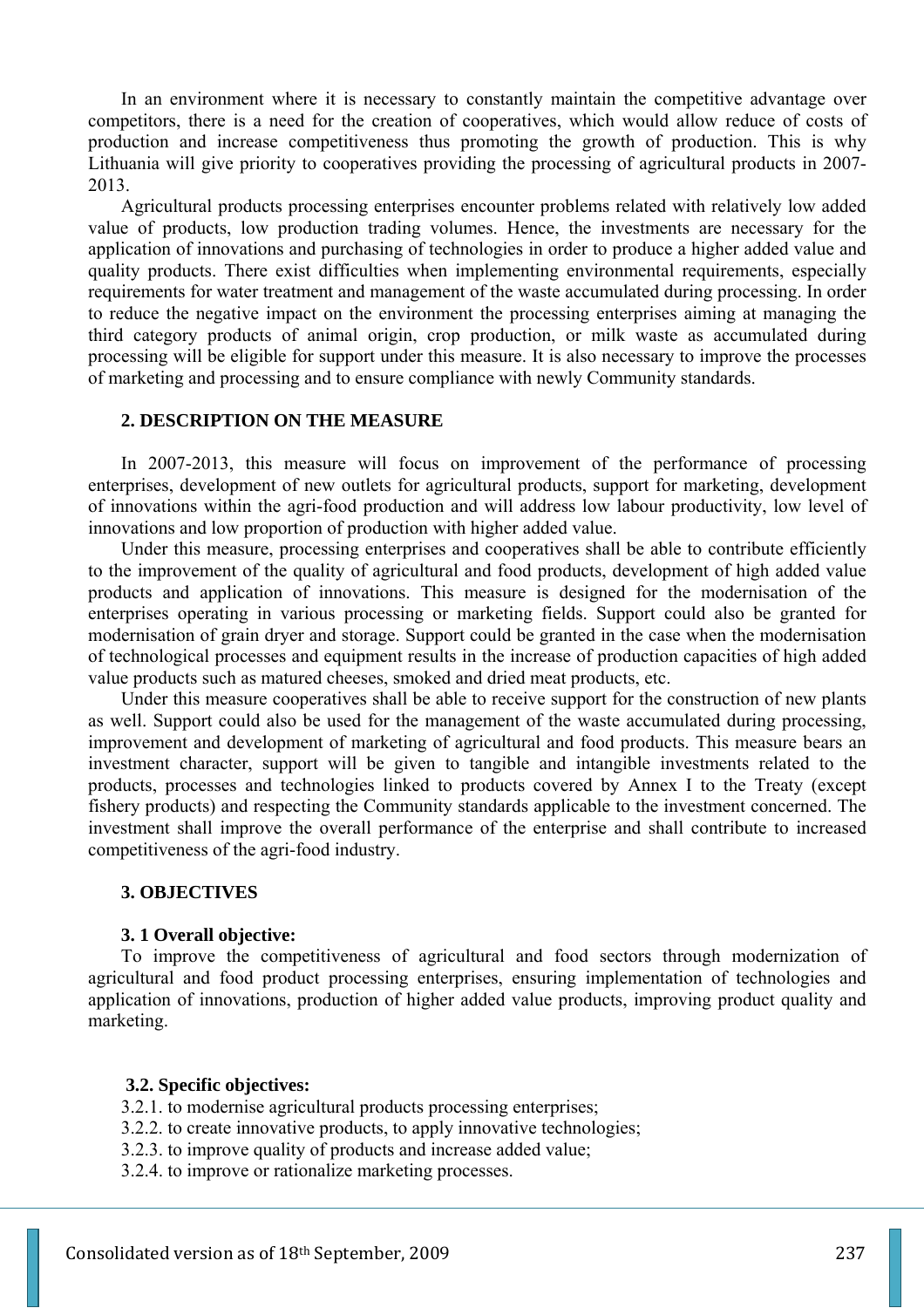**3.3. Operational objective** - to support processing and marketing enterprises;

## **4. SCOPE AND ACTIONS**

4.1. Under this measure support is provided for processing and/or marketing of agricultural products. **Support is given for:** 

4.1.1. the processing and/or marketing of fruit, berries, vegetables and mushrooms, processing of waste accumulated during processing;

4.1.2. the processing and/or marketing of other crop products, including modernisation of grain dryer, grain storage, processing of crop production waste accumulated during processing. Support shall not be granted for the construction of new flour and grits production units. These restrictions shall not be applicable for cooperatives:

4.1.3. the processing and/or marketing of milk and meat, where investments are made for modernization, processing of milk waste accumulated during processing. Support shall not be granted for the construction of new meat and milk processing plants and slaughterhouses units. These restrictions shall not be applicable for milk cooperatives;

4.1.4. the processing of the third category by-products of animal origin accumulated during processing.

## **4.2.Priority branches (in the descending order):**

### **4.2.1. Crop production sector:**

4.2.1.1. the processing and/or marketing of fruit, berries, vegetables and mushrooms, waste processing;

4.2.1.2. the processing and/or marketing of other crop products, processing of crop production waste.

### **4.2.2.Meat and milk sector:**

4.2.2.1. meat processing and/or marketing;

4.2.2.2. milk processing and/or marketing, processing of milk waste;

4.2.2.3. the processing of the third category by-products of animal origin.

For each activity and sub-activity shall be foreseen a separate budget. The share of budget will be decided taking into account factors such as increase in export markets, higher value-added, impact on other sectors, the need for innovation, restructuring and modernization etc.

# **5. TYPE AND SIZE OF BENEFICIARY ENTERPRISE**

5.1.Micro-enterprises within the meaning of Commission Recommendation 2003/361/EC (enterprises which employ fewer than 10 persons and whose annual turnover and /or annual balance sheet total does not exceed EUR 2 million) ( except micro-enterprises operating in rural areas and producing the output related to the traditional crafts according to the rules set by MoA,) also small (enterprise which employs fewer than 50 persons and whose annual turnover and/ or annual balance sheet total does not exceed EUR 10 million) and medium-sized (enterprises which employ fewer than 250 persons and whose annual turnover not exceeding EUR 50 million, and/or an annual balance sheet total not exceeding EUR 43 million) enterprises processing and /or engaged in marketing of agricultural products and have been engaged in business for at least 2 previous years before entering the scheme.

5.2. Enterprises with employ 250 to 750 employees or with an annual turnover from EUR 50 million to EUR 200 million that process agricultural products and have been engaged in business for at least 2 previous years before entering the scheme. For these enterprises support is halved.

5.3. Cooperatives recognised as agricultural cooperatives before the submission of the application and meet the requirements for micro-, small and medium-sized enterprises.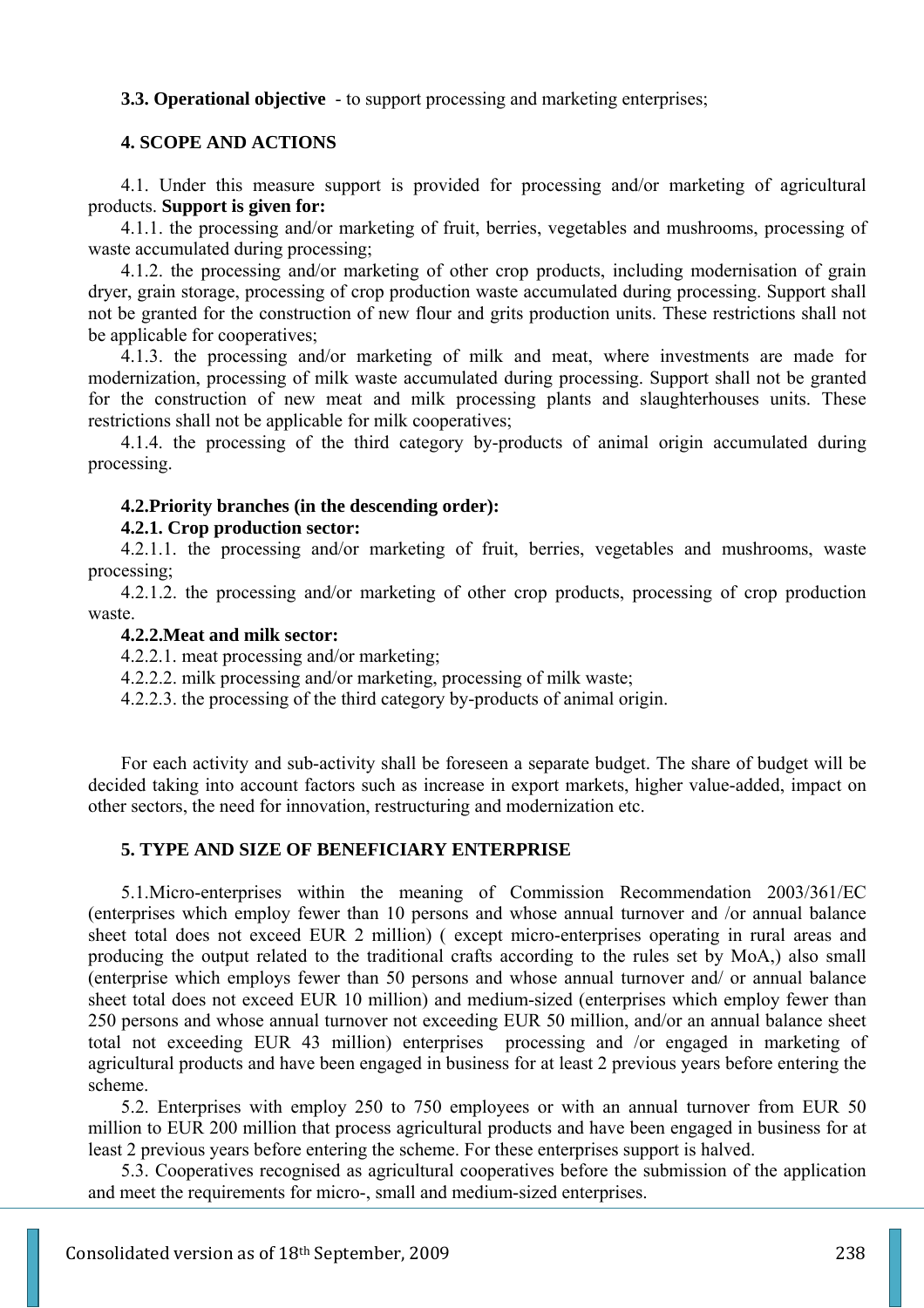## **6. ELIGIBLE EXPENDITURE**

6.1. Purchase of new equipment and machinery, including computer software, to be used for the purposes of the project, up to the market value of the asset.

6.1.1. Construction materials;

6.2. Construction and reconstruction of operational buildings;

6.3. Micro-enterprise investments to comply with new Community standards. In that case, a period of grace, not exceeding 36 months from the date on which the standard becomes mandatory for the enterprise, may be provided to meet that standard;

6.4. General costs.

6.5. Publicity arrangements of the project.

Investments for sugar–beet and hop processing and/or marketing are not eligible.

# **7. ELIGIBILITY CRITERIA AND REQUIREMENTS FOR SUPPORT**

7.1. The applicant shall fulfill requirements defined in the Chapter II-III of Annex I to the Rural development programme for Lithuania (RDP).

7.2.Income from the processing or marketing of agricultural products for 2 previous years before submission of application, is at least 50 per cent of total enterprise income (with the exception of cooperatives that are recognised as agricultural cooperatives before the submission of application). Income of aviculture farms which have processing facilities must be at least 50 per cent for 2 previous years before the submission of application from agricultural production and processing of agricultural products grown in own farm;

7.3. support shall only be granted for the processing or marketing of products covered by Annex I to the Treaty (input (raw material) and output) except fishery products;

7.4 support shall only be granted to individual projects and activities if such support is available from other funds;

7.5 investments into retail and wholesale are not eligible;

7.6the applicant shall prove enterprise's conformity to economic viability criteria in the business plan. To ensure the selection of the highest quality projects in terms of economic viability and proper entry conditions to the measure, the MoA may set lowest/highest values of economic viability criteria.

7.7 investments shall improve the overall performance of the company (increasing volume of new trade outlets, added-value, production of new products, decreasing cost of production, receiving certificates of quality etc.)

# **8. PRIORITY SELECTION CRITERIA**

1. The applicant has never received the EU investment support for agriculture and rural development.

2. cooperatives;

- 3. micro-enterprises;
- 4. lower required support intensity;
- 5. an installation of innovations;

6. projects with a higher internal return rate and/or under other criteria set by the MoA.

# **9. AID INTENSITY**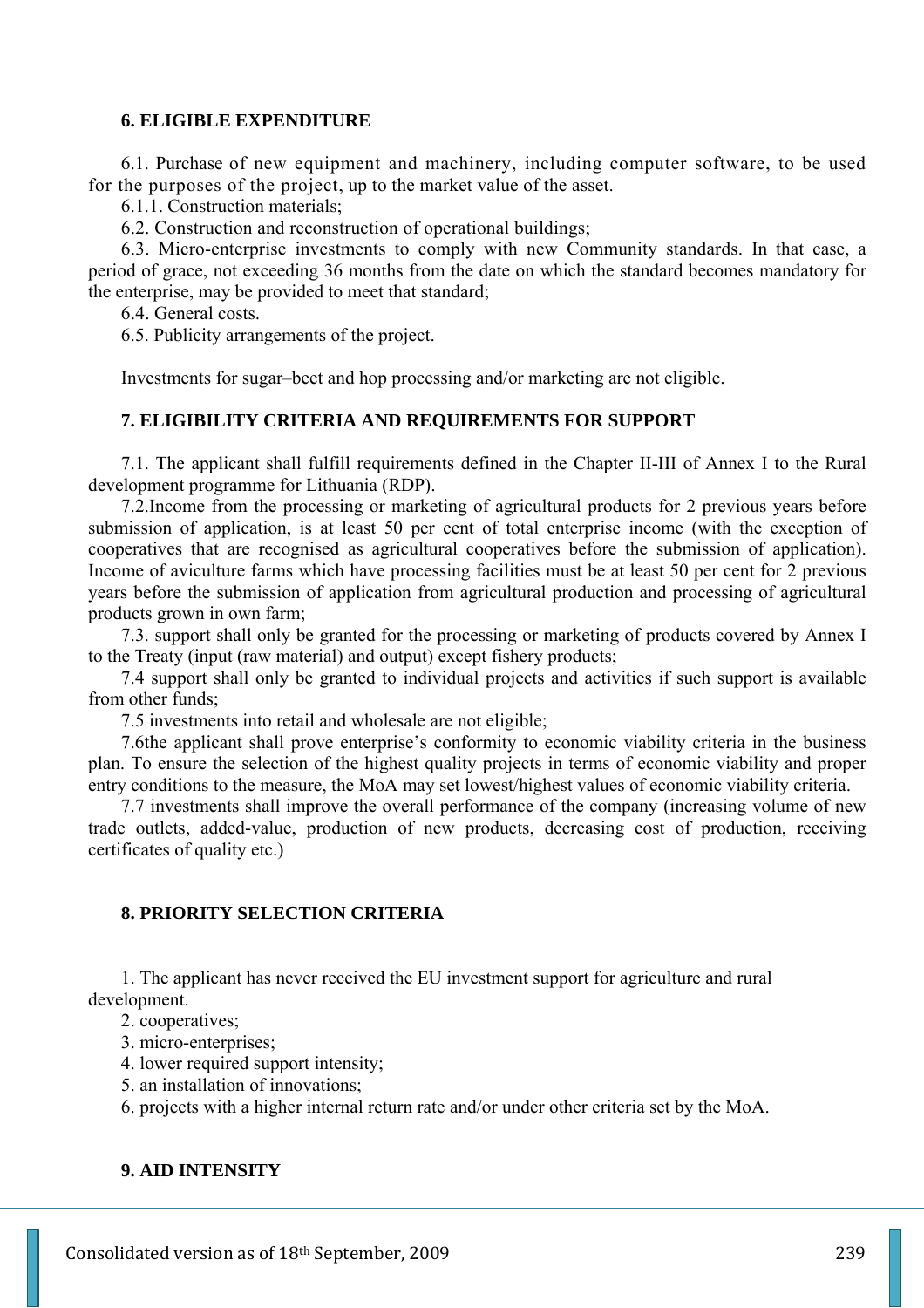9.1. Aid intensity is up to 40 per cent.

9.2. For the enterprises indicated in point 5.1.2 the intensity of support shall be reduced by half.

9.3. Support shall be limited to the maximum rate:

9.3.1. for micro and small enterprises up to EUR 1,4 mill per project, per 2007-2013 programming period is up to EUR 2 mill.

9.3.2. for medium sized enterprises and enterprises indicated in point 5.1.2. – up to EUR 2,8 mill per project and up to EUR 4 mill per 2007-2013 programming period.

9.3.3. for aviculture farms which grow and process agricultural products grown in own farm the maximum rate for support during 2007-2013 programming period shall not exceed EUR 4,4 mill including the received support under the measure "Modernization of agricultural holdings".

9.4. The above rates apply for investments were input (raw material) and the output are products included in Annex I of the Treaty.

### **10. FINANCING**

| Year             | <b>Public support total</b> |            | Community funding | National funding |            |            |
|------------------|-----------------------------|------------|-------------------|------------------|------------|------------|
|                  | <b>EUR</b>                  | <b>PCT</b> | <b>EUR</b>        | pct              | <b>EUR</b> | <b>pct</b> |
| $2007 -$<br>2013 | 94.055.484                  | 40         | 70.541.613        | 75               | 23.513.871 | າ ເ        |

Funding over the period of 2007-2013 (In current prices)

### **11. TRANSITIONAL ARRANGEMENTS**

No transitional arrangements apply.

### **12. SANCTIONS**

In case of any misconduct, breach or violation of legal acts or the support agreement by the beneficiary, there shall be three types of mandatory sanctions: reduction of the support, refusal to grant the support and / or the requirement to repay the support. The specific terms for the imposition of the sanctions shall be laid down in the rules implementing the measure**.** 

# **13. LINKAGES AMONG RDP MEASURES, DEMARCATION LINES AND CRITERIA WITH OTHER COMMUNITY FINANCIAL INSTRUMENTS.**

The measure *Processing of agricultural products and increasing of added value* relates to the following RDP measures:

The measure "*Modernisation of Agricultural Holdings".* Limited-scope projects on processing of farming products shall be supported under the measure *Modernisation of agricultural holdings*, while larger projects shall be supported under the measure *Processing of agricultural products and increasing of added value*. The output of primary agricultural production and the quality of farming produce have a positive effect on the operating capacity of the processing industry.

The measure "*Support for business creation and development".* Under this measure support shall be given for the micro-enterprises operating in rural area, the applicant should be engaged into nonagricultural activity, support shall be granted for - development of micro-enterprise's activity and setting-up of new micro-enterprise in rural area, investments are made into processing with the output falling outside Annex I of the Treaty. Under the measures *Diversification to non-agricultural activities*  and *Support for business creation and development* may include a micro-enterprise engaged in a rural area and manufacturing production related to the development of traditional crafts in the manner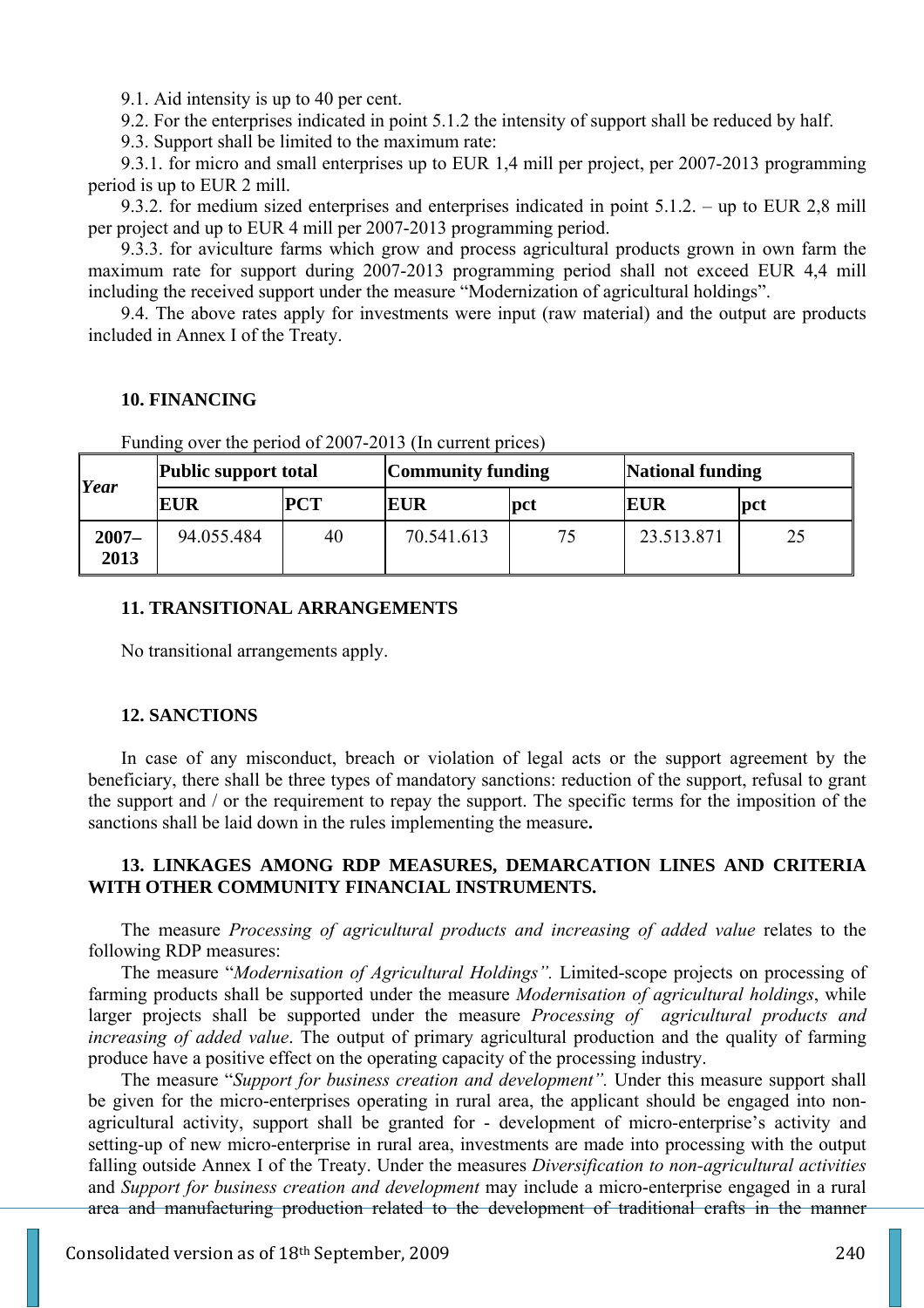established by the Ministry of Agriculture. According to the measure *Processing of agricultural products and increasing of added value* applicants may include micro-enterprises engaged in a nonrural area and manufacturing production not related to the development of traditional crafts in the manner established by the Ministry of Agriculture (engaged in industrial production)., Under the measure *Processing of agricultural products and added value* support shall be granted for the microenterprises those income from processing or marketing of agricultural products shall be more than 50 per cent for 2 previous years before.

The scheme "*Organic Farming*" under the measure "*Agri-environment*". Support for the agricultural products processing industry will ensure the provision of organic raw materials, and the producers of organic agricultural products will be given guarantees in respect of realisation of their products.

#### II. *OP on Economic Growth*

*Priority 1: Research and Development for Competitiveness and Growth of the Economy*  **European Regional Development Fund (ERDF):** 

Priority 2: **Increasing business productivity and improving environment for business.** 

**-** investments in new production equipment and technologies, e-business solutions, quality and production process management, etc. systems, energy audits in enterprises aiming to increase their productivity, improve quality of its activities, etc.

*Final beneficiaries: enterprises*

**Coherence with first pillar.** For a given project a beneficiary cannot use double sources of public funds. The cross-check by applicant, type of investments, area of project implementation, information from database of projects and registry at the level of the Paying Agency will be made. These provisions specifically apply to the fruit and vegetables and other sectors regulated by CAP. Sugar and hop sectors are not eligible for support.

## **II. PROCESSING OF AGRICULTURAL PRODUCTS AND INCREASING OF ADDED VALUE – CREDIT SUPPORT**

Code of the measure 123. **LEGAL BASIS**

Articles 20 (b) (iii) 28 of Council Regulation (EC) No 1698/2005. Articles 19, 50-52 and point 5.3.1.2.3. of Annex II of Commission Regulation (EC) No 1974/2006.

## **1. RATIONALE FOR INTERVENTION**

The access to a credit still remains a major issue for most of the processing enterprises. Thus, many applicants for the financial support provided through the Programme face challenges in ensuring the private co-financing required by the Programme.

In the absence of their own co-financing resources and refused by the crediting institutions, the potential applicants for the EAFRD support and the applicants already approved for the support are forced to abandon their development projects with direct consequences both to their own income, the local economy (development of agrifood sector), realization of tasks and objectives of the Programme (to improve competitiveness, higher value added etc.), as well as to the absorption of the Community funds by the local communities and the sectors most in need. Limited access to a credit (or in some cases no access at all) is a problem and for those which intend to modernize their holdings without investment support under the Programme.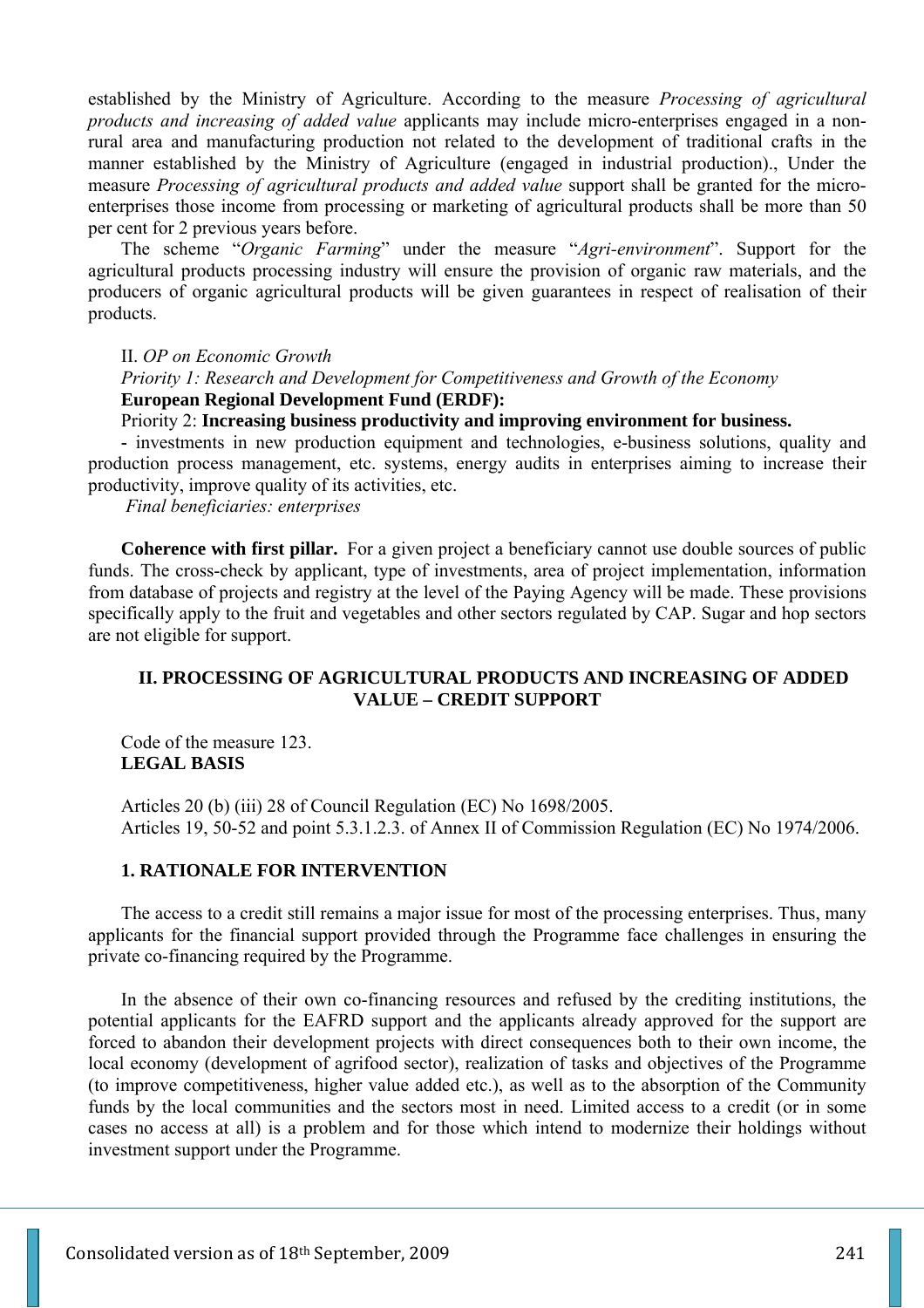The recent financial crisis occurring worldwide and also affecting the Lithuanian economy contributes even more to the inaccessibility of this category of credit applicants to the market financial resources with serious consequences for the absorption of the EAFRD resources. Also, the use of land and other agricultural assets as banking collaterals is profoundly affected by the volatility of the prices generated by the currents economic crisis.

Having in regard the above mentioned issues, it is necessary to develop a financial instrument to increase the accessibility of Programme applicants to the credits for co-financing the private contribution or processing enterprises which intend to modernize their activity without investment support under the Programme.

### **2. DESCRIPTION ON THE MEASURE**

In general, this measure provides an opportunity for those engaged in processing and/or marketing of agricultural products (or start-up in cases when cooperation is promoted) to get a credit for the development of their business.

### **3. OBJECTIVES**

To provide the access to the credits for the investments which seek the objectives listed in "I. Processing of agricultural products and increasing of added value – investment support", section "3. Objectives".

#### **4. SCOPE AND ACTIONS**

Investments for which the credit is granted should fall under one of the activities listed in "I. Processing of agricultural products and increasing of added value – investment support", section "4. Scope and Actions".

#### **5. TYPE AND SIZE OF BENEFICIARY ENTERPRISE**

Potential beneficiaries for a credit support are those which fall under section "5. Type and size of beneficiary enterprise" of "I. Processing of agricultural products and increasing of added value – investment support".

### **6. ELIGIBLE EXPENDITURE**

Investments which seek the objectives listed in "I. Processing of agricultural products and increasing of added value – investment support", section "3. Objectives" and listed in "I. Processing of agricultural products and increasing of added value – investment support", section "6. Eligible expenditure".

### **7. ELIGIBILITY CRITERIA AND REQUIREMENTS FOR SUPPORT**

7.1. Credits may be provided only for the activities and economic entities that the Credit Fund or on its responsibility selected Financial Intermediate considers potentially viable. The assessment of the economic viability shall take into account all sources of income of the enterprises in question.

7.2. Credit Fund shall not invest in firms in difficulty within the meaning of the Community Guidelines on State aid for rescuing and restructuring firms in difficulty.

7.3. There should be met all requirements set in "I. Processing of agricultural products and increasing of added value – investment support", section "7. Eligibility criteria and requirements for support".

## **8. SELECTION CRITERIA**

Financial Intermediate selects investment projects for financing based on selection criteria such as profitability, degree of risks, term of credit reimbursement etc.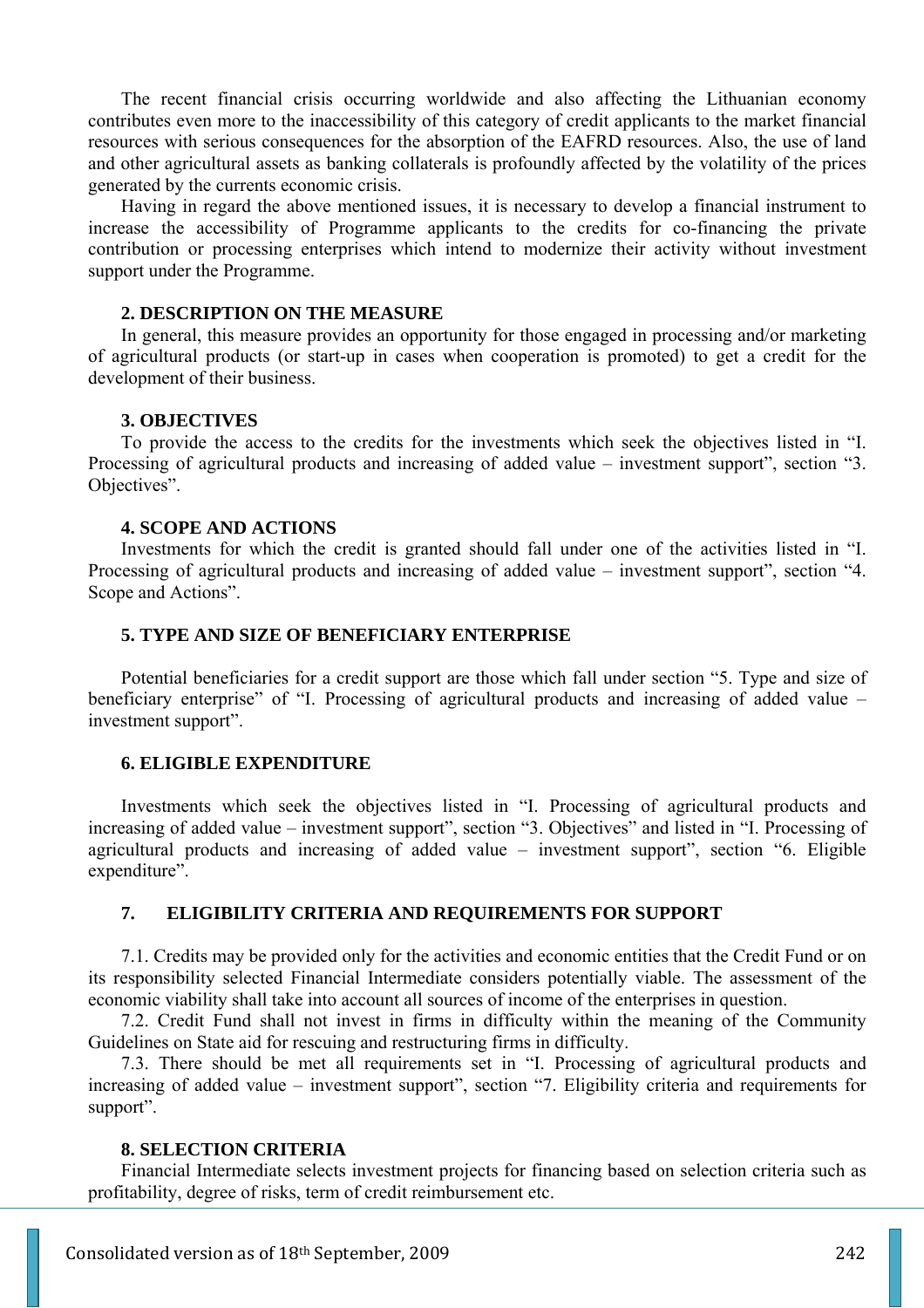## **9. AID INTENSITY**

9.1. For the calculation of aid intensity the Communication from the Commission on the revision of the method for setting the reference and discount rates (OJ C 14 2008, p. 6) shall be used.

9.2. Aid intensity calculated as Gross Grant Equivalent (GGE) is up to the ceilings set under "I. Processing of agricultural products and increasing of added value – investment support", section "9. Aid intensity". If the credit support is combined with an investment support under "I. Processing of agricultural products and increasing of added value – investment support", both types of aid shall be cumulated.

9.3. The highest amount of the credit is EUR 4 mill and EUR 10 mill, if cooperation in milk sector is promoted.

9.4. Duration of the credit is up to 7 years and up to 10 years, if cooperation in milk sector is promoted.

## **10. FINANCING**

Funding over the period of 2007-2013 (In current prices)

| Year    | <b>Public support total</b> | <b>Community funding</b> |     | National funding |     |
|---------|-----------------------------|--------------------------|-----|------------------|-----|
|         | <b>EUR</b>                  | <b>EUR</b>               | pct | <b>EUR</b>       | pct |
| $2009-$ | 43.443.003                  | 32.582.252               | 74  | 10.860.751       |     |
| 2013    |                             |                          |     |                  |     |

# **11. TRANSITIONAL ARRANGEMENTS**

No transitional arrangements apply.

# **12. SANCTIONS**

In case of any misconduct, breach or violation of legal acts or the credit agreement by the beneficiary, there shall be sanctions imposed. The specific terms for the imposition of the sanctions shall be laid down in the implementing rules of the measure.

# **13. LINKAGES AMONG RDP MEASURES, DEMARCATION LINES AND CRITERIA WITH OTHER COMMUNITY FINANCIAL INSTRUMENTS.**

Financial engineering measures financed from EAFRD will be applied for investment projects related to primary agricultural production and processing covered by the Annex I to the Treaty only. Financial engineering measures financed from other funds are not applicable for such projects.

## **QUANTIFIED TARGETS FOR COMMUNITY COMMON INDICATORS**

| <b>Type of indicator</b>           | <b>Indicator</b>                   | <b>Target 2007-13</b> |
|------------------------------------|------------------------------------|-----------------------|
| Output                             | Number of enterprises<br>supported | 40                    |
|                                    | (credit support)                   |                       |
|                                    | Number of enterprises<br>supported |                       |
|                                    | (investment support)               | 55                    |
|                                    |                                    |                       |
| Breakdown according to the type of |                                    |                       |
|                                    | enterprise:                        |                       |
|                                    | micro;                             |                       |
|                                    | small;                             | 17                    |
|                                    | medium                             | 33                    |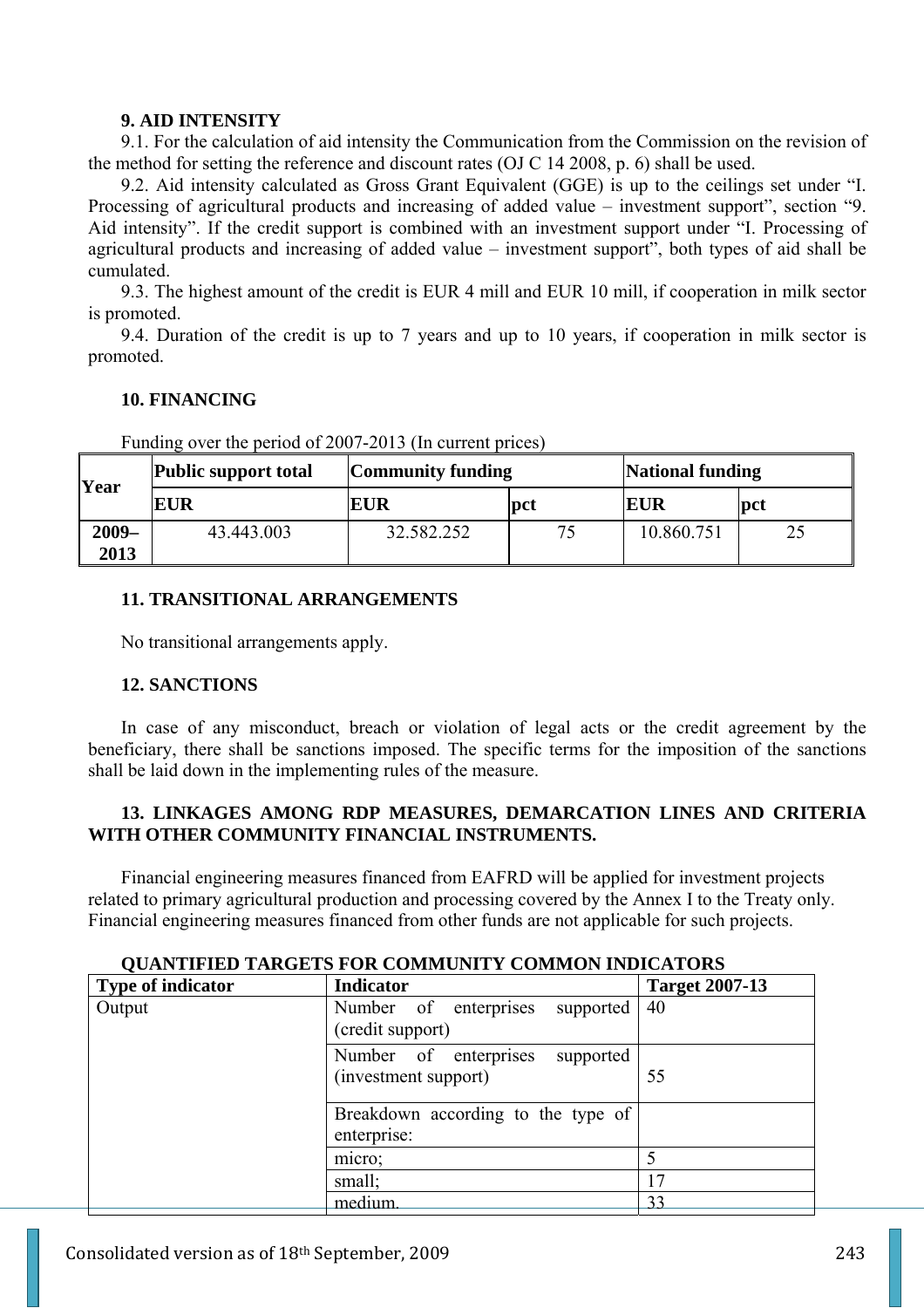|                            |                                                                                                                                         | Breakdown according to the sector and                   |                |  |
|----------------------------|-----------------------------------------------------------------------------------------------------------------------------------------|---------------------------------------------------------|----------------|--|
|                            | of activity (marketing)<br>type<br>and                                                                                                  |                                                         |                |  |
|                            | processing or development):                                                                                                             |                                                         |                |  |
|                            | Milk processing and marketing;                                                                                                          |                                                         | 18             |  |
|                            |                                                                                                                                         |                                                         |                |  |
|                            | Meat processing and marketing;                                                                                                          |                                                         | 13             |  |
|                            | Arable crop, flax, albuminous and oil<br>seeds processing and marketing;                                                                |                                                         | 12             |  |
|                            | Fruit,<br>berries, vegetables, potatoes<br>(excluding potatoes for starch) and<br>mushrooms processing and marketing                    |                                                         | 12             |  |
|                            | The total amount of investments for<br>one enterprise (aggregate of private<br>investments and public support)                          |                                                         | EUR 3 000 000  |  |
|                            | The total amount of investments by<br>activity sector:                                                                                  |                                                         |                |  |
|                            | Milk processing and marketing;                                                                                                          |                                                         | EUR 79 736 670 |  |
|                            | Meat processing and marketing;                                                                                                          |                                                         | EUR 50 939 640 |  |
|                            | Arable crop, flax, albuminous and oil<br>seeds processing and<br>marketing;                                                             |                                                         | EUR 646 420    |  |
|                            | Fruit, berries, vegetables, potatoes<br>(excluding potatoes for starch) and<br>mushrooms processing and marketing.                      |                                                         | EUR 49 092 030 |  |
| Result                     | The number of companies supported in<br>the area of making new products<br>and/or<br>application<br>of<br>new<br>manufacturing methods: |                                                         | 25             |  |
|                            | 1) by company type:                                                                                                                     |                                                         |                |  |
|                            | - agricultural company;                                                                                                                 |                                                         | $\mathbf{0}$   |  |
|                            | - food company                                                                                                                          |                                                         | 25             |  |
|                            | 2) by redeployment of production                                                                                                        |                                                         |                |  |
|                            | - new manufacturing methods                                                                                                             |                                                         | 15             |  |
|                            | - new products.                                                                                                                         |                                                         | 10             |  |
|                            | Increase in the gross added value in the<br>companies supported.                                                                        |                                                         | 5 proc.        |  |
|                            |                                                                                                                                         |                                                         |                |  |
|                            | The number on jobs created                                                                                                              |                                                         | 400            |  |
| Impact                     | Net additional value expressed in PPS<br>Labour productivity                                                                            |                                                         | Increase 4 pct |  |
|                            |                                                                                                                                         |                                                         | Increase 8 pct |  |
| <b>Baseline indicators</b> |                                                                                                                                         | Labour productivity in food industry (8 800<br>EUR/AWU) |                |  |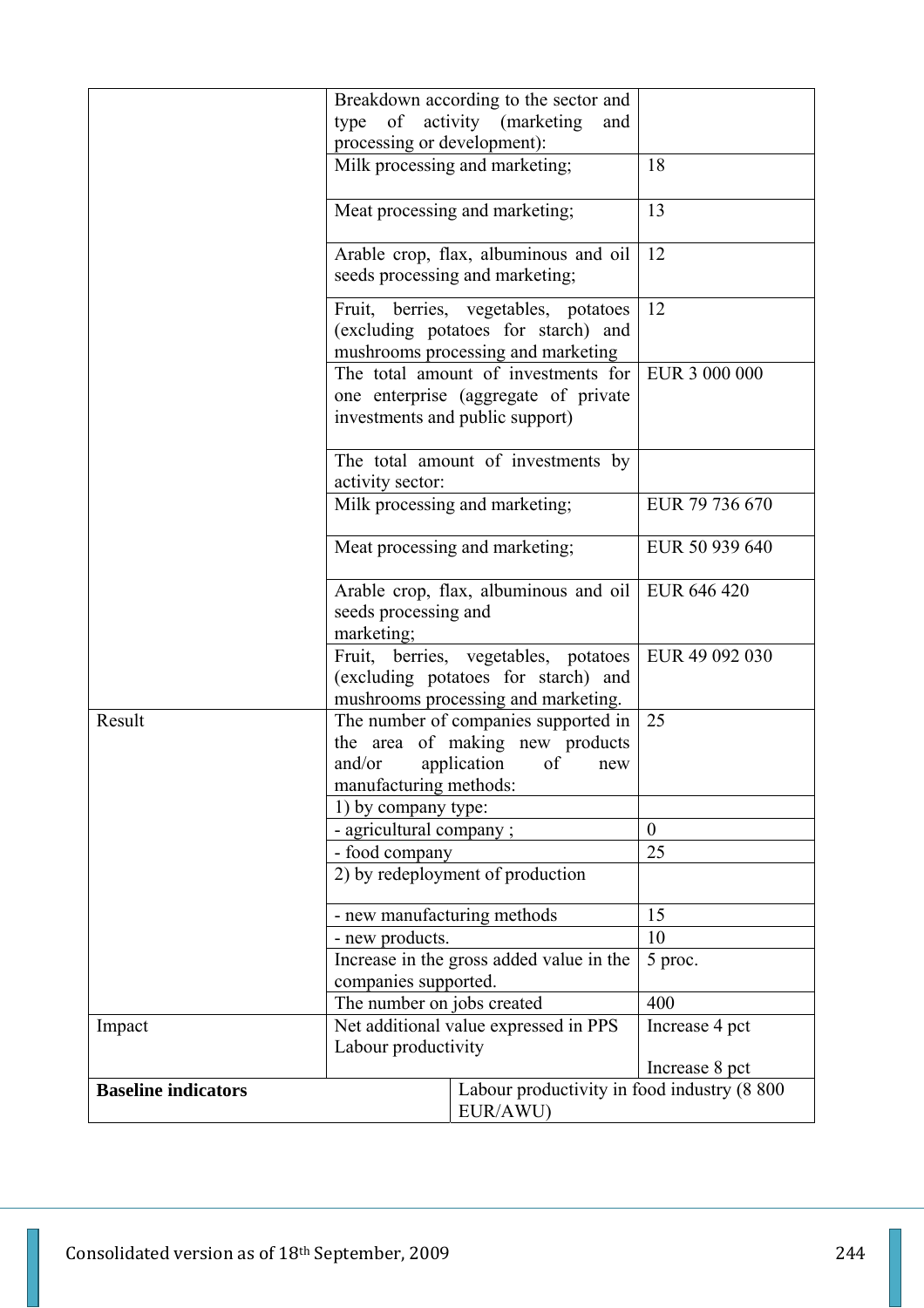#### **MEASURE 10**

#### **PARTICIPATION IN FOOD QUALITY SCHEMES**

Code of the measure – 132.

### **LEGAL BASIS**

Articles 20 (c) (ii) and 32 of Council Regulation (EC) No. 1698/2005.

Article 22 and point 5.3.1.3.2 of Annex II of Commission Regulation (EC) No. 1974/2006.

#### **1. RATIONALE FOR INTERVENTION**

The development of production of the high quality products and meeting the needs of the consumers who have been attaching an increased significance to the product quality are one of the major factors in relation to the implementation of the task defined in the Lithuanian agricultural policy *The development of a competitive agriculture and food sector.* Participation in the food quality scheme recognised on the national level – production of the superior quality agricultural products and foodstuffs enables the producers to generate larger income, also contributes to the protection of the national heritage and contributes to the protection of environment.

Producers participating in the food quality scheme recognised on the national level are obligated to assume certain undertakings concerning the compliance of the product to the specification requirements. In view of these obligations, also control exercised by an independent institutions or a certification institutions and the on-going cooperation processes producers incur additional costs. Since until now in Lithuania there have not been any food products certified according to the quality schemes, without a sufficient experience in selecting the products or confidence the consumers are not prepared to pay extra price for such products. The support is required in order to promote the farmers to produce and present to the market products of higher quality.

Considering that 2/3 of Lithuanian farms are attributed to the small farms category, the production of certified, superior quality products would enable the farmers' families and small farms to increase their competitiveness, create higher added value and thus generate higher income.

### **2. OBJECTIVES**

**2.1. Overall objective – Improve product quality and marketing by supporting farmers participating in food quality schemes**.

#### **2.2. Specific objectives:**

2.2.1. Increase the number of farmers participating in the recognised food quality schemes.

2.2.2. Produce a higher added value agricultural and food products, develop food production traditions and provide to consumers diversified and good quality food.

#### **2.3. Operational objectives:**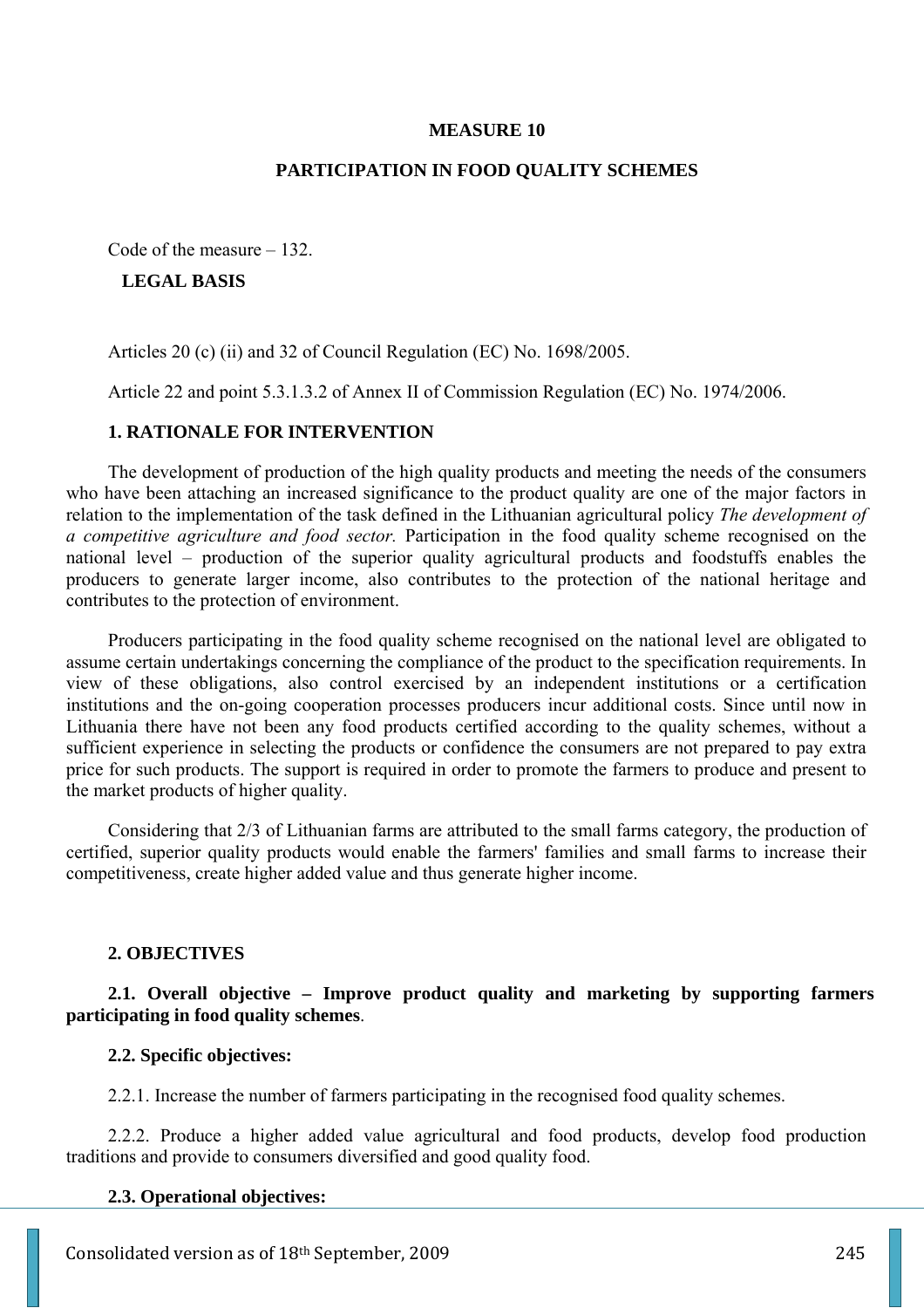2.3.1. Support farmers participating in food quality schemes.

## **3. SCOPE AND ACTIONS**

3.1. Support shall be granted to the production of products covered by Annex I to the Treaty and products included in Annex 1 of Council Regulation (EC) No 510/2006 of 20 March 2006 on the protection of geographical indications and designations of origin for agricultural products and foodstuffs, and Annex 1 of Council Regulation (EC) No 509/2006 of 20 March 2006 on agricultural products and foodstuffs as traditional specialities guaranteed, except the production of fisheries and aquaculture products covered by COUNCIL REGULATION (EC) No 104/2000 of 17 December 1999 on the common organisation of the markets in fishery and aquaculture products:

a) intended only for human consumption;

b) produced according to the officially recognised national food quality schemes.

3.2. This measure bears a compensatory character.

3.3. This measure has no activity breakdown.

## **4. THE ELIGIBLE FOOD QUALITY SCHEMES**

The food quality scheme recognised on the national level according to the requirements of the Rules on the superior quality agricultural products and foodstuffs approved by Order No. 3D-524 of 29 November 2007 of the Minister of Agriculture of the Republic of Lithuania (Official Gazette, 2007, 126- 5142);

## **5. THE DESCRIPTION OF THE SUPERIOR QUALITY** AGRICULTURAL PRODUCTS AND FOODSTUFFS **PRODUCTION SCHEME RECOGNISED ON THE NATIONAL LEVEL**

The superior quality agricultural products and foodstuffs (SQP) and the production process "from stable to table" is defined by a relevant national legal instrument and corresponds to the provisions of Article 22 of Commission Regulation (EC) No 1974/2006 of 15 December 2006 laying down detailed rules for the application of Council Regulation (EC) No 1698/2005 on support for rural development by the European Agricultural Fund for Rural Development (EAFRD).

**The qualities of the final products** shall be determined by the best available production methods, environment-friendly technologies, involving the maximum waste utilisation, limited use of synthetic, not self-degradable and non-recyclable packaging materials. Only the minimum amount of fertilizers required to ensure the normal vegetation of plants according to the calculated food product balances is used. The distance from the fields (in which the plants grow and livestock are out to pasture) to the pollution sources and the use of plant protection agents is restricted. It is prohibited to use for plant protection toxic and very toxic pesticides. Higher than applicable in regular practice standards on cattle and fowl breeding (lower density per square meter, free rage breeding, extended pasturage period as compared to the regular farming conditions), extensive breeding, limited use, frequency and time of the use of medicines. Methods used for processing of the SQP contribute to the preservation of nutritional qualities of the products without using any synthetic food additives (preservatives, sweeteners, flavour enhancers, colours). As a result, SQP are distinguished for their exceptional taste, smell, looks, and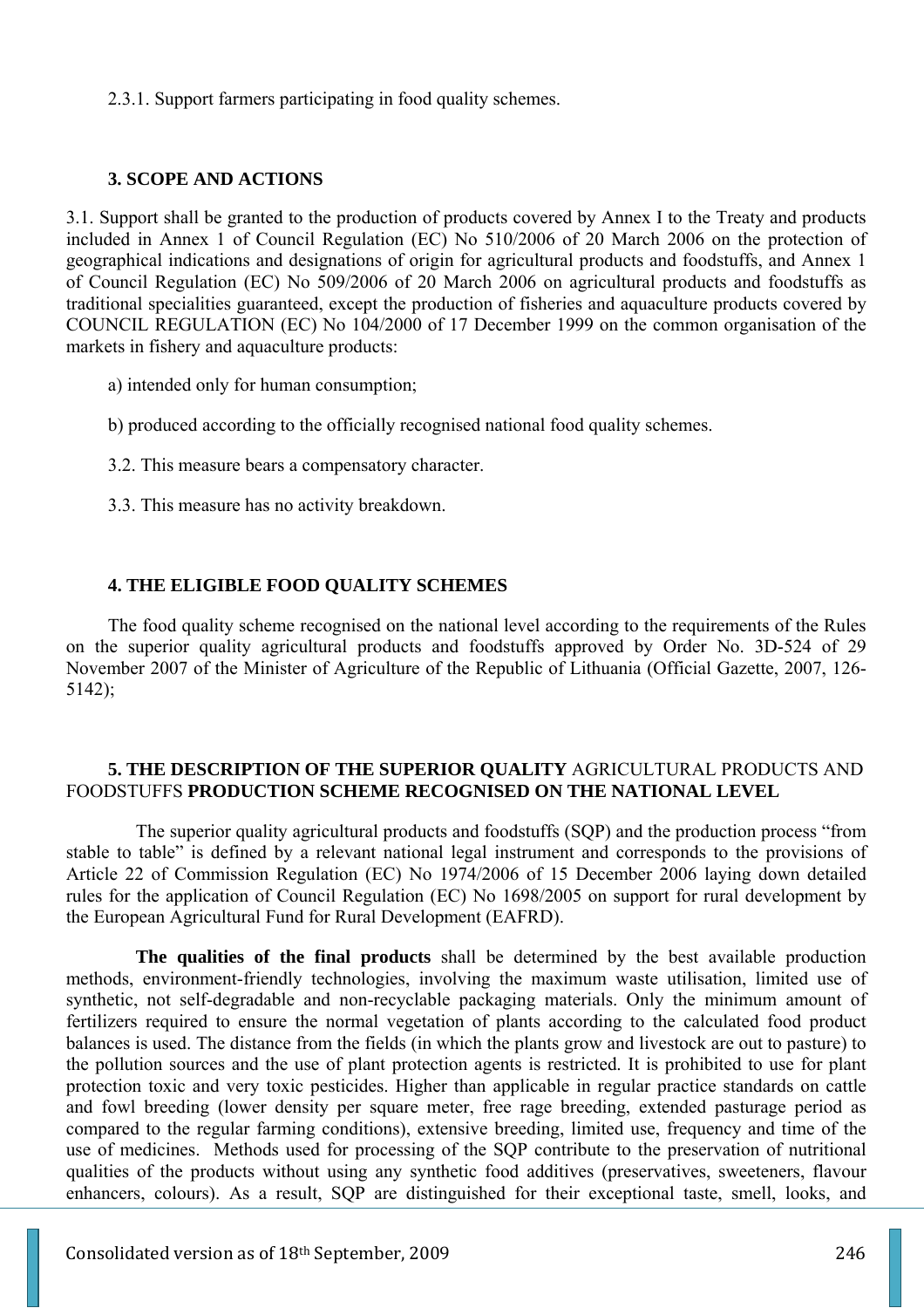consistence, with a higher natural cellular tissue contents, as well as minerals, vitamins, peliphenols and other biologically valuable materials and reduced energy value, low fat, sated fat acid, salt and sugar contents.

**Specific requirements to SQP, farming and production methods** in respect of the product groups or a specific product type are defined in the relevant specifications (Order No. 3D-308 of 4 June 2008 of the Minister of Agriculture "On the specifications of the superior quality agricultural products and foodstuffs" (Official Gazette, 2008, No. 66-2520). The certification and supervision of the superior quality agricultural products and foodstuffs is exercised by the independent certifying bodies approved by the Ministry of Agriculture complying with the requirements of the Standard LST EN 45011:2000. The certificate issued by the certifying body proves the compliance of the product with the requirements of the specifications and authorises the marking of the product by a mark registered in the State Patent Bureau of the Republic of Lithuania.

**The scheme is open to all producers.** The superior quality scheme is open to all producers and the participation in the scheme is voluntary.

**The schemes are transparent and assures complete traceability of the products.** Product specifications and the list of certified products and producers is published. In addition to other marking the label of a SQP shall bear the name of the certifying body. Producers of SQP must exercise self-control and ensure the traceability of the entire production process.

**The scheme responds to current and foreseeable market opportunities**. The SQP and the production process respond to market trends of the growing consumer needs in respect of product quality and a higher confidence in certified products.

### **6. LIST OF ELIGIBLE PRODUCTS**

 Poultry, meat, milk, cheeses, flour, groats, beetroots, radish, lettuce, cabbage, cauliflower, onion, garlic, carrot, tomato, cucumber, sweet paprika, potato, pear, plum, cherry, raspberry, strawberry, currant, honey and bee products (bee bread and farina) and their combinations, corresponding to the requirements of Order No. 3D-308 of 4 June 2008 of the Minister of Agriculture "On the specifications of the superior quality agricultural products and foodstuffs" (Official Gazette, 2008, No. 66-2520).

## **7. OFFICIAL INSTITUTIONS RESPONSIBLE FOR THE SUPERVISION OF THE QUALITY SCHEME OPERATION AND THE ORGANISATION OF SUPERVISION**

The Ministry of Agriculture of the Republic of Lithuania is the competent authority responsible for the functioning of the system for the protection and control of the superior quality agricultural products and foodstuffs, recognition of national quality schemes and the implementation of the policy in the area (Resolution No. 1120 of 15 September 1998 of the Government of the Republic of Lithuania) (version of Resolution No. 343 of 9 April 2008 of the Government of the Republic of Lithuania) (*Official Gazette, 2008, No. 46-1732)*. The Superior quality agricultural products and foodstuffs council and the Superior quality agricultural products and foodstuffs expert committee have been set up to ensure an efficient implementation of the SQP system and dealing with all related issues (Order No. 3D-524 of 29 November 2007 of the Minister of Agriculture of the Republic of Lithuania) (Official Gazette, 2007, No. 126-5142).

The compliance of the products to the requirements of the rules for the Superior quality agricultural products and foodstuffs and the specific product specifications is monitored and supervision is exercised by the Certifying body appointed in the established manner by the Ministry of Agriculture (Order No. 3D-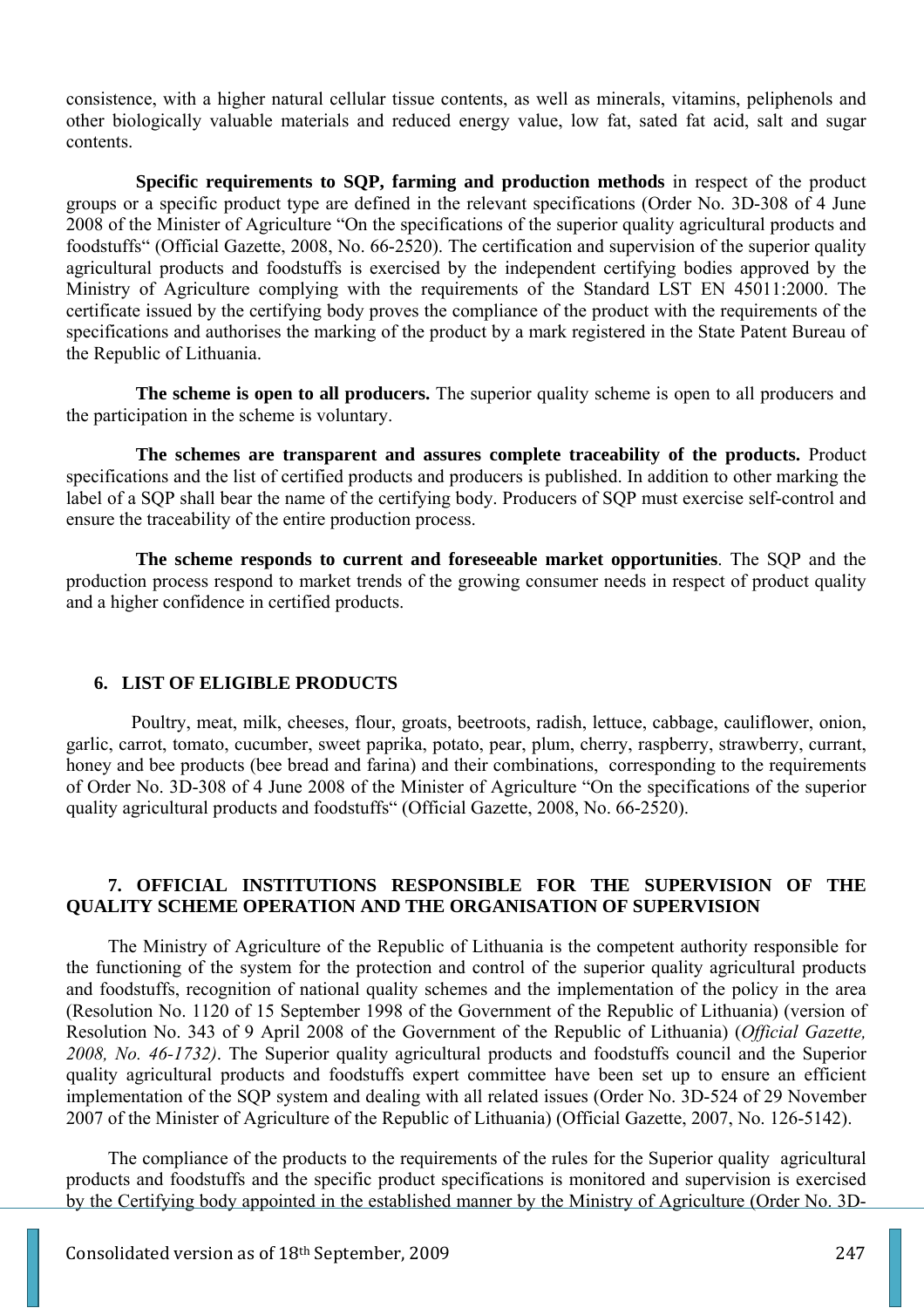475 of 27 August 2008 of the Minister of Agriculture "On the granting of the authorisation to certify the superior quality agricultural products and foodstuffs to the PE "Ekoagros" (Official Gazette, 2008, No. 99- 3844). The procedure for the certification of the products and the supervision has been defined in Order No. 3D-524 of 29 November 2007 of the Minister of Agriculture (Official Gazette, 2007, No. 126-5142);

The oversight of the controlled (certified) entities is exercised according to the control schedules approved by the control (certification) bodies.

The designated certifying and control authorities supply, in the established manner complete information to the Ministry of all certified products and the results of the supervision process. In case of doubts concerning the performance of the certifying or control authority the Ministry has a right to apply to the accreditation authority with a request to have the authority in question inspected or its authorisations suspended.

### **8. BENEFICIARIES**

Natural and legal persons engaged in the production of agricultural products and participating in the food quality schemes recognised on the National level.

#### **9. ELIGIBILITY CRITERIA**

9.1. An applicant shall comply with the general provisions and the requirements specified in Section two of the General Part of the Lithuanian Rural Development Programme for 2007-2013, and the requirements specified in Sections 4 and 5 of this measure.

9.2. The production and / or the production process of the applicant shall be certified and / or controlled by an independent certifying or control authority designated by the Ministry of Agriculture.

#### **10. PRIORITY SELECTION CRITERIA**

10.1. Applicants participating in cooperative.

10.2. Applicants who are asking for smaller support.

#### **11. AID DENSITY**

11.1. Support shall be granted for a period not in excess of 5 years by compensating up to 100 percent of eligible expenses.

11.2. The average annual support amount in the course of 5 years for the participants in the food quality schemes recognised on the national level – LTL 7,738 (EUR 2,241) per a holding.

11.3. Maximum support amount – LTL 10,358 (EUR 3,000) per agricultural holding per year is not exceeded as required by the provisions of the Annex of Council Regulation (EB) No. 1698/2005.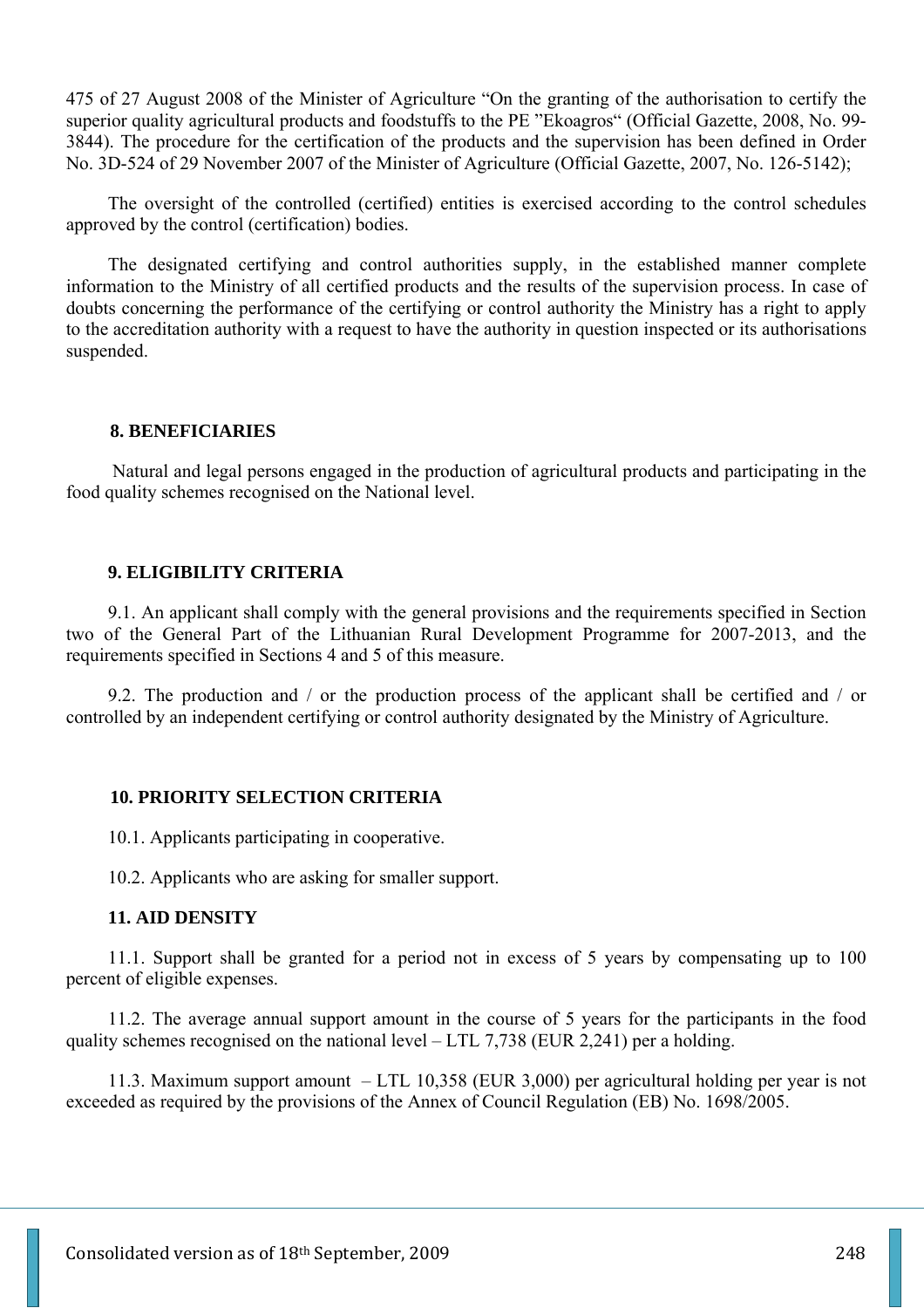## **12. SUBSTANTIATION OF FIXED COSTS**

The amount of support has been calculated on the basis of the fixed costs arising in relation to the participation of the producers in food quality schemes. The fixed costs have been calculated with reference to the requirements to be complied with by the participants in the food quality products. The costs include the costs related to joining a food quality scheme and the annual fee for the participation in the scheme, as well as certification and control expenses in relation to the verification of the specification compliance.

## **13. FINANCING**

| Year      | <b>Total</b> |     | <b>Community</b><br>funding |     | <b>National funding</b> |     |
|-----------|--------------|-----|-----------------------------|-----|-------------------------|-----|
|           | <b>EUR</b>   | pct | <b>EUR</b>                  | pct | <b>EUR</b>              | pct |
| 2009-2013 | 2,859,000    | 100 | 2,144,250                   | 75  | 714,750                 | ر ب |

Funding over the period of 2007-2013 (in current prices)

## **14. TRANSITIONAL ARRANGEMENTS**

No transitional arrangements.

### **15. QUANTIFIED TARGETS FOR COMMUNITY COMMON INDICATORS**

| <b>Type of</b>        |                                                                                                              |                                                                                                                                                         |
|-----------------------|--------------------------------------------------------------------------------------------------------------|---------------------------------------------------------------------------------------------------------------------------------------------------------|
| indicator             | <b>Indicator</b>                                                                                             | <b>Target 2007-2013</b>                                                                                                                                 |
| Output                | Total beneficiaries under the measure <i>Participation in food</i><br>quality schemes.                       | 400                                                                                                                                                     |
| <b>Result</b>         | The value of the agricultural produce certified according to<br>the food quality schemes will increase, 2013 | The target indicator to<br>be established after the<br>exact number of the<br>participants in the food<br>quality schemes is<br>known                   |
| <b>Impact</b>         | Economic growth (Net added value according to PPS)<br>Labour productivity in agriculture                     | Will increase.<br>The target indicator to<br>be established after the<br>exact number of the<br>participants in the food<br>quality schemes is<br>known |
| Primary<br>indicators | Economic development in agriculture, hunting and forestry                                                    | $(1,314.4 \text{ MEUR})$                                                                                                                                |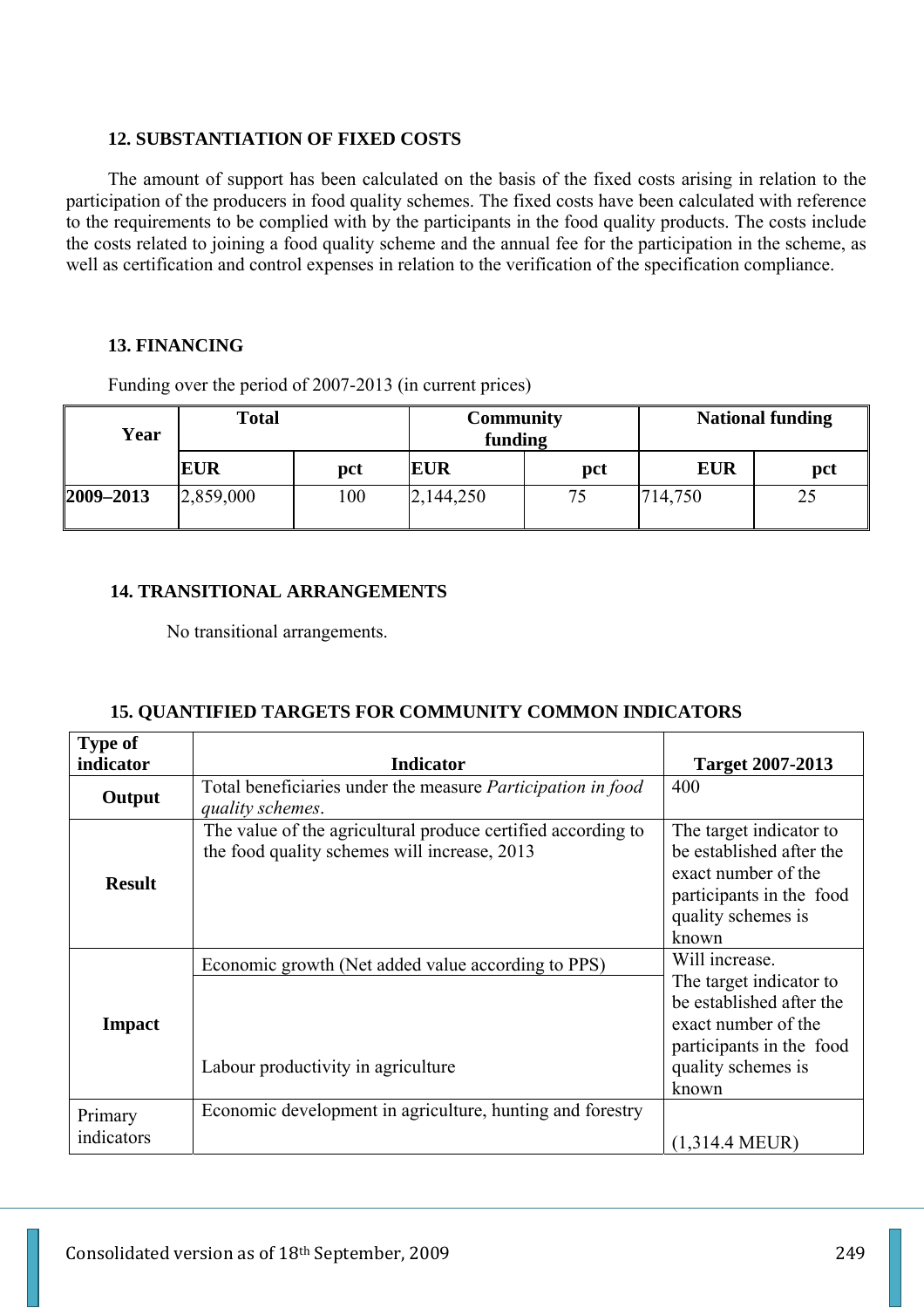### **16. SANCTIONS**

In case of any misconduct, breach or violation of legal acts or the support agreement by the beneficiary, there shall be three types of mandatory sanctions: reduction of the support, refusal to grant the support and / or the requirement to repay the support. The specific terms for the imposition of the sanctions shall be laid down in the rules implementing the measure.

## **17. LINKAGES AMONG RDP MEASURES, DEMARCATION LINES AND CRITERIA WITH OTHER COMMUNITY FINANCIAL INSTRUMENTS**

The measure *Participation in food quality schemes* is linked to other measures under the Lithuanian Rural Development Programme for:

According to the measure *Modernisation of agricultural holdings* participants in the food quality schemes and engaged in the production of agricultural products will be authorised to effect investment necessary for the production of quality products.

The foodstuff processors and the participants in the food quality schemes will be authorised to effect investment under the scheme *Processing of agricultural products and increasing of added value*.

### **Link with Pillar I of CAP**

 The support under the measure *Participation in food quality schemes* is segregated from the support to apiculture sector (Article 2 of Council Regulation (EC) No. 797/2004 of 26 April 2004 on measures improving general conditions for the production and marketing of apiculture products), from the support to sheep and goat breeders (Article 114(1) and Article 119 of Council Regulation (EC) No 1782/2003 of 29 September 2003 establishing common rules for direct support schemes under the common agricultural policy and establishing certain support schemes for farmers and amending Regulations (EEC) No 2019/93, (EC) No 1452/2001, (EC) No 1453/2001, (EC) No 1454/2001, (EC) 1868/94, (EC) No 1251/1999, (EC) No 1254/1999, (EC) No 1673/2000, (EEC) No 2358/71 and (EC) No 2529/2001), from the support to sugar beet growers (Council Regulation (EC) No 320/2006 of 20 February 2006 establishing a temporary scheme for the restructuring of the sugar industry in the Community and amending Regulation (EC) No 1290/2005 on the financing of the common agricultural policy), and the support to beef and veal producers (Article 132 of Council Regulation (EC) No. 1782/2003).

 The support under the measure *Participation in food quality schemes* in terms of its scope does not overlap with the support for the information and promotion actions in internal market that can be granted in accordance with Council Regulation (EC) No 2826/2000 of 19 December 2000 on information and promotion actions for agricultural products on the internal market.

Due to a different support scope the measure *Participation in food quality schemes* cannot overlap with the system (Articles 42(5) and 69 of the Council Regulation (EC) No. 1782/2003).

Specific procedures have been put in place in order to avoid the overlapping of the support under the measure *Participation in food quality schemes* with the operational fund referred to in Council Regulation (EC) No 2200/96 of 28 October 1996 on the common organization of the market in fruit and vegetables**.** Lithuania will grant (or apply for) the exception in respect of the fruits and vegetables sector referred to in Article 5(6) of Council Regulation (EC) No 1698/2005 of 20 September 2005 on support for rural development by the European Agricultural Fund for Rural Development (EAFRD). The provision of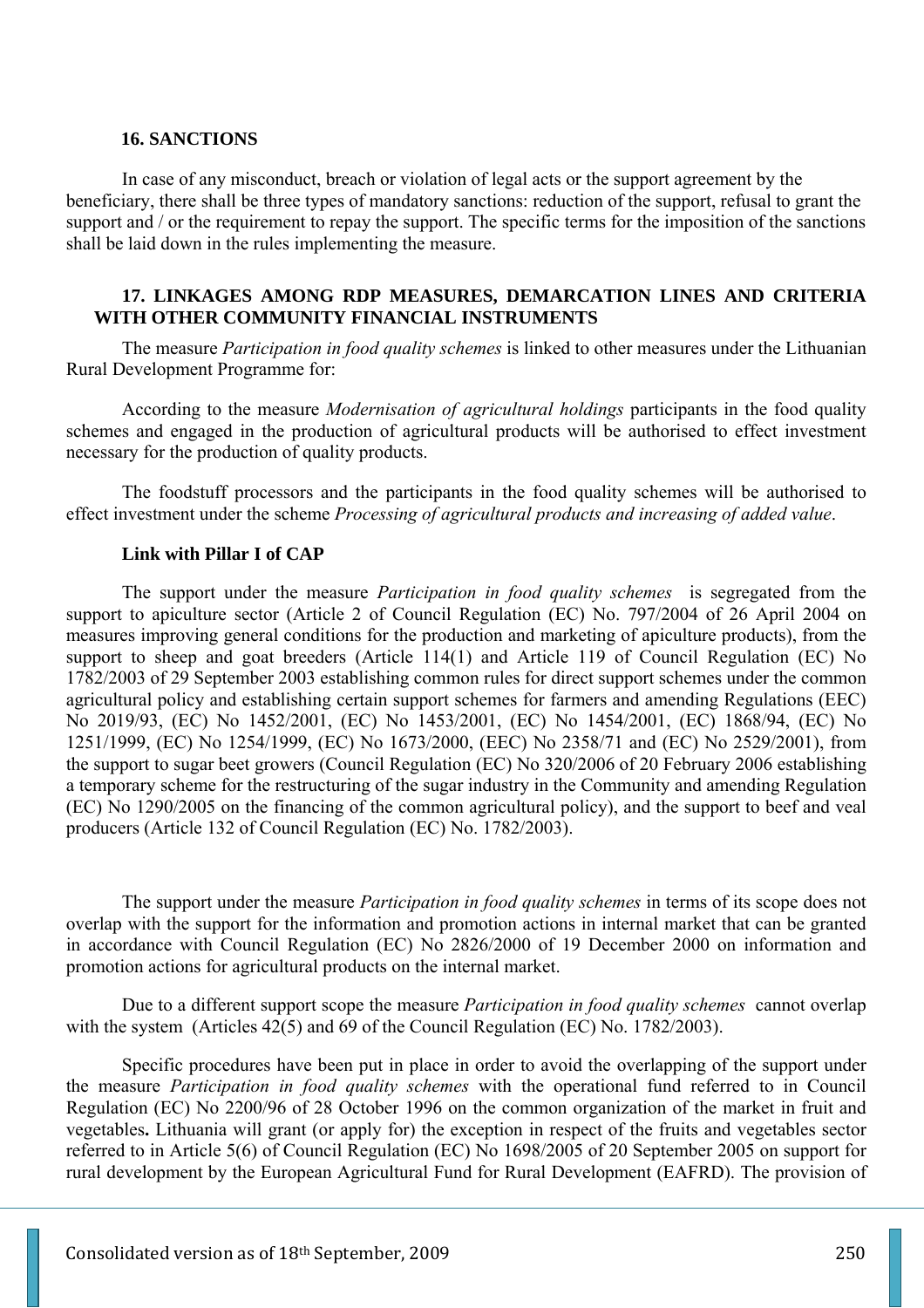the exception shall be of relevance with a view to avoiding any discrimination of beneficiaries under the 2007-2013 Programme.

In order to avoid any duplication of financing the National Paying Agency shall verify all payments prior to effecting any from the funds under the measure. In case any of the expenses have been financed from the operational funds the expenses could not be financed under the measure in question. The time limits for the submission of the applications for the support under *Participation in food quality schemes*  will be set up after the issue of the funding of the previous' year expenses from the operational funds is resolved.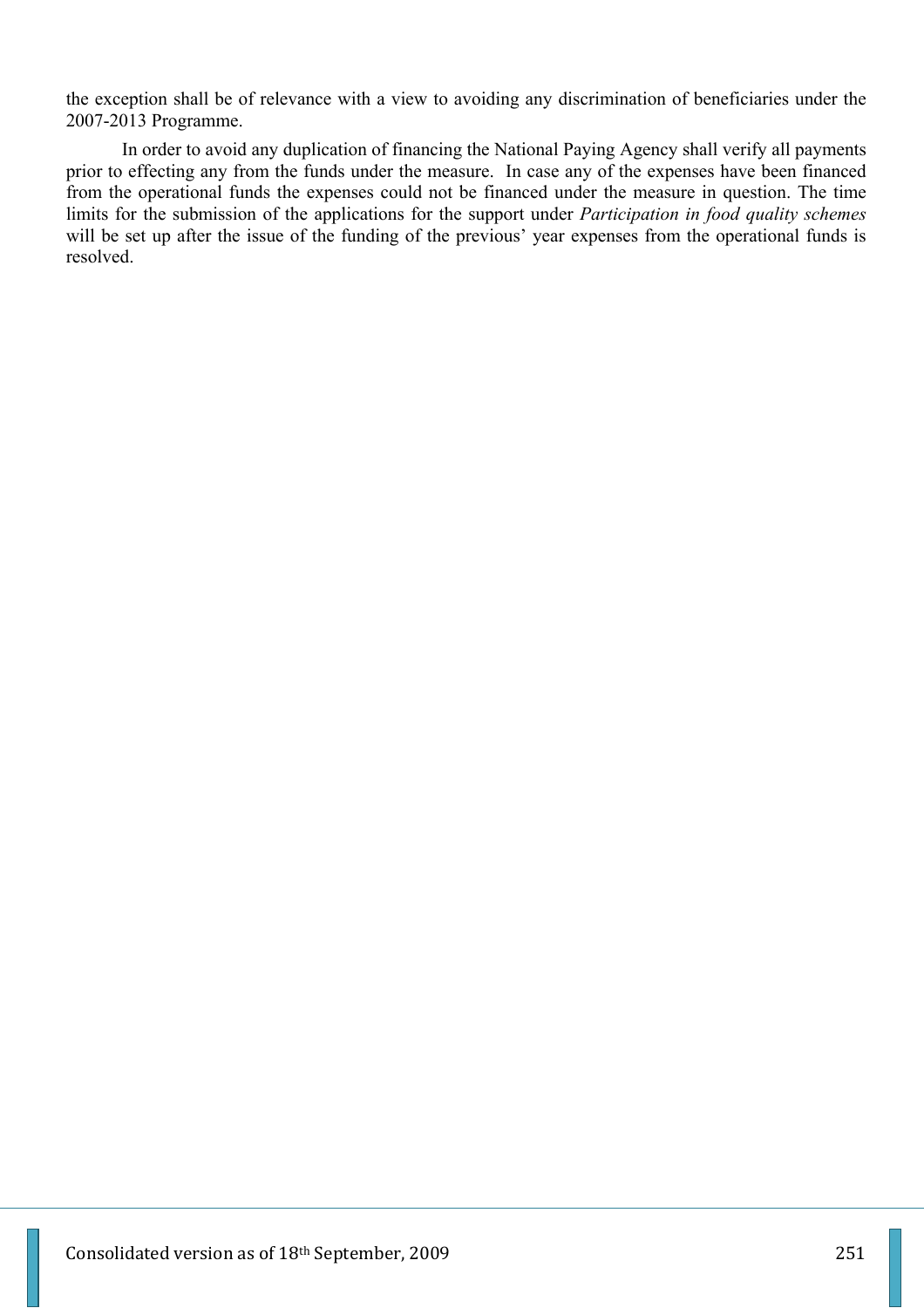# **AXIS II**

## **IMPROVING THE ENVIRONMENT AND THE COUNTRYSIDE**

### **Measure 1.**

#### **AGRI-ENVIRONMENT PAYMENTS**

Code of the measure – 214

### **LEGAL BASIS**

This measure bears a compensatory character and implements Article 36, paragraph a, subparagraph iv and Article 39 of Council Regulation (EC) No. 1698/2005.

#### **1. RATIONALE FOR INTERVENTION**

The objective of implementation of common environmental objectives is to guarantee a sustainable development of the countryside, to create and preserve a healthy and harmonious living environment for the people, natural landscape elements and an overall ecological stability.

The objective of this policy is to promote the sustainable use of land, to prevent the decline of biodiversity and the decay of ecosystems, to protect the natural shores of rivers and lakes, to preserve and properly maintain natural and semi-natural meadows and extensively-used wetlands, recreation environment, to optimize natural resources and to preserve landscape and biodiversity, to decrease the negative impact effect of agricultural activities on the environment.

National legal acts restrict use of fertilizers and pesticides in obligatory shore protective belts. But for the intensive agricultural activity increasing of use of pesticides and fertilizers is threat that pesticides and fertilizers will run into water bodies. In order to reduce such pollution of water are foreseen these activities: "*Management of shore protective belts of water bodies in meadows*"; "*Protection of water bodies against pollution and soil erosion on the arable land*", "*Management of reclamation ditches*" and scheme "*Improving the status of water bodies at risk*".

In order to prevent soil erosion it is important to ensure proper farm management techniques, which would play a preventive role for adaptation of proper crop rotation, consisting of establishment of grassland, sowing of perennial crops. For the reason to prevent soil erosion it is provided activity "*Stubbly field in winter season*", schemes "*Organic farming*" "*Improving the status of water bodies at risk*".

In 2005 the green houses emission was 4 tones/citizen in Lithuania. This is the lowest amount among EU countries. For the reason to maintain and to reduce the amount of green house emission it is foreseen activity "*Management of natural and semi-natural meadows*" and scheme "*Organic farming*"

#### **2. DESCRIPTION OF THE MEASURE**

Agri-environment payments are to be made to applicants who undertake agri-environment commitments, which are not obligatory but provide the benefit to the environment.

Agri-environment payments cover only those commitments going beyond the relevant mandatory standards established pursuant to Articles 4 and 5 of and Annexes III and IV to Council Regulation (EC) No. 1782/2003, as well as minimum for fertiliser and plant protection product use and other relevant mandatory requirements established by national legislation and identified in the programme.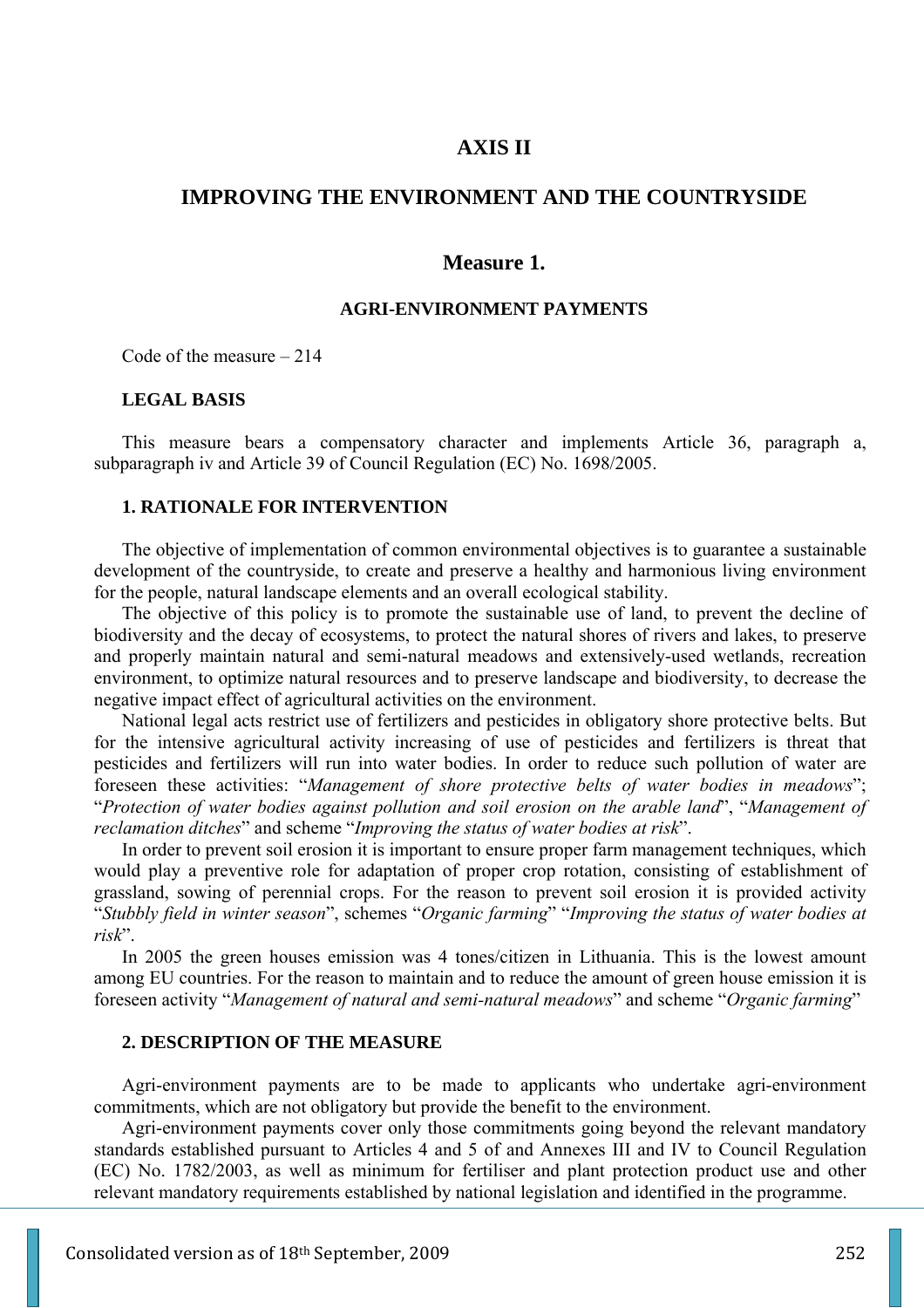Beneficiary participating in "Agri-environment payments" shall follow the mandatory standards or requirements established to Articles 4 and 5 and Annex III and IV to Regulation 1782/2003 as well as minimum requirements for fertilizer and plant protection product use and other relevant mandatory requirements established by national legislation. In the case of amendments of the relevant standards or of related requirements for beneficiary, the adjustment of the commitment should be made. If such adjustment is not accepted by the beneficiary, the commitment shall expire and reimbursement shall not be required in respect of the period during which the commitment was effective.

Payments are made annually and cover additional costs and income forgone incurred due to undertaken commitments. They also cover transaction costs. In case of the beneficiary's death, support may be inherited by his/her successor provided that all eligibility criteria are met.

### **3. OBJECTIVES**

### **3.1. Overall objective:**

To improve the environment and the landscape through sustainable use of land resources and to support for development of sustainable farming.

## **3.2. Specific objectives:**

3.2.1. To preserve the landscape, biodiversity and semi-natural habitats.

3.2.2. To reduce the negative impact of agricultural activities on the environment.

### **3.3. Operational objectives**:

3.3.1. To preserve and to duly maintain natural and semi-natural meadows and wetlands, when necessary, restoring extensive farming systems in them, to reduce the intensity of farming on intensively-used meadows;

3.3.2. to reduce water pollution with nutrients coming because of intensive arable farming activities.

3.3.3. to reduce soil erosion that appears because of not appropriate arable land cultivation.

3.3.4. to contribute mitigating of climate change.

3.3.5. To promote organic farming as a production system that offers social and economic benefits to rural residents, ensures environmental protection and the production of quality foodstuffs that are in great demand on the market;

3.3.6. To promote the keeping and rearing of local endangered animal breeds and domestic birds.

3.3.7. To help attain the good condition, as defined under the Water Law, in water bodies that by virtue of negative effect of farming are classified as bodies at risk and good condition may not be attained by 2015.

### **4. SCOPE AND ACTIONS**

The measure *Agri-environment payments* consists of the following schemes:

4.1. Landscape stewardship scheme:

4.1.1. Activity 1 - management of natural and semi-natural meadows;

4.1.2. Acitivity 2 - management of wetlands;

- 4.1.3. Activity 3 management of shore protective belts of water bodies in meadows;
- 4.1.4. Activity 4 protection of water bodies against pollution and soil erosion on the arable land;

4.1.5. Activity 5 - stubbly field in winter season;

- 4.1.6. Activity 6 strips or plots of melliferous plants in the arable land;
- 4.1.7. Activity 7 management of the holding landscape elements;
- 4.1.8. Activity 8 management of reclamation ditches;
- 4.2. Organic farming scheme;
- 4.3. Rare Breeds Scheme;

4.4. Scheme for improving the status of water bodies at risk.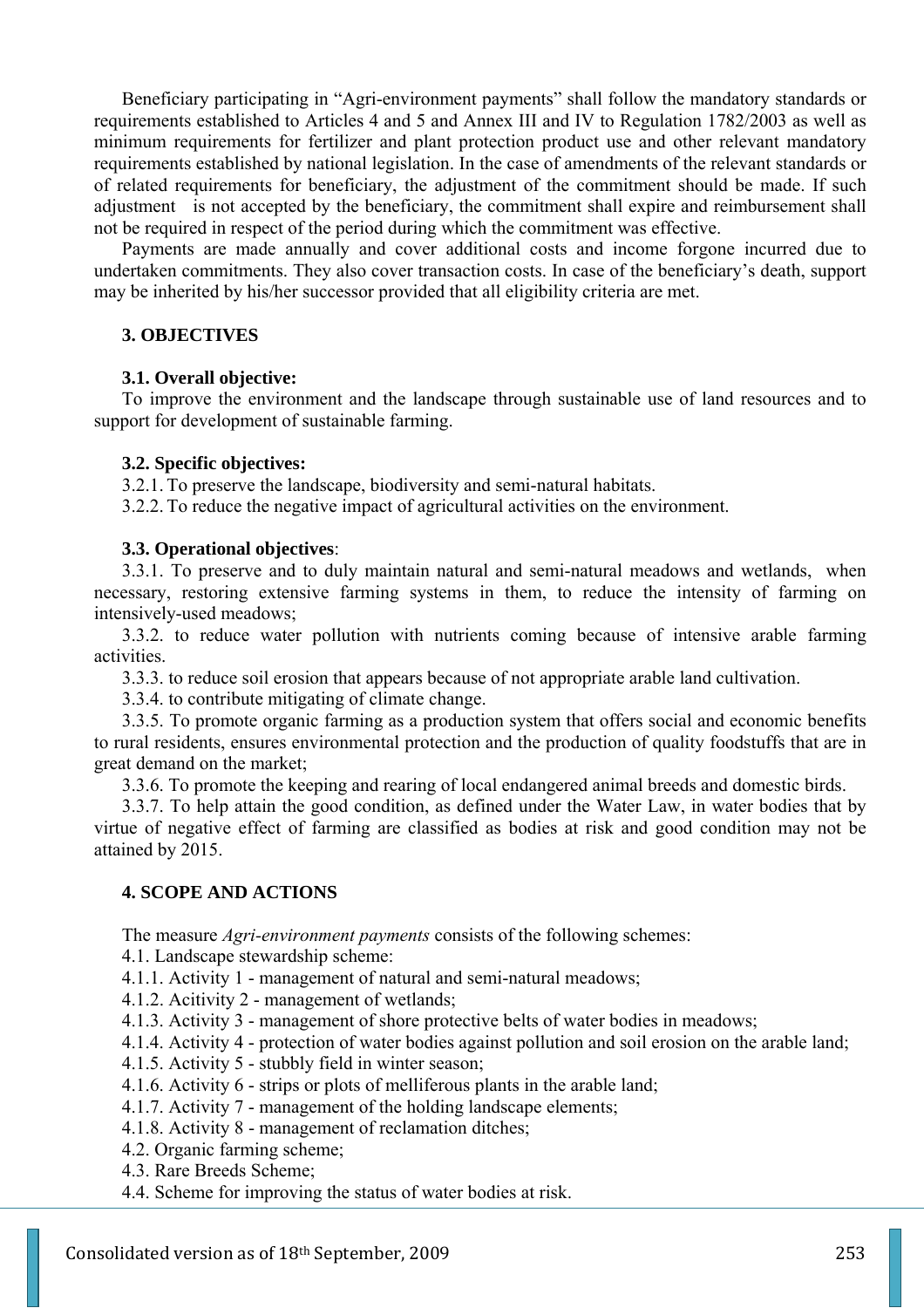### **5. TYPE OF BENEFICIARIES**

5.1. Farmer and legal entity engaging in agricultural activity.

5.2. State forest enterprise and administration of protected areas on holdings which they control under tenure (only for Activity 1 *Management of natural and semi-natural meadows* and for Activity 2 *Management of wetlands* under *Landscape Stewardship scheme*).

### **6. DESCRIPTION OF METHODOLOGY**

Calculations of payments for the schemes were made per hectare or per animal unit in order to cover additional cost incurred and income foregone resulting from the commitment made.

## **7. ELIGIBILITY CRITERIA AND REQUIREMENTS FOR SUPPORT**

7.1. the applicant shall fulfill general provisions and requirements defined in the Chapter II of Annex I to RDP;.

7.2. the holding is registered in the Agricultural and Rural Business Register, applicants engage in the agricultural production of agricultural produce (the agricultural production requirements applies to participants of the *Organic farming scheme* only);

7.3. the eligible (value) area shall be at least 1 ha of UAA, with the exception of those participating in the *Endangered breeds scheme, Management of the holding landscape elements; Management of reclamation ditches; Strips or fields of melliferous plants in the arable land;*

7.4. Activities: *Management of wetlands*, *Management of the holding landscape element, Management reclamation ditches* and under the *Landscape stewardship scheme* can be done not only in UAA;

7.5. the minimum area of field for the supporting is 0,1 ha participating in Organic farming scheme;

7.6. maximum annual payment for holding participating in the Organic farming scheme will be defined by Ministry of Agriculture;

7.7. applicants make commitments for a period of at least 5 calendar years;

7.8. the applicant's utilized land subjected to agri-environmental activities shall be in good agrarian and environmental condition according GAEC (later on – according cross compliance requirements);

7.9. the applicant takes part in the measure "Agri-environment payments" from the day of submission of application in 1<sup>st</sup> year of participating in scheme.

7.10. activities under this measure shall be implemented in the same place and area during all period of commitment (5 calendar years) with the exception of Activity 5 *Stubbly field in winter season*  and Activity 6 *Strips or fields of melliferous plants in the arable land* under *Landscape stewardship scheme,* which may be rotated in arable land across the holding.

7.11. management of hedgerows and environment of other landscape elements according Activity 7 under Landscape stewardship scheme is eligible for support only, if these elements are inside or next to declared fields.

### **8. PRIORITY SELECTION CRITERIA**

While implementing measure the priority criteria is given for the applicants which holding or part of holding is in "Natura 2000" areas.

If the annual budget of the measure is exceeded, the amount of payments may be reduced for all applicants proportionally, with the exception of applicants implementing measure in "Natura 2000" areas.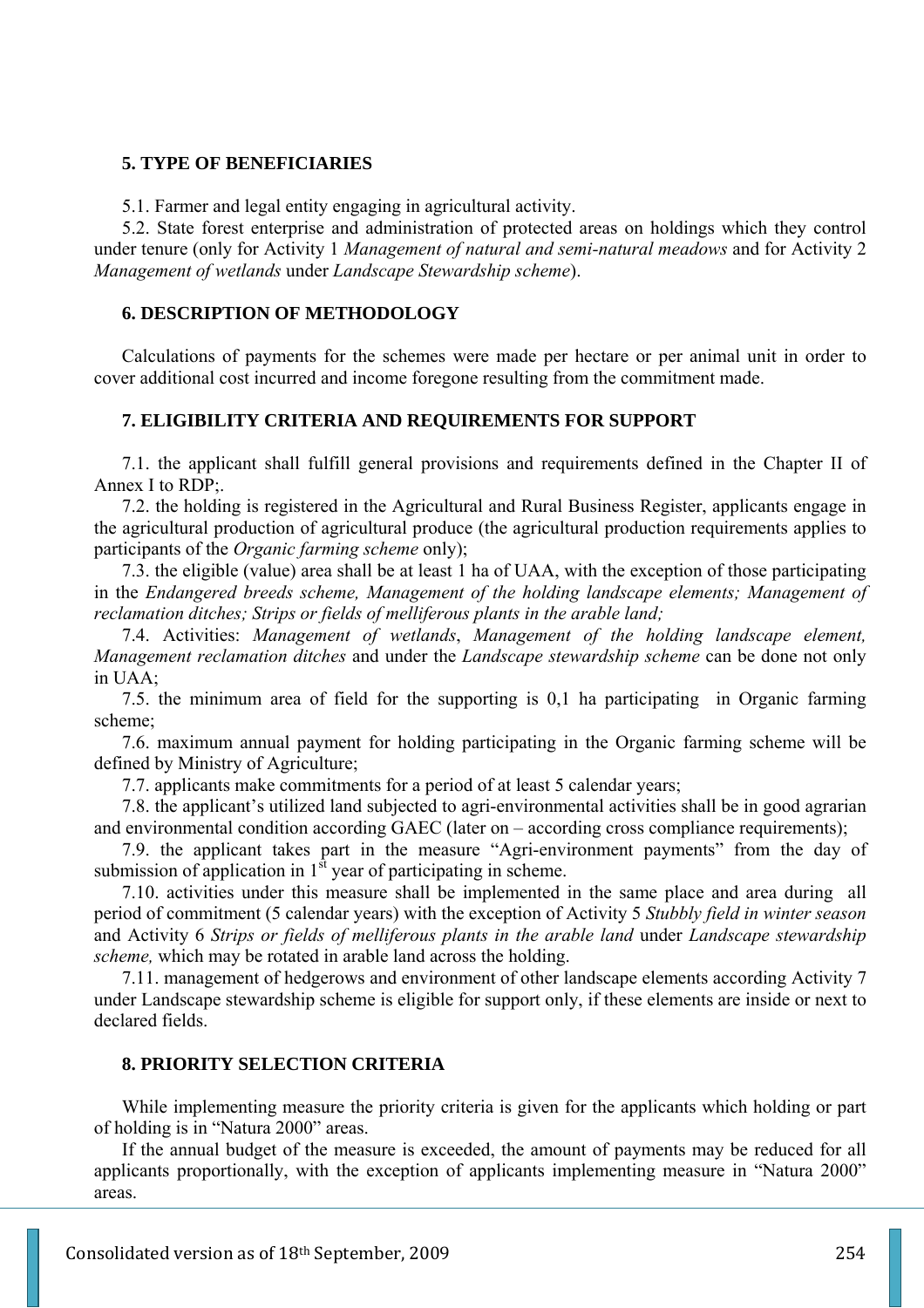# **9. RATE AND DIFFERENTIATION OF SUPPORT**

Rate and differentiation of support is described in the schemes and activities.

## **10. FINANCING**

| Year      | Total        |     | <b>Community</b><br>funding |     | <b>National funding</b> |     |
|-----------|--------------|-----|-----------------------------|-----|-------------------------|-----|
|           | <b>EUR</b>   | pct | <b>EUR</b>                  | pct | <b>EUR</b>              | pct |
| 2007-2013 | 364 916 304* | 100 | 291 933 043                 | 80  | 72 983 261              | 20  |

Funding over the period of 2007-2013 (In current prices)

Including EUR 102.247.741 for ongoing commitments from Agri-environment payments measure of RDP 2004-2006

## **11. TRANSITIONAL ARRANGEMENTS**

Following the measure "Agri-environment payments" (Article 33 paragraph b Council Regulation (EC) No 1257/1999) from RDP 2004-2006 further payments will be made for the undertaken commitments. The support under this measure shall be provided according Article 5 of Council Regulation (EC) No 1320/2006.

| Correlating measures                               |                                                                                                          | <b>Public</b><br>support<br>total | <b>Community</b><br>funding | <b>National funding</b> |
|----------------------------------------------------|----------------------------------------------------------------------------------------------------------|-----------------------------------|-----------------------------|-------------------------|
| Agri-environment<br>payments (Articles)<br>$22-24$ | Agri-environment<br>payments (Article<br>paragraph<br>36,<br>a,<br>subparagraph<br>1V<br>and Article 39) | 102.247.741                       | 81.798.193                  | 20.449.548              |

## **12. QUANTIFIED TARGETS FOR COMMUNITY COMMON INDICATORS**

| <b>Type of</b> |                                    |                                      |                         |
|----------------|------------------------------------|--------------------------------------|-------------------------|
| indicator      | <b>Total/Scheme</b>                | <b>Indicator</b>                     | <b>Target 2007-2013</b> |
|                | Total                              | Number of farm holdings and          |                         |
| Output         |                                    | holdings of other land managers      |                         |
|                |                                    | receiving support                    | 66.650                  |
|                |                                    | Total area under agri-environmental  |                         |
|                |                                    | support                              | 262,000 ha              |
|                |                                    | Total number of contracts            | 66.650                  |
|                |                                    | Number of actions related to genetic |                         |
|                |                                    | resources                            | 400                     |
|                |                                    | Number of farm holdings and          | 60.000 projects         |
|                |                                    | holdings of other land managers      | supported               |
|                |                                    | receiving support                    |                         |
|                | Landscape<br>stewardship<br>scheme | Area supported                       | 200.000 ha              |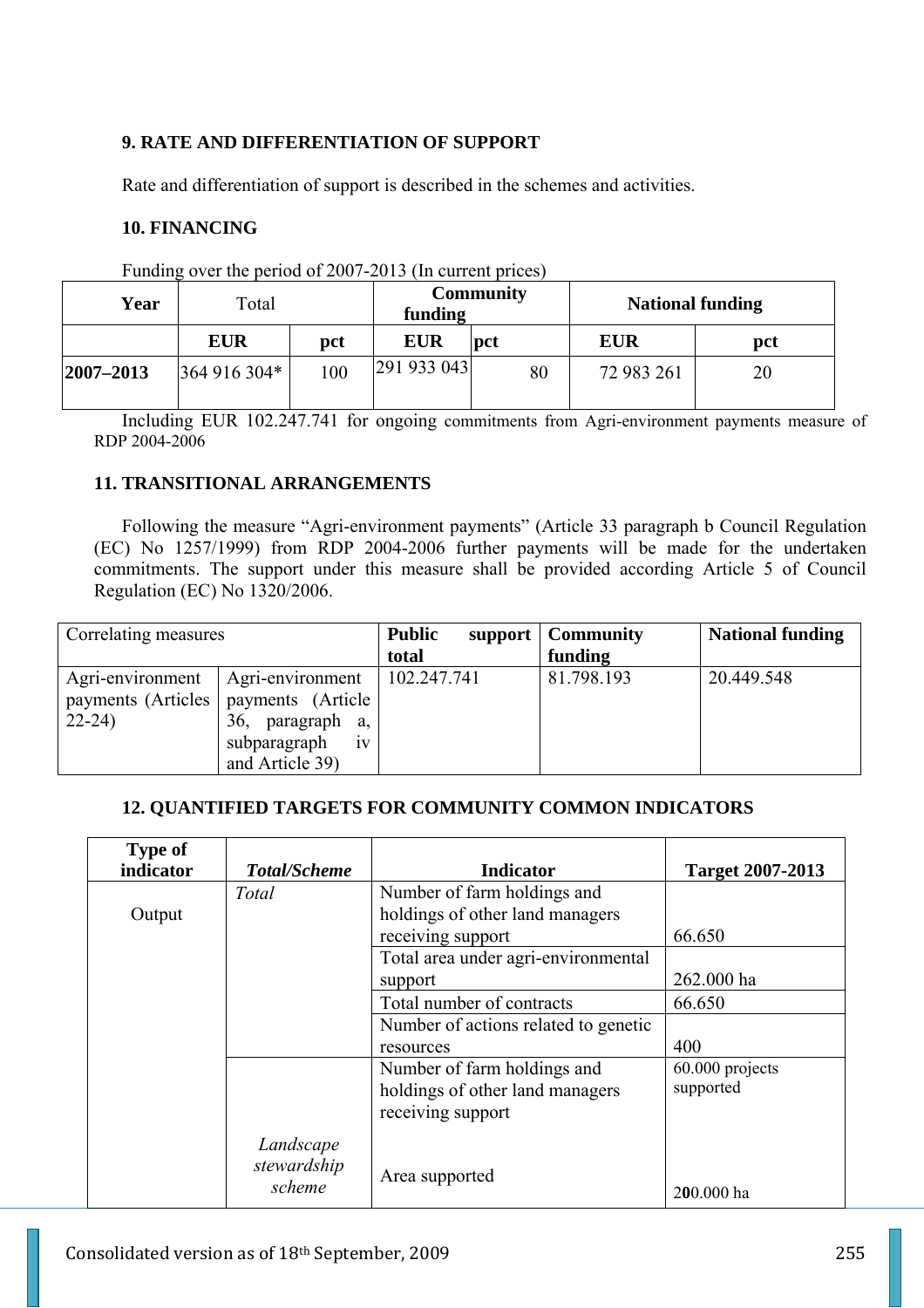|        | Organic farming<br>scheme                                        | Number of organic farms supported -<br>up to                                                         | 6 0 0 0                                              |
|--------|------------------------------------------------------------------|------------------------------------------------------------------------------------------------------|------------------------------------------------------|
|        |                                                                  | Area of organic farms supported                                                                      | 170 000 ha                                           |
|        | Rare breeds<br>scheme                                            | Number of actions related to genetic<br>resources<br>Number of endangered animals to be              | 400 projects supported<br>7 000 animals and<br>birds |
|        |                                                                  | kept                                                                                                 |                                                      |
|        | Scheme for<br>improving the<br>status of water<br>bodies at risk | Number of projects supported<br>Area supported                                                       | 2300<br>23 000 ha                                    |
|        | Total                                                            | Areas under successful land<br>management:<br>biodiversity and high nature value<br>farming/forestry | 600 000 ha<br>23 000 ha                              |
|        | Organic farming                                                  | water quality<br>Increment of organic farming area                                                   | 5 pct of UAA under                                   |
| Result | scheme                                                           |                                                                                                      | organic farming                                      |
|        | Rare breeds<br>scheme                                            | Increment in the number of rare-breed<br>animals and domestic birds preserved                        | $10$ pct                                             |
|        | Scheme for<br>improving the<br>status of water<br>bodies at risk | Decrease in the number of at-risk water<br>bodies                                                    | 4 pct                                                |
|        |                                                                  | Reversal in biodiversity decline<br>(farmland bird species population)                               | Increase of farmland<br>bird species<br>population   |
| Impact |                                                                  | Increase of areas in good<br>agricultural conditions of organic<br>farms                             | $100$ pct                                            |
|        |                                                                  | Change in high nature value areas                                                                    |                                                      |
|        |                                                                  | Changes in Water quality                                                                             | Positive changes<br>maintained                       |

### **Baseline indicators**

| Organic farming      | of<br>Number<br>rare-        | Biodiversity: |       | High Nature Value    |     | Water                          | quality |
|----------------------|------------------------------|---------------|-------|----------------------|-----|--------------------------------|---------|
|                      | breed animals and Population |               | of    | farmland             | and | (pollution)                    | by      |
|                      | birds<br>domestic            | farmland      | birds | forestry             |     | pesticides                     | and     |
|                      | preserved                    | (table below) |       |                      |     | nitrates;                      | gross   |
|                      |                              |               |       |                      |     | nutrient balance               |         |
| 348<br>farms,<br>(2) | 4,391                        | (table below  |       | $299$ pSCI's,        |     | The average                    |         |
| $102.000$ ha)        |                              |               |       | identified and 77    |     | concentrations of <b>total</b> |         |
|                      |                              |               |       | SPA's designated:    |     | nitrogen exceeded the          |         |
|                      |                              |               |       |                      |     | maximum allowable              |         |
|                      |                              |               |       | total area of Natura |     | concentration (MAC) in         |         |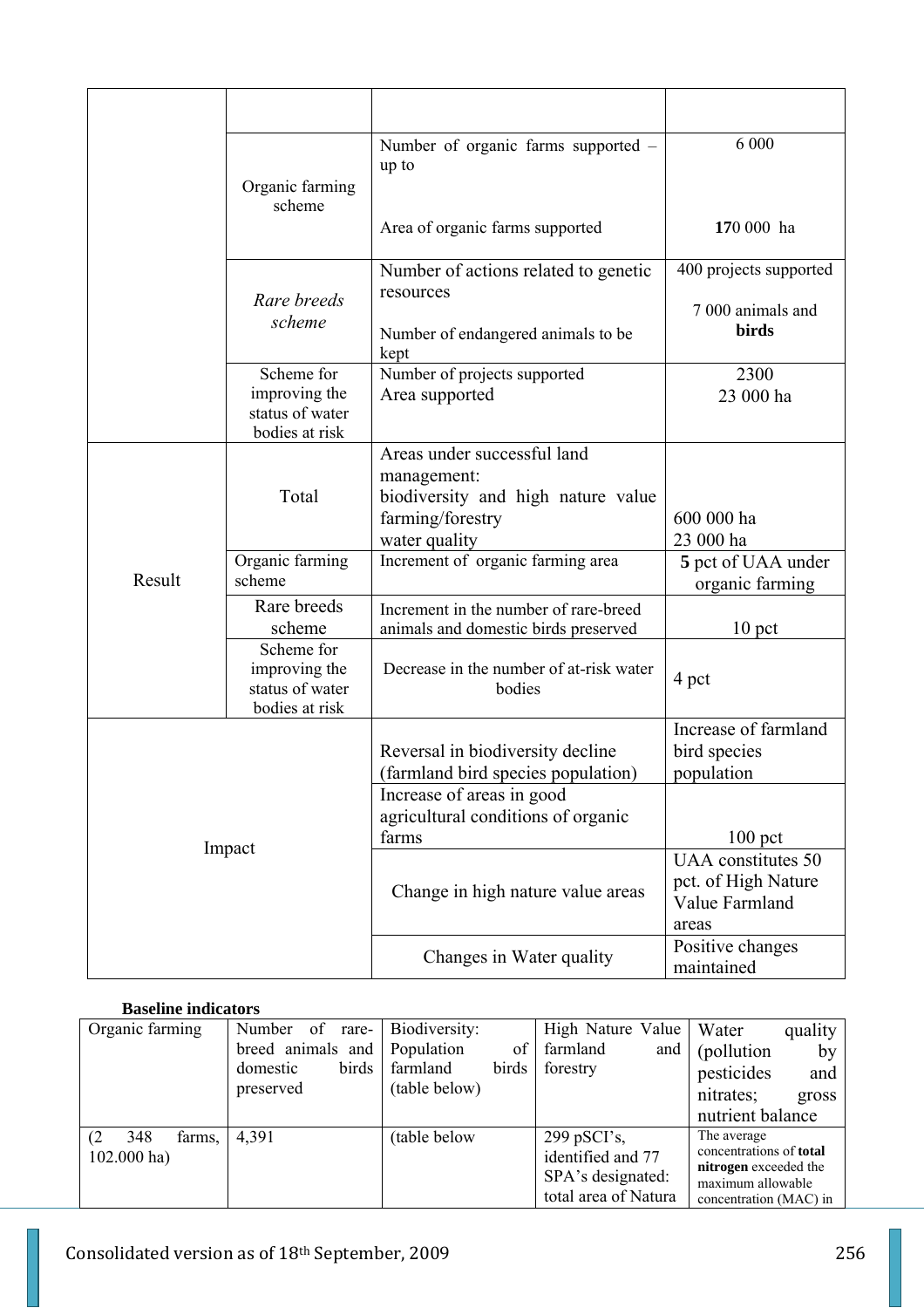|  | 200 network in the<br>country constitutes<br>783000 ha or 12 %<br>of the countries<br>territory.<br>Natural and semi<br>natural meadows<br>make 42,1 thous.<br>ha of UAA,<br>swamps $-81$ thous<br>ha, all together 3,1<br>pct from UAA. | 52 % of monitoring sites<br>in the rivers, ammonium<br>nitrogen – in $13\%$ ,<br>nitrates $-32\%$ ,<br>phosphates $-36%$ , total<br>phosphorus $-42%$ .<br>Although<br>values<br>of<br>these<br>substances<br>exceeded MAC in 77%<br>of monitored river sites,<br>in most cases exceeding<br>was not high<br>With<br>respect<br>to<br>hazardous substances<br>concentrations MACs<br>have been exceeded |
|--|------------------------------------------------------------------------------------------------------------------------------------------------------------------------------------------------------------------------------------------|---------------------------------------------------------------------------------------------------------------------------------------------------------------------------------------------------------------------------------------------------------------------------------------------------------------------------------------------------------------------------------------------------------|
|  |                                                                                                                                                                                                                                          | in $7,8\%$ of stations<br>(at least by one of the<br>hazardous                                                                                                                                                                                                                                                                                                                                          |
|  |                                                                                                                                                                                                                                          | substances).<br>Among<br>pesticides<br>those<br>concentrations<br>were<br>below MAC limit, but<br>they have been found<br>in a certain number of<br>lakes.<br>and<br>rivers<br>During the period of<br>1992<br>2003<br>to<br>pesticides have been<br>found in more than 25<br>rivers and in 4 lakes                                                                                                     |

### **13. SANCTIONS**

. In case of any misconduct, breach or violation of legal acts or the support agreement by the beneficiary, there shall be three types of mandatory sanctions: reduction of the support, refusal to grant the support and / or the requirement to repay the support. The specific terms for the imposition of the sanctions shall be laid down in the rules implementing the measure.

### **14. LINKAGES AMONG RDP MEASURES, DEMARCATION LINES AND CRITERIA WITH OTHER COMMUNITY FINANCIAL INSTRUMENTS**

14.1. The applicant may participate in one or several schemes under the agri-environmental measure. However, the payments will be made only for the activity performed on separate parcels of the holding (with the exception of the *Rare breeds scheme*).

14.2. If the applicant receives support under the measure "Natura 2000 payments and payments linked to Directive 2000/60/EC" or gets national compensations for restrictions in protected areas, he can not apply for support for the same area for the implementation pf following activities under "Landscape Stewardship scheme: Activity 1 "Management of meadows", Activity 2 "Management of wetlands", Activity 3 "Management of shore protective belts of water bodies in meadows", Activity 8 "Management of reclamation ditches". The applicant shall choose one of the aforementioned support measures.

The Priority 1*: Local and urban development, conservation of cultural heritage and nature and adaptation for tourism development of OP for Promotion of Cohesion (*final beneficiaries – Municipalities and County Governors administrations) *get support for:* 

- improvement of condition of lakes, rivers and etc.: cleaning, removal of unused dams and other equipments**,** improvement of recreational qualities)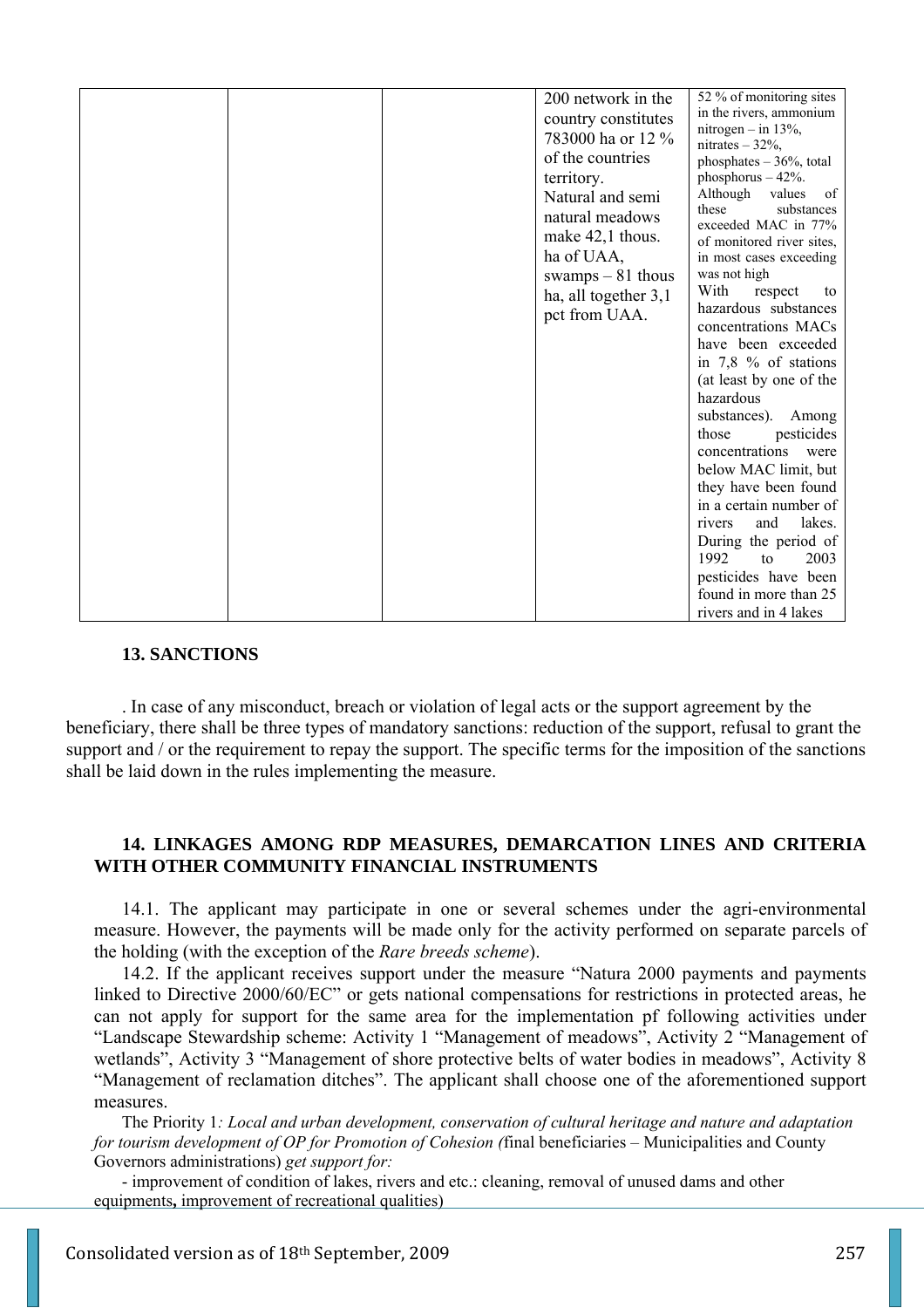- clean-up of bottom sediments caused by pollution, removal of rubbish, water vegetation caused by euthrophication removal from water, clean-up of banks, renaturalization of regulated river, improvement of recreational conditions.

*Programme for improving the status of water bodies at risk* 

Under this activity the arable land will be converted into a perennial pasture (meadow). This activity will take place within the catchments area of water body at risk.

Environmental commitments related to farmland ponds (and other wet areas) other than fishponds; environmental commitments on the surrounding farmland that can affect environmental quality of fish ponds; commitments where the aquaculture activity is not carried out on a commercial basis as defined in the national legislation; and those aqua-environmental commitments carried out in the framework of agri-environmental measures on farms where aquaculture is only a minor economic activity of the mixed holding

Demarcation criterion: area and beneficiaries

## **European Fishery Fund**:

*EFF priority axis 2 – aqua-environmental measures.* 

*Final beneficiaries –* operators who commit themselves to environmental requirements that concern commercial aquaculture ponds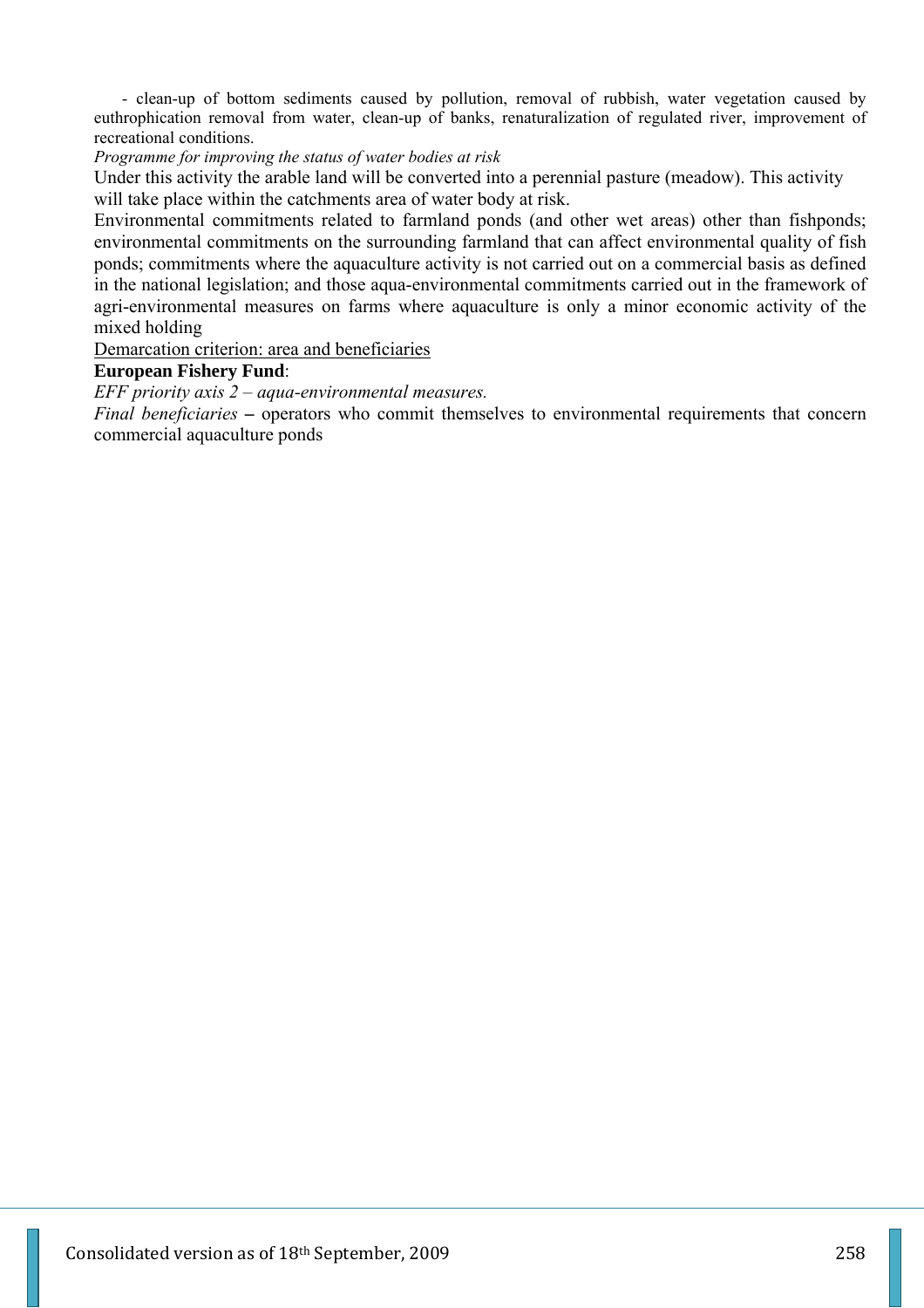#### **15. SCHEMES OF THE MEASURE**

#### **SCHEME 15.1.**

#### **LANDSCAPE STEWARDSHIP SCHEME**

The objective of this scheme is to maintain natural and semi-natural meadows, wetlands, preserve or, if necessary, restore extensive farming systems on meadows and in wetlands, to reduce the intensity of farming on intensively used meadows, to protect biodiversity and water bodies against pollution.

### **15.1.1. JUSTIFICATION OF THE SCHEME**

This scheme is very important for the protection of natural and semi-natural habitats that have been established over years of extensive farming on low-output meadows, as with farming practice changing, such habitats are now on a rapid decline. The scheme is also very important for the restoration of wetlands that suffer rapid deterioration of their state due to the discontinuation of extensive farming in such areas or drainage and intensive farming on adjacent territories. As agricultural landscape with insertions of natural components comprises the biggest part of the Lithuanian territory, beneficiaries will help preserving the biological diversity and restoring the traditional landscape.. The scheme will encourage appropriate maintenance of shore protective belts of water bodies: scientific studies have shown that the nonattendance of surface water body shore security zones results in inefficient resolution of environmental protection problems and even triggers other problems. The unattended shores overgrow with heavy grass, shoddy shrubs, residues of plants increase the amount of organic nutritional materials in the surface water bodies, the eutrophication of water bodies increases and the traditional agrarian landscape changes.

When the arable lands get close to the shore of a water body, the problem of soil erosion caused by water, becomes topical. The problem will be addressed by this scheme by allocating support to the implementation of additional security zone in arable lands.

The scheme will support the keeping of stubbly fields unploughed for winter, which are valuable source of winter feed for wild birds, who collect scattered grains and weed seeds during the winter. Stubbly fields are important as a shelter for brown hares, partridges and other wintering animals. Keeping of stubble fields during the winter reduces the danger of erosion, caused by wind and water, i. e. the soil is protected and the eutrophication of surface water bodies is reduced.

Insertions of natural vegetation in the contemporary agriculture are very fragmentary and the areas of melliferous plants are planted relatively seldom therefore such areas are important for a multitude of species of wild insects, feeding on pollen and nectars, including butterflies, wild bees and bumblebees. The scheme will support development of richly blooming fields or zones, which will be arranged in farms in a mosaic way, which will create appropriate conditions for wild insects and bees.

## **15.1.2. ACTVITIES AND ELIGIBILITY CRITERIA AND REQUIREMENTS FOR SUPPORT**

**Activity 1** - management of natural and semi-natural meadows. The objective of this activity is protection and improvement of biodiversity. Implementation of this activity will contribute to the reduction of negative impacts caused by traditional use of meadows (early mowing of meadows, use of fertilizers and liming substances, alteration of hydrological regime, alteration of composition of grass species etc.) to important components of biodiversity in natural and semi-natural meadows, especially to ground-breeding wild bird populations, endangered communities of plants, insects and other groups old species which are sensitive to above-mentioned factors.

For participation in actions foreseen under Activity 1 (management of natural and semi-natural meadows), the applicant shall:

15.1.2.1. not use pesticides and fertilisers on the meadows,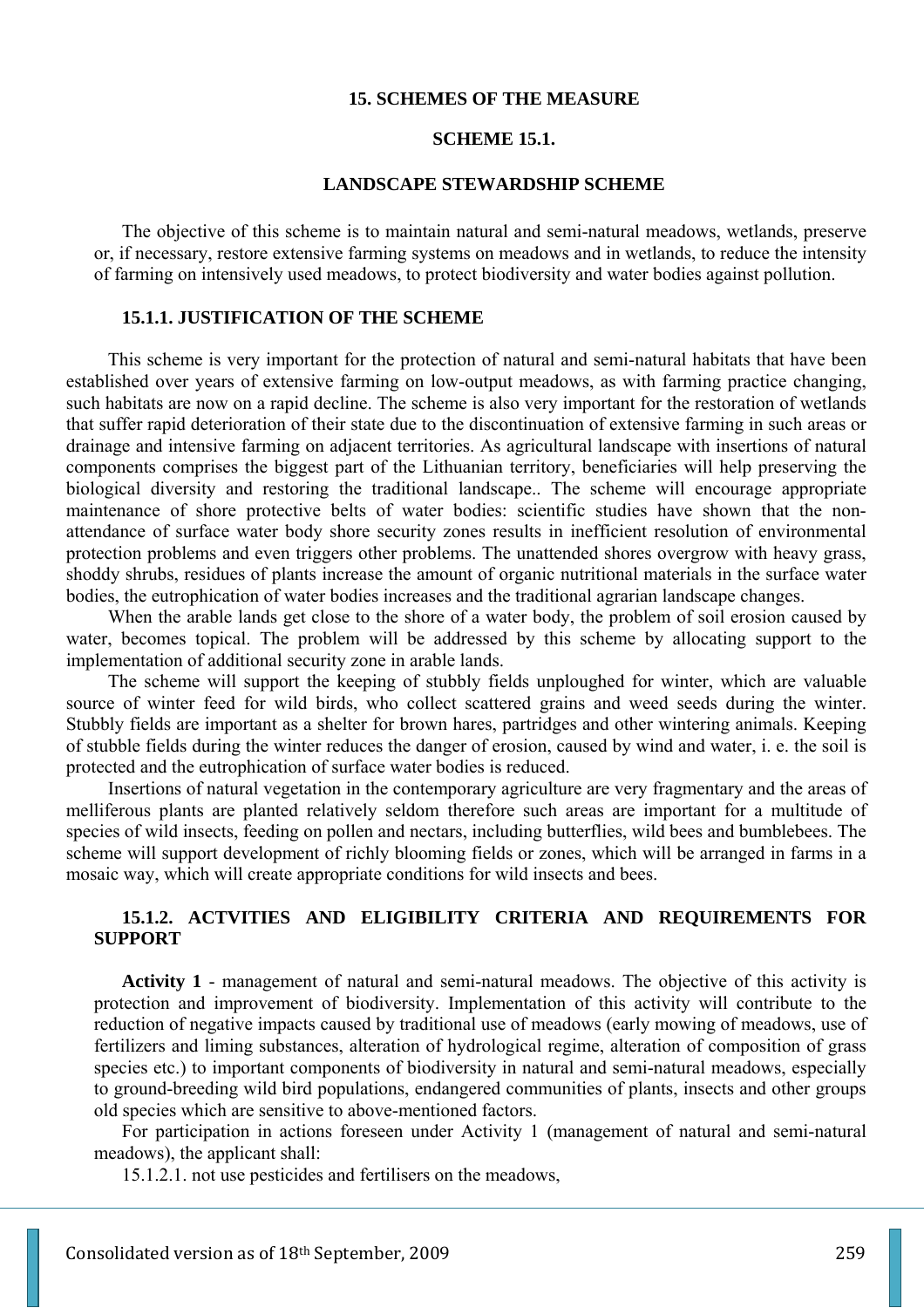15.1.2.2. mow the meadows or graze on them annually respecting the following requirements (it is up to the applicant to make a decision on grazing and/or mowing):

- the mowing of the meadows start not earlier than on July 15 and will end by September 30;

- grazing cannot start before June 15.

-when grazing, cattle concentration by August 1 may not exceed 1 livestock unit per 1 ha;

- if mowing is done using machinery, it cannot damage soil surface.

15.1.2.3. not plough the meadows and re-sowing them with cultural grass;

15.1.2.4. mowed grass must be removed by 30 September (if in national legal acts is not determined another date);

15.1.2.5. not install new drainage and irrigation systems.

**Activity 2 -** management of wetlands. The objective of this activity is protection and management of biodiversity. Implementation of this activity will promote extensive use wetlands and mitigate two most important negative processes there: *first*, rate of abandonment of wetlands and, *second*, alteration of wetlands for the purpose of intensive agricultural use. Many sensitive bird species (e. g. common snipe, great snipe and common redshank), other fauna and flora species and natural habitats depending on regular but non-intensive use of wet meadows will benefit from this activity. It is expected that this activity will facilitate restoration of habitats (removal of bushes and reeds) in some important parts of wetlands which used to be historically in agricultural use but are neglected now since last several years.

For participation in actions foreseen under Activity 2 (management of wetlands), the applicant shall:

15.1.2.6. not use pesticides and fertilisers in the wetlands;

15.1.2.7. mow the wetlands or graze on them annually respecting the following requirements (the applicant may decide on grazing and/or mowing at their own discretion):

- the mowing will start not earlier than on 15 of July and will end by September 30;

- grazing cannot start before July 1;

 - when grazing, cattle concentration from July 1 to August 1 may not exceed 1 livestock unit per 1 ha;

15.1.2.8. remove grass mowed and cut bushes by 30 September (if in national legal acts is not determined another date);

15.1.2.9. not install new drainage systems.

**Activity 3** - management of shore protective belts of water bodies in meadows. The objectives of this activity are:

1) management of biodiversity in shore belts;

2) protection of water bodies against pollution.

This activity can be performed in meadows or in pastures near any natural or

artificial water body, and the main objective of this activity is to form a

favourable structure of shore protective belt vegetation of water bodies. As shores of water bodies contain the highest concentration of species which live there or look for food. Shores serves as corridors for species migration

Maintenance activities shall be performed in shore protective belts,

obligatory according to the requirements, provided by legal acts, and also in an additionally allocated shore belt, 5 meters width. Obligatory shore protective belts of 1-10 meter width have to be maintained according Law on Protected Areas along all bigger water bodies. The width of this belt depends on size of water body and inclination of its shore. Where no shore protective belt is allocated according to the legal acts, activities shall be performed only on the 5 meter width shore belt. National legal acts restrict use of fertilizers and pesticides in obligatory shore protective belts, but does not impose any requirement to manage shore vegetation in biodiversity friendly manner. Under this activity support will be granted for late mowing or extensive grazing of shore vegetation. The same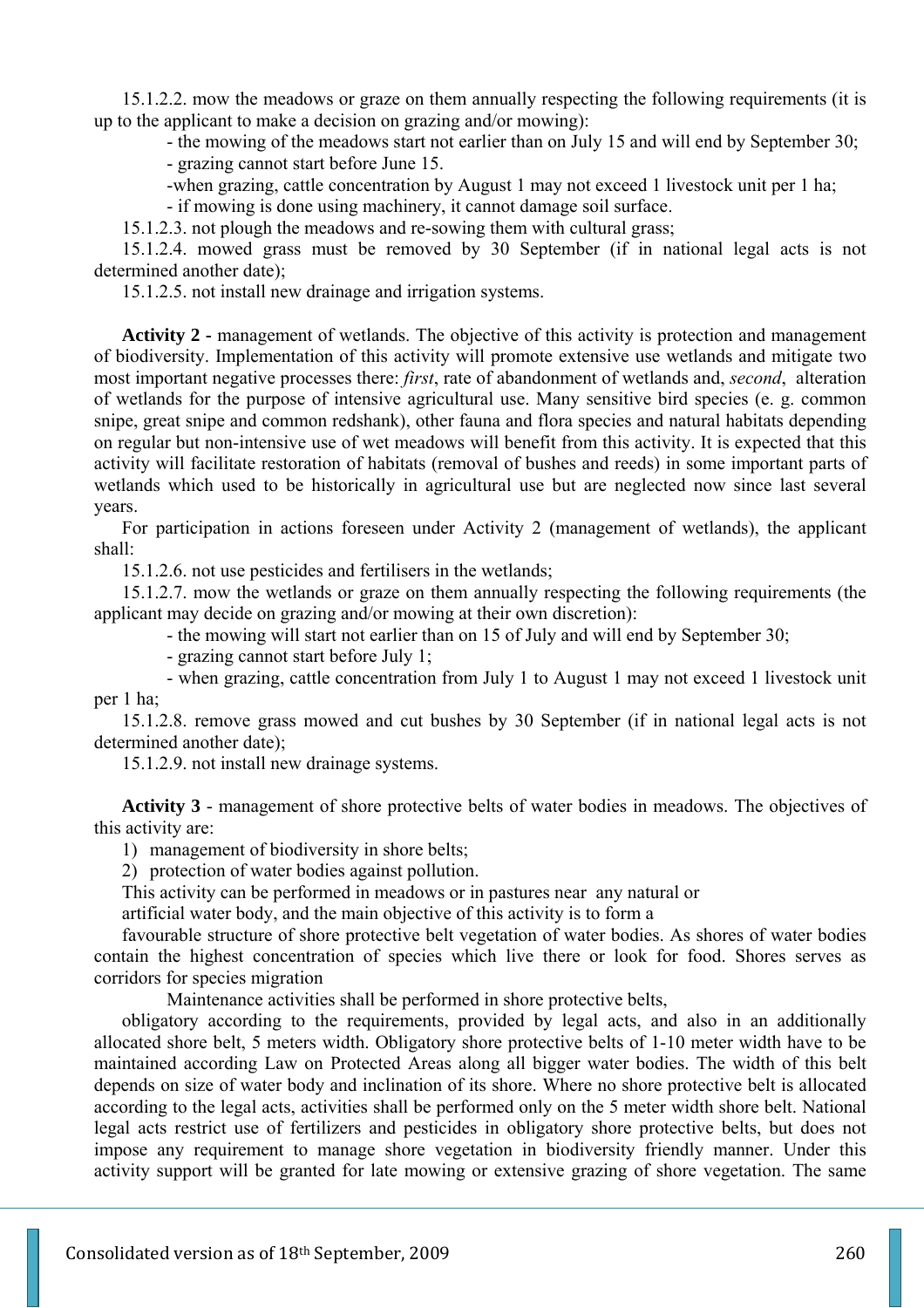method of management in additionally designated 5 meter wide protective belt in adjacent grassland area will strengthen the quality and functions of that important habitat.

Obligation not to use any fertiliser, pesticides or liming substances in additionally designated 5 meter wide belt will contribute to the improvement of water quality in open water bodies.

For participation in actions foreseen under Activity 3 (management of shore belts of water bodies in meadows), the applicant shall:

15.1.2.10. Not to plough, not to use pesticides and fertilizers or liming substances;

15.1.2.11 once a year – to mow grass up to water-line or graze live-stock in the area according to the requirements of national legal acts (the applicant is free to choose between grass mowing or grazing):

- to start the grass mowing not earlier than 15 July and finish it not later than 30 September;

- to remove the mowed grass till 30 September;

- to graze the live-stock in observance of distances up to the water body shore, envisaged in legal acts; the grazing must be started not earlier than 15 June and be performed at the intensity not higher than 1LU/1ha.

**Activity 4** - protection of water bodies against pollution and soil erosion on the arable land.

The objectives of this activity are:

1) protection of water bodies against pollution and prevention of soil erosion by promotion of environmentally-friendly management methods and economic activity compliant with nature protection requirements in places with high risk of soil erosion and water contamination,

2) establishment of places for protection of wild plant and animal habitats in territories with high utilisation intensity of arable land.

 This activity will support establishment of additional shore protective belt along any natural or artificial water, neighbouring with arable land. Maintenance activities shall be performed in the shore protective belt, obligatory according to the requirements, and also in additionally established shore belt 5 meters width, where arable land is converted into a perennial meadow of extensive use.

 Additional shore protective belt will serve as buffer mini2mising filtration of nutrients into the water bodies. As the edges of arable land next to water body are mostly on slopes establishment an proper management of protective shore belt will help to avoid soil erosion.

Late mowing or extensive grazing at the end of summer improves the structural variety of the shore vegetation creating new nesting grounds for birds, shelter for other animals.

For participation in actions foreseen under Activity 4 (protection of water bodies against pollution and soil erosion on the arable land), the applicant shall:

 15.1.2.12. to convert arable land into perennial meadow in 5 meter width belt near the shore security zone, obligatory according legal acts, by sowing this belt with a mixture of perennial grass till July 1;

15.1.2.13. not to plough, not to use pesticides and fertilizers;

15.1.2.14. once a year – to mow grass up to water-line or graze live-stock in the area according to the requirements of national legal acts (the applicant is free to choose between grass mowing or grazing):

to start the grass mowing not earlier than 15 July and finish it not later than 30 September;

- remove grass mowed till 30 September;

- to graze the live-stock in observance of distances up to the water body shore, envisaged in legal acts; the grazing must be started not earlier than 15 June and be performed at the intensity not higher than 1LU/1ha.

**Activity 5** - stubbly field in winter season.

The objectives of this activity are:

1) to foster biodiversity in intensive used agricultural areas;

2) to facilitate containment of erosion..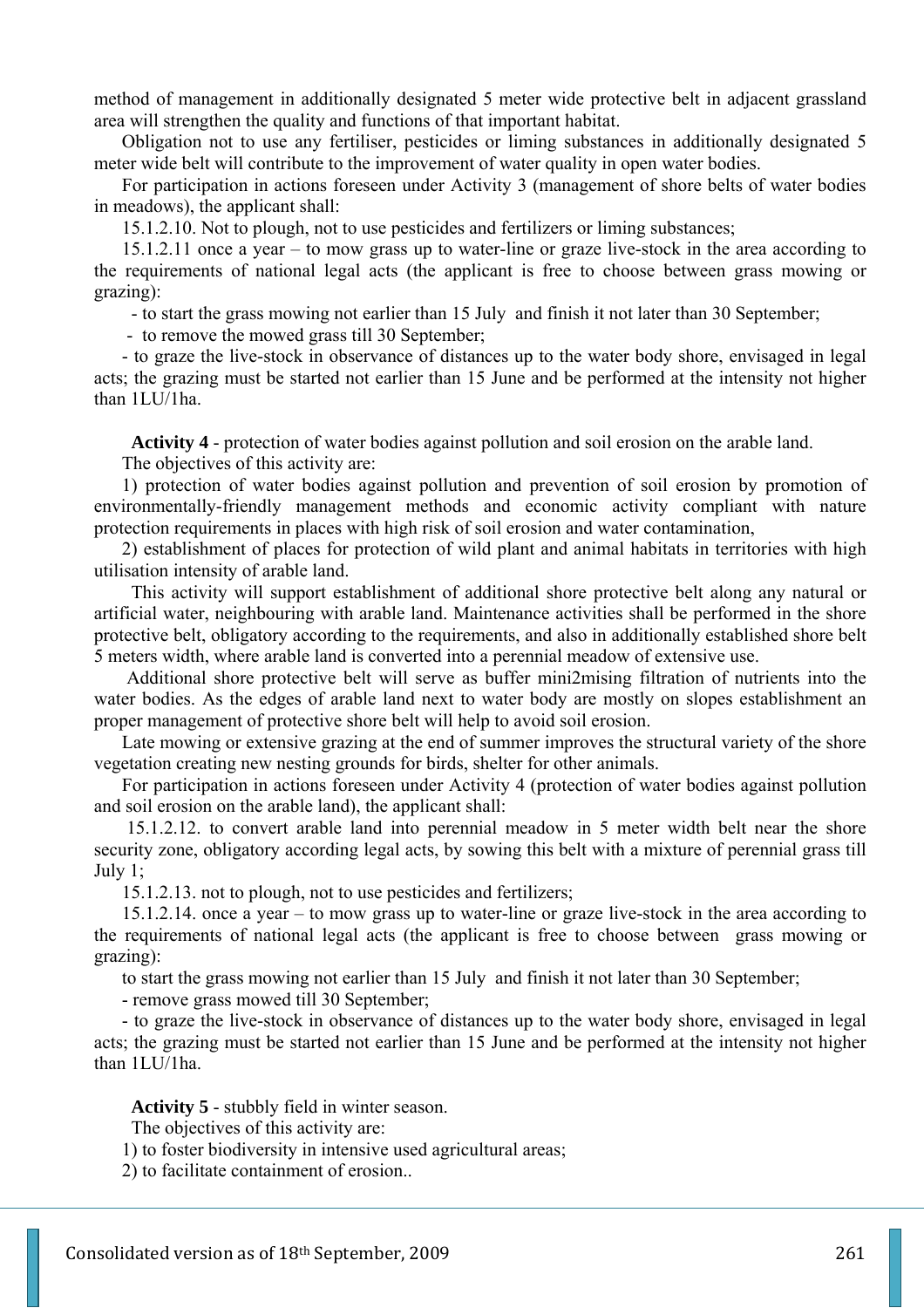Over wintered stubbles provide an important winter food source for seed-eating birds, from split grain and the seed of brad-leaved weeds. They are also a beneficial habitat for brown hare, grey partridge and other wintering birds. Stubbly fields provide shelter for many species of rodents which are important source of food for endangered birds of prey.

Soil surface of over wintered stubbles is locked by roots of plants and is more resistant against water and wind erosion. This is important in areas where intensive production of cereals takes place in huge open monoculture fields.

After harvesting of cereals or oilseed rape, stubbly fields shall rest not ploughed until  $1<sup>st</sup>$  of March next year. Each year a stubbly field, left for winter season may be located in another place, but the area of each field every shall be the as indicated in application form.

For participation in actions foreseen under Activity 5 (stubbly field in winter season), the applicant shall:

15.1.2.15. after the harvesting to put order straw in order, bailing it into rolls or shredding it and spreading on the surface.

15.1.2.16. light cultivation of the surface for the purpose of coppiceing of weed seeds or loosening the compressed soil is permitted to be performed only till 30 September*;* 

15.1.2.17. not spray any pesticides, any herbicides after harvesting;

15.1.2.18. not use any fertilizers on stubble, not to lime, graze or trim stubbly fields;

**Activity 6** - Strips or plots of melliferous plants in the arable land. The objective of this activity is enhancement of biodiversity in intensive used arable land.

Incorporating flowering plants in a plot will boost the numbers of pollen and nectar feeding insects, including butterflies and bumblebees.

 Strips or fields of the mixture of melliferous plants, consisting of at least three species of melliferous plants (for instance red clover, alsike clover, birdsfoot trefoil) shall be planted in small plots, up to 0.5 ha on the arable land by spreading them across the farm evenly (one area per 10 ha of the arable land).

For participation in actions foreseen under Activity 6 (the strips or plots of melliferous plants in arable land), the applicant shall:

15.1.2.19. in July-August or April-May – to sow a mixture of melliferous plants, consisting of at least three species of melliferous plants (for instance red clover, alsike clover, birdsfoot trefoil). Such fields must be planted as separate fields or as strips of at least 6 m. in width. No species of the melliferous plants shall exceed 70% of the mixture. The mixture can include non-aggressive spike plants (for instance, meadow fescue, sheep's fescue bluegrass etc) for the purpose of avoiding of spreading of annual weeds;

15.1.2.20. the strips or fields of the melliferous plant mixture in one location shall not exceed the area of 0.5 ha. To ensure that strips or fields are well distributed across the land no more than one field of such melliferous mixture must be sown for each 10 ha of arable land;

15.1.2.21. hand work shall only be used for local control of injurious weeds (melancholy thistle, dock, common ragwort, etc.);

15.1.2.22. it is forbidden to use pesticides, fertilizers, liming;

15.1.2.23. in order to stimulate late blooming of the mixture, in June half of the plot must be cut down, in September - the entire plot must be mowed down. It is obligatory to remove the cute or mowed grass.

15.1.2.24. The area of the melliferous mixture shall not be used as a roadway or a U-turn point for machinery or as a storage area;

15.1.2.25. from 15 September the areas of melliferous mixture can be used for livestock grazing.

**Activity 7** - management of the holding landscape elements. Management of the hedgerows. The objective of this activity is to preserve ant to manage landscape elements, protection of biodiversity, protection of soil against wind erosion. If the hedgerow are not managed, trimmed, they become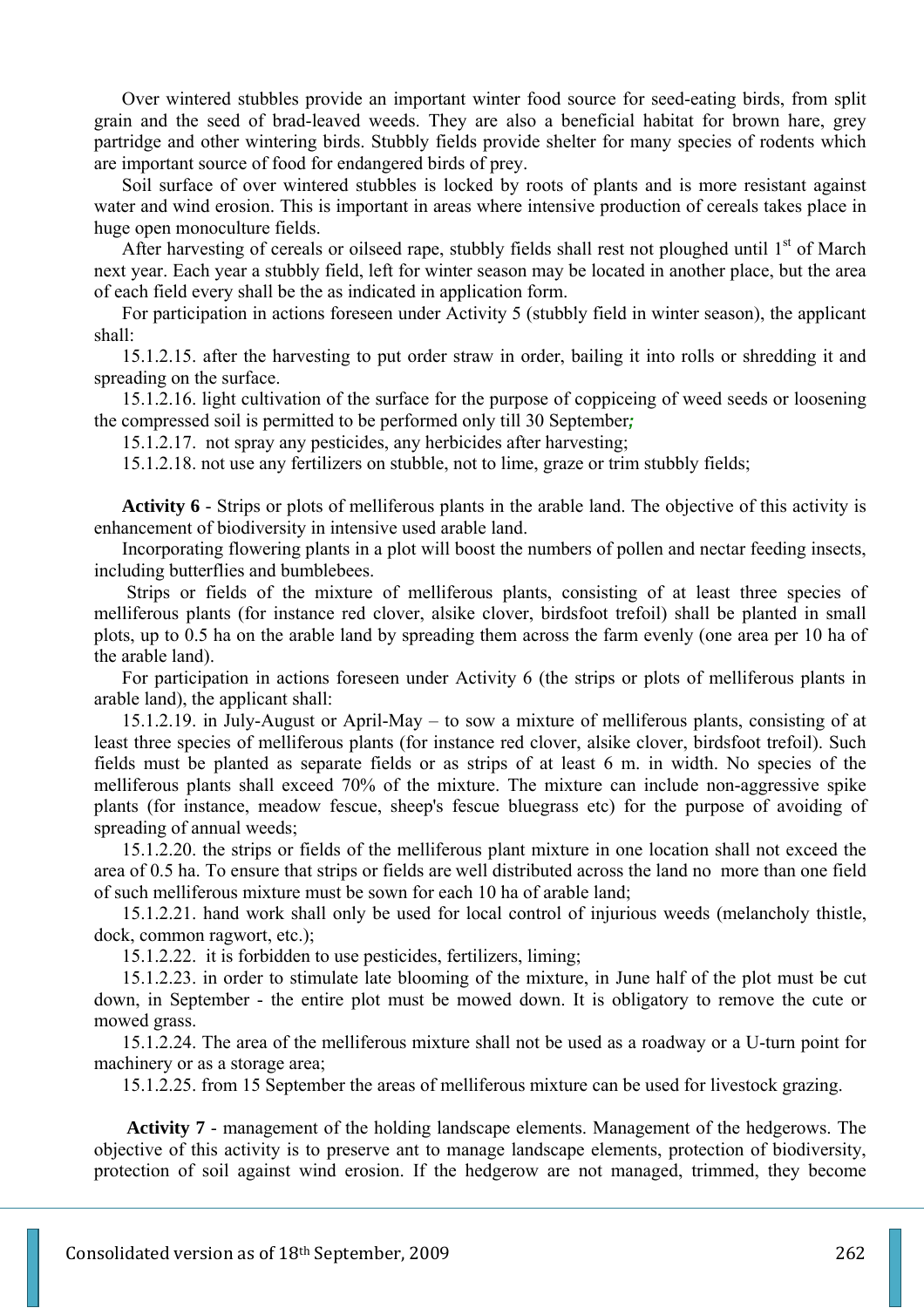stunted and make landscape unattractive. The management of hedgerow helps to protect soil against wind erosion.

For participation in actions foreseen under Activity 7 (management of the holding landscape elements), the applicant shall:

15.1.2.26. The hedgerow must be trimmed;

15.1.2.27. at least 2 times during the vegetation season the hedgerow must be trimmed;

15.1.2.28. it is forbidden to trim hedgerow during the bird-breeding season (1 March to 31 July);

15.1.2.29. it is forbidden to plough soil in 1 meter width along hedgerow;

15.1.2.30 the high of hedgerow must be at least 1 m and the length of hedgerow must be at least 1 m;

15.1.2.31. near hedgerow must be declared fields.

**Activity 8** – management of reclamation ditches. The objective of this activity is protection of water bodies against pollution and protection of biodiversity. In order to protect reclamation ditches against erosion and pollution from agricultural activities it is advisable management of reclamation ditches.

For participation in actions foreseen under Activity 8 (management of shore protective belts and slopes of reclamation ditches), the applicant shall:

15.1.2.32. to mow the slopes of melioration ditches once a year (start mowing not earlier than 15 July and end by 30 September);

15.1.2.33. to cut bushes from the slopes of reclamation ditches;

15.1.2.34. the grass mowed from reclamation ditches must be removed by 30 September.

### **15.1.3. AID INTENSITY**

Annual payments:

- for Activity 1 (management of meadows) – EUR 98/ha;

- for Activity 2 (management of wetlands) – EUR 229/ha (in non UAA) and EUR 168/ha (in UAA);

- for Activity 3 (management of additionally installed shore protective belts of water bodies in meadows) – EUR 100/ha; (management of obligatory by national legal acts shore protective belts of water bodies)- EUR 109/ha

- for Activity 4 (protection of water bodies against pollution and soil erosion on arable land) – EUR 160/ha;

- for Activity 5 (stubbly field in winter season) – EUR 145/ha;

- for Activity 6 (the strips or plots of melliferous plants on the arable land) – EUR 62/ha;

- for Activity 7 (management of the the holding landscape elements) – EUR 437/ha (EUR  $0,437/10m^2$ ;

- for Activity 8 (management of reclamation ditches) – EUR 100 /ha

### **SCHEME 15.2.**

### **ORGANIC FARMING SCHEME**

The aim of this scheme is to support organic farming as the production system that ensures the production of quality food products with good market potential.

First and foremost organic farming is an important measure of agrarian environmental protection since it helps to retain and improve quality of soil, reduce water pollution and emissions to the atmosphere, secure the stability of the eco-system and biodiversity. On the other hand, this way of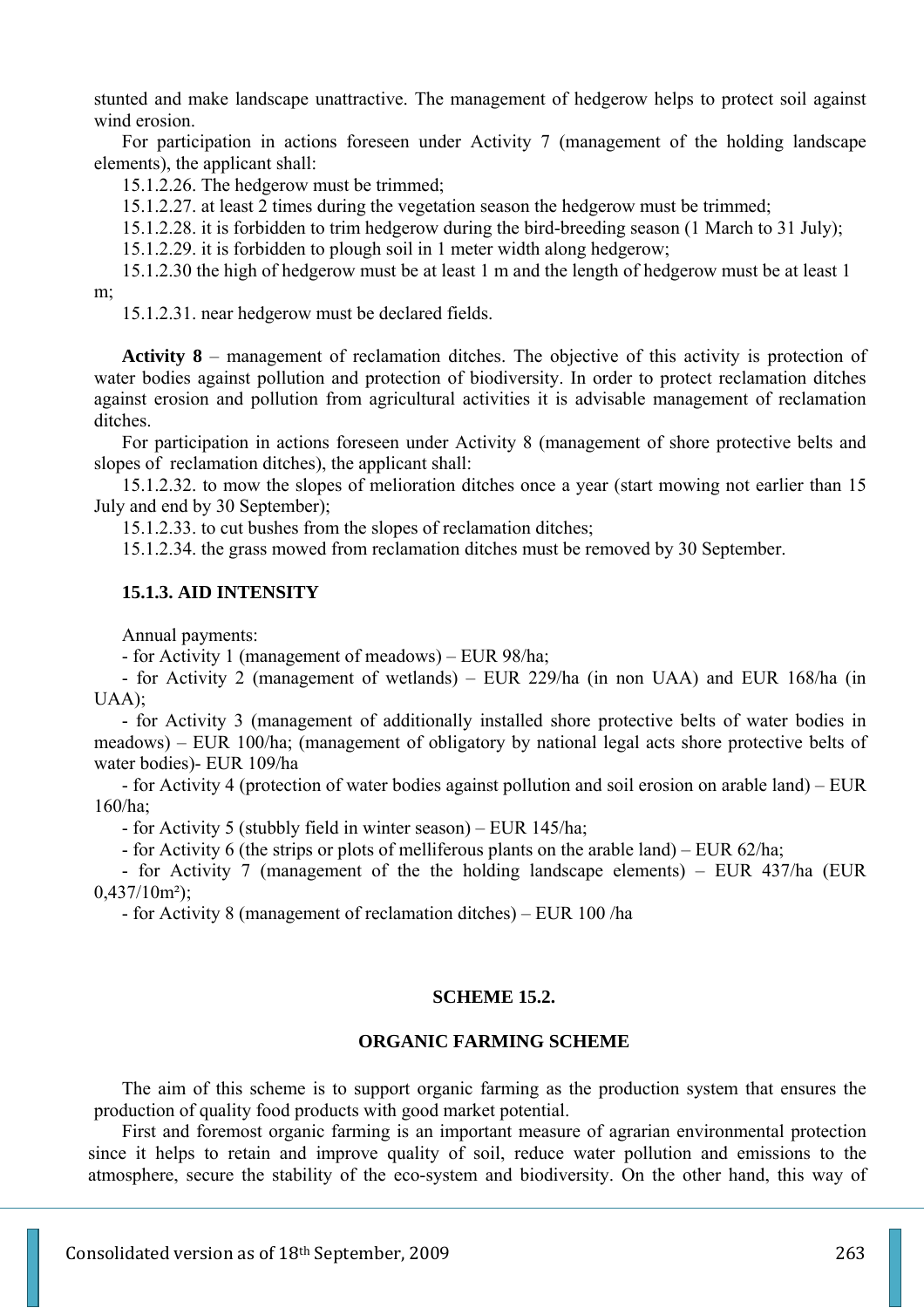farming helps to cherish the old-school environment-friendly farming traditions, retain the authentic agrarian landscape.

Organic farming helps to diversify economic activities and provide the residents of the country with quality foodstuffs.

The growth of the volumes of organic farming is bringing about more possibilities to provide organic products to the market, which results in the growth of farmers' income.

## **15.2.1. JUSTIFICATION OF THE SCHEME**

In the European Union's agricultural policy puts emphasis on improving attention environmental protection while allowing farming. In that light organic farming is one of the most popular environmental measures. Organic farming helps growing healthy and valuable crops, preserving biodiversity and reducing pollution of the environment, while the viability of soil and plants results from measured, planned and natural, environment-friendly farming methods.

## **15.2.2. ELIGIBILITY CRITERIA AND REQUIREMENTS FOR SUPPORT**

15.2.2.1. Follow the rules approved by EU and national legal acts of organic production at least for the duration of agri-environmental commitments;

15.2.2.2. Submit an organic farm certificate issued by an organic farm certification institution;

15.2.2.3. Declare utilized agricultural area on annual basis;

15.2.2.4. Partially sell/use as production that is supplied to the market. Rules for this requirement are defined by Ministry of Agriculture. In the order of Minister of Agriculture it is defined, that participant of this scheme will get payment after he will present to National paying agency bill about of part sold production.

### **15.2.3. AID INTENSITY**

 Support is granted for certified and declared areas, used for producing organic agricultural products:

- for grain crops – EUR 215/ha;

- for perennial grass – EUR 127/ha.

 1) Payments will only be made available to stock-keepers certified under the requirements of Council Regulation (EEC) No. 2092/91 of 24 June 1991 on organic production of agricultural products and indications referring thereto on agricultural products and foodstuffs (as last amended and supplemented by Commission Regulation (EC) No. 2254/2004 of 27 December 2004) OL 2004 L 385, p. 20 and of the Rules for Organic Farming, for the area of perennial grass of a maximum of 3 ha per one livestock unit;

 2) Seed growing holdings certified in accordance with the requirements of Council Regulation (EEC) No 2092/91 of 24 June 1991 and Commission Regulation (EEC) No 1452/2003 14 August 2003 and Organic farming regulations for parcels used for organic seed growing.

- for vegetables, potatoes – EUR 440/ha;

- for herbs  $EUR 489/ha$ ;
- for berries and for gardens EUR 516/ha.

Payments are made for organic farming and farming in transition.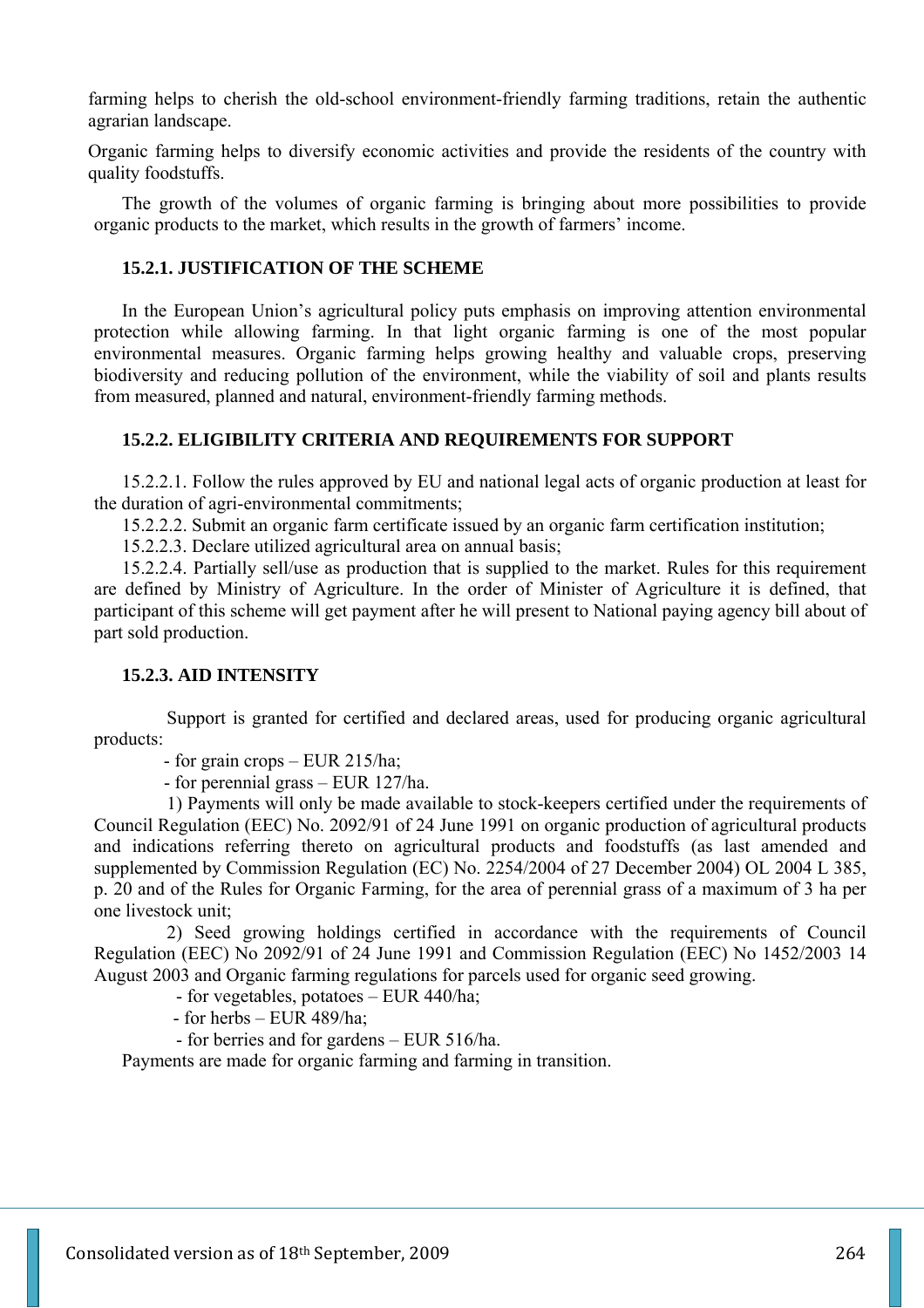#### **SCHEME 15.3.**

#### **RARE BREEDS SCHEME**

The objective of this measure is to promote keeping and breeding of the old local endangered breeds of native domestic animals and birds.

### **15.3.1. JUSTIFICATION OF THE SCHEME:**

This scheme is designed to preserve the old local breeds of animals and birds in danger of extinction.

Local breeds of animal are identified in Programme of FAO AnGR Global Focal Point & Baltic Genofond in cooperation with FAO SEUR.

The local breeds of animals and birds in danger of extinction and the number of rare-breed animals and birds registered as of February 22, 2006 are as follows:

Žemaitukai horses (Also Big Žemaitukai) – 314; Lithuanian Weighted horses – 472; Lithuanian Ash-Grey – 162; White-backed cattle - 162; Lithuanian Black and White cattle (old genotype)– 339; Lithuanian Rufous (old genotype) – 101; Lithuanian White pigs (old genotype) – 1490; Lithuanian Native (Wattle) pigs – 45; Lithuanian Native Coarse-wooled sheep – 41; Lithuanian Blackhead sheep (old genotype)– 1849; *Chicken* geese – 355.

The information about the number of registered rare-breed animals and birds is given by State animal supervision service under Ministry of Agriculture.

#### **15.3.2. ELIGIBILITY CRITERIA AND REQUIREMENTS FOR SUPPORT**

15.3.2.1. applicant has to have at least 1 animal unit or 10 domestic birds units of local breeds in danger of extinction;

15.3.2.2. Animal breeding may only be done only by the way of pure breeding, i.e. using only animals of the same breed for that purposes only.

15.3.2.3. Animal herds may be increased only with animals purchased off herds or flocks of endangered old native animals and domestic birds or with animals that are genetically confirmed as belonging to this herd.

15.3.2.4. follow the requirements for animal welfare and animal registration and identification;

15.3.2.5. maintain the number of endangered Lithuanian animals and domestic birds as specified in the application over the period of support (at least for 5 year).

### **15.3.3. AID INTENSITY**

Support is granted for rare Lithuanian breeds.

- for Žemaitukai horses EUR 198 per horse;
- for Big Žemaitukai horses)– EUR 198 per horse;
- for Lithuanian Weighted horses– EUR 191 per horse;
- for Lithuanian Ash-Grey cattle) –– EUR 180 per cattle unit;
- for Lithuanian White-Backed cattle– EUR 180 per cattle unit;
- for Lithuanian Rufous and Black and White cattle (local genotype)–– EUR 180 per cattle unit;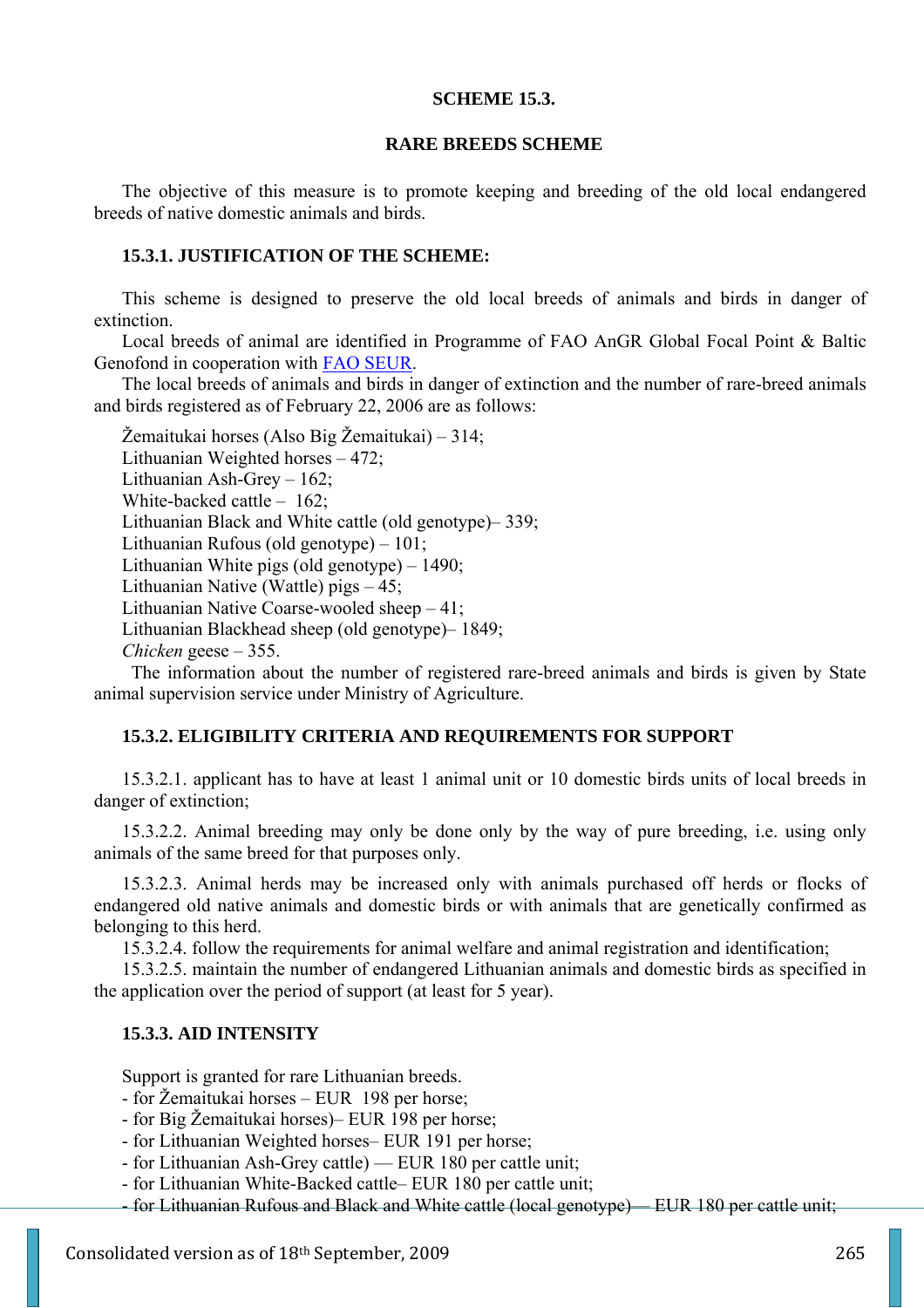- for Lithuanian White pigs (old genotype) EUR 65 per pig;
- for Lithuanian Native (Wattle) pigs– EUR 65 for per pig;
- for Lithuanian Coarse-wooled sheep– EUR 28 per sheep;
- for Lithuanian Blackhead sheep (old genotype) EUR 28 per sheep;
- for *Chicken* geese EUR 3 per Chicken goose.

#### **SCHEME 15.4.**

#### **SCHEME FOR IMPROVING THE STATUS OF WATER BODIES AT RISK**

The objective of the scheme is to help achieve good status of water bodies that by especially big negative impact of farming - pollution of water with nutrients, organic substances - are at risk not to achieve good status till 2015 (as is required by Water Framework Directive 2000/60/EC and Water Law of Lithuania).

#### **15.4.1. JUSTIFICATION OF THE SCHEME:**

The Water Framework Directive 2000/60/EC that fixes the basis for water management in the European Union requires that by 2015, good status be attained in all water bodies. Good status is described as condition similar to the natural condition that is little affected by human activity. Attaining such a status is a huge commitment as water bodies are affected by a lot of human activities, agriculture among them. That is an activity that has one of the greatest impacts on water bodies in Lithuania. Of the 790 of water bodies in Lithuania that are at risk of not to attain good status till 2015 (*"water bodies at risk"*), 22 percent of water bodies are at risk due to the negative impact of agricultural – pollution of water with nutrients and organic substances coming from agricultural areas because of the intensive animal husbandry or arable land farming. The part of water bodies at risk were identified according to the estimated data and assumptions, thus they have to be revised. The updated list of water bodies at risk because of agricultural impact and their basins territories will be determined by the end of November 2007. Especially big negative impact on water bodies is made by large quantities of nutrients (phosphorus and nitrogen) that reach water bodies from arable land. In terms of area, the catchments areas of water bodies at risk due to the agriculture impact occupy nearly onefourth of the country's territory. To achieve good status of these water bodies, more attention has to be paid to this particular territory. Agriculture is the source of scattered pollution, one that is much more difficult to control than the pollution coming from concentrated pollution sources. Efficient control of agricultural pollution requires huge financial and human resources and therefore giving financial incentives to farmers to reduce this pollution has better outlook in this regard.

The scheme for improvement of water body at risk consists of the measure *Conversion of arable land into permanent pasture (meadow)*. It is designed to reduce nitrogen and phosphorus reaching water bodies at risk because of the soil erosion and fertilizing. Surveys have established that the quantity of nitrogen wash-outs off soil sown with permanent grassland into water bodies is several times less than that off arable land. The status of every water body mostly depends on the activities in its catchment territory, thereby the implementation of measure will lead to the improvement of risk water bodies status and contribute to the implementation of WFD water protection objectives. As the implementation of measure will reduce nutrients inflow to the Baltic Sea, it will contribute to the reduction of Baltic Sea eutrophication processes, that is identified as the priority Baltic Sea environment problem by HELCOM.

The criteria for the identification of risk water bodies are approved by the Order of the Minister of Environment No D1-256 *on Approval of Description of Surface Water Bodies Types, Description of Indicators of Reference Conditions of Surface Water Bodies Quality Elements, Description of Criteria*  for the Designation of Heavy Modified and Risk Water Bodies" of 23 May 2005. However, these criteria as well as risk water bodies were designated preliminary, thus they should be revised. After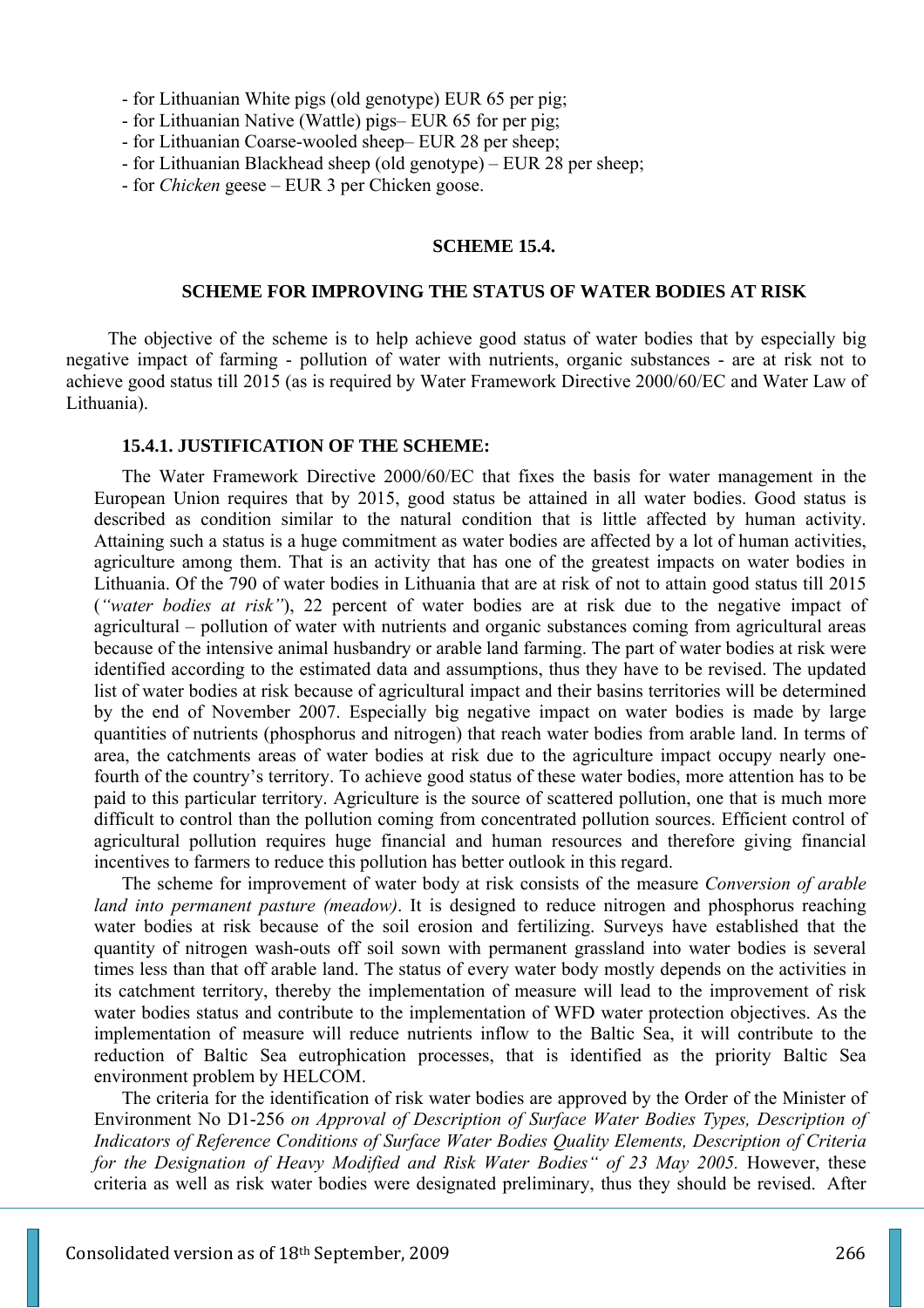final designation of water bodies at risk because of agricultural pressures, their basins territories will be identified and separated.

After the identification of water bodies at risk and their basins territories the scheme will be implemented from 2008.

After the river basin management plans will be adopted and detailed rules for support under Water Framework Directive will be fixed, this measure will be revised.

## **15.4.2. ELIGIBILITY CRITERIA AND REQUIREMENTS FOR SUPPORT**

15.4.2.1. The area of arable land under conversion into a perennial pasture (meadow) shall be at least 1 ha and shall be within the catchments area of water body at risk.

15.4.2.3. Applicant who is accepted to implement the measure shall sow permanent grass by July 1 in the first year of implementing of scheme.

15.4.2.4. Maximum of 1 LU/ **1**ha on the field converted into a permanent pasture (meadow), when said area is to be used for stock-breeding purposes.

15.4.2.5. not use pesticides and fertilizers.

15.4.2.6. first mowing must be done till  $1<sup>st</sup>$  of August. After first mowing remove grass mowed till  $1<sup>st</sup>$  of August. The second mowing will start not earlier than on 15 of August and will end by September 30.

15.4.2.7. after second mowing remove grass mowed till 30 September.

### **15.4.3. AMOUNTS OF SUPPORT**

Income foregone resulting from the conversion of arable land into a permanent pasture (meadow) – 118 EUR/ha.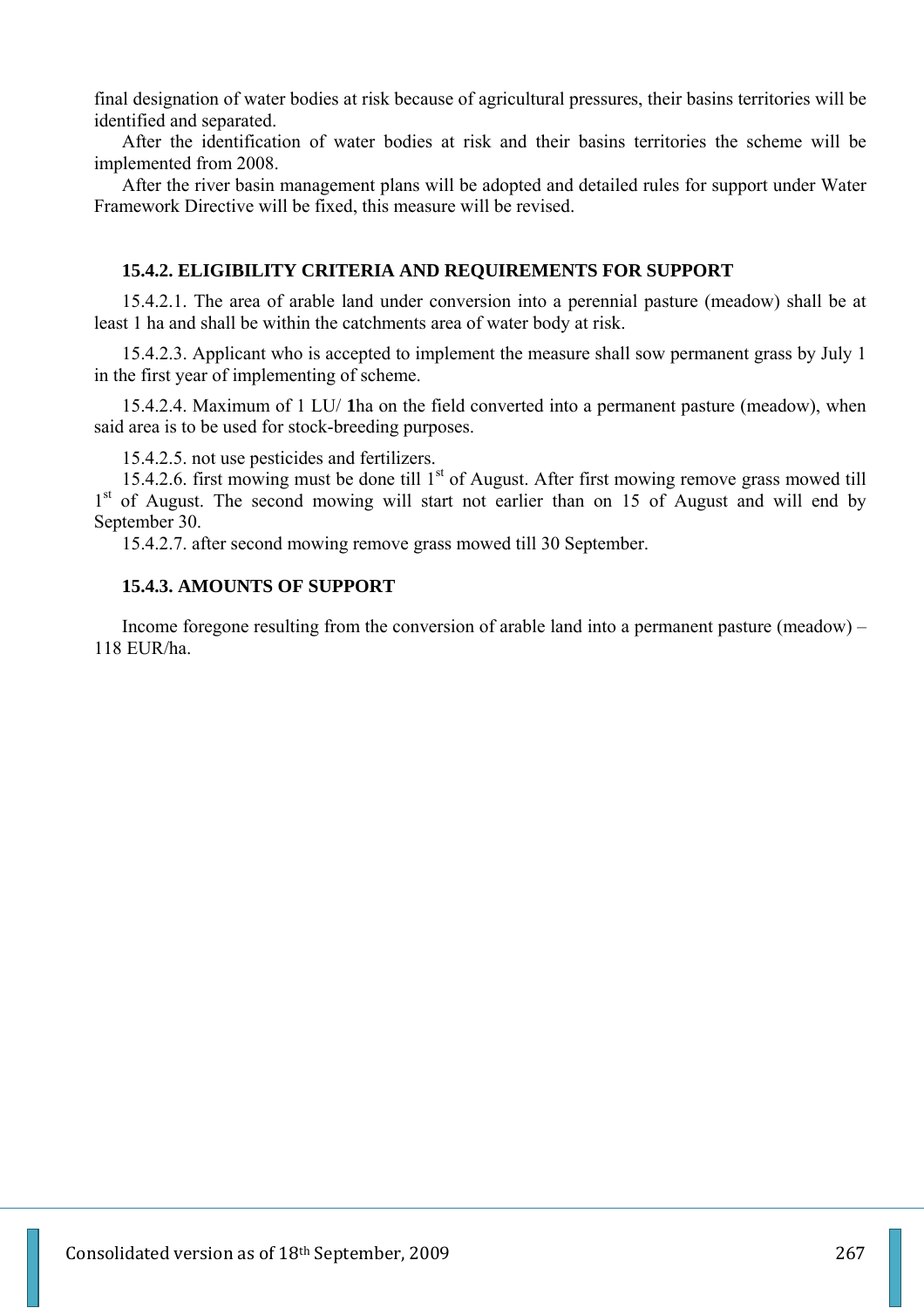#### **MEASURE 2**

#### **FIRST AFFORESTATION OF AGRICULTURAL LAND**

Code of the measure 221.

#### **LEGAL BASIS**

Articles 36 (b) (i) and 43 of Council Regulation (EC) No. 1698/2005. Articles 30 and 31 and point 5.3.2.2.1 of Annex II of Commission Regulation (EC) No 1974/2006.

#### **1. RATIONALE FOR INTERVENTION**

This measure bears compensatory character and is implemented to promote afforestation of agricultural land as alternative land use, to decrease dependency on agricultural activities, as well as to develop forestry in accordance with the goal provided for in the Lithuanian Afforestation Programme and the Lithuanian Forestry Policy and Its Implementation Strategy . It foresees until 2020 to increase forest cover of the country by 3 % by planting at least 7 thousand ha per year of new forest on state and private land. This will improve ecological and environmental conditions in the country and ensure cost-effective use of wasted and low-value land and reach forest cover level of the country close to that of other Baltic countries. Also this measure is designed to implement EU Forest Action Plan which aims to promote afforestation with the purpose of environmental protection and to encourage the production of forest biomass energy. Afforestation is an important measure in the context of climate change mitigation as forests play a big role for carbon sequestration and biomass production. By extending forest areas in the shoreline of the seaside, the effects of strong winds will be diminished as well. Protective role of forest, which is predetermined by hydrophysical properties of its soils, is significant in protecting the ground and the surface water quality, regulating river flows.

Afforestation permits shall be issued following the requirements of the land use plans for afforestation approved by regional municipalities which fulfill European and state environmental requirements for new forest. Areas for afforestation are selected taking into account factors such as underground water protection areas, landscape, recreational resources, karst protection zone, vulnerable areas for soil erosion, areas with low soil fertility points, abandoned land, land which has the border with existing forests, land which has no suitable access and is not covered by NATURA 2000 network or other protected areas or areas important for birds, habitats protection etc.

In regard to fire risk, in order to decrease it when planning afforestation of medium and high fire risk areas, firebreak belts are foreseen and mixed broadleaf – coniferous forests are to be planted.

#### **2. DESCRIPTION OF THE MEASURE**

This measure bears a compensatory character.

Under this measure, afforestation can be carried out on agricultural state and private land used for agricultural production, which are apt for afforestation for environmental reasons.

2.1. Support for afforestation of agricultural land consists of:

2.1.1. an one-off establishment grant;

2.1.2. an annual maintenance and protection premium per hectare to contribute covering the costs for a new forest (excluding short-rotation (plantation) forest or forest established on state land) payable for a maximum of 5 years;

2.1.3 an annual premium per hectare to cover loss of agricultural income resulting from afforestation. It can be paid for a maximum period of 15 years for farmers or their groups who are engaged in afforestation and who used the land before its afforestation for agricultural production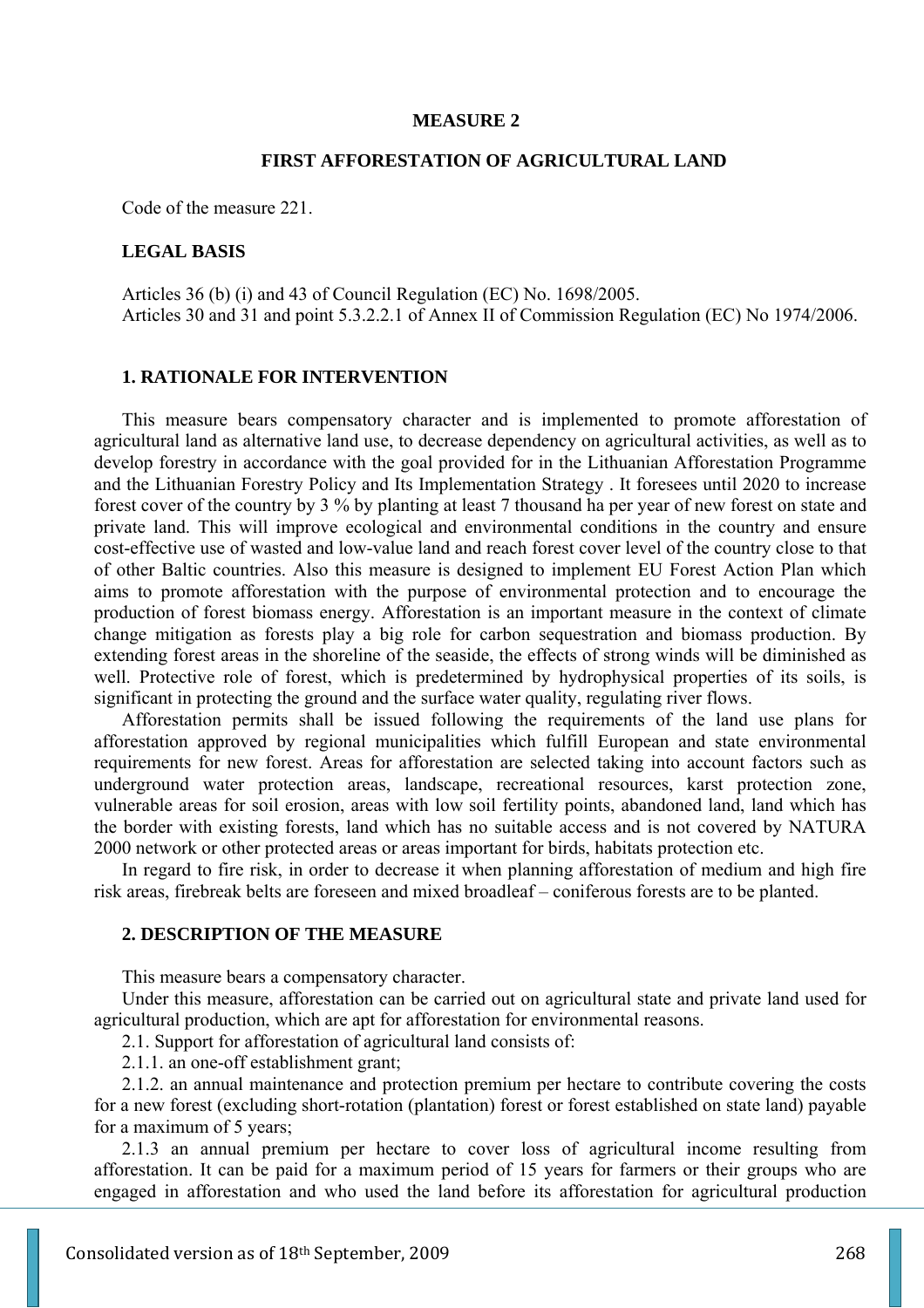purposes, or for any other natural persons or private legal entities. This premium is not available when short rotation (plantation) forest is planted.

2.2. Support for the afforestation of agricultural land owned by public authorities will cover only the costs of establishment.

#### **3. OBJECTIVES OF THE MEASURE**

**3.1. Overall objective:** To promote afforestation of land used for agricultural production as an alternative land use, to promote the development of forestry and its role within context of climate change mitigation, to ensure improvement of local environmental conditions and to help to solve the unemployment problems in rural areas.

#### **3.2. Specific objectives:**

- 3.2.1. To increase the forest cover of the country;
- 3.2.2. To reduce dependency on agriculture of rural population;
- 3.2.3. To increase economical, ecological and social value of the locality and land holdings;
- 3.2.4. To provide new employment opportunities in rural areas;
- 3.2.5. To provide new sources of income.

#### **3.3. Operational objectives:**

3.3.1. To promote afforestation of agricultural land used for agricultural production;

3.3.2. To encourage establishment of short rotation (plantation) forest.

### **4. TYPES OF BENEFICIARIES**

4.1. Natural persons or legal entities who own agricultural land as well as state forest holders.

### **5. SCOPE AND ACTIONS**

5.1. Planting forest and short-rotation coppices of fast growing species in agricultural land used for agricultural production and apt for afforestation for environmental reasons.

#### **6. DEFINITIONS**

**6.1. Agricultural land for afforestation** - land of good agrarian and environmental (later on cross compliance criteria) condition which is used or is suitable to use for the production of agricultural products.

**6.2. Farmer** (for the purpose of this measure) – natural person or private legal entity which allocates major part of its working time for agricultural activities and earns at least 50 % of income from it.

**6.5. Fast-growing species for short–term cultivation** shall mean species with a rotation time, namely the period between two harvest cuts on the same parcel, of not less than 6 and not more than 15 years.

### **7. ELIGIBILITY CRITERIA AND REQUIREMENTS FOR SUPPORT**

7.1. The applicant shall fulfill general provisions and requirements defined in the Chapter II of Annex I to the RDP 2007-2013.

7.2. The land for afforestation has to be in good agrarian conditions (declared for past 2 years) and used for agricultural production.

7.3. In the case of fast-growing species for short-term cultivation, support shall be granted for establishment of fast growing species of which the period between two harvest cuts is from 6 up to 15 years.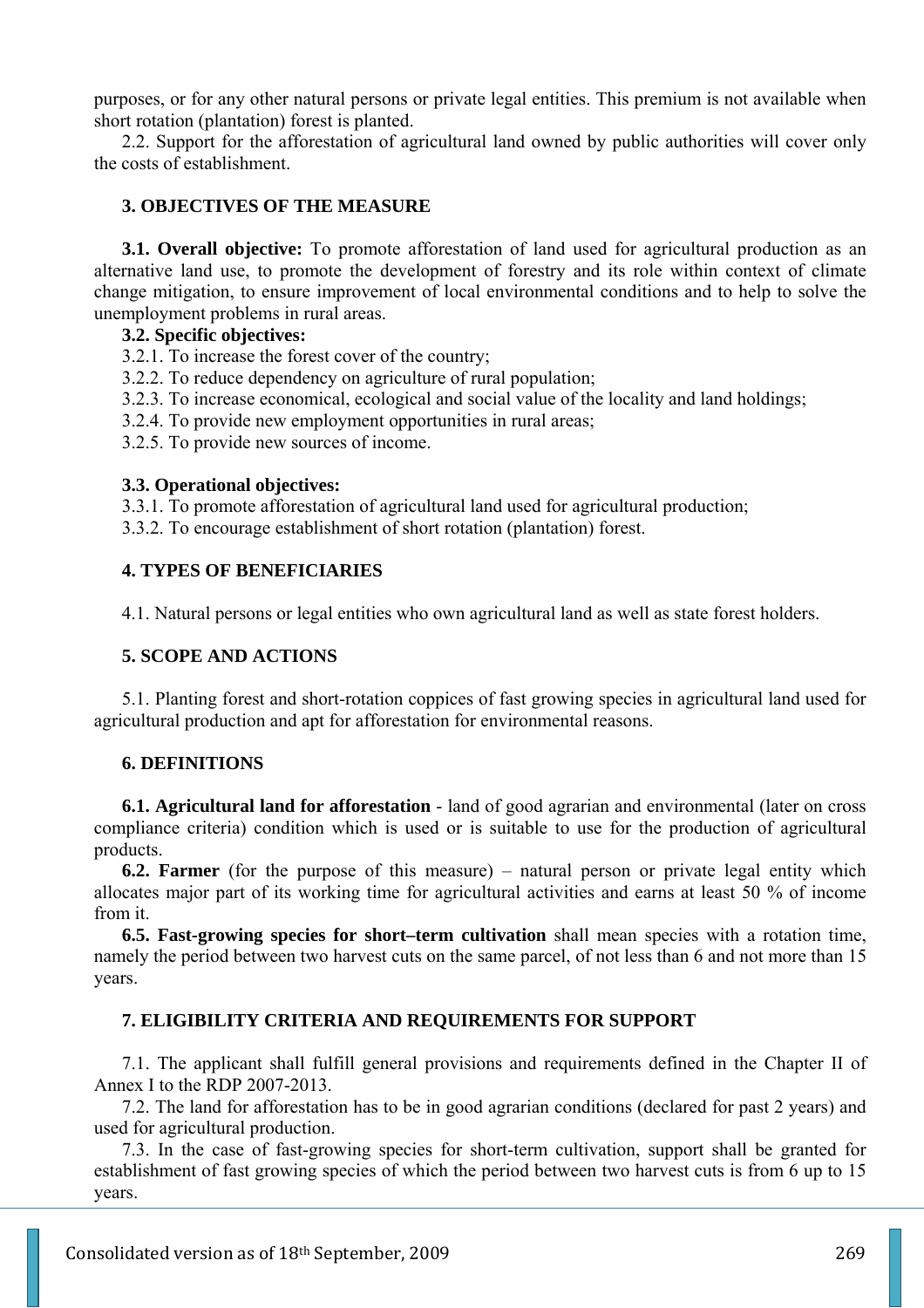7.4. The afforestation area shall be at least 0,5 ha, with the exception of land bordering with forest; 7.5. Support is available only when native tree species and bushes (table below) are used for afforestation, except when fast- growing species are planted for establishing short rotation forest:

| Species of trees and bushes eligible for support                                                |
|-------------------------------------------------------------------------------------------------|
| <b>Conifers</b>                                                                                 |
| Scots pine – <i>Pinus sylvestris L.</i>                                                         |
| Norway spruce – Picea abies $(L)$ H. Karst.                                                     |
| European larch - Larix decidua Mill.                                                            |
| European yew - Taxus baccata L.                                                                 |
| Hardwood broadleaf tree species:                                                                |
| Penduculate oak – Quercus robur L.,                                                             |
| Sessile oak - Quercus petraea Liebl.                                                            |
| beech – Fagus sylvatica L.                                                                      |
| $ash-Fraxinus$ excelsior $L$ .                                                                  |
| maple – Acer platanoides $L$ .                                                                  |
| elm - Ulmus glabra Huds, Ulmus minor Mill, Ulmus laevis Pall.                                   |
| hornbeam – Carpinus betulus L.                                                                  |
| Softwood broadleaf tree species:                                                                |
| birch - Betula L.                                                                               |
| black alder-Alnus glutinosa L.                                                                  |
| lime tree - Tilia cordata Mill.,                                                                |
| $aspen-Populus$ tremula L., hybrid aspen-Populus tremula $\times Populus$ tremuloides           |
| Other conifer and broadleaf tree sprecies and bushes:                                           |
| Rosa L., Crataegus L., Padus avium Mill., Pyrus communis L., Pyrus pyraster (L.) Burgsd,        |
| Malus sylvestris (L.) Mill., Euonymus europaeus L., Euonymus verrucosus Scop., Viburnum         |
| opulus L., Lonicera xylosteum L., Cornus sanquinea L., Ribes nigrum L., Ribes rubrum L.,        |
| Ribes alpinum L., Prunus spinosa L., Cerasus vulgaris Mill), Berberis L., Frangula alnus Mill., |
| Rhamnus cathartica L., Sorbus aucuparia L., Corylus avellana L., Juniperus L.                   |
| Fost quarriage appearance for short restation founds                                            |

**Fast-growing species for short-rotation forest:** 

Aspen, poplar –*Populus L., Populus tremula×Populus tremuloides*

white alder – *Alnus incana (L.) Moench*

7.6. The applicant shall provide permission to plant forest on a non-forest land site;

7.7. The applicant shall present a Plan on Forest Planting and Natural Regeneration approved by competent institution;

7.8. The applicant shall provide a certificate of origin of forest seedlings/seeds in the manner prescribed by the legislation**.** 

7.9. Support for afforestation of state agricultural land is only made available to cover the costs of afforestation;

7.10. An establishment grant is paid in the first or second year of the planting, based on the completion of the forest establishment works. The establishment grant is paid when state forestry officials ascertain that the forest was planted in accordance to the approved Plan on Forest Planting and Natural Regeneration and that its quality meets the requirements of the Afforestation and Reforestation Guidelines.

7.11. The Lost Income Premium is payable to those who plant forest on part or their entire agricultural land and receive forest establishment grant under the afforestation scheme.

7.12. With regard to maintenance and protection of planted forest the applicant may apply for five times annually**.**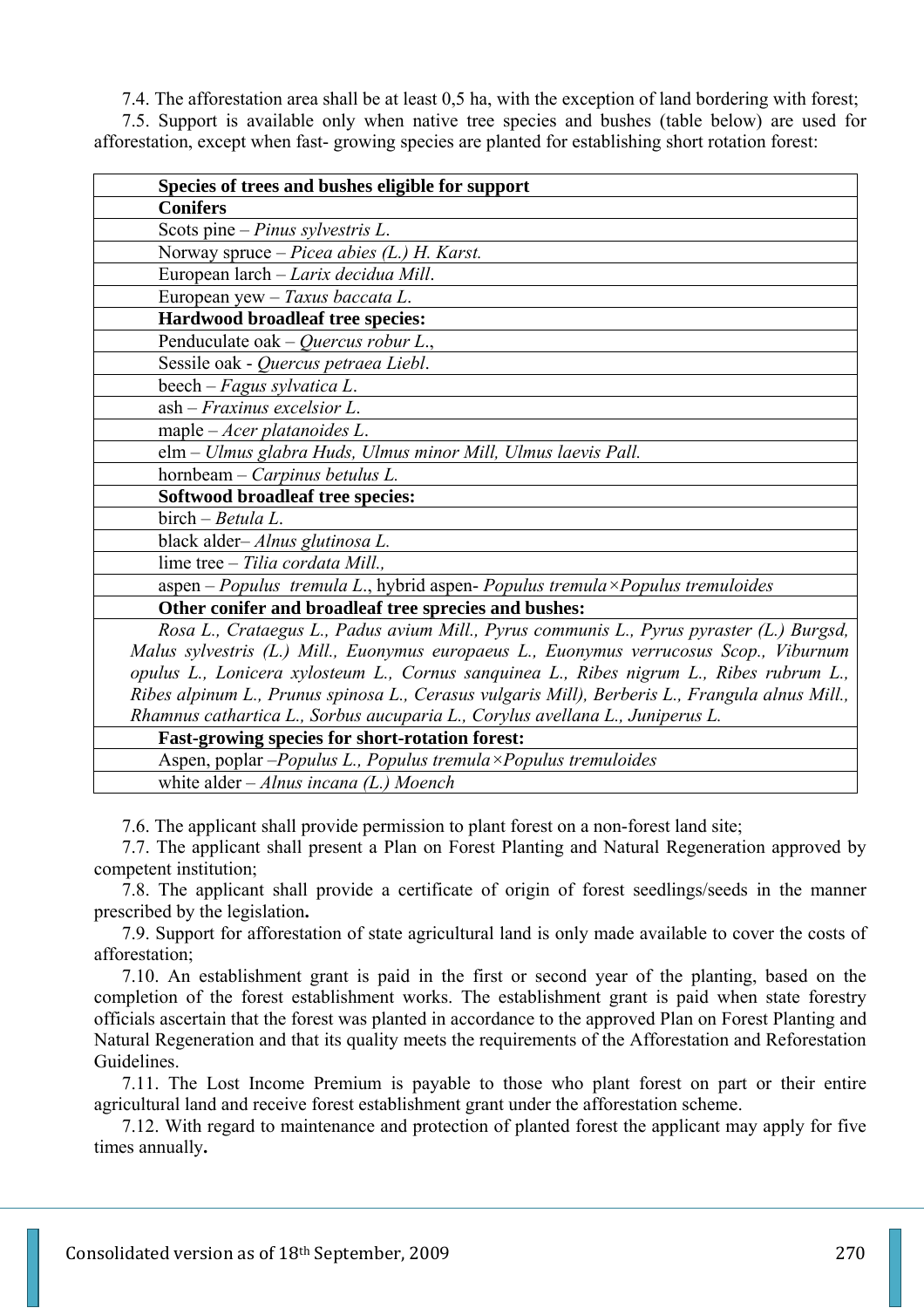7.13. If some of the seedlings did not survive and seeds did not germinate, regenerated area shall be supplemented with seedlings so as to comply with the solutions of the Plan on Forest Planting and Natural Regeneration.

#### **7.14. Limitations of support**:

7.14.1. Article 43(2) of the Regulation states that support for the afforestation of agricultural land owned by public authorities shall cover only the cost of establishment;

7.14.2. No support for afforestation of agricultural land will be granted to farmers supported under the early retirement scheme;

7.14.3. No support will be granted for the growing of Christmas trees, cultivation of protective belts around fields as well as for short-rotation cultivation of fast growing tree species with a period between two harvest cuts not longer than 5 years. ;

7.14.4. Natura 2000 territories are excluded from eligible areas for support;

7.14.5. In the case of planting short rotation (plantation) forest, support for afforestation shall be granted for establishment costs only.

### **8. PRIORITY SELECTION CRITERIA**

8.1. The applicant has never received the Community support for afforestation;

8.2. The forest (other than short-rotation (plantation) forest) is to be planted on private agricultural land owned by natural persons.

8.3. The afforestation is carried out in less favourable areas, on other territories with land productivity up to 32 point, as well as in carstic regions.

8.4 At least 50 per cent of oak is to be planted.

8.5. Land parcels for afforestation are planned in the land consolidation project.

The method of application of priority selection criteria is described in Chapter II of Annex I to the Rural development programme for Lithuania (RDP).

#### **9. AID INTENSITY**

9.1 Compensable costs of forest planting, maintenance and protection were calculated according the average costs of forest establishment maintenance and protection in 2006 year in Lithuania. These costs born after a survey was made in which 40 companies providing forest establishment and maintenance services were questioned. Verifiability of these costs was confirmed by the Lithuanian Forest Research Institute. Forest establishment, maintenance and protection costs are included into costs shown in the table.

Compensable costs of forest planting, maintenance and protection by different species of trees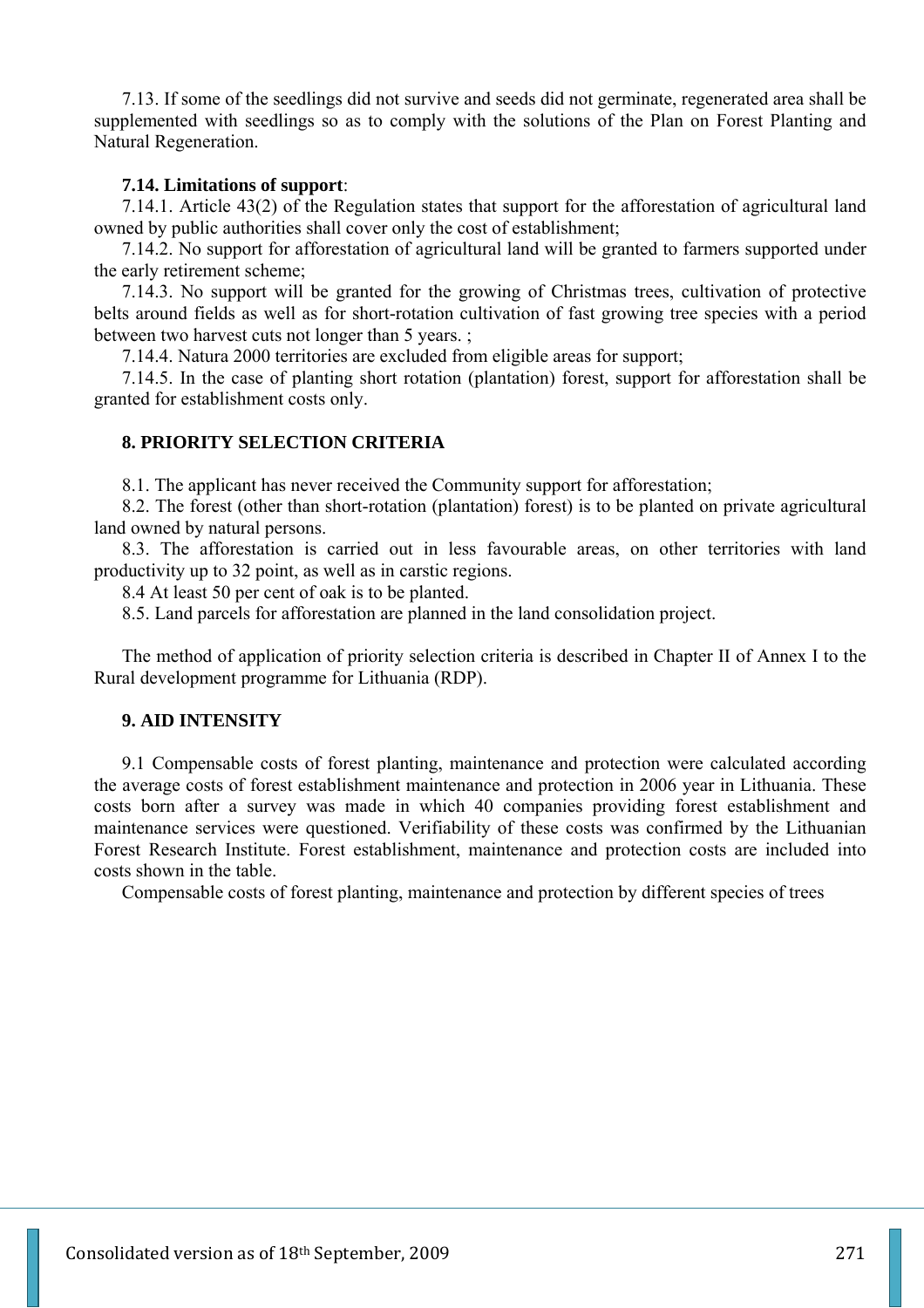|                                                                                                                                           | EUR/ha                            | Establishment grant,              | <b>Annual premium for</b><br>maintenance and |  |
|-------------------------------------------------------------------------------------------------------------------------------------------|-----------------------------------|-----------------------------------|----------------------------------------------|--|
| Tree species composition of<br>planted forest                                                                                             | <b>Favourable</b><br>area $(70\%$ | Less<br>favourable<br>area (80 %) | protection of the new<br>forest, EUR/ha      |  |
| with<br>Conifers<br>softwood<br>broadleaves (not less than 20<br>pct.) or only soft broadleaves                                           | 1,360.8                           | 1,555.2                           | 385.2                                        |  |
| with/or<br>Conifers<br>softwood<br>broadleaves with not less than<br>of<br>20<br>hardwood<br>pct.<br>broadleaves and/or lime.             | 1,814.4                           | 2,073.6                           | 449.4                                        |  |
| Hardwood broadleaves<br>and/or<br>lime with the<br><sub>of</sub><br>mixture<br>conifers<br>and/or<br>softwood<br>broadleaves up to 40 pct | 2,268                             | 2,592                             | 513.6                                        |  |
| Hardwood broadleaves, lime,<br>aspen (including hybrid<br><sub>or</sub><br>aspen) of selective<br>origin<br>planted                       | 2,721.6                           | 3,110.4                           | 513.6                                        |  |
| Planted oak when there are<br>2,500 oak seedlings per hectare<br>and protected with<br>planted<br>individual protection means             | 4,082.4                           | 4,665.6                           | 642                                          |  |
| Fast-growing hybrid aspen for<br>short-term cultivation                                                                                   | 2,721.6                           | 3,110.4                           |                                              |  |
| Fast-growing species for short-<br>term cultivation                                                                                       | 1,360.8                           | 1,555.2                           |                                              |  |

9.2. Intensity of aid for the forest establishment grant, maintenance and protection grants as shown in the table 9.1.which are equal to the 80 % of assessed average costs of afforestation, maintenance and protection in less favourable areas and 70 % in favourable areas;

9.3. The premium compensating income losses is granted for a period of 15 years to beneficiaries who comply with the definitions of "farmer" and "agricultural land for afforestation" provided for in points 7.1 and 7.2 The payment rate for farmers is EUR/ha 111, for other applicants - EUR/ha 25. Direct payments are not available when short rotation (plantation) forest is planted.

9.4. Aid granted under this measure will be in conformity with the Commission Regulation (EC) No 1998/2006 of 15 December 2006 on the application of Articles 87 and 88 of the Treaty to de minimis aid, Official Journal L 379 of 28.12.2006. Under the de minimis the amount of the gross support granted to the same enterprises may not exceed the amount of EUR 200,000 in the period of 3 fiscal years.

9.5. Where pursuant to the legal acts of the Republic of Lithuania an emergency situation is declared because of natural disaster, supplementary forest planting may be compensated under the measure "Restoring forestry potential and introducing fire prevention actions".

9.6. When beneficiaries receiving payments under this measure do not respect on the whole holding, as a result of an action or omission directly attributable to them, the mandatory requirements provided for in Articles 4 and 5 of and in Annexes II and IV to Regulation No. 1782/2003, the total amount of their payments to be granted in the calendar year in which the non-compliance occurs shall be reduced or cancelled. For beneficiaries in Member States applying the single area payment scheme as provided for in article 143b of Regulation No. 1782/2003, the mandatory requirements to be respected are those provided for in Article 5 and Annex IV to that Regulation.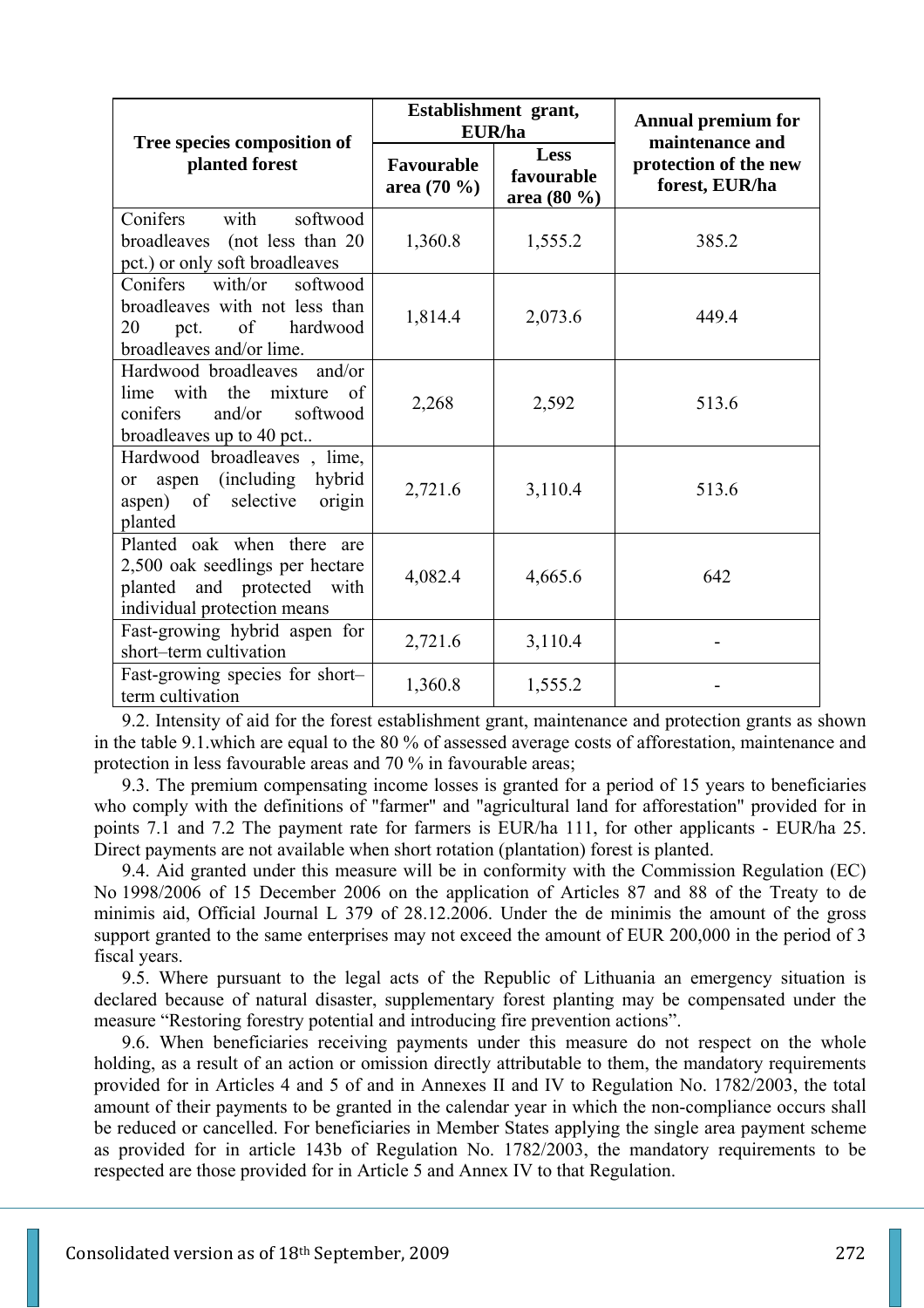## **10. DESCRIPTION OF METHODOLOGY**

The compensatory payment of forest planting, maintenance and protection were calculated according the average costs of forest establishment maintenance and protection in 2006 year in Lithuania. The system of lost income premium calculated in such way that compensatory payments cover the losses for farmer transferring its activity from agriculture to first afforestation. The calculation method is based on income foregone, which is considered as a profit for average farm engaged in agricultural activity.

# **11. FINANCING**

Funding over the period of 2007-2013 (in current prices)

| Year      | <b>Total</b> |           | <b>Community funding</b> |     | <b>National funding</b> |     |
|-----------|--------------|-----------|--------------------------|-----|-------------------------|-----|
|           | <b>EUR</b>   | pct       | <b>EUR</b>               | pct | <b>EUR</b>              | pct |
| 2007-2013 | 59 214 488*  | $70 - 80$ | 47 371 590               | 80  | 11 842 898              | 20  |

\*Including EUR 2 790 851 ongoing commitments for Afforestation measure of RDP 2004-2006 (Articles 29-32 of Council Regulation (EC) No 1257/1999)

## **12. TRANSITIONAL ARRANGEMENTS**

Following the measure "Afforestation of agricultural land" from RDP 2004-2006 (Articles 29-32 of Council Regulation (EC) No 1257/1999) further payments will be made for the undertaken commitments. Expenditure relating to multiannual commitments under this measure shall be eligible under EAFRD according Article 7 of Council Regulation (EC) No 1320/2006.

| Correlating measures                | <b>Public</b><br>total                                                                         | support   Community<br>funding | <b>National funding</b> |         |
|-------------------------------------|------------------------------------------------------------------------------------------------|--------------------------------|-------------------------|---------|
| Afforestation<br>$(Articles 29-32)$ | First afforestation 2 790 651<br>of agricultural land<br>(Articles 36<br>(b)<br>$(vi)$ and 43) |                                | 2 2 3 2 6 8 1           | 558 170 |

## **13. QUANTIFIED TARGETS FOR COMMUNITY COMMON INDICATORS**

| <b>Type of indicator</b> | <b>Indicator</b>                                          | <b>Target 2007-2013</b>                                                                                                                                                                                                                                                   |  |  |
|--------------------------|-----------------------------------------------------------|---------------------------------------------------------------------------------------------------------------------------------------------------------------------------------------------------------------------------------------------------------------------------|--|--|
|                          | Number of<br>beneficiaries receiving<br>afforestation aid | 3 500 land owners, out of which:<br>the farmers category $(1000)$ ;<br>the associations category $(20)$ ;<br>other beneficiaries (2480);                                                                                                                                  |  |  |
| Output                   | Number of hectares of<br>afforested land                  | Agricultural land afforested $-10$ 500 ha; out<br>of which:<br>$LFA - 8000$<br>Short-rotation (plantation)<br>forests, 1000 ha.<br>- Forests planted in attractive valuable areas,<br>3 000 ha (recreation forests)<br>Average area of afforested land parcel - 4-5<br>ha |  |  |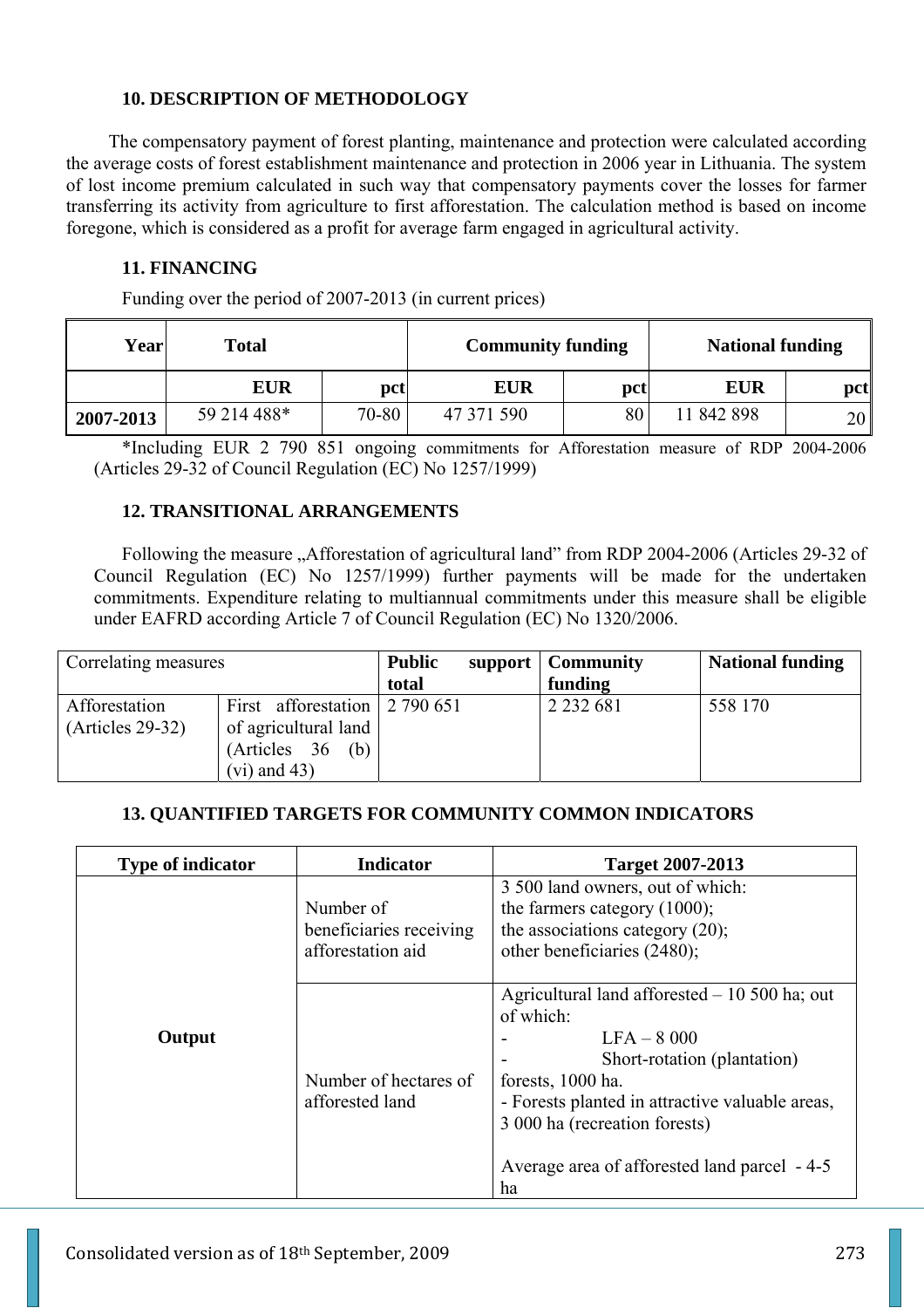| <b>Result</b> | Areas under successful<br>land management                                 | Increase in the forest area, $0,3$ per cent of total<br>state area;<br>At least 30 per cent of new forests are<br>broadleaf species;<br>Some 20 per cent of the total area afforested<br>will be short-rotation forests. |  |
|---------------|---------------------------------------------------------------------------|--------------------------------------------------------------------------------------------------------------------------------------------------------------------------------------------------------------------------|--|
| <b>Impact</b> | Reversal in biodiversity<br>decline (farmland bird<br>species population) | Halted declining                                                                                                                                                                                                         |  |
|               | Tree species<br>composition                                               | conifers $-55$ pct.<br>$broadleaves - 45$ pct.                                                                                                                                                                           |  |
|               | Change in high nature<br>value areas                                      | UAA constitutes 50 pct. of High Nature<br>Value Farmland areas<br>High nature value forestry areas 1 000 ha, 9,5<br>pct of afforested area                                                                               |  |
|               | Changes in gross<br>nutrient balance                                      | Positive changes maintained                                                                                                                                                                                              |  |
|               | Increase in production<br>of renewable energy                             | Production of renewable energy from wood,<br>wood waste and woody material 8 pct, 850<br>ktoe                                                                                                                            |  |

# **Baseline indicators**

| <b>Biodiversity:</b> | Soil: areas at     | <b>Biodiversity:</b> | <b>High Nature</b>    | <b>Climate change:</b> |
|----------------------|--------------------|----------------------|-----------------------|------------------------|
| <b>Tree species</b>  | risk of soil       | <b>Population of</b> | <b>Value farmland</b> | production of          |
| composition          | erosion            | farmland birds       | and forestry          | renewable              |
|                      |                    | (table below)        |                       | energy from            |
|                      |                    |                      |                       | agriculture and        |
|                      |                    |                      |                       | forestry               |
| $2004$ conifers $-$  | 14% affected by    | (table below)        | 266 pSCI's            | Production of          |
| 57.2 pct.            | water erosion, 19  |                      | covering 649 271      | renewable energy       |
| <b>Broadleaves</b>   | % by deflation     |                      | ha (or $9,94$ pct. of | from wood, wood        |
| (softwood            | $1,8-2,5$ tones of |                      | Lithuania's           | waste and woody        |
| species) $-38,3$     | soil/year          |                      | territory)            | material -690 ktoe     |
| pct.                 |                    |                      | identified; 73        | $(7,6$ per cent from   |
| <b>Broadleaves</b>   |                    |                      | SPA's covering        | common balance         |
| (noble hardwood      |                    |                      | 523 580 ha (or        | of primary energy      |
| species) $-4,5$      |                    |                      | $8,02$ pct. of        |                        |
| pct.                 |                    |                      | Lithuania's           |                        |
|                      |                    |                      | territory)            |                        |
|                      |                    |                      | identified.           |                        |
|                      |                    |                      | Natural and semi      |                        |
|                      |                    |                      | natural meadows       |                        |
|                      |                    |                      | make $42,1$           |                        |
|                      |                    |                      | thous.ha of UAA,      |                        |
|                      |                    |                      | swamps $-81$          |                        |
|                      |                    |                      | thous ha, all         |                        |
|                      |                    |                      | together 3,1 pct      |                        |
|                      |                    |                      | from UAA.             |                        |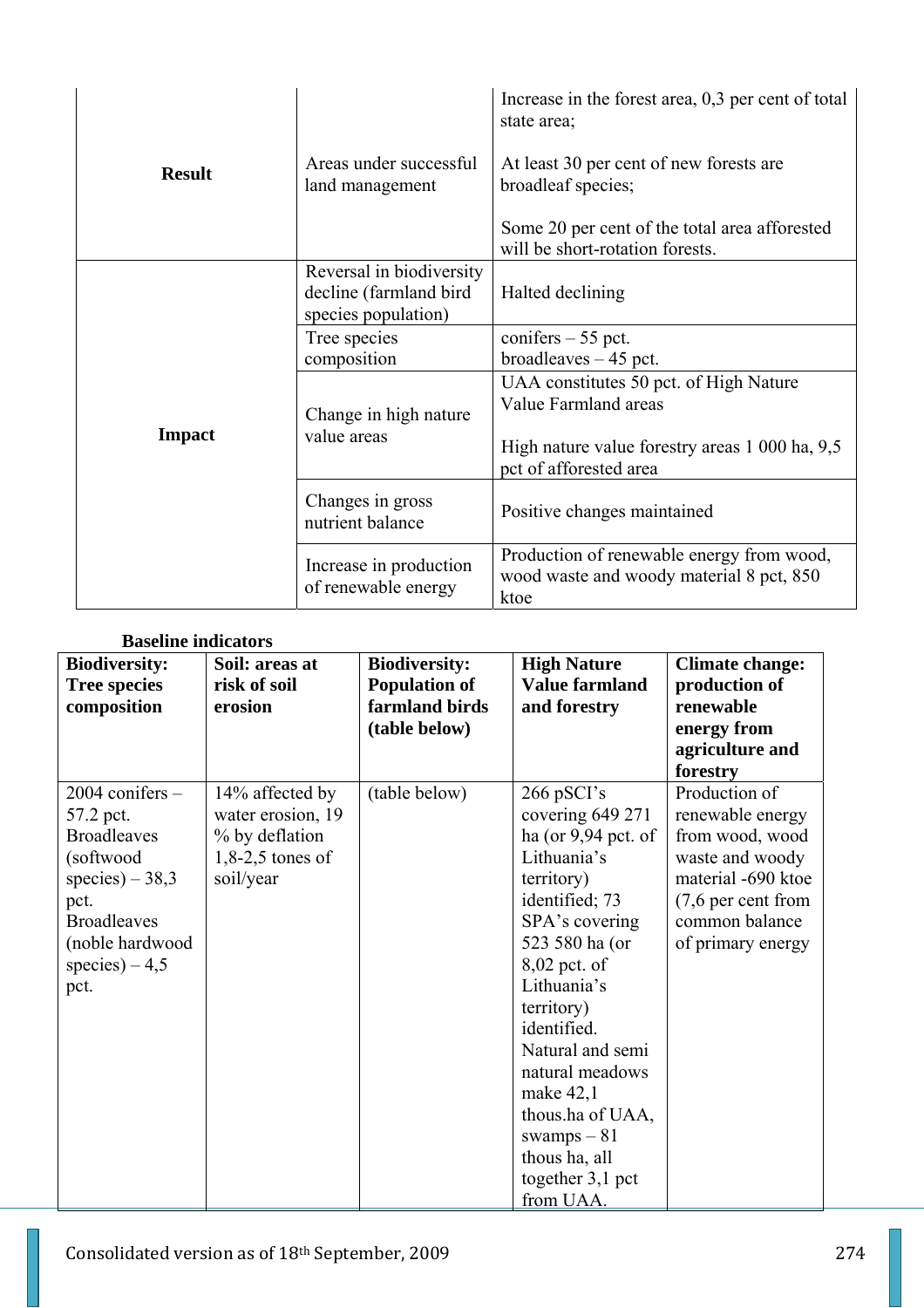|  | <b>High Nature</b><br>Value forestry $-$ |  |
|--|------------------------------------------|--|
|  | 29,6 of total                            |  |
|  | forests area.                            |  |

| <b>Name</b>                        | Population          | Change of population (2001 year) |
|------------------------------------|---------------------|----------------------------------|
| Northern lapwing ( <i>Vanellus</i> | 18 000-20 000       | Declining                        |
| vanellus)                          |                     |                                  |
| Cornerake (Crex crex)              | 25 000-30 000       | Rising                           |
| Grey partridge (Perdix perdix)     | 10 000-20 000       | Declining                        |
| White stork (Ciconia ciconia)      | 12 500-13 000       | Rising                           |
| Eurasian tree sparrow (Passer      | 300 000-500 000     | Declining                        |
| <i>montanus</i> )                  |                     |                                  |
| Yellowhammer (Emberiza citrinella) | 600 000-750 000     | <b>Stable</b>                    |
| Eurasian skylark (Alauda arvensis) | 1 100 000-1 500 000 | Declining                        |

### **14. SANCTIONS**

 In case of any misconduct, breach or violation of legal acts or the support agreement by the beneficiary, there shall be three types of mandatory sanctions: reduction of the support, refusal to grant the support and / or the requirement to repay the support. The specific terms for the imposition of the sanctions shall be laid down in the rules implementing the measure.

## **15. LINKAGES AMONG RDP MEASURES, DEMARCATION LINES AND CRITERIA WITH OTHER COMMUNITY FINANCIAL INSTRUMENTS**

This measure is closely related to other measures aimed to support forestry, like First afforestation of non agricultural land, Improvement of economic value of forests, Restoring forestry potential and introducing prevention actions, Forest environment payments. This support guarantees additional income and possibilities of alternative activity. These measures share the same objectives related with sustainable development of forest management.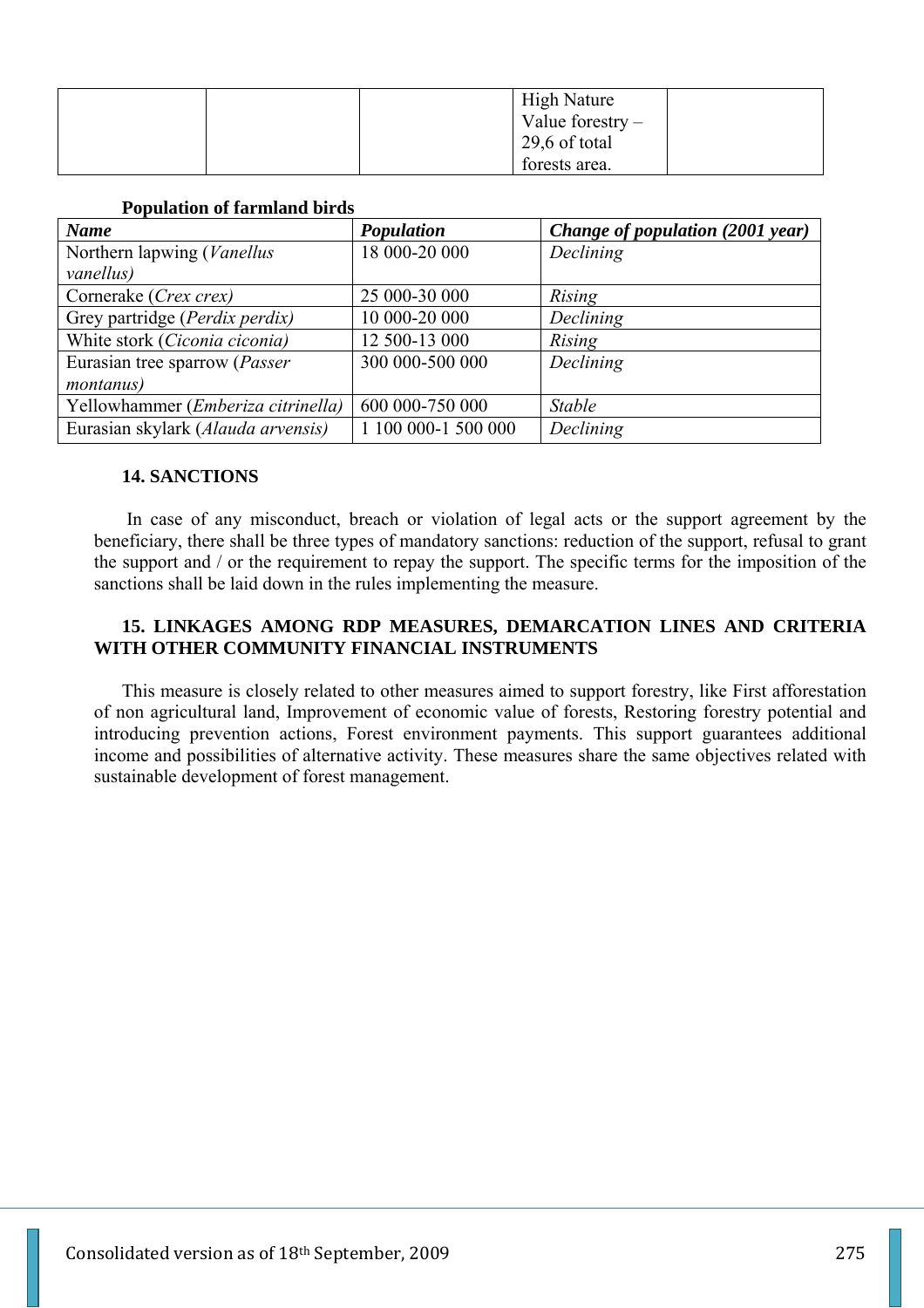#### **FIRST AFFORESTATION OF NON AGRICULTURAL AND ABANDONED LAND**

Code of the measure 223.

## **LEGAL BASIS**

Articles 36 (b) (iii), and 45 of Council Regulation (EC) No. 1698/2005. Article 30 and point 5.3.2.3.3 of Annex II of Commission Regulation (EC) No 1974/2006

### **1. RATIONALE FOR INTERVENTION**

This measure bears compensatory character and is implemented to promote afforestation of non agricultural and abandoned land as alternative land use, to decrease dependency on agricultural activities, as well as to to develop forestry in accordance with the goal provided for in the Lithuanian Afforestation Programme and the Lithuanian Forestry Policy and Its Implementation Strategy. It foresees until 2020 to increase forest cover of the country by 3 % by planting at least 7 thousand ha per year of new forest on state and private land. This will improve ecological and environmental conditions in the country and ensure cost-effective use of wasted and low-value land and reach forest cover level of the country close to that of other Baltic countries. Also this measure is designed to implement EU Forest Action Plan which aims to promote afforestation with the purpose of environmental protection and to encourage the production of forest biomass energy. Afforestation is an important measure in the context of climate change mitigation as forests play a big role for carbon sequestration and biomass production. By extending forest areas in the shoreline of the seaside, the effects of strong winds will be diminished as well. Protective role of forest, which is predetermined by hydrophysical properties of its soils, is significant in protecting the ground and the surface water quality, regulating river flows.

Afforestation permits shall be issued following the requirements of the land use plans for afforestation approved by regional municipalities which fulfill European and state environmental requirements for new forest. Areas for afforestation are selected taking into account factors such as underground water protection areas, landscape, recreational resources, karst protection zone, vulnerable areas for soil erosion, areas with low soil fertility points, abandoned land, land which has the border with existing forests, land which has no suitable access and is not covered by NATURA 2000 network or other protected areas or areas important for birds, habitats protection etc.

In regard to fire risk, in order to decrease it when planning afforestation of medium and high fire risk areas, firebreak belts are foreseen and mixed broadleaf – coniferous forests are to be planted.

#### **2. DESCRIPTION OF THE MEASURE**

Under this measure, afforestation can be carried out on non- agricultural as well as abandoned state and private land, which has never been covered by forest. Support for afforestation of non – agricultural land or afforestation with short-rotation tree species covers the costs of forest establishment.

Support for afforestation of abandoned land will cover establishment costs and forest maintenance costs for five years (except cases of afforestation on state land and fast-growing species for short– term cultivation); when land regenerates naturally and supplementary planting is not needed, support shall cover only costs for maintenance and protection of naturally regenerated forest.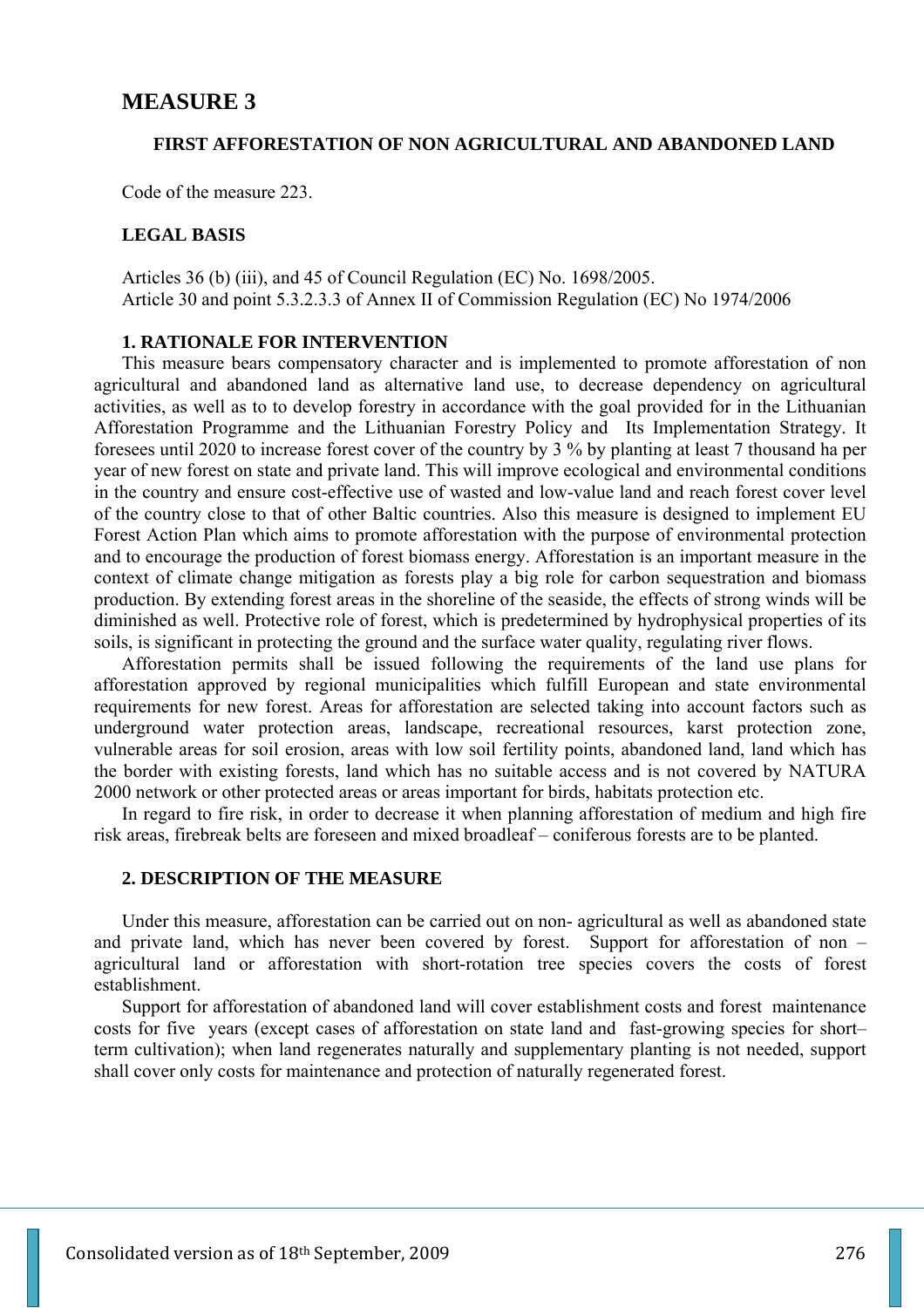## **3. OBJECTIVES**

## **3.1. Overall objective:**

To promote afforestation of non-agricultural land and abandoned land as an alternative land use, to promote the development of forestry and its role within context of climate change mitigation, to ensure improvement of local environmental conditions and to help to solve the unemployment problems in rural areas.

## **3.2. Specific objective:**

- 3.2.1. To increase the forest cover of the country;
- 3.2.2. To increase economical, ecological and social value of the locality and of land holdings;
- 3.2.3. To provide new employment opportunities in rural areas;
- 3.2.4. To provide new sources of income.
- 3.2.5. To decrease area of abandoned land;

## **3.3. Operational objective:**

3.3.1. To promote afforestation of non-agricultural and abandoned land;

3.3.2. To encourage establishing short rotation (plantation) forest.

## **4. BENEFICIARIES**

4.1. Natural persons or legal entities who own non-agricultural land or abandoned land as well as state forest holders.

## **5. SCOPE AND ACTIONS**

5.1. Planting of forest and short-rotation cultivation of fast growing tree species on non – agricultural land as well as abandoned land.

### **6. DEFINITIONS**

**6.1. Fast-growing species for short–term cultivation** shall mean species with a rotation time, namely the period between two harvest cuts on the same parcel, of not less than 6 and not more than 15 years.

## **7. ELIGIBILITY CRITERIA AND REQUIREMENTS FOR SUPPORT**

7.1. The applicant shall fulfill general provisions and requirements defined in the Chapter II of Annex I to the RDP 2007-2013.

7.2. In the case of fast-growing species for short-term cultivation, support shall be granted for establishment of fast growing species of which the period between two harvest cuts is from 6 up to 15 years.

7.3. The afforestation area shall be at least 0,5 ha, with the exception of land bordering with forest;

7.4. Support is available only when native tree species and bushes (table below) are used for afforestation, except when fast- growing species are planted for establishing short rotation forest:

| Species of trees and bushes eligible for support  |
|---------------------------------------------------|
| <b>Conifers</b>                                   |
| Scots pine – <i>Pinus sylvestris L.</i>           |
| Norway spruce – <i>Picea abies (L.) H. Karst.</i> |
| European larch – Larix decidua Mill.              |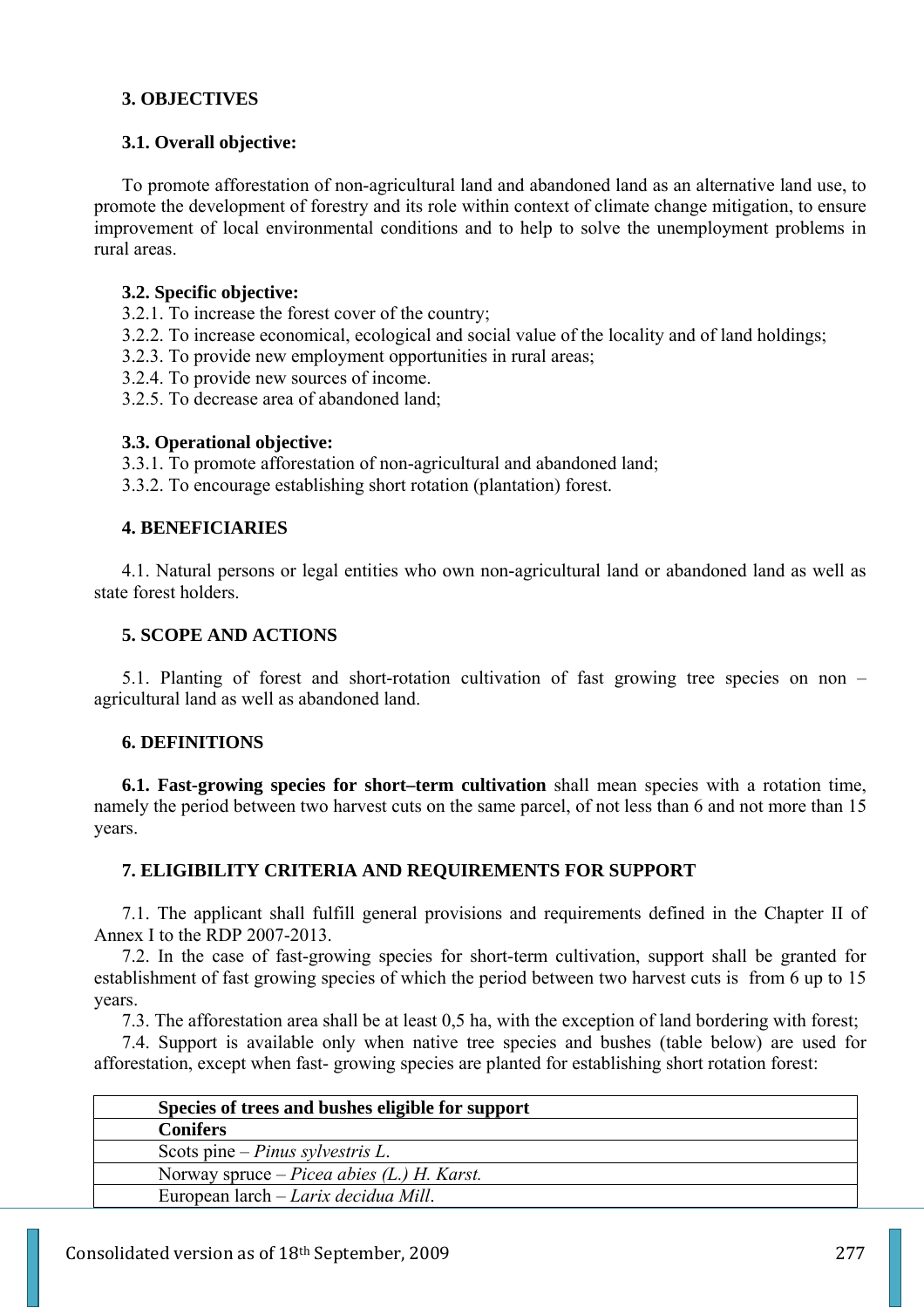| European yew – Taxus baccata L.                                                                 |
|-------------------------------------------------------------------------------------------------|
| <b>Hardwood broadleaf tree species:</b>                                                         |
| Penduculate oak – Quercus robur L.,                                                             |
| Sessile oak - Quercus petraea Liebl.                                                            |
| beech – Fagus sylvatica L.                                                                      |
| $ash-Fraxinus$ excelsior $L$ .                                                                  |
| maple – Acer platanoides $L$ .                                                                  |
| elm - Ulmus glabra Huds, Ulmus minor Mill, Ulmus laevis Pall.                                   |
| hornbeam – Carpinus betulus L.                                                                  |
| <b>Softwood broadleaf tree species:</b>                                                         |
| birch - Betula L.                                                                               |
| black alder-Alnus glutinosa L.                                                                  |
| lime tree - Tilia cordata Mill.,                                                                |
| aspen - Populus tremula L., hybrid aspen- Populus tremula × Populus tremuloides                 |
| Other conifer and broadleaf tree sprecies and bushes:                                           |
| Rosa L., Crataegus L., Padus avium Mill., Pyrus communis L., Pyrus pyraster (L.) Burgsd,        |
| Malus sylvestris (L.) Mill., Euonymus europaeus L., Euonymus verrucosus Scop., Viburnum         |
| opulus L., Lonicera xylosteum L., Cornus sanquinea L., Ribes nigrum L., Ribes rubrum L.,        |
| Ribes alpinum L., Prunus spinosa L., Cerasus vulgaris Mill), Berberis L., Frangula alnus Mill., |
| Rhamnus cathartica L., Sorbus aucuparia L., Corylus avellana L., Juniperus L.                   |
| <b>Fast-growing species for short-rotation forest:</b>                                          |
| Aspen, poplar $-Populus L$ , Populus tremula $\times Populus$ tremuloides                       |

white alder – *Alnus incana (L.) Moench*

7.5. In case of afforestation of abandoned agricultural land, the applicant shall provide permission to plant forest on a non-forest land site;

7.6. An applicant shall present approved a Plan on Forest Planting and Natural Regeneration;

7.7. The applicant shall provide a certificate of origin of forest seedlings/seeds in the manner prescribed by the legislation**.** 

7.8. An establishment grant is paid in the first or second year of the planting, based on the completion of the forest establishment works. The establishment grant is paid when state forestry officials ascertain that the forest was planted in accordance to the approved Plan on Forest Planting and Natural Regeneration and that its quality meets the requirements of the Afforestation and Reforestation Guidelines.

7.9. With regard to maintenance and protection of planted forest in abandoned land or naturally regenerated by forest area, the applicant may apply for five times annually.

7.10. If some of the seedlings did not survive and seeds did not germinate, regenerated area shall be supplemented with seedlings so as to comply with the solutions of the Plan on Forest Planting and Natural Regeneration;

# **7.11. Limitations of support**:

7.11.1. No support will be given for the growing of Christmas trees, cultivation of protective belts around fields as well as for short-rotation cultivation of fast growing tree species with a period between two harvest cuts not longer than 5 years;

7.14.2. Natura 2000 territories are excluded from eligible areas for support.

### **8. PRIORITY SELECTION CRITERIA**

8.1. The applicant has never received the Community support for afforestation

8.2. The forest (except the short rotation plantation forests) shall be planted in the land owned by natural persons by title

8.3. There is to be planted a forest, not short-rotation cultivation of fast growing tree species;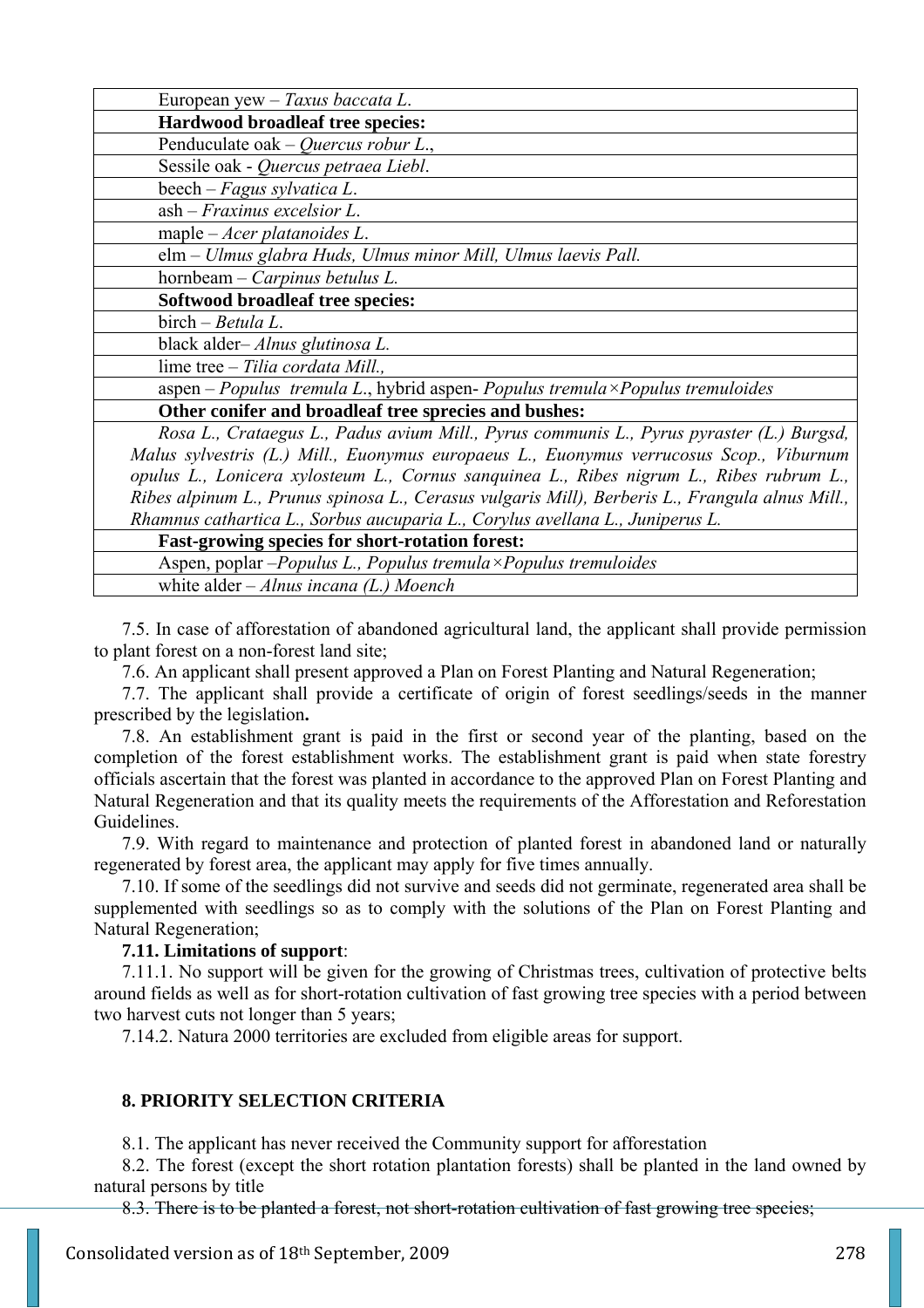8.4. The afforestation is carried out in less favourable areas, on other territories with land productivity up to 32 points, on abandoned land, as well in land situated in carstic regions.

8.5. At least 50 per cent of oak is to be planted.

8.6. Land parcels for afforestation are formed in the land consolidation project.

The method of application of priority selection criteria is described in Chapter II of Annex I to the Rural development programme for Lithuania (RDP).

# **9. AID INTENSITY**

9.1. Compensable costs of forest planting, maintenance and protection were calculated according the average costs of forest establishment maintenance and protection in 2006 years in Lithuania. These costs born after a survey was made in which 40 companies providing forest establishment and maintenance services were questioned. Verifiability of these costs was confirmed by the State Forest Institute. Forest establishment, maintenance and protection costs are included into costs shown in the table.

Compensable costs of forest planting, maintenance and protection by different species of trees

| <b>Tree species</b>                                                                                                                         | Establishment grant, EUR/ha |                                      | <b>Annual premium for</b><br>maintenance and protection of                     |  |
|---------------------------------------------------------------------------------------------------------------------------------------------|-----------------------------|--------------------------------------|--------------------------------------------------------------------------------|--|
| composition of<br>planted forest                                                                                                            | Favourable<br>area (70%)    | <b>Less favourable</b><br>area (80%) | the new forest, EUR/ha<br>(only in case of afforestation of<br>abandoned land) |  |
| Conifers<br>with<br>softwood broadleaves<br>(not less than 20 pct.)<br>only<br>soft<br><sub>or</sub><br>broadleaves                         | 1,360.8                     | 1,555.2                              | 385.2                                                                          |  |
| with/or<br>Conifers<br>softwood broadleaves<br>with not less than 20<br>of<br>pct.<br>hardwood<br>broadleaves<br>and/or<br>lime.            | 1,814.4                     | 2,073.6                              | 449.4                                                                          |  |
| Hardwood broadleaves<br>and/or lime with the<br>of conifers<br>mixture<br>softwood<br>and/or<br>broadleaves up to 40<br>pct                 | 2,268                       | 2,592                                | 513.6                                                                          |  |
| Hardwood broadleaves<br>lime,<br>aspen<br><b>or</b><br>hybrid<br>(including)<br>selective<br>aspen) of<br>origin planted                    | 2,721.6                     | 3,110.4                              | 513.6                                                                          |  |
| Planted<br>when<br>oak<br>there are $2,500$ oak<br>seedlings per hectare<br>planted and protected<br>individual<br>with<br>protection means | 4,082.4                     | 4,665.6                              | 642                                                                            |  |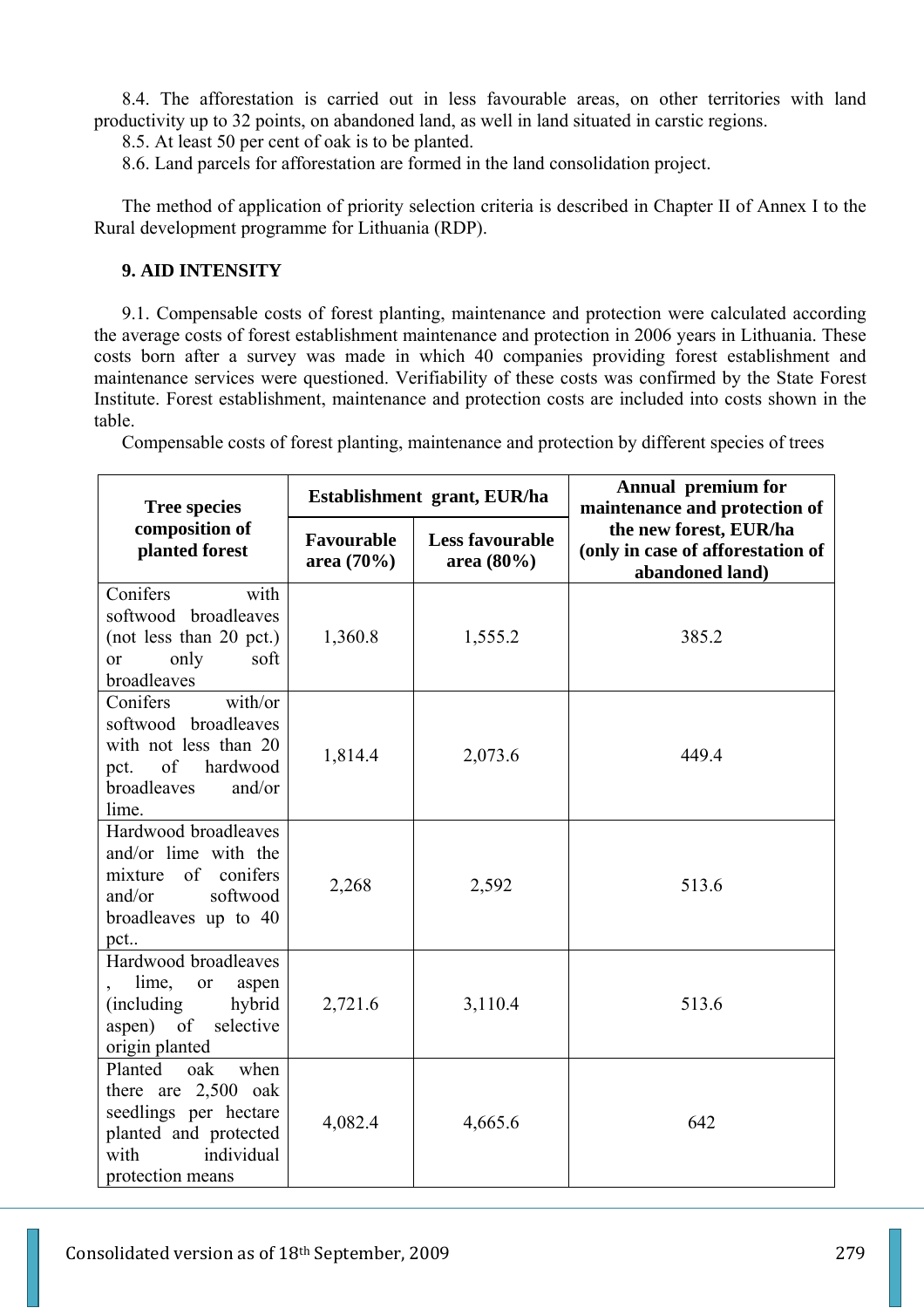| hybrid<br><b>Fast-growing</b><br>aspen for short-term<br>cultivation | 2,721.6 | 3,110.4 |   |
|----------------------------------------------------------------------|---------|---------|---|
| <b>Fast-growing</b><br>species<br>for<br>short–term<br>cultivation   | 1,360.8 | 1,555.2 | - |

9.2. Applicants receive forest establishment, maintenance and protection grants as shown in the table 9.1 which are equal to the 80 % of assessed average costs of afforestation, maintenance and protection in less favourable areas and 70 % in favourable areas. Direct payments are not available when short rotation (plantation) forest is planted;

9.2. Five-year premium for maintenance and protection premium is granted only in case of afforestation of abandoned land;

9.3. Aid granted under this measure will be in conformity with the Commission Regulation (EC) No 1998/2006 of 15 December 2006 on the application of Articles 87 and 88 of the Treaty to de minimis aid, Official Journal L 379 of 28.12.2006. Under the de minimis the amount of the gross support granted to the same enterprises may not exceed the amount of EUR 200,000 in the period of 3 fiscal years.

9.4. Where pursuant to the legal acts of the Republic of Lithuania an emergency situation is declared because of natural disaster, supplementary forest plants may be compensated under the measure "Restoring forestry potential and introducing fire prevention action".

9.5. When beneficiaries receiving payments under this measure do not respect on the whole holding, as a result of an action or omission directly attributable to them, the mandatory requirements provided for in Articles 4 and 5 of and in Annexes II and IV to Regulation No. 1782/2003, the total amount of their payments to be granted in the calendar year in which the non-compliance occurs shall be reduced or cancelled. For beneficiaries in Member States applying the single area payment scheme as provided for in article 143b of Regulation No. 1782/2003, the mandatory requirements to be respected are those provided for in Article 5 and Annex IV to that Regulation.

### **10. DESCRIPTION OF METHODOLOGY**

The compensatory payment of forest planting, maintenance and protection were calculated according the average costs of forest establishment maintenance and protection in 2006 year in Lithuania.

## **11. FINANCING**

Funding over the period of 2007-2013 (in current prices)

| Year      | Total      |     | <b>Community funding</b> |     | <b>National funding</b> |     |
|-----------|------------|-----|--------------------------|-----|-------------------------|-----|
|           | <b>EUR</b> | pct | <b>EUR</b>               | pct | <b>EUR</b>              | pct |
| 2007-2013 | 45 425 916 | 100 | 36 340 733               | 80  | 9 0 8 5 1 8 3           | 20  |

### **12. TRANSITIONAL ARRANGEMENTS**

No transitional arrangements foreseen.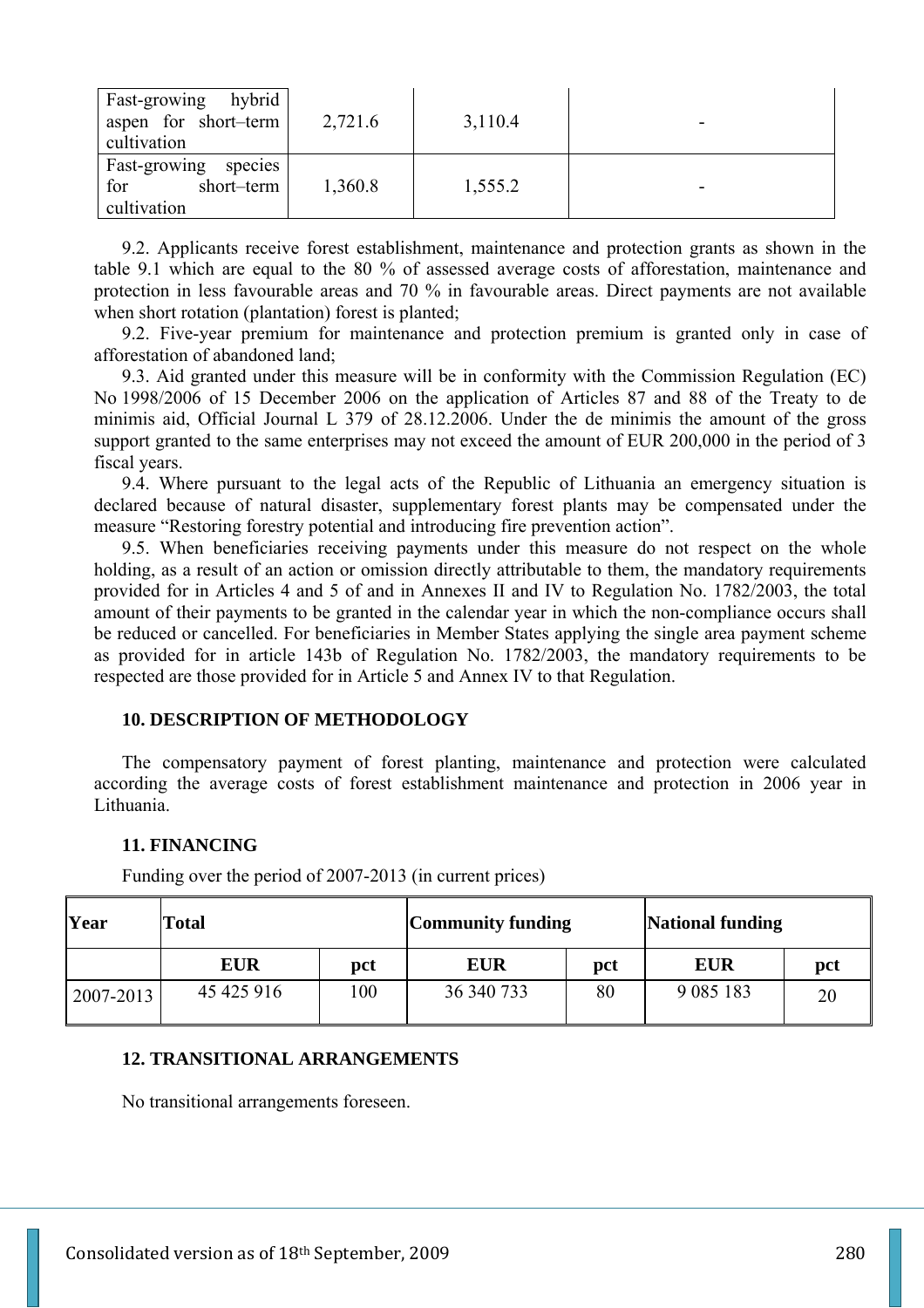# **13. QUANTIFIED TARGETS FOR COMMUNITY COMMON INDICATORS**

| <b>Type of indicator</b> | <b>Indicator</b>                                                          | <b>Target 2007-2013</b>                                                                                                                                                                                                                                                                                             |  |  |
|--------------------------|---------------------------------------------------------------------------|---------------------------------------------------------------------------------------------------------------------------------------------------------------------------------------------------------------------------------------------------------------------------------------------------------------------|--|--|
|                          | Number of beneficiaries<br>receiving afforestation<br>aid                 | 2 800 land owners:<br>20 forest governorships engaged in state land<br>afforestation annually.                                                                                                                                                                                                                      |  |  |
| Output                   | Number of hectares of<br>afforested land                                  | Total non agricultural area afforested-14 000 ha,<br>out of which:<br>$-$ LFA $-$ 8 000<br>- On abandoned land - 7000 ha<br>- Forests planted in attractive valuable areas, 1<br>000 ha (recreation forests)<br>- Short-rotation (plantation) forests, 1000 ha.<br>Afforesting an average of 4-5 ha parcels of land |  |  |
| Result                   | Areas under successful<br>land management                                 | Increase in the forest area by $0,2$ per cent of total<br>state area;<br>At least 30 per cent of new forests are broadleaf<br>species;                                                                                                                                                                              |  |  |
|                          | Reversal in biodiversity<br>decline (farmland bird<br>species population) | Halted declining                                                                                                                                                                                                                                                                                                    |  |  |
|                          | Tree species composition                                                  | conifers $-55$ pct.<br>$broadleaves - 45$ pct.                                                                                                                                                                                                                                                                      |  |  |
| Impact                   | Change in high nature<br>value areas                                      | UAA constitutes 50 pct. of High Nature Value<br><b>Farmland</b> areas<br>High nature value forestry areas increases by<br>1000 ha, 7,1 pct of afforested area                                                                                                                                                       |  |  |
|                          | Changes in gross nutrient<br>balance                                      | Positive changes maintained                                                                                                                                                                                                                                                                                         |  |  |
|                          | Increase in production of<br>renewable energy                             | Production of renewable energy from wood,<br>wood waste and woody material 8 pct, 850 ktoe                                                                                                                                                                                                                          |  |  |

# **Baseline indicators**

| <b>Biodiversity:</b>   | Soil:<br>at<br>areas | <b>Biodiversity:</b> | High<br><b>Nature</b>     | <b>Climate</b><br>change: |
|------------------------|----------------------|----------------------|---------------------------|---------------------------|
| <b>Tree</b><br>species | risk<br>of<br>soil   | Population of        | Value farmland            | production<br>-of         |
| composition            | erosion              | farmland birds       | and forestry              | renewable<br>energy       |
|                        |                      | (table below)        |                           | agriculture<br>from       |
|                        |                      |                      |                           | and forestry              |
| $2004$ conifers $-$    | 14% affected by      | (table below)        | 266<br>pSCI's             | Production<br>of          |
| 57.2 pct.              | water erosion, 19    |                      | covering 649 271          | renewable<br>energy       |
|                        | % by deflation       |                      | ha (or $9, 94$ pct.       | from<br>wood,<br>wood     |
| <b>Broadleaves</b>     |                      |                      | Lithuania's   waste<br>of | and<br>woody              |
| (softwood)             | $1,8-2,5$ tones of   |                      | territory)                | material -690 ktoe        |
| species) $-38,3$       | soil/year            |                      | identified;<br>73         |                           |
| pct.                   |                      |                      | covering<br>SPA's         | $(7,6)$ per cent from     |
|                        |                      |                      | 580<br>ha (or<br>523      | common balance of         |
| <b>Broadleaves</b>     |                      |                      |                           |                           |

Consolidated version as of  $18<sup>th</sup>$  September, 2009 281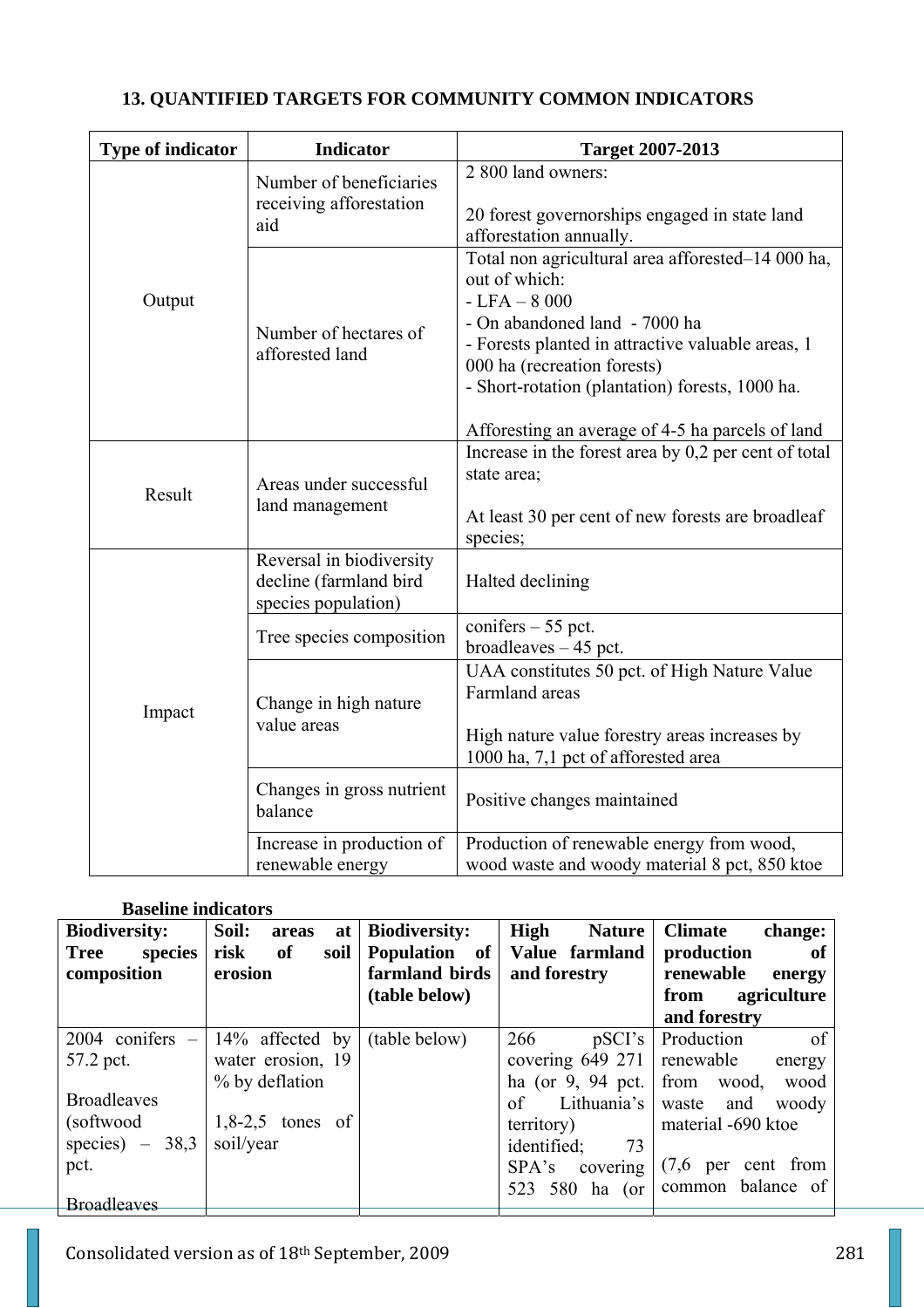| (noble hardwood | of   primary energy<br>8,02 pct. |  |
|-----------------|----------------------------------|--|
| species) $-4,5$ | Lithuania's                      |  |
| pct.            | territory)                       |  |
|                 | identified.                      |  |
|                 |                                  |  |
|                 | Natural and semi                 |  |
|                 | natural meadows                  |  |
|                 | make 42, 1                       |  |
|                 | thous.ha of UAA,                 |  |
|                 | swamps $-81$                     |  |
|                 | thous ha, all                    |  |
|                 | together $3,1$ pct               |  |
|                 | from UAA.                        |  |
|                 |                                  |  |
|                 | High Nature                      |  |
|                 | Value forestry $-$               |  |
|                 | 29,6 of total                    |  |
|                 | forests area.                    |  |
|                 |                                  |  |

| <b>Population of farmland birds</b>                   |                      |                                         |
|-------------------------------------------------------|----------------------|-----------------------------------------|
| <b>Name</b>                                           | <b>Population</b>    | Change of population<br>(2001)<br>year) |
| <i>(Vanellus)</i><br>Northern<br>lapwing<br>vanellus) | 18 000-20 000        | Declining                               |
| Cornerake (Crex crex)                                 | 25 000-30 000        | Rising                                  |
| Grey partridge ( <i>Perdix perdix</i> )               | 10 000-20 000        | Declining                               |
| White stork (Ciconia ciconia)                         | 12 500-13 000        | Rising                                  |
| Eurasian tree sparrow (Passer<br><i>montanus</i> )    | 300 000-500 000      | Declining                               |
| Yellowhammer<br>(Emberiza<br>citrinella)              | 600 000-750 000      | <b>Stable</b>                           |
| skylark<br>(Alauda<br>Eurasian<br><i>arvensis</i> )   | 100 000-1 500<br>000 | Declining                               |

## **14. SANCTIONS**

 In case of any misconduct, breach or violation of legal acts or the support agreement by the beneficiary, there shall be three types of mandatory sanctions: reduction of the support, refusal to grant the support and / or the requirement to repay the support. The specific terms for the imposition of the sanctions shall be laid down in the rules implementing the measure.

## **15. LINKAGES AMONG RDP MEASURES, DEMARCATION LINES AND CRITERIA WITH OTHER COMMUNITY FINANCIAL INSTRUMENTS**

This measure is closely related to other measures aimed to support forestry, like First afforestation of agricultural land, Improvement of economic value of forests, Restoring forestry potential and introducing prevention actions, Forest environment payments. This support guarantees additional income and possibilities of alternative activity. These measures share the same objectives related with balanced development of forest management.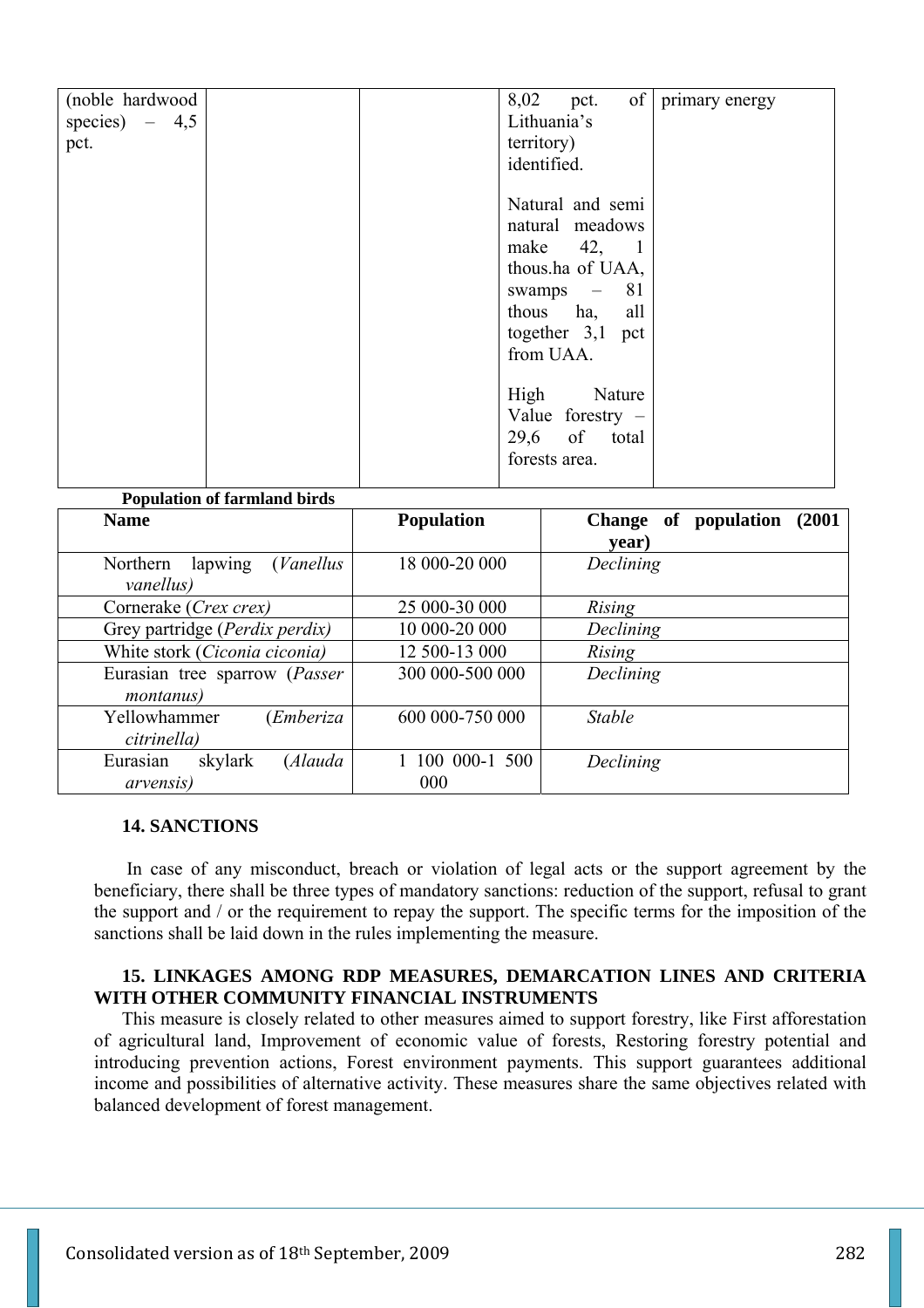#### **MEASURE 4**

#### **RESTORING FORESTRY POTENTIAL AND INTRODUCING PREVENTION ACTIONS**

Code of the measure 226.

## **LEGAL BASIS**

Articles 36 (b) (vi) and 48 of Council Regulation (EC) No 1698/2005. Articles 30 and 33 and point 5.3.2.2.6 of Annex II of Commission Regulation (EC) No 1974/2006

## **1. RATIONALE FOR INTERVENTION**

Fires and natural disasters cause an especially great threat to forests. Lately 100-750 ha of forests have been burning annually in Lithuania. Therefore great importance is attributed to support the restoration of forests affected by natural disasters and fires. This measure is to not only help to restore forests affected by fires and natural disasters but also to promote preventive measures to avoid forest fires and natural disasters.

#### **2. DESCRIPTION OF THE MEASURE**

This measure bears a compensatory character.

This measure is first of all intended to contribute to restoration of private and state forests affected by natural disasters and fires. It is also planned to support relevant preventive measures thus preserving the environmental and economic value of forests. Support to fire-prevention measures is allocated where the forest manager has the forest areas attributed to high or medium fire risk according to the approved Forest Distribution Map by Fire Risk of the Republic of Lithuania and according to the approved List of the Areas of Forests Attributable to High or Medium Fire Risk in the Territory of Activity of the State Forest Enterprises and the Administration of the Curonian National Park. Areas classified as high or medium risk for forest fire are defined according to the European Forest Fire Information System (EFFIS) in the framework of Regulation (EC) No 2152/2003 of the European Parliament and of the Council. According to documents mentioned above the total forest area of 1091,5 thous ha or about 50 % of the total forest area of Lithuania is attributed to high or medium fire risk, out of which: 676,5 thous ha are attributed to high fire risk and 415 thous ha – to medium fires risk areas.

This measure contributes to the targets set in the Forestry Strategy of the European Union (1999/C 56/01) and an the EU Forest Action Plan adopted on 15 June 2006 where it is intended to support from the EARDF the restoration of forests damaged by natural disasters and fires and to support forest fire prevention measures. Improvement of the unified forest fire-emergency and sanitary forest protection systems on the national level is one of the aims stated in the Lithuanian Forestry and its Implementation Strategy, approved on 17 September 2002 by Order No 484 of the Minister of Environment of the Republic of Lithuania. Also this measure is very important while dealing with climate mitigation problem.

## **3. OBJECTIVES**

**3.1. Overall objective:** To ensure restoration of forests damaged by fires and natural disasters and prevention of such disasters.

## **3.2. Specific objective:**

3.2.3. To restore private and state forests affected by natural disasters and fires;

3.2.4. To improve the state forest fire protection system.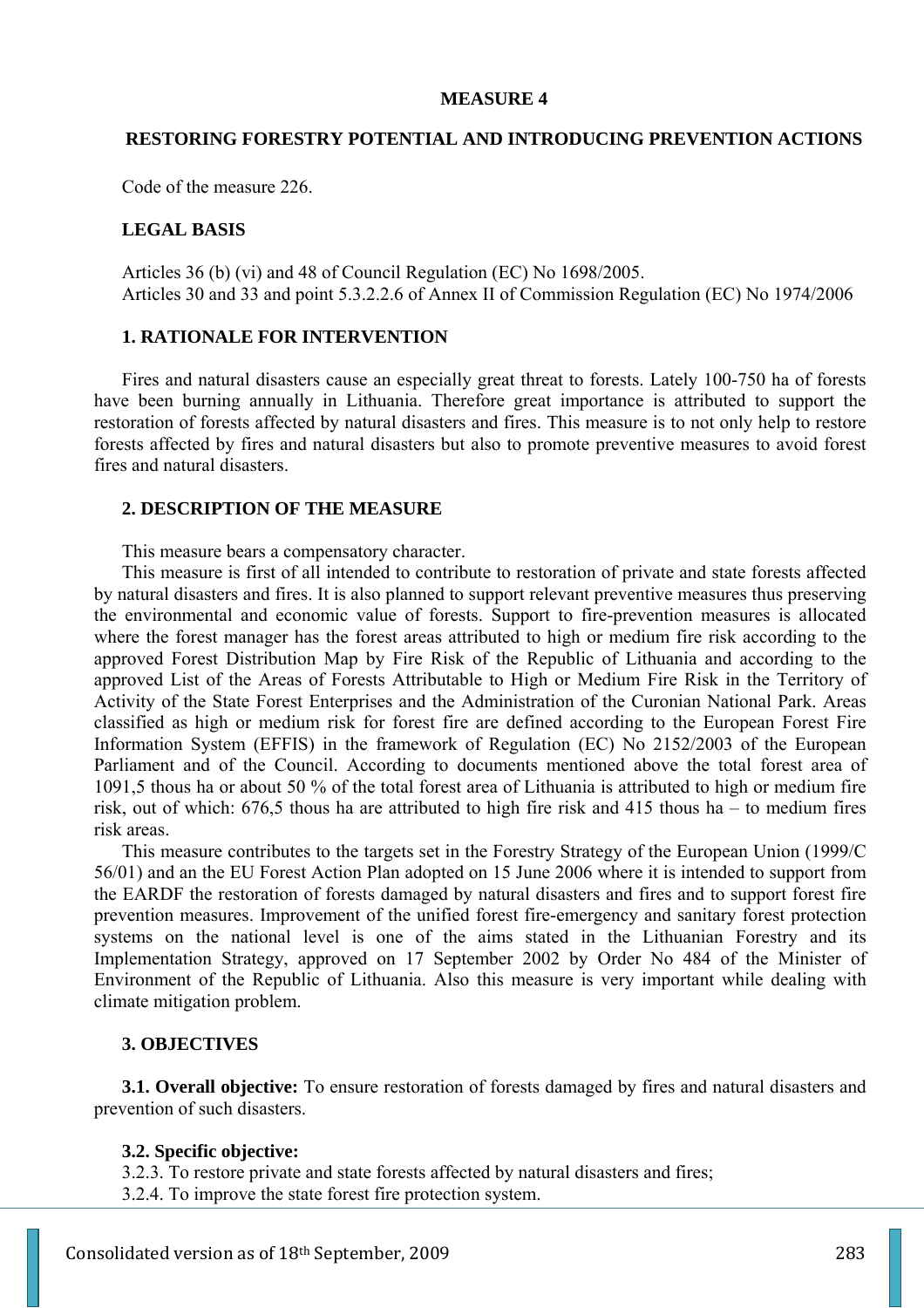# **3.3. Operational objective:**

3.3.1. To provide support to forest owners and forest governors in restoring forests affected by natural disasters and forests and applying measures of fire prevention.

3.3.2. To provide support to entities implementing the general state system of measures to prevent forest fires in forests of all property forms.

# **4. TYPE OF BENEFICIARIES**

# **4.1. Activity 1**

4.1.1. Owners of private forests and managers of state forests.

# **4.2. Activity 2**

4.2.1. Legal entities implementing the general state system of measures to prevent forest fires in forests of all property forms in accordance with the procedure set out in the Law on Forests.

# **5. SCOPE AND ACTIONS**

# **5.1. Activity 1**

5.1.1. Restoration of forests affected by natural disasters and fires and preventive measures;

# **5.1. Activity 2**

5.2.1. Improvement of the general state system of measures to prevent forest fires.

# **6. TYPES OF INVESTMENTS**

# **6.1. Activity 1:**

6.1.1. Preparation of the project of restoration of forests affected by natural disasters and fires;

6.1.2. Costs of the restoration of forest areas or areas afforested with the support co-financed by the European Community affected by natural disasters or fires (area cleaning, forest plants, transportation of forest plants, soil preparation, planting, supplement of damaged plants, protection of plants);

6.1.3. Costs for measures to prevent forest fires (installation, renovation and maintenance of fireprotection barriers, mineralised belts and belts of deciduous trees);

# **6.2. Activity 2**

6.2.1. Preparation of a fire prevention plan for a certain locality or an emergency forest fire plan;

6.2.2. measures to forecast and monitor forest fires (installation, construction, reconstruction of fire observation towers, purchase and installation of fire monitoring systems, data and telecommunication systems);

6.2.3. installation of information signs and boards, issuing and disseminating of educational publications, making and running video clips on the subject of fire prevention;

6.2.4. machinery for creating fire-protection mineralised belts;

6.2.5. creation of water collection points and artificial water reservoirs.

# **7. ELIGIBILITY CRITERIA AND REQUIREMENTS FOR SUPPORT**

7.1. The applicant shall fulfil general provisions and requirements for support laid down in the Chapter II **of Annex 1 to** Rural Development Programme for 2007-2013 (RDP).

# **7.2. Activity 1**

7.2.1. The applicant shall submit a document certifying the property or management right for the forest area for which support is requested;

7.2.2. The applicant shall submit project of restoration of forests affected by natural disasters and fires;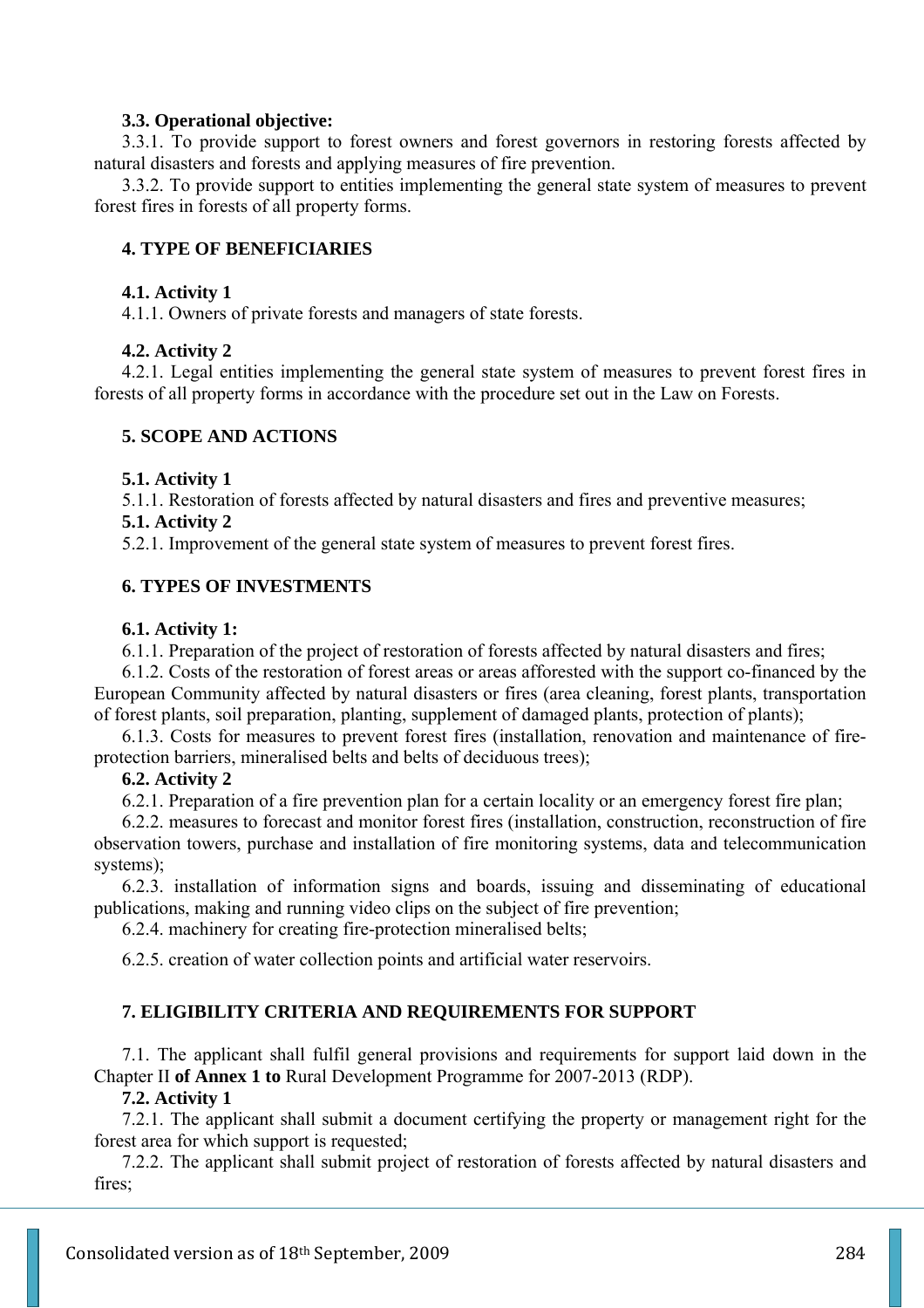7.2.3. In case of support for preventive actions the applicant shall submit forest management plan with planned fire-protection measures for which support is being requested.

7.2.4. In case of support for preventive measures the support is granted only for the forest areas attributed to high and medium fire risk according to the approved Forest Distribution Map by Fire Risk of the Republic of Lithuania;

#### 7.2.5. **Limitations of support**:

7.2.5.1. Support shall not be granted for the establishment and maintaining of forest firebreaks in the areas benefiting from the support for afforestation as well as from the support for appropriate activities under the measure "Agri-environment payments".

## **7.3. Activity 2**

7.3.1. Support for this activity is granted only for the forest areas attributed to high and medium fire risk according to the approved Forest Distribution Map by Fire Risk of the Republic of Lithuania;

7.3.2. The fire-prevention activity plan for forests or a plan of expeditious forest fire extinguishing actions is submitted with preventive measures to prevent forest fires to be implemented for which support is requested, or with fire prevention measures approved by the General Forest Management Authority;

7.3.3. Documents and projects for construction, installation of renovation of fire detection towers are submitted where support for them is requested.

## **8. PRIORITY SELECTION CRITERIA**

8.1.The applicant has never received the Community support in forest sector

8.2. The project of restoration of forests affected by natural disasters and fires.

8.3. The applicant has never received support co-financed by the Community.

8.4. The applicant is a private forest manager.

8.5 Smaller amount requested for the project's financing.

The method of application of priority selection criteria is described in Chapter II of Annex I to the Rural development programme for Lithuania (RDP).

## **9. RATE AND DIFFERENTIATION OF SUPPORT**

## **9.1. Activity 1**

9.1.1. Compensation covers up to 80 per cent of eligible expenditure for this activity, up to a ceiling of EUR 100 000 per project.

## **9.2. Activity 2**

9.2.1. Compensation covers up to 80 per cent of eligible expenditure for this activity, up to a ceiling of EUR 400 000 per project.

## **10. FINANCING**

Funding over the period of 2007-2013. (in current prices)

| Year      | Total      |     | <b>Community funding</b> |     | <b>National funding</b> |     |
|-----------|------------|-----|--------------------------|-----|-------------------------|-----|
|           | <b>EUR</b> | pct | EUR                      | pct | <b>EUR</b>              | pct |
| 2007-2013 | 15 000 000 | 80  | 12 000 000               | 80  | 3 000 000               | 20  |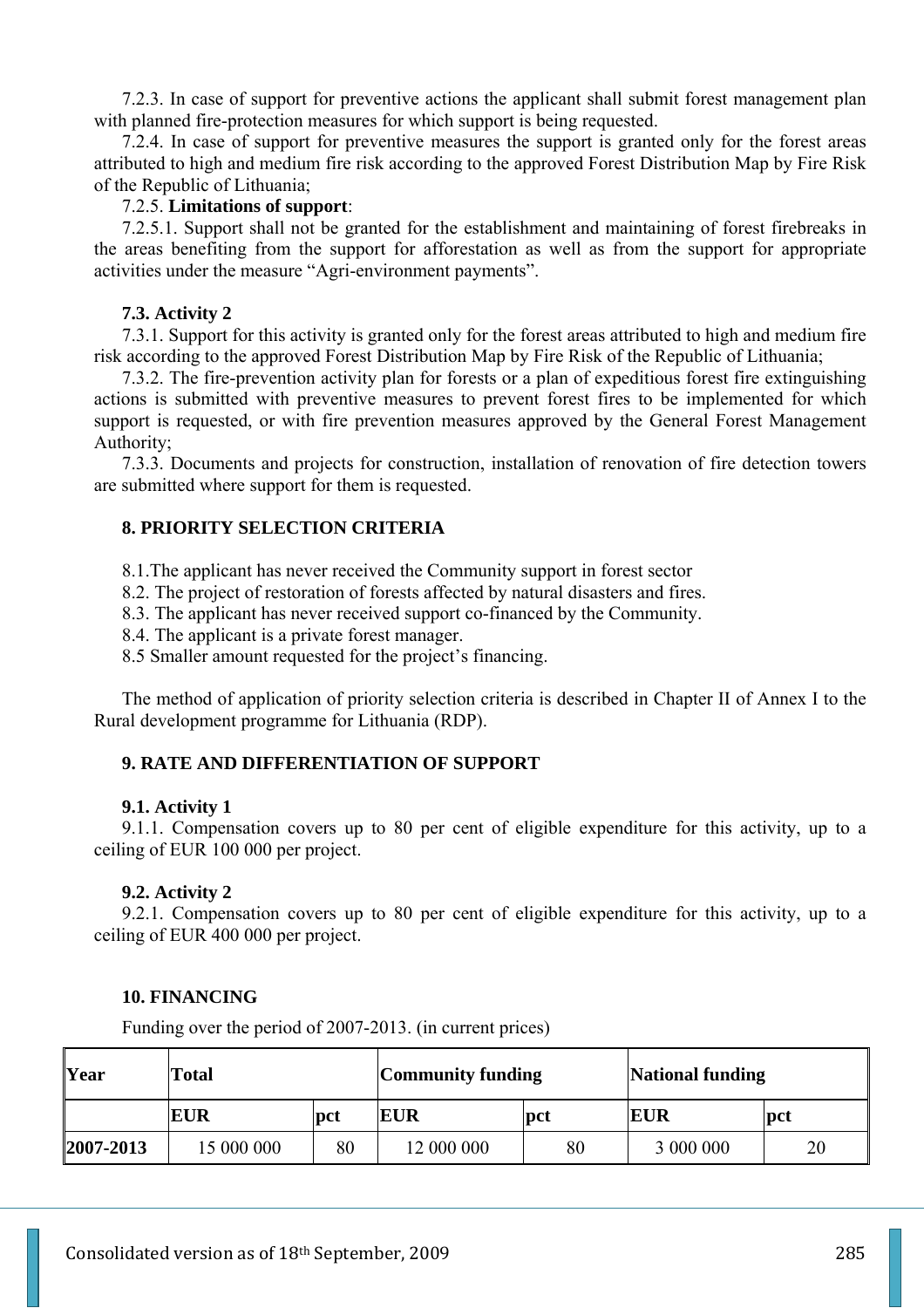# **11. QUANTIFIED TARGETS FOR COMMUNITY COMMON INDICATORS**

| <b>Type of</b><br>indicator | <b>Indicator</b>                                          | <b>Target 2007-2013</b>                                                                            |  |
|-----------------------------|-----------------------------------------------------------|----------------------------------------------------------------------------------------------------|--|
|                             | Number of prevention/restoration<br>actions               | Number of projects support by<br>measure 75:<br>Activity 1-50<br>Activity 2 - 25                   |  |
| Output                      | Supported area of damaged forests                         | Up to 1 000 ha of private and state<br>forests damaged by fires and natural<br>disasters restored. |  |
|                             | Number of new or reconstructed fire<br>observation towers | 10                                                                                                 |  |
|                             | The length of new or restored mineral<br>fire belts       | 10 000 km                                                                                          |  |
|                             | Total volume of investment                                | EUR 18,75 mill                                                                                     |  |
| Result                      | Areas under successful land<br>management                 | Total:<br>Restored area of forests affected by<br>natural disasters and fire, 1000 ha.             |  |
|                             | Change in high nature value areas                         | Increasing of high nature value<br>forest areas by 4000 ha, up to $31,5$<br>pct                    |  |
| Impact                      | Changes in gross nutrient balance                         | Positive changes maintained                                                                        |  |
|                             | Increase in production of renewable<br>energy             | Production of renewable energy<br>from wood, wood waste and<br>woody material 8 pct, 850 ktoe      |  |

## **Baseline indicators**

| Biodiversity: Tree species composition | Soil: areas at risk of soil erosion |
|----------------------------------------|-------------------------------------|
| $2004$ conifers $-58$ , 1 pct.         | 14% affected by water erosion, 19   |
| Soft broadleaves $-37,2$ pct.          | $\frac{1}{2}$ % by deflation        |
| Hard broad leaves $-4,7$ pct           | 1.8-2.5 tones of soil/year          |

# **12. SANCTIONS**

Whether any misconduct, breach or violation of the project and/or application requirements is detected by the Agency or appears known to it, the Agency shall have a right to initiate the process of the suspension of support and/or demand the repayment of the entire amount of the support received or any part of it thereof.

# **13. LINKAGES AMONG RDP MEASURES, DEMARCATION LINES AND CRITERIA WITH OTHER COMMUNITY FINANCIAL INSTRUMENTS**

This measure is closely related to other measures aimed to support forestry, like *First afforestation of agricultural land, First afforestation of non agricultural land, Improvement of economic value of forests, Non-productive investments, Infrastructure related to the development and adaptation of agriculture and forestry.* This support guarantees possibilities to form forest stands, that are more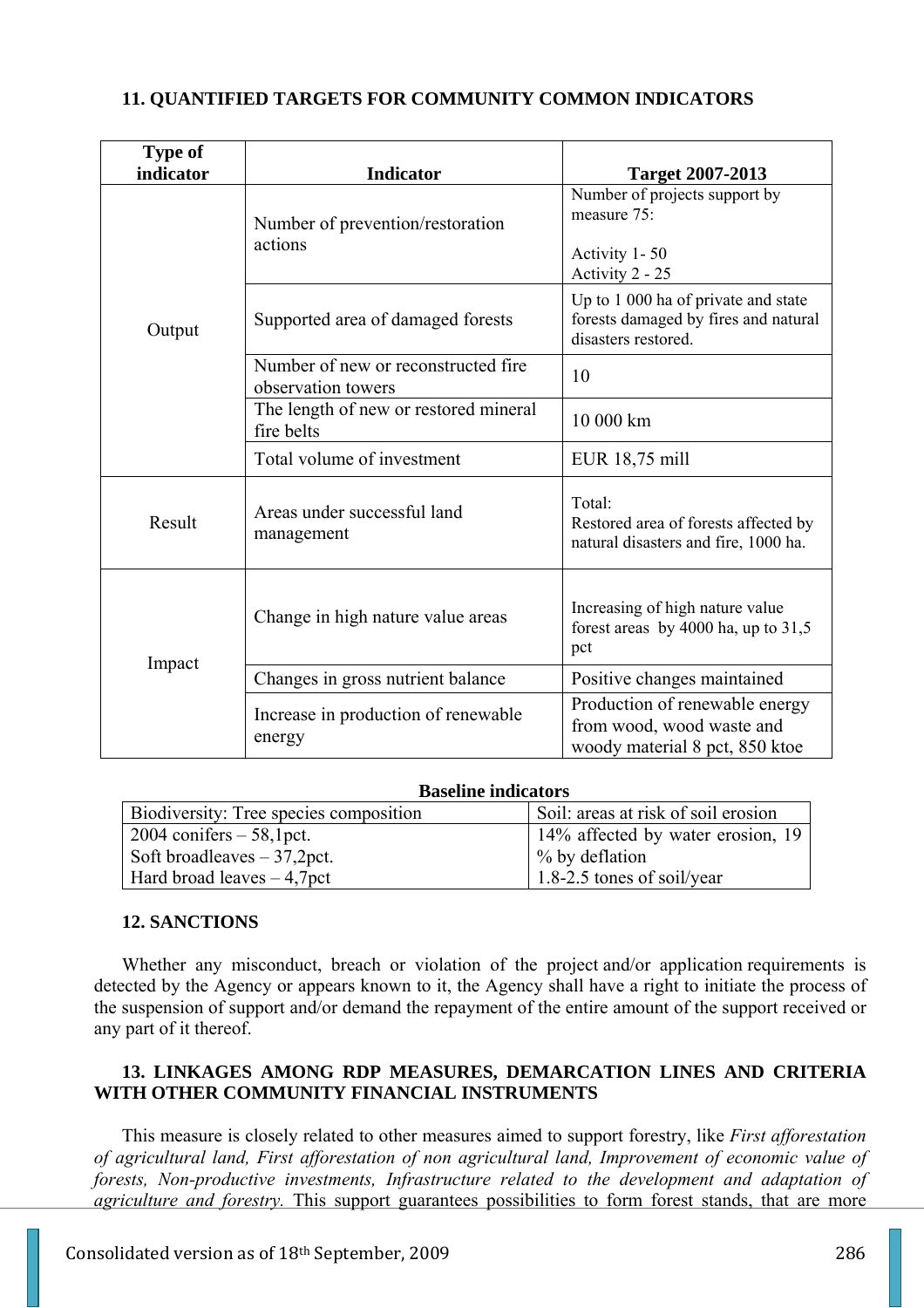resistant to forest fires and natural disasters, to give additional income and alternative activity to forest holders. These measures share the same objectives related with balanced development of forestry.

The *OP for Promotion of Cohesion* (final beneficiaries: Public and private subjects) *(1 priority: Local and urban development, conservation of cultural heritage and nature and adaptation for tourism development) get support for:* 

- Development of public tourism infrastructure using natural and cultural heritage and creation and modernisation of active tourism infrastructure.

- Development of tourism information services and promotion of tourism marketing

- Development of variety of tourism services/products and improvement of tourism services quality..

- Cleaning-up of the damaged landscape elements (abandoned and landscape contaminating construction objects, areas damaged due to former excavation activities and etc.).Final beneficiary – State protected areas service.

Demarcation criterion– projects size and beneficiary.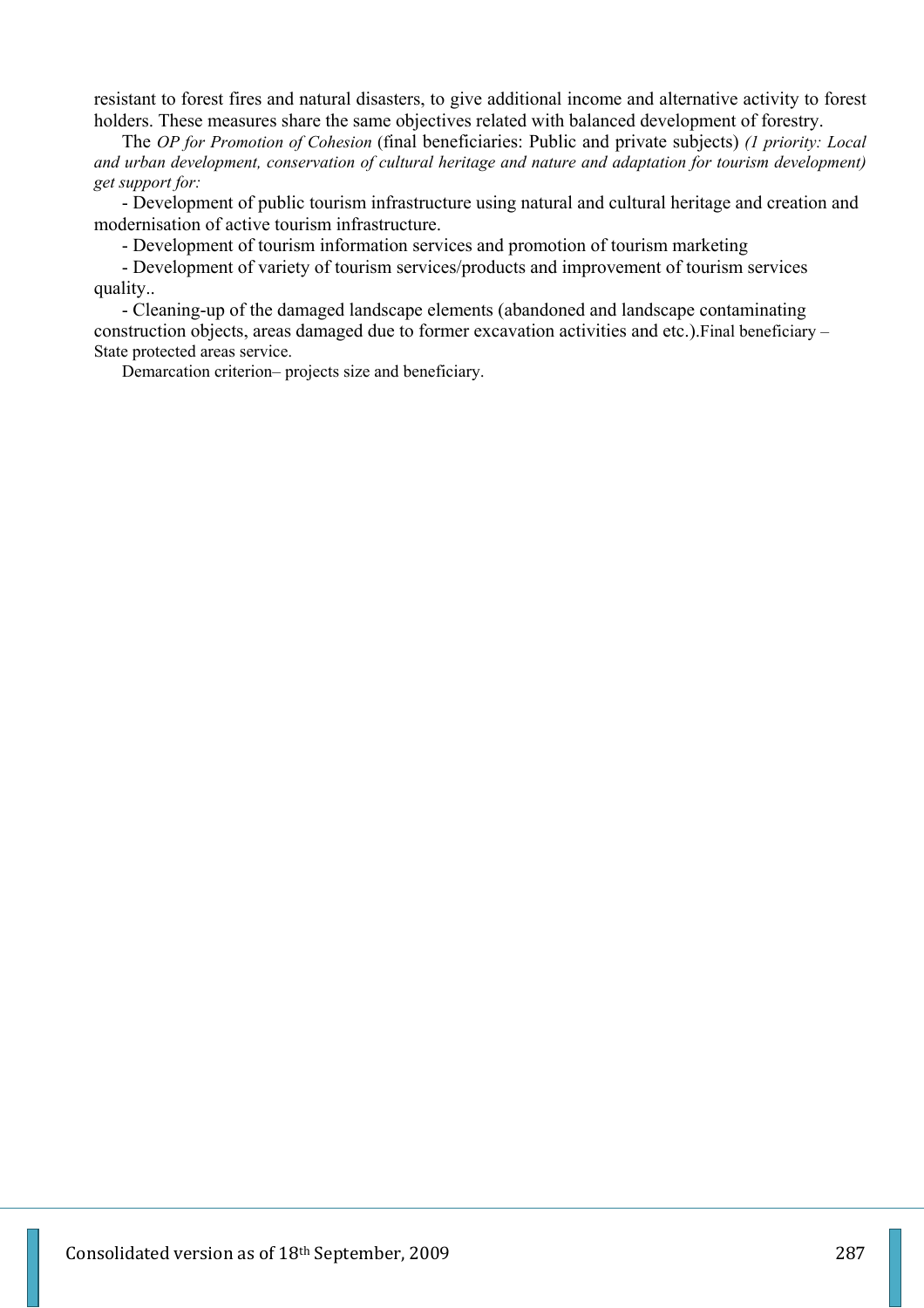#### **MEASURE 5**

#### **NON-PRODUCTIVE INVESTMENTS IN FORESTS**

Code of the measure 227.

#### **LEGAL BASIS**

Articles 36 (b) (vii) and 49 of Council Regulation (EC) No 1698/2005. Point 5.3.2.2.7 of Annex II of Commission Regulation (EC) No 1974/2006.

#### **1. RATIONALE FOR INTERVENTION**

According to the requirements of the national legal acts neither private forest owners nor state forest managers are obligated to improve the ecological value of forests and their public amenity by the measures like formation of the skirts of the forests, supplementation of forest stands with ornithochoric trees and bushes, installation of small ponds for improving of biodiversity, improvement of recreational infrastructure which is intended to be used free for public in recreational forests. Therefore all those measures are very important for improving the quality of the environment, biodiversity and landscape, as well as enhancing a public amenity value of forests. For example, formation of the skirts of the forests helps to increase the resistance of the forest to the negative wind influence, provides suitable special living conditions for number of flora and fauna species. Supplementation of tree growths with ornithochoric trees and bushes, as well as installation of small ponds helps to preserve and increase populations of useful forest birds.

Other important measures for improving of environmental value in the private and state forests are those provided in the nature management plans. Such plans are made for the protected areas like Natura 2000 areas and include special forest related measures targeted to the concrete area, for example works of restoration of hydrological regime which was disturbed by drainage in forests of Group I (strict reserves forests) and Group IIA (ecosystem protection forests).

For better implementation of environmental objectives mentioned above, there is a need for nonprofit investment into forests where the environmental as well as the public amenity value of the forest could be increased. It is also sought to improve the infrastructure of private forest holdings, to enhance possibilities for alternative activities of rural residents and to improve environmental quality and biological and landscape diversity.

#### **2. DESCRIPTION OF THE MEASURE**

This measure bears a compensatory/investment character.

The primary objective of this measure is to increase the environmental and public amenity value of forests. Activities of ensuring ecological and social functions of forests are particularly important in the light of rural development. Support will be given for increasing the ecological value of forests and for preserving biodiversity and landscape, in particular for formation of the skirts of the forests, supplementation of forest stands with ornithochoric trees and bushes, installation of small ponds, roadblocks and information signs as well as for the improvement of recreational infrastructure which is intended to be used free for public in recreational forests.

#### **3. OBJECTIVES**

**3.1. Overall objective:** To achieve environmental objectives by improving the quality of the environment, biodiversity and landscape, and to enhance a public amenity value of forest by developing the recreational facilities in forests.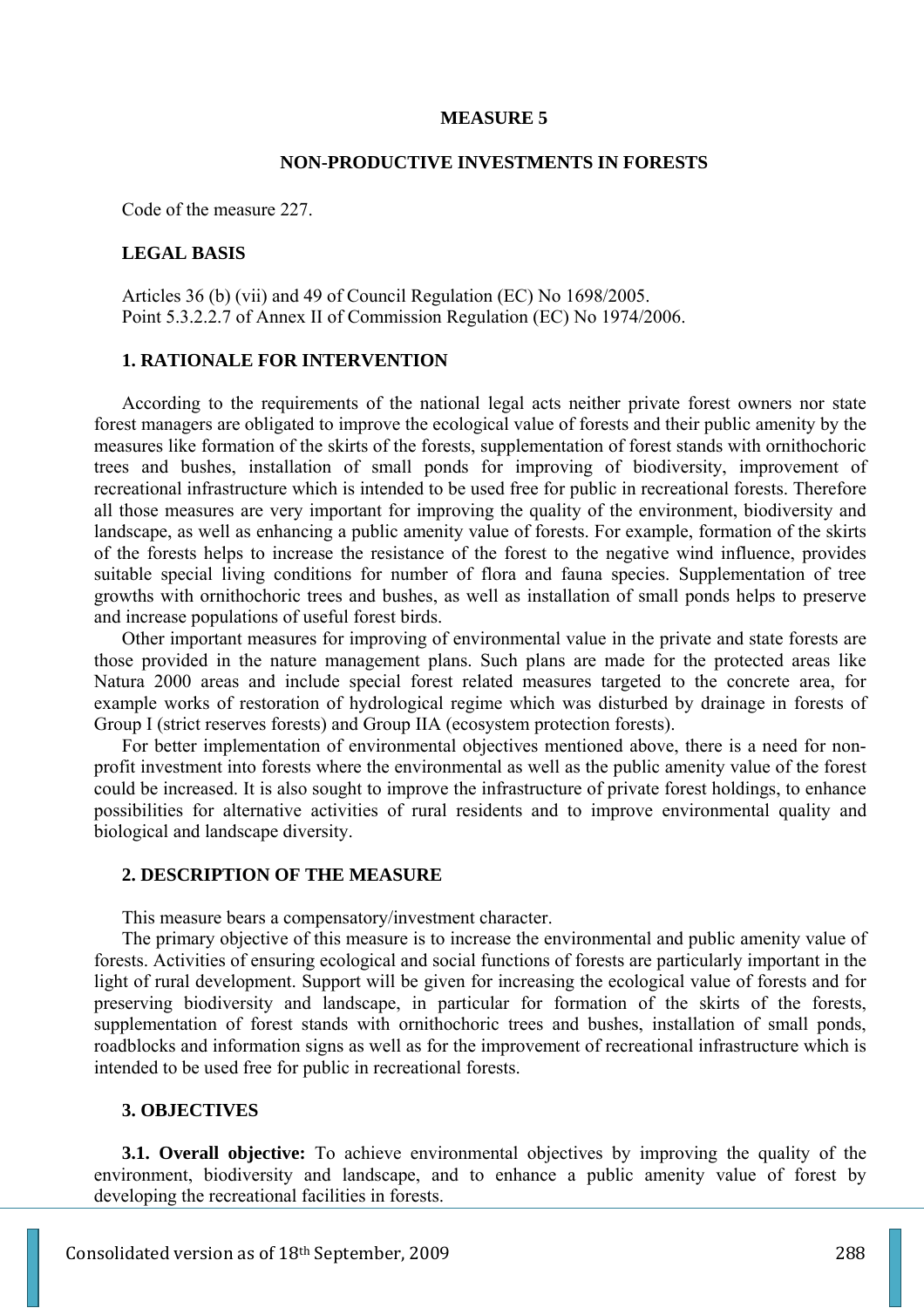## **3.2. Specific objective:**

3.2.2. To enlarge, install and upgrade recreational facilities in forests;

3.2.1. To form forest stands of higher ecological value;

## **3.3. Operational objective:**

3.3.1. To provide support to forest holders in restoring, preserving and developing the ecological and recreational functions of forests.

# **4. TYPE OF BENEFICIARIES**

4.1. Owners of private forests and managers of state forests.

# **5. SCOPE AND ACTIONS**

5.1. Reconstructing, preserving and developing the ecological and recreational functions of forests in rural areas.

## **6. DEFINITION OF OPERATIONS TO BE SUPPORTED**

6.1. Formation of the skirts of the forest, works to support protected natural habitats or habitats of protected species or typical structure in forests (provided for in nature management plans), supplement of forest stands with ornitochoric trees and bushes, creation and renovation of small ponds of up to 300 m<sup>2</sup>, temporary facilities to close forest roads through ecologically sensitive areas;

6.2. Installation and improvement of recreational forest infrastructure facilities for public use (recreational paths, bridges, stairs, observation sites, resting-places, campsites, bowers benches, tables, fireplaces, dustbins, latrines, fences, boards, maps, pointers, information signs).

6.3. Management and preservation of the surroundings of recreational and nature protection facilities, works of restoration of hydrological regime which was disturbed by drainage in forests of Group I (strict reserves forests) and Group IIA (ecosystem protection forests).

6.4. Drawing of forest management plan and other planning and design documents necessary to implement the activity, up to a ceiling of 10 per cent of total eligible expenditure.

# **7. ELIGIBILITY CRITERIA AND REQUIREMENTS FOR SUPPORT**

7.1. The applicant shall fulfil general provisions and requirements for support laid down in the Chapter II of Annex 1 of RDP.

7.2. The agricultural holding benefiting from the investment shall be legitimately managed by the applicant in the manner specified by the legal acts of the Republic of Lithuania;

7.3.for the forest holding in which the investment will be done the applicant shall submit the forest management plan;

7.4. The applicant shall submit relevant technical projects and other documents for installation of forest recreational infrastructure objects where these are required according to the requirements of legal acts;

7.5. Restoration works of disturbed hydrological regime are supported only in forests of Group I (strict reserves forests) and Group IIA (ecosystem protection forests) as well as in forests of Natura 2000 network territory according to special projects drafted;

7.6. restoration works of protected natural habitats or habitats of protected species in forests or support of typical structure are supported only if they are provided for in the nature management plan drafted and approved according national legislation**;**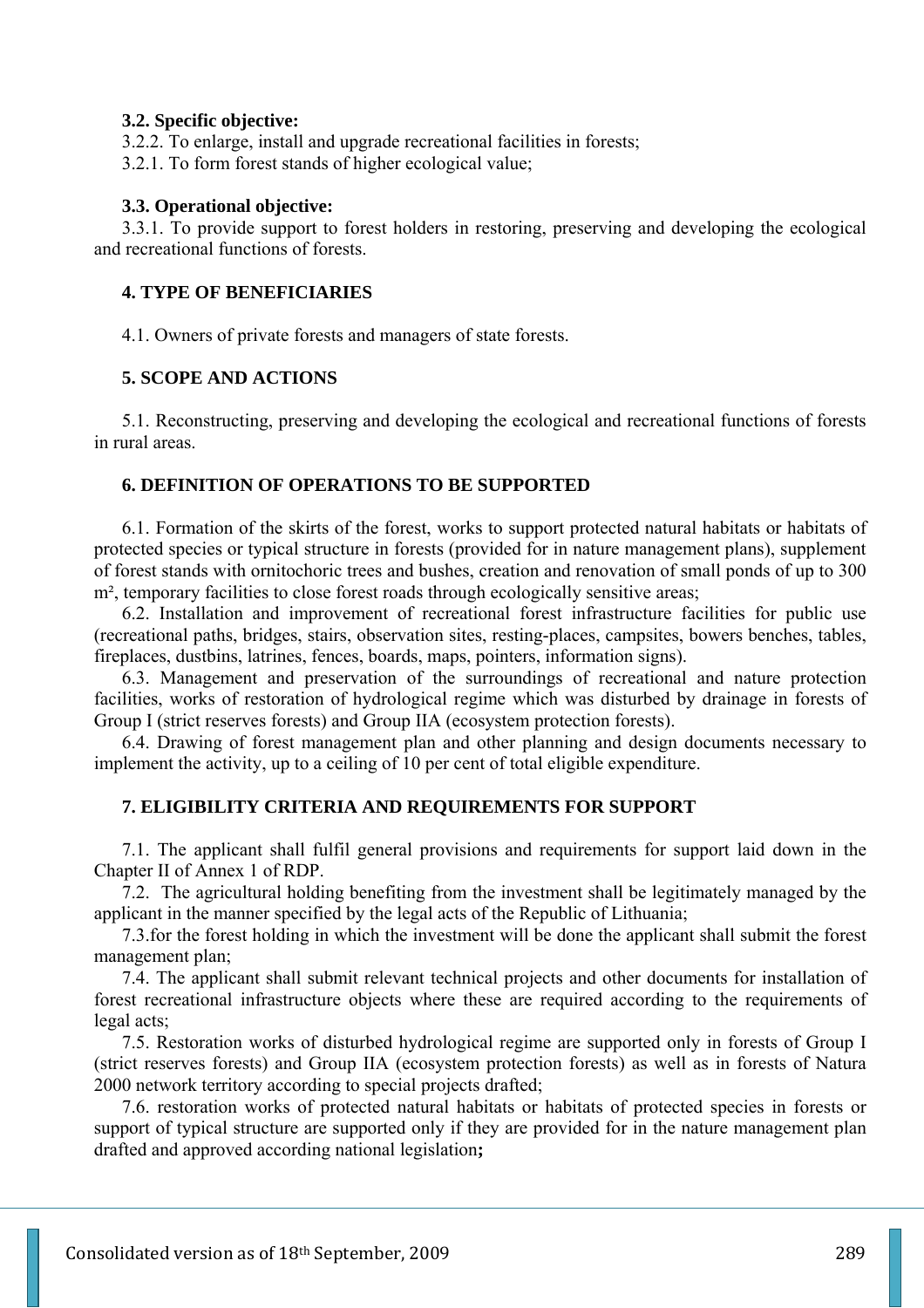7.7. Installation and improvement of recreational forest infrastructure facilities are supported in all forest to the extent permitted by the legal acts of the Republic of Lithuania – forests of Group IIB (recreational forests), group III (protective) and IV (farming);

7.8. Applicant shall confirm that recreational infrastructure is intended to be used free for public.

# **8. PRIORITY SELECTION CRITERIA**

8.1. The applicant has never received the Community support in forest sector;

8.2. The applicant is a private forest owner;

8.3. Installation and improvement of recreational forest infrastructure facilities are supported only in forests of Group IIB (recreational forests);

8. 4. Smaller amount requested for the project's financing;

8. 5. The project is designed to increase the ecological value of the forest.

The method of application of priority selection criteria is described in Chapter II of Annex I to the Rural development programme for Lithuania (RDP).

## **9. AID INTENSITIES**

9.1. Compensation covers up to 90 per cent of eligible expenditure for this activity, up to a ceiling of EUR 100 000 per project.

9.2. Aid granted under this measure will be in conformity with the Commission Regulation (EC) No 1998/2006 of 15 December 2006 on the application of Articles 87 and 88 of the Treaty to de minimis aid, Official Journal L 379 of 28.12.2006. Under the de minimis the amount of the gross support granted to the same enterprises may not exceed the amount of EUR 200,000 in the period of 3 fiscal years.

## **10. FINANCING**

Funding over the period of 2007-2013. (in current prices)

| Year            | <b>Total</b> |            | <b>Community funding</b> |     | <b>National funding</b> |     |
|-----------------|--------------|------------|--------------------------|-----|-------------------------|-----|
|                 | <b>EUR</b>   | <b>pct</b> | <b>EUR</b>               | pct | EUR                     | pct |
| $ 2007 - 2013 $ | 10.000.000   | 90         | 8.000.000                | 80  | 2.000.000               | 20  |

## **11. TRANSITION ARRANGEMENTS**

No transition arrangements are foreseen.

# **12. QUANTIFIED TARGETS FOR COMMUNITY COMMON INDICATORS**

| <b>Type of indicator</b> | <b>Indicator</b>                                                                        | <b>Target 2007-2013</b>                             |
|--------------------------|-----------------------------------------------------------------------------------------|-----------------------------------------------------|
| Output                   | Number of non-productive<br>investments actions                                         | Number of projects support by<br>measure 100:       |
|                          | Supported forest area of non-<br>productive investments                                 | $2.000$ ha                                          |
|                          | Number of new installed or<br>improved recreational forest<br>infrastructure facilities | 100 recreation facilities installed or<br>improved. |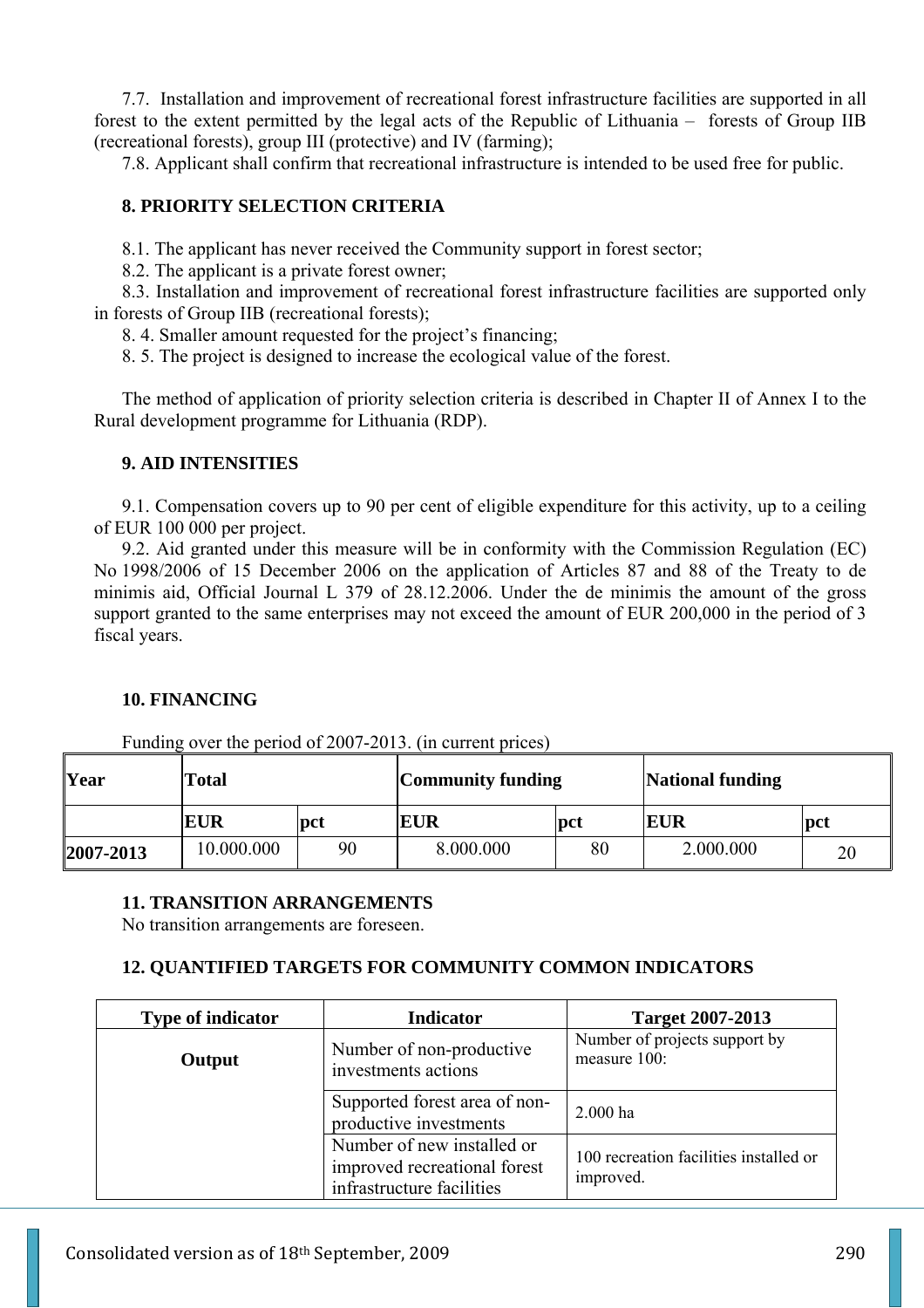|               | Total volume of investment                                          | 12,5 mill EUR                                                                   |
|---------------|---------------------------------------------------------------------|---------------------------------------------------------------------------------|
| <b>Result</b> | Areas under successful land<br>management                           | Area of forests with higher<br>ecological and recreational value,<br>2000 ha.   |
|               | Change in high nature value<br>areas                                | Increase of High nature value<br>forestry areas by 2000 ha, up to $31,5$<br>pct |
| <b>Impact</b> | Changes in gross nutrient<br>Positive changes maintained<br>balance |                                                                                 |
|               |                                                                     |                                                                                 |

#### **Baseline indicators**

| <b>Biodiversity: Tree species composition</b> | Soil: areas at risk of soil erosion |
|-----------------------------------------------|-------------------------------------|
| $\vert$ 2004 conifers $-$ 58,1 pct.           | 14% affected by water erosion, 19   |
| Soft broadleaves $-37,2$ pct.                 | % by deflation                      |
| $\vert$ Hard broad leaves $-4,7$ pct          | $1,8-2,5$ tones of soil/year        |

#### **13. SANCTIONS**

 In case of any misconduct, breach or violation of legal acts or the support agreement by the beneficiary, there shall be three types of mandatory sanctions: reduction of the support, refusal to grant the support and / or the requirement to repay the support. The specific terms for the imposition of the sanctions shall be laid down in the rules implementing the measure.

## **14. LINKAGES AMONG RDP MEASURES, DEMARCATION LINES AND CRITERIA WITH OTHER COMMUNITY FINANCIAL INSTRUMENTS**

This measure is closely related to other measures aimed to support forestry, like *Improvement of economic value of forests, First afforestation of non agricultural land, First afforestation of agricultural land, Forest environment payments.* This support guarantees additional income and possibilities of alternative activity. These measures share the same objectives related with balanced development of forest management.

Also, this measure is closely connected to measure *Encouragement of rural tourism activities*, Activity 2 *Establishment and development of rural campsites* which seeks to promote the development of the rural recreational infrastructure. Demarcation criterion between *Establishment and development of rural campsites* and this measure is made by location of projects implementation: creation of the camps under this measure is eligible in the forest area.

This measure is designed to contribute the restoration of private and state forests affected by natural disasters and fires and to support relevant preventive measures thus preserving the environmental and economic value of forests. Demarcation criteria with *OP for Promotion of Cohesion* is activity and geographical area of project implementation (forests). According the *OP for Promotion of Cohesion (1 priority: Local and urban development, conservation of cultural heritage and nature and adaptation for tourism development)* the support is granted for cleaning-up of the damaged landscape elements (abandoned and landscape contaminating construction objects, areas damaged due to former excavation activities and etc.) (final beneficiary – State protected areas service).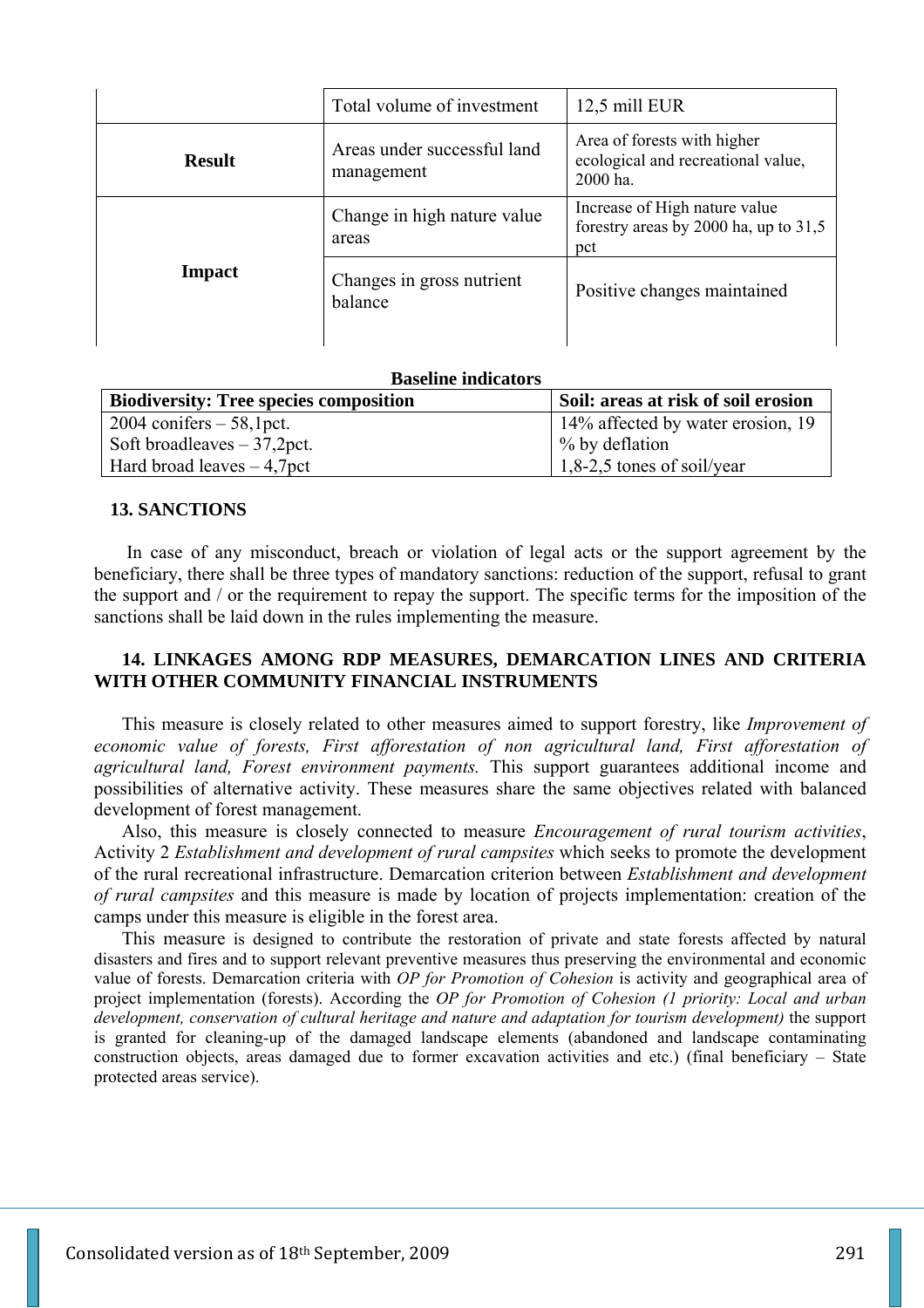## **MEASURE 6 FOREST ENVIRONMENT PAYMENTS**

Code of the measure 225.

#### **LEGAL BASIS**

Articles 36 (b) (v) and 47 of Council Regulation (EC) No 1698/2005. Point 5.3.2.2.5 of Annex II of Commission Regulation (EC) No 1974/2006.

## **1. RATIONALE FOR INTERVENTION**

Woodland key habitats (WKH– identified, undamaged forest area with vanishing, vulnerable, rare or protected specialized species of habitats) were stock-taken in forests of all forms of property in Lithuania in 2001-2005 as the important areas for preservation of high-value forest ecosystems and forest biological diversity. WKH are designated, mapped and registered to the Lithuanian State Cadastre of Forests according to the Instruction of Works of Forest Management Planning, approved on 29 December 2006 by the Order No.53-06-G of the Director of State Forest Survey Service of the Ministry of Environment of the Republic of Lithuania. The areas were selected according to criteria defined during common Lithuanian-Swedish project "Woodland key habitat inventory in Lithuania". However only a part of such habitats are included into areas protected according to the legal acts, and for the rest thereof the legal acts do not provide for any activity restrictions, which is why especially owners of private forests do not protect these WKH and carry out economic activities therein. There are 3500 ha of WHK identified in private forests. According to requirements of the national legal acts the forest owner is allowed to carry out final cuttings (in most cases even clear cuttings) and to destroy the WKH. Final cutting of mature forest stands is the usual forest management practice in Lithuanian forests. Taking into account above said, it is necessary to support owners of private forests who on voluntary basis make the commitment to preserve WKH and not to carry out final forest felling allowed by the legal acts but destroying WKH.

According to the Forest Law of the Republic of Lithuania and other legal acts regulating forestry activities every forest owner must follow such usual forest management practice:

final clear cutting of mature forest stands in Forest Group III and IV is allowed only if the permission is given and this clear cutting is designed in the forest management plan;

the clear-cut area shall be reforested within three years after their origin;

- the area of final clear-cut plot is limited up to 8 ha in Forest Group IV and up to 5 ha in Forest Group III.

Usually the clear-cut plots in private forests in Lithuania are smaller and reaches 1-2 ha in average. Accordingly about 7 thousand ha of forests are clear-cut out in private forests every year. The volume of such forest cutting is allowed by the legal acts and this is a usual forest management practice in Lithuania. However in order to preserve biological and landscape diversity, to promote natural reforestation with local species of trees and to reduce soil erosion and other adverse effects on forest ecosystems, it is necessary to support non-clear cuttings of forests on voluntary carried out by private forest owners, instead of clear cutting allowed by the legal acts.

# **2. DESCRIPTION OF THE MEASURE**

This measure bears a compensatory character. This measure implements the Forestry Strategy of the European Union (1999/C 56/01) an the EU Forest Action Plan adopted on 15 June 2006 where it is intended to promote schemes for forest owners to engage in voluntary environmental commitments and to promote enhancing of ecological value of forests. Preservation of the biodiversity in the Lithuanian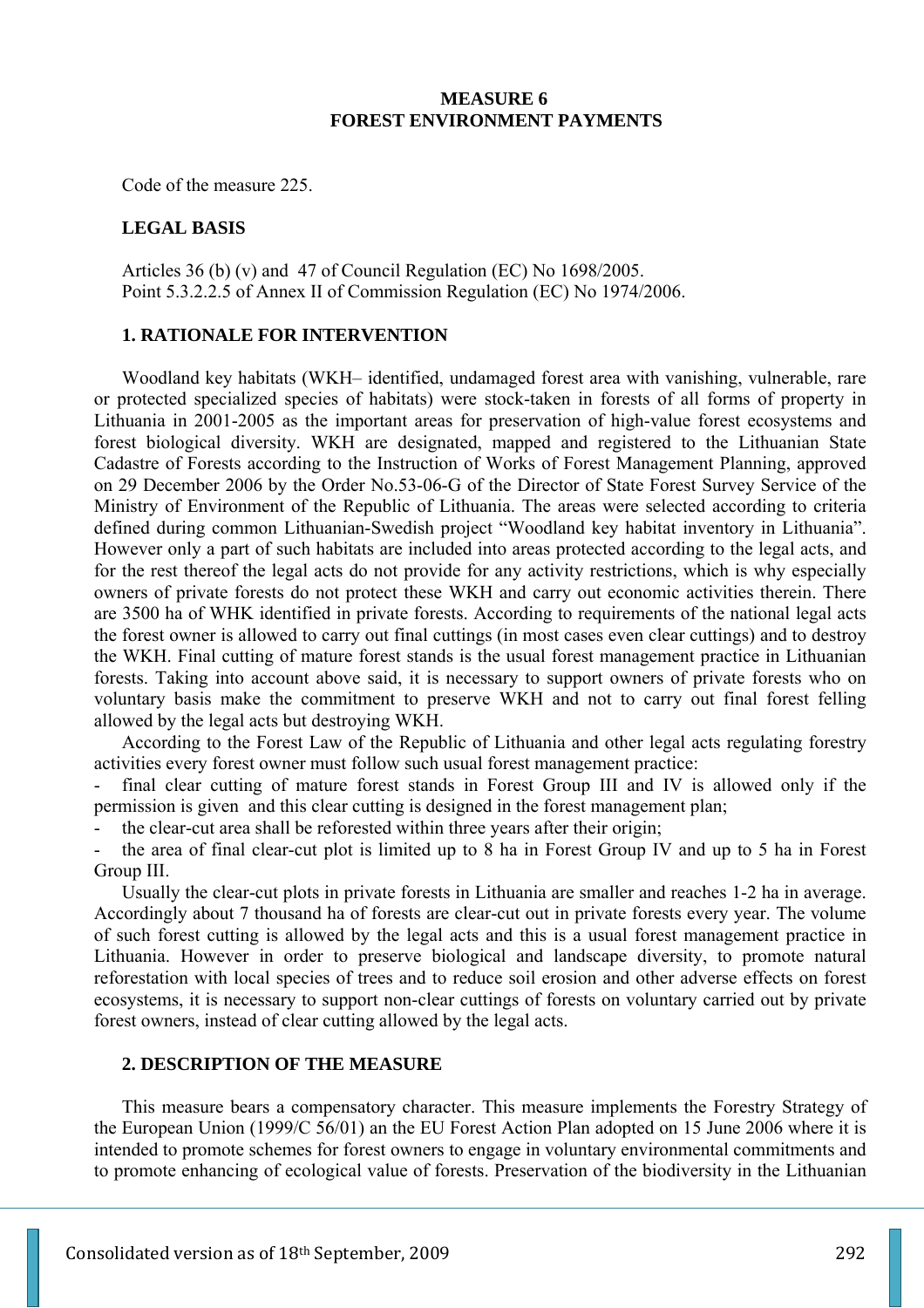forests is one of the aims stated in the Lithuanian Forestry and its Implementation Strategy, approved on 17 September 2002 by Order No 484 of the Minister of Environment of the Republic of Lithuania.

This measure is intended to make a better contribution to preservation of more natural forest environment, raising of awareness among forest owners by providing financial support for forest owners' initiatives to take environmental commitments not stipulated in the legal acts. This measure creates conditions for development of more environmentally-friendly forestry activities and at the same time preservation of especially valuable WKH in private mature forests.

Forest environment payments are allocated for each hectare of private forests to owners thereof who voluntarily take a commitment not to carry final forests cutting in WKH identified within their areas or carry out non-clear cutting in any other forests instead of clear cutting allowed by the legal acts. Due to such obligations forest owners lose income that is to be compensated by this measure.

The proposed measures conform to the forest protection measures in forest areas attributed to high or medium fire risk according to the approved Forest Distribution Map by Fire Risk of the Republic of Lithuania.

In the case of amendments of the relevant mandatory standards or requirements in national legal acts concerning supported activities under this measure the expediency of the support will be reconsidered.

## **3. OBJECTIVES**

**3.1. Overall objective:** To give financial incentives to private forest owners, to engage in forestry activity that is more acceptable from the environmental point of view, to preserve the woodland key habitats and raising environmental awareness of forest owners at the same time and also maintaining high quality biodiversity in forest habitats.

#### **3.2. Specific objectives:**

3.2.1. To preserve WKH in private forests.

3.2.2. To encourage the scale of non-clear forest cutting systems in private forests.

#### **3.3. Operational objective:**

3.3.1. To compensate losses incurred by private forest owners due to the voluntary taking of and compliance with environmental commitments that are not stipulated in the legislation.

#### **4. TYPE OF BENEFICIARIES**

4.1. Private forest owners who on voluntary and contractual basis make a commitment to follow additional environmental requirement, which are not stipulated in the legislation or binding on their holdings.

## **5. SCOPE AND ACTIONS**

#### 5.1. **Activity 1**

- 5.1.1. Payments for not performing final forest cutting operations in WKH.
- 5.2. **Activity 2**

5.2.1. Payments for non-clear forest cutting operations instead of clear ones.

#### **6. ELIGIBILITY CRITERIA AND REQUIREMENTS FOR SUPPORT**

6.1. The applicant shall fulfil general provisions and requirements for support laid down in the Chapter II **of Annex 1 to** Rural Development Programme for 2007-2013 (RDP).

6.2. The applicant shall submit a document certifying the property right for the private forest area for which support is requested;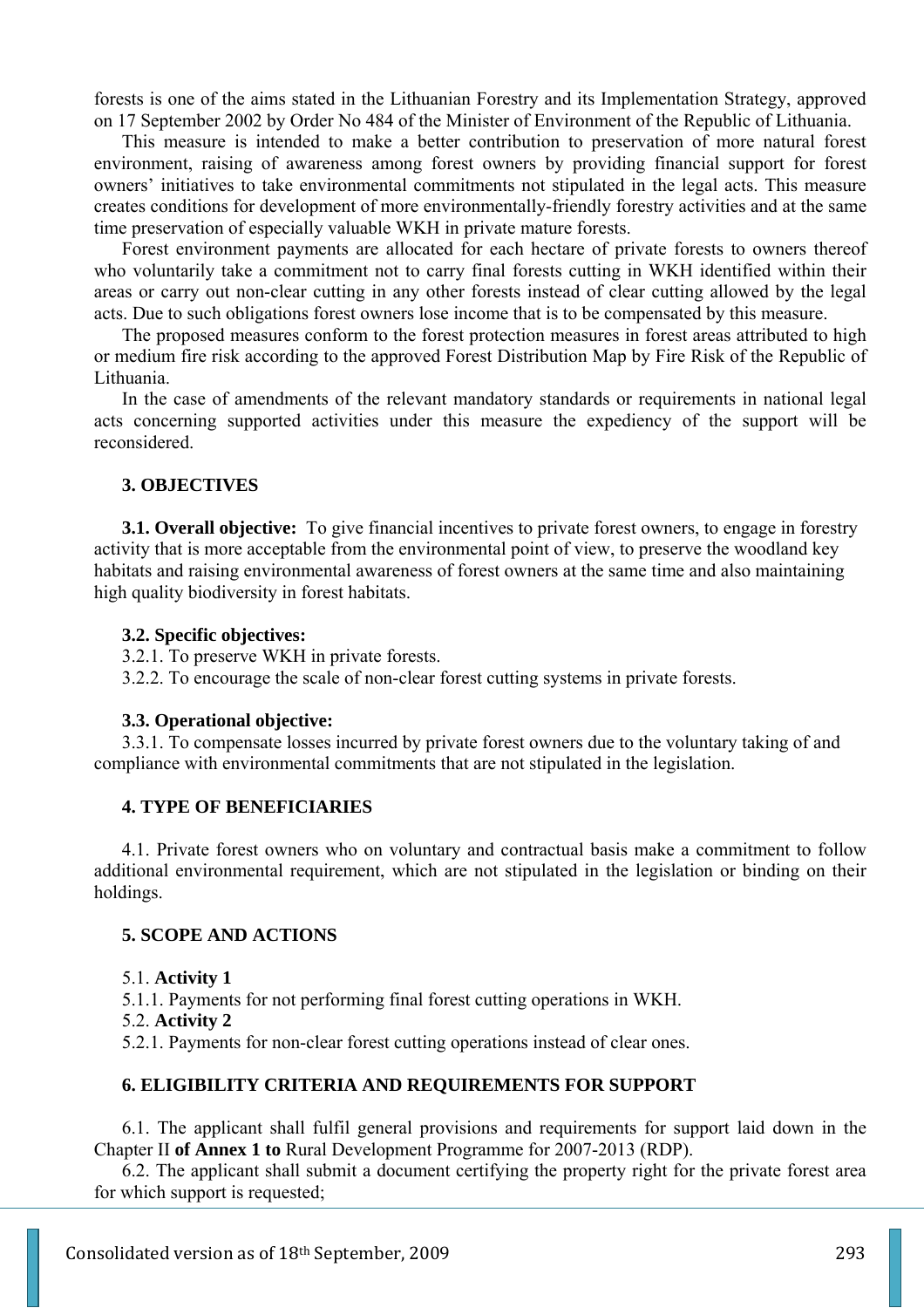#### **6.3. Activity 1**:

6.3.1. The applicant shall provide a certificate from the State Forest Survey Service indicating that the holding for which support is being requested has at least 0,5 ha of WKH, that the holding is a group 3 or 4 forest and that the forest stand in which the WKH is identified has reached the minimum age for final cutting as established for the respective forest group.

6.3.2. The applicant shall submit a letter of confirmation with regard to non-performance of full cutting of WKH after it is identified issued by the Regional Environment Protection Department of the Ministry of Environment;

6.3.3. The applicant shall take a commitment to preserve the WKH and refrain from final forest cutting operations for at least 7 years.

#### **6.3.4. Limitations of support**:

6.3.4.1. Applicants can not apply for support for the same area under measure *Natura 2000 payments.*

#### **6.4. For applicants for support under activity 2:**

6.4.1. The applicant shall provide an internal forest management plan, drawn, approved and endorsed in the established order.

6.4.2. The applicant shall submit the permission to cut forest issued according national legislation whereby they are allowed to carry out the first case of non-clear cutting;

6.4.3. The applicant shall submit confirmation that clear-cutting could have been allowed instead of the planned and allowed non-clear cutting of forest;

6.4.4. The applicant shall take a commitment to conduct non-clear final forest cutting operations instead of clear-cutting operations in mature forests of group 3 and 4.

## **7. PRIORITY SELECTION CRITERIA**

7.1. The forest holding for which support is being requested is a group 3 forest (protection forests).

7.2. The owner of the private forest holding for which support is being requested is a natural person.

7.3. The application identifies support as to be used for WKH preservation (activity 1).

The method of application of priority selection criteria is described in Chapter II of Annex I to the Rural development programme for Lithuania (RDP).

# **8. RATE AND DIFFERENTIATION OF SUPPORT**

8.1. The payment amount covers costs incurred and income forgone by forest owners due to the taking of voluntary commitment to follow certain environmental restrictions and is differentiated as follows:

8.1.1. under activity 1: EUR 279/ha annually, but not longer than 7 years;

8.1.2. under activity 2, the payment amount is EUR 140/ha annually until the last case of non-clear cutting operation, but not longer than 7 years.

8.2. Aid granted under this measure will be in conformity with the Commission Regulation (EC) No 1998/2006 of 15 December 2006 on the application of Articles 87 and 88 of the Treaty to de minimis aid, Official Journal L 379 of 28.12.2006. Under the de minimis the amount of the gross support granted to the same enterprises may not exceed the amount of EUR 200,000 in the period of 3 fiscal years.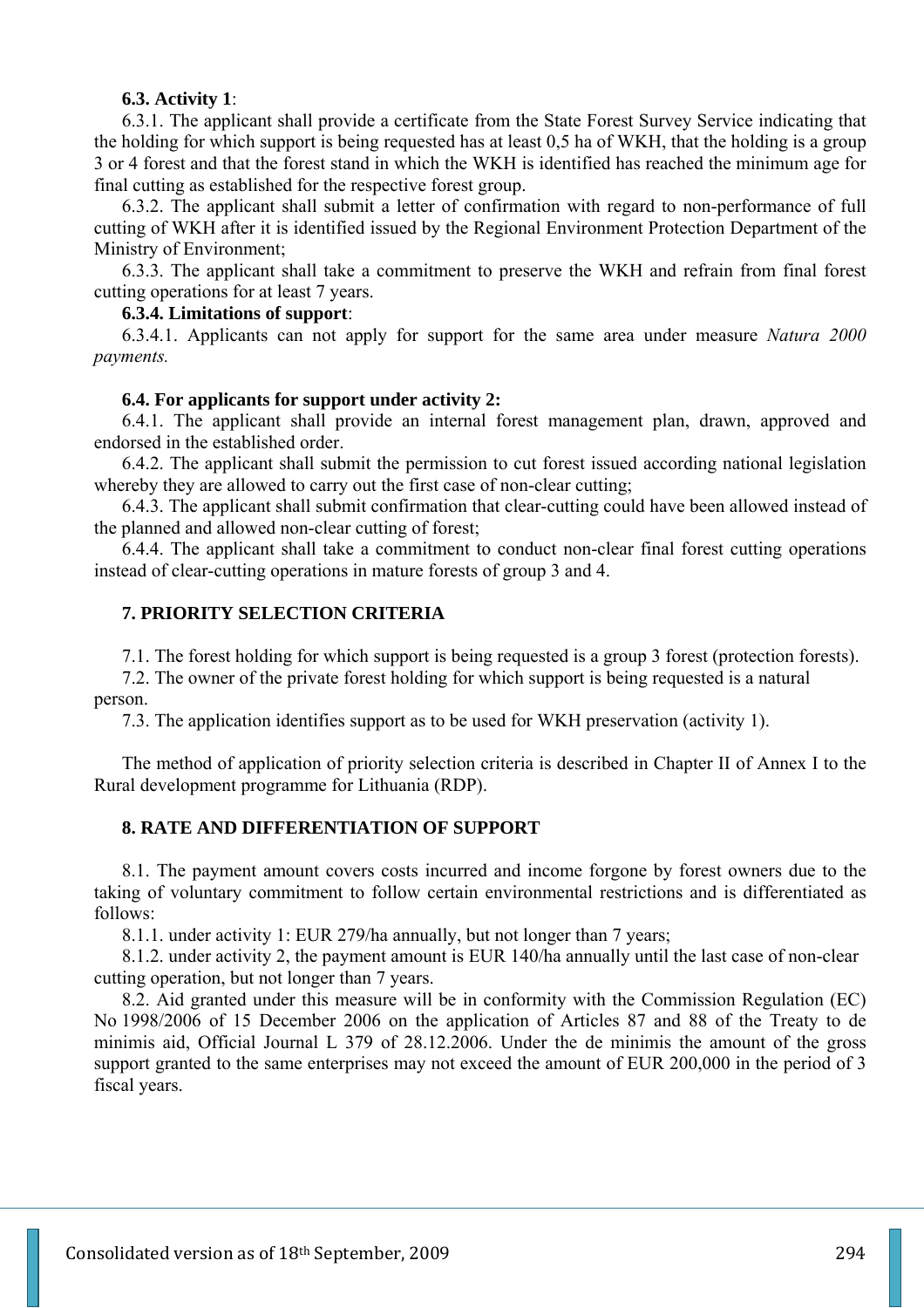## **9. DESCRIPTION OF METHODOLOGY**

9.1. The payment amount depends on the importance of the environmental commitments made and is set to cover additional costs incurred and income foregone resulting from the commitment made by the forest owner. For that purpose, the measure provides two levels of annual payments for environmental protection in forests payable for the taking of and compliance with environmental commitment of an appropriate level.

9.2. For non-performance of final forest cutting in WKH the annual payment of EUR 279/ha will be granted for 7 years. The annual payment of this amount to a private forest owner would compensate losses incurred because of incomes received later when a final forest cutting on voluntary commitment of the forest owner is not performed (postponed 7 years) as compared to final forest cutting allowable under such conditions by legal acts. In this case the incomes foregone are equal the annual interest rate for long-term deposits that could be received in case of selling the wood after allowed final forest felling.

9.3. The payment amount of EUR 140/ha is set for non-clear cutting of forests instead of clear cutting allowed annually until the last case of non-clear cutting but for no longer than 7 years. The annual payment of this amount to a private forest owner would compensate losses incurred because of income received later when a part of trees (in average 50 %) cut through non-clear cutting activities only in 5 to 10 years as compared to clear cutting allowable under such conditions. In this case the incomes foregone are equal the annual interest rate for long-term deposits that could be received in case of selling the additional wood after allowed clear-cutting.

#### **10. FINANCING**

| Year      | Total      |     | Community funding |     | <b>National funding</b> |     |
|-----------|------------|-----|-------------------|-----|-------------------------|-----|
|           | <b>EUR</b> | pct | <b>EUR</b>        | pct | <b>EUR</b>              | pct |
| 2007-2013 | 10.000.000 | 100 | 8.000.000         | 80  | 2.000.000               | 20  |

Funding over the period of 2007-2013 (in current prices)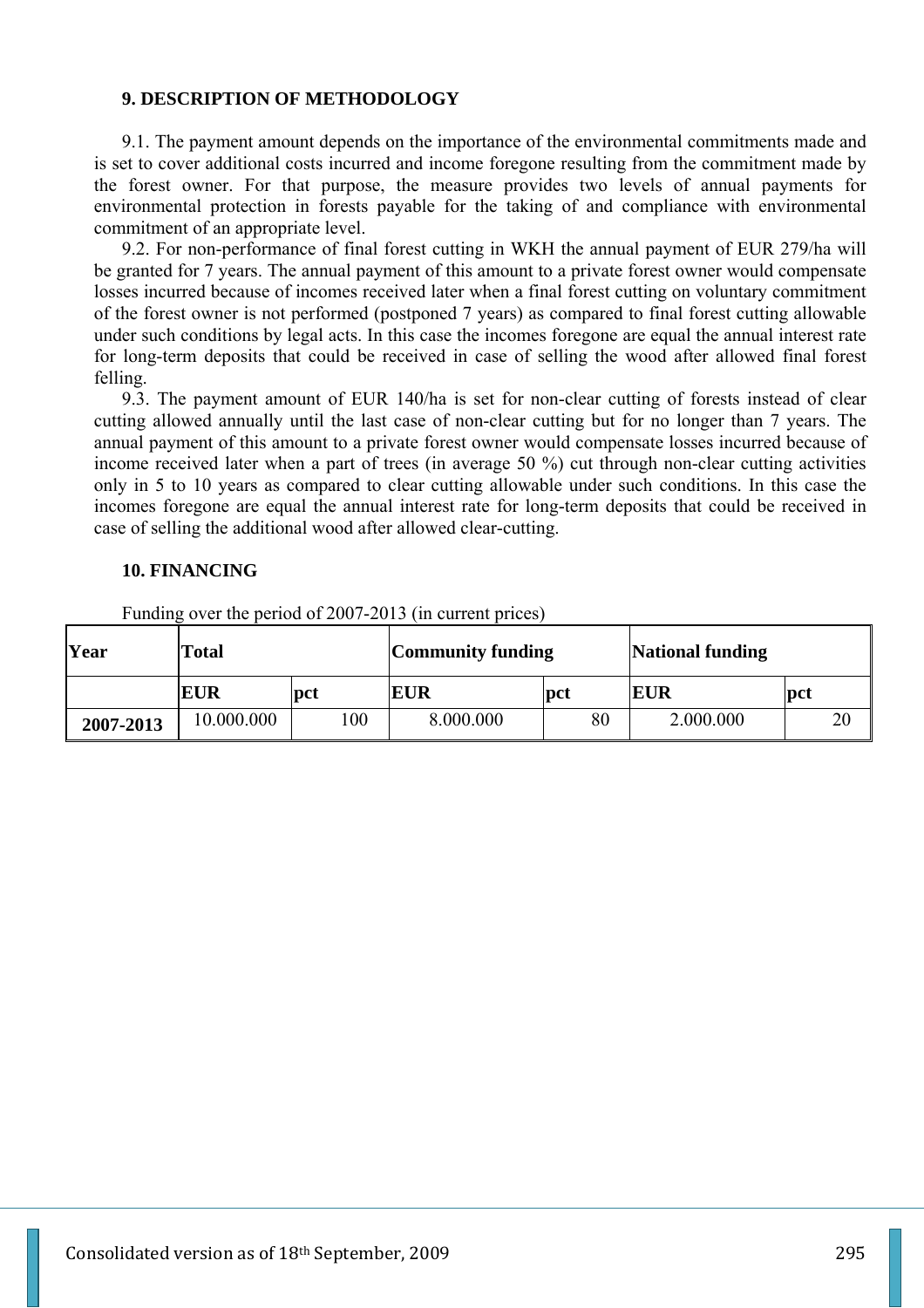# **11. QUANTIFIED TARGETS FOR EU COMMON INDICATORS**

| Type of indicator         | <b>Indicators</b>                                                             | <b>Target for</b><br>2013 |
|---------------------------|-------------------------------------------------------------------------------|---------------------------|
|                           | Number of supported projects (all kinds of activities)                        | 3 500                     |
|                           | Projects to protect WKH in private forests                                    | 1 500                     |
|                           | Projects to support partial cutting in private forests                        | 2 0 0 0                   |
| <b>Product indicators</b> | Forest area for which forest environmental benefits are                       | 13 500                    |
|                           | paid out (total), ha<br>Number of WKH preserved in private forests            | 1 500                     |
|                           | Area of WKH preserved in private forests, ha                                  | 3 500                     |
|                           | Area of partial forest cutting carried out instead of full                    | 10000                     |
|                           | cutting allowed in private forests, ha                                        |                           |
|                           | Share of supported forests in the area of private forests,                    | 1,5                       |
| <b>Output indicators</b>  | pct.                                                                          |                           |
|                           | Share of WKH preserved using the support of all the<br>identified WKH, pct.   | 15                        |
|                           |                                                                               | Stopping<br>the           |
|                           | Biodiversity change (bird population in agricultural land)                    | decrease                  |
|                           |                                                                               | Conifers $-54$            |
|                           | Diversity of tree kinds                                                       | $pct.$ ;                  |
|                           |                                                                               | deciduous                 |
| <b>Impact indicators</b>  |                                                                               | 46 pct.                   |
|                           | Increase in the area of forests of high natural value                         |                           |
|                           | (preserved WKH + increase in the area of forests of Groups<br>I-III), thou ha | 4                         |
|                           |                                                                               | Preservation              |
|                           | Change in the balance of quantity of nutrients                                | of positive               |
|                           |                                                                               | changes                   |

| <b>Baseline indicators</b> | Area of forests of high natural value (forests of Groups I-III),<br>thou ha | 627                                                    |
|----------------------------|-----------------------------------------------------------------------------|--------------------------------------------------------|
|                            | Diversity of tree kinds                                                     | Conifers $-57$<br>$pct.$ ;<br>$deciduous - 43$<br>pct. |
|                            | Area of WKH supported in private forests                                    | No support for<br>preserving<br>WKH were<br>applied    |
|                            | Clear-cut area in private forests                                           | 7000 ha<br>annually                                    |

# **12. SANCTIONS**

In case of any misconduct, breach or violation of legal acts or the support agreement by the beneficiary, there shall be three types of mandatory sanctions: reduction of the support, refusal to grant the support and / or the requirement to repay the support. The specific terms for the imposition of the sanctions shall be laid down in the rules implementing the measure.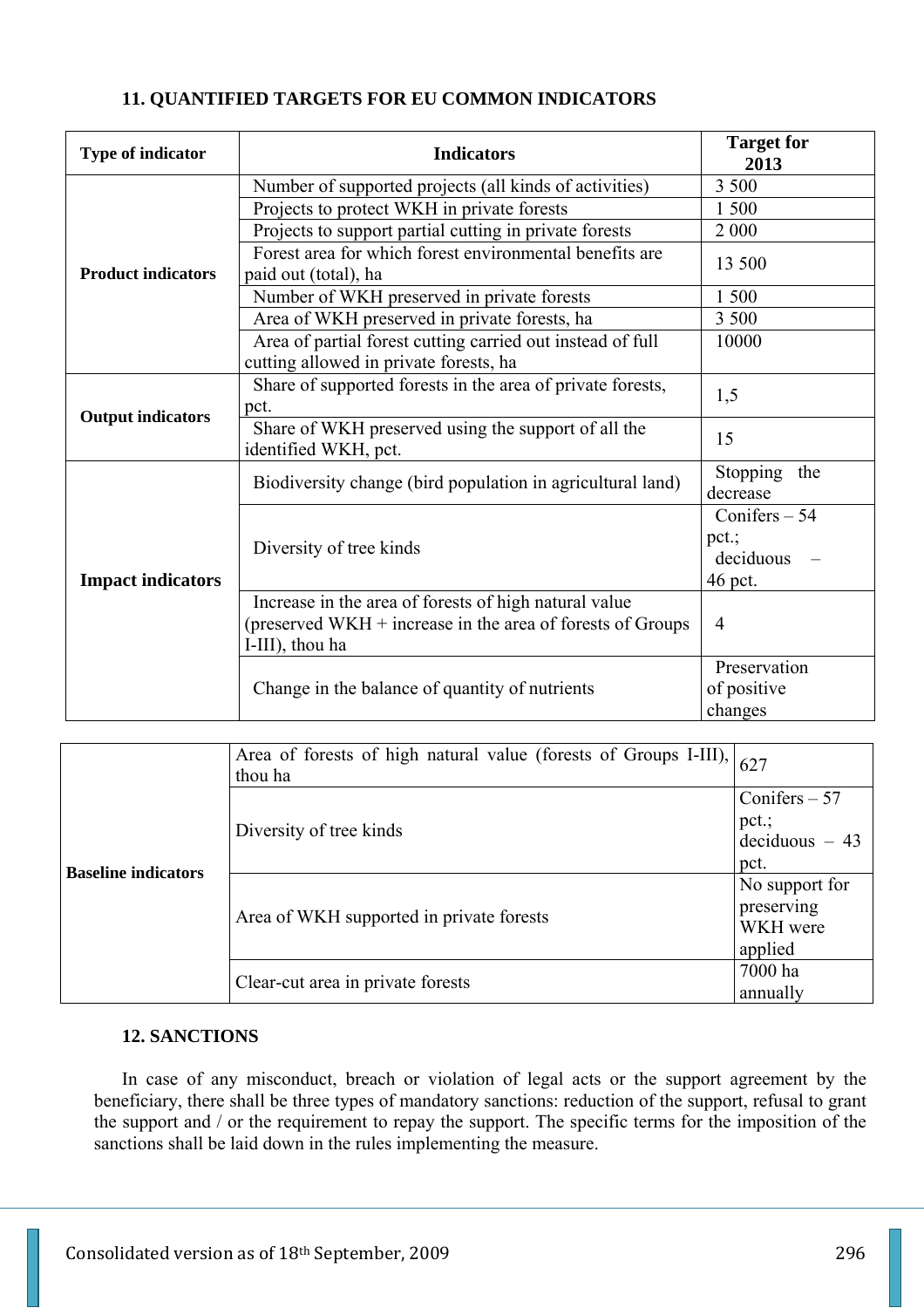## **13. LINKAGES AMONG RDP MEASURES, DEMARCATION LINES AND CRITERIA WITH OTHER COMMUNITY FINANCIAL INSTRUMENTS**

This measure is closely related to other measures aimed to support forestry, like *First afforestation of non agricultural land, First afforestation of agricultural land, non productive investments.* All these measures are intended to implement the same tasks relating to sustainable development of forestry and preservation and increase of biological diversity.

Applicant can not apply for support for the same area under measure *Natura 2000 payments*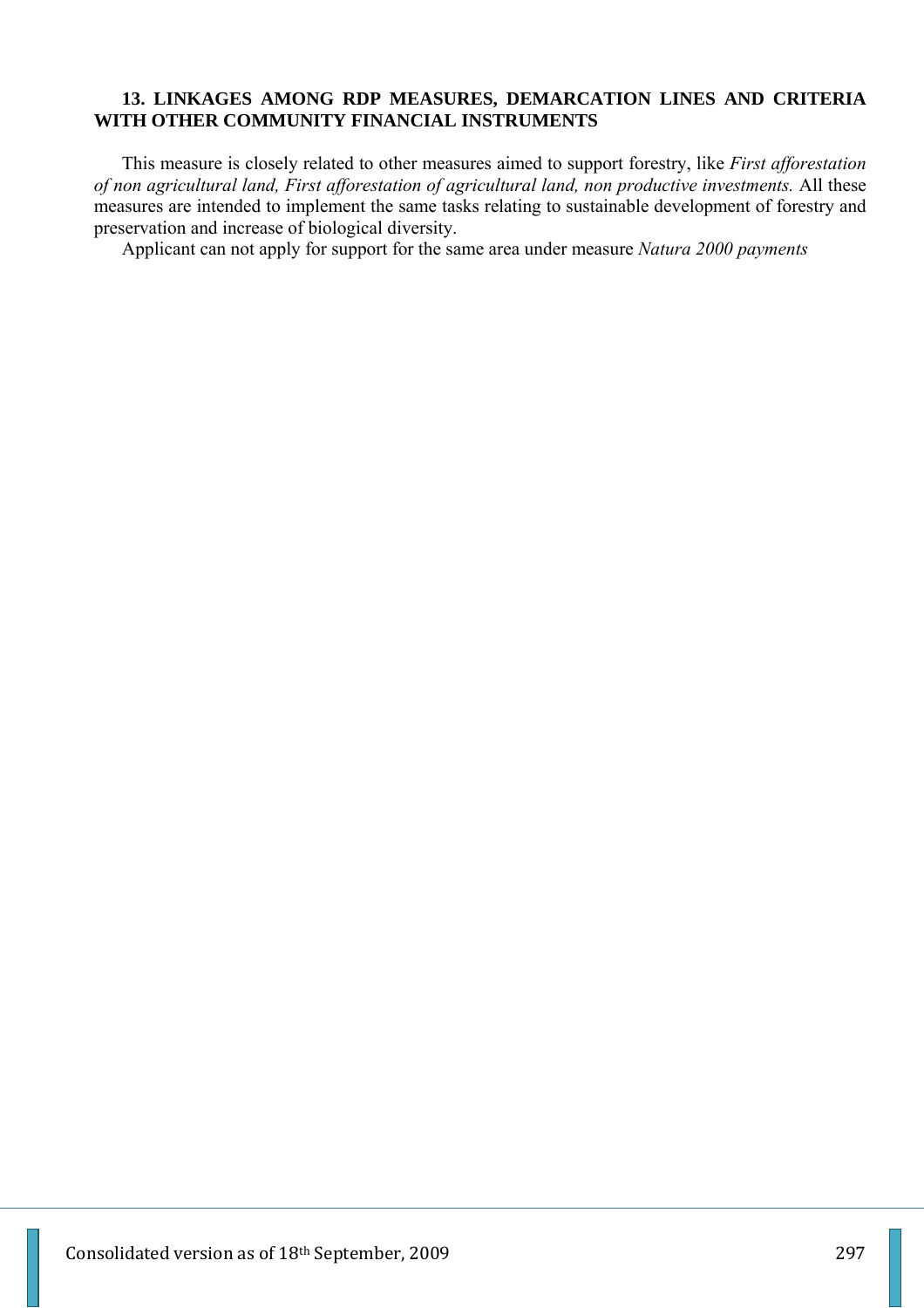#### **MEASURE 7 NATURA 2000 PAYMENTS AND PAYMENTS LINKED TO DIRECTIVE 2000/60/EC (SUPPORT FOR NATURA 2000 AREAS IN AGRICULTURAL LAND)**

Code of the measure – 213

#### **LEGAL BASIS**

Articles 38 and 46 of Council Regulation (EC) No. 1698/2005 Point 5.3.2.1.5 of Annex II of Commission Regulation (EC) No 1974/2006

#### **1. RATIONALE FOR INTERVENTION**

One of the key goals of support under the European Agricultural Fund for Rural Development (EAFRD) is to contribute to the implementation of the Community's sixth environmental action programme (EAP), as specified in the preamble to this regulation. The focus in supporting rural development and implementing EAP rests on biodiversity, the management of the Natura 2000 network, the protection of water and soil and on other priorities in the field of environmental protection.

The Natura 2000 network is the principal mechanism for preserving biodiversity in the Community. The agricultural restrictions imposed on Natura 2000 territories improve the status of protection of rare and endangered animals and plants, natural and semi-natural habitats, however tend to reduce the income of farmers or demand higher operating costs.

## **2. DESCRIPTION OF THE MEASURE**

This measure bears a compensatory character.

It is essential to support farmers working land in areas that have inherent obstacles because of implementation of Council Directive 79/409/EEC of 2 April 1979 on the conservation of wild birds and Council Directive 92/43/EEC of 21 May 1992 on the conservation of natural habitats and of wild fauna and flora, where the Natura 2000 network is being established on the basis of these directives and efforts are made to manage these areas in an efficient way.

In Lithuania according national legislation, the Natura 2000 network consists of protected areas or their parts that have been granted the status of Areas Important for Bird Protection (correspond to Special Protected Areas (SPAs) according Directive 79/409/EEC) and of sites which match selection criteria for Areas Important for Habitats Protection (correspond to proposed Sites of Community Importance (pSCI) according Directive 92/43/EEC). The Natura 2000 territories have been selected according the approved national selection criteria. By order No. 219 of the Minister of Environment of April 20, 2001, the criteria for selection of SCIs were adopted. By order No. 22 of the Minister of Environment of January 9, 2001, the criteria for selection of (SPAs) were adopted. At this moment the network of SPAs in Lithuania is scheduled to consist of 79 territories. In the initial stage of the implementation of Directive 92/43/EEC selection of pSCIs and presentation of their list to the European Commission for evaluation takes place. The lists of pSCIs currently consist of 299 sites. The Minister of Environment approved the latest supplementation of the pSCIs list on November 6, 2006.

Total area of Natura 2000 network in Lithuania constitutes 783000 Ha. Utilized agricultural area (UAA) covers 147000 Ha, or 4.4 % from the total UAA in the country.

Economical activities in Natura 2000 areas are being regulated differently from site to site. Different composition of habitats and species of Community interest in Natura 2000 areas requires site specific restrictions. This is implemented through a selection of the type of protected area which fits best in a particular situation (e.g. nature reserve, biosphere polygon, or different zones within the state parks, etc.), which have to be established in the area. Lithuanian Law on Protected Areas foresees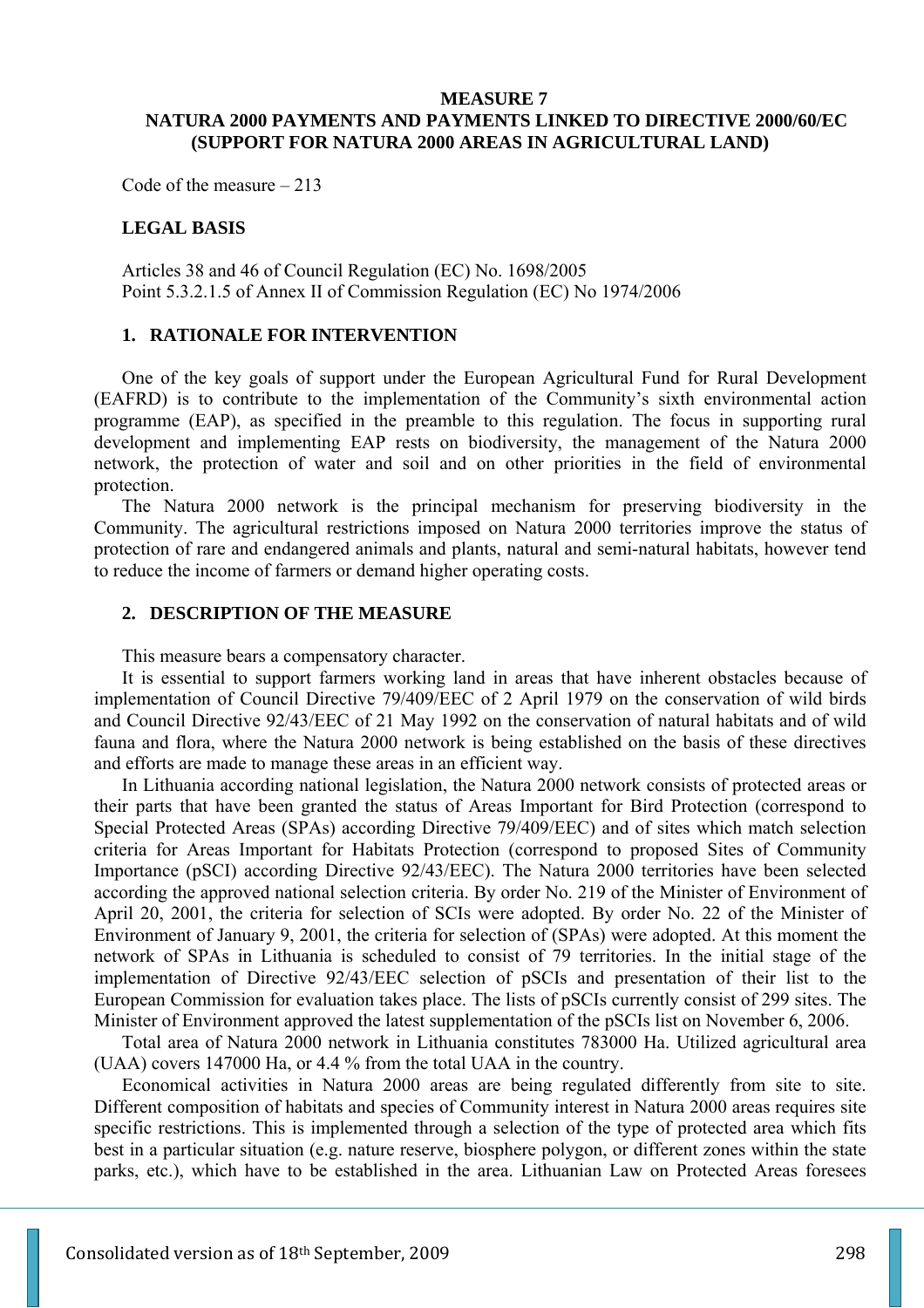rather wide range of types of protected areas in the country. This Law does not restrict the choice of the type of a protected area when establishing Natura 2000 area.

In the case of nature reserves, state parks (and their zones) and buffer zones of strict nature reserves, the use of agricultural land is regulated by the Special Conditions on Land and Forest Use (its chapters 34-46) approved by the Governmental decision No 343 on 12 May, 1992. Biosphere polygons have their individual regulations, approved by the Minister of Environment.

Most common restrictions on the land use are listed in subpoints of 7.3 of the measure. In different combinations they are legally binding in most of the Natura 2000 sites or their parts. The farming practices are restricted in approximately 54 000 Ha of UAA belonging to Natura 2000 network. In other part of UAA in Natura 2000 network according legal acts traditional agricultural practices have not been affected by protection regime of particular protected areas, until it is not necessary for the protection of species or habitats of Community interest. Under this measure payments will be granted only to those farmers who follow compulsory obligations listed in sub-points 7.3.1-7.3.5 reducing their incomes or requiring higher operational costs.

Nevertheless throughout all Natura 2000 network there is unified requirement stemming from the Law on Environmental Impact Assessment and Art. 6.3 of Habitats Directive 92/43/EEC and preventing negative interventions in the sites: "Any plan or project not directly connected with or necessary to the management of the site but likely to have a significant effect thereon, either individually or in combination with other plans or projects, shall be subject to appropriate assessment of its implications for the site in view of the site's conservation objectives". As this requirement on EIA does not affect farmers' day-today activities, this is not a subject for compensations under this measure.

Two types of protected areas management plans (first, as a territorial planning document, and second, as strategic document for active nature management) play a supplementary role in the system of protected areas management tools. Management plans (as territorial planning documents) are only obligatory for state parks and biosphere reserves due to the fact that these territories are multi-zoned protected areas. All these territories have their zoning documents approved by the Government. Different zones can be distinguished here: from agricultural zones with no specific regulation to nature reserves zones with full set of restrictions listed in sub-points 7.31-7.3.5 of this measure. On the other hand, strategic nature management plans for active nature management are being developed in current years (in 2nd quarter 2007 there were 23 of such plans approved and over 100 under preparation).

The measure is important for implementation of Water Framework Directive (2000/60/EC). The implementation of WFD is to be postponed till the river basin management plans will be adopted and detailed rules for support will be fixed.

#### **3. OBJECTIVES**

#### **3.1. Overall objective**

To help address specific disadvantages in the respective areas resulting from implementation of Directives 79/409/EEC, 92/43/EEC, 2000/60/EC thus contributing to the improvement of life quality in rural areas and the raising of environmental awareness in local communities.

#### **3.2. Specific objective**

To implement environmental requirements in Natura 2000 network territories to protect wild birds, natural habitats, species and their habitats.

#### **3.3. Operational objective**

To support farms with agricultural holdings in Natura 2000 areas.

# **4. SCOPE AND ACTIONS**

Farmers will receive annual support to compensate additional costs incurred and income forgone in the respective areas due to the implementation of Directives 79/409/EEC and 92/43/EEC.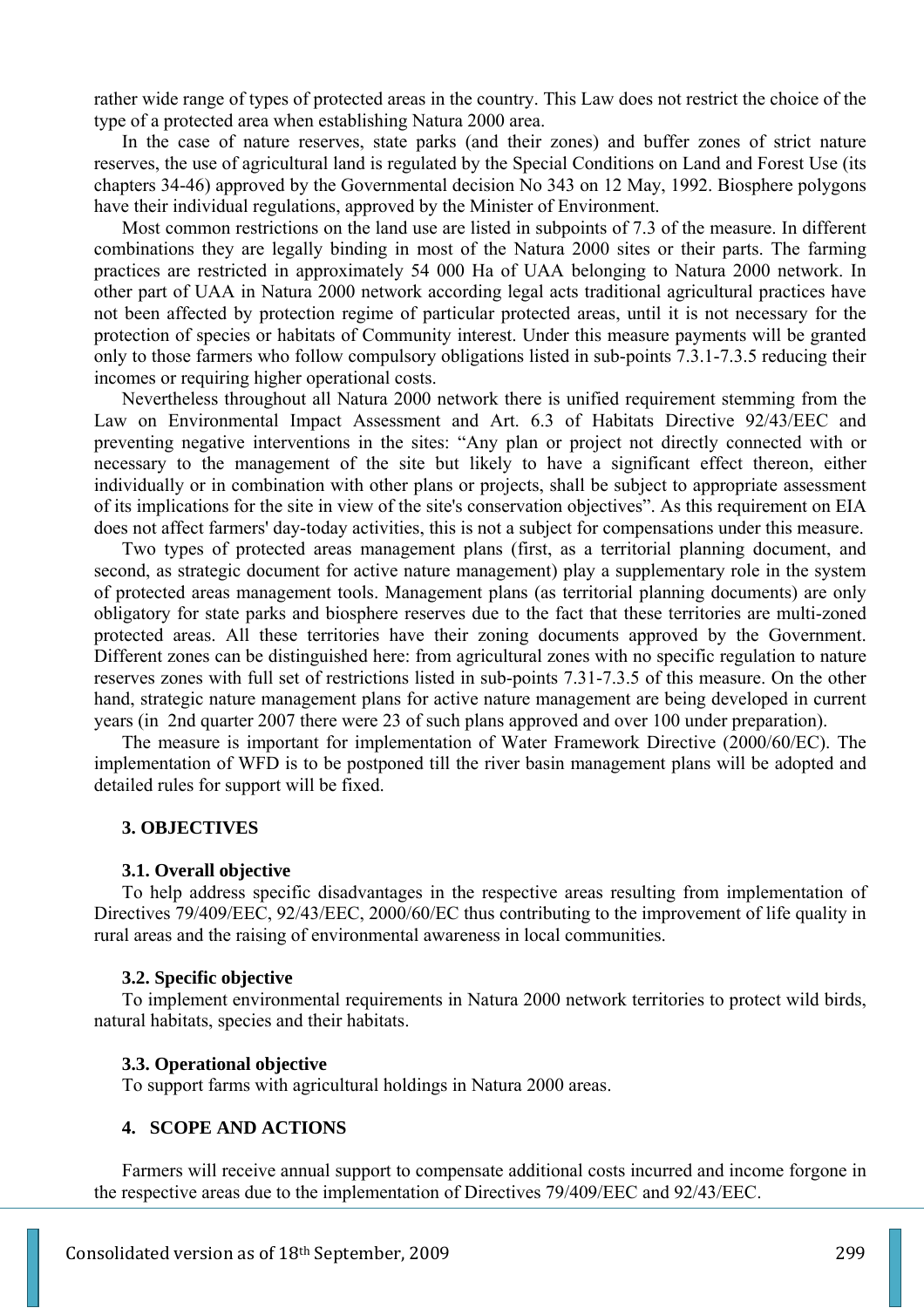## **5. TYPE OF BENEFICIARIES**

Natural persons or private legal entities that have holdings in agricultural areas on Natura 2000 territories and are therefore obliged to follow additional restrictions on farming as provided in the Special terms and conditions on the use of land and forests, in protected area management plan, in individual statute or regulation of certain protected area.

## **6. ELIGIBLE AREA**

Agricultural area in Natura 2000 territories designated according to Directives 79/409/EEC, 92/43/EEC, 2000/60/EC

## **7. ELIGIBILITY CRITERIA AND REQUIREMENTS FOR SUPPORT**

7.1. The applicant shall fulfill general provisions and requirements defined in the Chapter II of Annex I of the RDP.

7.2. the size of utilized agricultural area of the holding delimited as Natura 2000 territory or WFD eligible area shall be at least 1 ha;

7.3. the applicant shall farm in conformity with good agricultural and environmental conditions and follow all the particular additional restrictions set in the Special terms and conditions on the use of land and forests, the Statutes of protected areas or their management plans:

7.3.1. the ploughing meadows or re-sowing them with culture grass is prohibited,

7.3.2 draining or any other alterations of the hydrological regime is forbidden,

7.3.3. the number of livestock units per ha in grazed areas is restricted and set up to 1 LU/ha;

7.3.4 the earliest date of mowing meadows is determined after 15 of June, the particular date is set in the statutes of protected areas or their management plans;

7.3.5. using of fertilisers, pesticides or liming substances is prohibited.

7.4. In order to document the present situation of hydrological regime and prevent its any alteration with the first application the applicant shall submit farm plan situating all hydrological features and describe their hydrological conditions.

7.5. Applicant is not eligible for support under this measure for the same area which gets support according to *Landscape Stewardship Scheme* under "Agri-environment payments" measure or get national compensations for restrictions in protected areas.

## **8. AMOUNTS OF SUPPORT**

The Natura 2000 payment for agriculture is EUR 40/ha, which covers the average income foregone per 1 ha due to the various restrictions on Natura 2000 territories.

In order to simplify calculations and administration of payments, uniform payments per hectare of utilised agricultural areas are established, based on the average additional costs or loss of income. Following calculation methodology has been used and following agronomic assumptions have been taken into account.

#### **9. DESCRIPTION OF METHODOLOGY**

Natura 2000 payment in agriculture is calculated as an average of income forgone in farms according land fertility points.

## **10. FINANCING**

| Year                   | <b>Total cost</b> |     | <b>EU</b> funding |     | <b>National funding</b> |            |
|------------------------|-------------------|-----|-------------------|-----|-------------------------|------------|
|                        | <b>EUR</b>        | pct | <b>EUR</b>        | pct | <b>EUR</b>              | <b>pct</b> |
| $ 2007 - 2013 7500000$ |                   | 100 | 6 000 000         | 80  | 500 000                 | 20         |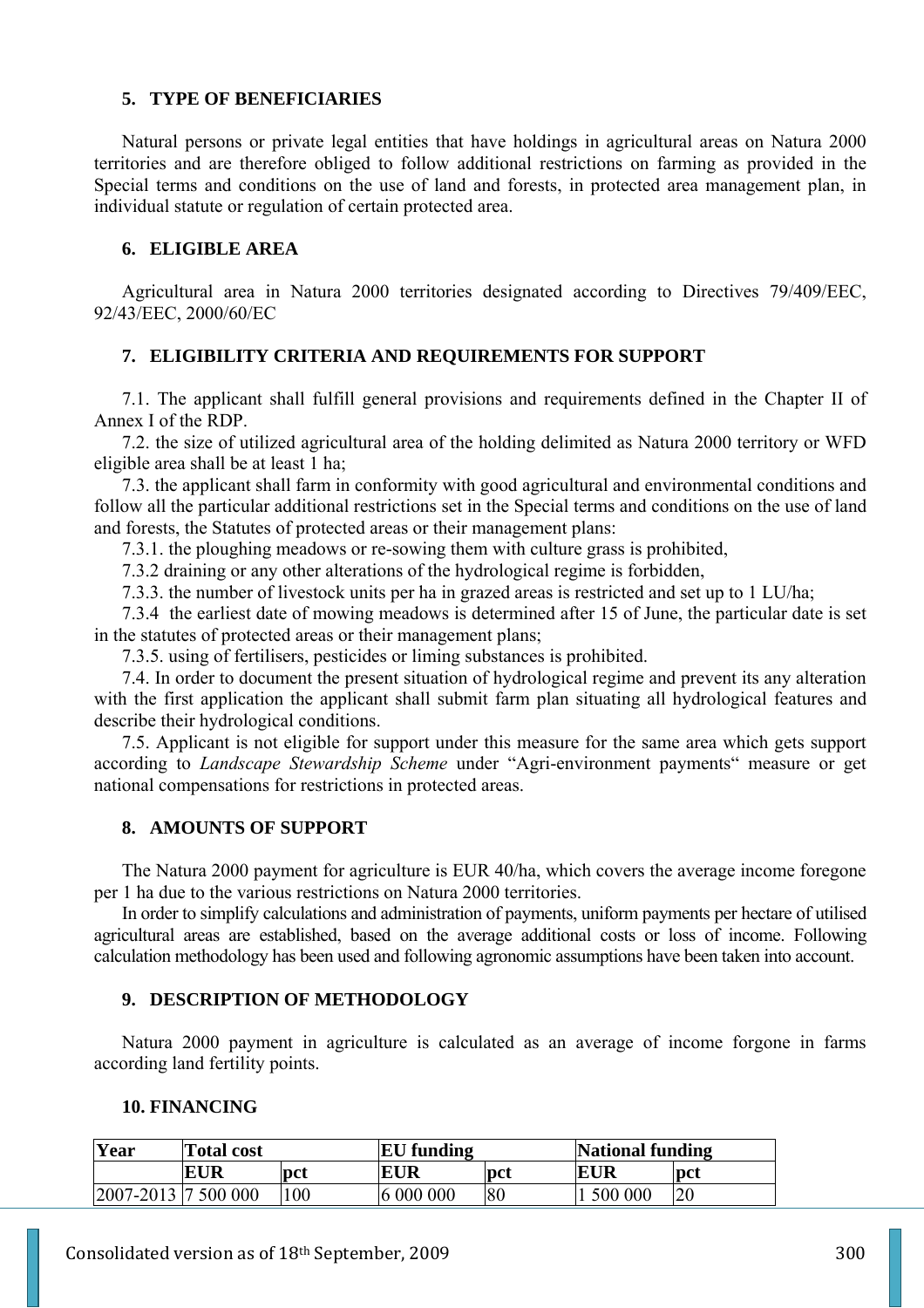If the annual budget of the measure is exceeded, the amount of payments is reduced proportionally for all applicants.

# **11. TRANSITIONAL ARRANGEMENTS**

No transitional arrangements are foreseen.

# **12. QUANTIFIED TARGETS FOR COMMUNITY COMMON INDICATORS**

| <b>Type of indicator</b> | <b>Indicator</b>                                         | <b>Target 2007-2013</b>                |  |
|--------------------------|----------------------------------------------------------|----------------------------------------|--|
| Output                   | Number of supported holdings in                          | at least 800                           |  |
|                          | Natura 2000 areas                                        |                                        |  |
|                          | Supported agricultural land managed   at least 54 000 ha |                                        |  |
|                          | under under Natura 2000 restrictions                     |                                        |  |
|                          | Areas under successful land                              |                                        |  |
|                          | management, ha                                           |                                        |  |
|                          | improvement of biodiversity                              | 54 000                                 |  |
| Result                   | improvement of water quality                             | 30 000                                 |  |
|                          | mitigating climate change                                | 54 000                                 |  |
|                          | improvement of soil quality                              | 30 000                                 |  |
|                          | avoidance of marginalization and                         |                                        |  |
|                          | land abandonment                                         | 20 000                                 |  |
|                          | Reversal in biodiversity decline                         | Positive changes maintained            |  |
| Impact                   | (farmland bird species population)                       |                                        |  |
|                          |                                                          | Increase of well managed UAA by 50     |  |
|                          |                                                          | %in High Nature Value Farmland         |  |
|                          | Change in high nature value areas                        | areas                                  |  |
|                          |                                                          | High nature value forestry areas 4 000 |  |
|                          |                                                          | ha, $31,5$ pct                         |  |
|                          | Changes in gross nutrient balance                        | Positive changes maintained            |  |
|                          |                                                          | Production of renewable energy from    |  |
|                          | Increase in production of renewable                      | wood, wood waste and woody             |  |
|                          | energy                                                   | material, 8 pct                        |  |

# **Baseline indicators**

|                 |                   | разсние пинсают з           |                                         |
|-----------------|-------------------|-----------------------------|-----------------------------------------|
| Number of rare- | Biodiversity:     | High Nature Value           | Water quality (pollution by pesticides) |
| breed animals   | Population of     | farmland and forestry       | and nitrates; gross nutrient balance    |
| and domestic    | farmland birds    |                             |                                         |
| birds preserved |                   |                             |                                         |
| 4,391           | (see table below) | 299 pSCI's covering         | The average concentrations of total     |
|                 |                   | 659 thous. ha (or appr.)    | nitrogen exceeded the                   |
|                 |                   | 10 % of Lithuania's         | maximum allowable concentration         |
|                 |                   | territory) identified; 77   | (MAC) in 52 % of monitoring sites in    |
|                 |                   | SPA's covering 542          | the rivers, ammonium nitrogen $-$ in    |
|                 |                   | thous. ha (or appr. $8,3$ ) | 13%, nitrates $-32%$ , phosphates $-$   |
|                 |                   | %of Lithuania's             | $36\%$ , total phosphorus $-42\%$ .     |
|                 |                   | territory) identified.      | Although values of these substances     |
|                 |                   | Natural and semi            | exceeded MAC in 77% of monitored        |
|                 |                   | natural meadows make        | river sites, in most cases              |
|                 |                   | 42,1 thous. ha of $UAA$ ,   | transcendence was not high. With        |
|                 |                   | swamps $-81$ thous ha,      | respect to hazardous substances         |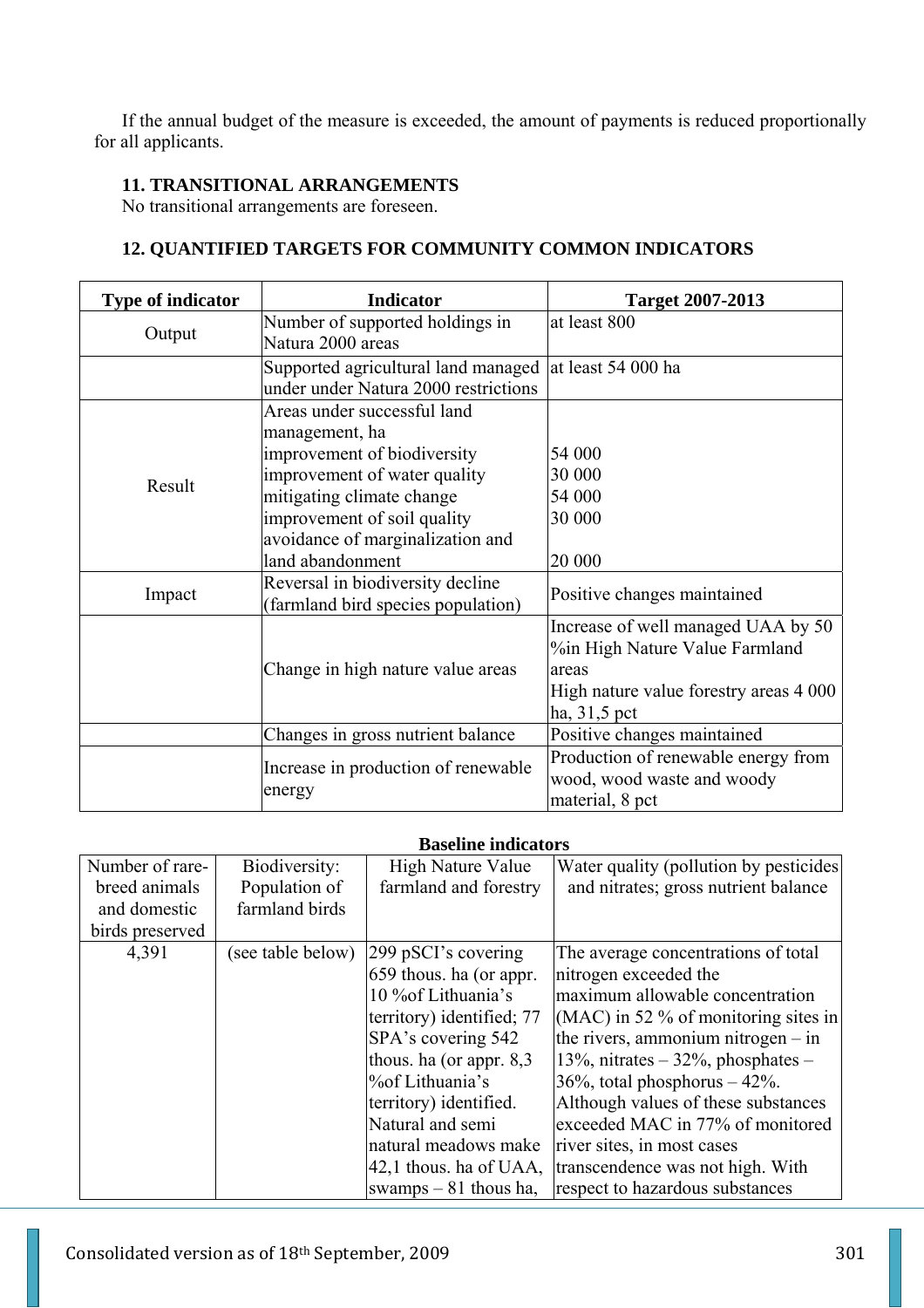|                           | all together 3,1 pct from concentrations MACs have been |
|---------------------------|---------------------------------------------------------|
| UAA.                      | exceeded in 7.8 % of stations (at least)                |
| High Nature Value         | by one of the hazardous substances).                    |
| forestry $-29,6$ of total | Among those pesticides                                  |
| forests area.             | concentrations were below MAC                           |
|                           | limit, but they have been found in a                    |
|                           | certain number of rivers and lakes.                     |
|                           | During the period of 1992 to 2003                       |
|                           | pesticides have been found in more                      |
|                           | than 25 rivers and in 4 lakes                           |

#### **Population of farmland birds**

| Name                                          | Population          |               | Change of population | (2001) |
|-----------------------------------------------|---------------------|---------------|----------------------|--------|
|                                               |                     | year)         |                      |        |
| Northern lapwing ( <i>Vanellus vanellus</i> ) | 18 000-20 000       | Decline       |                      |        |
| Corncrake (Crex crex)                         | 25 000-30 000       | Increase      |                      |        |
| Grey partridge (Perdix perdix)                | 10 000-20 000       | Decline       |                      |        |
| White stork (Ciconia ciconia)                 | 12 500-13 000       | Increase      |                      |        |
| Eurasian tree sparrow (Passer montanus)       | 300 000-500 000     | Decline       |                      |        |
| Yellowhammer ( <i>Emberiza citrinella</i> )   | 600 000-750 000     | <b>Stable</b> |                      |        |
| Eurasian skylark (Alauda arvensis)            | 1 100 000-1 500 000 | Decline       |                      |        |

Source: Birds in Europe. Population estimates, trends and conservation status (BirdLife Conservation Series No. 12).

#### **13. SANCTIONS**

In case of any misconduct, breach or violation of legal acts or the support agreement by the beneficiary, there shall be three types of mandatory sanctions: reduction of the support, refusal to grant the support and / or the requirement to repay the support. The specific terms for the imposition of the sanctions shall be laid down in the rules implementing the measure.

## **14. LINKAGES AMONG RDP MEASURES, DEMARCATION LINES AND CRITERIA WITH OTHER COMMUNITY FINANCIAL INSTRUMENTS.**

Applicants can not apply for support for the same area under *Landscape Stewardship Programme*  in "Agri-environment payments" measure or gets national compensations for restrictions in protected areas. This measure closely related to the measure Natura 2000 payments.

The OP for Promotion of Cohesion (final beneficiaries: State protected areas service) (1 priority: Local and urban development, conservation of cultural heritage and nature and adaptation for tourism development) get support for keeping Natura 2000 territories, except in territories related to activities of forestry and agriculture. European Fishery Fund (EFF) get support for sustainable aquaculture compatible with specific environmental constrains resulting from the designation of Natura 2000 areas.

Currently Community regulation on Financial Instrument for the Environment (LIFE +) has been adopted. This regulation creates possibilities to support some actions related to Natura 2000 network management, but a regulation clearly indicates, that neither compensatory payments to farmers nor payments for recurring management activities are be eligible under LIFE+ regulation.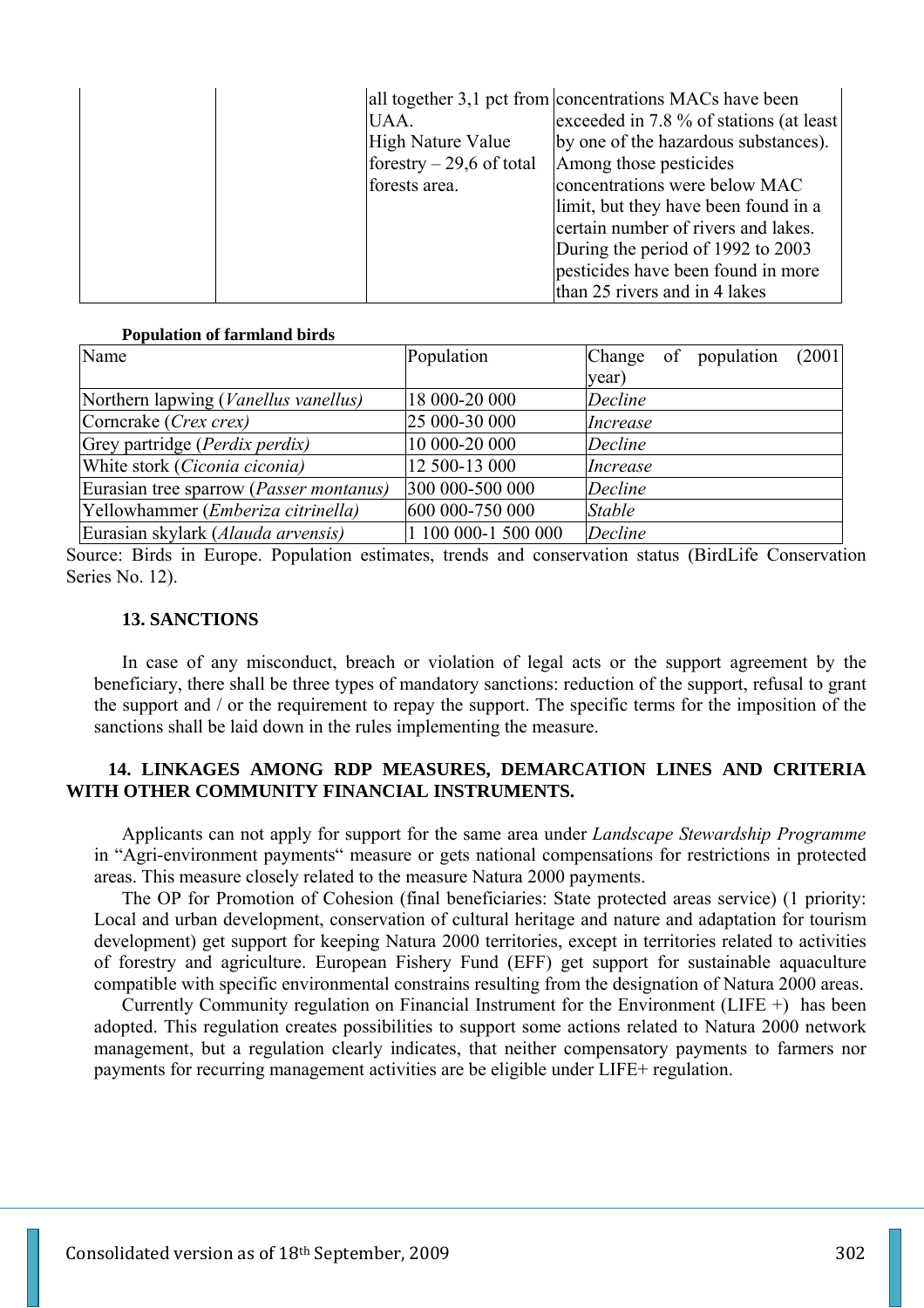#### **MEASURE 8 NATURA 2000 PAYMENTS (SUPPORT FOR NATURA 2000 AREAS IN FORESTS)**

Code of the measure 224.

#### **LEGAL BASIS**

Articles 36 (b) (iv) and 46 of Council Regulation (EC) No 1698/2005. Article 30 and point 5.3.2.2.4 of Annex II of Commission Regulation (EC) No 1974/2006.

#### **1. RATIONALE FOR INTERVENTION**

One of the key goals of support under the European Agricultural Fund for Rural Development (EAFRD) is to contribute to the implementation of the Community's sixth environmental action programme (EAP), as specified in the preamble to its regulation. The focus in supporting rural development and implementing said EAP rests on biodiversity, the management of the Natura 2000 network, the protection of water and soil and on other priorities in the field of environmental protection.

The Natura 2000 network is the principal mechanism for preserving biodiversity in the Community. For it to be successfully applied in forests as well, this measure is intended to support private forest owners to help them tackle the issues that arise in the process of compliance with the Natura 2000 requirements in forests. Forest use restrictions imposed on Natura 2000 territories improve the conservation status of rare and endangered animals and plants, natural and semi-natural habitats, however tend to reduce the income of forest owners or demand higher operating costs.

#### **2. DESCRIPTION OF THE MEASURE**

This measure bears a compensatory character.

It is essential to support private forest owners to guarantee successful implementation of Council Directive 79/409/EEC of 2 April 1979 on the conservation of wild birds and Council Directive 92/43/EEC of 21 May 1992 on the conservation of natural habitats and of wild fauna and flora, where the Natura 2000 network is being established on the basis of these directives and efforts are made to manage such territories in an efficient way.

In Lithuania according national legislation, the Natura 2000 network consists of protected areas or their parts that have been awarded the status of Areas Important for Bird Protection (correspond to Special Protected Areas (SPAs) according Directive 79/409/EEC) and sites which mach selection criteria for Areas Important for Habitats Protection (correspond to proposed Sites of Community Importance (pSCI) according Directive 92/43/EEC). The Natura 2000 territories have been selected according the approved national selection criteria. By order No. 219 of the Minister of Environment of April 20, 2001, the criteria for selection of SCIs were adopted. By order No. 22 of the Minister of Environment of January 9, 2001, the criteria for selection of (SPAs) were adopted. At this moment the network of SPAs in Lithuania is scheduled to consist of 79 territories. In the initial stage of the implementation of Directive 92/43/EEC of 21 May 1992 on the conservation of natural habitats and of wild fauna and flora selection of Sites of Community importance (SCIs) and presentation of their list to the European Commission for evaluation takes place. The list of pSCIs currently consists of 299 sites. The latest supplementation of the pSCIs list was approved by the Minister of Environment on November 6, 2006.

Total area of Natura 2000 network in Lithuania constitutes 783000 Ha. In this network forests cover 491000 ha, or 25 % of the total forest area in the country. The usual forestry practices are restricted in approximately 91500 Ha of forests belonging to in Natura 2000 network. In other forest area, which forms Natura 2000 network, usual forestry practices have not been affected by protection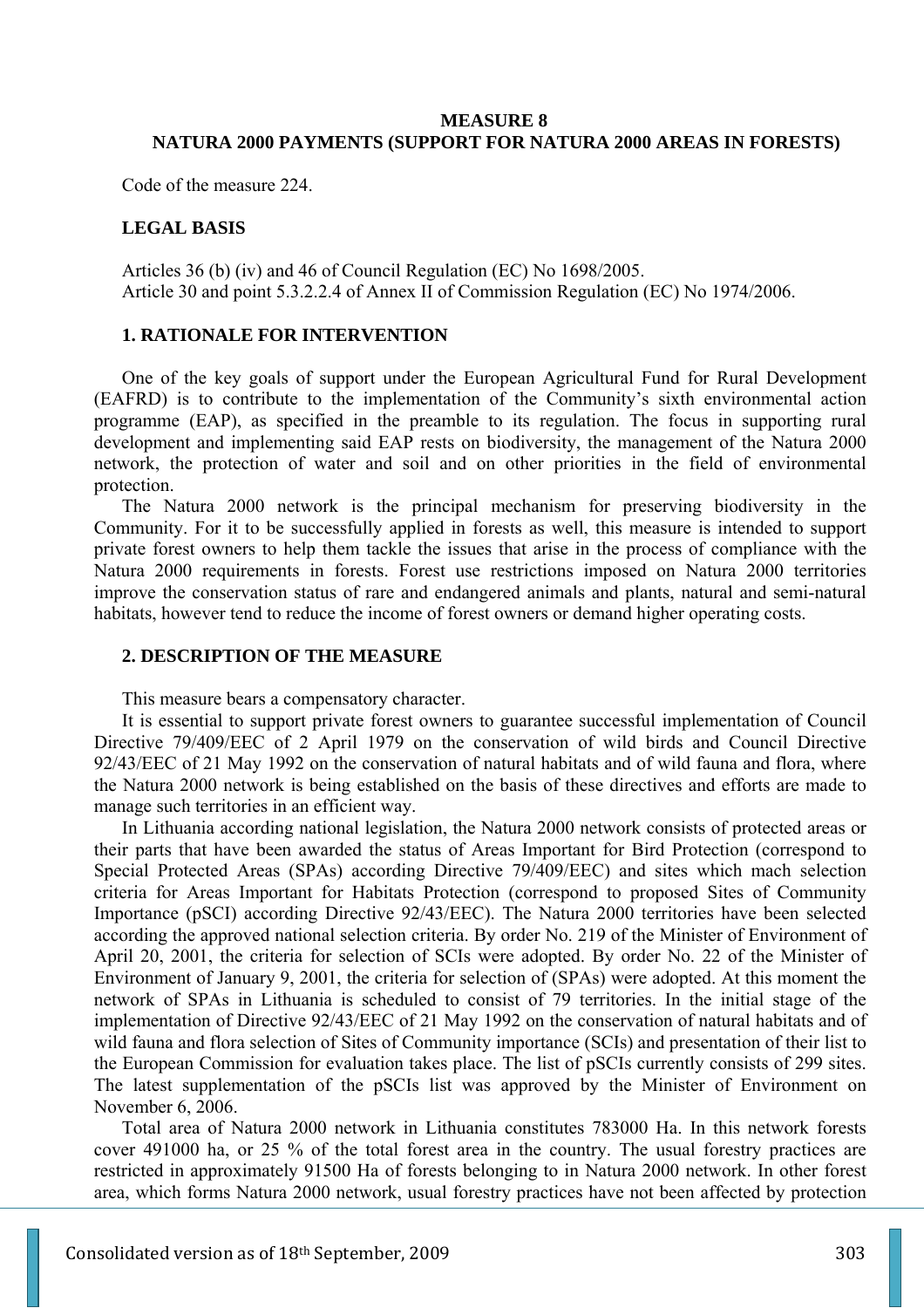regime (legal acts) of particular protected areas, until it is not necessary for the protection of species or habitats of Community interest.

Economic activities in Natura 2000 areas are being regulated differently from site to site. Different composition of habitats and species of Community interest in Natura 2000 areas requires site-specific restrictions. This is implemented through a selection of the type of protected area to be established there and which fits best in a particular situation (e.g. nature reserve, biosphere polygon, or different zones within the state parks, etc.),. Lithuanian Law on Protected Areas envisages rather wide range of types of protected areas in the country. This Law does not restrict the choice of the type of a protected area when establishing Natura 2000 area.

In case of nature reserves, state parks (and their zones) and buffer zones of strict nature reserves forestry activities are regulated by the Law on Forests. This Law envisages the attribution of forests area to a particular forest group (I, II, II or IV) taking into account its importance for the protective purposes. Detailed rules on the assignment of forests to forest groups are laid down in the Governmental Resolution No 1171 on 26 September 2001. Detailed rules for various felling types according different forest groups are laid down by series of orders of the Minister of Environment (No 669, 670 on 19 December 2003, No D1-406 on 1 September 2006, No D1-204 on 11 April 2007, etc). Individual statutes approved by the Minister of Environment additionally regulate forestry activities in biosphere polygons.

Under this measure payments will be granted only to those forest owners who have followed the compulsory obligations reducing their incomes or requiring higher operational costs. Most common restrictions on forestry activities set in Natura 2000 areas are listed in sub-points of 7.4.1-7.4.4 of the measure. Depending on the attribution to a particular forest group listed, restrictions influence forestry activities at different age period of a tree stand. They overlap neither in terms of area nor in terms of age period of a tree stand.

Nevertheless throughout all Natura 2000 network there is unified requirement stemming from Law on Environmental Impact Assessment and Art. 6.3 of Habitats Directive 92/43/EEC and preventing negative interventions in the sites: "Any plan or project not directly connected with or necessary to the management of the site but likely to have a significant effect thereon, either individually or in combination with other plans or projects, shall be subject to appropriate assessment of its implications for the site in view of the site's conservation objectives". As this requirement on EIA does not affect forest owners' level of income on regular base, this is not a subject for compensations according under this measure.

Two types of protected areas management plans (first, as a territorial planning document, and second, as strategic document for active nature management) play a supplementary role in the system of protected areas management tools. Management plans (as territorial planning documents) are only obligatory for state parks and biosphere reserves due to the fact that these territories are multi-zoned protected areas. All these territories have their zoning documents approved by the Government. Different zones can be distinguished here: from commercial forestry zones with no specific regulation to nature reserves zones with the restrictions listed in sub-points of 7.4.1-7.4.4 of the measure of this measure. On the other hand, strategic nature management plans for active nature management are being developed in current years (in 2nd quarter 2007 there were 23 of such plans approved and there are over 100 under preparation).

#### **3. OBJECTIVES OF THE MEASURE**

#### **3.1. Overall objective**

To guarantee a successful implementation of Directives 79/409/EEC and 92/43/EEC trough specific support to private forest owners to help address specific problems resulting from their implementation, as well as contribute to the improvement of life quality in rural areas and the raising of environmental awareness in local communities.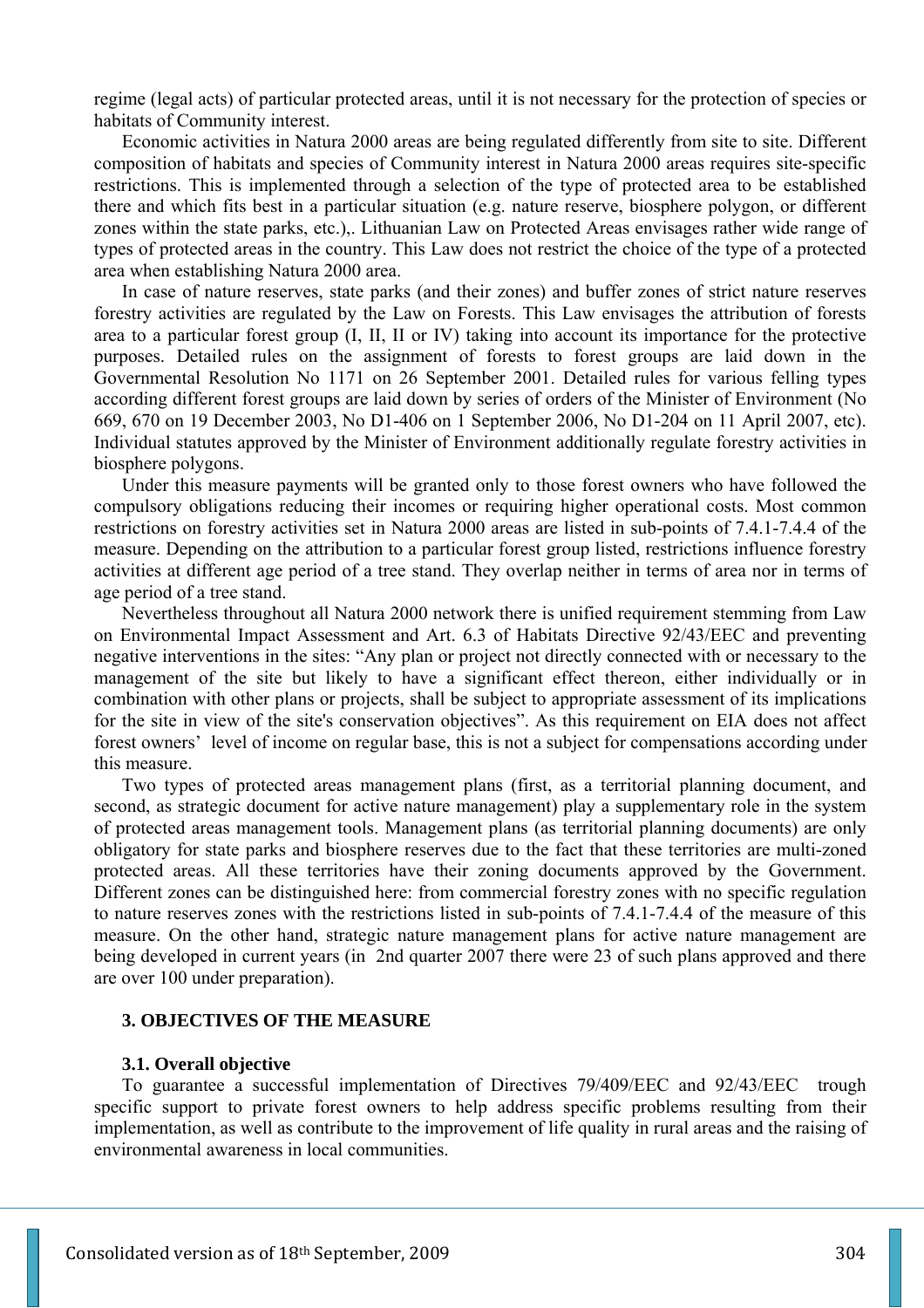#### **3.2. Specific objective**

To implement environmental requirements in areas of Natura 2000 network to protect wild birds, natural habitats, species and their habitats.

#### **3.3. Operational objective**

To support private forest owners which hold forests in Natura 2000 territories.

## **4. SCOPE AND ACTIONS**

Annual support is paid per hectare of forests to private forest owners or their associations to cover part of the costs incurred and income forgone as a result of restrictions on the use of forests imposed through implementation of Directives 79/409/EEC and 92/43/EEC in the respective area.

## **5. TYPE OF BENEFICIARIES**

Private forest owners or their associations that have holdings on Natura 2000 territories and are therefore obliged to follow additional forest use restrictions. Forest use restrictions have to be sitespecific and fixed in legal acts (individual statute or regulation of the protected area) or in protected area management plan.

#### **6. ELIGIBLE AREA**

Natura 2000 forest area designated according to Directive 79/409/EEC and 92/43/EEC, where sitespecific additional requirements go beyond national standard forest use requirements.

## **7. ELIGIBILITY CRITERIA AND REQUIREMENTS FOR SUPPORT**

7.1. The applicant shall fulfill general provisions and requirements defined in the Chapter II of Annex I of the Rural Development Programme for Lithuania (RDP).

7.2. the applicant shall be a private forest owner or an association thereof possessing an at least 0.5 ha holding on a Natura 2000 territory, where site-specific additional requirements go beyond national standard forest use requirements;

7.3. the applicant shall manage the forest area in conformity with general requirements of national legal acts and to follow all additional site-specific restrictions set in legal acts (individual statute or regulation of the protected area) or in protected area management plan;

7.4. provide a certificate issued by the authority responsible for management of Natura 2000 site stating that following site-specific additional requirements on the holding in use is applicable according individual legal acts:

7.43.1. final forest cutting operations shall be forbidden or postponed, until forest stand has already reached minimum cutting age, that would be applicable to group 4 (commercial) forests,

7.4.2. final forest cutting operations shall be carried out in non-clear cutting way,

7.4.3. additional number of living trees shall be preserved and left in clear cutting areas,

7.4.4. cutting of drying trees or dead wood is forbidden or restricted.

7.5. the applicant shall submit a forest management plan (or correct the existing one) for the forest holding to address the protected area regime.

7.6. The applicant shall only be entitled to apply for payment for restrictions established in points 7.4.2 and 7.4.3 on the condition that cutting carried out in non clear way were carried out in the protected territory in compliance with the established restrictions after 1 May of 2004.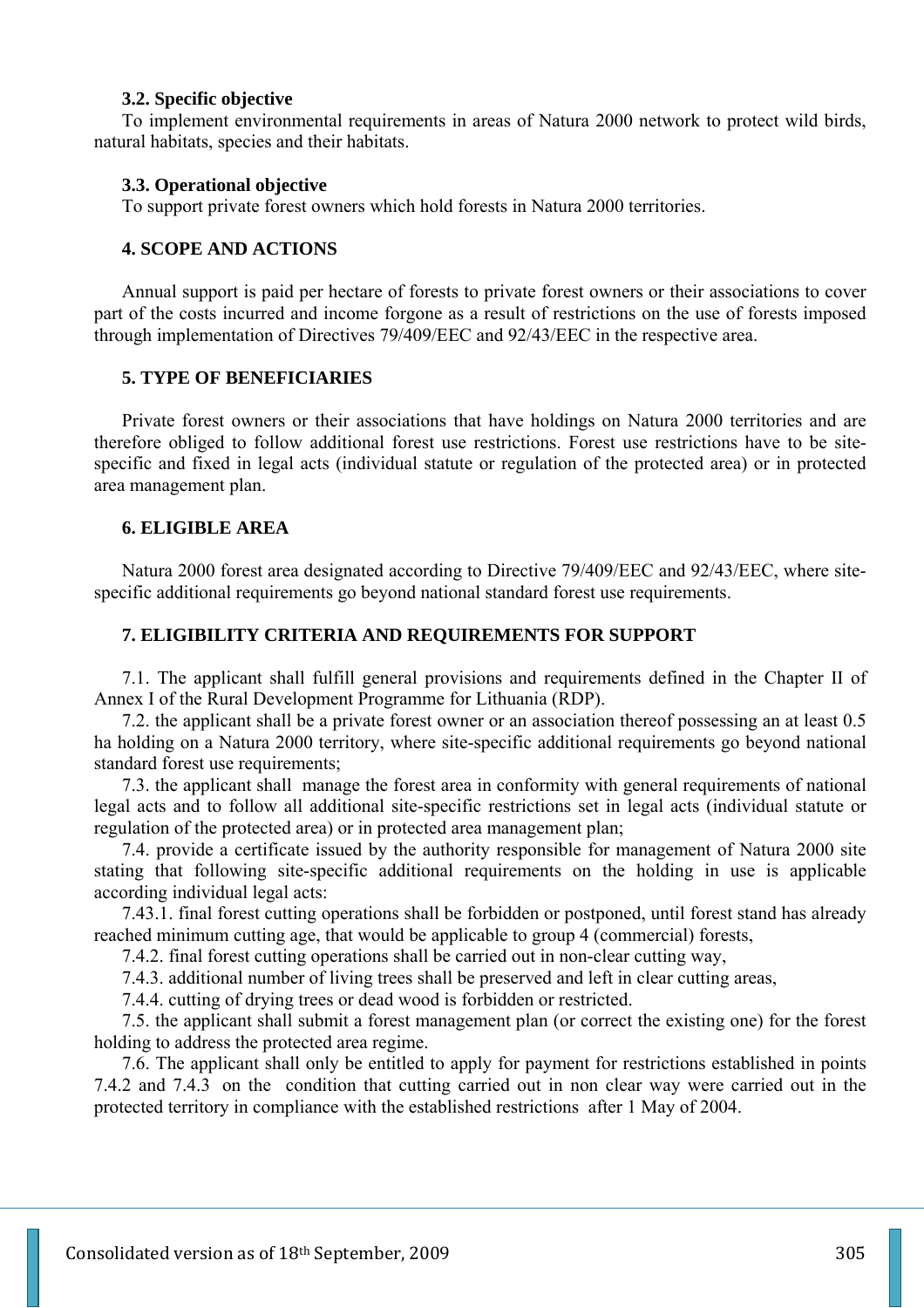## **8. AMOUNTS OF SUPPORT**

8.1. Natura 2000 payments for forestry are calculated considering what impact restrictions impose in the protected areas on the income and operational costs of private forest owners or their associations:

8.1.1. annual payment EUR 279/HA, if final forest cutting operations are forbidden or postponed. The payment will only be made when the forest stand has reached the minimum cutting age that would be applicable to group 4 (commercial) forests. In case of final cuttings postponement payment will only be made throughout the postponement period;

8.1.2. annual payment EUR 140/HA, if final forest cutting operations have to be carried out in nonclear cutting way. The payment is paid only throughout the period from the first to the last case of final forest cutting;

8.1.3. annual payment EUR 220/HA (for 5 years), if additional number of living trees have to be preserved and left in clear cutting areas;

8.1.4. annual payment EUR 53,5/HA, if cutting of drying trees or dead wood is forbidden or restricted in forest stands 20 years old and over. The payment is paid only throughout the period until the age of final forest cutting is reached.

8.2. Payments under paragraphs 8.1.1-8.1.4 may not overlap on the particular forest area.

8.3. Aid granted under this measure will be in conformity with the Commission Regulation (EC) No 1998/2006 of 15 December 2006 on the application of Articles 87 and 88 of the Treaty to de minimis aid, Official Journal L 379 of 28.12.2006. Under the de minimis the amount of the gross support granted to the same enterprises may not exceed the amount of EUR 200,000 in the period of 3 fiscal years.

## **9. DESCRIPTION OF THE METHODOLOGY**

The payment is calculated as an average value for stands of various tree-species differentiating in accordance with the following groups of restrictions:

9.1. The final felling of forests is forbidden in the stand that reached the age of final felling applied for IV forests group, or when the final felling of forests is postponed (payment is only for the period of postponing the felling).

9.2. When the final felling of trees is allowed but it must be carried out by non-clear cutting way (payment is for the period from the first cutting case to the last cutting case)

9.3. When additional number of not felled living trees must be preserved and left in clear cutting areas.

9.4. When felling of all drying trees or dead wood by means of sanitary felling is restricted in stands that reached thinning age and in elder stands, i.e. a certain number of drying trees or dead wood must be left in 1 ha.

#### **10. FINANCING**

| Year | <b>Total cost</b>    |     | Community<br>funding |    | <b>National funding</b> |     |
|------|----------------------|-----|----------------------|----|-------------------------|-----|
|      | <b>EUR</b>           | pct | <b>EUR</b><br>pct    |    | <b>EUR</b>              | pct |
|      | 2007-2013 25 500 000 | 100 | 20 400 000           | 80 | 100 000                 | 20  |

If the annual budget of the measure is exceeded, the amount of payments is reduced proportionally for all applicants.

#### **11. TRANSITIONAL ARRANGEMENTS**

No transitional arrangements foreseen.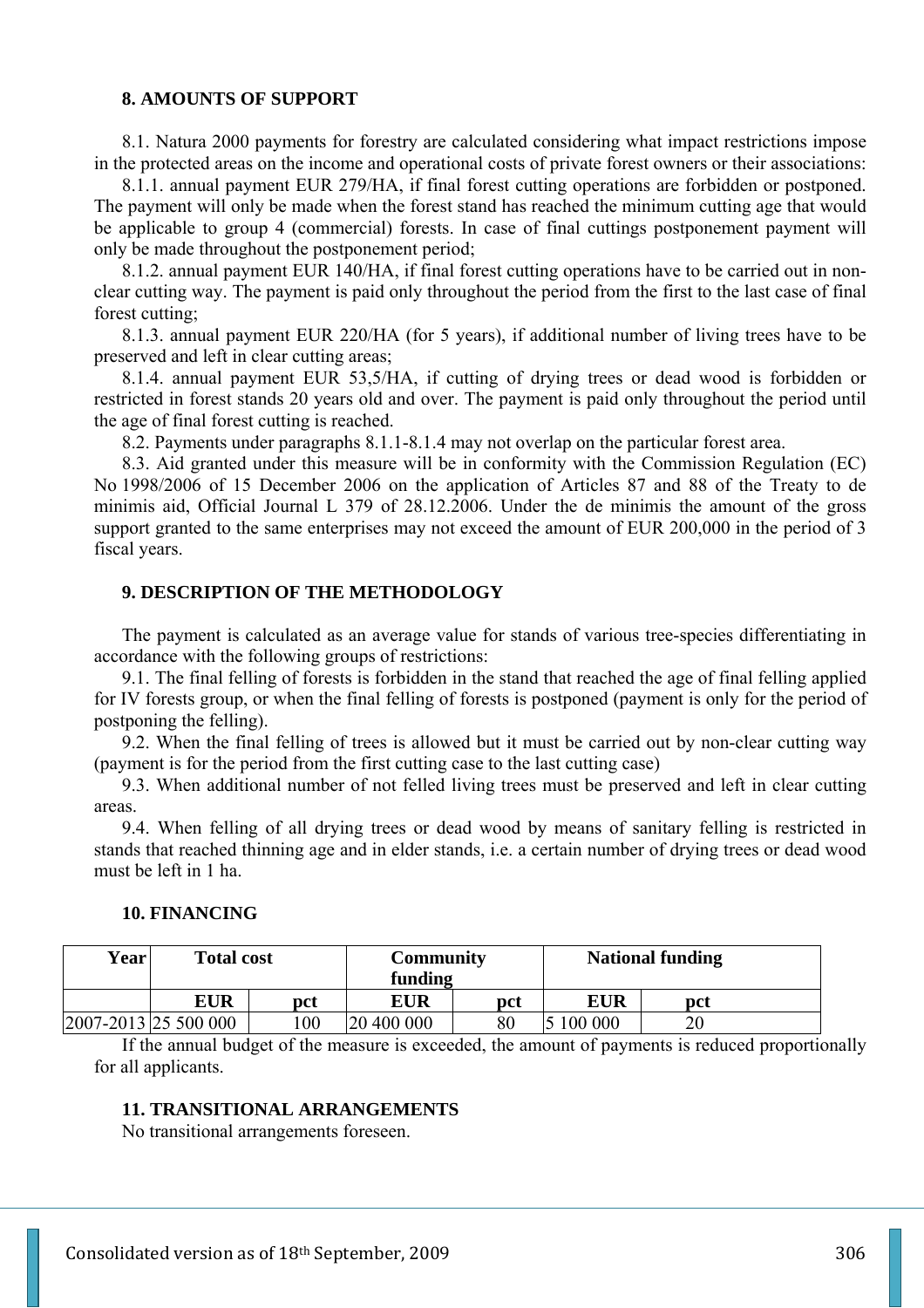# **12. QUANTIFIED TARGETS FOR COMMUNITY COMMON INDICATORS**

| <b>Type of indicator</b> | <b>Indicator</b>                                                                 | <b>Target 2007-2013</b>                                                                                                                                                                                                                                                                                                                                                       |
|--------------------------|----------------------------------------------------------------------------------|-------------------------------------------------------------------------------------------------------------------------------------------------------------------------------------------------------------------------------------------------------------------------------------------------------------------------------------------------------------------------------|
| Output                   | Number of supported forest holdings<br>in Natura 2000 areas                      | 20 000 in forestry                                                                                                                                                                                                                                                                                                                                                            |
|                          | Supported forest area managed under 91 500 ha forest<br>Natura 2000 restrictions |                                                                                                                                                                                                                                                                                                                                                                               |
| Result                   | Areas under successful land<br>management, ha                                    | improvement of biodiversity 91 500<br>improvement of water quality $(30\%)$<br>27 000<br>mitigating climate change (measure is<br>not oriented to increase use of<br>renewable (fuellwood) energy)<br>improvement of soil quality 91 500<br>avoidance of marginalization and land<br>abandonment (measure is not oriented<br>to avoid marginalisation or land<br>abandonment) |
| Impact                   | Reversal in biodiversity decline<br>(forest bird species population)             | Positive changes maintained                                                                                                                                                                                                                                                                                                                                                   |
|                          | Change in high nature value areas                                                | High nature value forestry areas 4 000<br>ha, 31,5 pct                                                                                                                                                                                                                                                                                                                        |
|                          | Changes in gross nutrient balance                                                | Positive changes maintained                                                                                                                                                                                                                                                                                                                                                   |
|                          | Increase in production of renewable<br>energy                                    | measure is not oriented to increase use<br>of renewable (fuellwood) energy                                                                                                                                                                                                                                                                                                    |

#### **Baseline indicators**

| Number of rare- | Biodiversity:     | <b>High Nature Value</b>    | Water quality (pollution by pesticides     |
|-----------------|-------------------|-----------------------------|--------------------------------------------|
| breed animals   | Population of     | farmland and forestry       | and nitrates; gross nutrient balance       |
| and domestic    | farmland birds    |                             |                                            |
| birds preserved |                   |                             |                                            |
| 4 3 9 1         | (see table below) | 299 pSCI's covering 659     | The average concentrations of total        |
|                 |                   | thous. ha (or appr. $10$    | nitrogen exceeded the                      |
|                 |                   | %of Lithuania's             | maximum allowable concentration            |
|                 |                   | territory) identified; 77   | (MAC) in 52 % of monitoring sites in       |
|                 |                   | SPA's covering 542          | the rivers, ammonium nitrogen $-$ in       |
|                 |                   | thous. ha (or appr. $8,3$ ) | 13%, nitrates $-32%$ , phosphates $-36%$ , |
|                 |                   | %of Lithuania's             | total phosphorus $-42\%$ .                 |
|                 |                   | territory) identified.      | Although values of these substances        |
|                 |                   | Natural and semi natural    | exceeded MAC in 77% of monitored           |
|                 |                   | meadows make 42,1           | river sites, in most cases transcendence   |
|                 |                   | thous. ha of UAA,           | was not high. With respect to hazardous    |
|                 |                   | swamps $-81$ thous ha,      | substances concentrations MACs have        |
|                 |                   | all together 3,1 pct from   | been exceeded in 7,8 % of stations (at     |
|                 |                   | UAA.                        | least by one of the hazardous substances). |
|                 |                   | <b>High Nature Value</b>    | Among those pesticides concentrations      |
|                 |                   | forestry $-29,6$ of total   | were below MAC limit, but they have        |
|                 |                   | forests area.               | been found in a certain number of rivers   |
|                 |                   |                             | and lakes. During the period of 1992-      |
|                 |                   |                             | 2003 pesticides have been found in more    |
|                 |                   |                             | than 25 rivers and in 4 lakes              |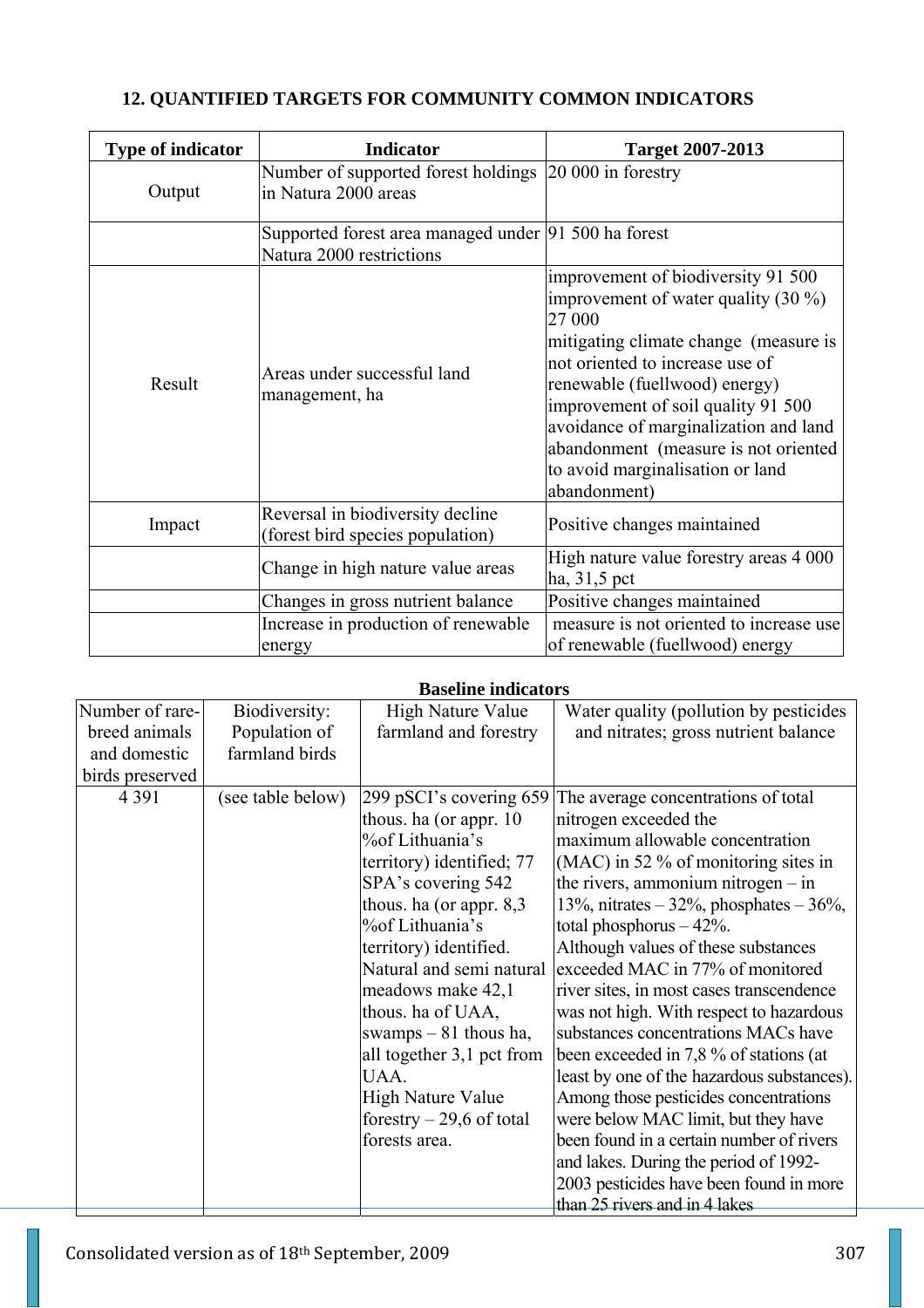#### **13. SANCTIONS**

In case of any misconduct, breach or violation of legal acts or the support agreement by the beneficiary, there shall be three types of mandatory sanctions: reduction of the support, refusal to grant the support and / or the requirement to repay the support. The specific terms for the imposition of the sanctions shall be laid down in the rules implementing the measure*.*

## **14. LINKAGES AMONG RDP MEASURES, DEMARCATION LINES AND CRITERIA WITH OTHER COMMUNITY FINANCIAL INSTRUMENTS.**

Applicant may not apply for support for the same area under measure "Forest environment payments", or for which compensation is granted according national order on calculation of compensations for private forest owners approved by Resolution of Government of Republic of Lithuania on December 4, 2004, No 1578.

This measure is closely related to other measures aimed to support forestry, like *Forestry development*, *Afforestation, Forest environment payments*. This support guarantees additional income and possibilities of alternative activity. These measures share the same objectives related with balanced development of forestry. Also the measure is related to the measure *Natura 2000 payments and payments linked to Directive 2000/60/EC*, but areas eligible are different.

The OP for Promotion of Cohesion (final beneficiaries: State protected areas service) (1 priority: Local and urban development, conservation of cultural heritage and nature and adaptation for tourism development) get support for keeping Natura 2000 territories, except in territories related to activities of forestry and agriculture. European Fishery Fund (EFF) get support for sustainable aquaculture compatible with specific environmental constrains resulting from the designation of Natura 2000 areas.

Currently Community regulation on Financial Instrument for the Environment (LIFE +) is under preparation. This regulation may create possibilities to support some actions related to Natura 2000 network management, but current proposal for a regulation clearly indicates, that neither compensatory payments to forest owners nor payments for recurring management activities will be eligible under LIFE+ regulation.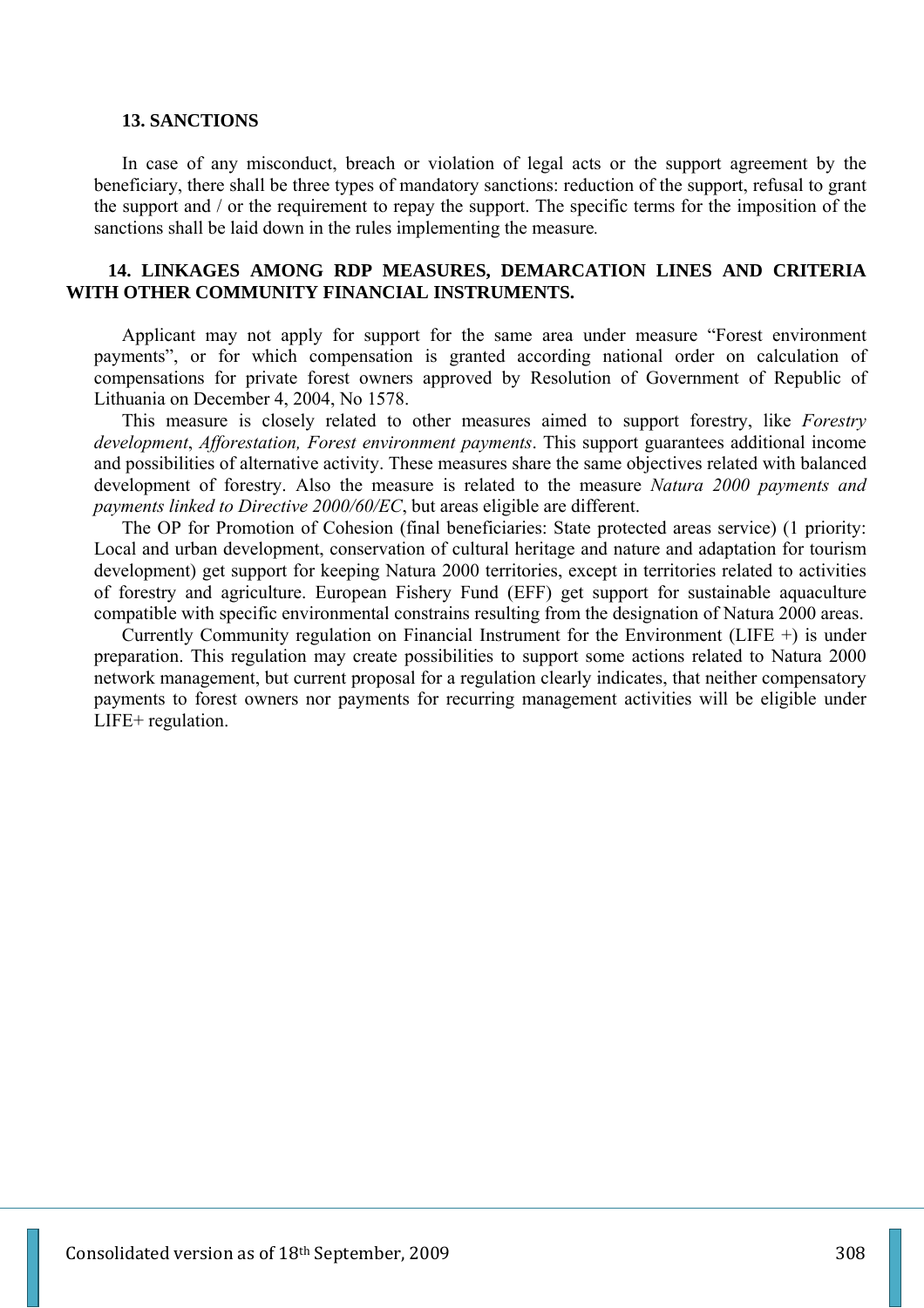#### **MEASURE 9 PAYMENTS TO FARMERS IN AREAS WITH HANDICAPS, OTHER THAN MOUNTAIN AREAS (LESS FAVOURED AREAS)**

Code of the measure 212.

#### **LEGAL BASIS**

Articles 36 (a) (ii), Article 37 and Article 50, part 3 of Council Regulation (EC) No. 1698/2005. Point 5.3.2.1.2 of Annex II of Commission Regulation (EC) No 1974/2006

#### **1. RATIONALE FOR INTERVENTION**

Natural, social, economical, traditional and other factors have caused differences across regions in Lithuania. The volumes of crop and animal husbandry production and, consequently, the level of income and the quality of life differ from region to region about by 3 to 4 times. Demographical indicators in more deprived regions are further deteriorating, and migration from these regions is leading to critical levels of depopulation in some areas.

Considering this situation and the problems it is causing, a detailed analysis of regional differences has been conducted, taking into account every key element affecting the quality of life in various regions. The study categorized eastern, south-eastern and western parts of the country as areas with handicaps (less favoured areas) (LFAs).

## **2. DESCRIPTION OF THE MEASURE**

This measure bears a compensatory character.

Due to natural, social, economic , and other circumstances regional differences emerged in Lithuania. These factors directly or indirectly influence productivity, efficiency, income and quality of life in a particular region. Differences of soil quality result in different plant productivity, which varies within Lithuania about 3 times. Low productive potential of soil and inefficiency lead to abandonment of agricultural land and eventually to less gross income per region. Demographic situation and viability of rural population are other important factors for the quality of life. Viability coefficient is particularly low in the eastern part of Lithuania. Unfavoured agricultural conditions lead to higher level of population migration from those areas, lower volumes of agricultural activities, fewer investments into the sector and eventual abandonment of land.

With regard to this situation and the problems which follow, a thorough analysis of regional disparities has been performed considering all the major factors determining the quality of life in different regions. As a result of the analysis the eastern, south – eastern and western parts of the country were designated as areas with handicaps (see map).

The support for these areas was included into the Rural Development Plan of Lithuania 2004-2006. Under the measure **Less-favoured areas and areas with environmental restrictions**" farmers in lessfavoured areas were supported by compensatory allowances as provided by Article 14 of Regulation (EC) No 1257/1999. The list of less-favoured areas was approved by Order of January 27 of 2004 (No. 3D-72) of the Minister of Agriculture of the Republic of Lithuania.

Data of 2004 were used in order to attribute LFA for 2007-2009. According to Article 93 of Council Regulation (EC) No. 1698/2005 of 20 September 2005 Council Directives and decisions laying down and amending the lists of less favoured areas adopted pursuant to Article 21(2) of Regulation (EC) No 950/97 are repealed with effect from 1 January 2010. The re-examining the delimitation of areas with handicaps will be done in 2008-2009 according new agreements and rules of EU support for LFA. Starting from 2010 the updated list of areas and new requirements will be introduced.

Payments should compensate additional costs incurred and income foregone by farmers as a result of obstacles for agriculture in these areas. Payments are granted to natural persons or legal entities who commit to carrying out agricultural activity in areas specified under Article 50, part 3 (natural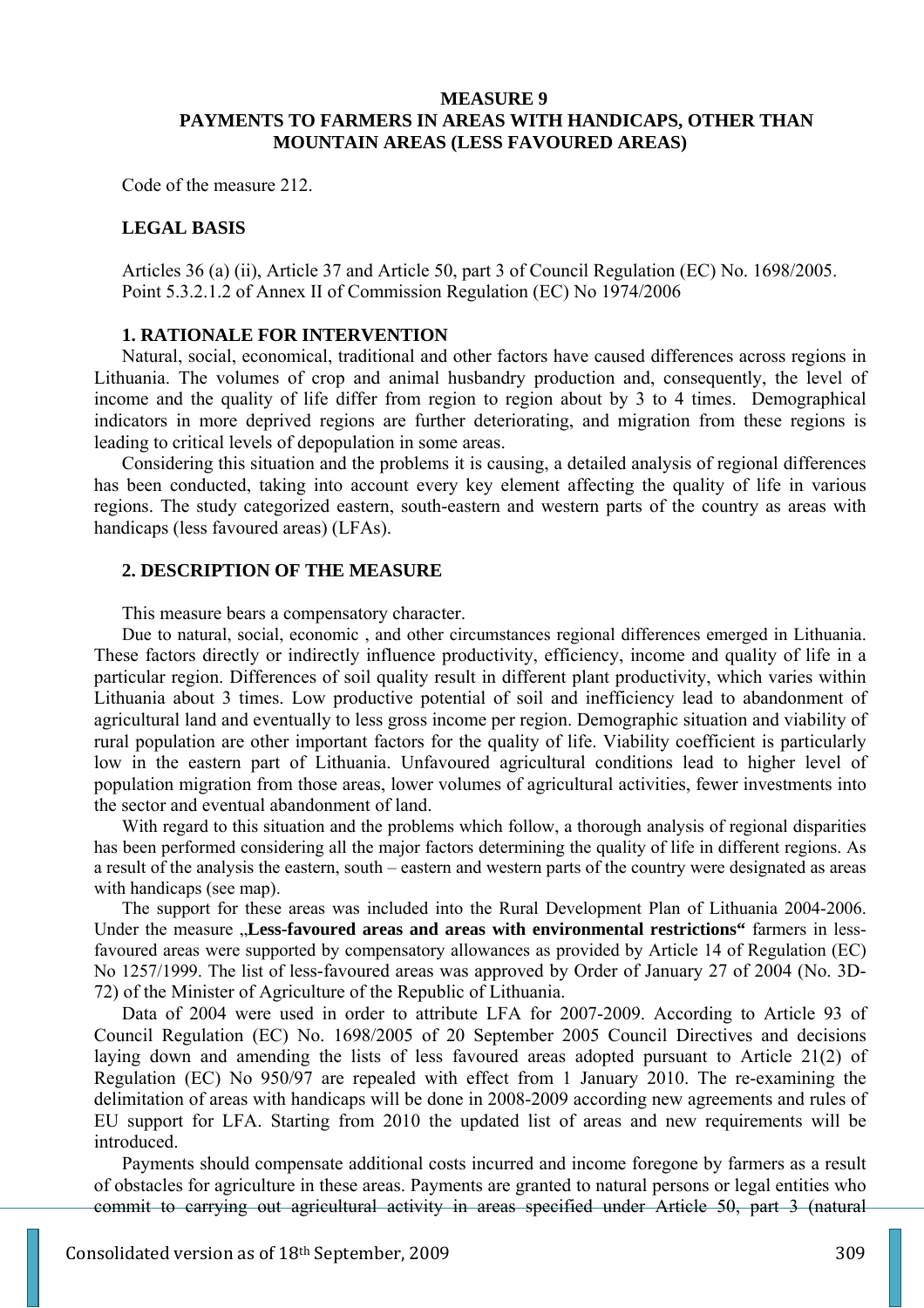handicaps payments in other areas with handicaps) of Council Regulation (EC) No. 1698/2005 of 20 September 2005 for at least five years from the date of the first payment.

To create and enforce a Community-compliant system of supporting the income of Lithuanian agricultural entities farming in less favoured areas, such areas are selected according the following criteria:

 - the value of total agricultural production per capita employed in agriculture is lower than 80 per cent of the national average;

- the yield of grain crops is less than 80 per cent of the national average;

- the density of the population is below 50 per cent of the national average;

- the average annual population regression is at least 0,5 per cent;

- the share of working age population engaged in agriculture, hunting and forestry is above 15 per cent.

The Extreme Karst zone in which the Karst phenomena constitute natural handicap to farming has been designated as areas with handicaps. Karst process and the phenomena related with it is known in about one third of the world. The deliquescent solid and internal water streams are the necessary factors for the Karst process. Distinctive relief and underground Karst formations are the outcomes of the Karst process which results in restrictions to farming applicable with the view protecting underground water from pollution. North Lithuanian Karst zone differs and is composed of Karst protection zone and Extreme Karst zone. Different plant fertilization and protection systems in the Extreme Karst zone are recommended as a result of criteria of ecological vulnerability and different crop structure. Parts of Biržai and Pasvalys municipalities are designated as Extreme Karst zone by the resolution of Lithuanian Government No 589 of 1991.

The resolution regulates agricultural activities in Extreme Karst. According to the resolution the limits of 60-80 per cent of grain and 20-40 per cent of perennial grass are set in the crop structure. In some cases the crop structure must only be composed of meadows. In some cases the use of fertilizers is forbidden or restricted (can not go beyond the limits of  $70 - 100$  kg/ha of nitrogen, phosphorus and potasium). The use of chemical plant protection materials in some cases is forbidden; in other cases it is restricted only to particular chemicals.

Due to the restrictions or prohibition of using manure and chemicals, the yield of agricultural plants in extreme Karst zone decreases by 20 – 50 per cent. The yield of cereals in extreme Karst zone is below 80 per cent of the national average (2,18 ton/ha). Due to these additional requirements that go beyond the Nitrates Directive the cereal yield decreases and therefore it has an effect on farms' economic results.

Four municipalities marginally do not match the criteria on population density (Šalcininkai, Šilutė, Pagėgiai) and rate on population regression (Plunge). However, these municipalities play an important role in terms of protection of landscape and biodiversity. Moreover, they are designated as less favoured areas as well. Šilutė municipality and Pagėgiai municipality are also attributed to the areas vulnerable to flooding, where floods occur on regular basis. These areas are important in terms of living environment for local people and in terms of native environment for Lithuania itself as well as for all Baltic countries. The meadows of Nemunas lower reaches serve as a filter for silt and pollution from the Nemunas catchment's area. Flooded parts of lower reaches of Nemunas river's meadows and lagoon are the main spawning areas for fishes from the Curoonean sea. Besides, in the autumn and spring time flooded meadows serve as resting areas for migrant birds.

The total area of utilized agricultural area is 1 404 431 ha. Less favoured areas covers 43.5 per cent of total utilized agricultural areas in Lithuania.

#### **3. OBJECTIVES**

#### **3.1. Overall objective:**

To preserve landscape, biodiversity and supporting viable rural communities in LFAs.

#### **3.2. Specific objective:**

To ensure well-balanced use of agricultural land in line with the rules of GAEC.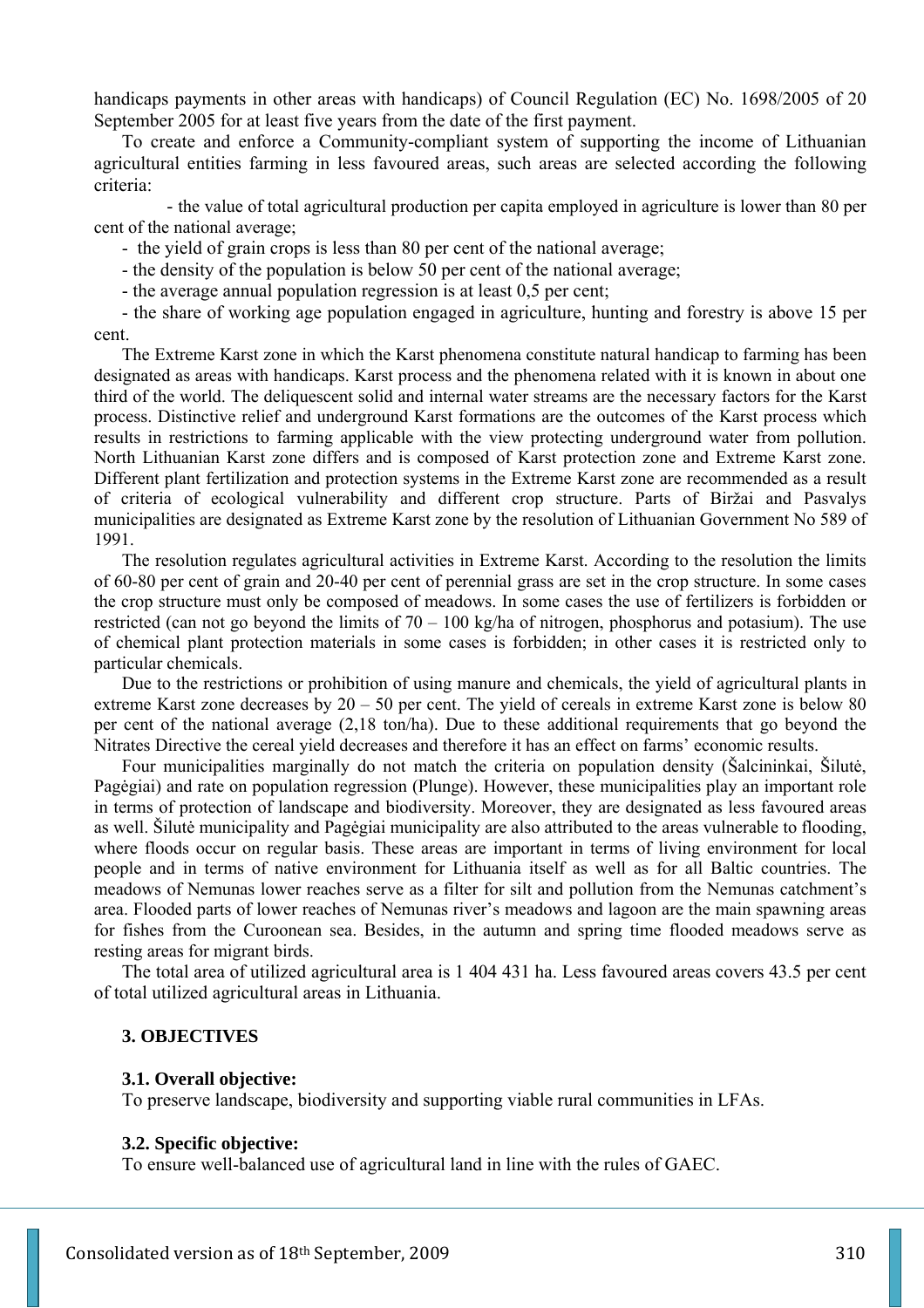## **3.3. Operational objective:**

To give support to individuals and entities farming in less favoured areas.

# **4. TYPE OF BENEFICIARIES**

Registered natural persons and legal entities engaged in agricultural activities.

## **5. ELIGIBILITY CRITERIA AND REQUIREMENTS FOR SUPPORT**

5.1. The applicant shall fulfill general provisions and requirements defined in the Chapter II of Annex I of the Rural Development Programme for Lithuania (RDP).

5.2. a natural person or a legal entity shall declare utilized agricultural areas (arable land, pastures and meadows, permanent crops);

5.3. the farm or a the part of the farm, for which compensation is sought, shall be in a LFA;

5.4. the size of the farm holding in the LFA shall be at least 1 ha of the UAA.

5.5. a natural person and a legal entity shall commit to farming at least for 5 years from the date of the first payment under this measure;

5.6. a natural person or a legal entity shall follow the requirements of GAEC (later on – crosscompliance requirements),

5.7. in order to get support for meadows or pastures the applicant shall fulfill at least one of these requirements:

5.7.1. to produce agricultural production for market;

5.7.2. to have not less than 0,2 LU/ha;

5.7.3. not less than 1/3 of his crop structure has to be arable land.

The same eligibility criteria is applied for beneficiaries from 2004-2006 programming period which have commitments to farm at least for 5 years from the date of the first payment under the measure,

## **6. AMOUNT OF SUPPORT**

6.1. In Lithuania, support is differentiated based on the intensity of natural elements restricting farming and the specificity of farms and their products. The LFA analysis has pointed to significant differences among such areas. Therefore LFAs are divided into two categories:

6.1.1. highly unfavoured areas (HUA);

6.1.2. less unfavoured areas (LUA);

6.2. For areas up to 150 ha, the support is 100 per cent. Later on the payments will be reduced as follows: for areas from 151 to 250 ha the support is 85 pct., from 251 till 500 ha – 70 pct. From 501 ha support is halved.

6.3. In highly unfavoured areas, the payment is EUR 75,3/ha; in less unfavoured areas – EUR 56,5/ha.

6.4. If the annual budget of the measure is exceeded, the amount of payments can be reduced proportionally for all applicants or the payment can be reduced annually by the difference of the basic direct payment in running and last year.

#### **7. DESCRIPTION OF THE METHODOLOGY**

The compensatory allowance calculated as a difference between the economic indicators of farms (average from 2003-2005) operating in favoured areas (grain crops-rape, plant production farming), and in less favoured areas (dairy production, mixes plant production-grass-feeding animal husbandry).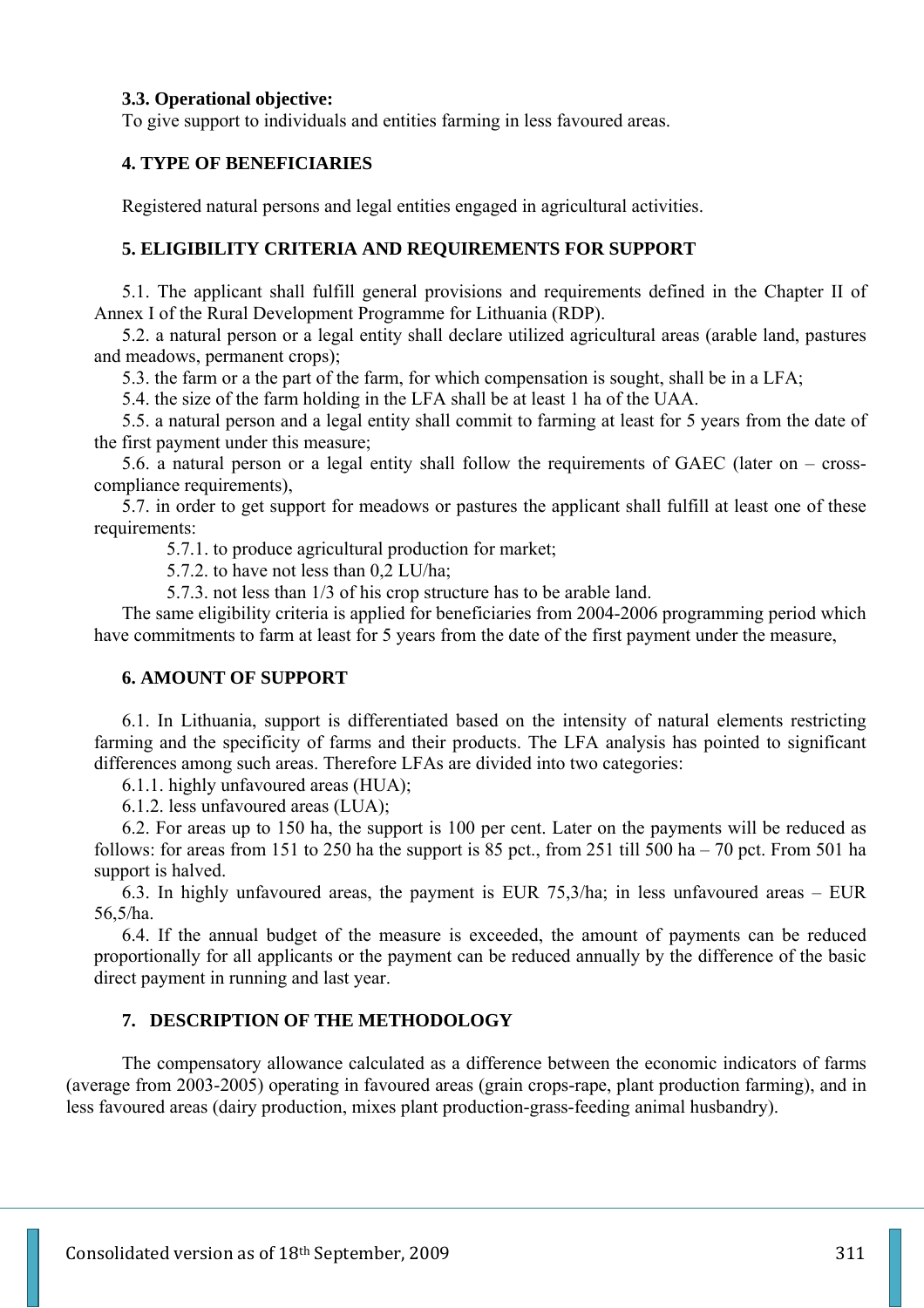# **8. FINANCING**

| Year            | Total       |     | <b>Community funding</b> |     | <b>National funding</b> |     |
|-----------------|-------------|-----|--------------------------|-----|-------------------------|-----|
|                 | <b>EUR</b>  | pct | <b>EUR</b>               | pct | EUR                     | pct |
| $ 2007 - 2013 $ | 287 033 696 | 100 | 229 626 957              | 80  | 57 406 739              | 20  |

# **9. QUANTIFIED TARGETS FOR COMMUNITY COMMON INDICATORS**

| <b>Type of indicator</b> | <b>Indicator</b>                  | <b>Target 2007-2013</b>                |
|--------------------------|-----------------------------------|----------------------------------------|
|                          | Number of supported holdings,     | Total 110 000                          |
|                          | according the type (highly        | highly unfavoured 35000                |
| Output                   | unfavoured, less unfavoured)      | less unfavoured 85000                  |
|                          | Agricultural land supported       | (highly unfavoured 200 000 ha, less    |
|                          |                                   | unfavoured 800 000 ha)                 |
|                          |                                   | improvement of biodiversity 110 000 ha |
|                          |                                   | improvement of water quality 55000 ha  |
|                          | Areas under successful land       | mitigating climate change 110 000 ha   |
| Result                   | management, ha                    | improvement of soil quality 55000 ha   |
|                          |                                   | avoidance of marginalization and land  |
|                          |                                   | abandonment 110 000 ha                 |
|                          | Reduction of the growth of        | $20$ pct.                              |
|                          | abandoned land, per cent          |                                        |
|                          | Reversal in biodiversity decline  |                                        |
| Impact                   | (farmland bird species)           | Positive changes maintained            |
|                          | population)                       |                                        |
|                          | Change in high nature value areas | UAA constitutes 50 pct. of High Nature |
|                          |                                   | Value Farmland areas                   |

## **10. SANCTIONS**

In case of any misconduct, breach or violation of legal acts or the support agreement by the beneficiary, there shall be three types of mandatory sanctions: reduction of the support, refusal to grant the support and / or the requirement to repay the support. The specific terms for the imposition of the sanctions shall be laid down in the rules implementing the measure.

## **11**. **LINKAGES AMONG RDP MEASURES, DEMARCATION LINES AND CRITERIA WITH OTHER COMMUNITY FINANCIAL INSTRUMENTS.**

No support under this measure will be given to farmers supported under the *Early retirement* measure. This measure is also closely linked with the measure "*Diversification into non-agricultural activities*" which encourages farming in less favoured areas, where income from farming is low. Also this measure is related to *afforestation* of agricultural and not agricultural land. The priority points will be added if the afforestation is carried out in less favourable areas. The higher aid intensity level for less-favourable areas is set in the activities 2 and 3 under the measure *Modernisation of agricultural holdings.*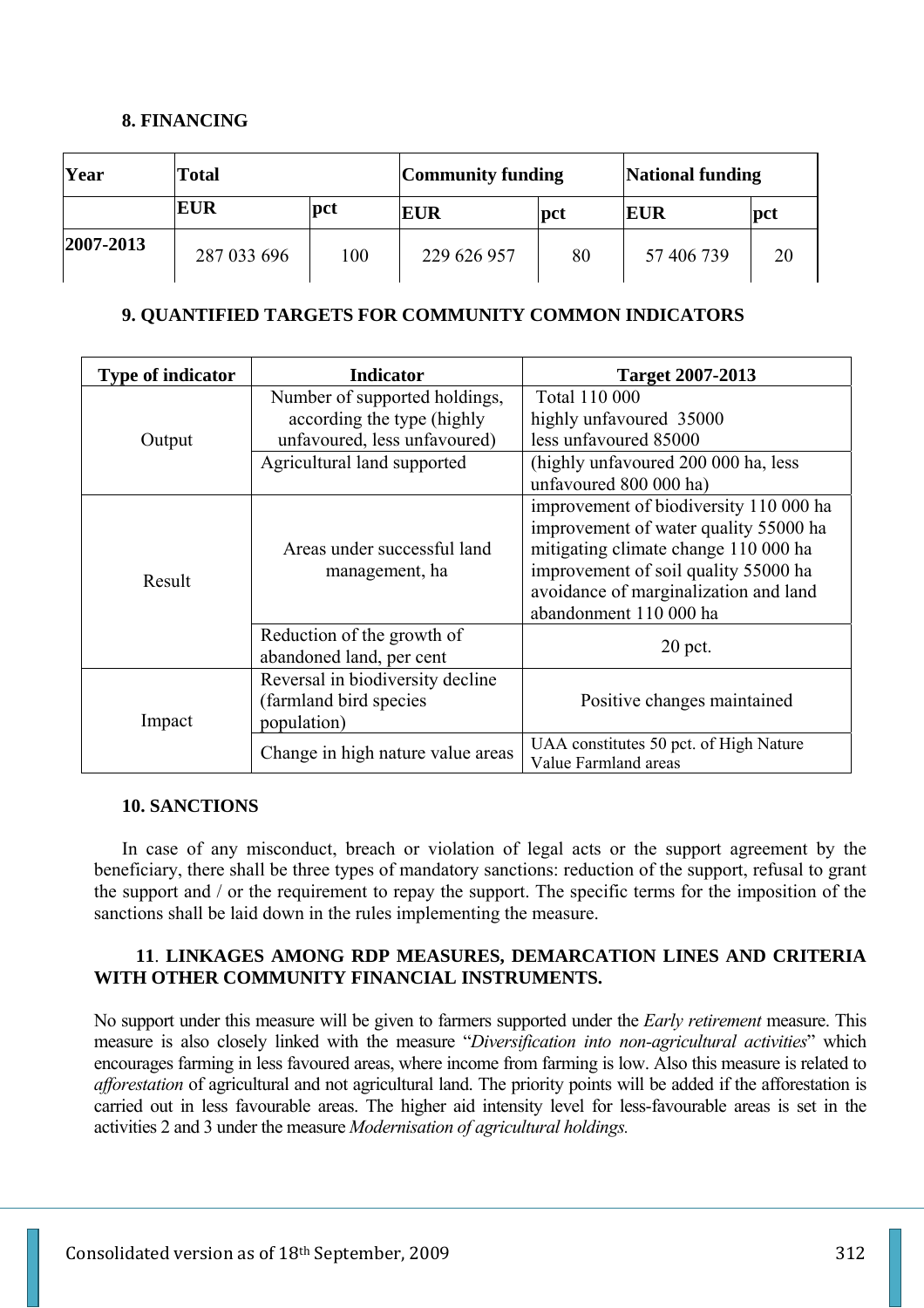#### **AXIS III**

## **THE QUALITY OF LIFE IN RURAL AREAS AND DIVERSIFICATION OF THE RURAL ECONOMY**

## **MEASURE 1 DIVERSIFICATION INTO NON-AGRICULTURAL ACTIVITIES**

Code of the measure 311.

## **LEGAL BASIS**

Articles 52 (a) (i) and 53 of Council Regulation (EC) No 1698/2005. Article 35 and point 5.3.3.1.1 of Annex II of Commission Regulation (EC) No 1974/2006.

#### **1. RATIONALE FOR INTERVENTION**

Rural areas comprise 97,4 pct. of the total area of Lithuania and the rural population counts for 33,4 pct of the total population. In terms of implementation of Rural Development Programme (RDP) (including this measure) rural area is treated as a village, small town or town populated by no more than 6 000 residents; municipality centers are excluded from eligible area for the support under this measure.

The role of agriculture as a main economic activity in rural areas is recently facing a constant decrease. The employment of rural population in agriculture, hunting and forestry decreased by 9 pct. in the period of 2001–2005 and comprised 42 pct. in 2005. More than a half (i.e. 58 pct.) of rural people were employed in non-agricultural sectors. In 2006 55.9 thousands (or 13.23 pct.) of the rural people were engaged in the processing industry, 10.27 pct. in trade, vehicle and household appliance repair and 6.58 pct. in construction sectors. On the other hand, if the division is made according to the professional groups, the qualified agricultural and fishery workers constitute the largest part (33.3 pct.).

Despite the fact, that more women (52 pct.) than men (48 pct.) live in rural areas, but employed (working) women are less than men there: by data of 2004 there were 44 pct. of employed women in rural areas. The share of women engaged in agriculture decreased by near 5 pct. from 2000 to 2004.

 The rural development strategy for 2007–2013 foresees that until 2013 the rural employment in nonagricultural activities will reach 70 pct.

The average monthly gross wage in agriculture, hunting and forestry increased by 27.8 pct. during the period of 2001–2005 and comprised EUR 393 in 2005 but still it is by 24 pct. lower than the national average wage. At the end of the third quarter of 2006 the largest amount of free working places in Lithuania was registered in industry (27.5 pct.) and construction sectors (18.8 pct.) and, subsequently, the smallest one – in agricultural and fishery enterprises (1.4 pct.). The biggest part of the unemployed in the rural areas have been engaged in the agricultural, hunting and forestry sectors before becoming unemployed. Such tendencies encourage the small scale farmers to search for additional sources of employment but the process is slow.

According to the data of general census of agriculture in 2003, additional economic activity was developed by 1.7 pct. of farms, while the EU average was 9 pct. Limited investment potential of small scale farmers, underdeveloped versatile cooperation forms, lack of information and consultation about the advantages of non agricultural activities, orientation of the services into the local market, small demand of the goods and services due to lower standards of living of rural population (compared to that of the urban one) and other reasons impedes the development of non-agricultural activities.

The solving of these problems needs national and Community financial support. Seeking to increase the income of the rural population, to decrease the gap in the standards of living between the urban and rural areas, it is necessary to accelerate the development of non-agricultural activities in the rural areas.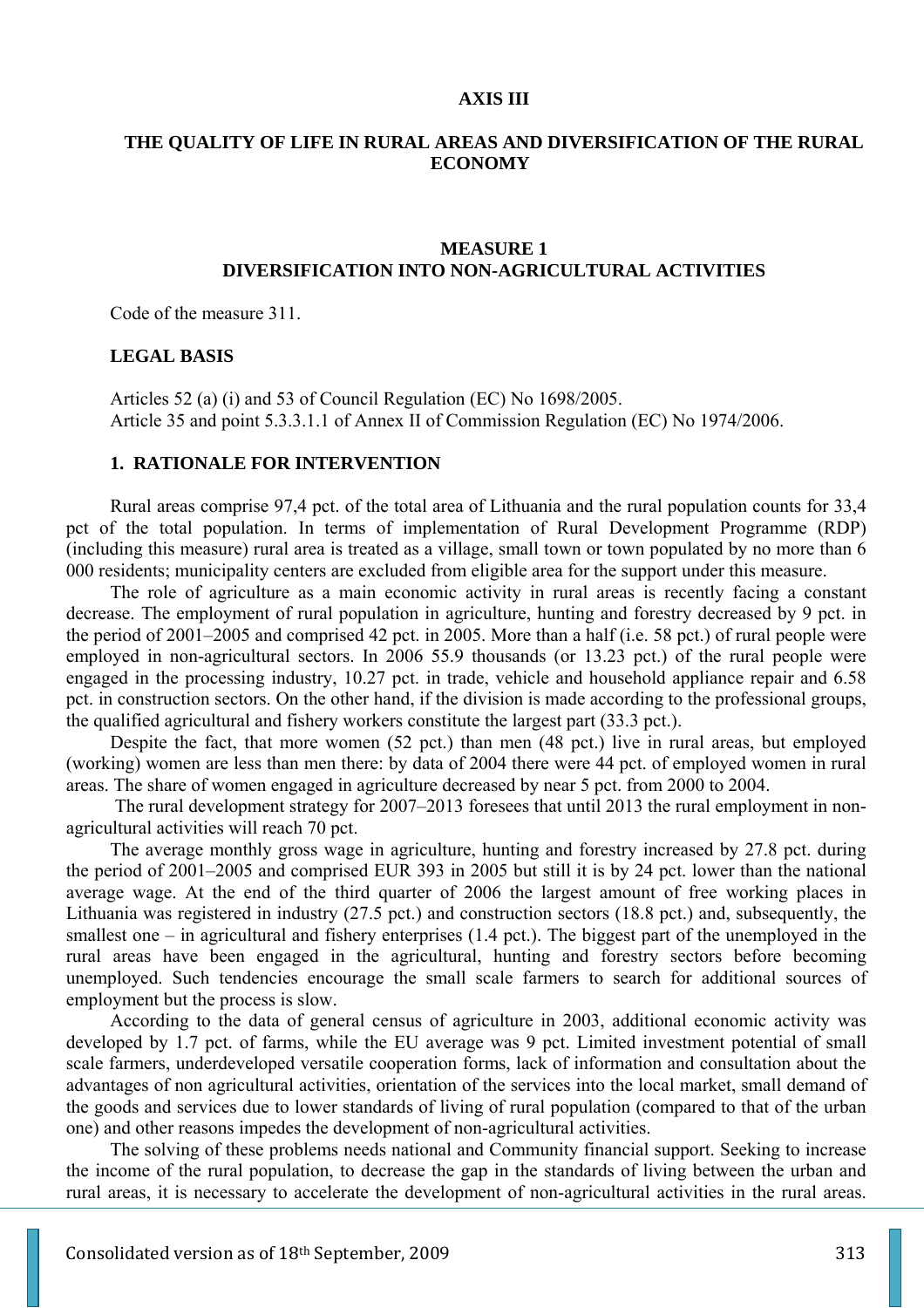With the growth of the rural peoples' employment and income rate from non-agricultural activities the demand for a versatile quality production will increase also accordingly.

# **2. DESCRIPTION OF THE MEASURE**

This measure has an investment character.

The measure is designed to diversify rural economy, to encourage rural inhabitants employed in agriculture, rural women in particular, to orient into non-agricultural activities, provision of services and to make additional income.

Furthermore this measure is to encourage the development of crafts, specially based on ethnic custom, aiming at preservation of unique character of rural heritage.

Aiming to contribute to a better territorial balance in both economic and social terms, support under this measure is available to farmers and micro-enterprises, engaged in agricultural activity but also planning (or operating already) to enter into non-agricultural business.

Support is provided for a wide range of non-agricultural activities, including services (such as hairdresser, clothes sewing, furniture manufacturing etc.) and crafts. There is a list of activities which are not eligible for the support under this measure provided.

## **3. OBJECTIVES**

## **3.1. Overall objective:**

To improve quality of life in rural areas by promoting employment in rural areas, supporting diversification of agricultural activities into non-agricultural ones, encouraging the development of services and crafts.

## **3.2. Specific objectives:**

3.2.1. to support the business initiatives of rural population, youth and women in particular;

3.2.2. to ensure the workplaces for the rural population;

3.2.3. to encourage the creation of higher quality and value added goods on the farmers' farms;

3.2.4. to uphold and increase the income rate of rural population;

3.2.5. to promote and revive the values of rural heritage.

# **3.3. Operational objectives:**

3.3.1. to encourage the development of services;

3.3.2. to decrease the dependence of the farmers and others on the agricultural activity by supporting a wide range of non agricultural activities;

3.3.3. to encourage the development of crafts.

# **4. DOMAINS OF DIVERSIFICATION COVERED**

4.1. The support is provided for non-agricultural activities, including services and crafts.

4.2. Support under this measure is not eligible to the activities specified by the MoA including at least hunting and hunting-related services, production of alcohol, tobacco products, ammunition and guns, wholesale and retail trade, financial intermediation, and auxiliary financial intermediation, insurance and pension funds accumulation, immovable property operations, judicial activity, activities related with organization of games of chance and gambling games, activities supported under the measures of Axes' 1 and 2 of the RDP, rural tourism and campsites activities, fishery and other related activities supported under Operational Programme of the Lithuanian fishery sector for 2007–2013.

# **5. BENEFICIARIES**

5.1. Farmers.

5.2. Micro-enterprises engaged in agriculture.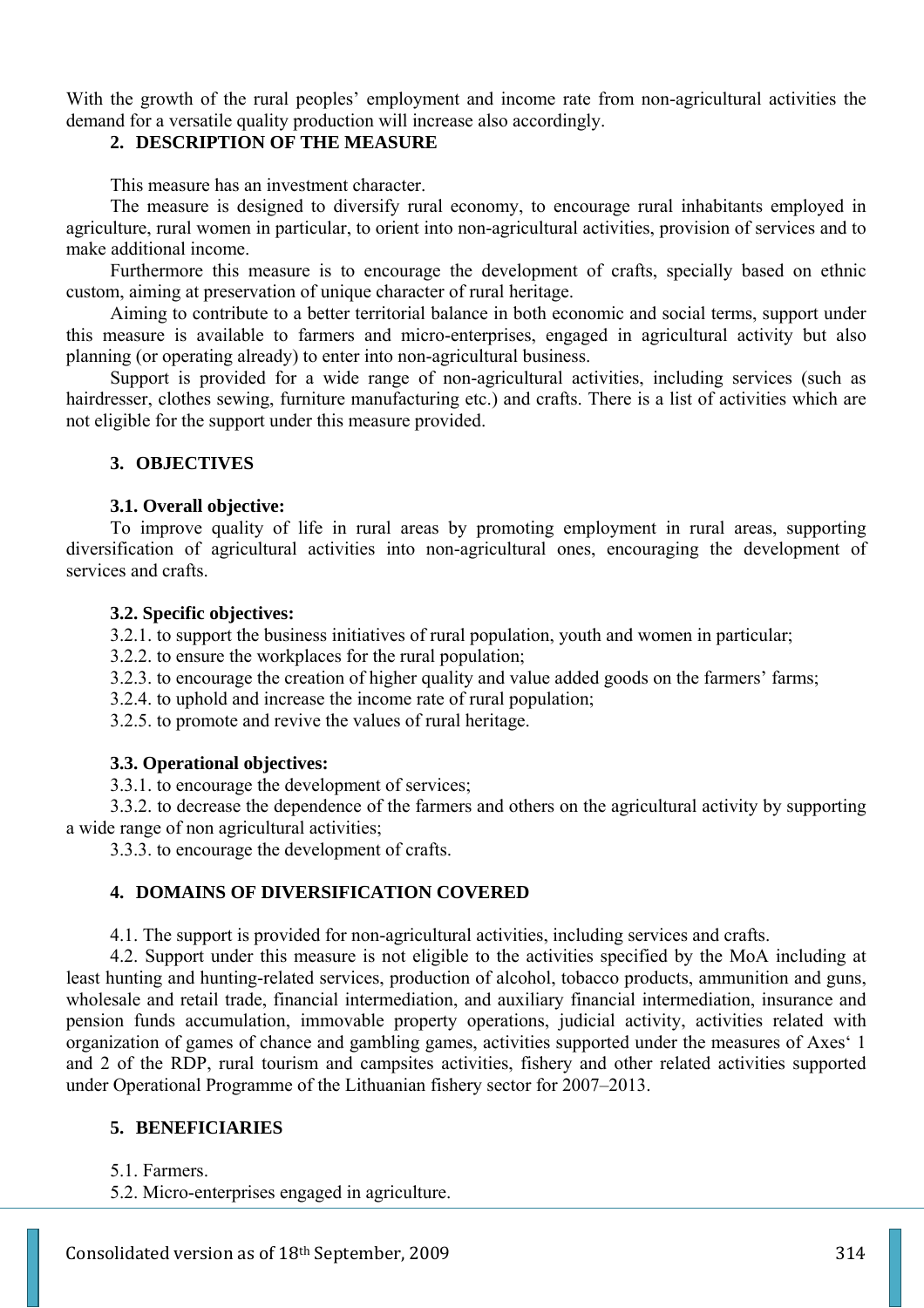5.3. Rural residents engaged in agriculture.

# **6. STATE AID PROVISIONS**

Any aid granted under this measure will be in conformity with the Commission Regulation (EC) No 1998/2006 of 15 December 2006 on the application of Articles 87 and 88 of the Treaty to *de minimis* aid, Official Journal L 379 of  $28.12.2006<sup>5</sup>$ .

# **7. ELIGIBLE EXPENDITURE**

7.1. Construction, reconstruction of operational and other buildings and (or) structures, improvement of immovable property necessary for project implementation, the purchase of construction materials;

7.2. the purchase of new machinery and equipment, including computer hardware and software, to be used for the purposes of the project;

7.3. establishment of business infrastructure (lighting, access, sewerage, etc);

- 7.4. creation of the website;
- 7.5. general costs;

7.6. publicity arrangements of the project.

# **8. ELIGIBILITY CRITERIA AND REQUIREMENTS FOR SUPPORT**

# **8.1. For all applicants:**

8.1.1. the applicant shall fulfill general provisions and requirements laid down in the Chapters II and III of Annex I of the RDP;

8.1.2. the applicant shall be engaged in agricultural activities in the accounting and / or the current year and the share of income from agricultural activity shall be at least 50 pct. of the total income from economic activity;

8.1.3. the applicant shall prove conformity of the economic entity to economic viability criteria in the business plan;

8.1.4. the project shall be implemented in a rural area, i.e. in an area up to 6000 inhabitants. The municipality centers shall be excluded from the eligible area for the support;

8.1.5. the project should be unconcerned with the production of products listed in Annex I of the Treaty.

# **8.2. For a farmer and rural resident:**

8.2.1. the applicant shall have competence in the area of project activity;

8.2.2. the project operator shall possess a business license or a certificate of individual activity, which is envisaged in the project, if it is required according the national legislation.

## 8.3. **For a micro-enterprise:**

8.3.1. the micro-enterprise shall have competence in area of project activity;

8.3.2. the micro-enterprise shall stay an independent enterprise at least five years after the completion of the support contract;

8.3.3. the micro-enterprise shall be registered and operating in rural area, i.e. in the territory up to 6000 inhabitants. The municipality centers shall be excluded from the eligible area for the support.

# **9. PRIORITY SELECTION CRITERIA**

9.1. the applicant or the principal shareholder of the micro-enterprise has not received any EC investment support for agriculture or rural development;

 $\overline{a}$ 

<sup>&</sup>lt;sup>5</sup> The total amount of *de minimis* aid, granted to the same undertaking under the *de minimis* rule, does not exceed the ceiling of EUR 200000 over a period of three fiscal years.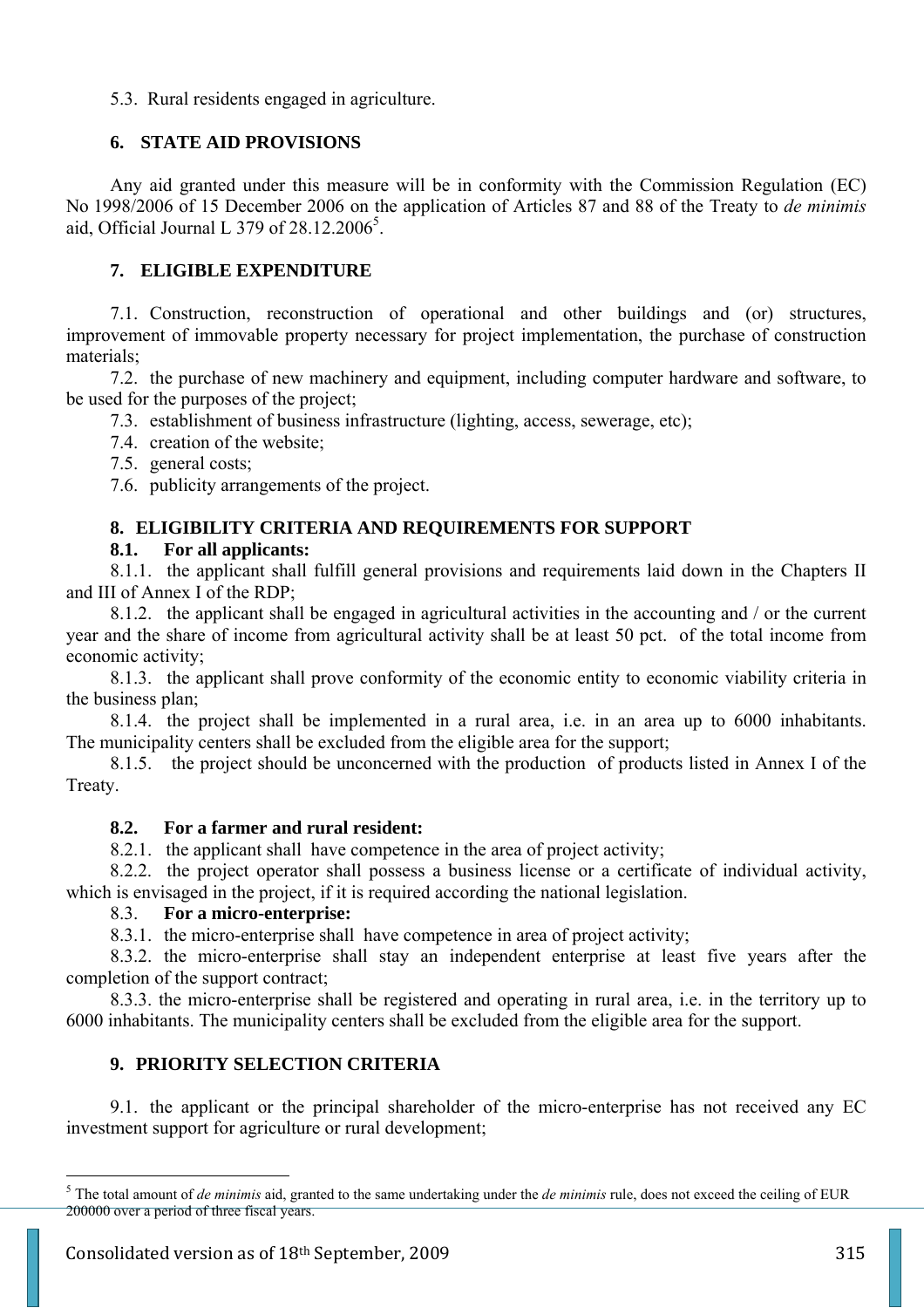9.2. support is applied for development of traditional crafts in the manner specified in the legal acts of the Republic of Lithuania;

9.3. the applicant is a woman / the micro-enterprise is run by woman;

9.4. the applicant is a farmer / a manager of micro-enterprise under 40 years old;

9.5. the project is being implemented in a less favorable area and (or) problematic region identified according to the rules set by MoA;

9.6. the support is applied for an activity that is in line with the LAG's local development strategy approved by MoA;

9.7. project with a higher internal return rate and (or) under other criteria set by the MoA**.** 

The method of application of priority selection criteria is described in Chapter II of Annex I of the RDP.

# **10. AID INTENSITY**

10.1. The support may cover up to 65 percent of the total eligible expenditure of the project value.

10.2. Where the project is related to the development of traditional crafts the support may cover up to 75 percent of the total eligible expenditures and shall be financed in the manner specified in the legal acts of the Republic of Lithuania.

10.3. Where the beneficiary is a micro-enterprise or a farmer, the maximum amount of the support per project shall be up to EUR 200 000.

10.4. Where the beneficiary is a rural resident, the maximum amount of the support per project shall be up to EUR 60 000.

# **11.FINANCING**

| <b>Period</b>                                              | Public expenditure, in<br>total |     | <b>Community funding</b> |       | <b>National funding</b> |       |
|------------------------------------------------------------|---------------------------------|-----|--------------------------|-------|-------------------------|-------|
| 2007-2013                                                  | <b>EUR</b>                      | pct | <b>EUR</b>               | pct   | <b>EUR</b>              | pct   |
| Diversification<br>into non-<br>agricultural<br>activities | 55 631 727                      | 50  | 41 723 795               | $75*$ | 13 907 932              | $25*$ |

Funding over the period of 2007–2013 (in current prices)

**\*** If a project is implemented under *LEADER* method, as provided for in Article 70 (2) (b) of Regulation (EC) No. 1698/2005, Community funding shall cover 80 pct. and national funding shall cover 20 pct. of public eligible expenditure accordingly .

## **12.TRANSITIONAL ARRANGEMENTS**

No transitional arrangements apply.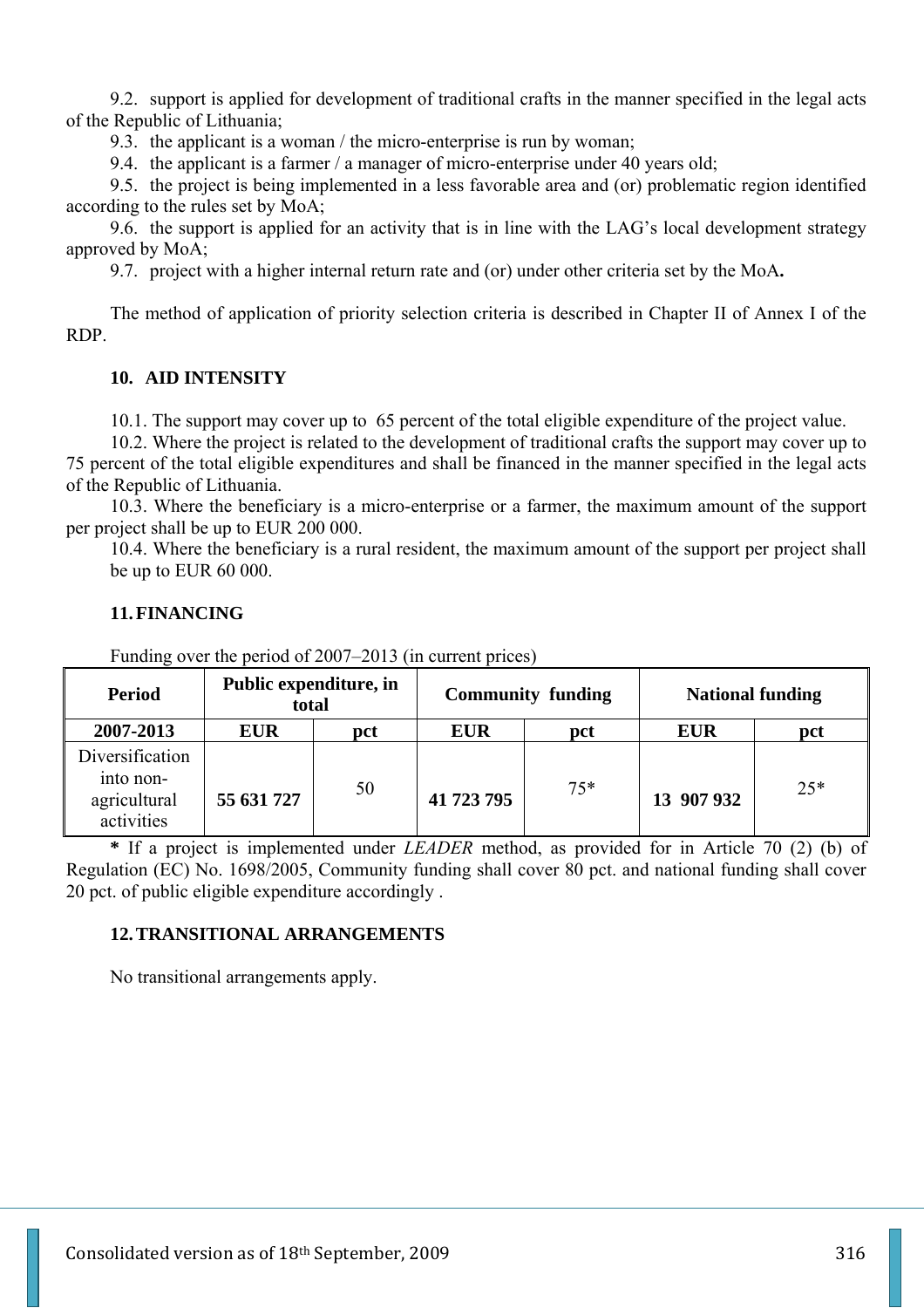| <b>Type of</b><br>indicator | <b>Indicator</b>                                                                                         | Target 2013    |
|-----------------------------|----------------------------------------------------------------------------------------------------------|----------------|
|                             | 1. The number of beneficiaries:                                                                          | 450            |
|                             | 1) by gender:                                                                                            |                |
|                             | - men                                                                                                    | 50 pct./225    |
|                             | - women                                                                                                  | 50 pct./225    |
|                             | $2)$ by age:                                                                                             |                |
|                             | $-$ under 25                                                                                             | 8 pct./36      |
|                             | $-25$ to 40                                                                                              | 20 pct./90     |
| Output                      | - above 40                                                                                               | 72 pct./ 324   |
|                             | 3) by type of non-agricultural activity:                                                                 |                |
|                             | - crafts                                                                                                 | 20 pct./90     |
|                             | - other non-agricultural business                                                                        | 50 pct./225    |
|                             | - services                                                                                               | 30 pct. / 135  |
|                             | 2. Overall amount of investments into services                                                           | 30 pct. /      |
|                             | (aggregate of private investments and public support)                                                    | EUR 45 379 036 |
|                             | 1. Increment in the overall added value of non-                                                          | 12 pct         |
|                             | agricultural activity in business supported                                                              |                |
|                             | 2. Total number of jobs created, including self-<br>employed persons (working with a business license or | 7 5 6 3        |
|                             | certificate of individual activity):                                                                     |                |
|                             | 1) by venue:                                                                                             |                |
|                             | - on farmer's farm                                                                                       | 50 pct. / 3782 |
|                             | - in micro-enterprise                                                                                    | 50 pct. /3782  |
| Result                      | 2) by gender of employed persons:                                                                        |                |
|                             | - men                                                                                                    | 50 pct. / 3782 |
|                             | - women                                                                                                  | 50 pct. /3782  |
|                             | 3) by age of employed persons:                                                                           |                |
|                             | - under 25                                                                                               | 10 pct. / 378  |
|                             | $-25$ to 40                                                                                              | 25 pct. / 946  |
|                             | - above 40                                                                                               | 65 pct./2458   |
|                             | 3. Population in rural areas benefiting from improved<br>services                                        | 3 pct.         |
|                             | Economy growth in non-agricultural sector (GVA)                                                          | 4-5 pct.       |
| Impact                      | Increase/change in the employment rate in non-<br>agricultural sector                                    | 5 pct          |

# **13.QUANTIFIED TARGETS FOR COMMUNITY COMMON INDICATORS**

# **Baseline indicators**

| Economic     | Increase in the employment rate in non-agricultural Growth in the number of |              |               |
|--------------|-----------------------------------------------------------------------------|--------------|---------------|
| growth<br>1n | sector $(2000-2005)$ year increased 5,4 pct)                                | entities     | engaged<br>1n |
| non-         |                                                                             | individual   | non-          |
| agricultural |                                                                             | agricultural | activity      |
| sector (GVA) |                                                                             | (N/A)        |               |
| (N/A)        |                                                                             |              |               |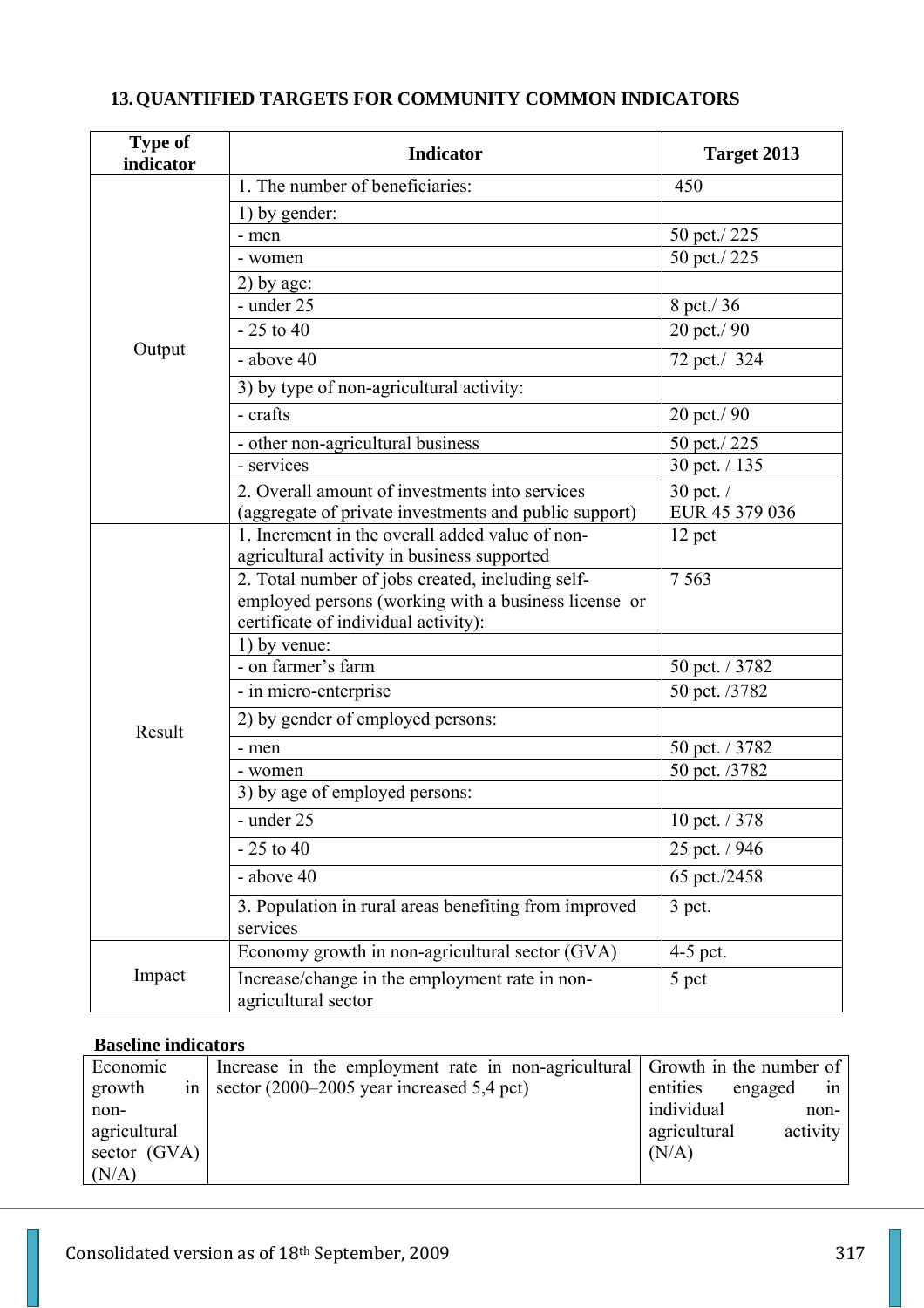#### **14. SANCTIONS**

In case of any misconduct, breach or violation of legal acts or the support agreement by the beneficiary, there shall be three types of mandatory sanctions: reduction of the support, refusal to grant the support and / or the requirement to repay the support. The specific terms for the imposition of the sanctions shall be laid down in the rules implementing the measure.

# **15. LINKAGES AMONG RDP MEASURES, DEMARCATION LINES AND CRITERIA WITH OTHER COMMUNITY FINANCIAL INSTRUMENTS**

The measure **"Diversification into non-agricultural activities"** relates to the following measures of the RDP:

**"Support for business creation and development".** Demarcation between these measures is made by type of economic activity on the date of application submission: under the measure "Diversification into nonagricultural activities" the applicant should be engaged in agriculture (in the accounting and / or the current year with the income from agricultural activity of at least 50 pct of the total income from economic activity). Meanwhile applicant under the measure "Support for business creation and development" should be engaged in non-agricultural activity;

**"Encouragement of rural tourism activities".** Demarcation between these measures is made by types of non-agricultural activities supported: under the measure "Diversification into non-agricultural activities" support is provided for a wide range of non-agricultural activities, but no duplicating activities which are supported under other measures. Therefore rural tourism and establishment and development of campsites in rural areas as well are not eligible to support under the measure "Diversification into non-agricultural activities".

**"Village renewal and development".** As far as support for the development of traditional crafts' *inter alia* is envisaged in both measures the demarcation line is based on the type of project: profit-generating projects shall be supported under the measure "Diversification into non agricultural activities" while public (non profit) projects – under the measure "Village renewal and development".

**"Payments to farmers in areas with handicaps, other than mountain areas (less favoured areas)"**. Development of non-agricultural activities shall have the priority in less favoured areas, where income from farming is low. Both measures contribute to a better social and economic cohesion of rural and urban areas.

**"Modernization for agricultural holdings".** Demarcation between these measures is made by the following criteria:

- types of services: under the measure "Modernization for agricultural holdings" support shall be granted for the services to agriculture and under measure "Diversification into non-agricultural activities" – for the basic services to rural population, unconcerned with agriculture.

- type of product: under the measure "Modernization for agricultural holdings" support shall be granted for the production of products listed in Annex I of the Treaty. Meanwhile under the measure "Diversification into non-agricultural activities" support shall be granted for the production of non Annex I products.

Furthermore measures **"Modernization for agricultural holdings", "Semi-subsistence farming"** and "Diversification into non-agricultural activities" create an opportunity to use all available resources and to make full use of the farm in terms of employment.

# The demarcation line with the **EU structural funds:**

*OP on Economic Growth* 

 *(2 priority*: *Increasing business productivity and improving environment for business)*

#### **European Regional Development Fund (ERDF):**

1. Type of support: ERDF support to small and medium-sized enterprises enabling them to benefit from financial engineering measures (micro credits, guarantees, venue capital funds);

2. Area of activity: ERDF support to investment into new equipment and technologies, electronic business solutions, business process management, corporate energy audit, in enterprises seeking to increase their productive and improve the performance, also to improve the business environment (creation of data bases, research, dissemination of business information – organisation of seminars, conferences, initiation of cooperation between business associations and business information centres with other related institutions,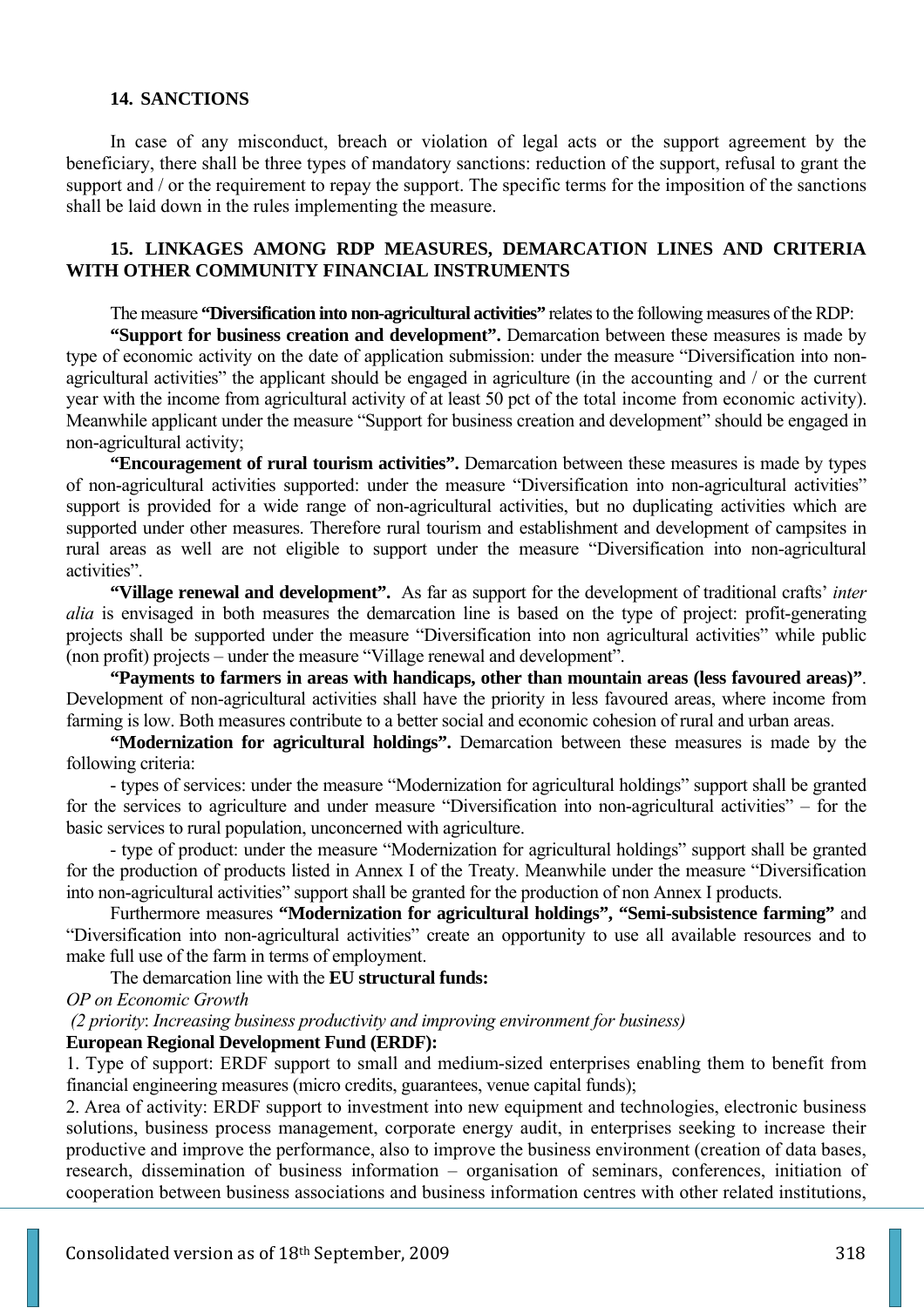information exchange, etc.), financing of competitiveness enhancement projects, and conduct of competitiveness studies, measures to improve the image of Lithuania, etc. Also the ERDF support is available for the projects related to improvement of business environment infrastructure (support to business incubators and information centres development in non-rural areas, where the final beneficiaries are municipalities, business information centres and business incubators.

Coordination of the demarcation lines with the Community structural funds based on the agreements between the institutions in charge of the administration of the support from the EARDF and the EC structural funds.

**European Fishery Fund:**- investment in *construction, development and modernization* of equipment of production of *aquaculture,* when applicants are legal entities and natural persons, engaged or seeking to engage in commercial aquaculture;

- investment into construction, development and modernization of *fish processing* plants.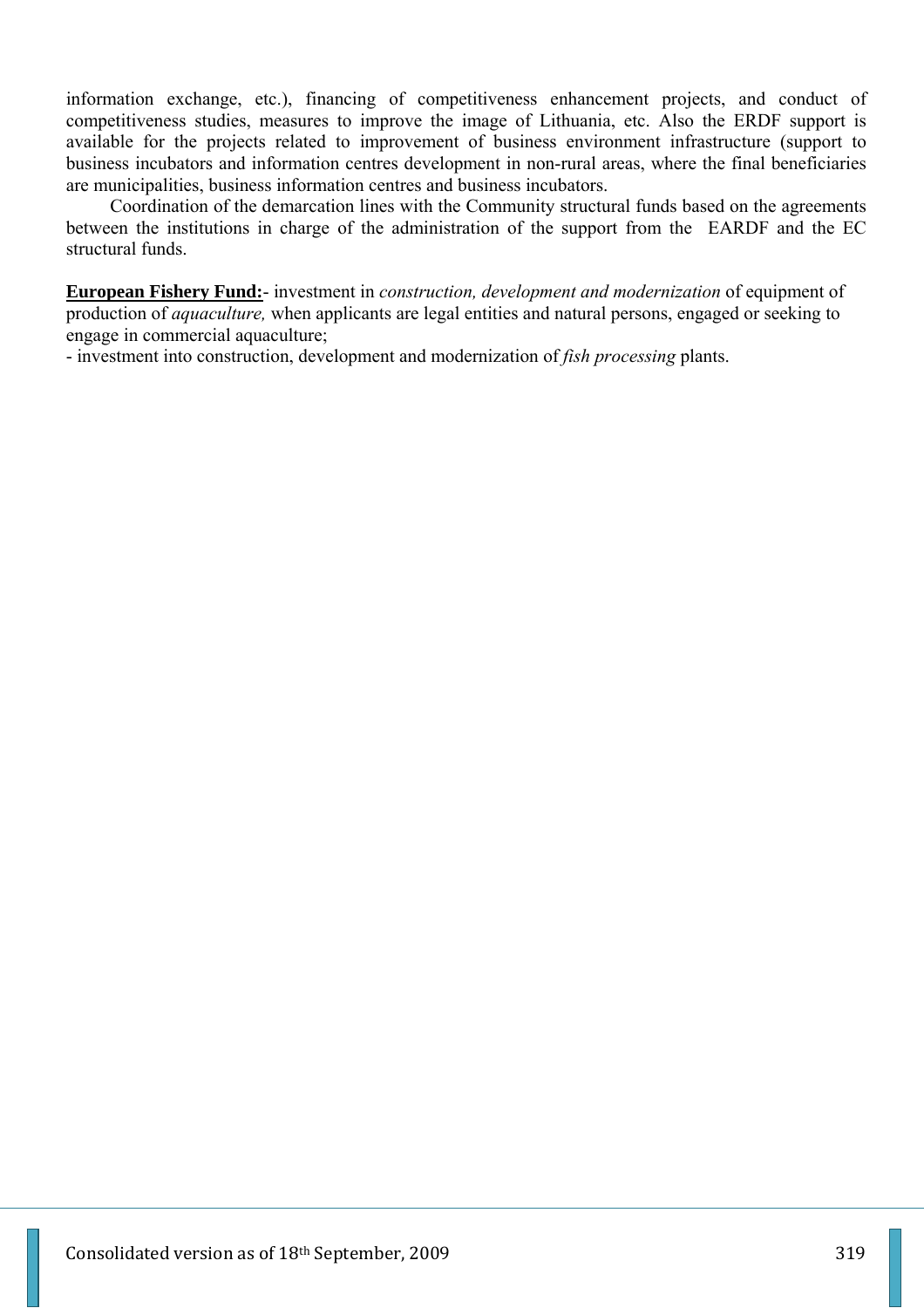### **MEASURE 2 SUPPORT FOR BUSINESS CREATION AND DEVELOPMENT**

Code of the measure 312.

### **LEGAL BASIS**

Articles 52(a) (ii) and 54 of Council Regulation (EC) No 1698/2005. Point 5.3.3.1.2 of Annex II of Commission Regulation (EC) No 1974/2006.

### **1. RATIONALE FOR INTERVENTION**

In the European Union, just like in the rest of the world, a lot of attention is paid to the development of small and medium-size business. The long-term strategy of the development of Lithuania's economy up to year 2015 provides that the development of small and medium-sized business in Lithuania ought to become one of the priority axes of the economic policy. Micro-enterprises are crucial for the economic growth. The development of such companies shall create an opportunity to diversify rural economic activity, increase income and occupation of the people.

Rural areas comprise 97,4 pct of the total area of Lithuania and the rural population counts for 33,4 pct of the total population. In terms of implementation of Rural Development Programme (including this measure) rural area is treated as a village, small town or town populated by no more than 6 000 residents; municipality centers are excluded from the eligible area for support under this measure.

Nearly one-half of rural Lithuania's population is employed in the agricultural sector. Lithuania is facing a social problem due to the fact that this proportion mentioned above is constantly decreasing and there is a lack of adequate options for those who ceased their agricultural activity to find an employment in other sectors. Insufficient development of a range of rural economic activities and a slow creation of new jobs has resulted the gap between the living standards in urban and rural areas. This is particularly relevant in terms of unproductive soil, where little economic justification is seen to run traditional farming.

According to the data of 2005, there are some 8000 small and medium-sized enterprises (SMEs) operating in rural areas, making a ratio of 7 SMEs per 1000 of rural population, whereas in the EU-15 this indicator stands at 24 SMEs. SMEs operating in Lithuanian rural areas mostly engage in trade (39 pct. of the SMEs), a little less – in industry (20,3 pct.) and services (20,6 pct.); agricultural, hunting and forestry activity is pursued by as little as 15 pct..

The National Rural Development Strategy 2007–2013 provides that by 2013, there could be some 10000 SMEs running their business in rural areas, 2000 new SMEs being established over the period of 2007–2013, of which 70 pct., or 1400 would be micro-enterprises. Assuming that, in average, one microenterprise would offer 3 jobs, this would result in about 4000 jobs available for rural population.

#### **2. DESCRIPTION OF THE MEASURE**

This measure has an investment character.

The measure is designed to promote the entrepreneurship of rural population, increase of employment, diversification of rural economy and development of small business in rural areas.

Support under this measure is for the micro-enterprises in rural area and other rural inhabitants, engaged into non-agricultural activity.

Micro-enterprise is treated as an independent company which employs less than 10 persons and whose annual turnover and (or) annual balance sheet total does not exceed EUR 2 million. Support shall be granted for the setting-up of new micro-enterprises and for the development of the already operating ones.

Rural inhabitant aiming at the support under this measure shall posses relevant competence, experience in the field on non-agricultural business he is achieving to get support for. Also the applicant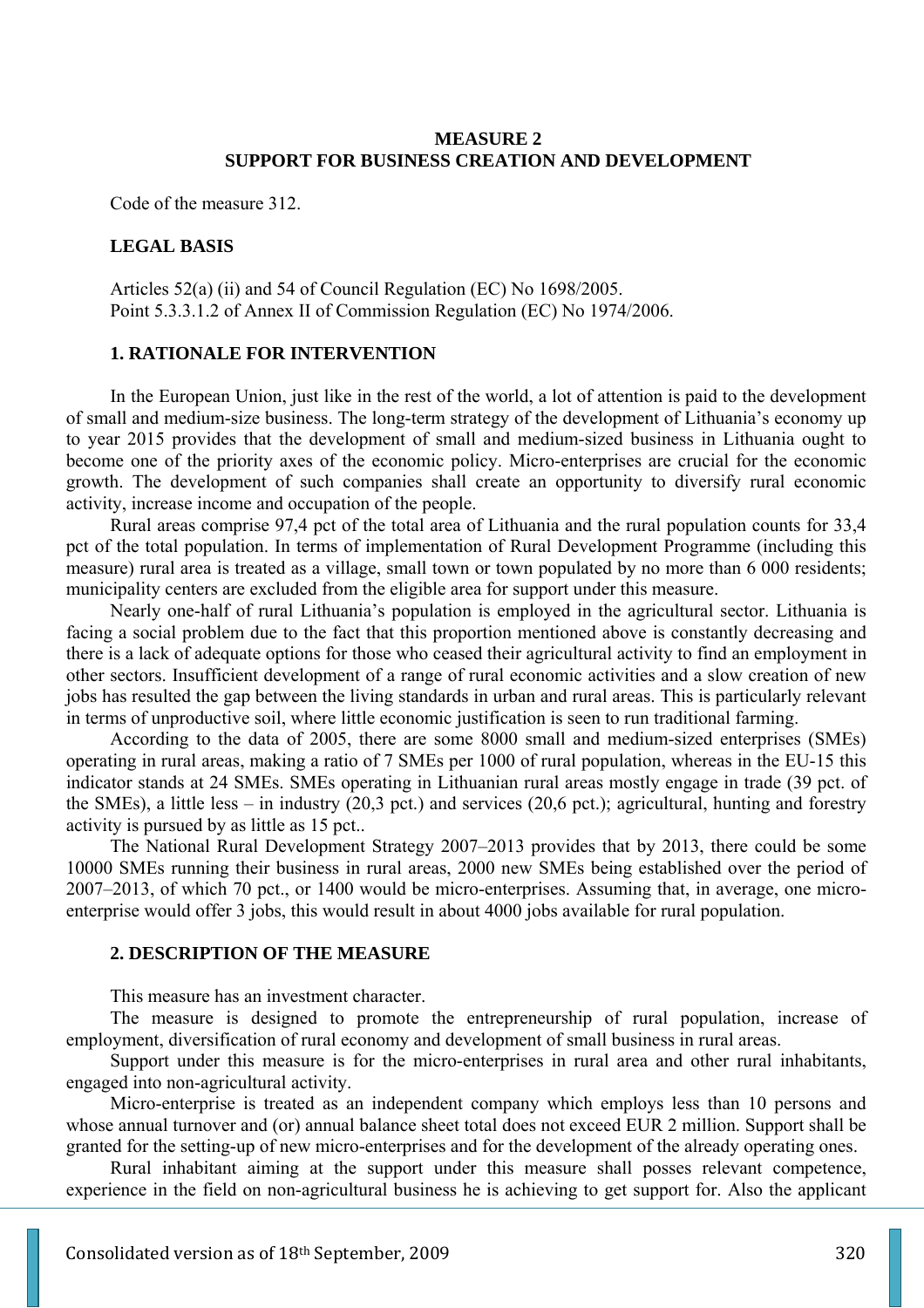shall exercise financial accountancy and posses a business license or the certificate of individual activity which is envisaged in the project.

Support is provided for non-agricultural activities in rural areas, including services (such as hairdresser's parlour, clothes sewing, furniture manufacturing etc.), small scale production of products which are not listed in Annex I of the Treaty, crafts and establishing of craft centers in rural areas (profit generating projects). There is a list of activities which are not eligible for the support under this measure provided.

# **3. OBJECTIVES**

.

**3.1. Overall objective –** to support the creation and development of micro-enterprises and other small business initiatives in rural areas by encouraging non-agricultural activities, creating new jobs and alternative sources of income and thereby enhancing the quality of rural life.

### **3.2. Specific objectives:**

3.2.1. to create new and preserve the existing workplaces for rural inhabitants;

3.2.2. to increase the variety and extent of non-agricultural activities in rural areas;

3.2.3. to encourage the development of services;

3.2.4. to promote and revive the values of rural heritage.

#### **3.3. Operational objectives:**

3.3.1. to promote the entrepreneurship of rural residents, youth and women in particular;

3.3.2. to support new small rural business initiatives;

3.3.3. to strengthen the viability of existing micro-enterprises and encourage their modernization;

3.3.4. to foster crafts' technologies and to provide conditions for representation and marketing of crafts' production.

### **4. SCOPE AND ACTIONS**

### **4.1. Activity 1**

Support is provided for the non-agricultural activities, including services, and small scale production of products which are not listed into Annex I of the Treaty.

### **4.2. Activity 2**

.

Support is provided for traditional crafts and creation of traditional crafts centers (profit generating projects).

4.3. Support under this measure is not eligible to the activities specified by the MoA including at least hunting and hunting-related services, production of alcohol, tobacco products, ammunition and guns, wholesale and retail trade, financial intermediation, and auxiliary financial intermediation, insurance and pension funds accumulation, immovable property operations, judicial activity, activities related with organization of games of chance and gambling games, activities supported under the measures of Axes' 1 and 2 of the RDP, rural tourism and campsites activities, fishery and other related activities supported under Operational Programme of the Lithuanian fishery sector for 2007–2013.

### **5. TYPES OF BENEFICIARY**

5.1. Private legal entity corresponding to the requirements for micro-enterprises. Support may be provided:

5.1.1. the development of micro-enterprise's activity;

5.1.2. setting-up of new micro-enterprise<sup>2</sup>.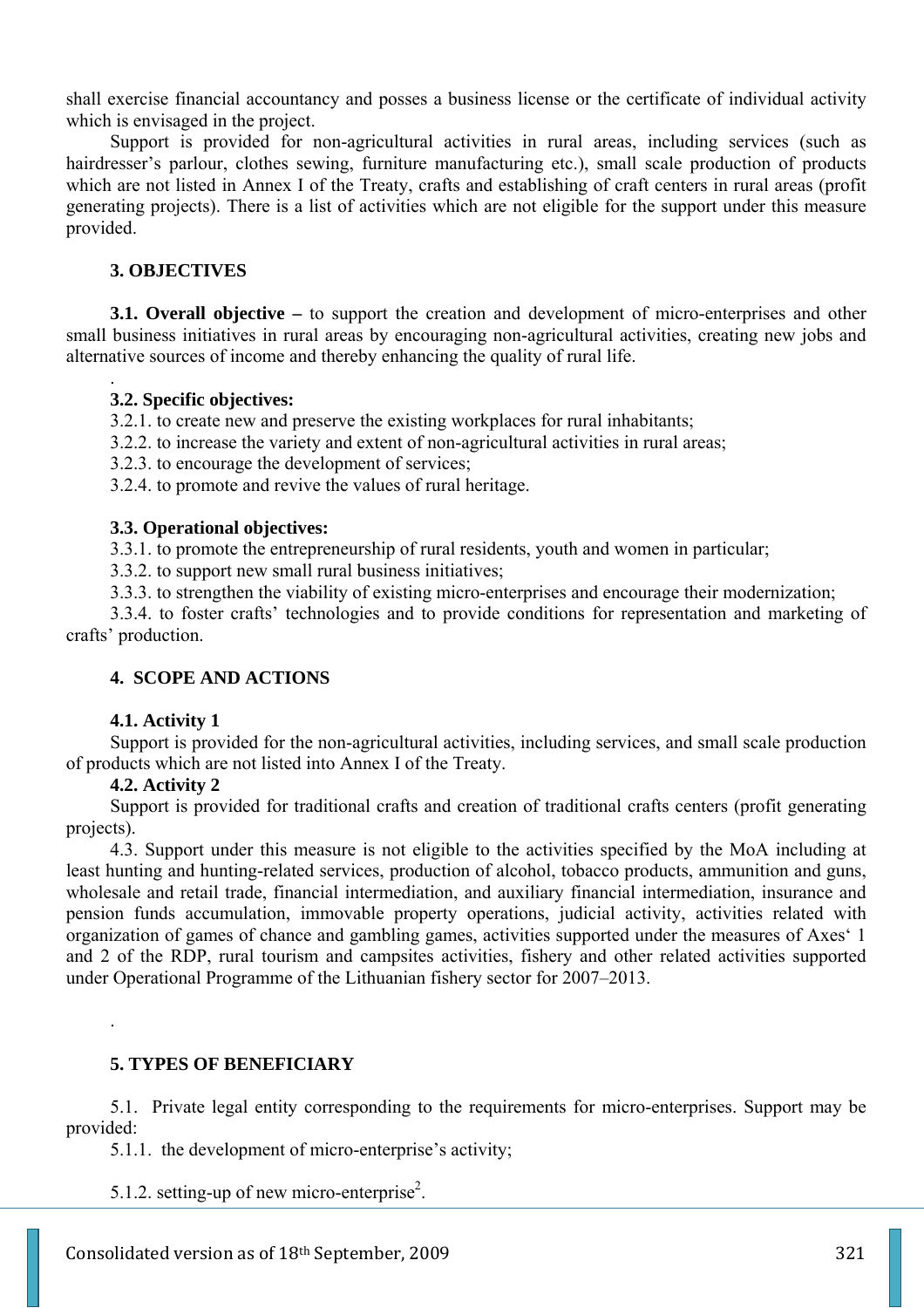5.2.

 Rural resident seeking support for the development of the individual non-agricultural activities (without establishing a micro-enterprise).

# **6. STATE AID PROVISIONS**

Any aid granted under this measure will be in conformity with the Commission Regulation (EC) No 1998/2006 of 15 December 2006 on the application of Articles 87 and 88 of the Treaty to *de minimis* aid, Official Journal L 379 of  $28.12.2006^6$ .

# **7. ELIGIBLE EXPENDITURE**

7.1. Construction, reconstruction of operational and other buildings / structures, improvement of immovable property necessary for project implementation, including the purchase of construction materials;

7.2. the purchase of new machinery and equipment, including computer hardware and software, to be used for the purposes of the project;

7.3. establishment of business infrastructure (lighting, access, sewerage, etc.);

7.4. creation of a website;

7.5. general costs;

7.6. publicity arrangements of the project.

# **8. ELIGIBILITY CRITERIA AND REQUIREMENTS FOR SUPPORT**

# **8.1. For all applicants:**

8.1.1. the applicant shall fulfill general provisions and requirements laid down in the Chapters II and III of Annex I of the  $RDP<sup>7</sup>$ ;

8.1.2. the project shall be implemented in rural area, i.e. in the territory up to 6000 inhabitants; the municipality centers are excluded from the eligible area for the support under this measure;

8.1.3. the applicant shall prove the conformity of economic entity to economic viability criteria in the business plan<sup>8</sup>;

# **8.2. For a micro-enterprise:**

8.2.1. a micro-enterprise shall be registered and operating in a rural area, i.e. in the territory up to 6000 inhabitants (municipality centers are excluded from eligible area for the support) and engaged in nonagricultural activity<sup>9</sup>;

8.2.2. the micro-enterprise shall have competence in the area of project activity<sup>10</sup>;

8.2.3. at least 50 pct. of the micro-enterprise's staff shall be permanent rural residents<sup>11</sup>.

# **8.3. For a rural inhabitant:**

 $\overline{a}$ 

<sup>6</sup> The total amount of *de minimis* aid, granted to the same undertaking under the *de minimis* rule, does not exceed the ceiling of EUR 200000 over a period of three fiscal years.

 $<sup>7</sup>$  For projects aimed at setting-up of micro-enterprises this requirement will be assesed before the signing of the contract for</sup> support.

<sup>&</sup>lt;sup>8</sup> For projects aimed at setting-up of micro-enterprises this requirement will be assesed before the signing of the contract for support.

<sup>&</sup>lt;sup>9</sup> For projects aimed at setting-up of micro-enterprises this requirement will be assesed before thesigning of the contract for support.

<sup>&</sup>lt;sup>10</sup> For projects aimed at setting-up of micro-enterprises this requirement will be assesed before theof signing of the contract for support.

 $11$  For projects aimed at setting-up of micro-enterprises this requirement will be assesed before theof signing of the contract for support.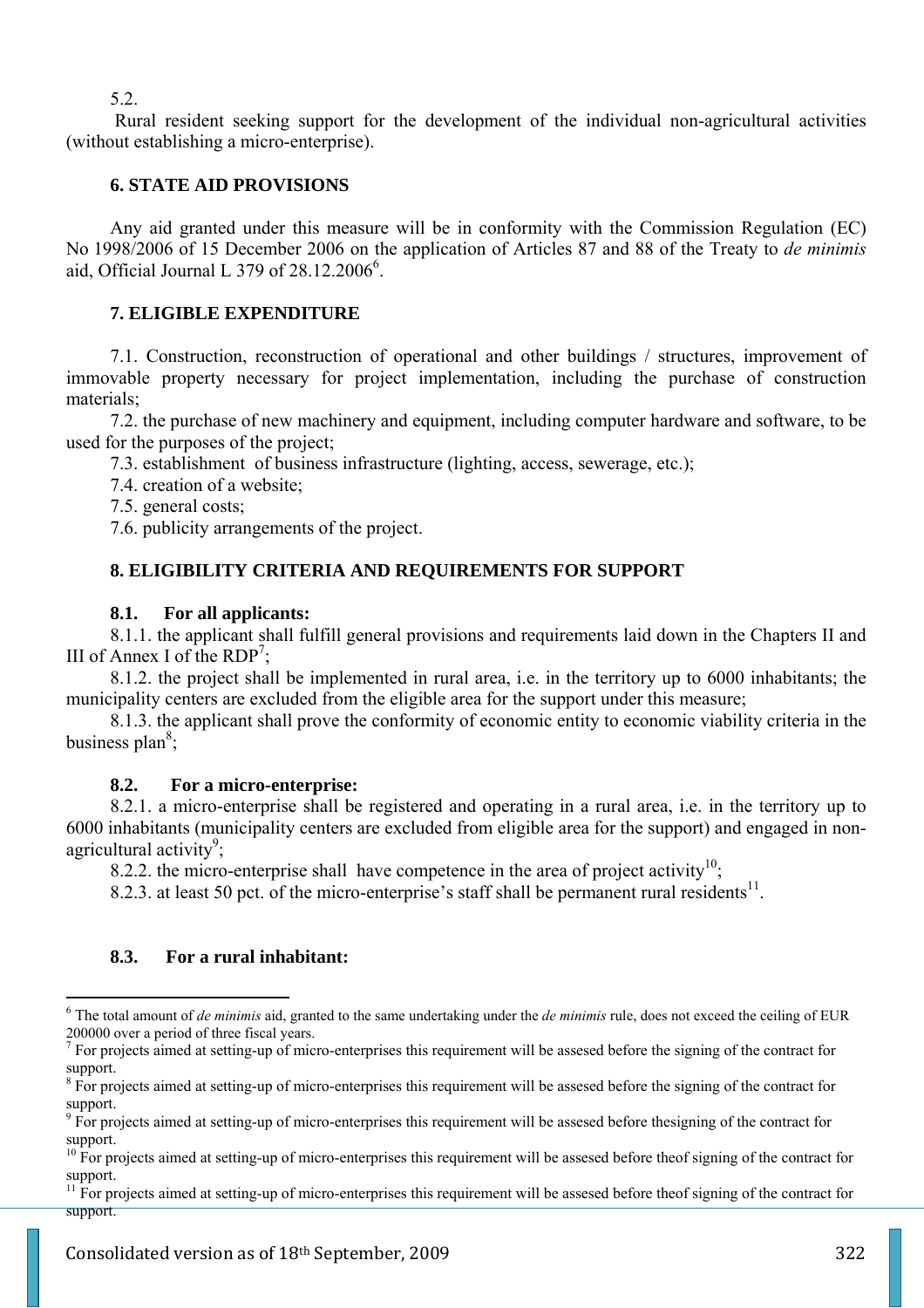8.3.1. the applicant shall have competence in the area of project activity;

8.3.2. the applicant shall be engaged in particular non agricultural activity which is envisaged in the project in the accounting and / or current year in rural area and to exercise financial accountancy of this business or to take commitment to exercise fanatical accountancy from the data of submission of application for support;

8.3.3. the project operator shall have a business license or a certificate of an individual activity, which is envisaged in the project, if it is required according national legislation.

# **9. PRIORITY SELECTION CRITERIA**

9.1. The applicant or the principal shareholder of the micro-enterprise has not received any EC investment support for agriculture or rural development;

9.2. support is applied for development of traditional crafts in the manner specified in the legal acts of the Republic of Lithuania;

9.3. the number of workplaces created;

9.4. the project is being implemented in a less favoured area and (or) in a problematic region identified by the rules set by the MoA;

9.5. support is applied for a activity that is in line with the LAG's local development approved by MoA;

9.6. projects with a higher internal return rate and/or under other criteria set by the MoA.

The method of application of priority selection criteria is described in Chapter II of Annex I to the RDP.

# **10. AID INTENSITY**

10.1. When support is sought for Activity 1, funding shall cover up to 65 pct. of the total eligible expenditure of the project.

10.2. When support is sought for Activity 2, funding shall cover up to 75 pct. of the total eligible expenditure of the project according to the procedure established in laws of the Republic of Lithuania.

10.3. When the beneficiary is a micro-enterprise the maximum amount of support per project is up to EUR 200 000.

10.4. When the beneficiary is a rural resident the maximum amount of support per projects is up to EUR 60 000.

# **11. FINANCING**

| <b>Period</b>                                       | Public expenditure, in<br>total |            |            | <b>National funding</b><br><b>Community funding</b> |            |       |
|-----------------------------------------------------|---------------------------------|------------|------------|-----------------------------------------------------|------------|-------|
| $2007 - 2013$                                       | <b>EUR</b>                      | <b>pct</b> | <b>EUR</b> | pct                                                 | <b>EUR</b> | pct   |
| Support for<br>business creation<br>and development | 97 696 507                      | 50         | 73 272 380 | $75*$                                               | 24 424 127 | $25*$ |

Funding over the period of 2007–2013 (in current prices)

**\*** If a project is to be implemented under *LEADER* method, as provided for in Article 70 (2) (b) of Regulation (EC) No. 1698/2005, Community funding shall cover 80 pct. and national funding - 20 pct. of eligible public expenditure.

# **12. TRANSITIONAL ARRANGEMENTS**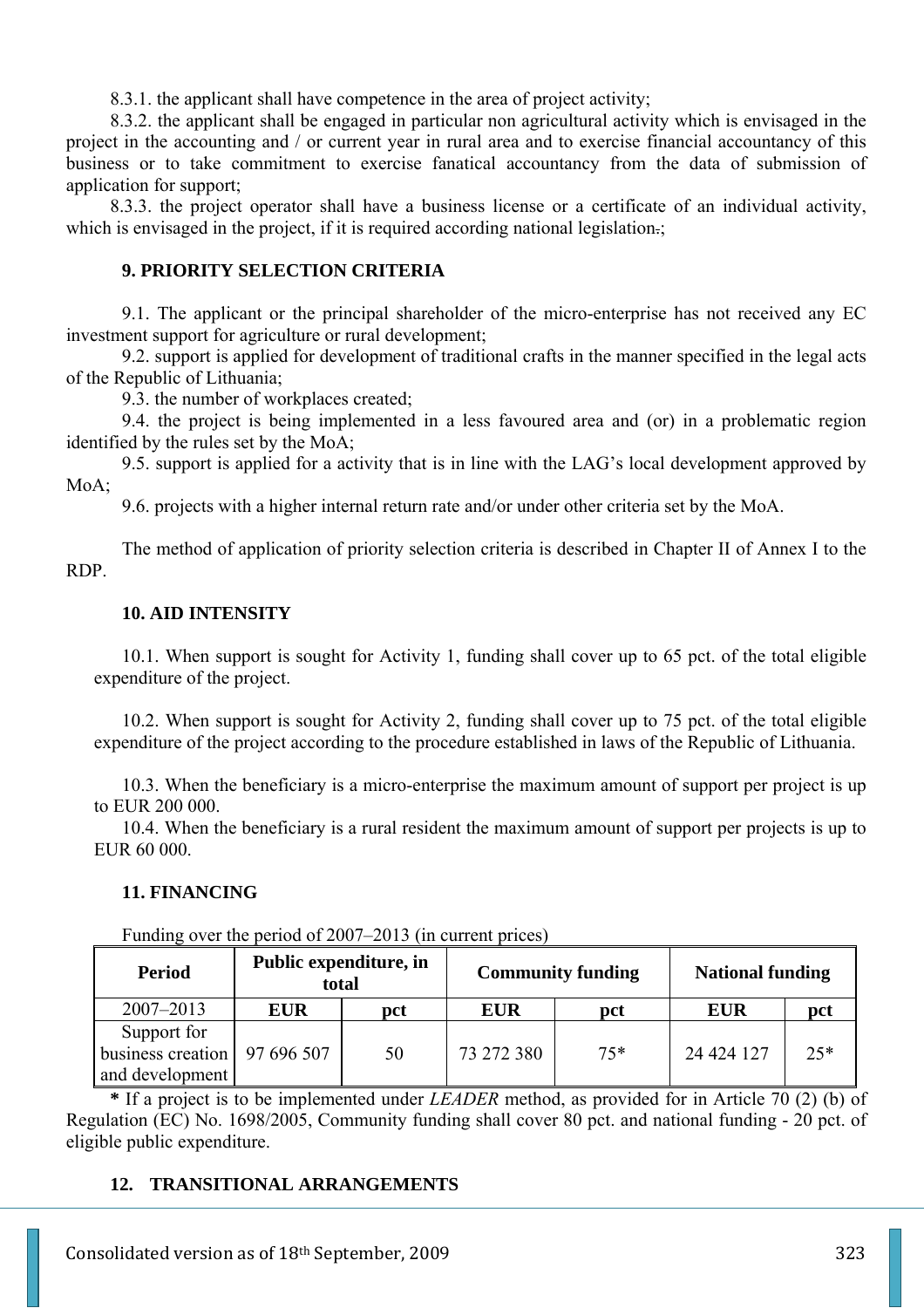New measure, no transitional arrangements apply.

| <b>Type of</b><br>indicator | <b>Indicator</b>                                                                                                                                             | Target 2013        |
|-----------------------------|--------------------------------------------------------------------------------------------------------------------------------------------------------------|--------------------|
|                             | 1. The number of micro-enterprises and rural<br>inhabitants supported:                                                                                       | 660 units          |
|                             | 1) by applicant's status:                                                                                                                                    |                    |
|                             | - the number of newly-established micro-                                                                                                                     | 50 pct./ 330 units |
|                             | enterprises                                                                                                                                                  |                    |
|                             | - the number of operating micro-enterprises                                                                                                                  | 20 pct./ 132 units |
|                             | - the number of rural inhabitants (working with<br>the business license or certificate of individual<br>activity)                                            | 30 pct. / 198      |
|                             | 2) by gender of the micro-enterprises manager/<br>rural inhabitant:                                                                                          |                    |
|                             | - the number of applicants / micro-enterprises<br>run by women                                                                                               | 50 pct./330        |
|                             | - the number of applicants / micro-enterprises<br>run by men                                                                                                 | 50 pct./330        |
| Output                      | 3) by age of the applicant's / micro-enterprises<br>manager:                                                                                                 |                    |
|                             | - under 25                                                                                                                                                   | 6 pct./40          |
|                             | $-25$ to 40                                                                                                                                                  | 25 pct./ 165       |
|                             | - above 40                                                                                                                                                   | 69 pct./455        |
|                             | 4) by type of non-agricultural activity:                                                                                                                     |                    |
|                             | - crafts                                                                                                                                                     | 10 pct. / 66       |
|                             | - small scale production of products which are<br>not listed into Annex I of the Treaty                                                                      | 20 pct. / 132      |
|                             | - other non-agricultural business                                                                                                                            | 50 pct. / 330      |
|                             | - services                                                                                                                                                   | 20 pct. / 132      |
|                             | 5) Overall amount of investments into services<br>(aggregate of private investments and public<br>support)                                                   | EUR 39 078 603     |
|                             | 2. The number of crafts' centers created<br>(profit-generating projects)                                                                                     | 5                  |
| Result                      | 1. The total number of jobs created, including<br>self-employed persons (working with the<br>business license or the certificate of individual<br>activity): | 3500 units         |
|                             | 1) employed by gender:                                                                                                                                       |                    |
|                             | - men                                                                                                                                                        | 50 pct. / 1750     |
|                             | - women                                                                                                                                                      | 50 pct. / 1750     |
|                             | 2) employed by age:                                                                                                                                          |                    |
|                             | - under 25                                                                                                                                                   | 15 pct. / 525      |
|                             | $-25-40$                                                                                                                                                     | 30 pct. / 1050     |

# **13. QUANTIFIED TARGETS FOR COMMUNITY COMMON INDICATORS**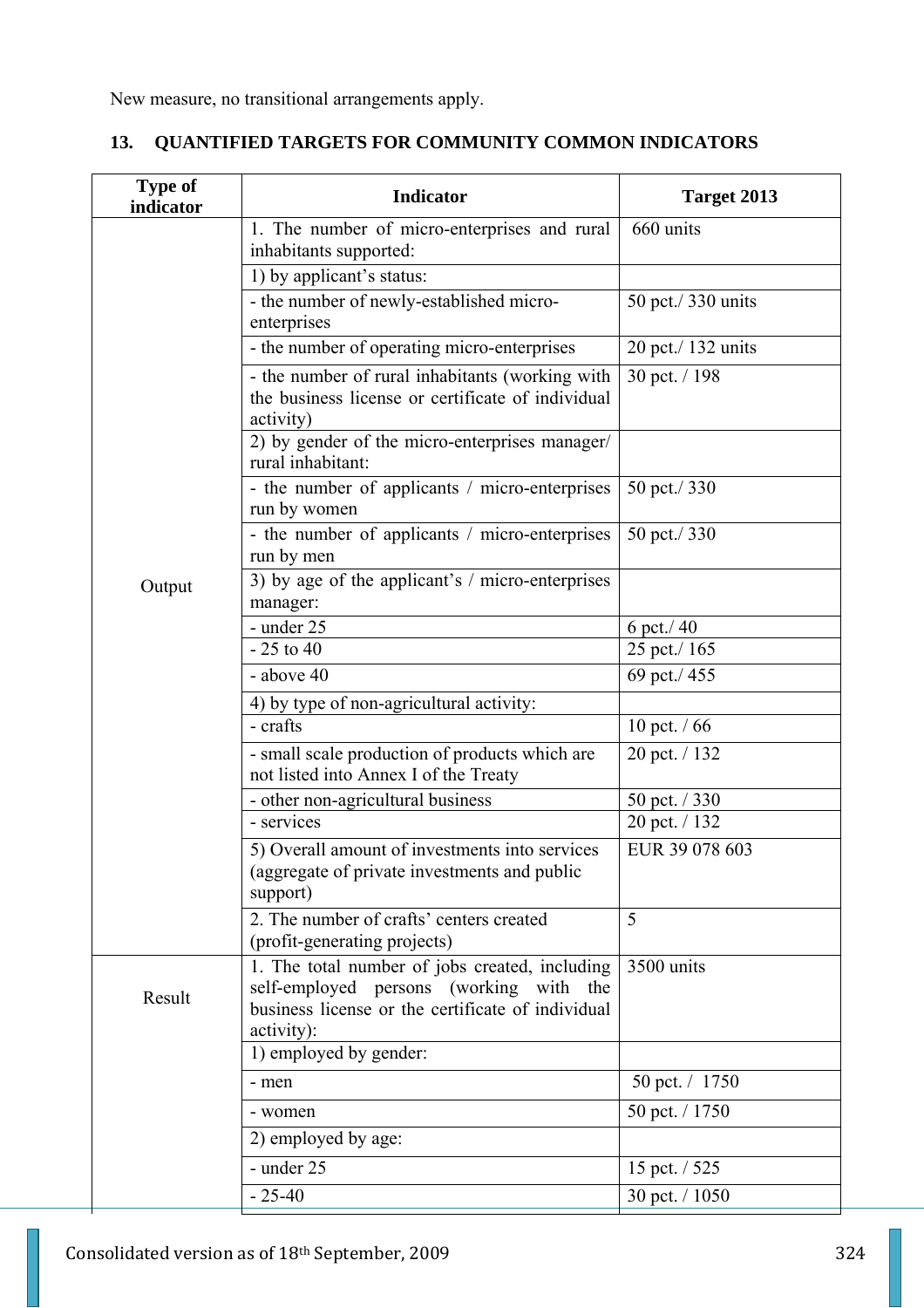|        | $-$ above 40                                                                                               | 55 pct. /1925 |  |
|--------|------------------------------------------------------------------------------------------------------------|---------------|--|
|        | 3) by activity of individuals employed:                                                                    |               |  |
|        | - in agriculture                                                                                           |               |  |
|        | - in non-agricultural activity                                                                             | 40 pct. /1400 |  |
|        | 2. Population in rural areas benefiting from<br>improved services                                          |               |  |
|        | 3. Increment in the overall value added of non-<br>agricultural activity in micro-enterprises<br>supported | 15 pct        |  |
|        | Economic growth in non-agricultural sector<br>(GVA)                                                        | $4-5$ pct     |  |
| Impact | Increase in the employment rate in non-<br>agricultural sector                                             | 5 pct         |  |

#### **Baseline indicators**

.

|              |                                                                       | Economy growth in non- Increase in the employment Growth in the number of entities |
|--------------|-----------------------------------------------------------------------|------------------------------------------------------------------------------------|
| agricultural | sector (GVA) rate in non-agricultural sector engaged in individual    | non-                                                                               |
| (N/A)        | $(2000-2005 \text{ year}$ increased 5,4   agricultural activity (N/A) |                                                                                    |
|              | pct)                                                                  |                                                                                    |
|              |                                                                       |                                                                                    |

#### **14. SANCTIONS**

In case of any misconduct, breach or violation of legal acts or the support agreement by the beneficiary, there shall be three types of mandatory sanctions: reduction of the support, refusal to grant the support and / or the requirement to repay the support. The specific terms for the imposition of the sanctions shall be laid down in the rules implementing the measure.

# **15. LINKAGES AMONG RDP MEASURES, DEMARCATION LINES AND CRITERIA WITH OTHER COMMUNITY FINANCIAL INSTRUMENTS**

The measure **"Support for business creation and development"** relates to the following measures of the RPD:

**"Diversification into non-agricultural activities".** Demarcation between these measures is made by the type of activity on the data of application submission: under the measure "Diversification into non agricultural activities" the applicants should be engaged in agriculture in the accounting and / or the current year before the support application submission (with the income part from agricultural activity at least 50 percent of the total income from economic activity). Meanwhile the applicant under the measure "Support for business creation and development" should be engaged into non-agricultural activity.

**"Encouragement of rural tourism activities"***.* Demarcation between these measures is made by the types of non-agricultural activities supported: under the measure "Support for business creation and development" support is provided for a wide range of non-agricultural activities, but no duplicating activities which are supported under other measures. Thus rural tourism, creation and establishment of campsites in rural areas are not eligible to support under the measure "Support for business creation and development".

**"Village renewal and development".** Development of traditional crafts, including creation of traditional craft centers *inter alia* is envisaged in both measures. In terms of traditional crafts demarcation line is made by the type of the project. Profit-generating projects shall be supported under the measure "Support for business creation and development" while public (non profit) projects aiming at the creation of *traditional* craft centers shall be supported under the measure "Village renewal and development".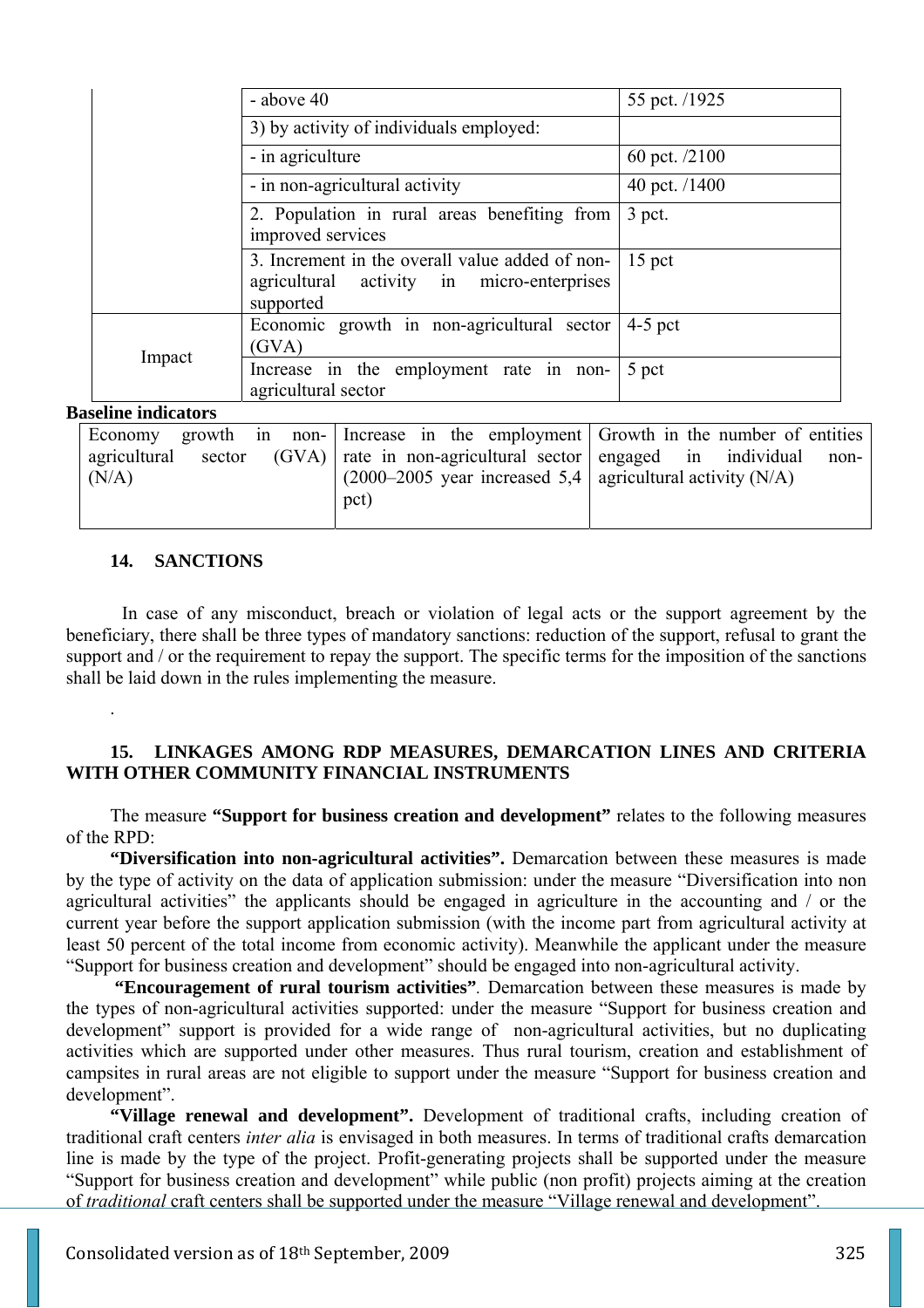**"Payments to farmers in areas with handicaps, other than mountain areas (less favoured areas**)". Development of non agricultural activities shall have the priority in less favoured areas, where income from farming is low. Both measures contribute to a better social and economic cohesion of rural and urban areas.

**"Modernization for agricultural holdings".** Demarcation between these measures is made by the following criteria:

- types of services: under the measure "Modernization for agricultural holdings" support shall be granted for the services to agriculture and under measure "Support for business creation and development" – for the services, unconcerned with agriculture.

- type of product: under the measure "Modernization for agricultural holdings" support shall be granted for the production of products listed in Annex I of the Treaty. Meanwhile under the measure "Diversification into non-agricultural activities" support shall be granted for the production of non Annex I products.

Furthermore measures **"Modernization for agricultural holdings", "Semi-subsistence farming"** and "Diversification into non-agricultural activities" create an opportunity to use all available resources and to make full use of the farm in terms of employment.

The demarcation with the **EU structural funds** is done with respect of following criteria:

- type of support: **ERDF** support to small and medium-sized enterprises enabling them to benefit from financial engineering measures (micro credits, guaranties, venue capital funds);

- area of activity: **ERDF** support to investment into new equipment and technologies, electronic business solutions, business process management, corporate energy audit, in enterprises seeking to increase their productive and improve the performance, also to improve the business environment (creation of data bases, research, dissemination of business information – organisation of seminars, conferences, initiation of cooperation between business associations and business information centres with other related institutions, information exchange, etc.), financing of competitiveness enhancement projects, and conduct of competitiveness studies, measures to improve the image of Lithuania, etc. Also the ERDF support is available for the projects related to improvement of business environment infrastructure (support to business incubators and information centres development in non-rural areas, where the final beneficiaries are municipalities, business information centres and business incubators).

Coordination of the demarcation lines with the Community structural funds based on the agreements between the institutions in charge of the administration of the support from the EARDF and the EC structural funds.

The demarcation with the European Fishery Fund (**EFF**) is made by range of activity: EFF support is provided for investment in construction, development and modernization of equipment of production of aquaculture*,* when applicants are legal entities and natural persons, engaged or seeking to engage in commercial aquaculture; investment into construction, development and modernization of fish processing plants.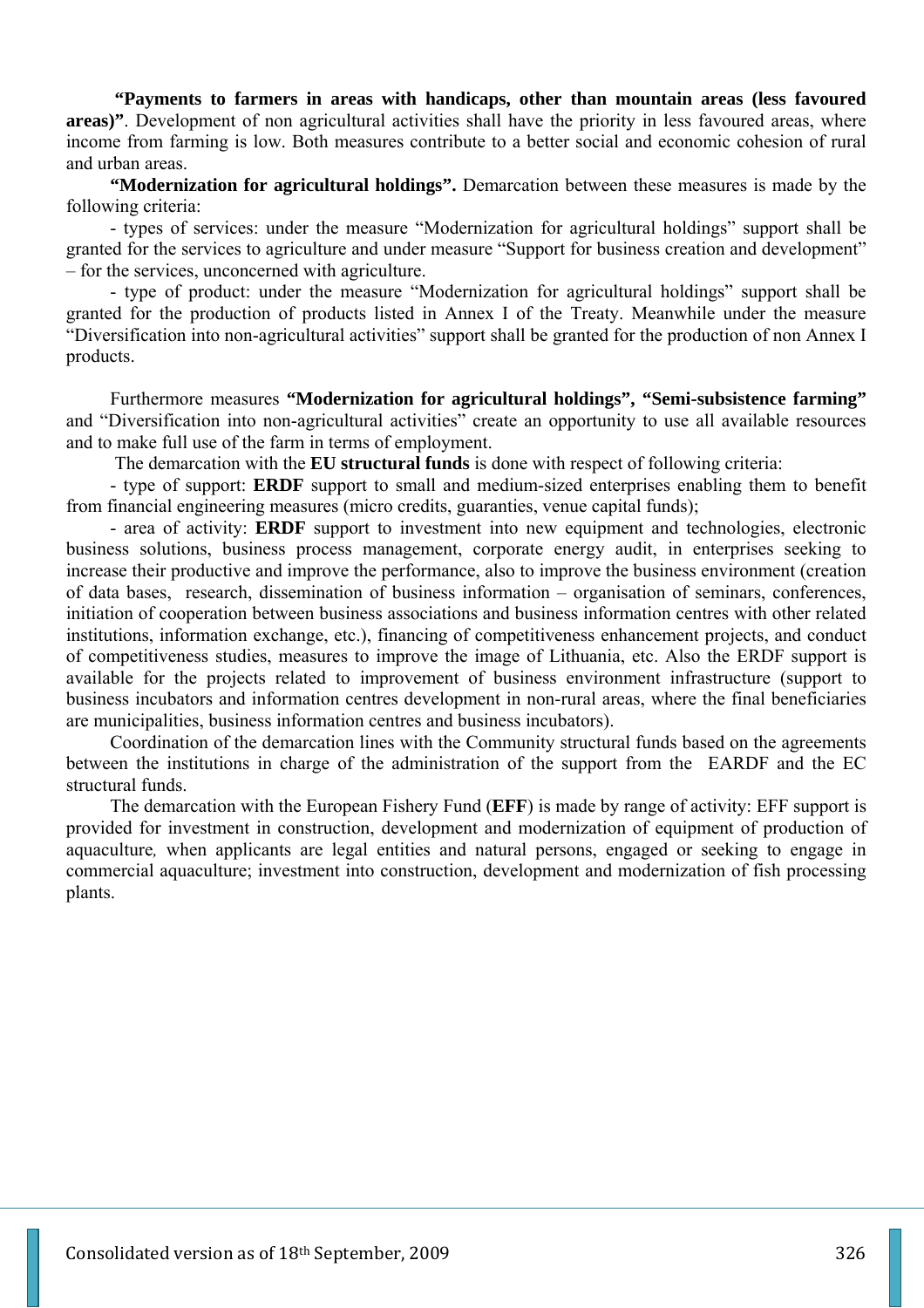#### **MEASURE 3 ENCOURAGEMENT OF RURAL TOURISM ACTIVITIES**

Code of the measure 313.

### **LEGAL BASIS**

Articles 52 (a) (iii) and 55 of Council Regulation (EC) No 1698/2005. Point 5.3.3.1.3 of Annex II of Commission Regulation (EC) No 1974/2006.

### **1. RATIONALE FOR INTERVENTION**

Rural areas comprise 97,4 pct of the total area of Lithuania and the rural population counts for 33,4 pct of the total population. In terms of RDP implementation rural area is treated as a village, small town or town populated by no more than 6 000 residents, except the rural tourism activity which is to be implemented in rural areas up to 3000 residents; municipality centers are excluded from the eligible are for the support under this measure.

Traditionally most Lithuanian residents find resort-places available in rural areas are acceptable. Recreational potential consists of rich area of forests (32 pct of national territory), wide network of inland waters (2850 lakes, 758 rivers), objects of cultural heritage and traditional crafts, etc. which are important for the development of rural tourism in different regions of Lithuania (The Lake and Forest Region of Aukštaitija, The Forest, Lake and River region of Dzūkija, The Highlands of Žemaitija and the Seacost region). It is important to note that most of the terrains having recreational potential are situated in less favoured farming areas which are very attractive for the development of non agricultural businesses.

Rural tourism is a very efficient tool for the preservation of the objects of natural and cultural heritage, encouraging to render meaning to the preservation and renovation of old residential and operational buildings, conservation of peculiar landscapes and increasing public interest in nature, traditions and customs.

According to the data of National Tourism Information System, in 2003 there were 284 rural tourism homesteads operating, in 2004 the figure increased to 376 rural tourism homesteads, in 2005 it further grew to 438 rural tourism homesteads, in 2006 there were 510 rural tourism homesteads and during the period of 2003-2005 the number of rural tourism homesteads increased by1,8 times. In 2005 155 000 holidaymakers visited rural tourism homesteads. Annual increase of interest in rural tourism compared to 2004 was 52 pct among residents of Lithuania and 40 pct among foreign visitors. Involvement of rural tourism is visible in the Community investment support analysis: 45 applications were submitted under SAPARD (support was given for 17 appropriate projects for the value of EUR 1.795.644), and 118 applications were submitted under 2004-2006 SPD (support was provided to 54 appropriate projects the value of which is EUR 16.913.809).

Rural tourism has big development potential due to the increasing demand for holiday resorts in rural tourism homesteads as well as the increasing number of rural inhabitants planning to run this non agricultural business. Despite the fact that rural tourism became one of the most popular non agricultural businesses in rural areas the supply, the quality and the variety of rural tourism services is not sufficient yet.

Rural tourism is growth economic sector, creating an opportunity for diversification of activity for persons engaged in agriculture, also for additional income, increasing employment of rural population and promoting their entrepreneurship.

### **2. DESCRIPTION OF THE MEASURE**

The measure bears an investment character.

Popularity of the measure among the applicants during the SAPARD and the 2004–2006 SPD programming periods has significantly risen. Considering this, in 2007–2013 high attention shall be paid to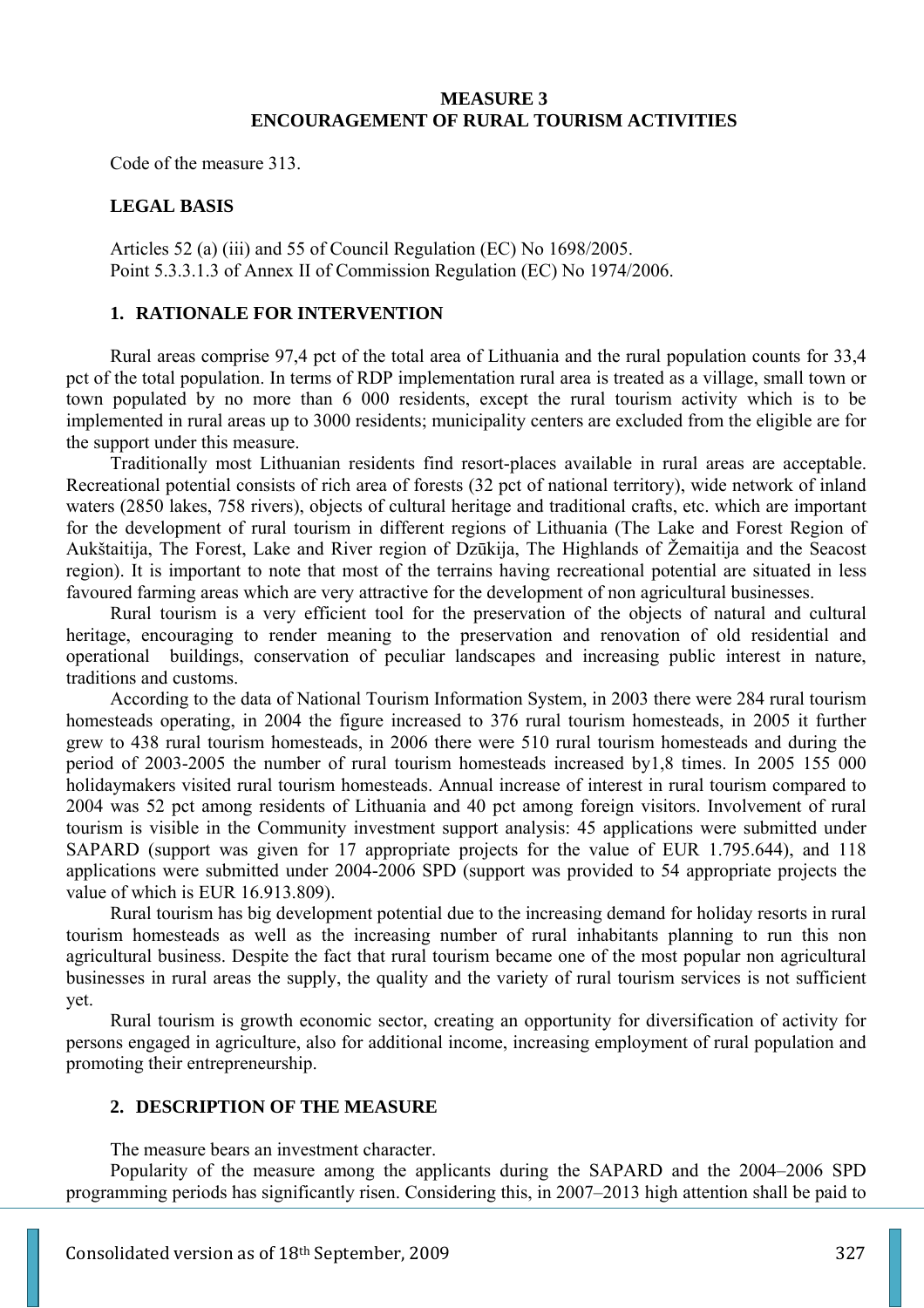the improvement of the quality of such services, their enrichment in variety, also installation of innovations in the field of rural tourism. In order to increase variety of rural tourism services, it is encouraged to combine traditional agricultural activities with services for tourists such as supply of fresh, farm-made products to holidaymakers, recreational services (water sports, horse-riding, farming promoting activities, etc.). In this way rural residents may secure themselves long-term employment and additional income.

Considering the high popularity of holidays in the countryside and seeking to create variety of recreational services in rural areas, support shall also be granted for the establishment of short-term camping and/or lodging places, or camps, in rural areas, except forests, because the same activity shall be supported under the Axis 2 measure "Non productive investments in the forests".

With a view to that the measure should contribute to the fostering of cultural heritage it is encouraged to observe Lithuanian traditions while creating the new rural tourism homestead.

Support under this measure is intended for natural persons, i.e. farmers or rural residents.

# **3. OBJECTIVES**

### **3.1. Overall objective:**

To improve the quality of rural life and increase employment by developing rural tourism, which increases employment rate and provides an additional source of income for rural populations.

### **3.2. Specific objectives:**

3.2.1.to increase employment rate and develop non-agricultural activities in rural areas;

3.2.2.to increase the attractiveness of rural tourism homesteads;

3.2.3.to increase the number of lodging places in rural tourism homesteads;

3.2.4.to increase the number of rural locations (camps) that could be used for short-term rest and/or lodging purposes;

3.2.5.to support rural recreational infrastructure.

### **3.3. Operational objectives:**

3.3.1. to enlarge the variety of rural tourism homesteads and services and improve the quality of such services<sup>.</sup>

3.3.2. to foster the rural heritage through restoration or establishment of new homesteads which uphold traditions of architecture and culinary;

3.3.3. to support the establishment and development of rural campsites.

### **4. SCOPE AND ACTIONS**

### 4.1. **Activity 1**

 $\overline{a}$ 

Encouragement of or rural tourism, including development of crafts in rural tourism homesteads; 4.2. **Activity 2**

Establishment and development of tourist camps in rural areas (except in forests).

### **5. STATE AID PROVISIONS**

Any aid granted under this measure will be in conformity with the Commission Regulation (EC) No 1998/2006 of 15 December 2006 on the application of Articles 87 and 88 of the Treaty to *de minimis* aid, Official Journal L 379 of  $28.12.2006^{12}$ .

<sup>&</sup>lt;sup>12</sup> The total amount of *de minimis* aid, granted to the same undertaking under the *de minimis* rule, does not exceed the ceiling of EUR 200000 over a period of three fiscal years.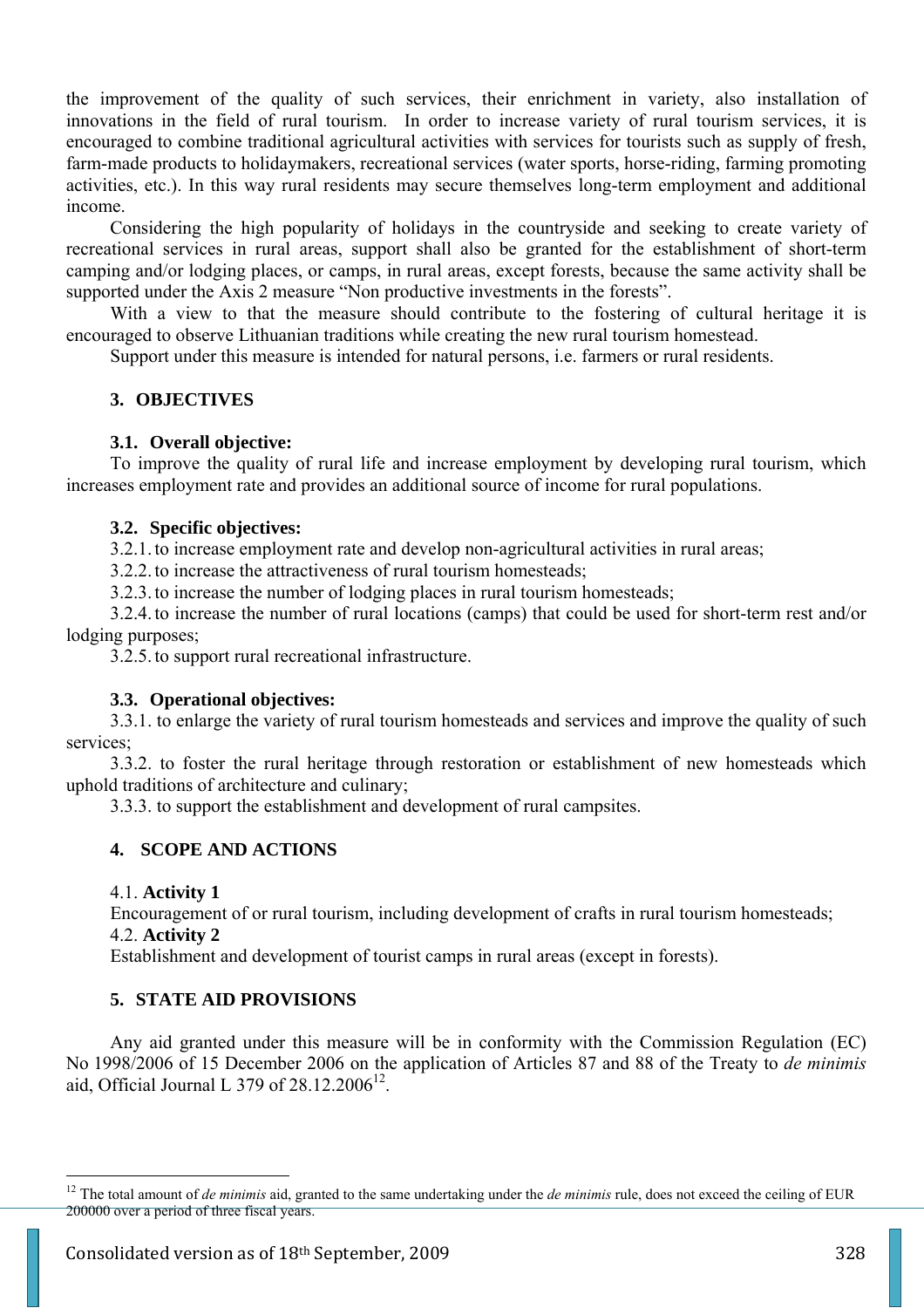# **6. BENEFICIARIES**

6.1. A farmer.

6.2. A rural resident.

# **7. ELIGIBLE EXPENDITURE**

7.1.1. 7.1. Construction, reconstruction of buildings / structures, improvement of immovable property necessary to the project implementation, the purchase of construction materials;

7.2. the purchase of new machinery and equipment, including computer hardware and software, to be used for the purposes of the project;

7.3. establishment of infrastructure:

7.3.1. business infrastructure (lighting, access, sewerage, etc.);

7.3.2. small-scale informational infrastructure (information boards, the signposting of tourist sites, etc.);

7.3.3. recreational infrastructure (access to natural objects such as installation, and small capacity accommodation, arrangement of strands etc.);

7.4. the development and / or marketing of tourism services relating to rural tourism (creation of the website, etc.).

7.5. general costs;

7.6. publicity arrangements of the project.

# **8. ELIGIBILITY CRITERIA AND REQUIREMENTS FOR SUPPORT**

# **8.1. For Activities 1 and 2:**

8.1.1. the applicant shall fulfill general provisions and requirements laid down in the Chapter II and III of the Annex I of RDP;

8.1.2. the applicant must be competent in the project area in the manner established by the MoA;

8.1.3. the applicant shall prove the conformity of economic entity to economic viability criteria in the business plan;

8.1.4. the project's operator shall possess a business license or a certificate of individual activity which is envisaged in the project;

8.1.5. the project shall be implemented in rural area, i.e. a village, small town or town with population up to:

8.1.5.1. 3000 – under Activity 1;

8.1.5.2. 6000, except forests – under Activity 2;

8.1.5.3. the municipality centers are excluded from eligible area for the support under this measure.

### **8.2. For Activity 1:**

8.2.1. newly established rural tourism homestead shall be situated in an at least  $0.7$  ha area<sup>13</sup>;

8.2.2. newly established rural tourism homestead shall be situated at least 0,5 km off highways Vilnius-Klaipėda, Vilnius-Panevėžys, Saločiai-Kalvarija<sup>14</sup>;

8.2.3. a number of rooms in residential premises may not exceed that specified in the Law on Tourism.

# **9. PRIORITY SELECTION CRITERIA**

9.1 The applicant has never received the Community investment support for agriculture and rural development;

9.2. the applicant is a farmer

 $\overline{a}$ 

<sup>&</sup>lt;sup>13</sup> This criterion is applicable for the newly established rural tourism homesteads only.

 $14$  This criterion is applicable for the newly established rural tourism homesteads only.

Consolidated version as of 18<sup>th</sup> September, 2009 329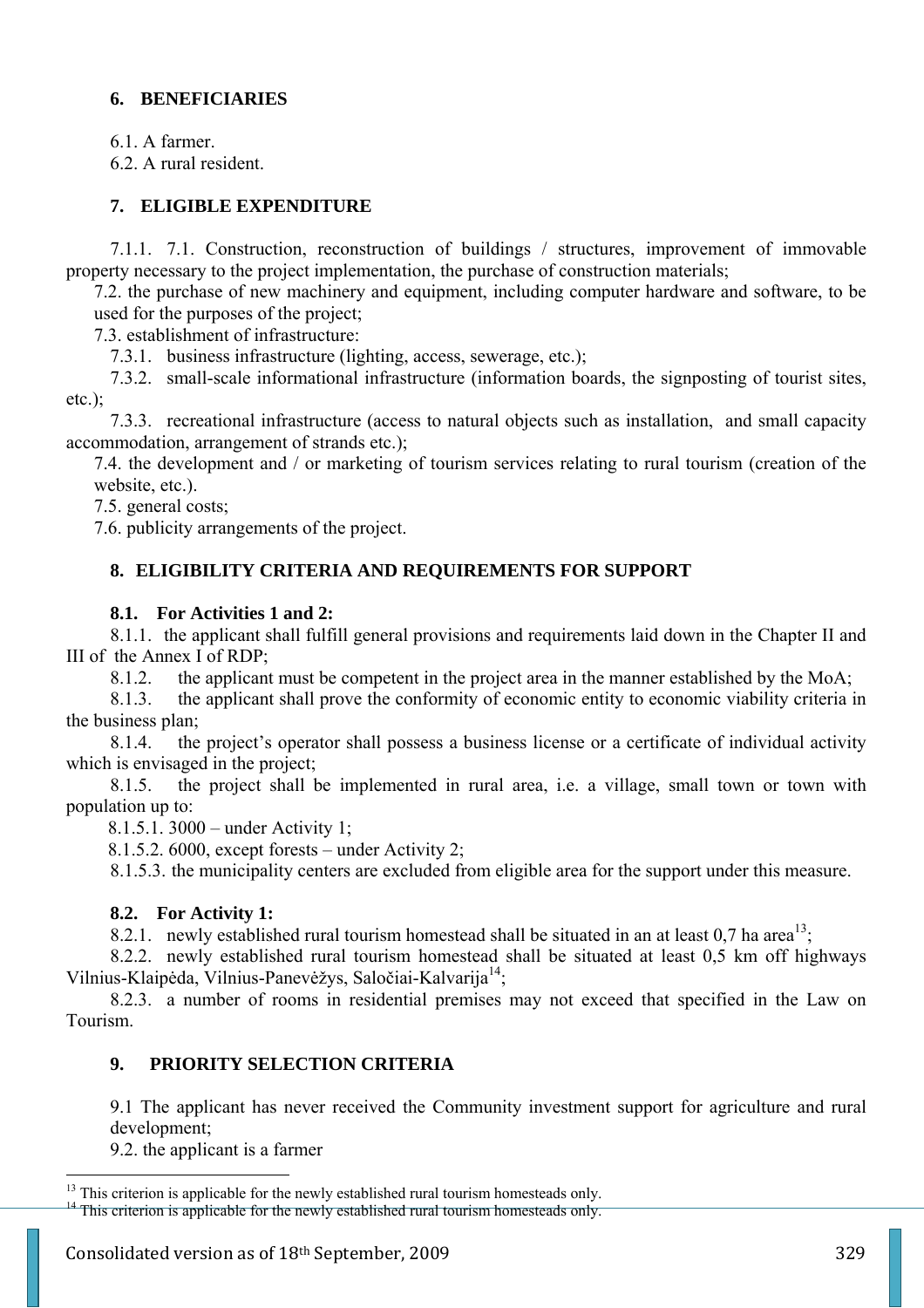9.3. the applicant exercises economical and (or) professional activity in rural area for at least last two years before the support application submission;

9.4. the applicant is a farmer under 40 years old;

9.5. support is applied for a activity that is in line with the LAG's local development strategy approved by MoA;

9.6. the project provides for the development of a traditional craft, and development of culinary heritage in the manner specified by MoA or campsite created in a less favourable area  $15$ .

9.7. installation of innovations is envisaged in the project;

9.8. the project is being implemented near tourist routes;

9.9. the project with a higher internal return rate and (or) under other criteria set by the MoA.

The method of application of priority selection criteria is described in Chapter II of Annex I of the RDP.

# **10.AID INTENSITY**

# 10.1. **Activity 1:**

10.1.1. support may cover up to 65 pct. of the total eligible expenditure of the project;

10.1.2. the maximum amount of support per project is up to EUR 200 000.

# 10.2. **Activity 2:**

10.2.1. support may cover up to 65 pct. of the total eligible expenditure of the project;

10.2.2. the maximum amount of support per project is up to EUR 60 000.

10.3. The applicant can submit the application for the support under the both activities of the measure. In this case maximum amount of the support for the combined application can not exceed EUR 200 000.

10.4. Where the project is related to the development of traditional crafts up to 75 percent of the total eligible expenditures shall be financed in the manner specified by MoA.

# **11. FINANCING**

Funding over the period of 2007-2013 (in current prices)

| <b>Period</b> | Public expenditure, in total |     | <b>Community</b><br>funding |       | <b>National funding</b> |       |
|---------------|------------------------------|-----|-----------------------------|-------|-------------------------|-------|
| 2007-2013     | <b>EUR</b>                   | pct | <b>EUR</b>                  | pct   | <b>EUR</b>              | pct   |
| Total         | 82 285 758                   | 50  | 61 714 319                  | $75*$ | 20 571 439              | $25*$ |

**\***If a project is to be implemented under *LEADER* method, as provided for in Article 70 (2) (b) of Regulation (EC) No. 1698/2005, Community funding shall cover 80 pct. and national funding - 20 pct. of eligible public expenditure accordingly.

# **12. TRANSITIONAL ARRANGEMENTS**

No transition arrangements apply.

 $\overline{a}$ 

 $15$  This criterion is applicable for Activity 1 exceptionally.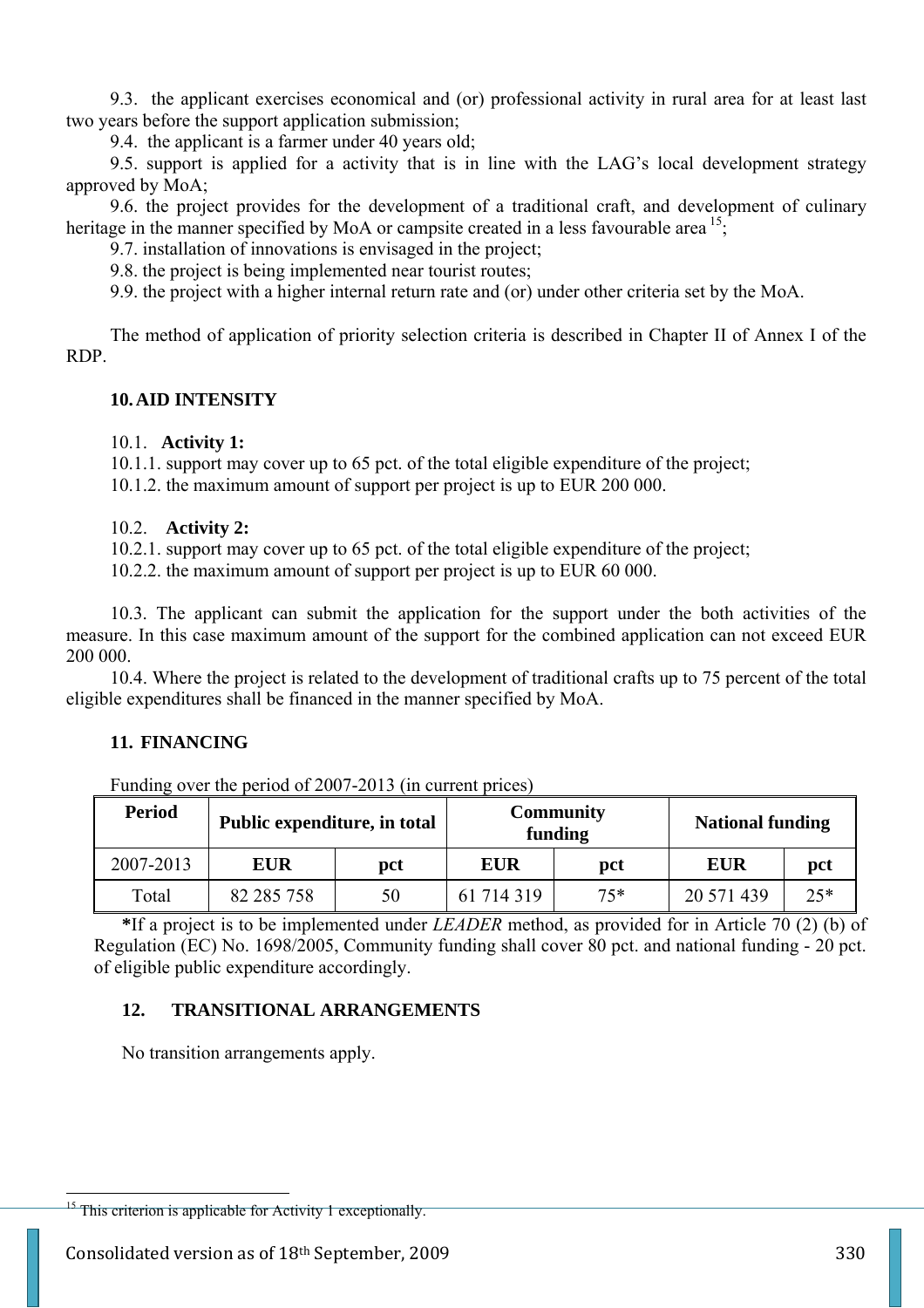# **13. QUANTIFIED TARGETS FOR COMMUNITY COMMON INDICATORS**

| <b>Type of indicator</b> | <b>Indicator</b>                                                                         | Target 2013             |
|--------------------------|------------------------------------------------------------------------------------------|-------------------------|
|                          | The number of tourism development activities                                             | 570                     |
|                          | supported:<br>- establishment of small-scale infrastructure                              | 200                     |
|                          | (info boards, signposts of tourist sites, etc.)                                          |                         |
|                          | - establishment of recreational infrastructure                                           | 160                     |
|                          | (campsites, access to natural objects, e.g.                                              |                         |
|                          | arrangement and installation of shorelines,                                              |                         |
|                          | $etc.$ )                                                                                 |                         |
|                          | - marketing of rural tourism services and their<br>development.                          | 210                     |
| Output                   | Overall amount of investments into tourism                                               | EUR 164 571 516         |
|                          | activities (aggregate of private investments                                             |                         |
|                          | and public support):                                                                     |                         |
|                          | - establishment of small-scale infrastructure                                            | 10 pct./ EUR 16 457 152 |
|                          | (info boards, signposts of tourist sites)                                                |                         |
|                          | - establishment of recreational infrastructure                                           | 80 pct./ EUR 131 657    |
|                          | (campsites, rural tourism homesteads, access<br>to natural objects, e.g. arrangement and | 213                     |
|                          | installation of shorelines, etc.)                                                        |                         |
|                          | - marketing and of rural tourism services and                                            | (10 pct./ EUR 16 457    |
|                          | their development.                                                                       | 152)                    |
|                          | Increase in the number of tourists                                                       | 30 pct.                 |
|                          | (holiday makers in rural areas)                                                          |                         |
|                          | - the number of tourists (holidaymakers in<br>rural areas) staying for the night         | 25 pct                  |
|                          |                                                                                          |                         |
|                          | - the number of tourists (holidaymakers in<br>rural areas) not staying for the night     | 5 pct                   |
|                          | Total number of new jobs (self-employed                                                  | 4000                    |
|                          | persons working with a business license<br>or                                            |                         |
|                          | certificate of individual activity) created:                                             |                         |
|                          | 1) by age of people employed:                                                            |                         |
| Result                   | - under 25                                                                               | 5 pct./200              |
|                          | $-25$ to 40                                                                              | 10 pct./400             |
|                          |                                                                                          |                         |
|                          | - above 40                                                                               | 85 pct./3400            |
|                          | 2) by gender of people employed:                                                         |                         |
|                          | - women                                                                                  | 50 pct./2000            |
|                          | - men                                                                                    | 50 pct./2000            |
|                          | 3) by activity of people employed:                                                       |                         |
|                          | - persons engaged in agricultural activity                                               | 40 pct./1600            |
|                          | - persons engaged in non-farming activity                                                | 60 pct./2400            |
|                          | Economy growth in non-agricultural sector (GVA)                                          | $4-5$ pct               |
| Impact                   | Increase in the employment rate in non-                                                  | 5 pct                   |
|                          | agricultural sector                                                                      |                         |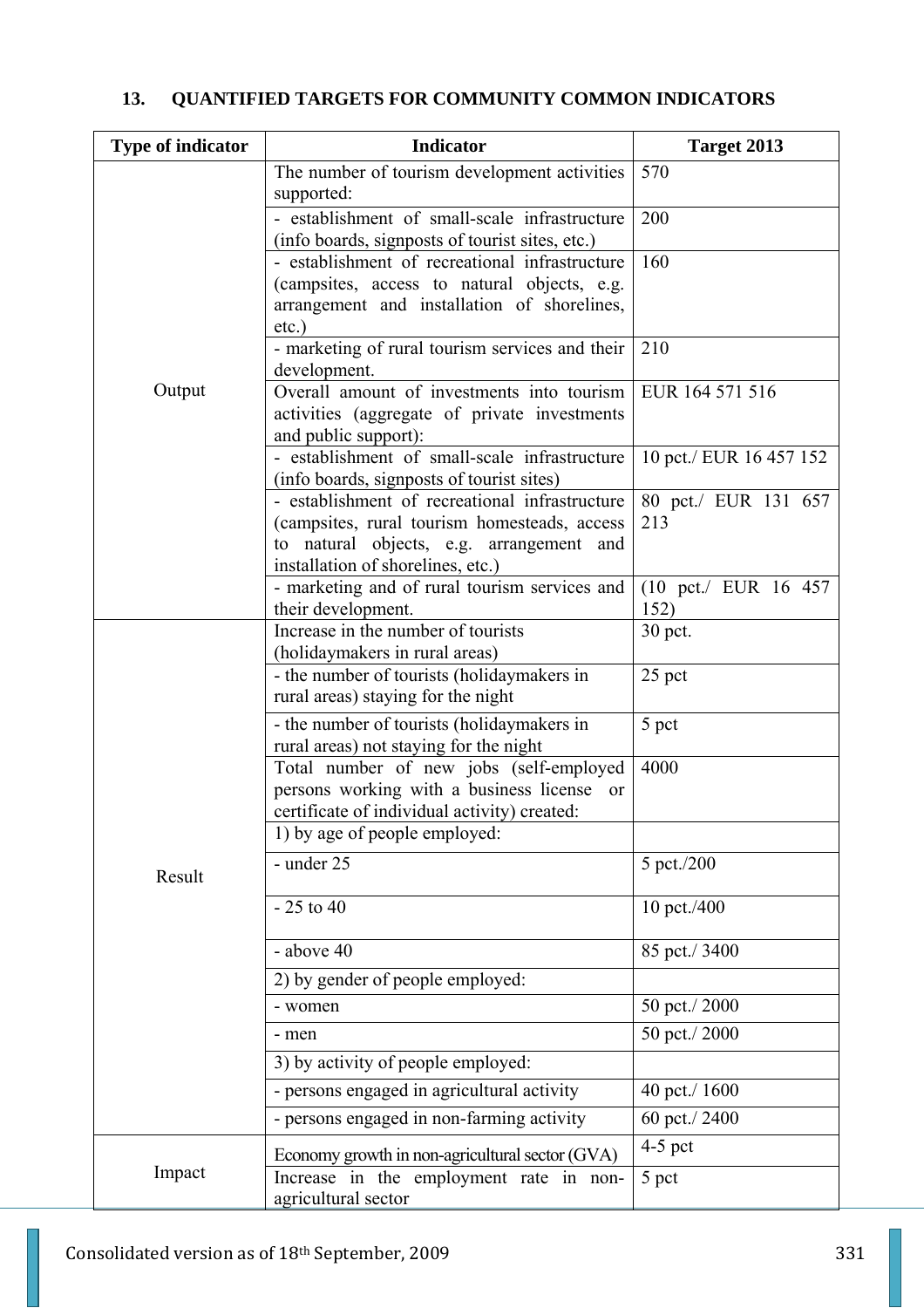#### **Baseline indicators**

### Tourism infrastructure in rural areas (N/A)

#### **14. SANCTIONS**

In case of any misconduct, breach or violation of legal acts or the support agreement by the beneficiary, there shall be three types of mandatory sanctions: reduction of the support, refusal to grant the support and / or the requirement to repay the support. The specific terms for the imposition of the sanctions shall be laid down in the rules implementing the measure.

# **15. LINKAGES AMONG RDP MEASURES, DEMARCATION LINES AND CRITERIA WITH OTHER COMMUNITY FINANCIAL INSTRUMENTS**

The measure **"Encouragement of rural tourism activities"** relates with the following measures of the RDP:

**"Setting up of young farmers".** Farmers under 40 are encouraged to undertake rural tourism business in particular.

 "**Diversification into non-agricultural activities"** and **"Support for business creation and**  development". Demarcation between these measures is made by the types of non-agricultural activities supported: rural tourism also creation and establishment of campsites in rural areas shall be supported under the measure "Encouragement of rural tourism activities" exceptionally. While other types of non agricultural activities shall be eligible under the measures "Diversification into non agricultural activities" and "Support for the business creation and development".

**"Semi-subsistence farming".** Farm enlargement and improvement of farm infrastructure shall benefit farmers to switch to commercial farming, thus accumulating initial investment into larger projects that shall help to transit from traditional farming to tourism business, which shall increase farmers' income.

**"Payments to farmers in areas with handicaps, other than mountain areas (less favoured areas)".** Rural tourism is particularly instrumental in promoting non agricultural activity in less favorable areas, where income from farming is scarce.

**"Non productive investments in the forests".** Demarcation criterion between Activity 2 (creation and development of camps) and "Non productive investments in the forests" is made by location of projects implementation: creation of the camps under Activity 2 is not eligible in the forests.

The demarcation with the **EU structural funds** is done with respect of the following criteria:

- type of beneficiary: support under the measure "Encouragement of rural tourism activities" is provided for natural persons i.e. farmers and rural inhabitants. **ERDF** support to tourism is provided to public and private legal entities;

- type of tourism activities supported: support under the measure "Encouragement of rural tourism activities" support is provided for rural tourism. ERDF support is eligible for the development of public tourism infrastructure using natural and cultural heritage and creation and modernisation of active tourism infrastructure, development of tourism information services and promotion of tourism marketing; development of variety of tourism services/products and improvement of tourism services quality; establishment of visiting centers and expositions, systems of environmental education (recreational paths, stairs, view towers, resorts, information stands, schemes, arrows, signs) and etc. in national and regional parks, also keeping and adjustment to visiting the objects of natural heritage.

Coordination of the demarcation lines with the Community structural funds based on the agreements between the institutions in charge of the administration of the support from the EARDF and the EC structural funds.

The demarcation with the **EFF** is done by type of beneficiary: EFF support the promotion of tourism, tourism infrastructure in fishery regions, preservation of cultural heritage and other activities foreseen in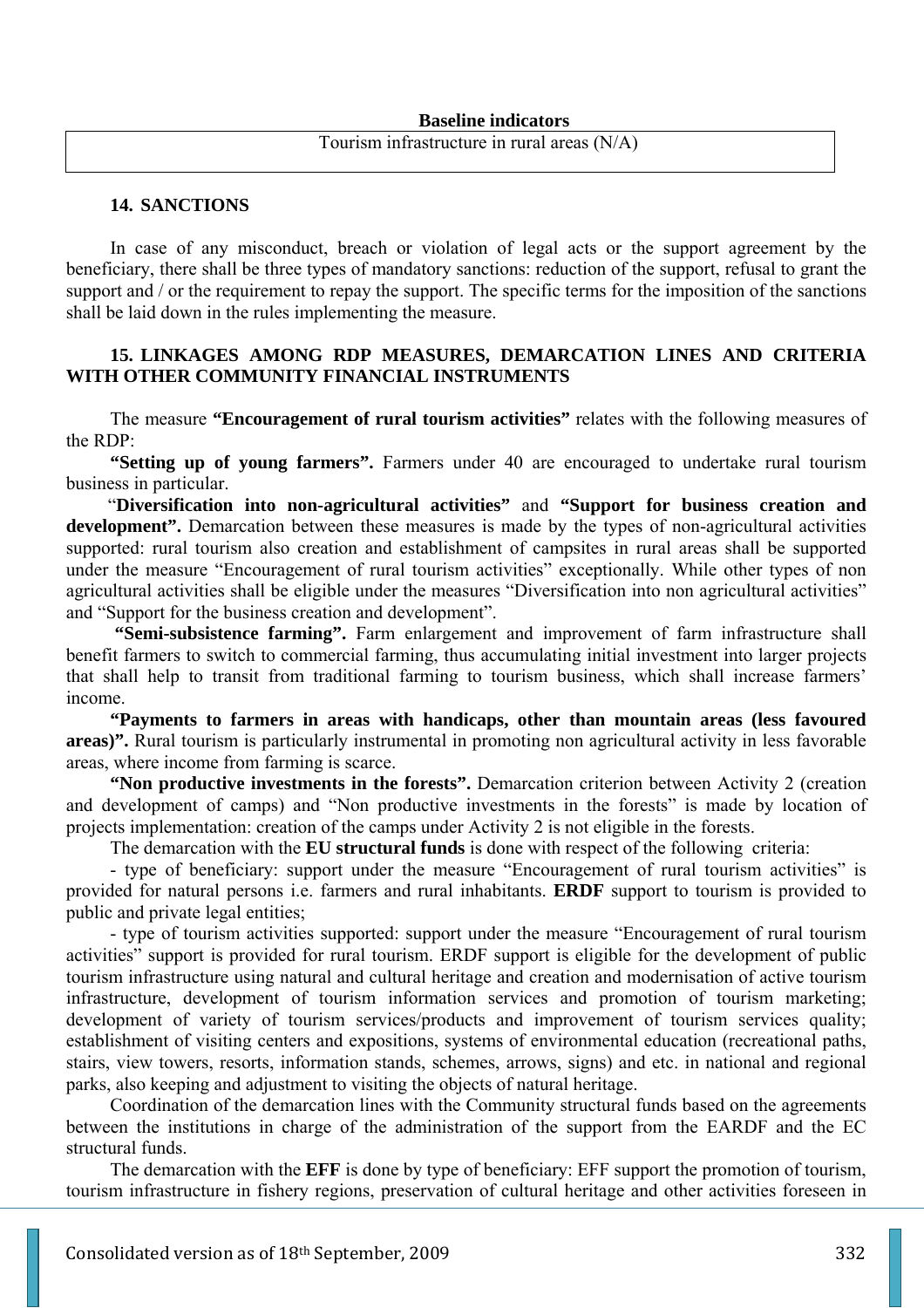the strategy of LAGFAs for fishery areas having approved strategy (physical and legal persons foreseen in this strategy).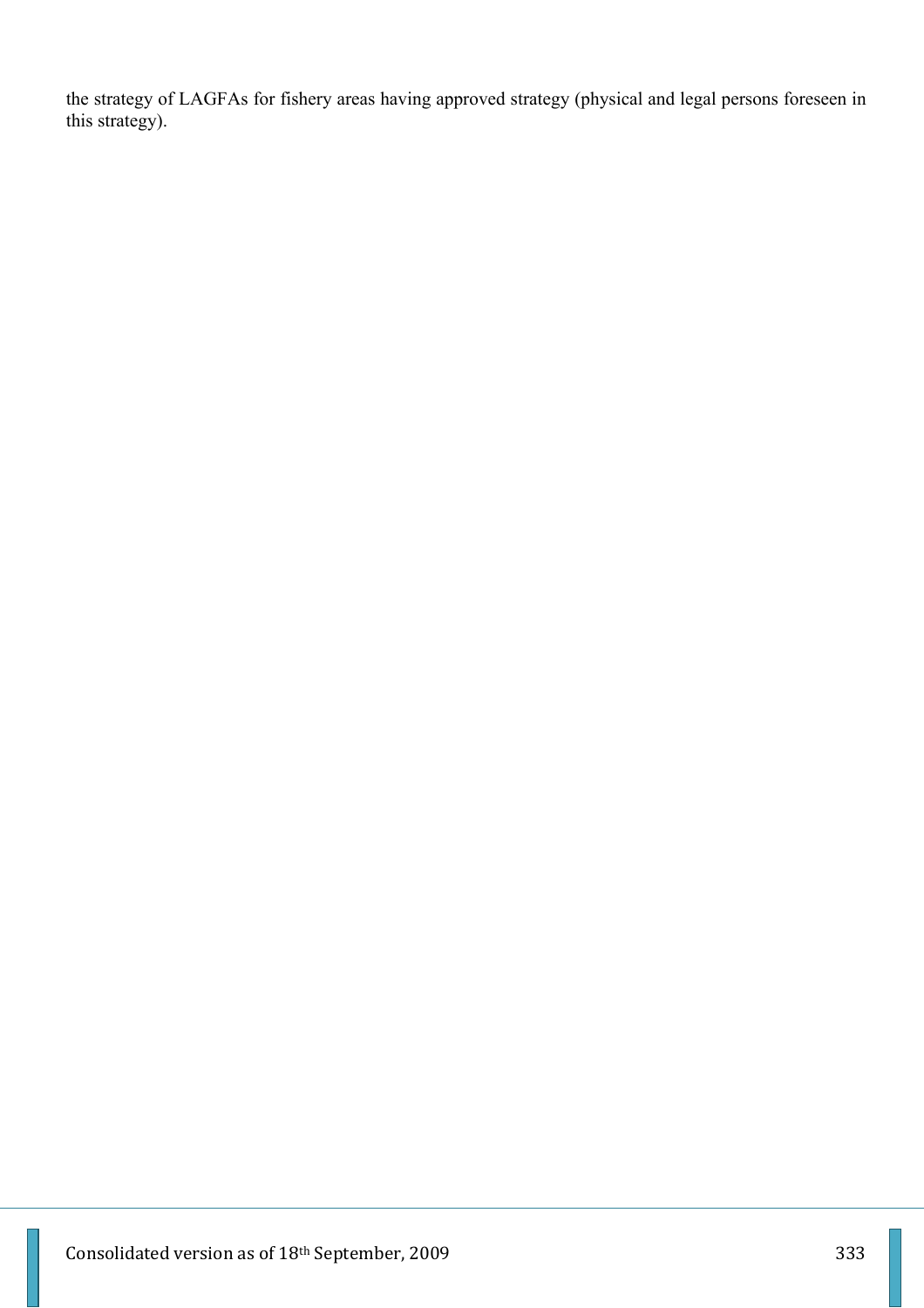### **MEASURE 4 VILLAGE RENEWAL AND DEVELOPMENT**

Code of the measure – 322.

### **1. LEGAL BASIS**

Articles 52 (b) (i),(ii), (iii) and 56, 57 of Regulation (EC) No 1698/2005. Points 5.3.3.2.1, 5.3.3.2.2, 5.3.3.2.3 of Annex II of Regulation (EC) No 1974/2006.

#### **2. RATIONALE FOR INTERVENTION**

The rural areas cover up 97,4 pct of the total area of Lithuania and the rural population counts for 33,4 pct of the total population. In terms of implementation of Rural Development 2007–2013 Programme for Lithuania (RDP) rural area is treated as a village, small town or town populated up to 6 000 residents.

Many Lithuanian villages have lost their attractiveness as a result of the changes in ownership relationships and the character of rural residents' activities and lifestyle. People in rural areas are not satisfied with the existing living surroundings. The inadequate development of areas of rural economic activities and the slow expansion of new jobs in rural areas lead to a decreasing employment rate of people in rural areas. The obviously growing gap between the quality of life in the city and in the country, the quite-lower living standards in rural areas are causing rural residents to migrate to the larger cities or abroad. To keep the existing rural population and to attract new people to come and live in rural areas, thus ensuring rural development, the public infrastructure has to be improved. Village renewal becomes one of the most important measures in rural development policy and is intended for the restoration of attractiveness of rural environment as well as for improvement of quality of life of rural residents.

### **3. DESCRIPTION OF THE MEASURE**

This measure bears an investment character.

Support shall be granted for restoration and development of rural areas, i.e. renovation of buildings, arrangement or establishment of public infrastructure, etc. Support shall be also granted for the measures of raising environmental consciousness and investments into the conservation, restoration and renewal of natural heritage and development of valuable natural objects as well as for studies and investments related to cultural heritage (conservation, restoration and upgrading of the cultural identity of villages and rural landscape).

The measure "Village renewal and development" promotes the improvement of the quality of life in rural residential areas, the viability of economic activities and attraction of tourist flows. This measure is important with the view to keeping the rural identity and reducing migration. The measure is implemented in two ways: by *LEADER* method according to the approved local development strategies and "top-down" approach in the procedure approved by the MoA.

#### **4. OBJECTIVES**

**4.1. Overall objective:** to create an attractive environment for work and life in rural areas by having more attractive and modernized villages.

#### **4.2. Specific objectives:**

- 4.2.1. to increase the attractiveness of rural residential environment;
- 4.2.2. to reduce the depopulation of rural areas;
- 4.2.3. to uphold rural heritage by creating and developing traditional craft centers.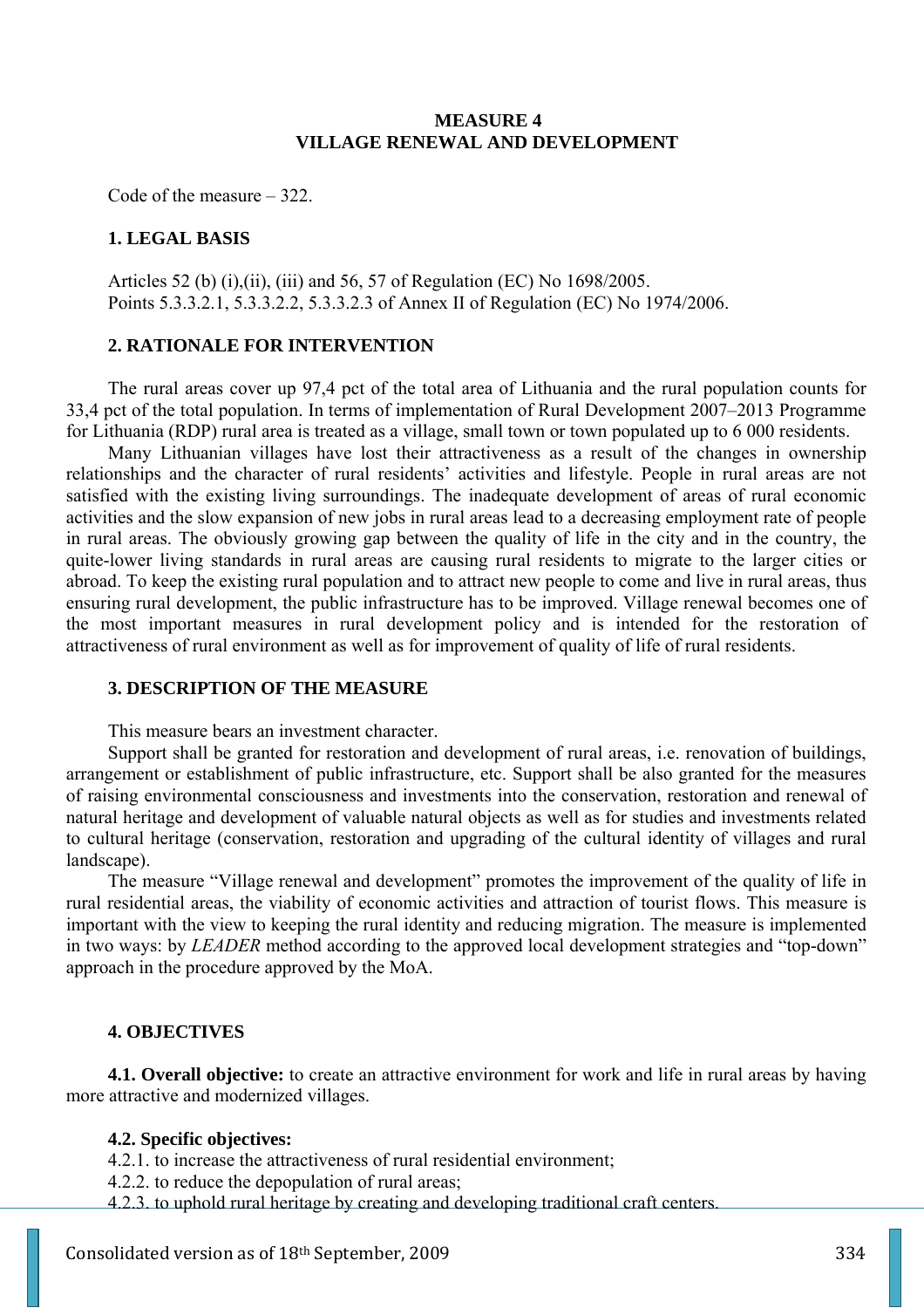### **4.3. Operational objectives:**

4.3.1. to reconstruct (renovate) buildings;

4.3.2. to renovate and conserve rural heritage objects and landscape elements with historic, ethnocultural, architectural value;

4.3.3. to arrange or create public infrastructure;

4.3.4. to foster the technologies of traditional crafts;

4.3.5. to provide conditions for representation of traditional crafts and marketing of crafts' production.

# **5. SCOPE AND ACTIONS**

This measure is designed to ensure the restoration and development of rural areas (renovation of buildings, arrangement or establishment of public infrastructure (including construction and renovation of drainage system, installation of public drinking water supply and sewage management systems the installation of water improvement and iron removal systems in rural areas with the population less than 500), the conservation and upgrading of rural heritage objects and landscape elements with historic, ethnocultural, architectural value (creation and development of traditional crafts' centers) as well as improvement of the quality of life.

### **6. BENEFICIARIES**

6.1. Beneficiaries implementing the measure by *LEADER* method – rural communities, local action groups, non-governmental organizations and other legal persons established and/or operating in rural area, municipalities or their enterprises.

**6.2.** Beneficiaries in case of the measure implementation by "top-down" approach – municipalities.

**6.3.** The project may be submitted in cooperation with the partner(s) in the manner specified by MoA.

# **7. ELIGIBLE EXPENDITURE**

7.1. Costs intended for the improvement of the aesthetic welfare of villages (for example, re-tilling of roofs, replacement of windows etc);

7.2. establishment and improvement of public infrastructure;

7.3. renovation of buildings and adaptation to the public needs;

7.4. establishment of traditional crafts centers (including setting up of traditional crafts' technology line, establishment of traditional crafts' market place, establishment of premises for training in for traditional crafts);

7.5. construction, reconstruction of structures, improvement of immovable property not specified in points 7.1-7.4 but necessary for the needs of the project, the purchase of construction materials**.**

7.6. general costs;

7.7. publicity arrangements of the project.

# **8. ELIGIBILITY CRITERIA AND REQUIREMENTS FOR SUPPORT**

8.1. An applicant shall fulfill general provisions and requirements laid down in the Chapters II and III of the Annex I of the RDP;

8.2. a project shall conform to the objectives as specified in this measure;

8.3. a project shall be performed and the related investments shall be made in rural area except the case provided in point 8.3.1**.:** 

8.3.1. if the measure is implemented by "top-down" approach and projects are related with the establishment and/or development of traditional craft centers, such projects can be implemented in rural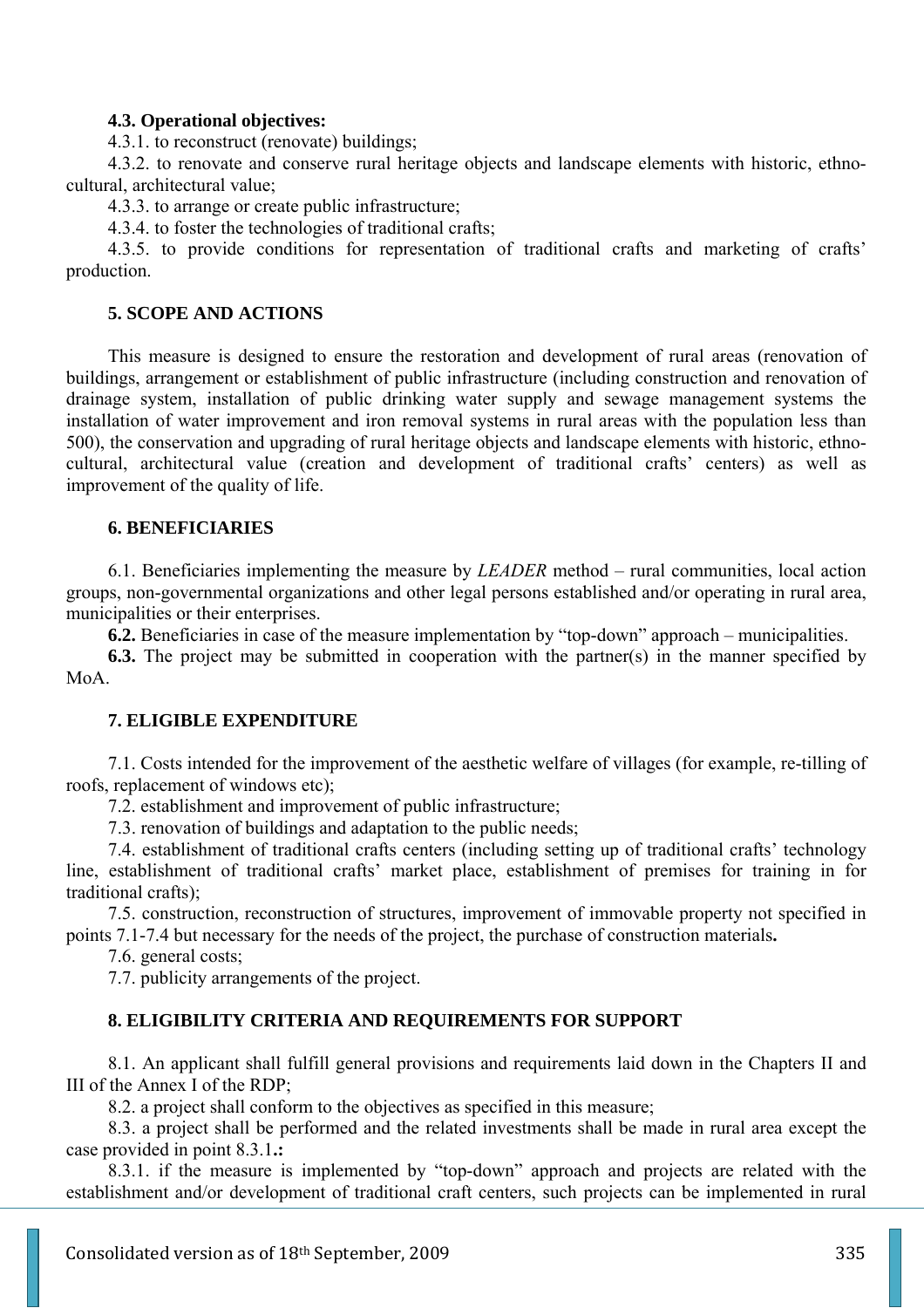areas and towns including municipality centers except the biggest towns of Lithuania (Vilnius, Klaipėda, Kaunas, Šiauliai and Panevėžys).

8.4. a project shall be a public (non-profit generating).

# **9. PRIORITY SELECTION CRITERIA**

(applicable if the measure is implemented by *LEADER* method)

9.1. the project shall include renovation (conservation, restoration, renovation, transformation) of cultural heritage objects that are on the list of immovable cultural values;

9.2. the applicant is a rural community;

9.**3.** support is applied for the establishment of traditional crafts' center;

9.**4.** other criteria set by the MoA.

The method of application of priority selection criteria is described in Chapter II of Annex I of the RDP.

### **10. AID INTENSITY**

10.1. If the project is implemented by "*top-down"* approach support may cover up to 80 per cent of the total eligible expenditure of the project, except the case referred to point 10.2:

10.1.1. if the project is related with the creation and development of the traditional craft centres the support may cover up to 90 percent of the total eligible expenditures and shall be financed in the manner specified by the MoA.

10.**3.** The maximum amount of support per project is up to EUR 200 000. Co-funding is accepted as monetary funding and/or funding in-kind, for example, voluntary work. The value of unpaid voluntary work shall be determined taking into account the time spent and the hourly or daily rate (provided by the Department of Statistics under the Government of the Republic of Lithuania) of remuneration.

# **11. FINANCING**

Funding over the period of 2007–2013 (in current prices) when the project is implemented under "*top-down"* approach

| <b>Period</b>                         | <b>Public expenditure</b> |     | <b>Community funding</b> |     |            | <b>National funding</b> |
|---------------------------------------|---------------------------|-----|--------------------------|-----|------------|-------------------------|
| $2007 - 2013$                         | <b>EUR</b>                | pct | <b>EUR</b>               | pct | <b>EUR</b> | pct                     |
| Village<br>renewal and<br>development | 40.000.000                | 80  | 30.000.000               | 75  | 10.000.000 | 25                      |

Indicative share of allocation:

| - village renewal projects | 40 pct. |
|----------------------------|---------|
|----------------------------|---------|

- rural heritage projects 30 pct.
- basic services projects 30 pct.

### **12. TRANSITIONAL ARRANGEMENTS**

The new measure, no transition arrangements shall be applied.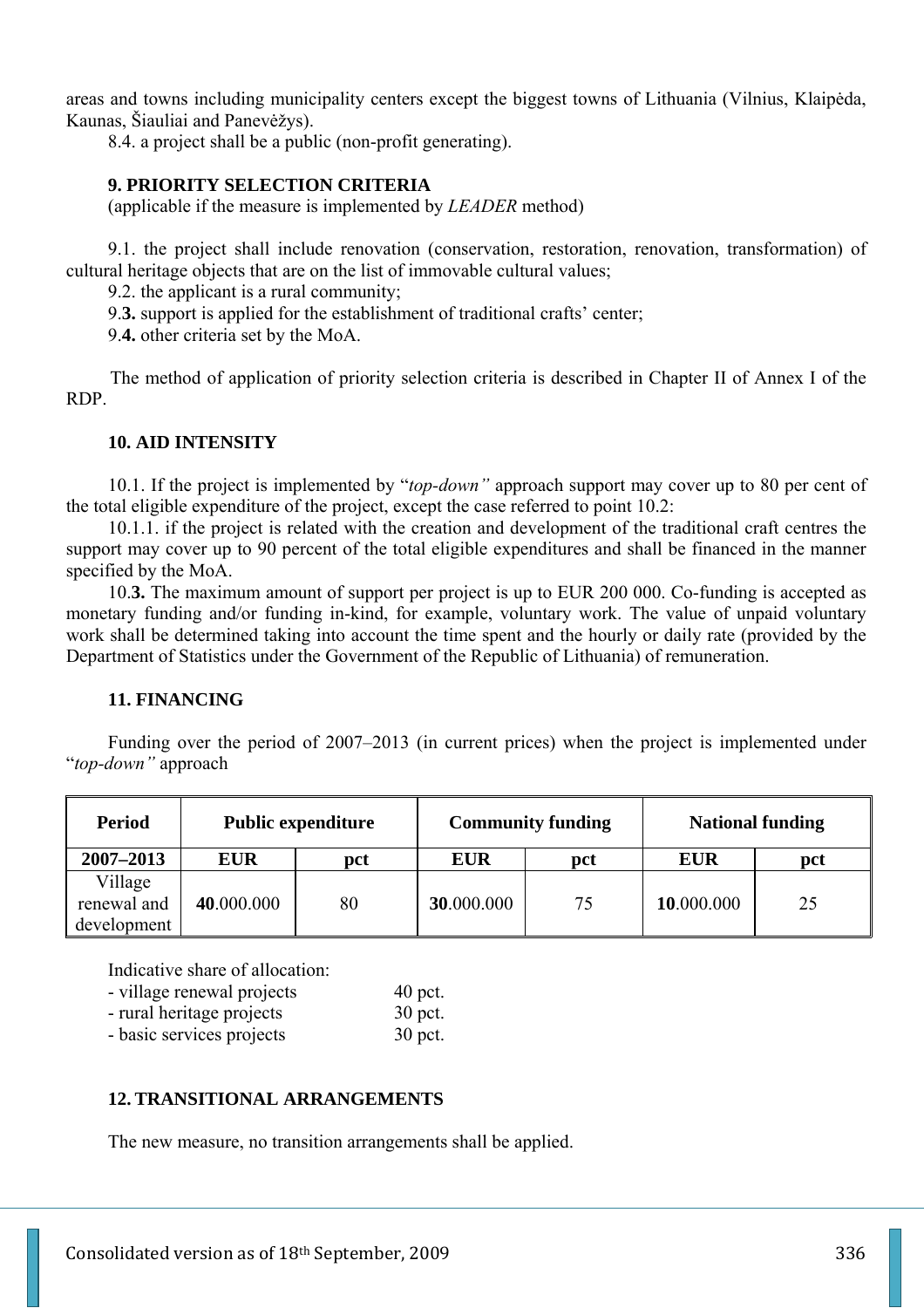# **13. QUANTIFIED TARGETS FOR COMMUNITY COMMON INDICATORS**

| <b>Type of indicator</b> | <b>Indicator</b>                                                                     | Target 2013           |  |
|--------------------------|--------------------------------------------------------------------------------------|-----------------------|--|
|                          | The number of villages (rural areas) covered by projects                             | 140                   |  |
|                          | The number of village renovation projects supported                                  | 200                   |  |
|                          | The number of public buildings reconstructed                                         | 100                   |  |
|                          | The number of rural heritage objects renovated and<br>conserved                      | 20                    |  |
| Output                   | The number of rural landscape components and public<br>areas renovated and conserved | 40                    |  |
|                          | Basic services by type of activity, in per cent of<br>supported basic services:      |                       |  |
|                          | Mobility / transport services                                                        | 5 pct.                |  |
|                          | Leisure, sport and cultural activities                                               | $10$ pct.             |  |
|                          | Other basic services                                                                 | 85 pct.               |  |
|                          | The number of rural residents enjoying the project results                           | 8                     |  |
| <b>Result</b>            | as a per cent age of total rural population                                          |                       |  |
|                          | Population in rural areas benefiting from improved services                          | 4pct.                 |  |
|                          | The number of traditional crafts' centers created                                    | 5                     |  |
|                          | Economic growth                                                                      | $4 - 5$<br>pct<br>per |  |
|                          |                                                                                      | programming           |  |
|                          |                                                                                      | period                |  |
|                          | Employment rate                                                                      | $5 - 7$<br>pct<br>per |  |
| <b>Impact</b>            |                                                                                      | programming           |  |
|                          |                                                                                      | period                |  |
|                          | The number of new jobs created including:                                            | 600                   |  |
|                          | - for men                                                                            | 50 pct/300            |  |
|                          | - for women                                                                          | 50 pct/300            |  |
|                          | - for young people under 30                                                          | 8 pct/48              |  |

| <b>Baseline indicators</b> | 2005 domestic migration balance was positive                  | 3,406                                  |
|----------------------------|---------------------------------------------------------------|----------------------------------------|
|                            | International migration balance was negative                  | $-1,268$                               |
|                            | Economy growth in non-agricultural sector                     | (N/A)                                  |
|                            | Increase in the employment rate in non-agricultural<br>sector | 5,4 pct in the<br>year $2000-$<br>2005 |

# **14. SANCTIONS**

In case of any misconduct, breach or violation of legal acts or the support agreement by the beneficiary, there shall be three types of mandatory sanctions: reduction of the support, refusal to grant the support and / or the requirement to repay the support. The specific terms for the imposition of the sanctions shall be laid down in the rules implementing the measure.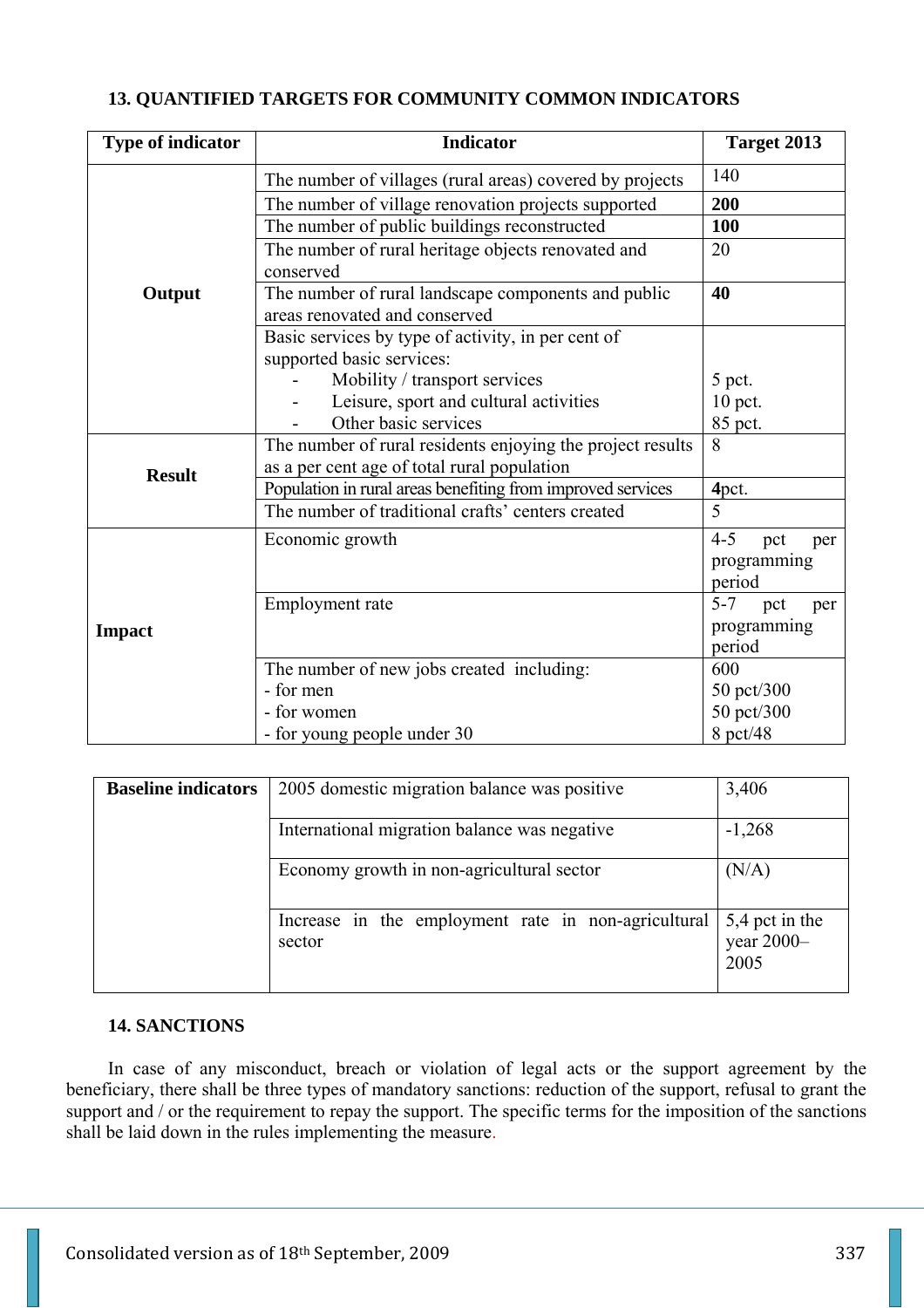### **15. LINKAGES AMONG RDP MEASURES, DEMARCATION LINES AND CRITERIA WITH OTHER COMMUNITY FINANCIAL INSTRUMENTS**

The measure **,,Village renewal and development"** is related to the following measures of the RDP: **,,Implementation of Local Development Strategies"** of the Axis IV (,,Implementation of the LEADER method"). LAGs shall be obliged to foresee the measure ,,Village renewal and development" in their local development strategies.

**,,Encouragement of rural tourism activities".** Improved attractiveness of rural areas as a result of implementation of the ,,Village renewal and development" measure becomes non-tangible investment in the tourism sector.

**"Support for business creation and development"** and **"Diversification into non-agricultural activities"***.* Support for the development of crafts' is envisaged in both measures. The main demarcation line is based on type of project: profit-generating projects shall be supported under the measures "Diversification into non-agricultural activities" and "Support for business creation and development" while public (non profit) projects – under the measure "Village renewal and development".

**"Infrastructure related to the development and adaptation of agriculture and forestry".** The measure ,,Village renewal and development" shall contribute to the implementation of the activity field ,,Agricultural water resources management".

Demarcation line with the **EU structural funds** is made by beneficiaries and based on project scope: **EARDF** support under the measure "Village renewal and development" is provided for:

- renewal of buildings;

- arrangement or establishment of public infrastructure;

- conservation and upgrading of rural heritage objects and landscape elements with historic, ethnocultural, architectural value (establishment and development of traditional craft centres).;

Maximum support per project shall be up to EUR 200 000.

*Beneficiaries:* 

implementing the measure under *LEADER* method– rural communities, local action groups, nongovernmental organizations and other legal persons established and operating in rural area, municipalities or their enterprises.

- implementing the measure by a "top-down" approach – municipalities.

It shall be required to prove that the project is not finances from ERDF by submitting a document issued by the Regional Development Council

Support per project shall be up to 200 000 EUR.

**European Regional Development Fund (ERDF)** support is provided for**:** 

- improvement of urban environment infrastructure (including regeneration of industrial and other damaged areas);

*Final beneficiaries:* administration of municipalities or their enterprises.

- improvement of community urban infrastructure (renovation and development of public leisure, sport and cultural, urban transport infrastructure important for business). Complex development projects exceeding EUR 200 000.

*Final beneficiaries:* administration of municipalities or their enterprises.

- development of public infrastructure and services, related to improvement of business conditions and increasing employment (modernisation and adjustment of existing public buildings (schools, cultural centers, etc.) in rural areas, providing accommodation for start-ups, establishment of incubators of local importance, providing consultations necessary to start business or people engaging into labour market).

*Final beneficiaries:* administration of municipalities or their enterprises.

- support for renovation of buildings for education, training, community and social activities in rural areas. Support shall be granted in areas having between 1000 and 3000 inhabitants. Complex development projects exceeding EUR 200 000.

Decisions on projects shall be made by Regional Development Councils.

*Final beneficiaries:* administration of municipalities or their enterprises.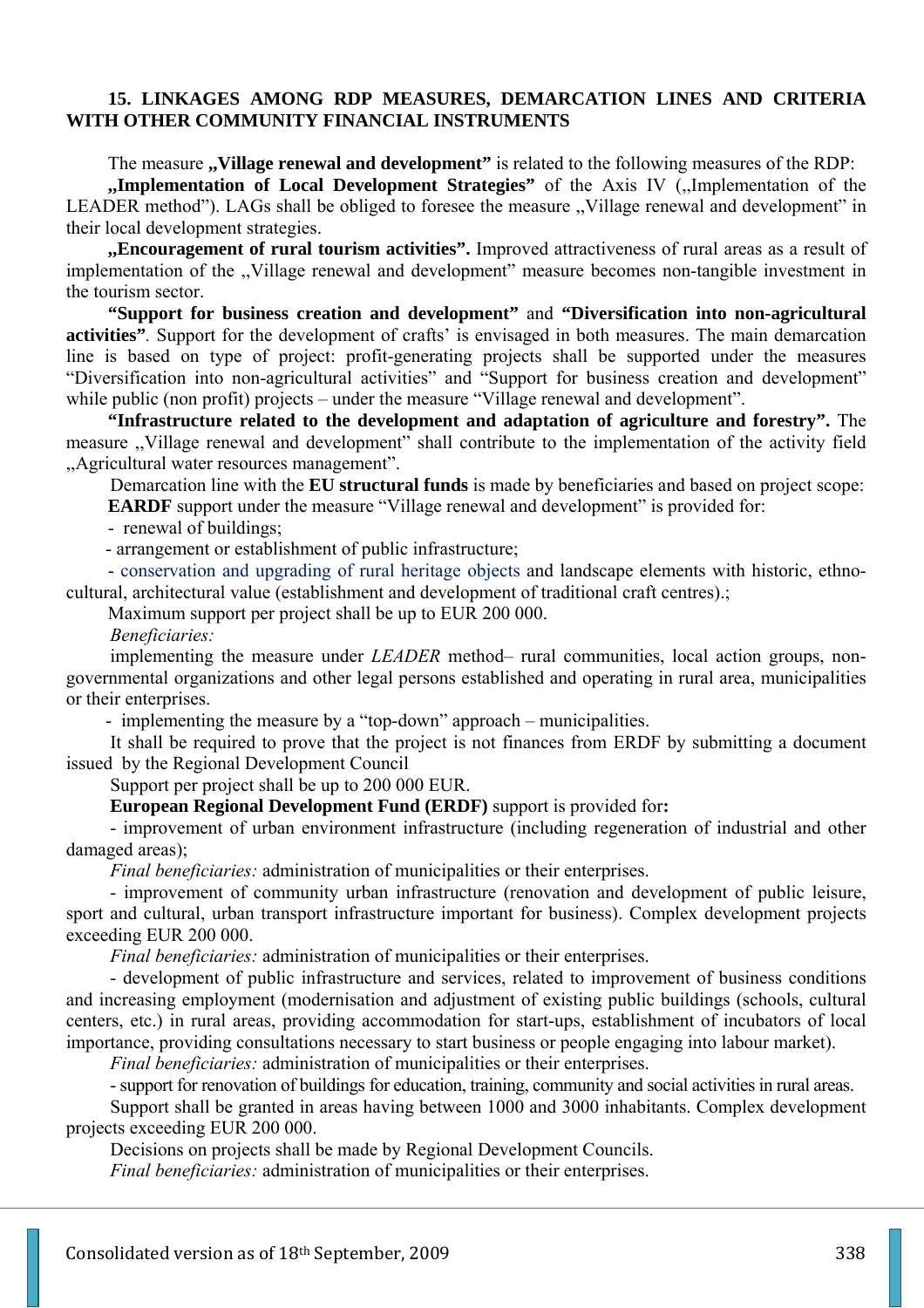- promotion of universal multifunctional centers in rural areas having less than 1000 inhabitants. Centers would deliver education and training services;

*Final beneficiaries:* municipalities.

- modernisation or establishment institutions delivering social services in the areas exceeding 3000 inhabitants;

*Final beneficiaries:* administration of municipalities or their enterprises.

 - renovation of buildings of State or municipalities of National health system, National education system, institutions delivering social services and state or municipality cultural centers aiming to increase efficiency of energy consumption.

*Final beneficiaries:* municipalities or their enterprises.

- Building and reconstruction of regional roads (including building of gravel roads).

*Final beneficiaries:* municipalities.

- Improvement of technical parameters of the roads and railroads of national significance.

*Applicant:* The Lithuanian Road Administration.

Cohesion Fund (CF) support is provided for:

- renovation and development of wastewater network;

- renovation and development of water supply network;

*Final beneficiaries:* municipalities and water companies.

- implementation of the infrastructure contributing to the road safety, building of city circuits roads;

*Final beneficiaries:* Direction of the Lithuanian Road Administration, administration of municipalities.

- increase in the throughput of the transeuropean significance roads, improvement of their technical parameters.

*Final beneficiaries:* Direction of the Lithuanian Road Administration.

- Organisation and development of the ecological public transportation.

*Final beneficiaries:* administration of municipalities.

European Fishery Fund (EFF)

*4 priority. Sustainable development of fishery regions.* 

*The activities forseen in local development strategies related with renovation of villages* 

When at the same territory a LAG and a LAGFA are established, a LAG and a LAGFA shall be obliged to demarcate the activities they intend to support at the level of their local development strategies. *Final beneficiaries:* LAGFAs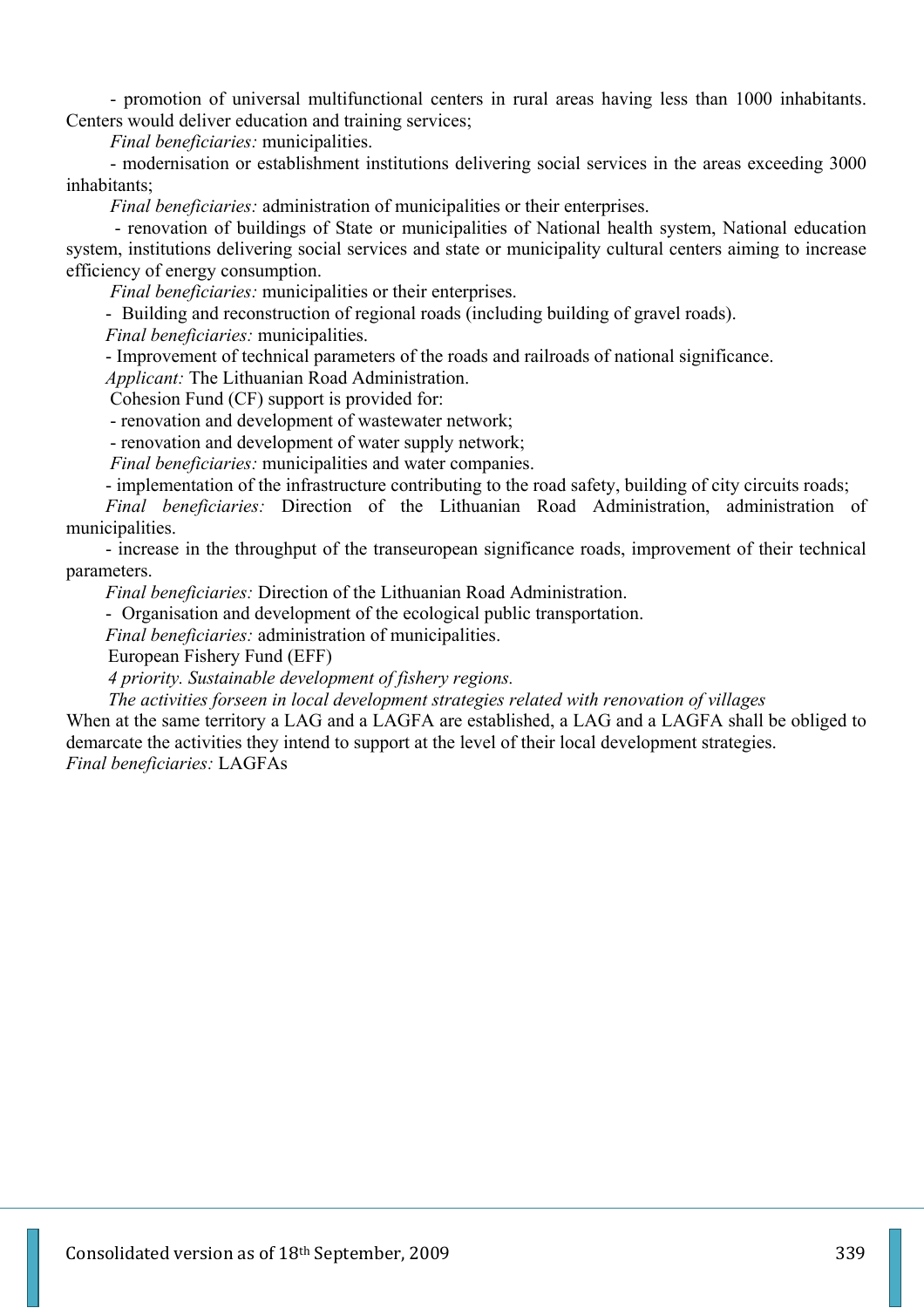#### **AXIS 4**

#### **IMPLEMENTATION OF THE** *LEADER* **METHOD**

#### **1. LEGAL BASIS**

Articles 61-65 of Council Regulation (EC) No 1698/2005. Articles 37-39, point 5.3.4 of Annex II of Commission Regulation (EC) No 1974/2006.

#### **2. RATIONALE FOR INTERVENTION**

After Lithuania acceded to the European Union on May 1, 2004, the implementation of the *LEADER*+ type measure was launched, aimed at promoting rural development by way of training and strengthening the ability of local people to work together. The objective of the *LEADER*+ type measure in Lithuania was to master the *LEADER* methodology through implementing integrated rural development strategies prepared on the basis of the territorial integrity principle and to prepare for the implementation of *LEADER* method in the future.

The *LEADER*+ type measure in Lithuania had a pilot character and therefore its implementation focused on activities that did relate to acquisition of skills. Technical support under the activity *Acquisition of skills* was granted to studies of rural areas and assessment thereof, preparation of applications for support and of integrated pilot strategies and improvement of prepared pilot strategies; informing and training of the population to encourage an active participation in the rural development process; development of a representative partnership for local development, for instance, the training of members of communities and local action groups in relation to the raising of skills in the areas of setting-up, administration and financial management of partnerships; preparation and dissemination of information and methodological material; diffusion of experience acquired.

The implementation of the *LEADER*+ type measure in Lithuania has encouraged the setting up of new partnership and cooperation-based institutional and social structures that have the principal goal of addressing problems at local level and being actively involved in the processes of rural development.

**Rural communities in Lithuania.** The number of rural communities in Lithuania is growing fast. According to the information available from the Institute of Agrarian Economy of Lithuania, there were 10 rural communities registered in the country in 2000, going up to 30 in 2001 to 210 in 2002 to 406 in 2003 to over 800 in 2004 and their number increased to more than 1,300 in 2006.

The Rural Communities Association of Lithuania was established in 2002 and currently has nearly 770 members. The aim of this organisation is to seek regional cohesion by reducing the gap between the city and the country, providing conditions for rural communities to use support granted to community projects on rural development and to prepare for the implementation of local initiative programmes. In 2004, the Rural Communities Association of Lithuania joined the European rural movement programme PREPARE.

A survey by the initiative group of the Open Lithuanian Fund and the Centre on Social Studies of the Vilnius University has showed that in seeking their goals, rural communities are still facing the issue of insufficient human resources. Most representatives of rural communities polled said that they were short on people who could contribute to the community's activities, the too-low interest of local populace in the community's activities being another pressing issue. In any case, many rural communities have been in business too short to expect any radical changes in this regard. The said survey also revealed some positive developments that are taking place, like the growing number of events, people becoming more united and more involved in communal activities, their internecine relationship and self-confidence are improving.

**Local action groups (hereinafter referred to as "LAG") in Lithuania.** Up to July 2007, 42 LAGs were set up in Lithuania and are involved in implementation of the *LEADER* approaches. LAGs intend to participate actively in implementation of measures under the *LEADER* method in 2007–2013. The total territory of LAGs' activity covers over 97 per cent of rural areas in Lithuania.

Support under the activity *Acquisition of skills* aimed at conducting studies of rural areas and preparation of pilot integrated strategies was granted to 29 LAGs in 2005.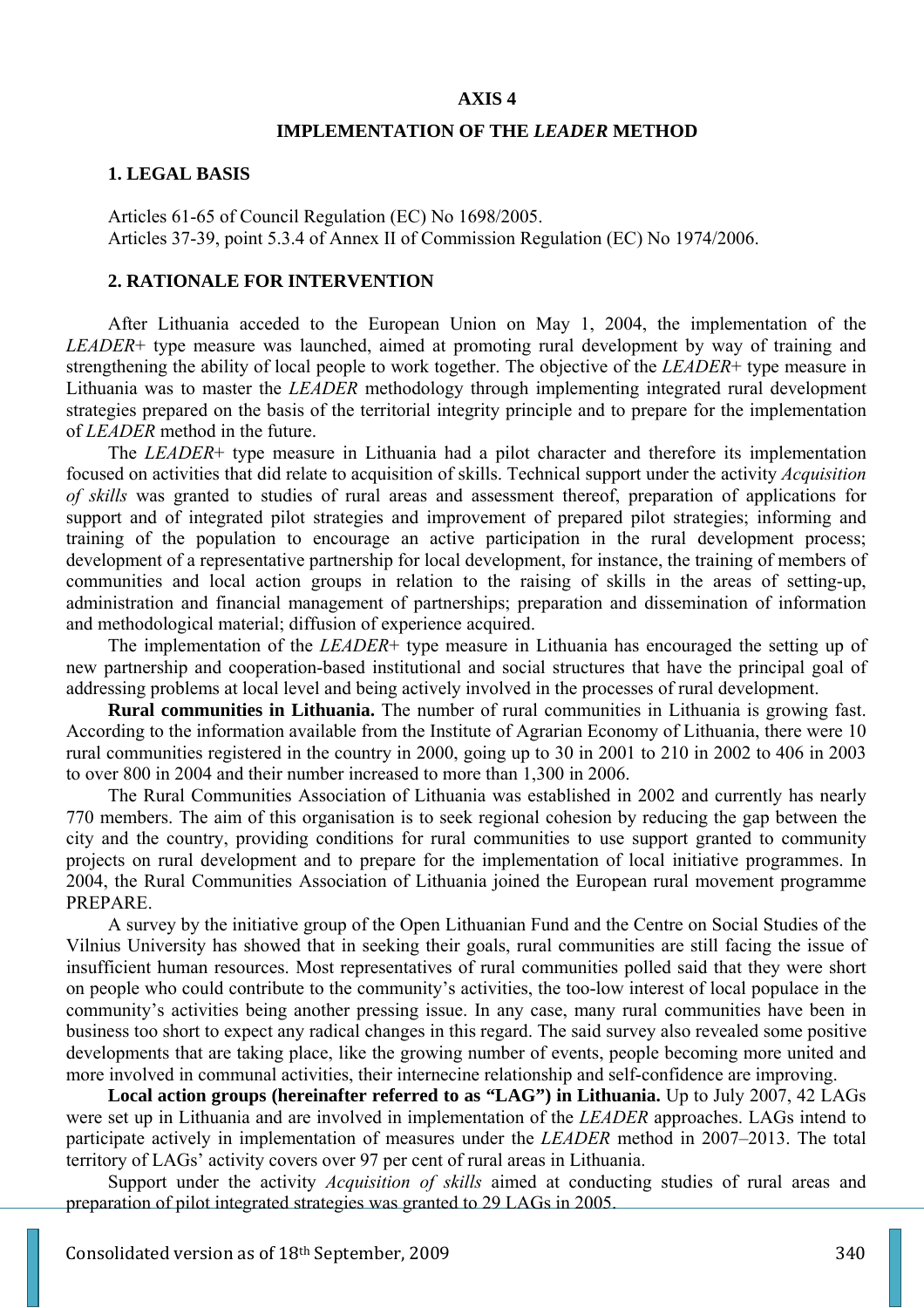In mid-January 2006, 27 LAGs applied for a total of EUR 3.97 million of support to implement their pilot integrated strategies. By way of tender, top 10 pilot integrated strategies were selected (prepared by the Ukmergė district LAG, the Šalčininkų district LAG; the Švenčionys district LAG "Švenčionių partnerystė"; the Kelmė region partnership LAG; the Dzūkija LAG; the North-west of Lithuania LAG; the Seacoast Initiative LAG "Pajūrio iniciatyvos"; the Aukštaitija association of communities LAG; the Joniškis district partnership LAG; LAG ,,Nemunas" of the Pagėgiai and Jurbarkas district municipalities) to be awarded up to EUR 147,363 of support each.

In drawing their pilot integrated strategies, LAGs had to select one of four themes as suggested. The theme *Improvement of the quality of life in rural areas* was selected by 20 LAGs (out of them 6 LAGs got support for the implementation of the strategies). The theme *Making the best use of natural and cultural resources, including the increase of the value of sites of Community interest selected under Natura 2000*  was chosen by 6 LAGs (out of them 3 LAGs got support for the implementation of the strategies). *Adding value to local products, in particular by facilitating access to markets for small production units via collective actions* was selected by one LAG (the LAG got support for the implementation of the strategy). No LAG chose the theme of *The use of know-how and new technologies to improve the competitiveness of rural production and services*.

In association with representatives from science institutions and social, economic partners, the Ministry of Agriculture sought efficient measures to tackle the outlook of further activities of the LAGs that were not selected, to motivate them to continue their activity in spite of the first failure, and to promote their motivation and further active involvement in solving rural issues. The Ministry of Agriculture and the Rural Communities Association of Lithuania took steps to have funds allocated in the 2006 budget of the Republic of Lithuania for the development of rural communities and LAGs and the promotion of their initiative. The 2006 state budget of the Republic of Lithuania provided EUR 0.86 million, the 2007 state budget provided EUR 1.74 million for these purposes. In order to prepare properly for the programming period of 2007–2013 by the initiative of the Ministry of Agriculture the Lithuanian Single Programming Document for 2004–2006 was amended in May 2006 – LAGs were enabled to apply for the support to improve the prepared pilot integrated strategies in programming period of 2004–2006. Support under the activity *Acquisition of skills* aimed at *improvement of* pilot integrated strategies, in order to be prepared properly for the period 2007–2013, was granted to 31 LAGs.

According to the study carried out by the University of Agriculture of Lithuania in July 2005, LAGs, as organisations, are in varying situations. The survey results show that some LAGs are already starting to pursue target-driven strategic activity, others are learning how to become cohesive and efficient organisation, still others are yet trying to grasp their position in the rural development environment and to find a niche for their activity. Many of the people actively involved in LAG activity see a possibility to exercise, through joint action, a positive effect on the areas they live in and are positive that poverty and social isolation in rural areas can be defeated only by working together.

**Administration.** In order to achieve efficiently the objectives of the *LEADER*+ type measure, the Centre of *LEADER* Programme and Farmers' Training Methodology was set up in 2005, comprised of two departments – the group for methodological coordination and supervision of training; and the *LEADER* group. The functions of the *LEADER* group are to hold seminars, training courses, conferences designed to LAGs and their consultants, to establish the needs for training courses and qualification improvement, to prepare programmes for qualification improvement as well as to organise preparation and publishing of information publications dedicated to the *LEADER*+ type measure, to publicise the *LEADER*+ type measure.

In order to implement the "bottom-up approach" efficiently, using the initiative and ideas of the active LAGs and rural communities, the Group for Coordination of the implementation of the *LEADER*+ type measure was established in March 2005 by order of the Minister of Agriculture. The main goal of the group is to address issues related to the implementation and administration of the *LEADER*+ type measure, to deliberate draft legislation items and to submit comments thereof. The coordination group has 23 members. For the group to address the most pressing problems of the population of all rural areas in Lithuania, for its decisions to be based on research and comply with the effective EU and national legislation, 12 members represent LAGs from different Lithuanian regions, 2 – rural communities'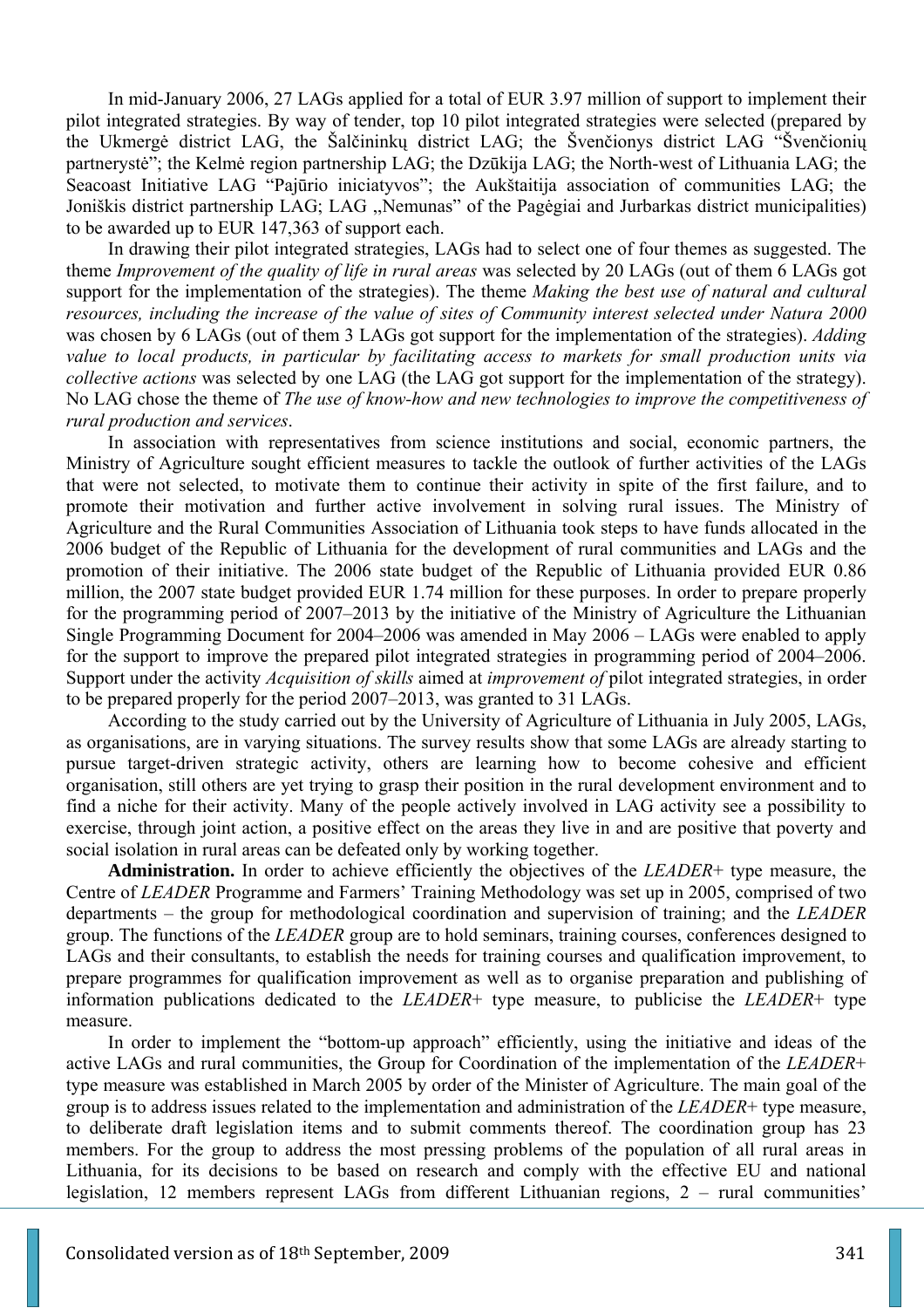organisations, 5 – science and education institutions (the University of Agriculture of Lithuania, the Institute of Agrarian Economy of Lithuania), 1 – the Agency, 3 – the Ministry of Agriculture. The Group shall perform its functions during period 2007–2013, thus it shall contribute to the implementation of Axis 4 as well.

In order to implement pilot integrated strategies effectively and master the *LEADER* methodology, two committees were established at the beginning of 2007 by order of the Minister of Agriculture: the Cooperation Committee and the Committee on Problems Analysis. *The Cooperation Committee* consists of representatives of all selected LAGs. The main tasks of this committee are to exchange the experience among selected LAGs and to communicate problems related to the implementation of pilot integrated strategies to the Ministry. In parallel, *the Committee on Problems Analysis* deals with and solves the problems related to the implementation of pilot integrated strategies. The problems are horizontal, thus the Committee of Problems Analysis consists of representatives from many related public institutions (Ministry of Environment, State Service for the Protected Areas under the Ministry of Environment, Ministry of the Enterior, ect).

Lithuania has an informal network of Lithuania LAGs.

**Dissemination of** *LEADER* ideas. In order to ensure publicity of the *LEADER*+ type measure and the dissemination of the good experience and information, a section dedicated to the *LEADER*+ type measure was placed on the Ministry of Agriculture's website at www.zum.lt. However, in July 2005 an independent national *LEADER* site www.leaderplius.lt was launched. It provides all relevant information related to the implementation of the *LEADER*+ type measure in Lithuania: documents regulating the measure, scientific publications, contact information of LAGs, information about support, LAGs of other countries, etc. In order to assure efficient dissemination of *LEADER* ideas, the current *LEADER* site shall be used during programming period 2007–2013 as well.

# **3. OBJECTIVES**

**3.1. Overall objective:** to promote rural development on the basis of local initiative and partnership.

# **3.2. Specific objectives**:

3.2.1. to promote local initiatives and partnerships through involvement of members of the rural communities, local authorities and business people;

3.2.2. to motivate inhabitants of rural areas and train their skills to work together;

3.2.3. to prepare integrated local development strategies and organise their implementation under new methods and approaches through targeted application of local resources and public assistance.

# **3.3. Operational objectives:**

3.3.1. to implement local development strategies designed to achieve the objectives of Axis 3;

3.3.2. to implement inter-territorial and transnational cooperation projects designed to achieve the objectives of Axis 3;

3.3.3. to guarantee efficient operation of LAGs in implementation of the *LEADER* method, acquiring and actively applying knowledge.

# **4. DESCRIPTION OF THE AXIS**

4.1. The measures of this Axis shall be implemented under *LEADER* principles.

4.2. The implementation of the *LEADER* method contributes to the implementation of all measures of Axis 3: *Diversification into non-agricultural activities, Support for business creation and development, Encouragement of rural tourism activities, Village renewal and development*. In their local development strategies LAGs may envisage other measures targeted at achieving Axis 3 objectives. The *LEADER* Axis has indirect links to the objectives and measures of Axis 1 and Axis 2.

# **5. FINANCING**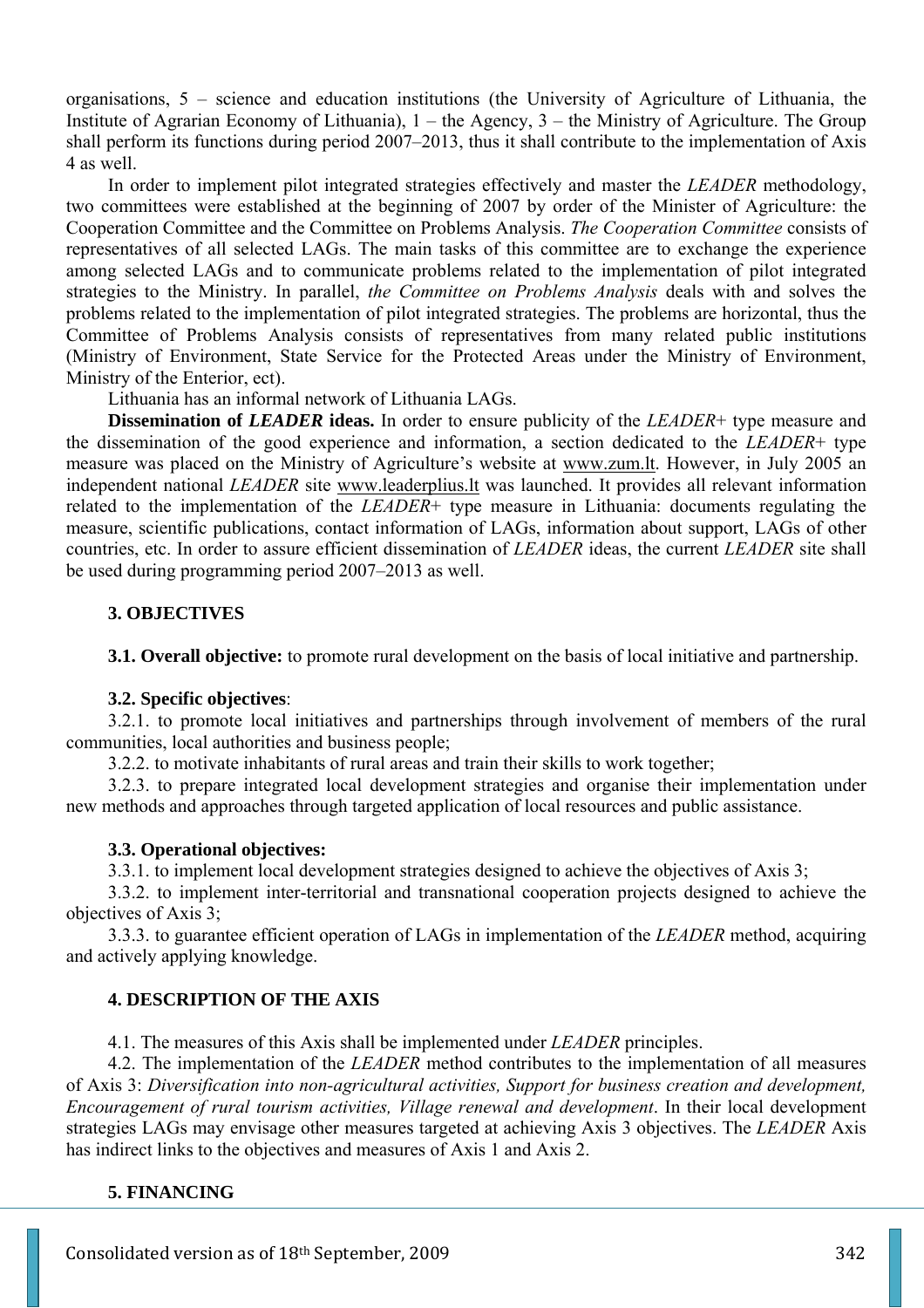5.1. The funds for the implementation of the *LEADER* method shall be at least 6,06 per cent of public support in total, amounting up to EUR 136,99 million.

5.2. The breakdown of the financial resources (public support in total) allocated for the *LEADER*  method in 2007-2013 by measures is as follows:

|                | <b>Measure</b>                                                                                                       | Percentage                                                                                                         | <b>Funds (EUR mill)</b>                                                                                               |
|----------------|----------------------------------------------------------------------------------------------------------------------|--------------------------------------------------------------------------------------------------------------------|-----------------------------------------------------------------------------------------------------------------------|
|                | Implementation of local development strategies                                                                       | $92,69$ per cent                                                                                                   | 126,97                                                                                                                |
| 2.             | Inter-territorial and transnational cooperation                                                                      | $3,04$ per cent                                                                                                    | 4,17                                                                                                                  |
| 3 <sub>1</sub> | Support for running the LAG, acquiring of skills<br>and animating the territory:<br>a) support for running the LAGs; | 20 per cent of the<br>amount of support<br>granted for the<br>implementation of<br>local development<br>strategies | 25,39 per cent of the<br>amount of support<br>granted for the<br>implementation of<br>local development<br>strategies |
|                | b) support for acquisition of skills, animation of<br>potential project owners in LAGs' territories.                 | $4,27$ per cent                                                                                                    | 5,85                                                                                                                  |
|                | <b>Total:</b>                                                                                                        | 100 %                                                                                                              | 136,99                                                                                                                |

# **6. MEASURES**

# **6.1. IMPLEMENTATION OF LOCAL DEVELOPMENT STRATEGIES**

### **6.1.1. Code of the measure** – 413.

**6.1.2. Legal basis**: Articles 63 (a), 64 of Council Regulation (EC) No 1698/2005; Article 37, point 5.3.4.1 of Annex II of Commission Regulation (EC) No 1974/2006.

# **6.1.3. Objectives:**

6.1.3.1. **Overall objective**: to implement *LEADER* method through promotion of local initiatives and partnerships, using involvement of members of the rural communities, local authorities and business people;

6.1.3.2. **Specific objective**: to improve quality of life in rural areas and encourage the diversification of economic activities through implementation of local development strategies under new methods and approaches through targeted application of local resources and public assistance;

6.1.3.3. **Operational objective**: to support the implementation of local development strategies designed to achieve the objectives of Axis 3.

**6.1.4. Beneficiaries** – LAGs having local development strategies approved by the Ministry of Agriculture. Final beneficiaries are provided in the descriptions of Axis 3 measures and/or local development strategies.

### **6.1.5. Procedure and timetable for selection of local development strategies:**

6.1.5.1. the Agency and the Ministry of Agriculture shall select the local development strategies that are eligible for support. The Ministry of Agriculture or an institution delegated by it may organize preliminary evaluation of local development strategies;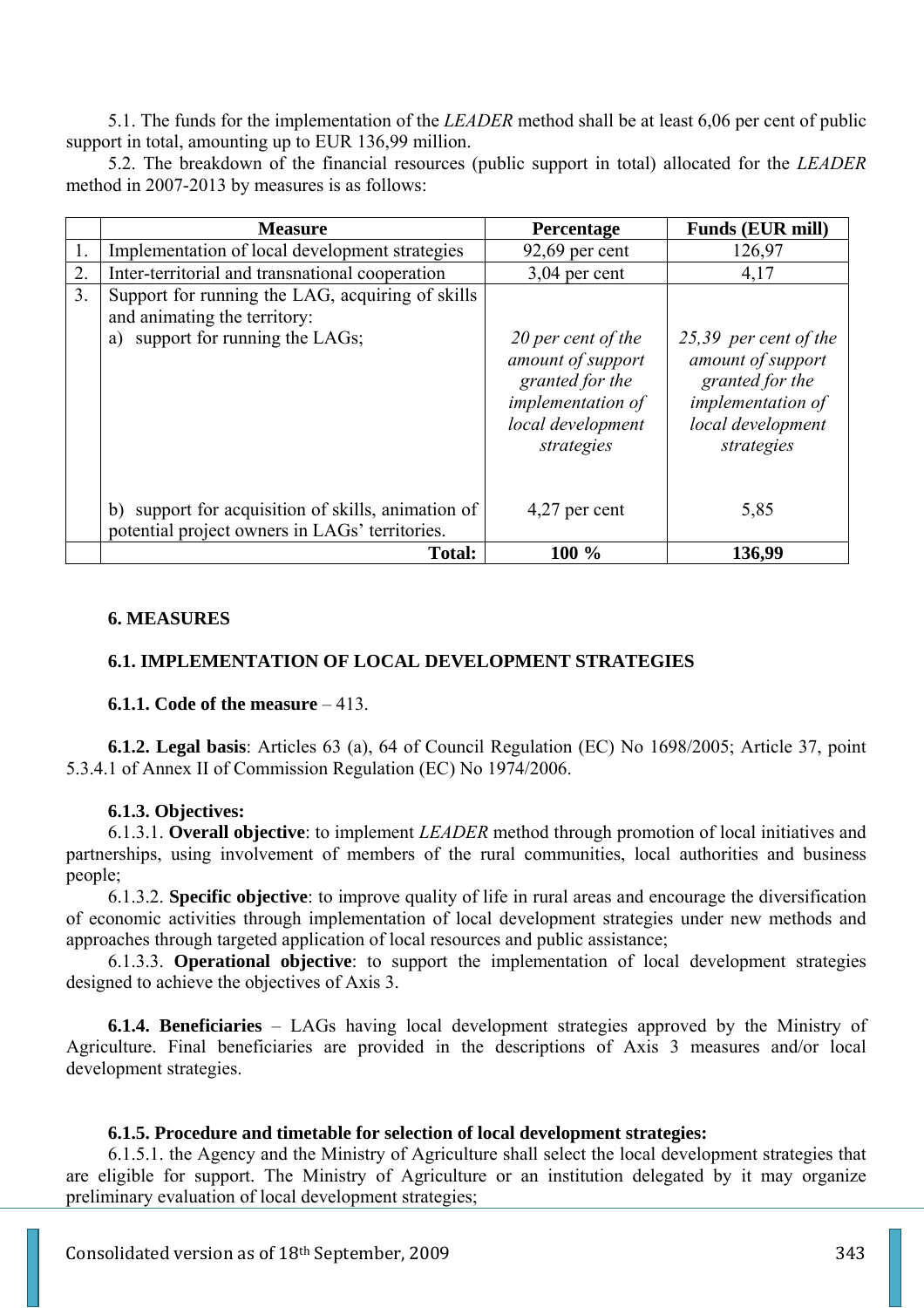6.1.5.2. local development strategies shall be selected according to the evaluation criteria approved by the order of the Minister of Agriculture. Local development strategies shall be rated in points, the maximum amount of points per local development strategy being 100. Support shall be granted to local development strategies that collect at least 70 points;

6.1.5.3. the call for proposal to submit local development strategies shall be organised until December  $31<sup>st</sup>$ , 2008 at the latest. The Ministry of Agriculture has the right to make additional invitations to submit local development strategies for selection (especially when local development strategies are being submitted by newly established LAGs). In such case, the call for proposal to submit local development strategies can be organised later than December  $31<sup>st</sup>$ , 2008;

6.1.5.4. in areas with *LEADER+* experience in the programming period 2004–2006, i.e. the areas of 10 LAGs selected under *LEADER+* type measure, transitional rules shall be respected: these LAGs shall start *implementation* of their new local development strategies when the pilot integrated strategies are already closed. This rule does not imply that their new local development strategies cannot be prepared, evaluated and selected.

6.1.5.5. up to 50 local development strategies shall be selected during the 2007-2013 programming period in order to implement local development strategies evenly in every rural area across Lithuania.

#### **6.1.6. Selection criteria for LAGs.**

#### **6.1.6.1. Eligibility criteria and requirements for LAGs**:

6.1.6.1.1. a LAG shall be registered;

6.1.6.1.2. a LAG shall be a limited liability public legal entity with its decision–making management body representing the interests of different groups of a population of a LAG territory, i.e. at least 50 per cent of the LAG management body shall be composed of the members representing rural communities, social, other partners and associations thereof, up to 25 per cent shall stand for business representatives and up to 25 per cent shall be made up of the representatives of local authorities;

6.1.6.1.3. a LAG's managing body shall consist of members of different ages (at least one member under 25) and both genders (at a ratio of 40 to 60, at least 40 per cent of managing body members representing either of the genders);

6.1.6.1.4. a LAG shall possess the administrative, methodical and financial-management capacity to implement the local development strategy and to administrate public funds (shall either select an administrative and financial lead actor able to administer public funds and ensure the satisfactory operation of the partnership, or LAGs come together in a legally constituted common structure the constitution of which guarantees the satisfactory operation of the partnership and the ability to administer public funds);

6.1.6.1.5. a LAG shall participate in a networking of LAGs; if a network of LAGs is not established at the date of submission of a local development strategy, a LAG shall be obliged to take part in formation of a LAG network and/or participate in its activities.

#### **6.1.6.2. Eligibility criteria and requirements for area covered by the strategy**:

6.1.6.2.1. the area shall cover territories with population 5.000 – 150.000, including small towns and towns with population under 6.000;

6.1.6.2.2. a LAG-represented territory shall be integral from the economical, social and physical (geographical) point of view and shall not belong to the territory of other LAG.

#### **6.1.6.3. Eligibility criteria and requirements for local development strategies**:

6.1.6.3.1. the local development strategy shall be targeted at achieving Axis 3 objectives (one of the measures provided in the local development strategy shall be Axis 3 measure *Village renewal and development* of Axis 3);

6.1.6.3.2. the local development strategy shall at least include the analysis of social and economic situation of the territory, its needs as well as rural area development vision, priorities, objectives, implementation measures and recommended actions taken through use of local resources and mobilizing the efforts of both the rural communities and other rural population;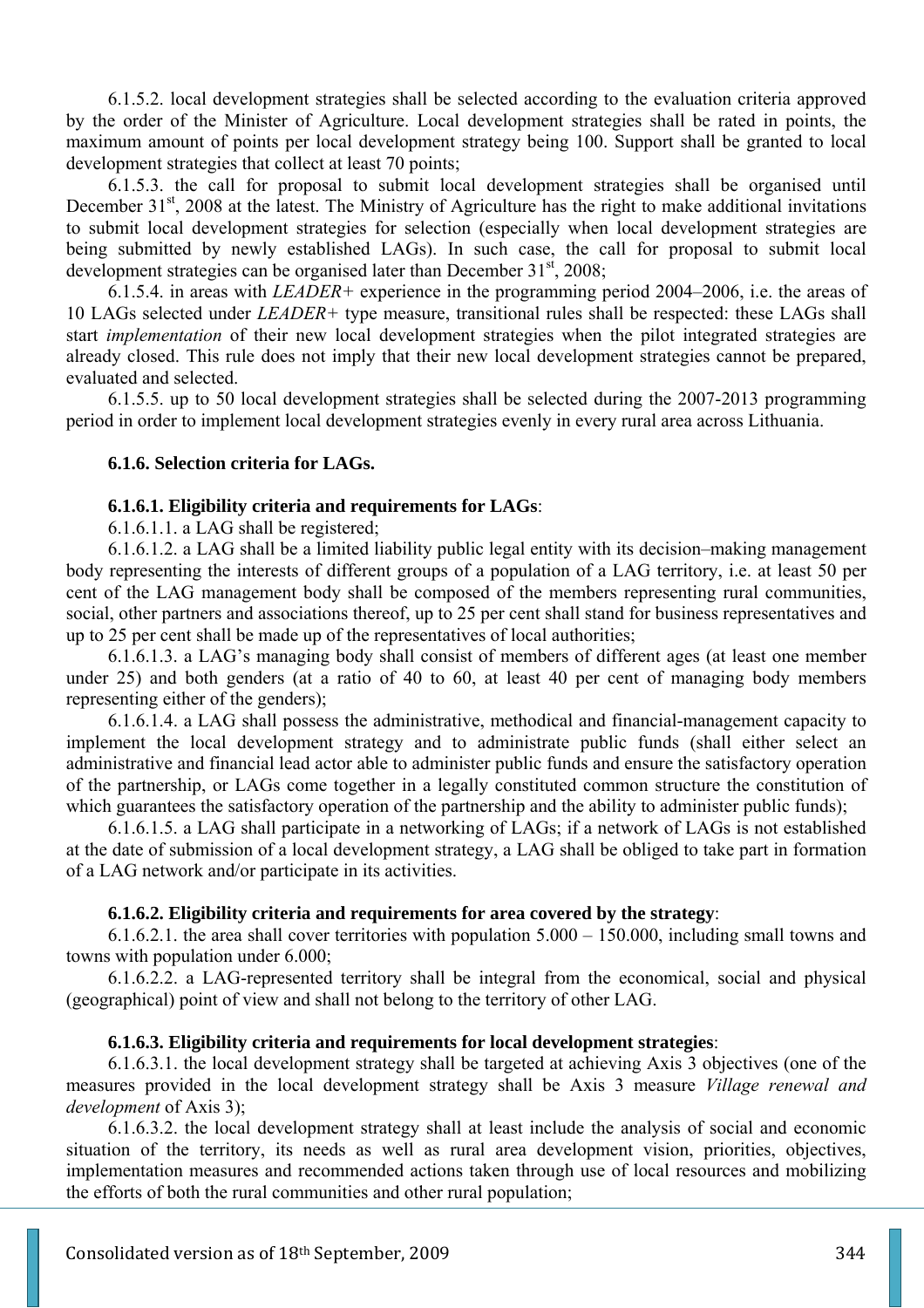6.1.6.3.3. the local development strategy shall meet the objectives and descriptions of the measures of Axis  $3^{16}$  (if applicable) and shall not prejudice the objectives of the other Axes. When the local development strategy provides for other measures that are not regulated by Council Regulation (EC) No 1698/2005 and the Rural Development Programme 2007-2013 for Lithuania, then the local development programme shall be drawn in line with the principles of the demarcation between the EAFRD and other EC funds, provided in Annex 2 of the Rural Development Programme 2007-2013 for Lithuania;

6.1.6.3.4. the local development strategy shall not conflict with and/or shall complement the existing national and/or regional strategies;

6.1.6.3.5. the local development strategy shall provide for ways to address the social, economical and environmental issues that exist in a LAG territory;

6.1.6.3.6. the preparation of the local development strategy shall involve residents, rural communities and other rural development participants of a LAG territory;

6.1.6.3.7. the local development strategy shall be approved by at least 1/2 of all rural communities within the LAG territory.

# **6.1.7. Quality criteria for local development strategies:**

6.1.7.1. The quality criteria shall at least include criteria in the following fields:

6.1.7.1.1. the quality of LAGs' partnership (criteria related to the consistency of LAG's functions with activity profile, LAG's intentions to involve less active and/or socially isolated rural residents into LAG's activities, etc.);

6.1.7.1.2. the quality of local development strategy (criteria related to particularity of SWOT analysis, local development strategies' implementation and financial plan, application of innovations in a local development strategy, etc.);

6.1.7.1.3. LAGs' intentions to cooperate (at national and international level)*.* 

**6.1.8. Funds allocated for the measure**: at least 92,69 per cent of the financial resources designated for the implementation of the *LEADER* method. The maximum amount of support per local development strategy based at least on the population in the LAG territory shall be provided in the documentation of call to submit local development strategies.

**6.1.9. Advance payments to the LAGs.** LAGs having local development strategies approved by the Ministry of Agriculture may apply for the advance payment to the Agency. Advance payments shall be made from national budget.

**6.1.10. Eligible expenditure**: as specified in the descriptions of Axis 3 measures and/or local development strategies (including publicity arrangements of the local development strategy; general costs for local project owners) the share of the financed gross expenditures shall be up to 15 percent of the total eligible expenditures (but not more than 10 percent of the total eligible expenditures may be allocated to the issues of business plan and activity description preparation and consultations on implementation issues).

### **6.1.11. Description of the measure administration model:**

6.1.11.1. A LAG performs projects selection and provides a decision on granting support to the Agency for the approval.

6.1.11.2. The administration model shall have the following stages:

6.1.11.2.1. *Stage one*: the local project applicant shall submit the local project application to the LAG by himself or with a partner(s) in the manner specified by MoA. The applicant takes responsibility for implementation, administration and supervision of local project.

6.1.11.2.2. *Stage two*: upon receipt of the local project application, the LAG shall carry out evaluation by assessing the administrative compliance of the local project (establishes if the application is properly filled-out, if all of the necessary data are provided), the priority/ benefit and quality of the local project

 $\overline{a}$ 

<sup>&</sup>lt;sup>16</sup> When a LAG envisage in its local development strategy measures from the list of Axis 3, it has to respect financial conditions of the support and may define additional conditions for the eligibility as specified within Axis 3.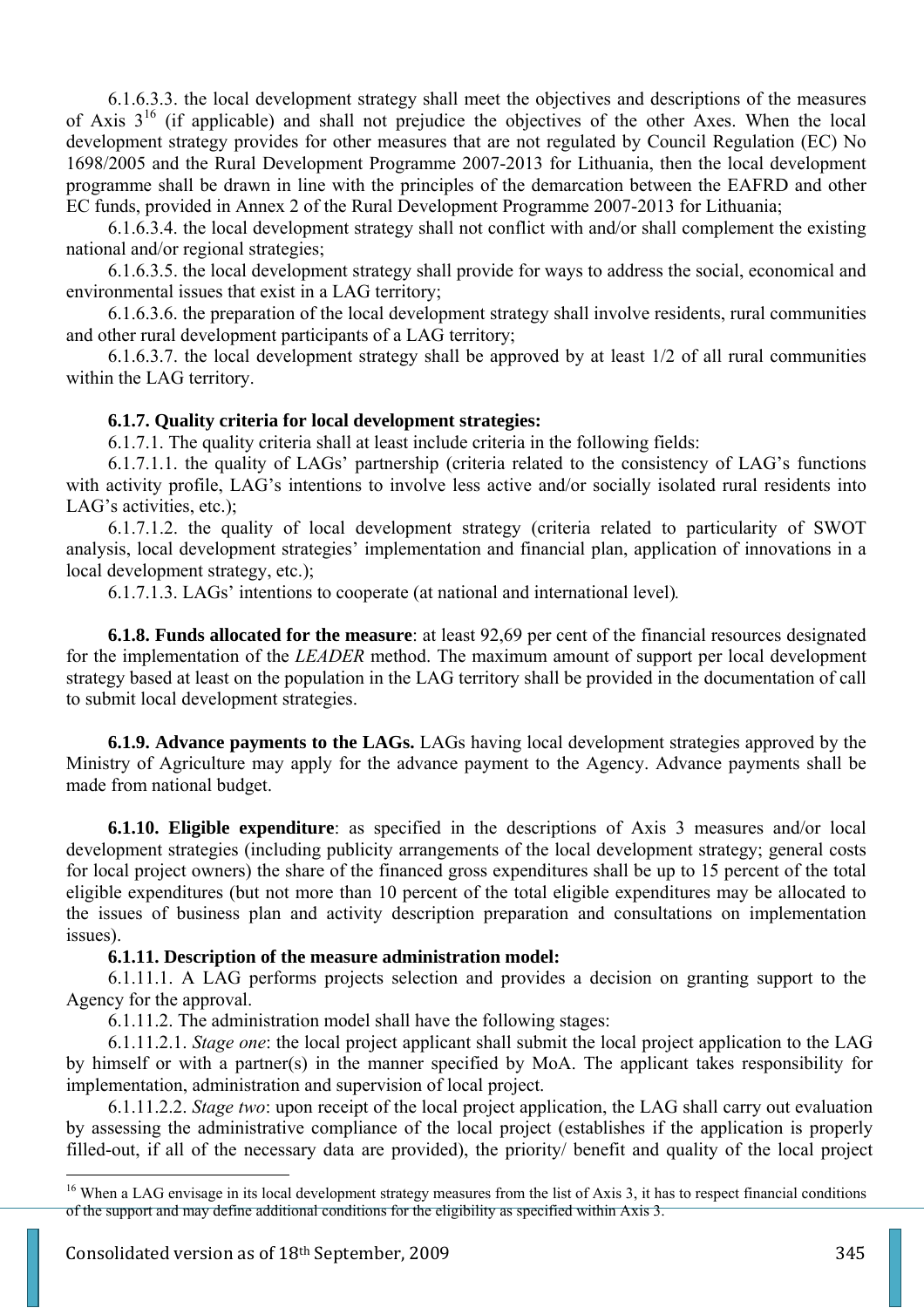(assesses which of the submitted local projects are most useful, represent the most efficient application of financial resources and are best-planned). The evaluation on eligibility for support (or part thereof) shall be made by a LAG or Agency or other public body through delegation considering the complexity of the local project.

6.1.11.2.3. *Stage three*: upon completion of the evaluation of local project and after the decision on granting support is taken by the LAG, the LAG shall draw a letter to the Agency asking to approve the decision. The letter to the Agency shall be accompanied by the reports on evaluation of the local project applications, decision on granting support taken by the management body of the LAG and other required documents.

6.1.11.2.4. *Stage four*: the Agency, after reception of the LAG's letter, considering the reports on evaluation of the local project applications, decision on granting support taken by the management body of the LAG and other required documents, takes one of the following decisions:

- approves decision of the LAG to grant/not to grant support for the implementation of local project;

- does not approve (provides motivation) decision of the LAG to grant/not to grant support for the implementation of the local project, if considering the reports on evaluation of the local project applications and decision on granting support identifies unconformities;

- assigns the LAG to re-evaluate local project;

- makes another decision.

The Agency shall notify the LAG about the decision taken.

6.1.11.2.5. *Stage five*: the LAG shall notify the local project applicant of the decision taken by the LAG and approved by the Agency.



# **The scheme of the measure administration model:**

6.1.11.2.6. The functions of the paying institution belong to the Agency and local action groups  $(LAGs)$ .

6.1.11.2.7. An advance payment to the local project owner can be made by the Agency when the local project owner is a public legal entity. Advance payments shall be made from national budget.

# **6.1.12. Maximum amount of support for local project and aid intensity:**

6.1.12.1. When a local development strategy provides for the measures that are regulated by the Rural Development Programme 2007–2013 for Lithuania, the maximum amount of support and aid intensity of support is fixed in the descriptions of Axis 3 measures, except intensity of support for projects of Axis 3 measure *Village renewal and development*.

6.1.12.2. Intensity of support for projects of Axis 3 measure *Village renewal and development* implemented under *LEADER* method: support may cover up to 90 per cent of the total eligible expenditure of the project.

6.1.12.3. When the local development strategy provides for other measures that are not regulated by the Rural Development Programme 2007–2013 for Lithuania, funding shall cover up to 70 per cent of all eligible expenditure for profit-generating local projects and up to 80 per cent for non-profit generating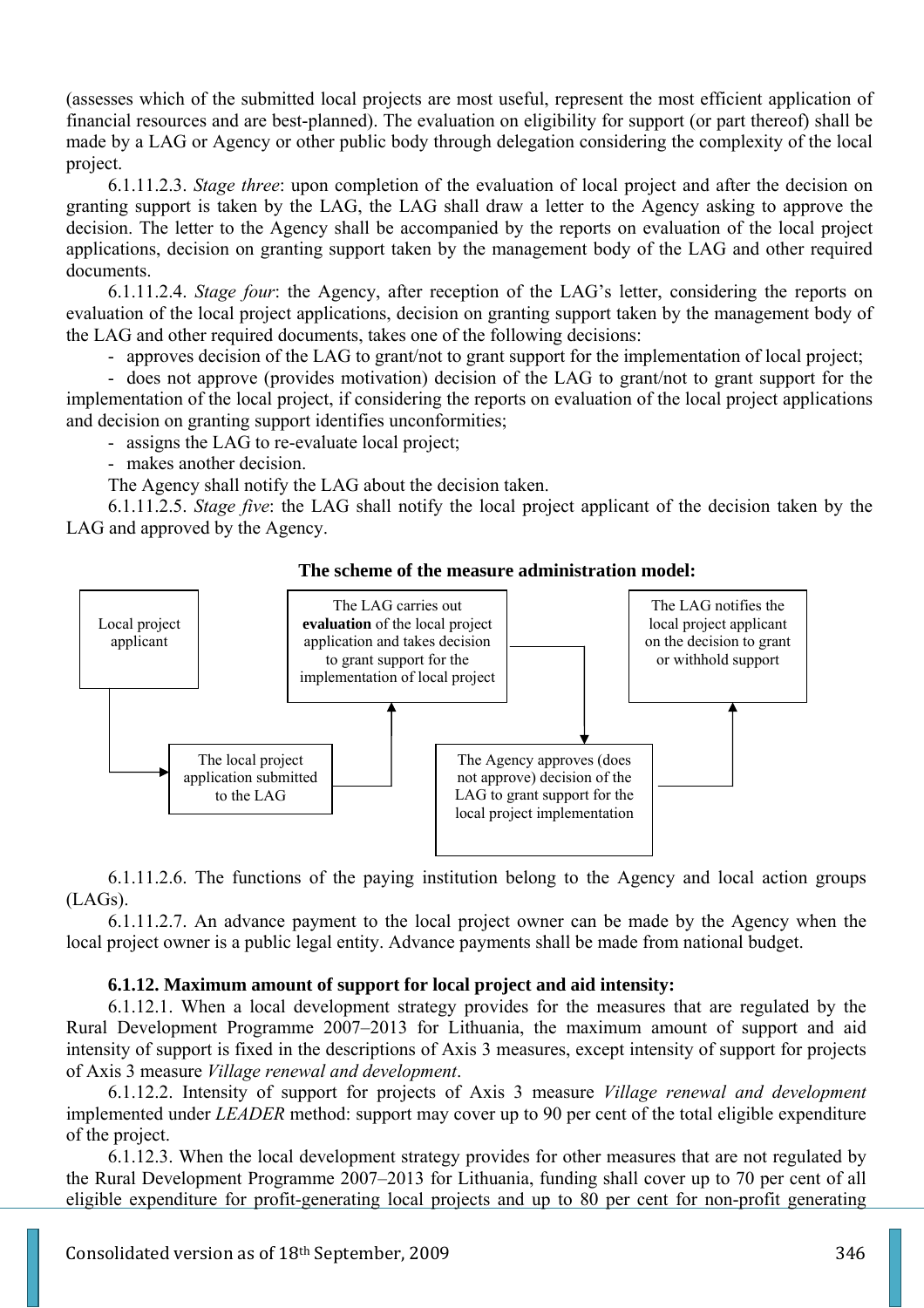local projects submitted to local action groups under the local development strategies. Co-funding is accepted as monetary funding and/or funding in-kind, for instance voluntary work. The value of unpaid voluntary work shall be determined taking into account the time spent and the hourly or daily rate (provided by the Department of Statistics under the Government of the Republic of Lithuania) of remuneration. The maximum amount of support per local project shall not exceed EUR 200 000.

# **6.1.13. Financing:**

*Funding over the period of 2007-2013, EUR million (in current prices)* 

6.1.13.1. Financing of local development strategies:

| Year                       | <b>Public support total</b> |     | <b>Community funding</b> |     | <b>National funding</b> |     |
|----------------------------|-----------------------------|-----|--------------------------|-----|-------------------------|-----|
| 2007-2013                  | <b>EUR</b>                  | pct | <b>EUR</b>               | pct | <b>EUR</b>              | pct |
| Implementation<br>of local |                             |     |                          |     |                         |     |
| development<br>strategies  | 126.973.804*                | 100 | 101.579.043              | 80  | 25.394.761              | 20  |

\*Support for running the LAGs is included.

6.1.13.2. Financing of local projects implemented under measure *Village renewal and development*  of local development strategies:

| Year                                                                           | <b>Public support total</b> |     |            | <b>Community funding</b> | <b>National funding</b> |     |
|--------------------------------------------------------------------------------|-----------------------------|-----|------------|--------------------------|-------------------------|-----|
| 2007-2013                                                                      | <b>EUR</b>                  | pct | <b>EUR</b> | pct                      | <b>EUR</b>              | pct |
| Village renewal<br>and development<br>under local<br>development<br>strategies | 74.405.005                  | 90  | 59.524.004 | 80                       | 14.881.001              | 20  |

# **6.1.14. Quantified targets for Community common indicators.**

|                                                                                                      | <b>Measure: Implementation of local development strategies</b>                    |                                                                                                                                                                                                                                                                            |  |  |  |  |
|------------------------------------------------------------------------------------------------------|-----------------------------------------------------------------------------------|----------------------------------------------------------------------------------------------------------------------------------------------------------------------------------------------------------------------------------------------------------------------------|--|--|--|--|
| <b>Type of</b><br>indicator                                                                          | <b>Indicator</b>                                                                  | Target 2013                                                                                                                                                                                                                                                                |  |  |  |  |
| The number of LAGs selected<br>Output                                                                |                                                                                   | 50                                                                                                                                                                                                                                                                         |  |  |  |  |
| Total area of LAG territories,<br>km <sup>2</sup> (breakdown by selected<br>and newly selected LAGs) |                                                                                   | 63 800 km <sup>2</sup> (27 pct selected; 73 pct newly selected)                                                                                                                                                                                                            |  |  |  |  |
| Total population of LAG<br>territories                                                               |                                                                                   | $1,217$ mill                                                                                                                                                                                                                                                               |  |  |  |  |
|                                                                                                      | The number of projects<br>financed by LAGs<br>(breakdown by Axis and<br>measures) | 759 projects<br>(Axis 3 measures:<br>Diversification into non-agricultural activities $-25$ ;<br>Support for business creation and development $-25$ ;<br>Encouragement of rural tourism activities $-165$ ;<br>Village renewal and development $-494$ ;<br>Other $-50$ ). |  |  |  |  |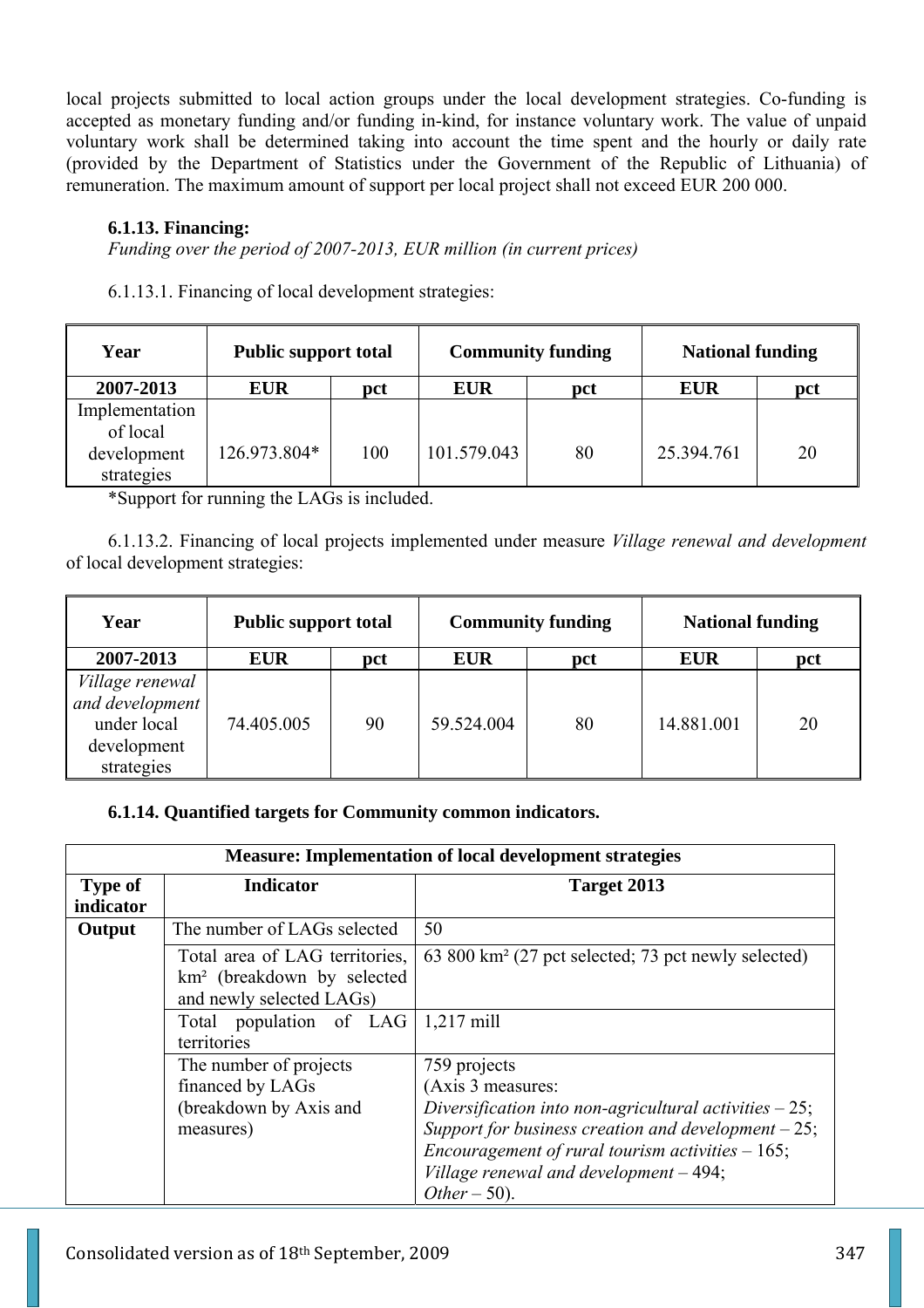|               | The number of beneficiaries      | 600 beneficiaries                                      |
|---------------|----------------------------------|--------------------------------------------------------|
|               | supported (breakdown<br>by       | (Axis 3 measures:                                      |
|               | Axes and measures)               | Diversification into non-agricultural activities $-20$ |
|               |                                  | beneficiaries;                                         |
|               |                                  | Support for business creation and development $-25$    |
|               |                                  | beneficiaries;                                         |
|               |                                  | Encouragement of rural tourism activities $-165$       |
|               |                                  | beneficiaries;                                         |
|               |                                  | Village renewal and development - 350 beneficiaries;   |
|               |                                  | <i>Other</i> – 40 beneficiaries).                      |
|               | Total investment amount for      | 82,67 mill EUR:                                        |
|               | village renewal, including:      |                                                        |
|               | - village renewal projects:      | - 57,87 mill EUR                                       |
|               | - rural heritage projects:       | - 24,80 mill EUR                                       |
|               | The number of villages (rural    | 464                                                    |
|               | areas) covered by projects       |                                                        |
|               | The<br>number<br>of<br>public    | 250                                                    |
|               | buildings reconstructed          |                                                        |
|               | The number of rural heritage     | 70                                                     |
|               | objects<br>renovated<br>and      |                                                        |
|               | conserved                        |                                                        |
|               | number<br>of<br>The<br>rural     | 80                                                     |
|               | landscape components<br>and      |                                                        |
|               | public areas renovated and       |                                                        |
|               | conserved                        |                                                        |
| <b>Result</b> | Total number of jobs created     | 2,000                                                  |
|               |                                  | For men $-50$ pct/1,000;                               |
|               |                                  | For women $-$ 50pct/1000;                              |
|               |                                  | For young people under $30 - 8$ pct/160).              |
|               | Types of activities supported    | Non-profit generating $-80$ pct;                       |
|               | under the local development      | Profit generating $-20$ pct.                           |
|               | strategies                       |                                                        |
|               | The number of rural residents    | 20                                                     |
|               | enjoying the village renewal     |                                                        |
|               | results as a percentage of total |                                                        |
|               | rural population                 |                                                        |
|               | The number of traditional        | 10                                                     |
|               | crafts' centers created          |                                                        |
| <b>Impact</b> | Economy growth                   | 4-5 pct per programming period                         |
|               | Employment rate                  | 5-7 pct per programming period                         |

| <b>Baseline indicators</b>                   |                                                |  |  |
|----------------------------------------------|------------------------------------------------|--|--|
| Development of LAGs: number of LAGs          | 10 LAGs selected; 35 pct population covered by |  |  |
| selected and share of population covered by  | selected LAGs                                  |  |  |
| selected LAGs                                |                                                |  |  |
| Economic development of the non-agricultural | (N/A)                                          |  |  |
| sector                                       |                                                |  |  |
| Employment development in the non-           | Employment rate increased 5,4 pct in 2000-2005 |  |  |
| agricultural sector                          | year                                           |  |  |
|                                              |                                                |  |  |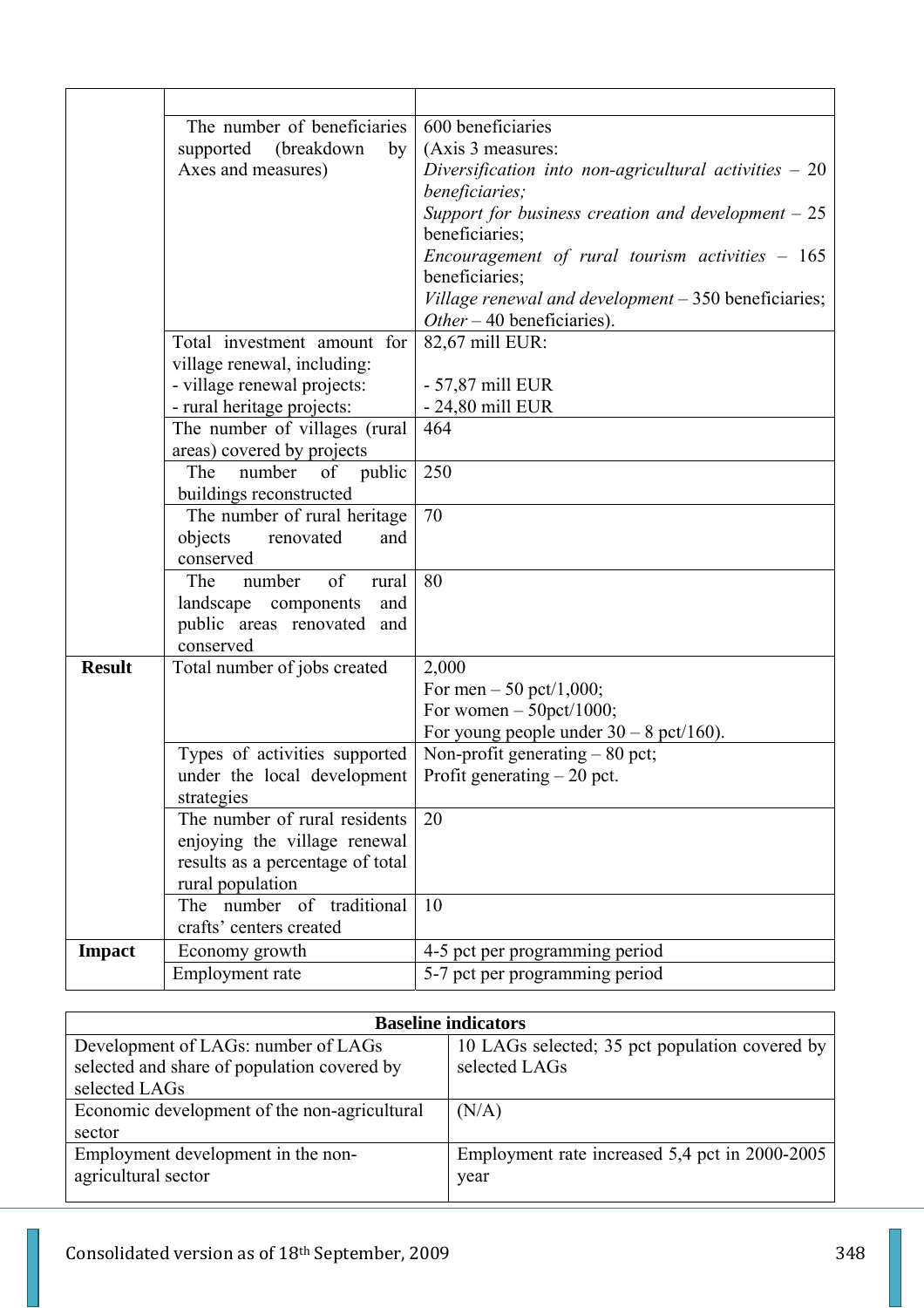#### **6.1.15. Sanctions:**

6.1.15.1. The control and supervision of the implementation of local development strategies shall be performed by the Agency. The control and supervision of local projects implemented under local development strategies shall be performed by both Agency and LAGs.

6.1.15.2. Whether any misconduct, breach or violation of the local development strategy and/or local project and/or application requirements is detected by the Agency or appears known to it, the Agency shall have a right to initiate the process of the suspension of support and/or demand the repayment of the entire amount of the support received or any part of it thereof" by the sentence "In case of any misconduct, breach or violation of legal acts or the support agreement by the beneficiary, there shall be three types of mandatory sanctions: reduction of the support, refusal to grant the support and / or the requirement to repay the support. The specific terms for the imposition of the sanctions shall be laid down in the rules implementing the measure.

6.1.16. Linkages among RDP measures, demarcation lines and criteria with other Community financial instruments:

6.1.16.1. The measure *Implementation of local development strategies* of the Axis 4 shall support the implementation of Axis 3 objectives and its measures *Diversification into non-agricultural activities, Support for business creation and development, Encouragement of rural tourism activities,* and particularly the measure *Village renewal and development*. As far as LAGs are enabled to foresee at their local development strategies other measures designed to achieve the objectives of Axis 3, the objectives of the Axis 3 shall be implemented more efficiently. Moreover, the local development strategies shall not contravene the objectives of Axis 1 and Axis 2.

6.1.16.2. Local development strategies shall meet the objectives, descriptions, demarcation lines of the measures of Axis 3 and shall not prejudice the objectives of the other Axes. If a local development strategy provides for other measures that are not regulated by Council Regulation (EC) No 1698/2005 and the Rural Development Programme 2007-2013 for Lithuania, then the local development programme shall be drawn in line with the principles of the demarcation between the EAFRD and other EU funds provided in Annex 2 of the Rural Development Programme 2007-2013 for Lithuania.

6.1.16.3. When at the same territory a LAG and a local action group for fishery areas (LAGFA) are established, a LAG and a LAGFA shall be obliged to demarcate the activities they intend to support at the level of their local development strategies. The National Paying Agency – institution responsible for the evaluation of the strategies of LAGs and LAGFAs – shall verify if demarcation lines between the strategies of a LAG and a LAGFA are clear. If a local development strategy of a LAG is approved by the MoA before a LAGFA submits its strategy for the evaluation, a LAG shall have a right to make amendments in its local development strategy in order to assure that proper demarcation lines are set.

The demarcation line between LAGFA and the LAGs will be based 1) on the type of beneficiaries (EAFRD: people involved in agricultural and non-agricultural sector excluding the fishermen communities and other stakeholders involved in fishery sector / EFF: fishermen communities and other stakeholders involved in fishery sector), and 2) on the type of eligible activities selected within the strategy (EAFRD: measures regarding the rural development / EFF: measures regarding fisheries and aquaculture). The 2 groups might run on the same territory (a territorial overlap will be allowed) but the composition, the accounting – control systems and the strategies will be different. A common administrative structure could even be used by an LAGFA and a LAG, the operating costs would then be shared proportionally between them. They would still have distinctive selection committees, separate accounting systems, and a clear delimitation between strategies.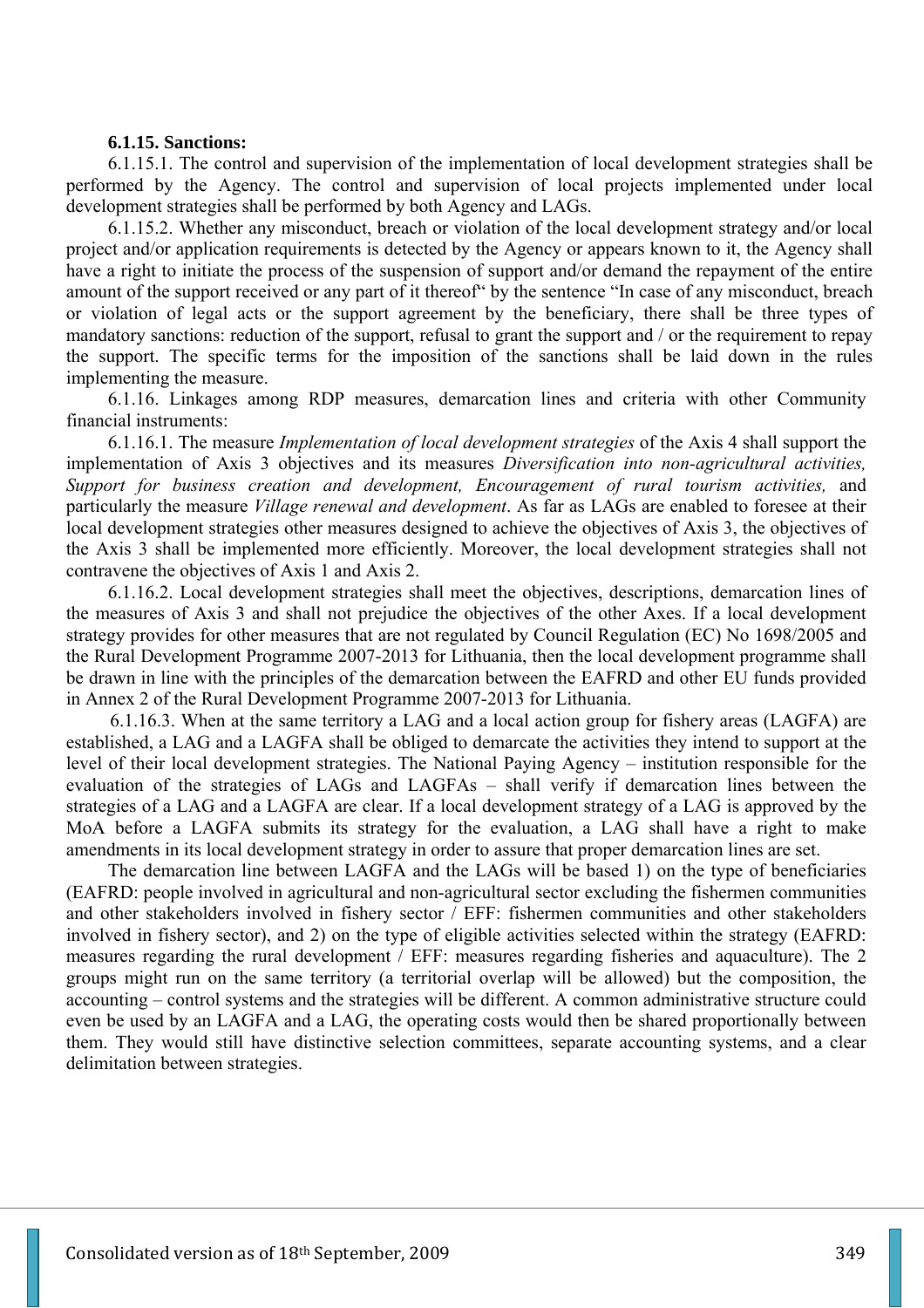# **6.2. INTER-TERRITORIAL AND TRANSNATIONAL COOPERATION.**

### **6.2.1. Code of the measure –** 421.

**6.2.2. Legal basis**: Articles 63 (b), 65 of Council Regulation (EC) No 1698/2005; Article 39, point 5.3.4.2 of Annex II of Commission Regulation (EC) No 1974/2006.

# **6.2.3. Objectives**:

6.2.3.1. **Overall objective**: to implement the *LEADER* method through encouragement of cooperation in rural development;

6.2.3.2. **Specific objective**: to promote local initiatives and partnership through cooperation and exchange of the best practices in rural development;

6.2.3.3. **Operational objective**: to support the implementation of inter-territorial and transnational cooperation projects designed to achieve the Axis 3 objectives.

**6.2.4. Beneficiaries** – LAGs having local development strategies approved by the Ministry of Agriculture.

# **6.2.5. Eligibility criteria and requirements for cooperation projects:**

6.2.5.1. The cooperation project shall be either inter-territorial or transnational:

6.2.5.1.1. an inter-territorial cooperation project is a project designed to achieve the Axis 3 objectives and prepared by at least two partners that operate on the territory of the Republic of Lithuania. At least one partner shall be a LAG, which has obtained support for the implementation of local development strategy;

6.2.5.1.2. a transnational cooperation project is a project designed to achieve the Axis 3 objectives and prepared by at least two partners that operate in the different member states of EU or in third countries. At least one partner shall be a LAG, which operates on the territory of the Republic of Lithuania and has obtained support for the implementation of local development strategy.

6.2.5.2. The cooperation project shall be aimed at the implementation of joint activity of the cooperating LAGs, the purpose of which activity is to achieve the Axis 3 objectives.

6.2.5.3. The LAG in charge of implementation of the cooperation project – the cooperation project coordinator.

**6.2.6. Administration model**: cooperation projects shall be selected by the Agency.

**6.2.7. Funds allocated for the measure**: up to 3,04 per cent of the financial resources designated for the implementation of the *LEADER* method.

**6.2.8. Advance payments to the LAGs.** LAGs having cooperation project approved by the Ministry of Agriculture may apply for an advance payment to the Agency. Advance payments shall be made from national budget.

**6.2.9. Eligible expenditure**: costs of making first contact (preparatory technical support, like travel, lodging), taking joint action (like holding exhibitions, seminars, workshops, etc.), running common organisational structures, animation activities, publicity arrangements of the project, general costs. For cooperation projects aimed at implementing Axis 3 measures' objectives, the lists of eligible expenditure are provided in the descriptions of the appropriate Axis 3 measures. For cooperation projects aimed at implementing measures envisaged in local development strategies designed to attain the Axis 3 objectives, the list of eligible expenditure is provided in the appropriate local development strategy.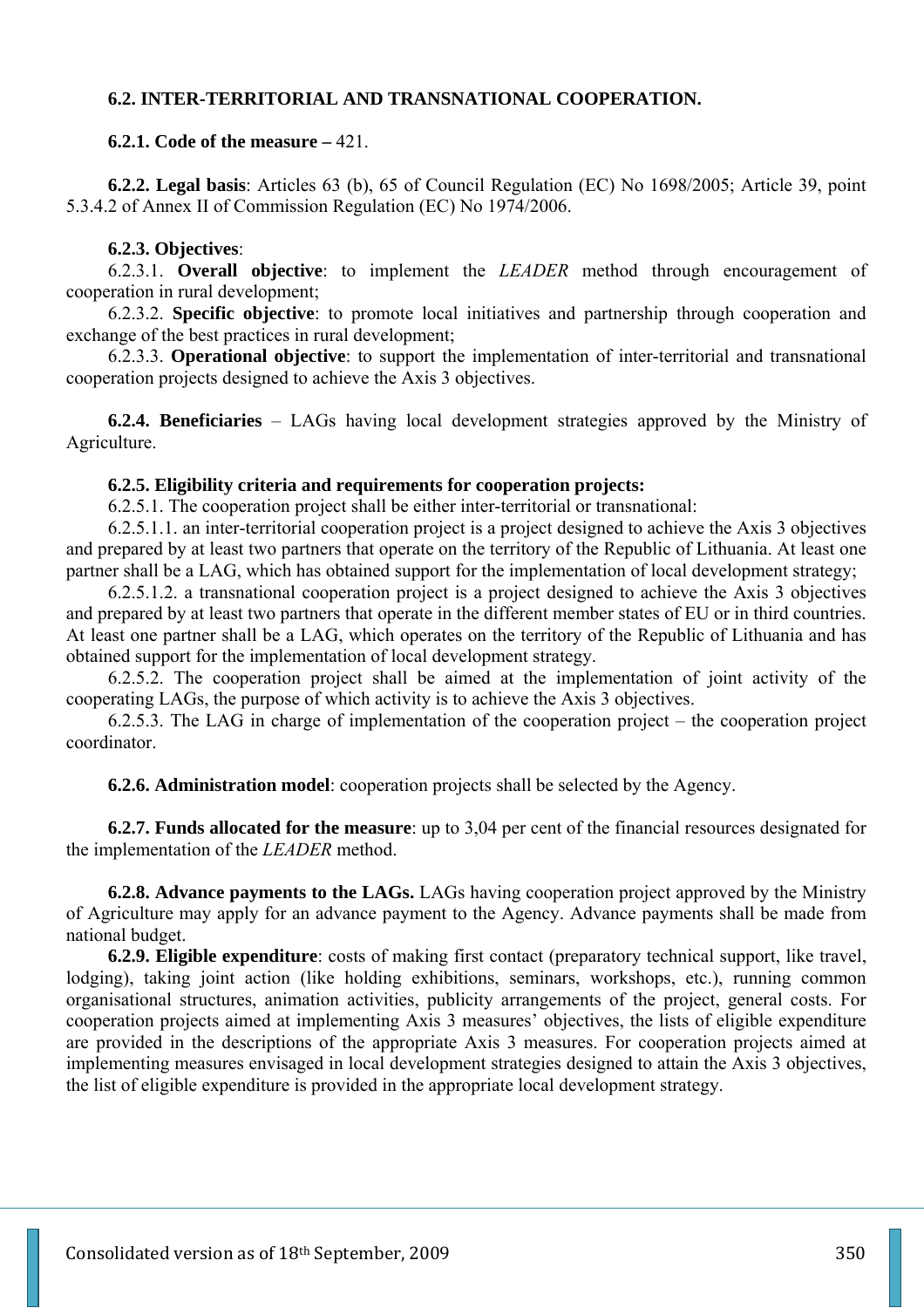# **6.2.10. Financing**:

| Year<br><b>Public support total</b>                   |            | <b>Community funding</b> |            | <b>National funding</b> |            |     |
|-------------------------------------------------------|------------|--------------------------|------------|-------------------------|------------|-----|
| 2007-2013                                             | <b>EUR</b> | pct                      | <b>EUR</b> | pct                     | <b>EUR</b> | pct |
| Inter-territorial and<br>transnational<br>cooperation | 4.170.000  | 100                      | 3.336.000  | 80                      | 0.834.000  | 20  |

*Funding over the period of 2007-2013, EUR million (in current prices)* 

# **6.2.11. Quantified targets for Community common indicators**

| <b>Measure: Inter-territorial and transnational cooperation</b>                       |                                                                                                                                                                          |                                                                                                                      |  |  |  |
|---------------------------------------------------------------------------------------|--------------------------------------------------------------------------------------------------------------------------------------------------------------------------|----------------------------------------------------------------------------------------------------------------------|--|--|--|
| <b>Type of</b><br>indicator                                                           | <b>Indicator</b>                                                                                                                                                         | Target 2013                                                                                                          |  |  |  |
| Output                                                                                | The number of cooperation<br>projects supported (breakdown<br>by the type of cooperation)<br>The number of LAGs<br>cooperating (breakdown by the<br>type of cooperation) | 70<br>$inter-territorial - 55$ ;<br>transnational $-15$ )<br>45<br>$inter-territical - 30;$<br>transnational $-15$ ) |  |  |  |
| The total number of jobs<br>created (breakdown by age and<br><b>Result</b><br>gender) |                                                                                                                                                                          | 210<br>For men $-50$ pct/105;<br>For women $-50$ pct/105;<br>For young people under $30 - 10$ pct/21 jobs.           |  |  |  |
| <b>Impact</b>                                                                         | Employment rate                                                                                                                                                          | 5-7 pct per programming period                                                                                       |  |  |  |

|                                               | <b>Baseline indicators</b>                     |
|-----------------------------------------------|------------------------------------------------|
| Development of LAGs: number of LAGs           | 10 LAGs selected; 35 pct population covered by |
| selected; share of population covered by      | selected LAGs; cooperation projects were not   |
| selected LAGs; number of cooperation projects | supported                                      |
| supported                                     |                                                |
| Economic development of the non-agricultural  | N/A                                            |
| sector                                        |                                                |
| Employment development in the non-            | Employment rate increased 5,4 pct in 2000-2005 |
| agricultural sector                           | year                                           |

# **6.2.12. Sanctions:**

Whether any misconduct, breach or violation of the cooperation project and/or application requirements is detected by the Agency or appears known to it, the Agency shall have a right to initiate the process of the suspension of support and/or demand the repayment of the entire amount of the support received or any part of it thereof.

6.2.13. Linkages among RDP measures, demarcation lines and criteria with other Community financial instruments:

6.2.13.1. The measure *Inter-territorial and transnational cooperation* of the Axis 4 shall support the implementation of Axis 3 objectives and its measures *Diversification into non-agricultural activities,*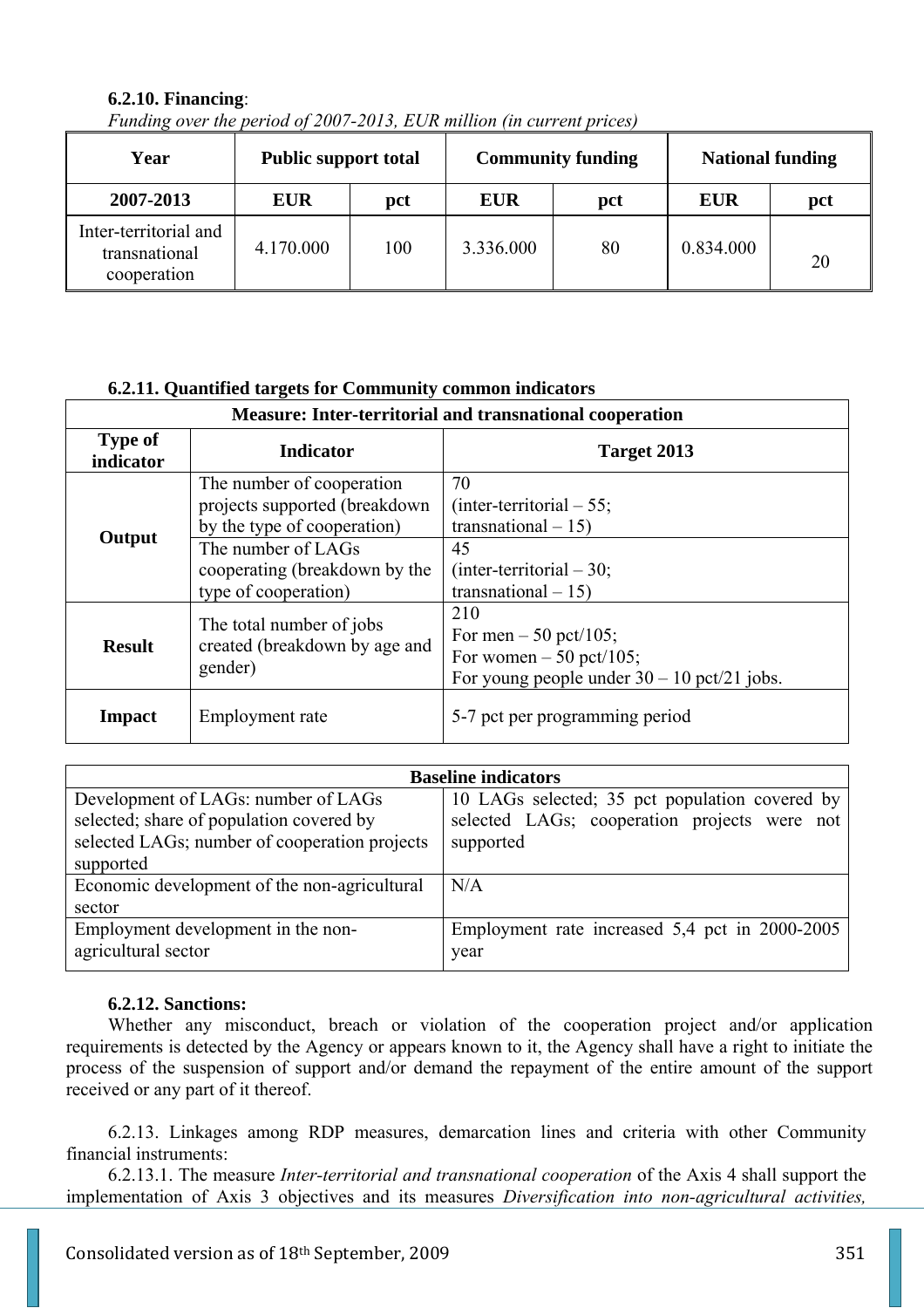*Support for business creation and development, Encouragement of rural tourism activities, Village renewal and development*. As far as LAGs are enabled to implement inter-territorial and international cooperation projects designed to achieve the objectives of Axis 3, the objectives of the Axis 3 shall be reached more efficiently. Moreover, the cooperation projects shall not contravene the objectives of Axis 1 and Axis 2.

When at the same territory a LAG and a LAGFA are established, a LAG and a LAGFA shall be obliged to demarcate the activities they intend to support at the level of their local development strategies.

# **6.3. SUPPORT FOR RUNNING THE LAG, ACQUIRING OF SKILLS AND ANIMATING THE TERRITORY**

# **6.3.1. Code of the measure** – 431.

**6.3.2. Legal basis**: Articles 59, 63 (c) of Council Regulation (EC) No 1698/2005; Article 38, point 5.3.4.3 of Annex II of Commission Regulation (EC) No 1974/2006.

# **6.3.3. Objectives**:

# 6.3.3.1. **Overall objectives:**

6.3.3.1.1. to rally inhabitants of rural areas and raise their abilities to work together;

6.3.3.1.2. to prepare integrated local development strategies and organise their implementation under new methods and approaches through targeted application of local resources and public assistance;

6.3.3.1.3. to ensure efficient activity of LAGs in implementing the *LEADER* method, acquiring skills and applying them in an active manner.

# **6.3.3.2 Specific objectives**:

6.3.3.2.1. to support running the LAGs;

6.3.3.2.2. to support the development/improvement of local development strategies;

6.3.3.2.3. to support the capacity building of LAGs and rural inhabitants.

### **6.3.4. Activities supported**:

6.3.4.1. support for the running LAGs (hereinafter referred to as "Activity 1");

6.3.4.2. technical assistance for rural studies, preparation and/or improvement of local development strategies, training of persons involved in the *preparation* or *improvement* of local development strategies (hereinafter referred to as "Activity 2");

6.3.4.3. support for the training and advisory services of persons *involved in the implementation* of local development strategies (hereinafter referred to as "Activity 3");

6.3.4.4. support for the animation of the potential project owners in the LAG's territory (hereinafter referred to as "Activity 4").

**6.3.5. Beneficiaries**: LAGs having local development strategies approved by the Ministry of Agriculture (the requirement to have a local development strategy approved by the Ministry of Agriculture shall not be applied to applications for support under Activity 2 ).

### **6.3.6. Funds allocated for the measure:**

6.3.6.1. Activity 1 – up to 20 per cent of the total public expenditure designated for the implementation of the local development strategies;

6.3.6.2. Activities 2-4 – up to 4,27 per cent of the total public expenditure designated for the implementation of the *LEADER* method.

**6.3.7. Advance payments to the beneficiaries.** Beneficiaries having project under Activities 2–4 approved by the Ministry of Agriculture may apply for an advance payment to the Agency. Advance payments shall be made from national budget.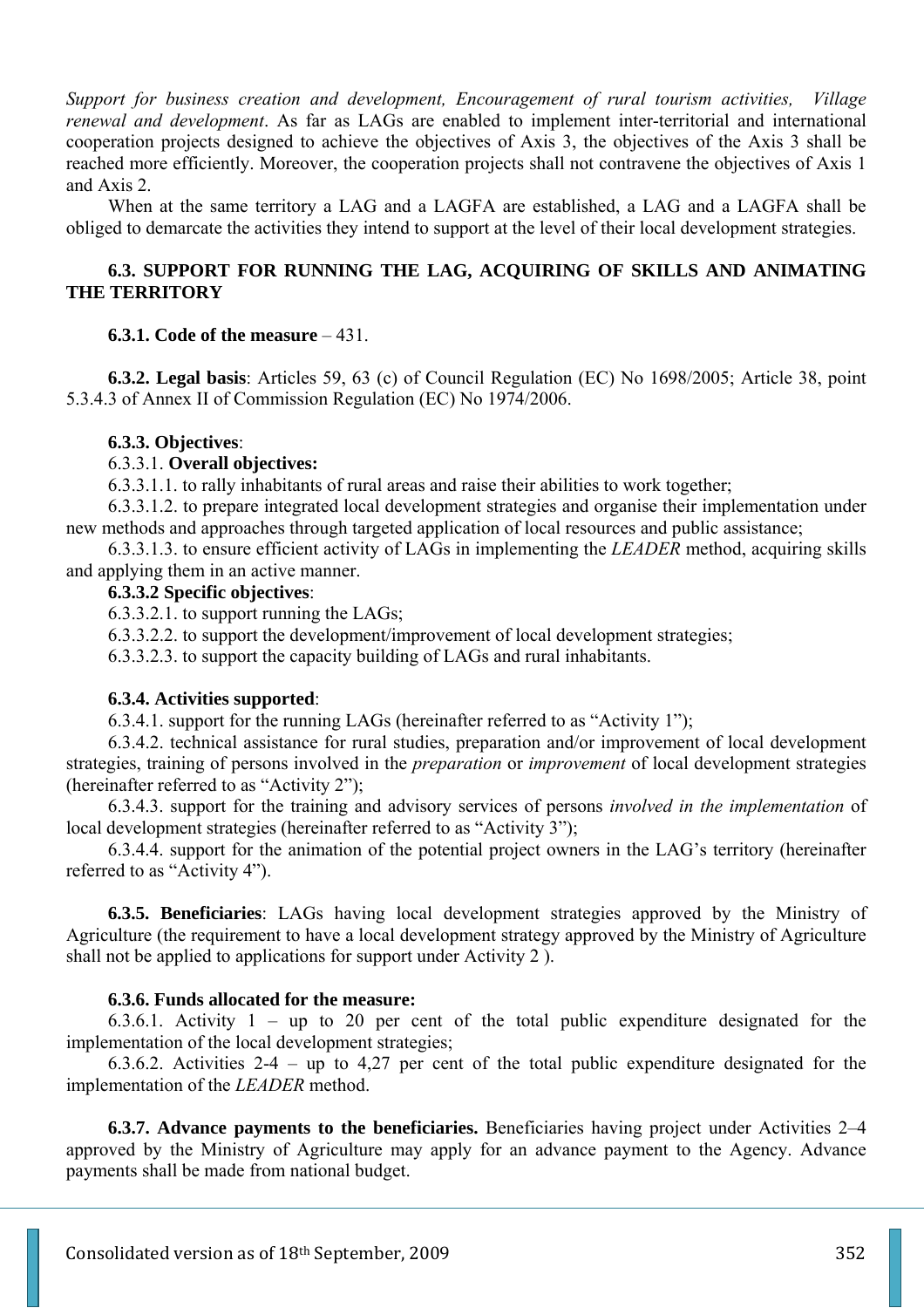### **6.3.8. Eligible expenditure**:

6.3.8.1. Activity 1 – remuneration to the administrator(s) of local development strategies and/or the financial manager, the costs of upkeep of premises, acquisition of facilities, stationery, costs of participation in the LAGs' network, other national and European Networks and other administrative costs needed for the efficient administration of the local development strategy.

6.3.8.2. Activity 2 – costs of conducting rural studies, preparing and/or improving local development strategies, training persons involved in the *preparation* or *improvement* of local development strategies, general costs, publicity arrangements of the project;

6.3.8.3. Activity 3 – costs of training, consultations for persons, *involved in the implementation* of local development strategies, general costs, publicity arrangements of the project;

6.3.8.4. Activity 4 – costs of animating the potential project owners in the LAGs' territories, general costs, publicity arrangements of the project.

### **6.3.9. Aid intensities**:

6.3.9.1. Activity 1 – support shall cover up to 100 per cent of the total eligible expenditure. The maximum amount of support shall not exceed 20 per cent of the total public expenditure designated for the implementation of the local development strategy.

6.3.9.2. Activity 2 – support shall cover up to 100 per cent of the total eligible expenditure of the project. The maximum amount of support per project shall be up to EUR 20 000.

6.3.9.3. Activity 3 – support shall cover up to 100 per cent of the total eligible expenditure of the project. The maximum amount of support per project shall be up to EUR 100 000.

6.3.9.4. Activity 4 – support shall cover up to 100 per cent of the total eligible expenditure of the project. The maximum amount of support per project shall be up to EUR 100 000.

| Year                |            | <b>Public support total</b> | <b>Community funding</b> |     | <b>National funding</b> |     |
|---------------------|------------|-----------------------------|--------------------------|-----|-------------------------|-----|
| 2007-2013           | <b>EUR</b> | pct                         | <b>EUR</b>               | pct | <b>EUR</b>              | pct |
| Support for         |            |                             |                          |     |                         |     |
| running the LAGs    | 25.394.761 | 100                         | 20.315.809               | 80  | 5.078.952               | 20  |
| Support for         |            |                             |                          |     |                         |     |
| acquiring of skills |            |                             |                          |     |                         |     |
| and animating the   | 5.850.000  | 100                         | 4.680.000                | 80  | 1.170.000               | 20  |
| potential project   |            |                             |                          |     |                         |     |
| owners in the       |            |                             |                          |     |                         |     |
| LAGs territories    |            |                             |                          |     |                         |     |

### **6.3.10. Financing**:

*Funding over the period of 2007-2013, EUR million (in current prices):* 

### **6.3.11. Quantified targets for Community common indicators**.

| Measure: Support for running the LAG, acquiring of skills and animating the territory |                                                                                                                         |                                                                                                                                                                     |  |  |
|---------------------------------------------------------------------------------------|-------------------------------------------------------------------------------------------------------------------------|---------------------------------------------------------------------------------------------------------------------------------------------------------------------|--|--|
| <b>Type of</b><br>indicator                                                           | <b>Indicator</b>                                                                                                        | Target 2013                                                                                                                                                         |  |  |
| Output                                                                                | The number of activities<br>supported (breakdown by<br>activities of skills acquisition and<br>activities of animation) | Activity $1 - 50$ supported LAGs;<br>Activity $2 - 19$ LAGs preparing strategies; 50<br>LAGs improving strategies;<br>Activity 3 and $4 - 40$ projects implemented. |  |  |
| <b>Result</b>                                                                         | The number of successful<br>graduates from training courses                                                             | 1000 persons                                                                                                                                                        |  |  |
| <b>Impact</b>                                                                         | Employment rate                                                                                                         | 5-7 pct per programming period                                                                                                                                      |  |  |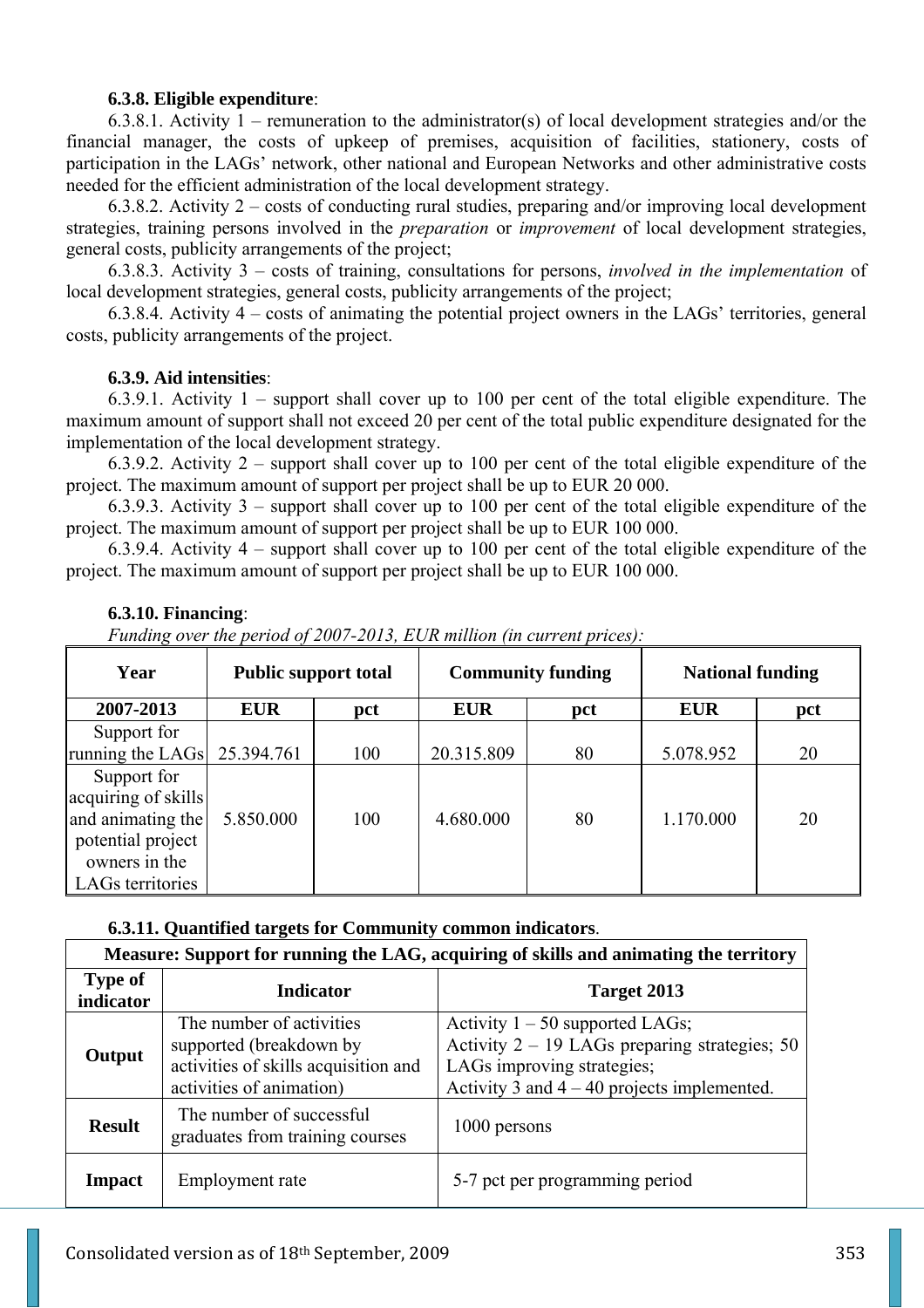| <b>Baseline indicators</b>               |                                             |  |  |  |
|------------------------------------------|---------------------------------------------|--|--|--|
| Development of LAGs: number of LAGs      | 10 LAGs selected; 35 pct population covered |  |  |  |
| selected; share of population covered by | by selected LAGs;                           |  |  |  |
| selected LAGs;                           |                                             |  |  |  |
| Employment development in the non-       | Employment rate increased 5,4 pct in 2000-  |  |  |  |
| agricultural sector                      | $2005$ year                                 |  |  |  |
|                                          |                                             |  |  |  |

### **6.3.12. Sanctions:**

Whether any misconduct, breach or violation of the project and/or application requirements is detected by the Agency or appears known to it, the Agency shall have a right to initiate the process of the suspension of support and/or demand the repayment of the entire amount of the support received or any part of it thereof.

### **6.3.13. Linkages among RDP measures, demarcation lines and criteria with other Community financial instruments:**

6.3.13.1. Measure *Support for running the LAG, acquiring of skills and animating the territory* of Axis 4 shall enhance the attainment of Axis 1 and Axis 3 objectives. The measure is related to the measures *Vocational training and information actions* and *Use of advisory services* of Axis 1.

6.3.13.2. EAFRD shall support activities related to technical assistance for rural studies, preparation and/or improvement of local development strategies, training of persons involved in the *preparation* or *improvement* of local development strategies; support for the training and advisory services of persons *involved in the implementation* of local development strategies; support for the animation of the potential project owners in the LAG's territory.

6.3.13.3. European Social Fund (ESF) shall support:

6.3.13.3.1. implementation of strategic planning in local municipalities and for implementation of operations management systems in ministries, other public institutions and agencies or public management areas; elaboration of territorial plans (all general plans and detailed plans ordered by municipal administration) as well as preparation of regional and municipal development plans or programmes;

6.3.13.3.2. training and information of participants of rural development who implement or intend to implement EAFRD Axis 3 measures, except LAGs having local development strategies approved by the Ministry of Agriculture.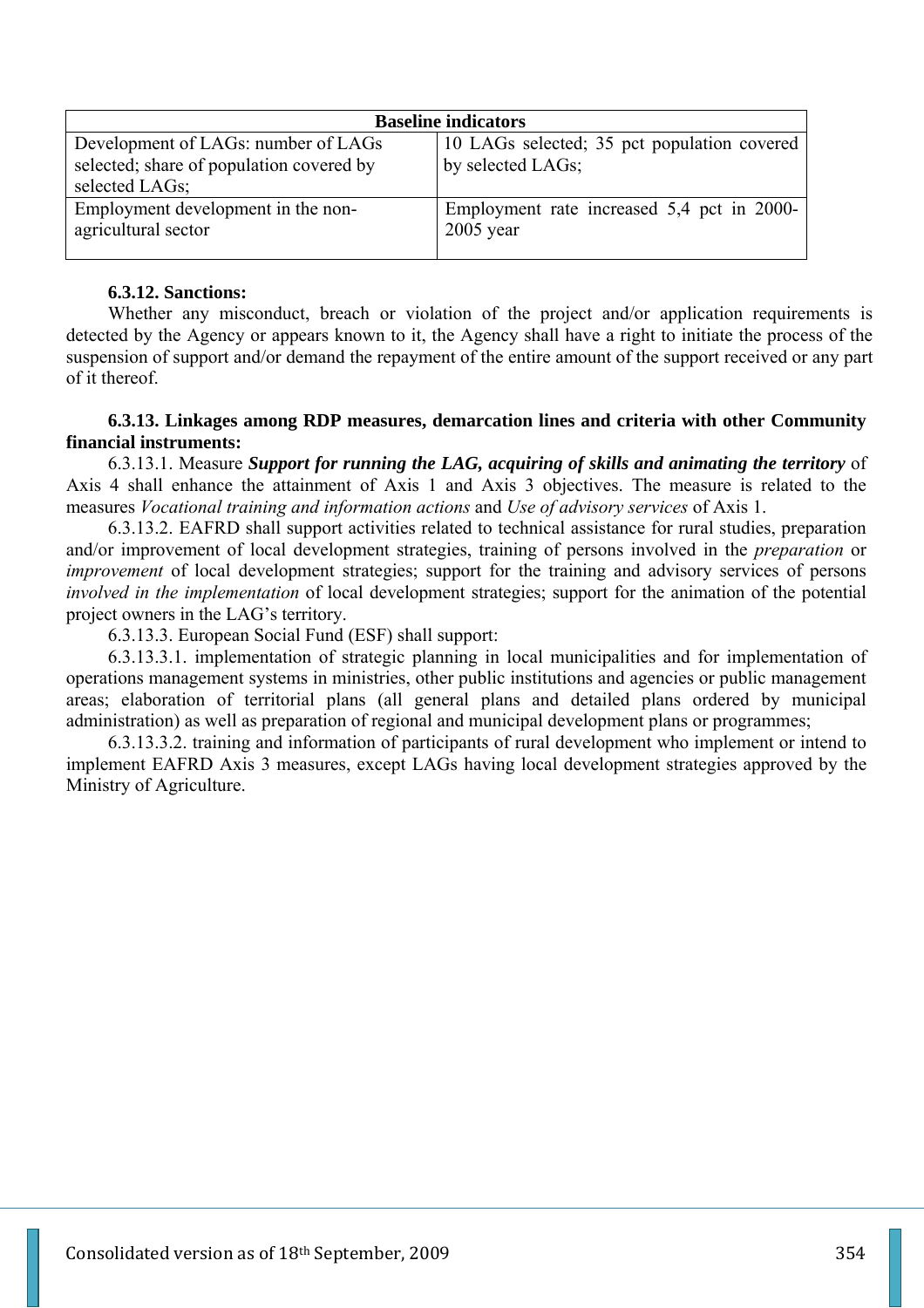### **TECHNICAL ASSISTANCE**

Code of the measure – 511.

### **1. LEGAL BASIS**

Article 66 of Council Regulation (EC) No 1698/2005. Article 40 and point 16 of Annex II of Commission Regulation (EC) No 1974/2006. Articles 12 and 13 of Chapter IV of Commission Regulations (EC) No. 1320/2006

### **2. RATIONALE FOR INTERVENTION**

The purpose of technical assistance is to improve, extend, promote and maximize the impact of the Rural Development Programme (Programme) in Lithuania, to improve the privity of inhabitants on opportunities that the Programme gives and its mandatory requirements for the Community support. This measure is designed to warrant the appropriate abilities to administrate and manage the resources available and to implement the objectives foreseen in the Strategy on Publicity of the Programme, i. e. to issue information on support, to organise media campaigns and ensure transparency of administrative activities related to the support of Lithuania and the EU, to create a clear picture of support throughout the Member States. Moreover, this programme will contribute to ensuring close cooperation among the European Commission and competent national authorities, social and economic partners. Such cooperation will guarantee accessibility of the Programme measures to the public as well as a certain level of supervision over implementation of these measures and effect on agriculture.

Technical assistance funds shall be used to establish the Lithuanian Rural Network (LRN) and to finance its activities in Lithuania as well.

### **3. DESCRIPTION OF THE MEASURE**

The purpose of this measure is to support activities needed for the improvement of the implementation, management, efficiency and publication of the Programme.

#### **4. OBJECTIVES**

4.1. **Overall objective –** to ensure efficient implementation of the Programme.

#### 4.2. **Specific objectives:**

4.2.1. to ensure proper preparation, management, supervision, control and evaluation of the programme;

4.2.2. to support activities that guarantee the transparency of the Programme support and improve the privity of public on EU support;

4.2.3. via the LRN to support cooperation, exchange of good practices and information and dissemination thereof among the parties involved in rural development.

#### **5. SCOPE AND ACTIONS**

#### **5.1. Activity 1**

#### **"Support for the preparation, management, monitoring and control of the programme".**

Support under this activity shall be provided with the view to co-financing of actions related to Programme preparation, management, monitoring, control and evaluation performed by management and payment institutions.

5.1.1. Implementation of Activity 1 seeks to attain the following objectives:

5.1.1.1. to ensure appropriate financing of the delegated management activities;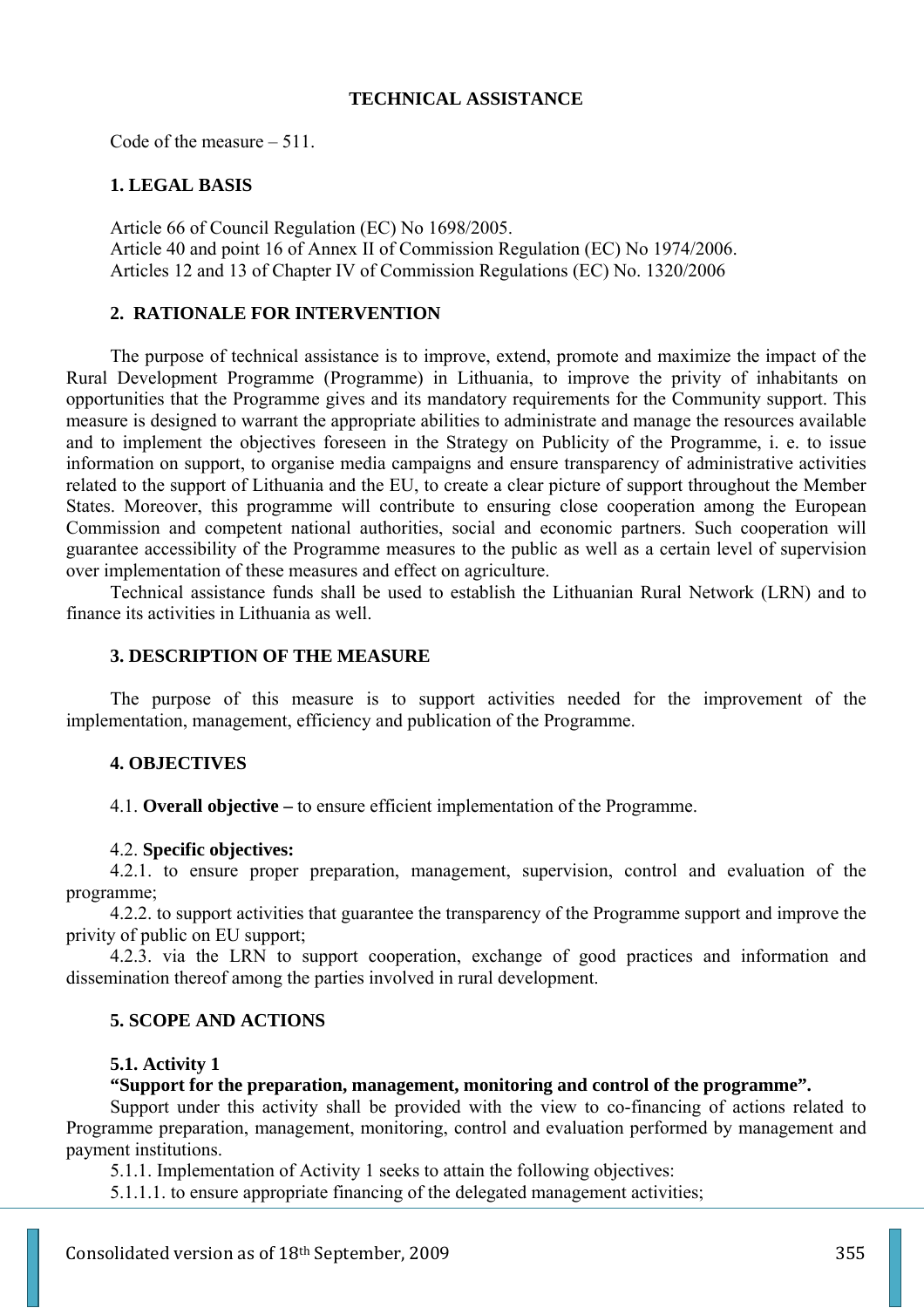5.1.1.2. to ensure appropriate auditing of the programme;

5.1.1.3. to ensure appropriate preparation of the programme, efficient implementation and evaluation thereof, and certification of expenditures well;

5.1.1.4. to ensure functioning of the computerized information system of management, monitoring and assessment.

5.1.2. Potential supported activities under Activity 1:

5.1.2.1. activities related to preparation to implement Programme, its management, evaluation and selection of projects, monitoring, control and evaluation of Programme and projects (performance of studies, researches that ensure effective preparation of Programme; preparation of yearly reports on the progress achieved; organizing of seminars, conferences and training events; hiring of civil servants and other employees, hired for the work bound to the implementation of the Programme as well as administrative expenses; participation in international seminars and conferences and other events related to the Programme when the target groups are beneficiaries and other institutions or their representatives directly linked with implementation and administration of the Programme).

5.1.2.2. organizational activities of the Monitoring Committee of the Programme and other activities of sub-committees, project selection committees and working groups related to preparation to implement and implementation of Programme (this can involve expenditure on experts and members of other committees including third country participants, when their participation is important for the absorption of support);

5.1.2.3. hiring of experts for the assessment of projects and organization of selection of such projects;

5.1.2.4. purchase, installation, maintenance and up keeping of information and computer systems, related to the administration of measures under the Programme;

5.1.2.5. organizing of audit activities and checks on spot;

5.1.2.6. other devises and services needed for the proper preparation to implement the Programme, and other Programme management, monitoring and control activities.

5.1.2.7. ex-post evaluation, audit, assessment of the 2004–2006 programming period and other tasks necessary for the drawing up of final reports.

# **5.2. Activity 2**

## **"Information and publicity campaigns".**

Information and publicity campaigns seek to ensure the awareness among potential applicants and beneficiaries, target groups of projects implemented under the Programme and public at large, administrators of Programme at all levels as to what are the operational mechanisms of the Programme. The Strategy on Publicity of the Programme, prepared to this end, defines the goals of information and assessment as well as objectives and principles.

5.2.1. Implementation of Activity 2 seeks to attain the following objectives:

5.2.1.1. to ensure appropriate presentation and publicity of the information;

5.2.1.2. to ensure appropriate preparation of publicity strategy and effective implementation of the strategy;

5.2.1.3. to ensure accessibility of information;

5.2.1.4. to increase awareness on the Programme and its results nationally;

5.2.1.5. to seek for the public approval to the Programme.

5.2.2. Potential supported activities under Activity 2:

5.2.2.1. implementation of projects that seek to promote awareness among public at large on the objectives of the Programme and its achievements at the national level (implementation of such projects will ensure effective dissemination of information to potential applicants and beneficiaries on the preparation of projects supported under the Programme, on the mechanics of implementation of such projects and results attained; such projects will disseminate information on the Programme and its implementation to public at large, media, public government institutions, will built favorable opinion of the public regarding Programme implementation, support for agriculture and rural development and its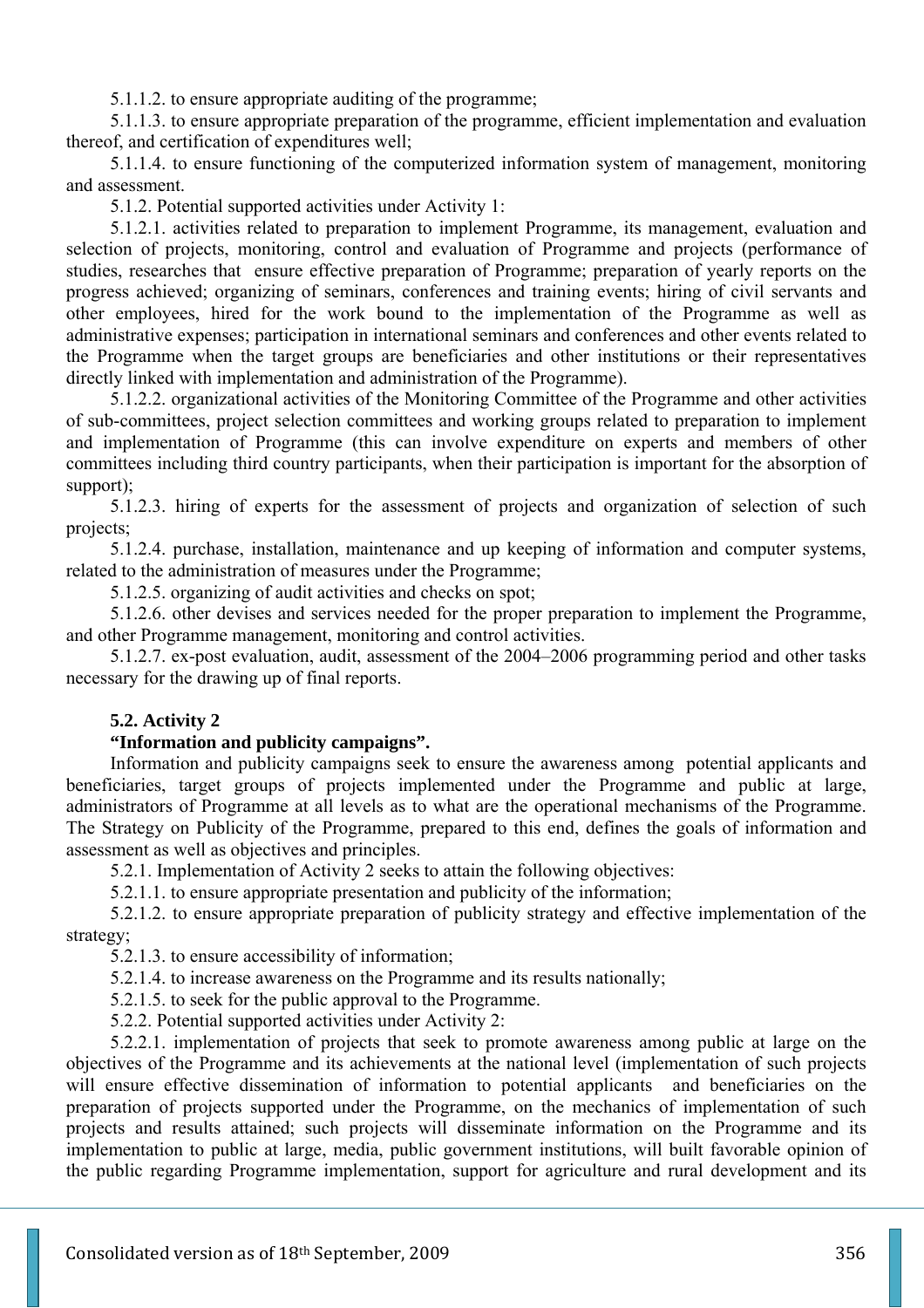benefits; moreover, such projects will condition favorable attitude and positive opinion on EU rural development policy and inform about active participation of Lithuania on it);

5.2.2.2. seminars and other information campaigns, which are targeted at raising of awareness on preparedness to implement the Programme, the Programme implementation process and results throughout the country, provision of information on the Programme and possibilities to use support for rural development provided by the European Agricultural Fund for Rural Development;

5.2.2.3. implementation of projects aimed at providing clear consultations and information on the administration of the Programme as well as on strategic and competent management of resources, and projects which will focus on the improvement of assessment skills, on promotion to improve evaluation skills when the target groups are not representatives of beneficiaries or the representatives directly linked with institutions that implement and administrate the Programme.

5.2.2.4. organization of assessment of the Programme at all phases and levels; performance of studies and researches that aim at improvement of current and future EARDF support areas for rural development and that concentrate focus on these areas (eligible studies and researches are the ones that provide benefit which meets the needs of beneficiaries and results are publicized and available for Programme administrators of all levels, Programme projects' target groups and the public).

5.2.2. Systemic actions of the Programme information and publicity campaigns will increase chances to more effectively use the resources of the support and will support the growth of competitiveness in the sectors of agri-food and forestry, will create preconditions for the improvement of economic activities in rural areas, will provide sustainability of the existing natural, human and other values and will contribute to bridging the gap between towns and rural areas as well as other regions.

### **6. BENEFICIARIES**

6.1. Management authority.

6.2. Paying institution.

### **7. ELIGIBLE EXPENDITURE**

Eligible expenditure comprises all the expenses necessary for the achievement of overall and specific objectives. The detailed list of eligible expenditure shall be provided in the implementation rules of this measure.

#### **8. AID INTENSITY**

Support shall cover up to 100 per cent of the total amount of the eligible expenditure.

### **9. NATIONAL RURAL NETWORK (Lithuanian Rural Network)**

**Title of the Technical assistance activity - Lithuanian Rural Network (LRN)** 

### **9.1. LEGAL BASIS**

Articles 66, 68 of Council Regulation (EC) No 1698 /2005. Article 41 and point 16 of Annex II of the Commission Regulation (EC) No 1974/2006.

### **9.2. DESCRIPTION OF THE MEASURE**

The establishment of the Lithuanian rural network (LRN) shall be aimed at cohesive rural and agricultural development. The LRN will unify organisations and institutions contributing to rural development. The LRN's functions relate to the establishment and analysis of good transferable practice, the issuing of information on such practice, network management, the organising of exchange of experience at national and international level, the holding of training programmes for local action groups.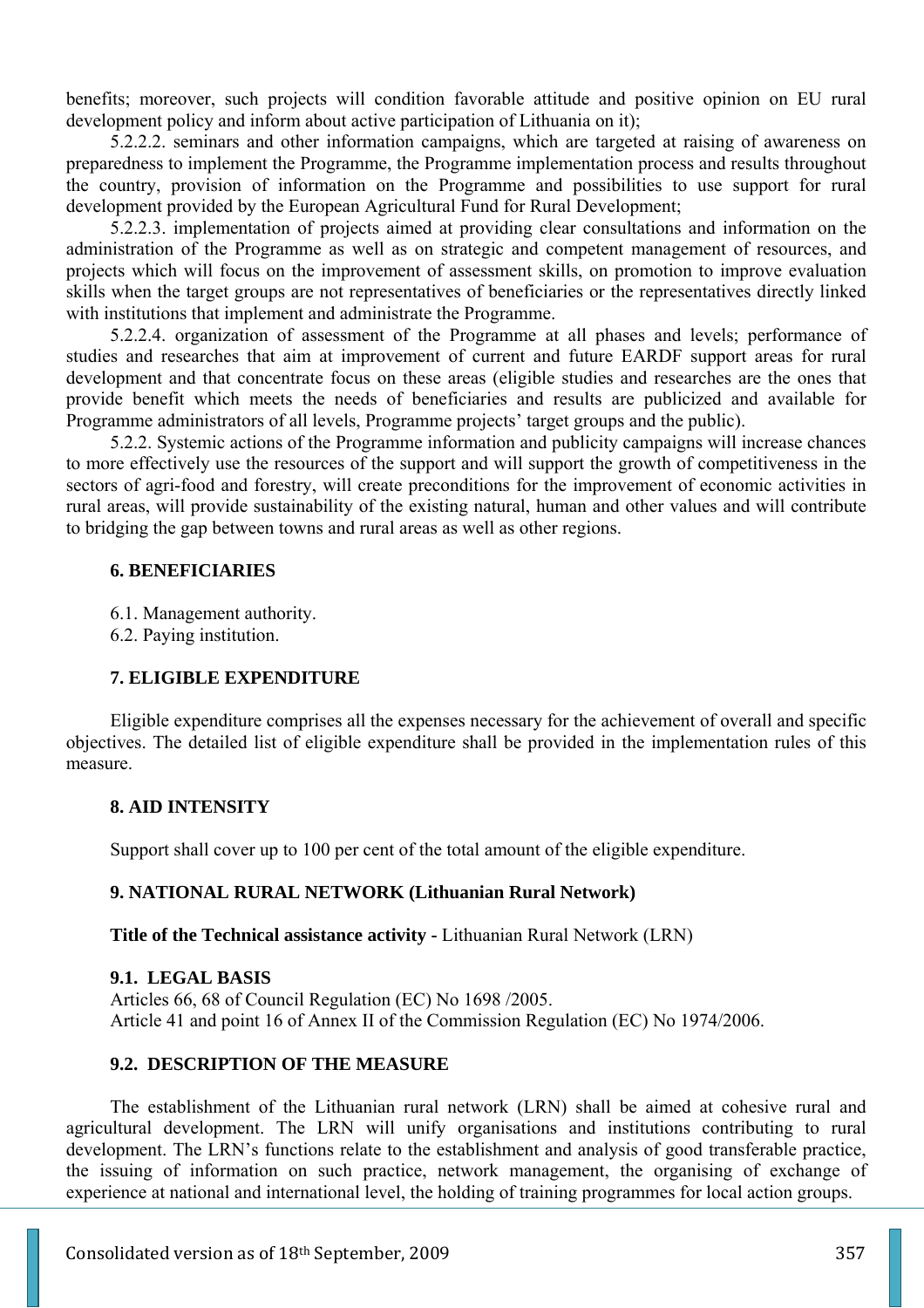## **9.3. FINANCING**

#### 9.3.1. **Financing the network**

| Measure/Axis                                         | Public      | Private     | <b>Total Cost</b> |
|------------------------------------------------------|-------------|-------------|-------------------|
|                                                      | expenditure | expenditure |                   |
| 511. Technical Assistance                            | 92.979.200  |             | 92.979.200        |
| - of which amount for the national<br>rural network: | 9.297.920   |             | 9.297.920         |
| (a) establishment and running costs                  | 2.324.480   |             | 2.324.480         |
| (b) action plan                                      | 6.973.440   |             | 6.973.440         |

## 9.3.2. **Procedures and timetable for the establishment of LRN:**

9.3.2.1. the list of LRN participants, the detailed list of persons acting in the LRN Council that provides names of the institutions, organizations, as well as their representatives, shall be approved by the Minister of Agriculture.

9.3.2.2. the Statutes of the Lithuanian Rural Network shall be approved by the Minister of Agriculture.

9.3.2.3. The LRN shall be established by 31 December 2008, at the latest.

9.3.3. **Action plan.** The action plan of the LRN will include at least:

9.3.3.1. *Management* of the LRN;

9.3.3.2. *Transfer of knowledge* (identification and analysis of good transferable practices and the provision of information about them, the organisation of exchanges of experience and know-how);

9.3.3.3. *Training* (the preparation of training programmes for local action groups);

9.3.3.4. *Technical assistance* for inter-territorial and transnational cooperation.

## 9.3.4. **Measures used for the implementation of the action plan:**

9.3.4.1. database on local projects;

9.3.4.2. transnational project database;

9.3.4.3. expert database;

9.3.4.4. local action groups database based on the use of a common LAG form;

9.3.4.5. transnational cooperation partner search tool;

9.3.4.6. multilingual LRN web site.

Gradually, following the demand, the additional tools and networking measures will be prepared (publications, proactive expertise, training tools for new LAGs, thematic meetings dedicated to cooperation, to present rules on the implementation of cooperation in the different member states, etc.).

## 9.3.5. **Structures needed to run the network activities:**

9.3.5.1. for the primary list of members and LRN structure please see *Annex 3*.

9.3.5.2. a permanent secretariat (up to 5 persons) within the Ministry of Agriculture will be established. It will be responsible for LRN management and it will provide technical support to the LRN Council;

9.3.5.3. the established LRN Council will act as the coordinating body. It will consist of representatives of governmental and non-governmental institutions and organisations playing a role within rural development;

9.3.5.4. the action plan will be implemented by the Council of the LRN, the Secretariat and members divided into the sectors according to the delegated responsibilities and functions;

9.3.5.5. the final decisions on the management, implementation of the action plan, functions and responsibilities will be made after consultations among partners.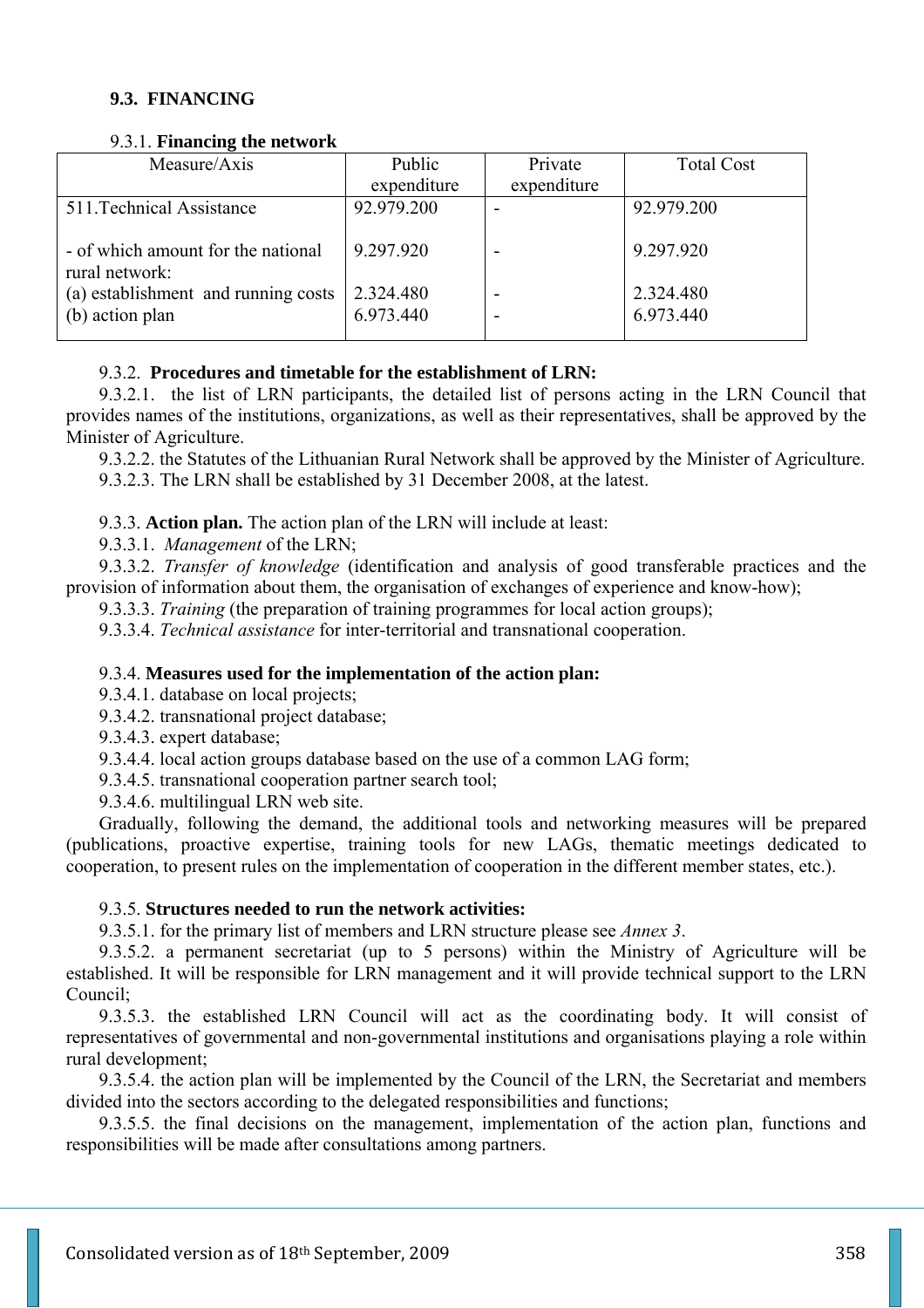## **9.4. BENEFICIARIES**

- 9.4.1. The Ministry of Agriculture.
- 9.4.2. Members of the LRN.
- 9.4.3. National paying agency under the Ministry of Agriculture.
- 9.4.4. Programme Leader and farmers training methodology centre.

## **9.5. ELIGIBLE EXPENDITURE**

Eligible expenditure comprises all the expenses necessary for the achievement of overall and specific objectives. The list of eligible expenditure will be provided in the implementation rules of this measure.

### **9.6. AID INTENSITY**

Support shall cover up to 100 per cent of the total amount of the eligible expenditure.

### **10. RESPONSIBLE INSTITUTIONS**

The Ministry of Agriculture

### **11. FINANCING**

Funding over the period of 2007–2013 (in current prices)

| Year          | <b>Public expenditure</b> |     | <b>EU</b> funding |       | LR funding |       |
|---------------|---------------------------|-----|-------------------|-------|------------|-------|
|               | <b>EUR</b>                | pct | <b>EUR</b>        | pct   | <b>EUR</b> | pct   |
| $2007 - 2013$ | 92.979.200                | 100 | 69.734.400        | $75*$ | 23.244.800 | $25*$ |

|    |                                            |            | <b>Funds</b> |                |  |
|----|--------------------------------------------|------------|--------------|----------------|--|
|    | <b>Breakdown of funds</b>                  | Percentage |              | EU funding (75 |  |
|    |                                            |            | <b>Total</b> | pct)           |  |
|    | Support for the preparation, management,   | 55         | 51.138.560   | 38.353.920     |  |
|    | supervision and control of the programme   |            |              |                |  |
| 2. | Information and publicity                  | 35         | 32.542.720   | 24.407.040     |  |
| 3. | Establishment and<br>activity<br>the<br>of | 10         | 9.297.920    | 6.973.440      |  |
|    | Lithuanian Rural Network                   |            |              |                |  |
|    | <b>Total</b>                               | 100 %      | 92.979.200   | 69.734.400     |  |

### **12. QUANTIFIED TARGETS FOR COMMUNITY COMMON INDICATORS**

12.1. The impact assessment of the Activity 1 **,,Support for the preparation, management, monitoring and control of the programme"** shall be implemented using the following indicators:

12.1.1. the number of new jobs created – 130;

12.1.2. the number of technical, computer and programming equipment needed for implementation and administration of the Programme - 1000;

12.1.3. the number of studies and researches - 100;

12.1.4. organizational activities of the Monitoring Committee of the Programme and other activities of sub-committees, etc.  $-50$ ;

12.1.5. hiring of experts  $-20$ ;

12.1.6. organizing of audit activities and checks on spot – 15 000 per year.